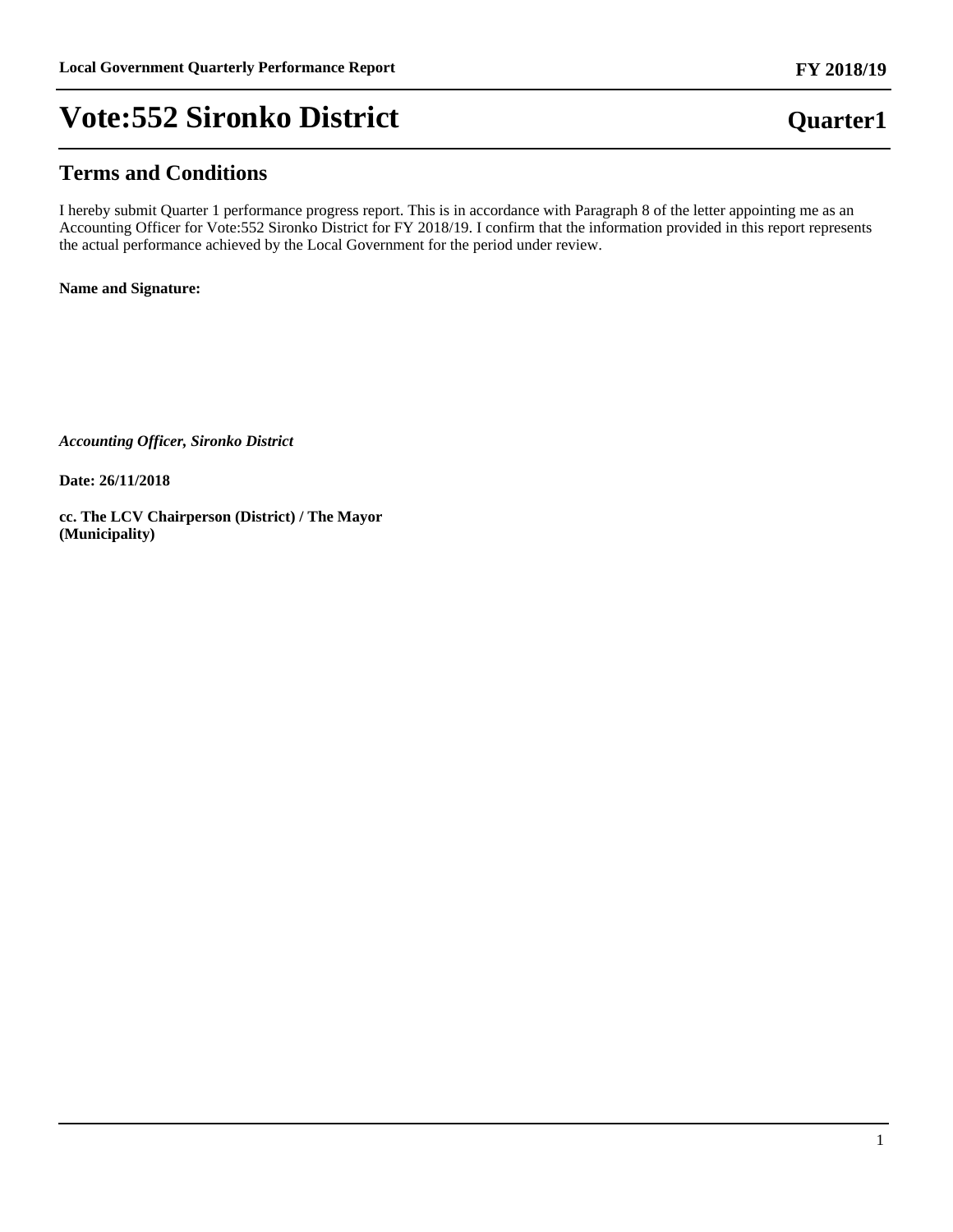## **Quarter1**

## **Summary: Overview of Revenues and Expenditures**

## **Overall Revenue Performance**

| Ushs Thousands                            | <b>Approved Budget</b> | <b>Cumulative Receipts</b> | % of Budget Received |
|-------------------------------------------|------------------------|----------------------------|----------------------|
|                                           |                        |                            |                      |
| <b>Locally Raised Revenues</b>            | 382,010                | 62,409                     | 16%                  |
| <b>Discretionary Government Transfers</b> | 4,499,682              | 1,235,568                  | 27%                  |
| Conditional Government Transfers          | 21,202,725             | 5,569,005                  | 26%                  |
| <b>Other Government Transfers</b>         | 2,882,648              | 463,067                    | 16%                  |
| Donor Funding                             | 300,000                |                            | 0%                   |
| Total Revenues shares                     | 29,267,065             | 7,330,048                  | 25%                  |

## **Overall Expenditure Performance by Workplan**

| Ushs Thousands                  | <b>Approved</b><br><b>Budget</b> | <b>Cumulative</b><br><b>Releases</b> | <b>Cumulative</b><br><b>Expenditure</b> | % Budget<br><b>Released</b> | % Budget<br><b>Spent</b> | % Releases<br><b>Spent</b> |
|---------------------------------|----------------------------------|--------------------------------------|-----------------------------------------|-----------------------------|--------------------------|----------------------------|
| Planning                        | 246,345                          | 71,131                               | 54,242                                  | 29%                         | 22%                      | 76%                        |
| <b>Internal Audit</b>           | 83,413                           | 18,453                               | 18,453                                  | 22%                         | 22%                      | 100%                       |
| Administration                  | 3,795,459                        | 856,224                              | 789,983                                 | 23%                         | 21%                      | 92%                        |
| Finance                         | 464,170                          | 101,934                              | 100,339                                 | 22%                         | 22%                      | 98%                        |
| <b>Statutory Bodies</b>         | 935,505                          | 218,440                              | 130,096                                 | 23%                         | 14%                      | 60%                        |
| Production and Marketing        | 2,803,605                        | 582,515                              | 432,961                                 | 21%                         | 15%                      | 74%                        |
| Health                          | 4,669,929                        | 1,142,414                            | 934,622                                 | 24%                         | 20%                      | 82%                        |
| Education                       | 13,122,266                       | 3,551,193                            | 3,154,952                               | 27%                         | 24%                      | 89%                        |
| Roads and Engineering           | 1,550,880                        | 277,725                              | 208,925                                 | 18%                         | 13%                      | 75%                        |
| Water                           | 465,196                          | 150,232                              | 13,711                                  | 32%                         | 3%                       | 9%                         |
| <b>Natural Resources</b>        | 378,491                          | 49,093                               | 48,798                                  | 13%                         | 13%                      | 99%                        |
| <b>Community Based Services</b> | 751,807                          | 268,909                              | 55,133                                  | 36%                         | 7%                       | 21%                        |
| <b>Grand Total</b>              | 29,267,065                       | 7,288,263                            | 5,942,215                               | 25%                         | 20%                      | 82%                        |
| Wage                            | 16,151,649                       | 4,040,878                            | 3,922,802                               | 25%                         | 24%                      | 97%                        |
| Non-Wage Reccurent              | 8,212,879                        | 2,129,164                            | 1,711,915                               | 26%                         | 21%                      | 80%                        |
| <b>Domestic Devt</b>            | 4,602,537                        | 1,118,221                            | 307,498                                 | 24%                         | 7%                       | 27%                        |
| Donor Devt                      | 300,000                          | 0                                    |                                         | $0\%$                       | $0\%$                    | $0\%$                      |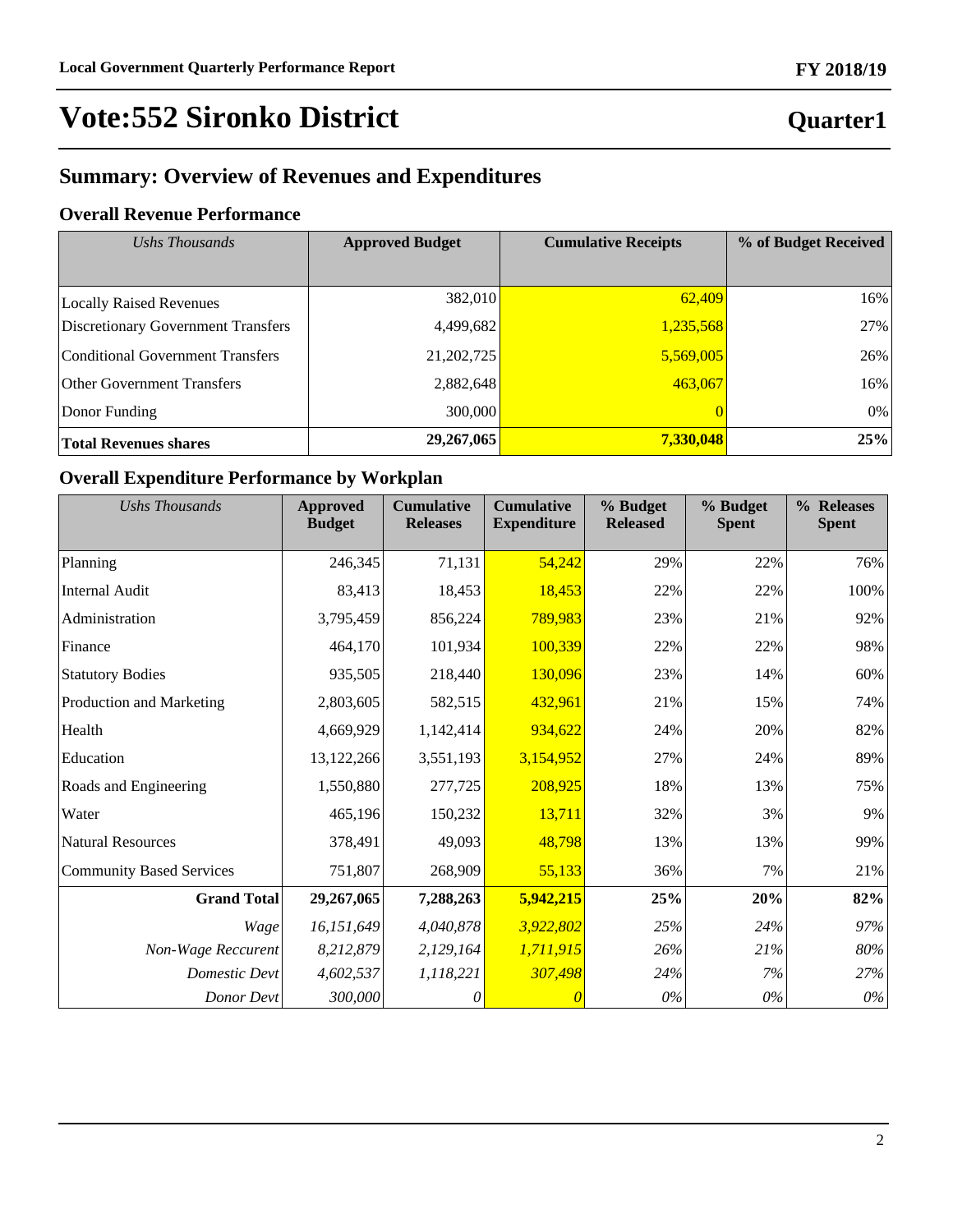## **Quarter1**

### **Summary of Cumulative Receipts, disbursements and expenditure for FY 2018/19**

The cumulative oututrn as at 30th September was shs. 7347,048,000 which was 25% of the approved budget budget. Of the 7,347,048,000 released, shs. 7,288,263,000 was disbursed to the departments by close of Q1. The shs. 58,785,000 had not been warranted and this was mainly Local revenue due to system and process delays.

Out of the 7288,262,000 which was disbursed to the departments, shs. 5,942,215,000 was spent which reflected funds absorption of 82%. The lower absorption was due to, delays in payment of Honoraria for LLGs, Exgratia for LCI and LCIIs, procurement process for contracted services which at bid advert level for open domestic bidding projects.

### **G1: Graph on the revenue and expenditure performance by Department**



### **Cumulative Revenue Performance by Source**

| Ushs Thousands                                           | <b>Approved Budget</b> | <b>Cumulative Receipts</b> | % of Budget<br><b>Received</b> |
|----------------------------------------------------------|------------------------|----------------------------|--------------------------------|
| <b>1.Locally Raised Revenues</b>                         | 382,010                | 62,409                     | 16%                            |
| <b>Local Services Tax</b>                                | 95,000                 | 40,948                     | 43 %                           |
| Land Fees                                                | 19,000                 | 833                        | 4 %                            |
| Local Hotel Tax                                          | 510                    |                            | 0 %                            |
| <b>Application Fees</b>                                  | 5,220                  |                            | 0 %                            |
| Business licenses                                        | 18,500                 |                            | $0\%$                          |
| Rent $& rates - produced assets - from private entities$ | 18,000                 |                            | 0 %                            |
| Park Fees                                                | 6,200                  |                            | $0\%$                          |
| Property related Duties/Fees                             | 18,130                 |                            | 0 %                            |
| Advertisements/Bill Boards                               | 21,200                 |                            | $0\%$                          |
| Animal & Crop Husbandry related Levies                   | 30,000                 |                            | 0 %                            |
| Registration (e.g. Births, Deaths, Marriages, etc.) fees | 3,500                  |                            | $0\%$                          |
| <b>Registration of Businesses</b>                        | 6,500                  | <u>320</u>                 | 5 %                            |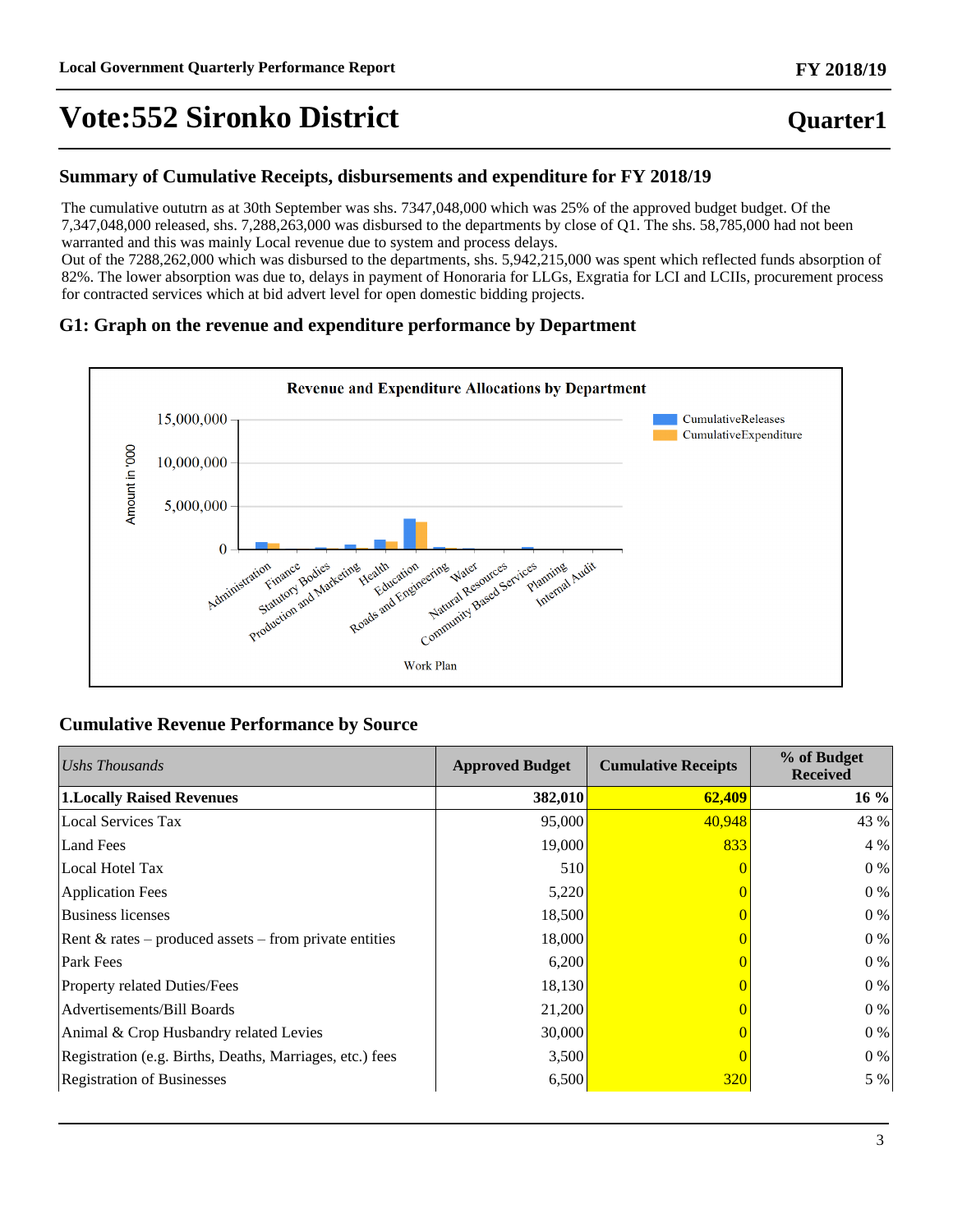## **Quarter1**

| <b>Agency Fees</b>                                                  | 7,500      | $\overline{0}$ | $0\%$           |
|---------------------------------------------------------------------|------------|----------------|-----------------|
| <b>Inspection Fees</b>                                              | 12,000     |                | $0\ \%$         |
| Market /Gate Charges                                                | 55,400     | 10,432         | 19 %            |
| Tax Tribunal - Court Charges and Fees                               | 350        |                | $0\ \%$         |
| Other Fees and Charges                                              | 25,500     |                | $0\ \%$         |
| Ground rent                                                         | 1,500      |                | $0\%$           |
| Miscellaneous receipts/income                                       | 38,000     | 9,876          | 26 %            |
| <b>2a.Discretionary Government Transfers</b>                        | 4,499,682  | 1,235,568      | 27 %            |
| District Unconditional Grant (Non-Wage)                             | 991,605    | 247,901        | 25 %            |
| Urban Unconditional Grant (Non-Wage)                                | 122,016    | 30,504         | 25 %            |
| District Discretionary Development Equalization Grant               | 1,260,367  | 420,122        | 33 %            |
| Urban Unconditional Grant (Wage)                                    | 353,097    | 88,274         | 25 %            |
| District Unconditional Grant (Wage)                                 | 1,705,196  | 426,299        | 25 %            |
| Urban Discretionary Development Equalization Grant                  | 67,401     | 22,467         | 33 %            |
| <b>2b.Conditional Government Transfers</b>                          | 21,202,725 | 5,569,005      | 26 %            |
| Sector Conditional Grant (Wage)                                     | 14,093,355 | 3,523,339      | 25 %            |
| Sector Conditional Grant (Non-Wage)                                 | 2,676,116  | 847,866        | 32 %            |
| Sector Development Grant                                            | 1,947,318  | 649,106        | 33 %            |
| <b>Transitional Development Grant</b>                               | 21,053     | 7,018          | 33 %            |
| General Public Service Pension Arrears (Budgeting)                  | 288,129    |                | $0\ \%$         |
| Salary arrears (Budgeting)                                          | 10,047     |                | $0\ \%$         |
| Pension for Local Governments                                       | 1,242,993  | 310,748        | 25 %            |
| <b>Gratuity for Local Governments</b>                               | 923,714    | 230,928        | 25 %            |
| 2c. Other Government Transfers                                      | 2,882,648  | 463,067        | 16 %            |
| Farm Income Enhancement and Forest Conservation<br>(FIEFOC) Project | 100,000    | $\Omega$       | $0\%$           |
| Northern Uganda Social Action Fund (NUSAF)                          | 1,163,400  | 26,764         | $2 \frac{9}{6}$ |
| Support to PLE (UNEB)                                               | 13,000     |                | $0\ \%$         |
| Uganda Road Fund (URF)                                              | 1,082,653  | 226,947        | 21 %            |
| Uganda Women Enterpreneurship Program(UWEP)                         | 167,916    | 147,856        | 88 %            |
| Vegetable Oil Development Project                                   | 30,000     | $\overline{0}$ | 0%              |
| Youth Livelihood Programme (YLP)                                    | 325,680    | 61,500         | 19 %            |
| 3. Donor Funding                                                    | 300,000    | $\mathbf{0}$   | $0\ \%$         |
| United Nations Expanded Programme on Immunisation<br>(UNEPI)        | 300,000    | $\Omega$       | $0\%$           |
| <b>Total Revenues shares</b>                                        | 29,267,065 | 7,330,048      | 25 %            |

### **Cumulative Performance for Locally Raised Revenues**

The local revenue out turn for Q1 was shs.62,409,000 which was 16% of the approved budget of 382,010,000 and 65% of the planned budget for the period under review. The low performance was due to poor and non for most of the sources i.e Business licenses, animal husbandry, registration of businesses,application fees among as indicated in the table on page 3.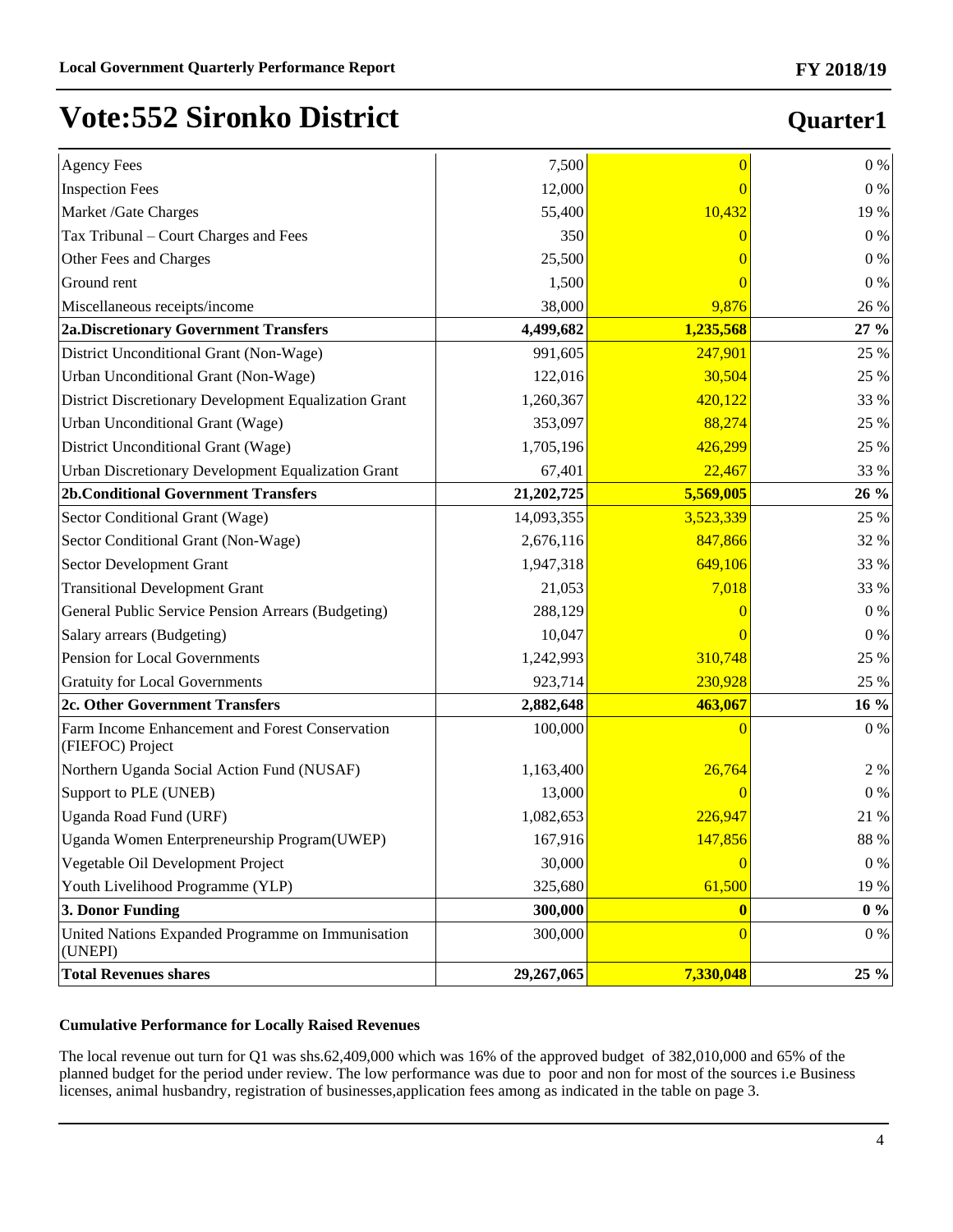#### **Cumulative Performance for Central Government Transfers**

The cumulative out turn for central Govt transfers was shs. 7,284,640,000 which was 25% of the approved budget and 100.% of the planned budget for Quarter one, Notwithstanding the low performance in Other central transfers especially under NUASF3.

### **Cumulative Performance for Donor Funding**

No funds were received during the period under review (Q1)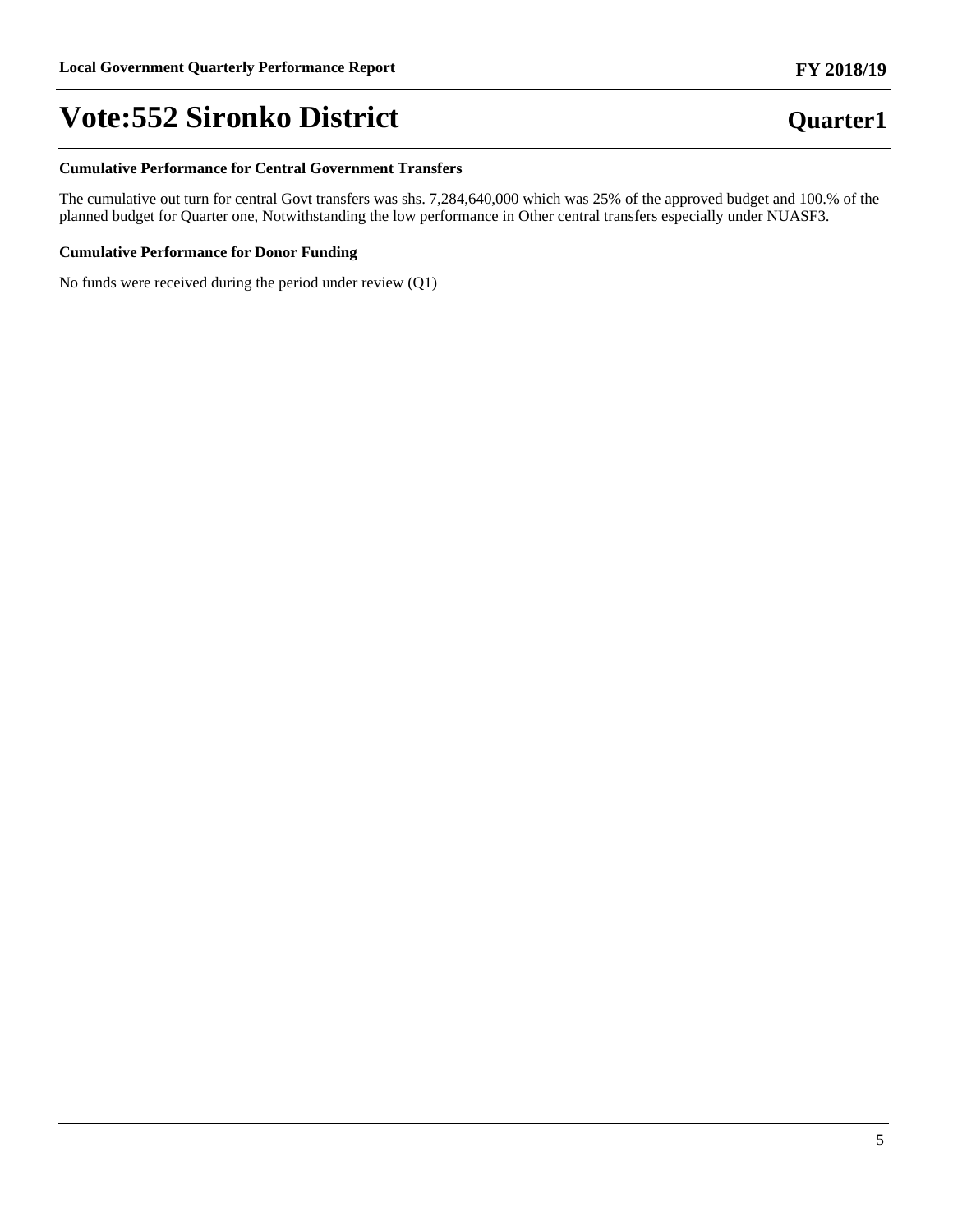# **FY 2018/19**

## **Expenditure Performance by Sector and Programme**

| <b>Uganda Shillings Thousands</b>            |                  | <b>Cumulative Expenditure</b><br>Performance |                                         |                          | <b>Quarterly Expenditure</b><br>Performance |                    |                         |
|----------------------------------------------|------------------|----------------------------------------------|-----------------------------------------|--------------------------|---------------------------------------------|--------------------|-------------------------|
|                                              |                  | <b>Approved</b><br><b>Budget</b>             | <b>Cumulative</b><br><b>Expenditure</b> | % Budget<br><b>Spent</b> | <b>Plan for</b><br>the<br>quarter           | Quarter<br>outturn | %Quarter<br><b>Plan</b> |
| <b>Sector: Agriculture</b>                   |                  |                                              |                                         |                          |                                             |                    |                         |
| <b>Agricultural Extension Services</b>       |                  | 809,341                                      | 190,521                                 | 24 %                     | 206,857                                     | 190,521            | 92 %                    |
| <b>District Production Services</b>          |                  | 1,982,222                                    | 240,453                                 | 12 %                     | 518,875                                     | 240,453            | 46 %                    |
| <b>District Commercial Services</b>          |                  | 12,042                                       | 1,987                                   | 17 %                     | 3,314                                       | 1,987              | 60 %                    |
|                                              | Sub-Total        | 2,803,605                                    | 432,961                                 | 15 %                     | 729,046                                     | 432,961            | 59 %                    |
| <b>Sector: Works and Transport</b>           |                  |                                              |                                         |                          |                                             |                    |                         |
| District, Urban and Community Access Roads   |                  | 1,550,880                                    | 208,925                                 | 13 %                     | 438,778                                     | 208,925            | 48 %                    |
|                                              | Sub-Total        | 1,550,880                                    | 208,925                                 | 13 %                     | 438,778                                     | 208,925            | 48 %                    |
| <b>Sector: Education</b>                     |                  |                                              |                                         |                          |                                             |                    |                         |
| Pre-Primary and Primary Education            |                  | 8,902,283                                    | 2,231,756                               | 25 %                     | 2,190,351                                   | 2,231,756          | 102 %                   |
| Secondary Education                          |                  | 4,028,238                                    | 866,707                                 | 22 %                     | 1,003,509                                   | 866,707            | 86 %                    |
| Education & Sports Management and Inspection |                  | 189,244                                      | 56,489                                  | 30 %                     | 39,061                                      | 56,489             | 145 %                   |
| <b>Special Needs Education</b>               |                  | 2,500                                        | $\overline{0}$                          | $0\%$                    | 827                                         | $\overline{0}$     | 0%                      |
|                                              | <b>Sub-Total</b> | 13,122,266                                   | 3,154,952                               | 24 %                     | 3,233,747                                   | 3,154,952          | 98 %                    |
| <b>Sector: Health</b>                        |                  |                                              |                                         |                          |                                             |                    |                         |
| Primary Healthcare                           |                  | 4,369,929                                    | 934,622                                 | 21 %                     | 971,841                                     | 934,622            | 96 %                    |
| Health Management and Supervision            |                  | 300,000                                      | $\Omega$                                | $0\%$                    | $\mathbf{0}$                                | $\overline{0}$     | $0\%$                   |
|                                              | Sub-Total        | 4,669,929                                    | 934,622                                 | 20 %                     | 971,841                                     | 934,622            | 96 %                    |
| <b>Sector: Water and Environment</b>         |                  |                                              |                                         |                          |                                             |                    |                         |
| Rural Water Supply and Sanitation            |                  | 465,196                                      | 13,711                                  | 3 %                      | 36,850                                      | 13,711             | 37 %                    |
| Natural Resources Management                 |                  | 378,491                                      | 48,798                                  | 13 %                     | 94,623                                      | 48,798             | 52 %                    |
|                                              | Sub-Total        | 843,686                                      | 62,509                                  | $7\ \%$                  | 131,473                                     | 62,509             | 48 %                    |
| <b>Sector: Social Development</b>            |                  |                                              |                                         |                          |                                             |                    |                         |
| Community Mobilisation and Empowerment       |                  | 751,807                                      | 55,133                                  | 7 %                      | 187,952                                     | 55,133             | 29 %                    |
|                                              | Sub-Total        | 751,807                                      | 55,133                                  | 7 %                      | 187,952                                     | 55,133             | 29 %                    |
| <b>Sector: Public Sector Management</b>      |                  |                                              |                                         |                          |                                             |                    |                         |
| District and Urban Administration            |                  | 3,795,459                                    | 789,983                                 | 21 %                     | 947,363                                     | 789,983            | 83 %                    |
| <b>Local Statutory Bodies</b>                |                  | 935,505                                      | 130,096                                 | 14 %                     | 233,876                                     | 130,096            | 56 %                    |
| <b>Local Government Planning Services</b>    |                  | 246,345                                      | 54,242                                  | 22 %                     | 108,367                                     | 54,242             | 50 %                    |
|                                              | Sub-Total        | 4,977,309                                    | 974,321                                 | 20%                      | 1,289,606                                   | 974,321            | 76 %                    |
| <b>Sector: Accountability</b>                |                  |                                              |                                         |                          |                                             |                    |                         |
| Financial Management and Accountability(LG)  |                  | 464,170                                      | 100,339                                 | 22 %                     | 116,042                                     | 100,339            | 86 %                    |
| <b>Internal Audit Services</b>               |                  | 83,413                                       | 18,453                                  | 22 %                     | 20,853                                      | 18,453             | 88 %                    |
|                                              | <b>Sub-Total</b> | 547,583                                      | 118,792                                 | <b>22 %</b>              | 136,896                                     | 118,792            | 87 %                    |
| <b>Grand Total</b>                           |                  | 29,267,065                                   | 5,942,215                               | 20%                      | 7,119,339                                   | 5,942,215          | 83 %                    |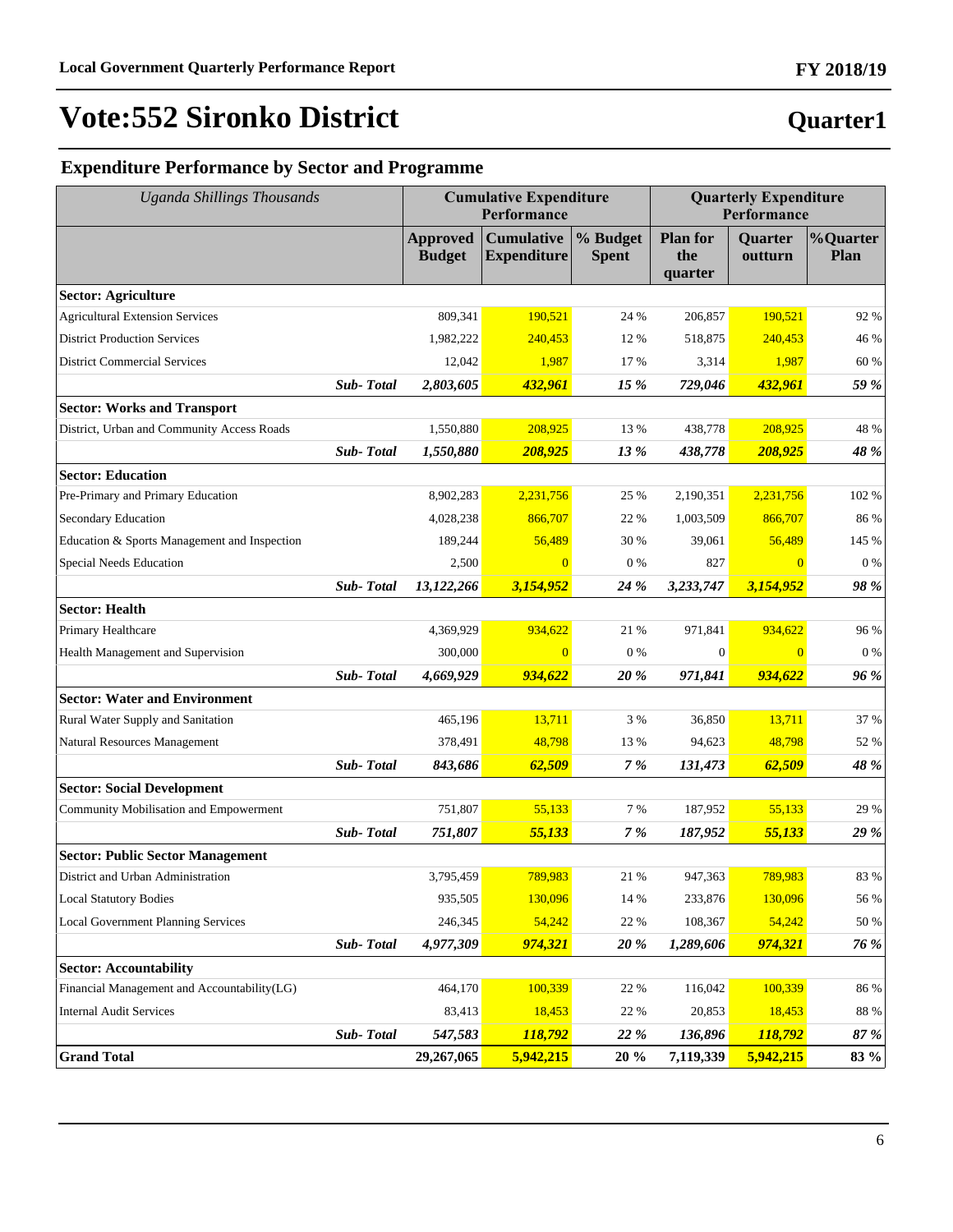## **SECTION B : Workplan Summary**

### *Administration*

### **B1: Overview of Workplan Revenues and Expenditures by source**

| <b>Ushs Thousands</b>                                                     | <b>Approved</b><br><b>Budget</b> | <b>Cumulative</b><br>Outturn | % Budget<br><b>Spent</b> | <b>Plan for the</b><br>quarter | Quarter<br>outturn | %Quarter<br>Plan |
|---------------------------------------------------------------------------|----------------------------------|------------------------------|--------------------------|--------------------------------|--------------------|------------------|
| <b>A: Breakdown of Workplan Revenues</b>                                  |                                  |                              |                          |                                |                    |                  |
| <b>Recurrent Revenues</b>                                                 | 3,652,834                        | 815,522                      | 22%                      | 911,708                        | 815,522            | 89%              |
| <b>District Unconditional</b><br>Grant (Non-Wage)                         | 88,319                           | 21,803                       | 25%                      | 20,580                         | 21,803             | 106%             |
| <b>District Unconditional</b><br>Grant (Wage)                             | 518,274                          | 129,569                      | 25%                      | 129,569                        | 129,569            | 100%             |
| General Public Service<br><b>Pension Arrears</b><br>(Budgeting)           | 288,129                          | $\Omega$                     | 0%                       | 72,032                         | $\overline{0}$     | 0%               |
| <b>Gratuity for Local</b><br>Governments                                  | 923,714                          | 230,928                      | 25%                      | 230,928                        | 230,928            | 100%             |
| <b>Locally Raised Revenues</b>                                            | 114,000                          | 5,584                        | 5%                       | 28,500                         | 5,584              | 20%              |
| Multi-Sectoral Transfers to<br>LLGs_NonWage                               | 325,859                          | 81,465                       | 25%                      | 81,465                         | 81,465             | 100%             |
| Pension for Local<br>Governments                                          | 1,242,993                        | 310,748                      | 25%                      | 310,748                        | 310,748            | 100%             |
| Salary arrears (Budgeting)                                                | 10,047                           | $\overline{0}$               | 0%                       | 2,512                          | $\overline{0}$     | 0%               |
| <b>Urban Unconditional Grant</b><br>(Wage)                                | 141,499                          | 35,424                       | 25%                      | 35,375                         | 35,424             | 100%             |
| <b>Development Revenues</b>                                               | 142,626                          | 40,702                       | 29%                      | 35,656                         | 40,702             | 114%             |
| <b>District Discretionary</b><br><b>Development Equalization</b><br>Grant | 41,815                           | 13,938                       | 33%                      | 10,454                         | 13,938             | 133%             |
| Other Transfers from<br><b>Central Government</b>                         | 100,810                          | 26,764                       | 27%                      | 25,203                         | 26,764             | 106%             |
| <b>Total Revenues shares</b>                                              | 3,795,459                        | 856,224                      | 23%                      | 947,365                        | 856,224            | 90%              |
| <b>B: Breakdown of Workplan Expenditures</b>                              |                                  |                              |                          |                                |                    |                  |
| <b>Recurrent Expenditure</b>                                              |                                  |                              |                          |                                |                    |                  |
| Wage                                                                      | 659,773                          | 155,496                      | 24%                      | 164,943                        | 155,496            | 94%              |
| Non Wage                                                                  | 2,993,061                        | 609,976                      | 20%                      | 746,764                        | 609,976            | 82%              |
| Development Expenditure                                                   |                                  |                              |                          |                                |                    |                  |
| <b>Domestic Development</b>                                               | 142,626                          | 24,511                       | 17%                      | 35,656                         | 24,511             | 69%              |
| Donor Development                                                         | $\boldsymbol{0}$                 | $\overline{0}$               | 0%                       | $\boldsymbol{0}$               | $\overline{0}$     | $0\%$            |
| <b>Total Expenditure</b>                                                  | 3,795,459                        | 789,983                      | 21%                      | 947,363                        | 789,983            | 83%              |

7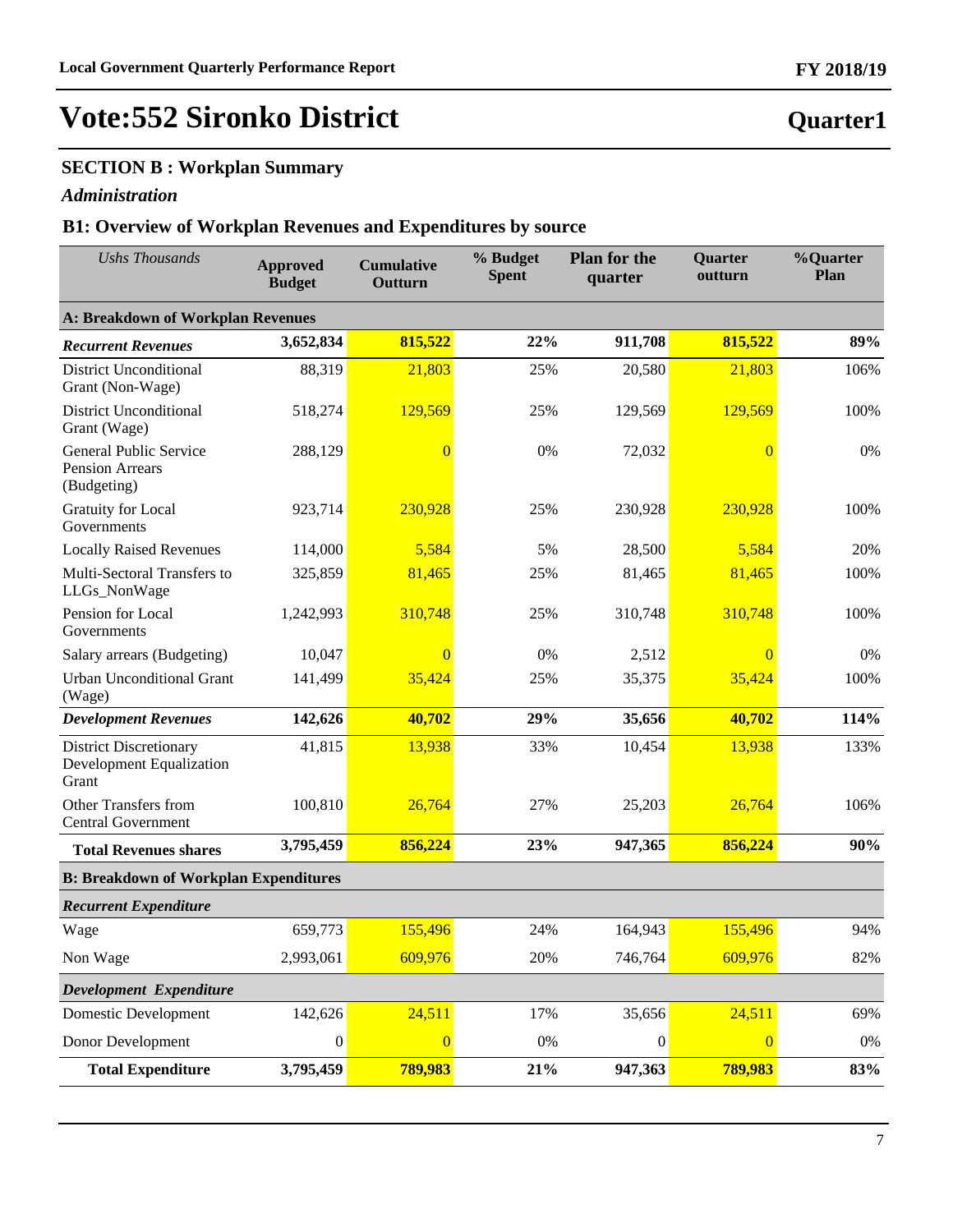## **Quarter1**

| <b>C: Unspent Balances</b>  |                |     |  |  |  |  |
|-----------------------------|----------------|-----|--|--|--|--|
| <b>Recurrent Balances</b>   | 50,050         | 6%  |  |  |  |  |
| Wage                        | 9,498          |     |  |  |  |  |
| Non Wage                    | 40,553         |     |  |  |  |  |
| <b>Development Balances</b> | 16,191         | 40% |  |  |  |  |
| Domestic Development        | 16,191         |     |  |  |  |  |
| Donor Development           | $\overline{0}$ |     |  |  |  |  |
| <b>Total Unspent</b>        | 66,242         | 8%  |  |  |  |  |

### **Summary of Workplan Revenues and Expenditure by Source**

The cumulative out turn for Q1 was shs. 856,224,000 which was 23% of the approved budget and 90% of the planned budget for Q1. The lower performance was due to low out turn in local revenue.

The cumulative expenditure as at 30th September was shs.789,983,000 which was 21% of the approved expenditure and 83% of the planned expenditure for the Quarter. The low absorption was due to the shift from IFMS Tier 2 to Tier 1 because the finance was not very familiar with the new system.

### **Reasons for unspent balances on the bank account**

Funds which were not spent were mainly for recurrent expenditure and also CBG activities.

### **Highlights of physical performance by end of the quarter**

The key outputs for quarter 1 included; payment of salary for staff for 3 months, payment of pension and gratuity to pensioners, performance assessment for LLGs, monthly printing of payrolls, payment of causal laborers, facilitation of CAO's office, facilitation of records office, coordination of NUSAF3 activities.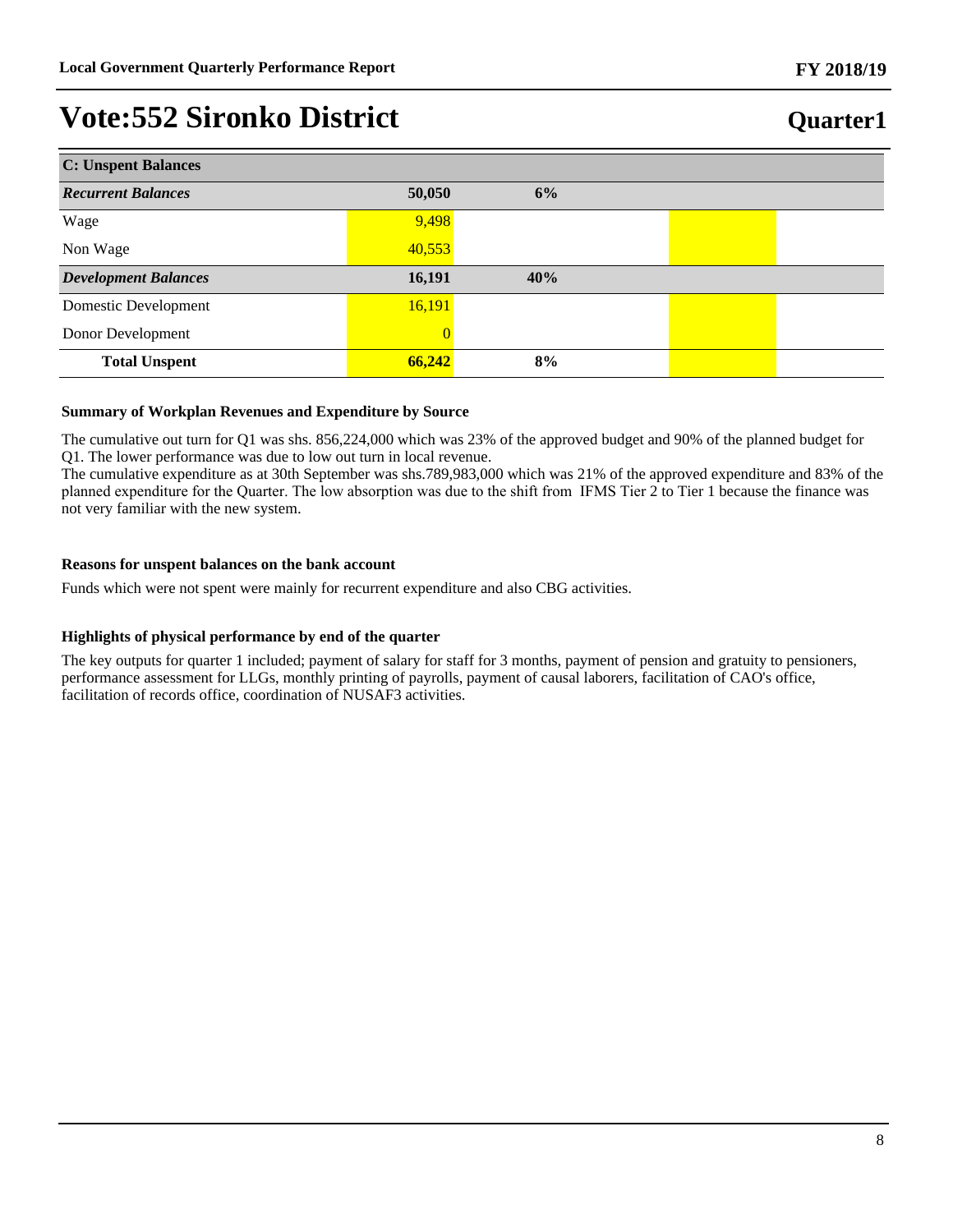### *Finance*

## **B1: Overview of Workplan Revenues and Expenditures by source**

| <b>Ushs Thousands</b>                             | <b>Approved</b><br><b>Budget</b>         | <b>Cumulative</b><br>Outturn | % Budget<br><b>Spent</b> | <b>Plan for the</b><br>quarter | Quarter<br>outturn | %Quarter<br>Plan |  |  |  |
|---------------------------------------------------|------------------------------------------|------------------------------|--------------------------|--------------------------------|--------------------|------------------|--|--|--|
|                                                   | <b>A: Breakdown of Workplan Revenues</b> |                              |                          |                                |                    |                  |  |  |  |
| <b>Recurrent Revenues</b>                         | 464,170                                  | 101,934                      | 22%                      | 116,042                        | 101,934            | 88%              |  |  |  |
| <b>District Unconditional</b><br>Grant (Non-Wage) | 96,464                                   | 24,116                       | 25%                      | 24,116                         | 24,116             | 100%             |  |  |  |
| <b>District Unconditional</b><br>Grant (Wage)     | 237,177                                  | 59,294                       | 25%                      | 59,294                         | 59,294             | 100%             |  |  |  |
| <b>Locally Raised Revenues</b>                    | 72,594                                   | 4,090                        | 6%                       | 18,149                         | 4,090              | 23%              |  |  |  |
| <b>Urban Unconditional Grant</b><br>(Wage)        | 57,934                                   | 14,434                       | 25%                      | 14,484                         | 14,434             | 100%             |  |  |  |
| <b>Development Revenues</b>                       | $\bf{0}$                                 | $\overline{\mathbf{0}}$      | 0%                       | $\bf{0}$                       | $\boldsymbol{0}$   | 0%               |  |  |  |
| N/A                                               |                                          |                              |                          |                                |                    |                  |  |  |  |
| <b>Total Revenues shares</b>                      | 464,170                                  | 101,934                      | 22%                      | 116,042                        | 101,934            | 88%              |  |  |  |
| <b>B: Breakdown of Workplan Expenditures</b>      |                                          |                              |                          |                                |                    |                  |  |  |  |
| <b>Recurrent Expenditure</b>                      |                                          |                              |                          |                                |                    |                  |  |  |  |
| Wage                                              | 295,111                                  | 73,728                       | 25%                      | 73,778                         | 73,728             | 100%             |  |  |  |
| Non Wage                                          | 169,059                                  | 26,611                       | 16%                      | 42,265                         | 26,611             | 63%              |  |  |  |
| Development Expenditure                           |                                          |                              |                          |                                |                    |                  |  |  |  |
| Domestic Development                              | $\overline{0}$                           | $\overline{0}$               | 0%                       | $\boldsymbol{0}$               | $\overline{0}$     | $0\%$            |  |  |  |
| Donor Development                                 | $\mathbf{0}$                             | $\overline{0}$               | 0%                       | $\mathbf{0}$                   | $\overline{0}$     | $0\%$            |  |  |  |
| <b>Total Expenditure</b>                          | 464,170                                  | 100,339                      | 22%                      | 116,042                        | 100,339            | 86%              |  |  |  |
| <b>C: Unspent Balances</b>                        |                                          |                              |                          |                                |                    |                  |  |  |  |
| <b>Recurrent Balances</b>                         |                                          | 1,595                        | 2%                       |                                |                    |                  |  |  |  |
| Wage                                              |                                          | $\overline{0}$               |                          |                                |                    |                  |  |  |  |
| Non Wage                                          |                                          | 1,595                        |                          |                                |                    |                  |  |  |  |
| <b>Development Balances</b>                       |                                          | $\mathbf{0}$                 | 0%                       |                                |                    |                  |  |  |  |
| <b>Domestic Development</b>                       |                                          | $\overline{0}$               |                          |                                |                    |                  |  |  |  |
| Donor Development                                 |                                          | $\overline{0}$               |                          |                                |                    |                  |  |  |  |
| <b>Total Unspent</b>                              |                                          | 1,595                        | 2%                       |                                |                    |                  |  |  |  |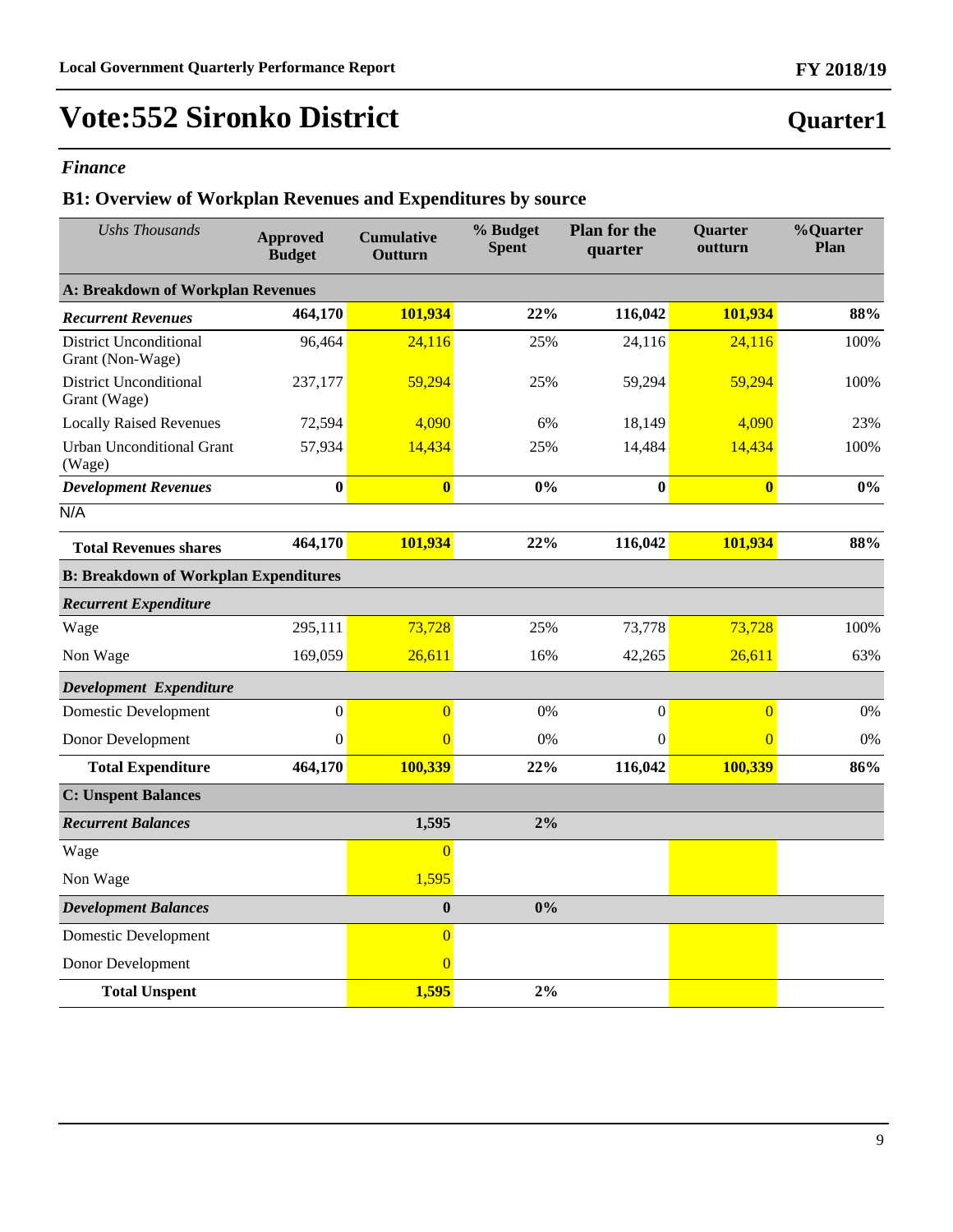#### **Summary of Workplan Revenues and Expenditure by Source**

The cumulative out turn for the Quarter was shs.101,934,000 which was 22% of the approved budget and 88% of the planned budget. Low performance was due to Low local revenue out turn. The cumulative expenditure as at 30th September was shs. 100,339,000 which was 22% of the approved expenditure and 86% of the planned expenditure for the quarter. The bal of shs.1595,000 not spent was due to delays in IFMS transaction processing.

#### **Reasons for unspent balances on the bank account**

All funds were spent was due IFMS transaction processing delays.

#### **Highlights of physical performance by end of the quarter**

The key output s for the period under review included;facilitation of CFO for consultation at MoLG,and Auditor general, filling URA returns, preparation of final accounts, supervision of revenue centers, management of IFMS, and data collection.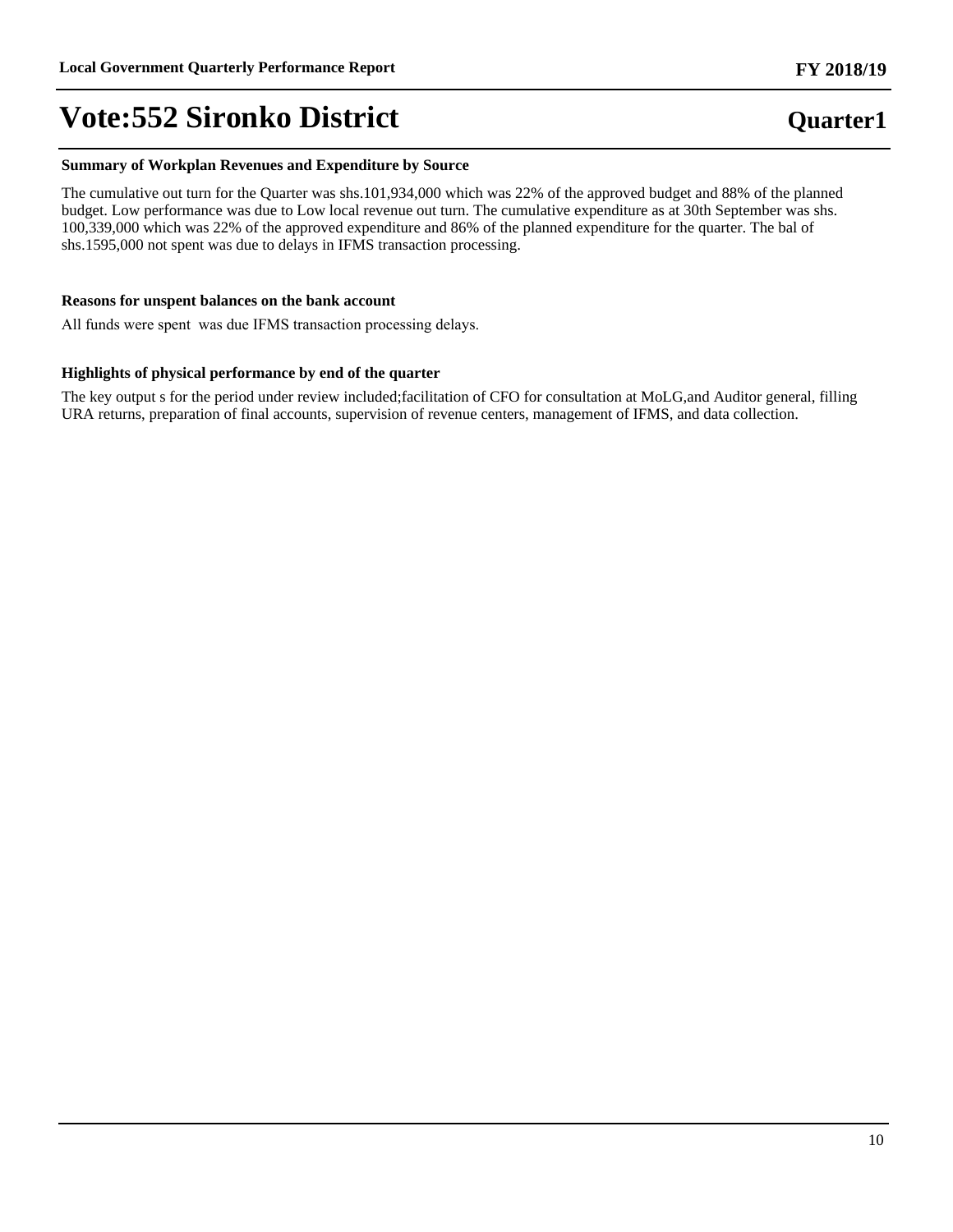### *Statutory Bodies*

### **B1: Overview of Workplan Revenues and Expenditures by source**

| <b>Ushs Thousands</b>                             | <b>Approved</b><br><b>Budget</b> | <b>Cumulative</b><br>Outturn | % Budget<br><b>Spent</b> | <b>Plan for the</b><br>quarter | Quarter<br>outturn | %Quarter<br>Plan |  |
|---------------------------------------------------|----------------------------------|------------------------------|--------------------------|--------------------------------|--------------------|------------------|--|
| A: Breakdown of Workplan Revenues                 |                                  |                              |                          |                                |                    |                  |  |
| <b>Recurrent Revenues</b>                         | 935,505                          | 218,440                      | 23%                      | 233,876                        | 218,440            | 93%              |  |
| <b>District Unconditional</b><br>Grant (Non-Wage) | 531,885                          | 132,971                      | 25%                      | 132,971                        | 132,971            | 100%             |  |
| <b>District Unconditional</b><br>Grant (Wage)     | 280,914                          | 70,228                       | 25%                      | 70,229                         | 70,228             | 100%             |  |
| <b>Locally Raised Revenues</b>                    | 122,706                          | 15,240                       | 12%                      | 30,676                         | 15,240             | 50%              |  |
| <b>Development Revenues</b>                       | $\bf{0}$                         | $\mathbf{0}$                 | 0%                       | $\bf{0}$                       | $\bf{0}$           | 0%               |  |
| N/A                                               |                                  |                              |                          |                                |                    |                  |  |
| <b>Total Revenues shares</b>                      | 935,505                          | 218,440                      | 23%                      | 233,876                        | 218,440            | 93%              |  |
| <b>B: Breakdown of Workplan Expenditures</b>      |                                  |                              |                          |                                |                    |                  |  |
| <b>Recurrent Expenditure</b>                      |                                  |                              |                          |                                |                    |                  |  |
| Wage                                              | 280,914                          | 70,228                       | 25%                      | 70,229                         | 70,228             | 100%             |  |
| Non Wage                                          | 654,591                          | 59,868                       | 9%                       | 163,647                        | 59,868             | 37%              |  |
| Development Expenditure                           |                                  |                              |                          |                                |                    |                  |  |
| <b>Domestic Development</b>                       | $\mathbf{0}$                     | $\overline{0}$               | 0%                       | $\boldsymbol{0}$               | $\overline{0}$     | 0%               |  |
| Donor Development                                 | $\boldsymbol{0}$                 | $\overline{0}$               | 0%                       | $\boldsymbol{0}$               | $\overline{0}$     | $0\%$            |  |
| <b>Total Expenditure</b>                          | 935,505                          | 130,096                      | 14%                      | 233,876                        | 130,096            | 56%              |  |
| <b>C: Unspent Balances</b>                        |                                  |                              |                          |                                |                    |                  |  |
| <b>Recurrent Balances</b>                         |                                  | 88,344                       | 40%                      |                                |                    |                  |  |
| Wage                                              |                                  | $\Omega$                     |                          |                                |                    |                  |  |
| Non Wage                                          |                                  | 88,344                       |                          |                                |                    |                  |  |
| <b>Development Balances</b>                       |                                  | $\mathbf{0}$                 | 0%                       |                                |                    |                  |  |
| Domestic Development                              |                                  | $\overline{0}$               |                          |                                |                    |                  |  |
| Donor Development                                 |                                  | $\overline{0}$               |                          |                                |                    |                  |  |
| <b>Total Unspent</b>                              |                                  | 88,344                       | 40%                      |                                |                    |                  |  |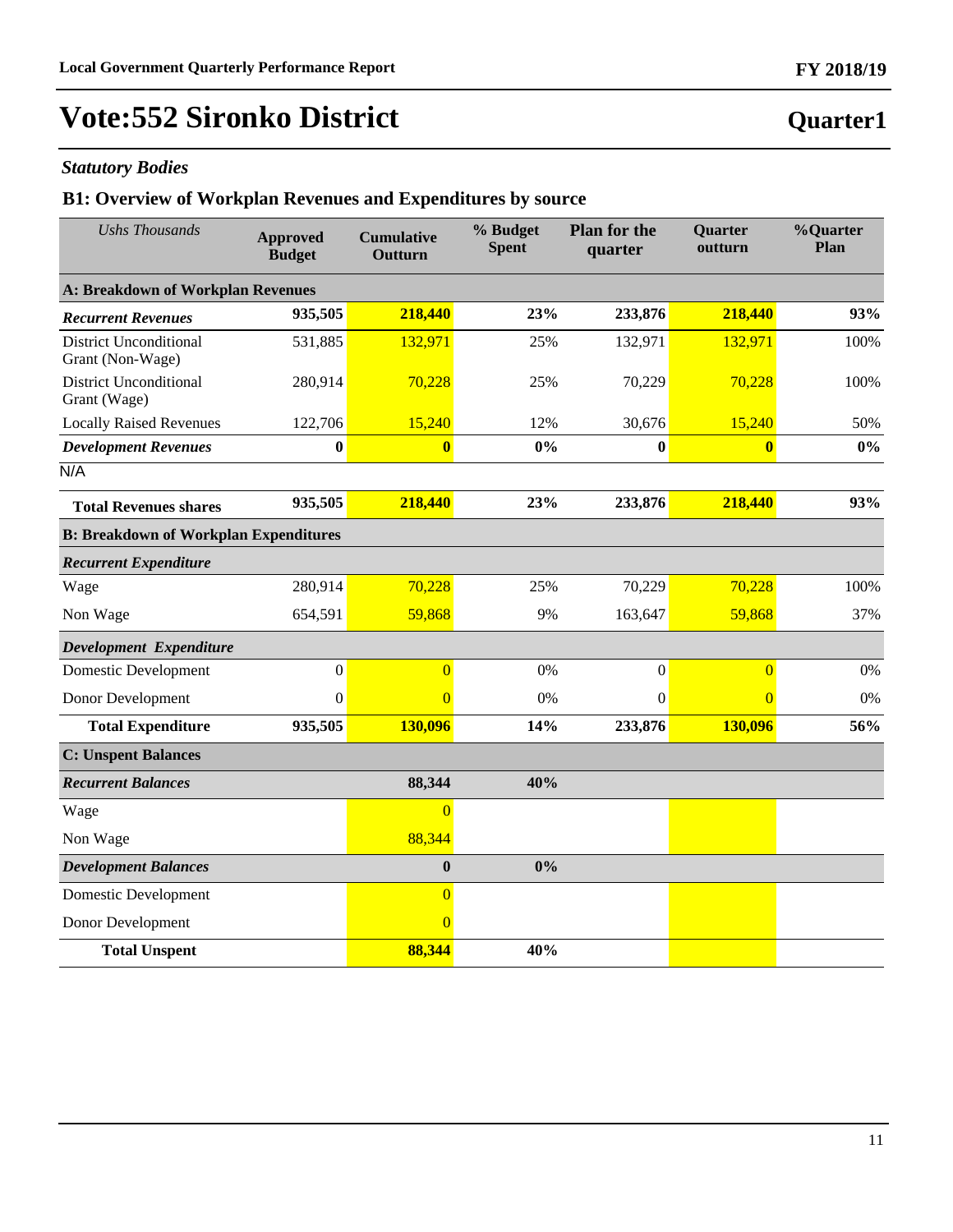### **Summary of Workplan Revenues and Expenditure by Source**

The cumulative out turn for Q1 was shs. 218,440,000 which was 23% of the approved budget and 93% of the planned budget for Q1. The lower performance was due to low out turn in local revenue.

The cumulative expenditure as at 30th September was shs.130,096,000 which was 14% of the approved expenditure and 56% of the planned budget for the quarter. The low absorption for non wage 9%) was due to delayed payment Honoraria for LLGs and change in the Financial management system for TIER 2 to Tier 1.

#### **Reasons for unspent balances on the bank account**

The funds which were not spent were mainly , Honoraria for LLGs councilors, Exgratia for LCI and LCIIs which is paid once at the end of the Financial year and also TIER 1 transaction processing challenges.

#### **Highlights of physical performance by end of the quarter**

The key outputs for the period under review included; One council meeting was held, one Land board meeting, One contracts committee meeting, Paid monthly salary for all political and technical staff under the department, one DSC meeting, Payment of exgratia for district councilors

## **Quarter1**

**FY 2018/19**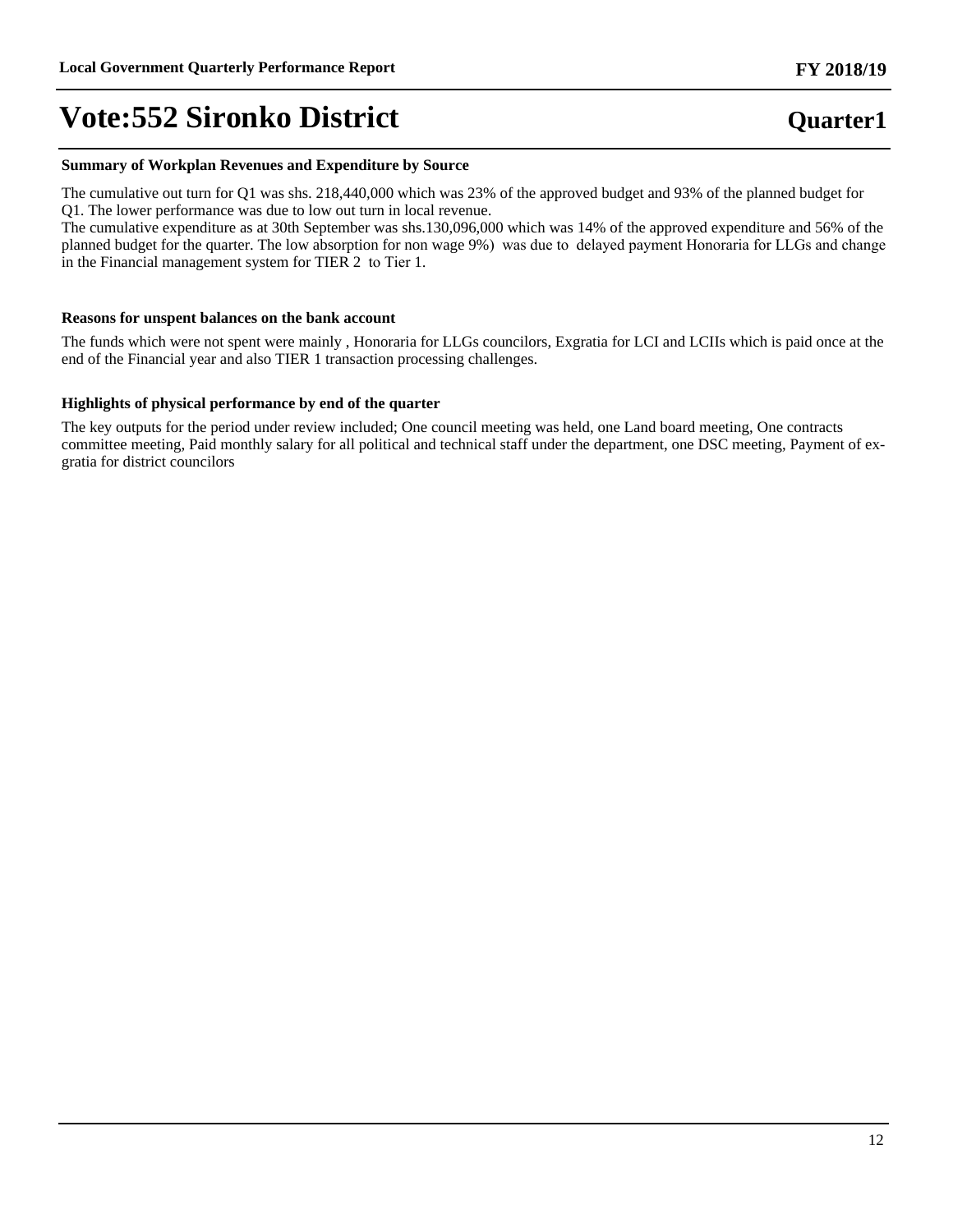### *Production and Marketing*

### **B1: Overview of Workplan Revenues and Expenditures by source**

| <b>Ushs Thousands</b>                                              | <b>Approved</b><br><b>Budget</b> | <b>Cumulative</b><br>Outturn | % Budget<br><b>Spent</b> | <b>Plan for the</b><br>quarter | <b>Quarter</b><br>outturn | <b>%Quarter</b><br>Plan |
|--------------------------------------------------------------------|----------------------------------|------------------------------|--------------------------|--------------------------------|---------------------------|-------------------------|
| <b>A: Breakdown of Workplan Revenues</b>                           |                                  |                              |                          |                                |                           |                         |
| <b>Recurrent Revenues</b>                                          | 989,435                          | 246,359                      | 25%                      | 253,138                        | 246,359                   | 97%                     |
| <b>District Unconditional</b><br>Grant (Wage)                      | 126,187                          | 31,547                       | 25%                      | 31,547                         | 31,547                    | 100%                    |
| <b>Locally Raised Revenues</b>                                     | 4,000                            | $\theta$                     | 0%                       | 1,000                          | $\Omega$                  | 0%                      |
| <b>Sector Conditional Grant</b><br>(Non-Wage)                      | 229,429                          | 57,357                       | 25%                      | 63,137                         | 57,357                    | 91%                     |
| <b>Sector Conditional Grant</b><br>(Wage)                          | 629,819                          | 157,455                      | 25%                      | 157,455                        | 157,455                   | 100%                    |
| <b>Development Revenues</b>                                        | 1,814,170                        | 336,156                      | 19%                      | 475,909                        | 336,156                   | 71%                     |
| <b>District Discretionary</b><br>Development Equalization<br>Grant | 96,097                           | 32,032                       | 33%                      | 96,097                         | 32,032                    | 33%                     |
| Multi-Sectoral Transfers to<br>LLGs_Gou                            | 804,715                          | 246,649                      | 31%                      | 192,973                        | 246,649                   | 128%                    |
| Other Transfers from<br><b>Central Government</b>                  | 740,935                          | $\theta$                     | 0%                       | 185,234                        | $\overline{0}$            | 0%                      |
| <b>Sector Development Grant</b>                                    | 172,423                          | 57,474                       | 33%                      | 1,606                          | 57,474                    | 3579%                   |
| <b>Total Revenues shares</b>                                       | 2,803,605                        | 582,515                      | 21%                      | 729,047                        | 582,515                   | 80%                     |
| <b>B: Breakdown of Workplan Expenditures</b>                       |                                  |                              |                          |                                |                           |                         |
| <b>Recurrent Expenditure</b>                                       |                                  |                              |                          |                                |                           |                         |
| Wage                                                               | 756,006                          | 157,455                      | 21%                      | 189,001                        | 157,455                   | 83%                     |
| Non Wage                                                           | 233,429                          | 41,201                       | 18%                      | 64,136                         | 41,201                    | 64%                     |
| Development Expenditure                                            |                                  |                              |                          |                                |                           |                         |
| <b>Domestic Development</b>                                        | 1,814,170                        | 234,305                      | 13%                      | 475,908                        | 234,305                   | 49%                     |
| Donor Development                                                  | $\boldsymbol{0}$                 | $\overline{0}$               | 0%                       | $\boldsymbol{0}$               | $\overline{0}$            | 0%                      |
| <b>Total Expenditure</b>                                           | 2,803,605                        | 432,961                      | 15%                      | 729,046                        | 432,961                   | 59%                     |
| <b>C: Unspent Balances</b>                                         |                                  |                              |                          |                                |                           |                         |
| <b>Recurrent Balances</b>                                          |                                  | 47,703                       | 19%                      |                                |                           |                         |
| Wage                                                               |                                  | 31,547                       |                          |                                |                           |                         |
| Non Wage                                                           |                                  | 16,156                       |                          |                                |                           |                         |
| <b>Development Balances</b>                                        |                                  | 101,850                      | 30%                      |                                |                           |                         |
| Domestic Development                                               |                                  | 101,850                      |                          |                                |                           |                         |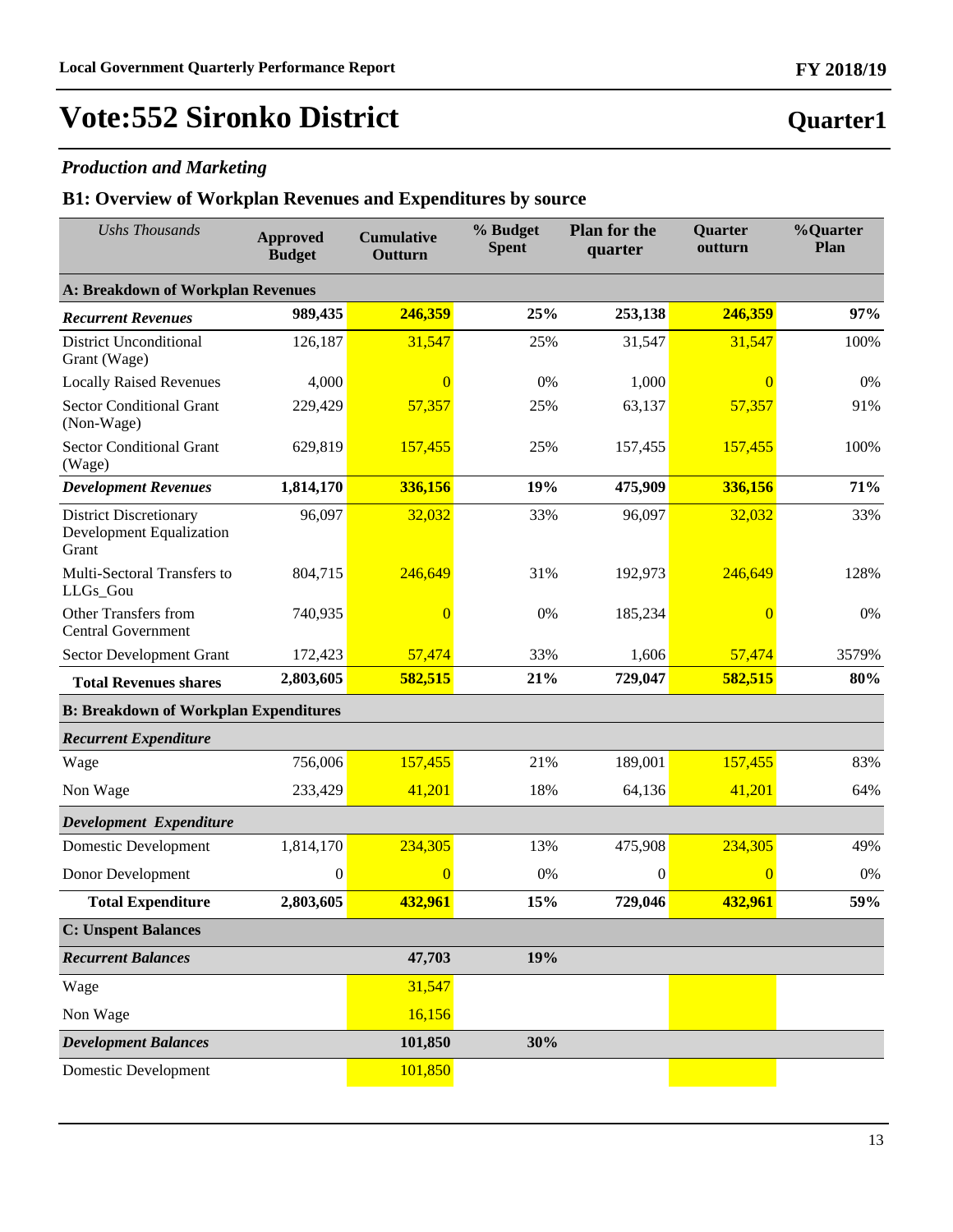| Donor Development    |      |     |  |
|----------------------|------|-----|--|
| <b>Total Unspent</b> | A0EZ | 26% |  |

### **Summary of Workplan Revenues and Expenditure by Source**

The cumulative out turn for Q1 was shs. 582,515,000 which was 21% of the approved budget and 80% of the planned budget for Q1. The lower performance was attributed to low out turn sector grant, no out turn for local revenue and other central government transfers mainly under NUSAF3.

The cumulative expenditure as at 30th September was shs.432,961,000 which was 15% of the approved expenditure and 59% of the planned expenditure. Bal. on was shs. 149,554000 which was mainly for LLGs DDEG.

#### **Reasons for unspent balances on the bank account**

The funds which were not spent were for projects which were still under procurement process.

### **Highlights of physical performance by end of the quarter**

The outputs for the period under review included; Partial payment for fish hatchery, payment of staff salaries, disease surveillance for crop and animals, Tsetse fly surveillance, field supervision and spot check on fish farming, planning and review meetings for productions sector, repair of production vehicle, servicing of computers, facilitated extension staff in all 21 LLGs.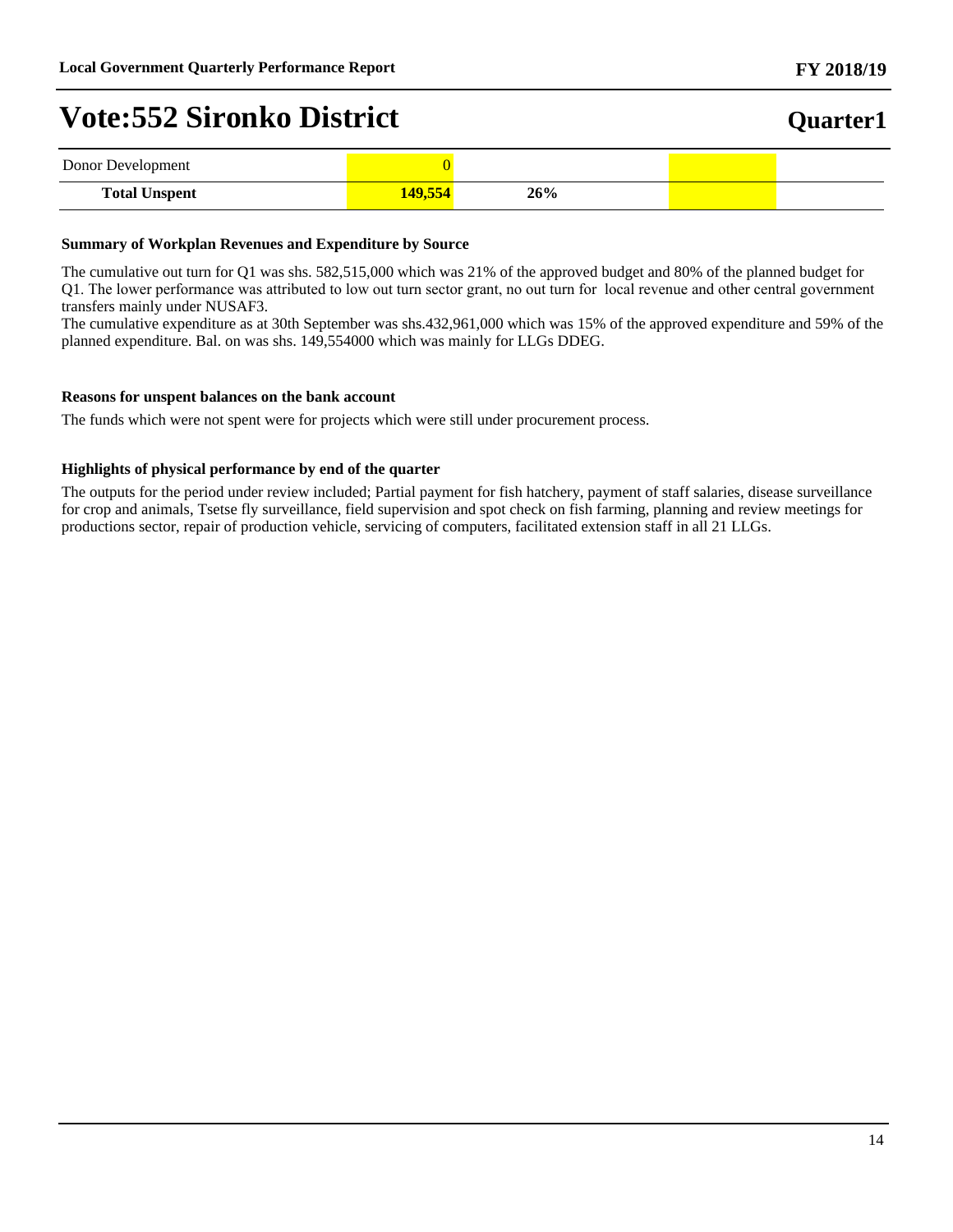## *Health*

## **B1: Overview of Workplan Revenues and Expenditures by source**

| <b>Ushs Thousands</b>                                              | <b>Approved</b><br><b>Budget</b> | <b>Cumulative</b><br>Outturn | % Budget<br><b>Spent</b> | <b>Plan for the</b><br>quarter | <b>Quarter</b><br>outturn | %Quarter<br>Plan |
|--------------------------------------------------------------------|----------------------------------|------------------------------|--------------------------|--------------------------------|---------------------------|------------------|
| A: Breakdown of Workplan Revenues                                  |                                  |                              |                          |                                |                           |                  |
| <b>Recurrent Revenues</b>                                          | 3,755,753                        | 937,688                      | 25%                      | 938,938                        | 937,688                   | 100%             |
| <b>District Unconditional</b><br>Grant (Wage)                      | 8,681                            | 2,170                        | 25%                      | 2,170                          | 2,170                     | 100%             |
| <b>Locally Raised Revenues</b>                                     | 5,000                            | $\Omega$                     | 0%                       | 1,250                          | $\Omega$                  | 0%               |
| <b>Sector Conditional Grant</b><br>(Non-Wage)                      | 213,524                          | 53,381                       | 25%                      | 53,381                         | 53,381                    | 100%             |
| <b>Sector Conditional Grant</b><br>(Wage)                          | 3,528,548                        | 882,137                      | 25%                      | 882,137                        | 882,137                   | 100%             |
| <b>Development Revenues</b>                                        | 914,176                          | 204,725                      | 22%                      | 32,903                         | 204,725                   | 622%             |
| <b>District Discretionary</b><br>Development Equalization<br>Grant | 29,903                           | 9,968                        | 33%                      | 29,903                         | 9,968                     | 33%              |
| Donor Funding                                                      | 300,000                          | $\Omega$                     | 0%                       | $\overline{0}$                 | $\overline{0}$            | 0%               |
| Sector Development Grant                                           | 584,273                          | 194,758                      | 33%                      | 3,000                          | 194,758                   | 6492%            |
| <b>Total Revenues shares</b>                                       | 4,669,929                        | 1,142,414                    | 24%                      | 971,842                        | 1,142,414                 | 118%             |
| <b>B: Breakdown of Workplan Expenditures</b>                       |                                  |                              |                          |                                |                           |                  |
| <b>Recurrent Expenditure</b>                                       |                                  |                              |                          |                                |                           |                  |
| Wage                                                               | 3,537,230                        | 882,137                      | 25%                      | 884,307                        | 882,137                   | 100%             |
| Non Wage                                                           | 218,524                          | 52,485                       | 24%                      | 54,631                         | 52,485                    | 96%              |
| Development Expenditure                                            |                                  |                              |                          |                                |                           |                  |
| <b>Domestic Development</b>                                        | 614,176                          | $\overline{0}$               | 0%                       | 32,903                         | $\overline{0}$            | 0%               |
| Donor Development                                                  | 300,000                          | $\overline{0}$               | 0%                       | $\overline{0}$                 | $\overline{0}$            | 0%               |
| <b>Total Expenditure</b>                                           | 4,669,929                        | 934,622                      | 20%                      | 971,841                        | 934,622                   | 96%              |
| <b>C: Unspent Balances</b>                                         |                                  |                              |                          |                                |                           |                  |
| <b>Recurrent Balances</b>                                          |                                  | 3,066                        | 0%                       |                                |                           |                  |
| Wage                                                               |                                  | 2,170                        |                          |                                |                           |                  |
| Non Wage                                                           |                                  | 896                          |                          |                                |                           |                  |
| <b>Development Balances</b>                                        |                                  | 204,725                      | 100%                     |                                |                           |                  |
| <b>Domestic Development</b>                                        |                                  | 204,725                      |                          |                                |                           |                  |
| Donor Development                                                  |                                  | $\overline{0}$               |                          |                                |                           |                  |
| <b>Total Unspent</b>                                               |                                  | 207,792                      | 18%                      |                                |                           |                  |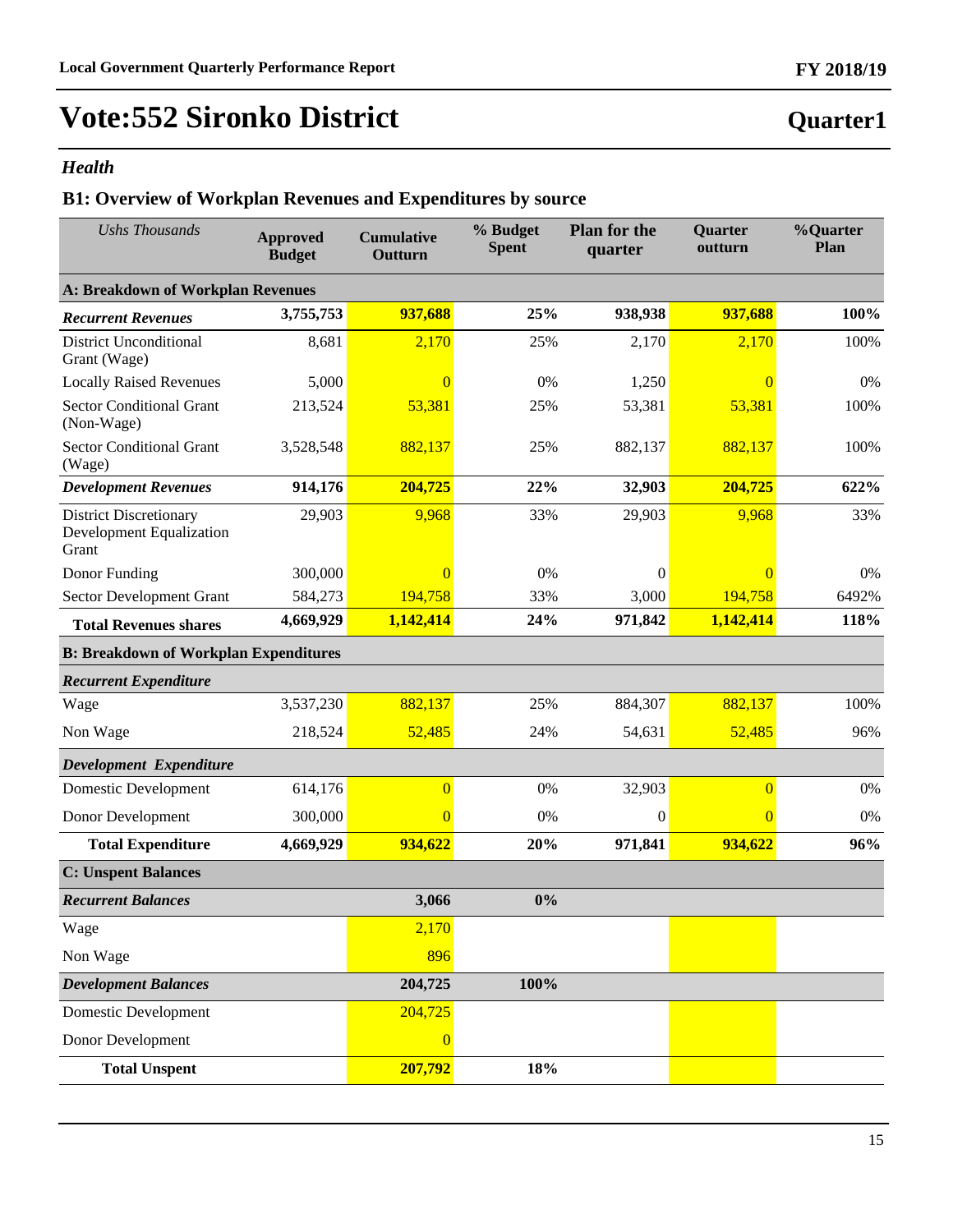#### **Summary of Workplan Revenues and Expenditure by Source**

The cumulative out turn for Q1 was shs.1,142,414000 which was 24% of the approved budget and 118% of the planned budget for Q1. The higher performance was attributed to higher out turn for the sector grant as a result of govt initiative for upgrading HCIIs to HCIIIs.

The cumulative expenditure as at 30th September was shs.934,622,000 which was 20% of the approved expenditure and 96% of the planned expenditure. bal. on was shs. 207,792,000 which was mainly for contracted services.

#### **Reasons for unspent balances on the bank account**

Funds that were not spent were for contracted services whose procurement is still ongoing.

#### **Highlights of physical performance by end of the quarter**

The key outputs for the the quarter included integrated support supervision, EPI support supervision, Special Audit, Delivery of reports,Data quality assurance submission of work plan , PHC Transfers to lower level units and vector control meeting

#### **FY 2018/19**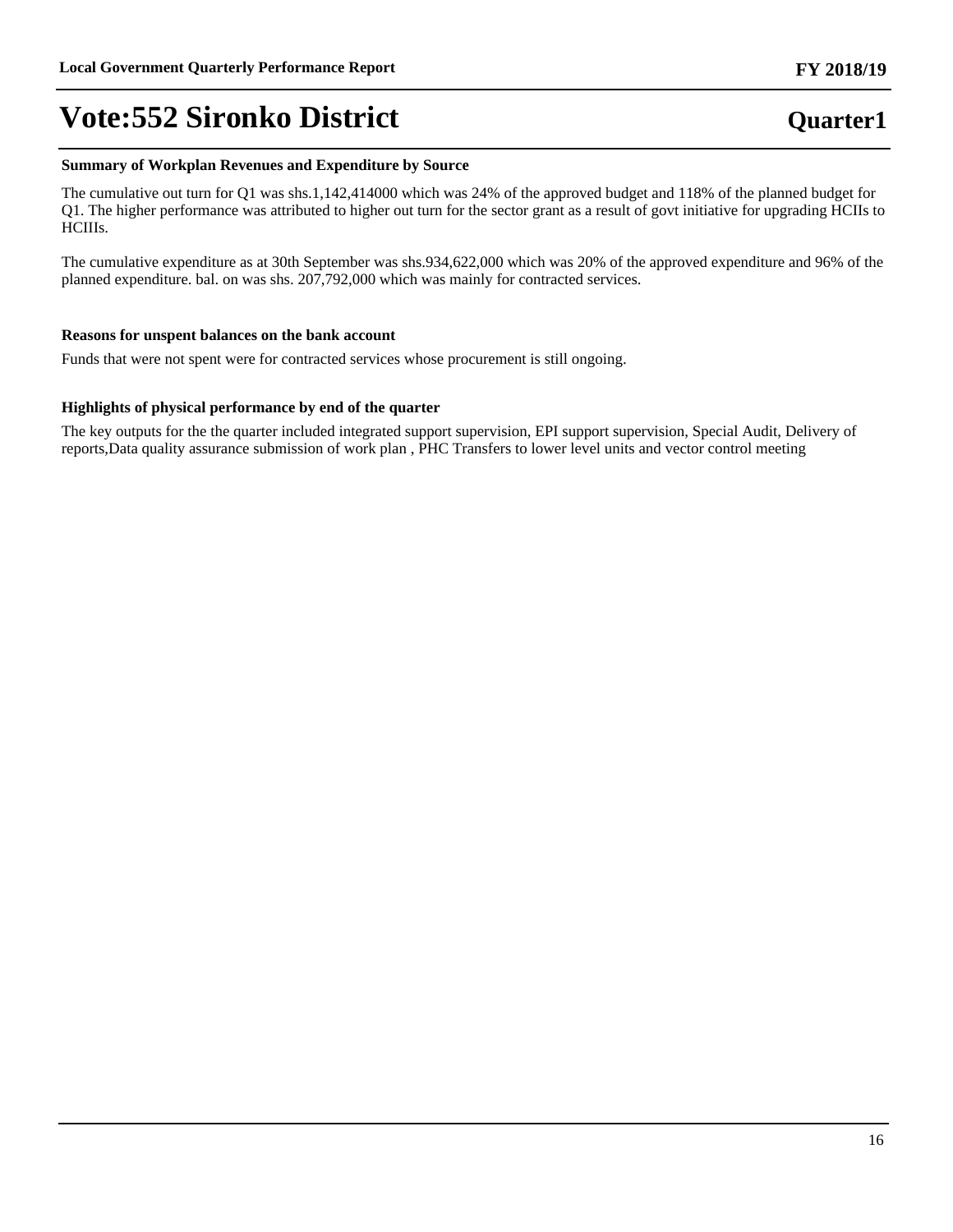### *Education*

### **B1: Overview of Workplan Revenues and Expenditures by source**

| <b>Ushs Thousands</b>                                                     | <b>Approved</b><br><b>Budget</b> | <b>Cumulative</b><br>Outturn | % Budget<br><b>Spent</b> | <b>Plan for the</b><br>quarter | Quarter<br>outturn | %Quarter<br>Plan |
|---------------------------------------------------------------------------|----------------------------------|------------------------------|--------------------------|--------------------------------|--------------------|------------------|
| <b>A: Breakdown of Workplan Revenues</b>                                  |                                  |                              |                          |                                |                    |                  |
| <b>Recurrent Revenues</b>                                                 | 12,142,784                       | 3,212,033                    | 26%                      | 3,209,143                      | 3,212,033          | 100%             |
| <b>District Unconditional</b><br>Grant (Wage)                             | 51,757                           | 12,939                       | 25%                      | 12,939                         | 12,939             | 100%             |
| <b>Locally Raised Revenues</b>                                            | 10,000                           | $\overline{0}$               | 0%                       | 2,500                          | $\Omega$           | 0%               |
| <b>Sector Conditional Grant</b><br>(Non-Wage)                             | 2,146,039                        | 715,346                      | 33%                      | 709,520                        | 715,346            | 101%             |
| <b>Sector Conditional Grant</b><br>(Wage)                                 | 9,934,988                        | 2,483,747                    | 25%                      | 2,484,184                      | 2,483,747          | 100%             |
| <b>Development Revenues</b>                                               | 979,482                          | 339,161                      | 35%                      | 24,615                         | 339,161            | 1,378%           |
| <b>District Discretionary</b><br><b>Development Equalization</b><br>Grant | 162,000                          | 54,000                       | 33%                      | $\boldsymbol{0}$               | 54,000             | $0\%$            |
| Other Transfers from<br><b>Central Government</b>                         | 13,000                           | 17,000                       | 131%                     | 0                              | 17,000             | 0%               |
| Sector Development Grant                                                  | 804,482                          | 268,161                      | 33%                      | 24,615                         | 268,161            | 1089%            |
| <b>Total Revenues shares</b>                                              | 13,122,266                       | 3,551,193                    | 27%                      | 3,233,758                      | 3,551,193          | 110%             |
| <b>B: Breakdown of Workplan Expenditures</b>                              |                                  |                              |                          |                                |                    |                  |
| <b>Recurrent Expenditure</b>                                              |                                  |                              |                          |                                |                    |                  |
| Wage                                                                      | 9,986,745                        | 2,421,825                    | 24%                      | 2,497,113                      | 2,421,825          | 97%              |
| Non Wage                                                                  | 2,156,039                        | 712,545                      | 33%                      | 712,019                        | 712,545            | 100%             |
| Development Expenditure                                                   |                                  |                              |                          |                                |                    |                  |
| <b>Domestic Development</b>                                               | 979,482                          | 20,582                       | 2%                       | 24,615                         | 20,582             | 84%              |
| Donor Development                                                         | $\boldsymbol{0}$                 | $\overline{0}$               | 0%                       | $\overline{0}$                 | $\overline{0}$     | $0\%$            |
| <b>Total Expenditure</b>                                                  | 13,122,266                       | 3,154,952                    | 24%                      | 3,233,747                      | 3,154,952          | 98%              |
| <b>C: Unspent Balances</b>                                                |                                  |                              |                          |                                |                    |                  |
| <b>Recurrent Balances</b>                                                 |                                  | 77,663                       | 2%                       |                                |                    |                  |
| Wage                                                                      |                                  | 74,861                       |                          |                                |                    |                  |
| Non Wage                                                                  |                                  | 2,802                        |                          |                                |                    |                  |
| <b>Development Balances</b>                                               |                                  | 318,579                      | 94%                      |                                |                    |                  |
| <b>Domestic Development</b>                                               |                                  | 318,579                      |                          |                                |                    |                  |
| Donor Development                                                         |                                  | $\overline{0}$               |                          |                                |                    |                  |
| <b>Total Unspent</b>                                                      |                                  | 396,241                      | 11%                      |                                |                    |                  |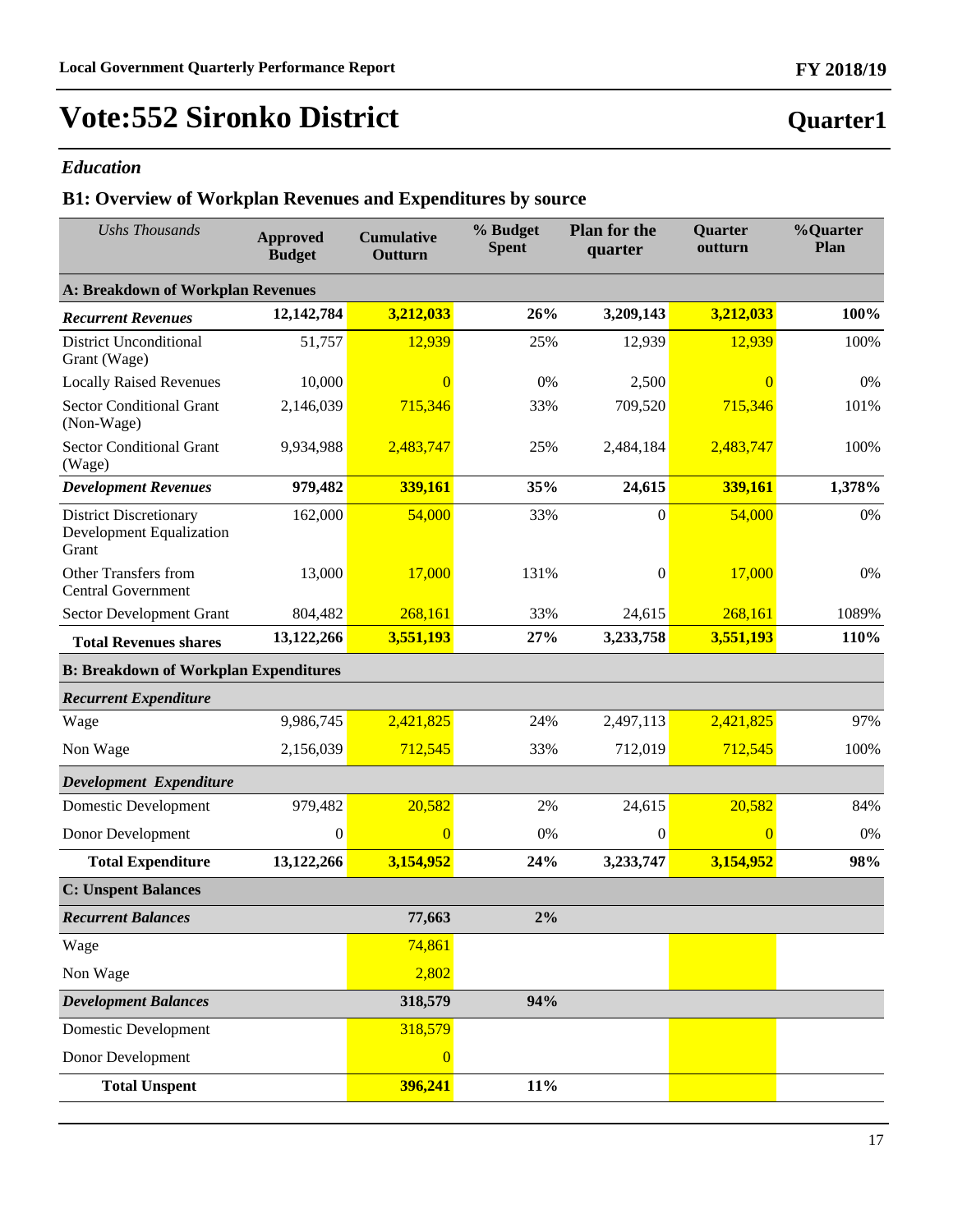### **FY 2018/19**

## **Quarter1**

#### **Summary of Workplan Revenues and Expenditure by Source**

The cumulative out turn for Q1 was shs. 3,551,193,000 which was 27% of the approved budget and 110% of the planned budget for Q1. The higher performance was attributed to the release modalities for development grant.

The cumulative expenditure as at 30th September was shs.3,154,952,000 which was 24% of the approved expenditure and 98% of the planned expenditure. Bal. on was shs. 396,241,000 which was mainly for LLGs DDEG.

### **Reasons for unspent balances on the bank account**

3 government primary schools (Bumuniasi p/s, Bukhulo p/s and Bukigalabo p/s) were not paid, the school account numbers were not activated in the system.

### **Highlights of physical performance by end of the quarter**

Disbursed UPE funds to 108 government primary schools and USE funds to 19 secondary schools, facilitation of DEO DIS's office, Vehicle maintenance, Airtime, Facilitation for training of SMC and Head teachers, purchased office stationary, facilitation for picking and submission of Quoia admissions, facilitation for hand over, payment DEO fuel, facilitation of departmental meeting, facilitation while handling USE and UPE, purchase of stationary for inspectorate, facilitation for co curricular activities (Choir music team for regional participation) and Facilitation for preparation of BOQs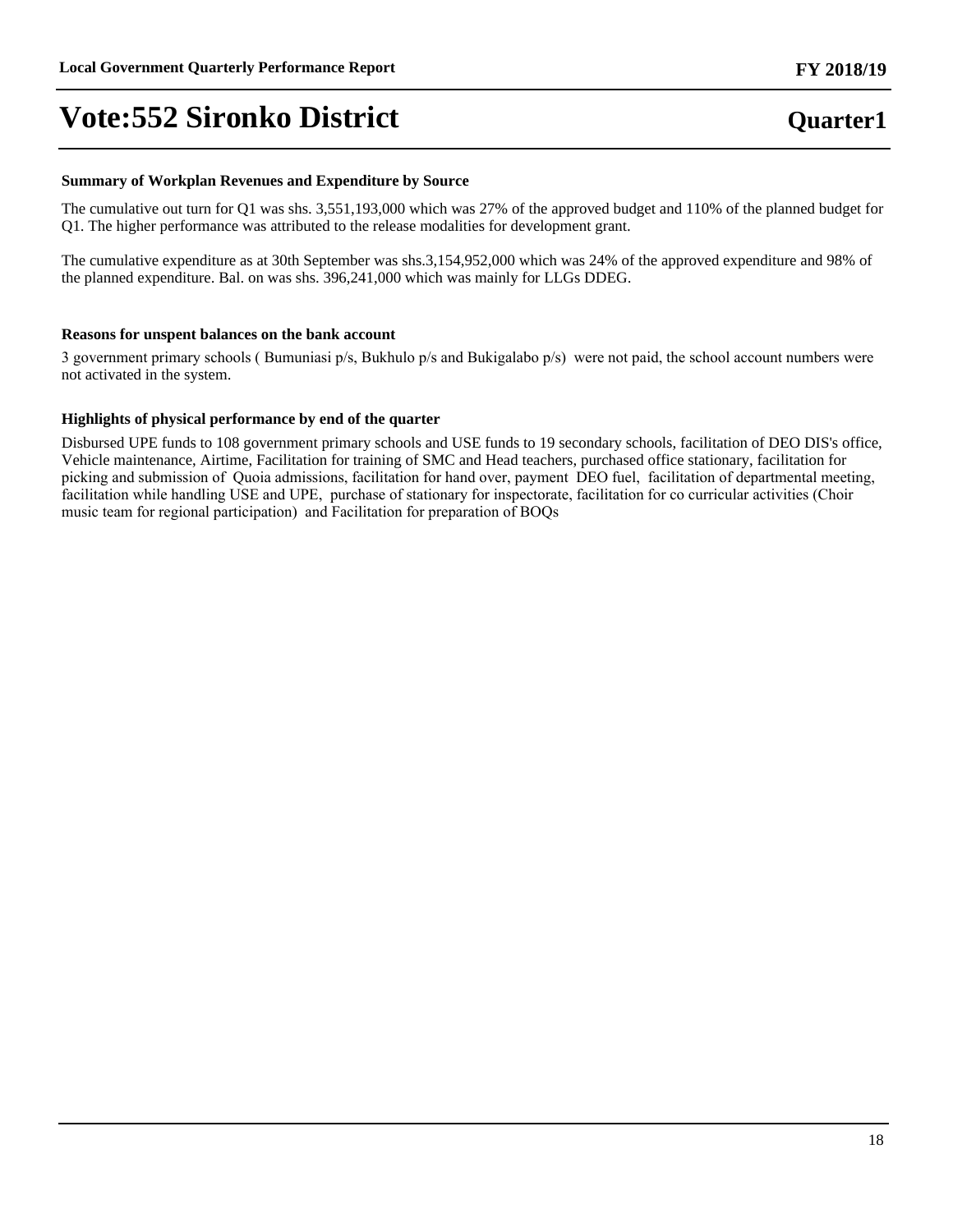### *Roads and Engineering*

### **B1: Overview of Workplan Revenues and Expenditures by source**

| <b>Ushs Thousands</b>                                                     | <b>Approved</b><br><b>Budget</b>         | <b>Cumulative</b><br>Outturn | % Budget<br><b>Spent</b> | <b>Plan for the</b><br>quarter | Quarter<br>outturn | %Quarter<br>Plan |  |  |  |  |
|---------------------------------------------------------------------------|------------------------------------------|------------------------------|--------------------------|--------------------------------|--------------------|------------------|--|--|--|--|
|                                                                           | <b>A: Breakdown of Workplan Revenues</b> |                              |                          |                                |                    |                  |  |  |  |  |
| <b>Recurrent Revenues</b>                                                 | 1,208,433                                | 258,391                      | 21%                      | 309,667                        | 258,391            | 83%              |  |  |  |  |
| <b>District Unconditional</b><br>Grant (Wage)                             | 92,447                                   | 23,111                       | 25%                      | 23,112                         | 23,111             | 100%             |  |  |  |  |
| Other Transfers from<br><b>Central Government</b>                         | 1,082,653                                | 226,947                      | 21%                      | 278,222                        | 226,947            | 82%              |  |  |  |  |
| <b>Urban Unconditional Grant</b><br>(Wage)                                | 33,333                                   | 8,333                        | 25%                      | 8,333                          | 8,333              | 100%             |  |  |  |  |
| <b>Development Revenues</b>                                               | 342,447                                  | 19,333                       | 6%                       | 129,112                        | 19,333             | 15%              |  |  |  |  |
| <b>District Discretionary</b><br><b>Development Equalization</b><br>Grant | 58,000                                   | 19,333                       | 33%                      | 58,000                         | 19,333             | 33%              |  |  |  |  |
| <b>Other Transfers from</b><br><b>Central Government</b>                  | 284,447                                  | $\overline{0}$               | 0%                       | 71,112                         | $\overline{0}$     | 0%               |  |  |  |  |
| <b>Total Revenues shares</b>                                              | 1,550,880                                | 277,725                      | 18%                      | 438,779                        | 277,725            | 63%              |  |  |  |  |
| <b>B: Breakdown of Workplan Expenditures</b>                              |                                          |                              |                          |                                |                    |                  |  |  |  |  |
| <b>Recurrent Expenditure</b>                                              |                                          |                              |                          |                                |                    |                  |  |  |  |  |
| Wage                                                                      | 125,781                                  | 31,445                       | 25%                      | 31,445                         | 31,445             | 100%             |  |  |  |  |
| Non Wage                                                                  | 1,082,653                                | 177,480                      | 16%                      | 278,221                        | 177,480            | 64%              |  |  |  |  |
| Development Expenditure                                                   |                                          |                              |                          |                                |                    |                  |  |  |  |  |
| Domestic Development                                                      | 342,447                                  | $\overline{0}$               | 0%                       | 129,112                        | $\overline{0}$     | $0\%$            |  |  |  |  |
| Donor Development                                                         | $\mathbf{0}$                             | $\overline{0}$               | 0%                       | $\theta$                       | $\overline{0}$     | 0%               |  |  |  |  |
| <b>Total Expenditure</b>                                                  | 1,550,880                                | 208,925                      | 13%                      | 438,778                        | 208,925            | 48%              |  |  |  |  |
| <b>C: Unspent Balances</b>                                                |                                          |                              |                          |                                |                    |                  |  |  |  |  |
| <b>Recurrent Balances</b>                                                 |                                          | 49,467                       | 19%                      |                                |                    |                  |  |  |  |  |
| Wage                                                                      |                                          | $\overline{0}$               |                          |                                |                    |                  |  |  |  |  |
| Non Wage                                                                  |                                          | 49,467                       |                          |                                |                    |                  |  |  |  |  |
| <b>Development Balances</b>                                               |                                          | 19,333                       | 100%                     |                                |                    |                  |  |  |  |  |
| <b>Domestic Development</b>                                               |                                          | 19,333                       |                          |                                |                    |                  |  |  |  |  |
| Donor Development                                                         |                                          | $\overline{0}$               |                          |                                |                    |                  |  |  |  |  |
| <b>Total Unspent</b>                                                      |                                          | 68,800                       | 25%                      |                                |                    |                  |  |  |  |  |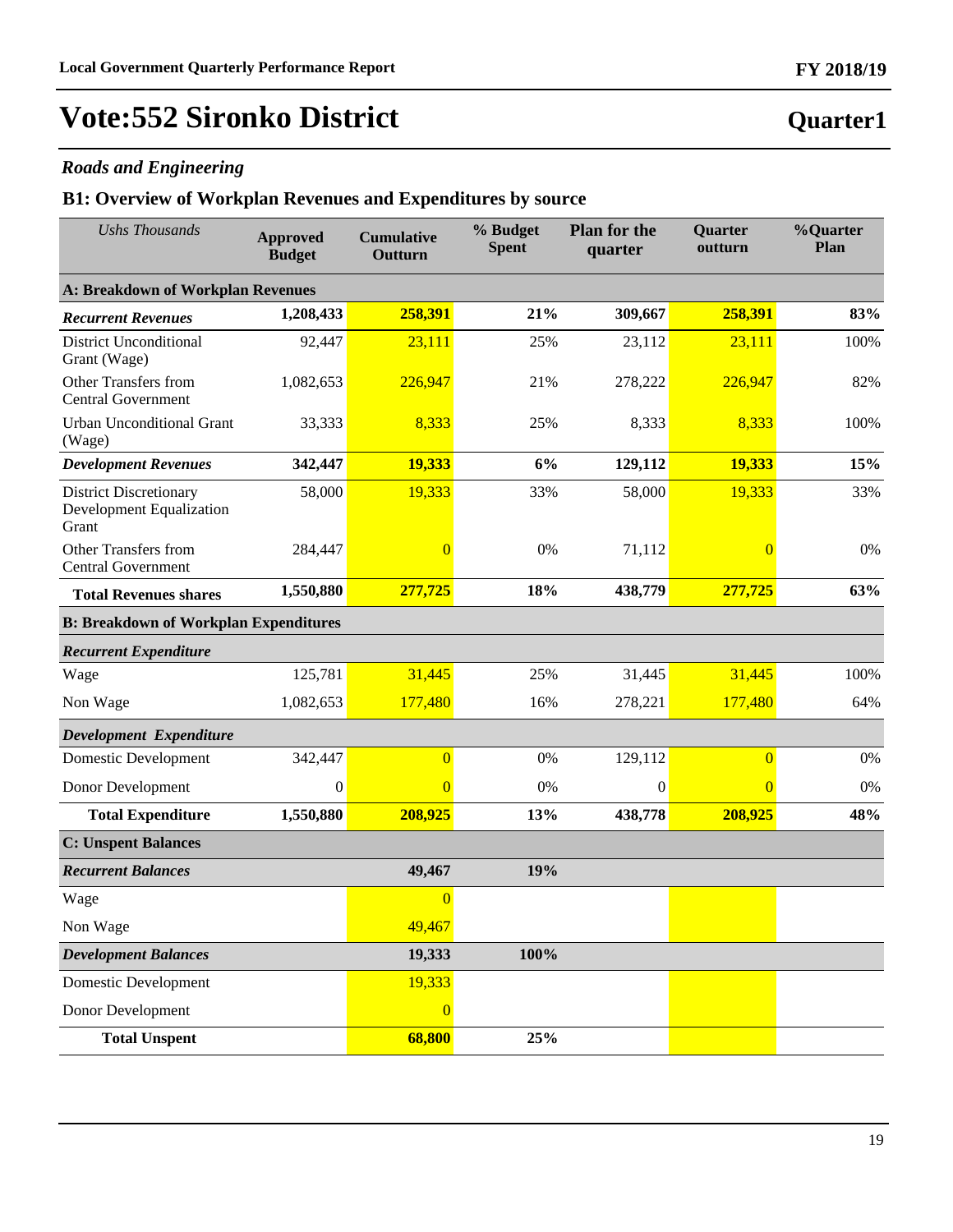#### **Summary of Workplan Revenues and Expenditure by Source**

The cumulative out turn for Q1 was shs. 277,725,000 which was 18% of the approved budget and 63% of the planned budget for Q1. The lower performance was attributed to low out turn for URF, no out turn for other central government transfers mainly under NUSAF3.

The cumulative expenditure as at 30th September was shs.208,925,000 which was 13% of the approved expenditure and 48% of the planned expenditure. bal. on was shs.68,800,000 for works.

#### **Reasons for unspent balances on the bank account**

Late release of funds from the center and challenges in transaction processing on IFMS tier 1 because the the system was still new.

#### **Highlights of physical performance by end of the quarter**

The key output for the period under review included reshaping 12kms,routine maintenance of 230 kms of the district road net work ,Payment of staff salaries / allowance for field staff and submission of reports to line ministries Servicing and repairs of road equipment's Transfer of funds to urban councils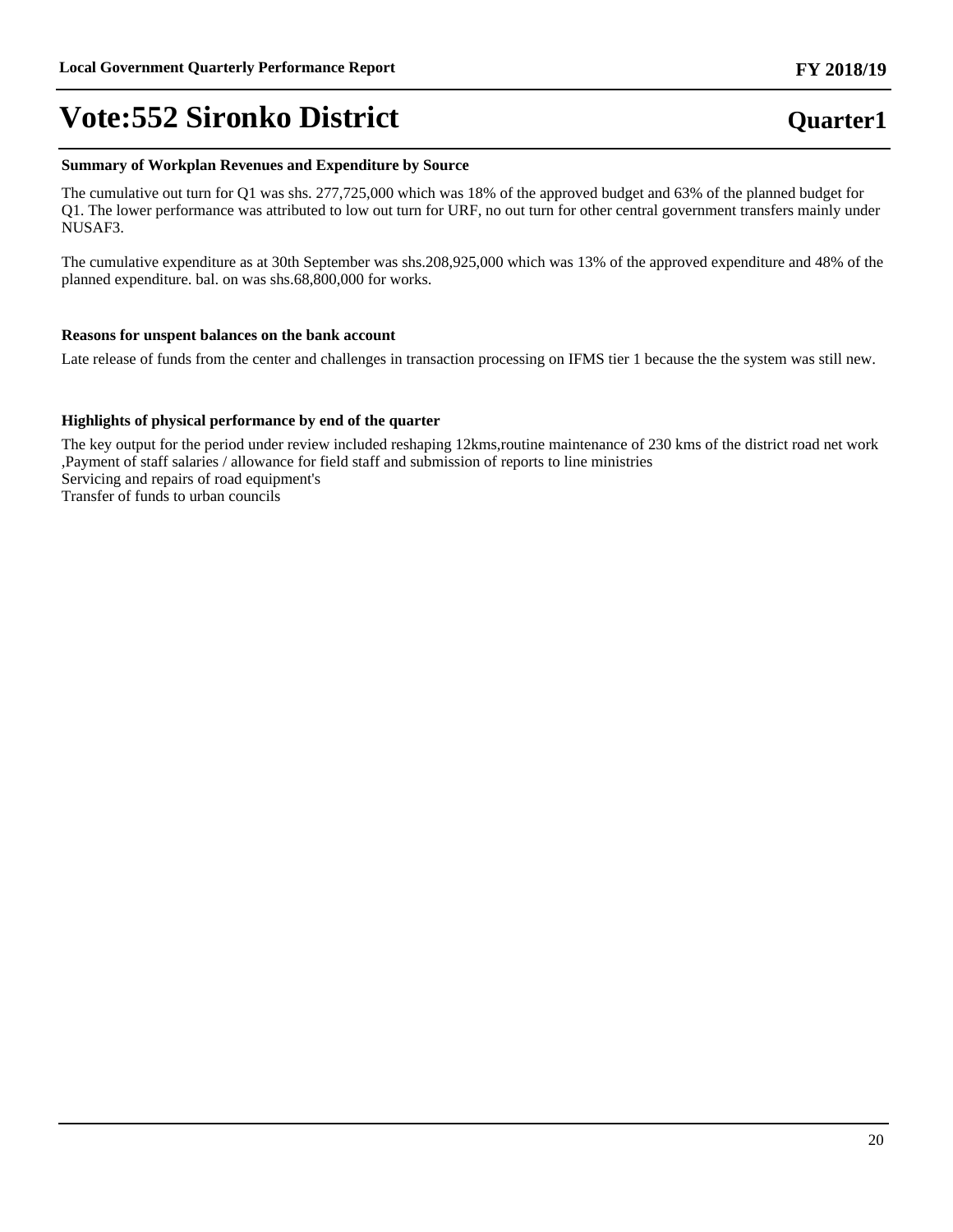### *Water*

## **B1: Overview of Workplan Revenues and Expenditures by source**

| <b>Ushs Thousands</b>                         | <b>Approved</b><br><b>Budget</b> | <b>Cumulative</b><br>Outturn | % Budget<br><b>Spent</b> | <b>Plan for the</b><br>quarter | Quarter<br>outturn | %Quarter<br>Plan |
|-----------------------------------------------|----------------------------------|------------------------------|--------------------------|--------------------------------|--------------------|------------------|
| A: Breakdown of Workplan Revenues             |                                  |                              |                          |                                |                    |                  |
| <b>Recurrent Revenues</b>                     | 58,003                           | 14,501                       | 25%                      | 14,501                         | 14,501             | 100%             |
| <b>District Unconditional</b><br>Grant (Wage) | 11,912                           | 2,978                        | 25%                      | 2,978                          | 2,978              | 100%             |
| <b>Sector Conditional Grant</b><br>(Non-Wage) | 31,691                           | 7,923                        | 25%                      | 7,923                          | 7,923              | 100%             |
| <b>Urban Unconditional Grant</b><br>(Wage)    | 14,400                           | 3,600                        | 25%                      | 3,600                          | 3,600              | 100%             |
| <b>Development Revenues</b>                   | 407,193                          | 135,731                      | 33%                      | 22,350                         | 135,731            | 607%             |
| Sector Development Grant                      | 386,140                          | 128,713                      | 33%                      | 17,087                         | 128,713            | 753%             |
| <b>Transitional Development</b><br>Grant      | 21,053                           | 7,018                        | 33%                      | 5,263                          | 7,018              | 133%             |
| <b>Total Revenues shares</b>                  | 465,196                          | 150,232                      | 32%                      | 36,851                         | 150,232            | 408%             |
| <b>B: Breakdown of Workplan Expenditures</b>  |                                  |                              |                          |                                |                    |                  |
| <b>Recurrent Expenditure</b>                  |                                  |                              |                          |                                |                    |                  |
| Wage                                          | 26,312                           | 6,578                        | 25%                      | 6,578                          | 6,578              | 100%             |
| Non Wage                                      | 31,691                           | 7,133                        | 23%                      | 7,923                          | 7,133              | 90%              |
| Development Expenditure                       |                                  |                              |                          |                                |                    |                  |
| <b>Domestic Development</b>                   | 407,193                          | $\overline{0}$               | 0%                       | 22,349                         | $\overline{0}$     | 0%               |
| Donor Development                             | $\boldsymbol{0}$                 | $\overline{0}$               | 0%                       | $\boldsymbol{0}$               | $\overline{0}$     | 0%               |
| <b>Total Expenditure</b>                      | 465,196                          | 13,711                       | 3%                       | 36,850                         | 13,711             | 37%              |
| <b>C: Unspent Balances</b>                    |                                  |                              |                          |                                |                    |                  |
| <b>Recurrent Balances</b>                     |                                  | 789                          | 5%                       |                                |                    |                  |
| Wage                                          |                                  | $\overline{0}$               |                          |                                |                    |                  |
| Non Wage                                      |                                  | 789                          |                          |                                |                    |                  |
| <b>Development Balances</b>                   |                                  | 135,731                      | 100%                     |                                |                    |                  |
| Domestic Development                          |                                  | 135,731                      |                          |                                |                    |                  |
| Donor Development                             |                                  | $\overline{0}$               |                          |                                |                    |                  |
| <b>Total Unspent</b>                          |                                  | 136,520                      | 91%                      |                                |                    |                  |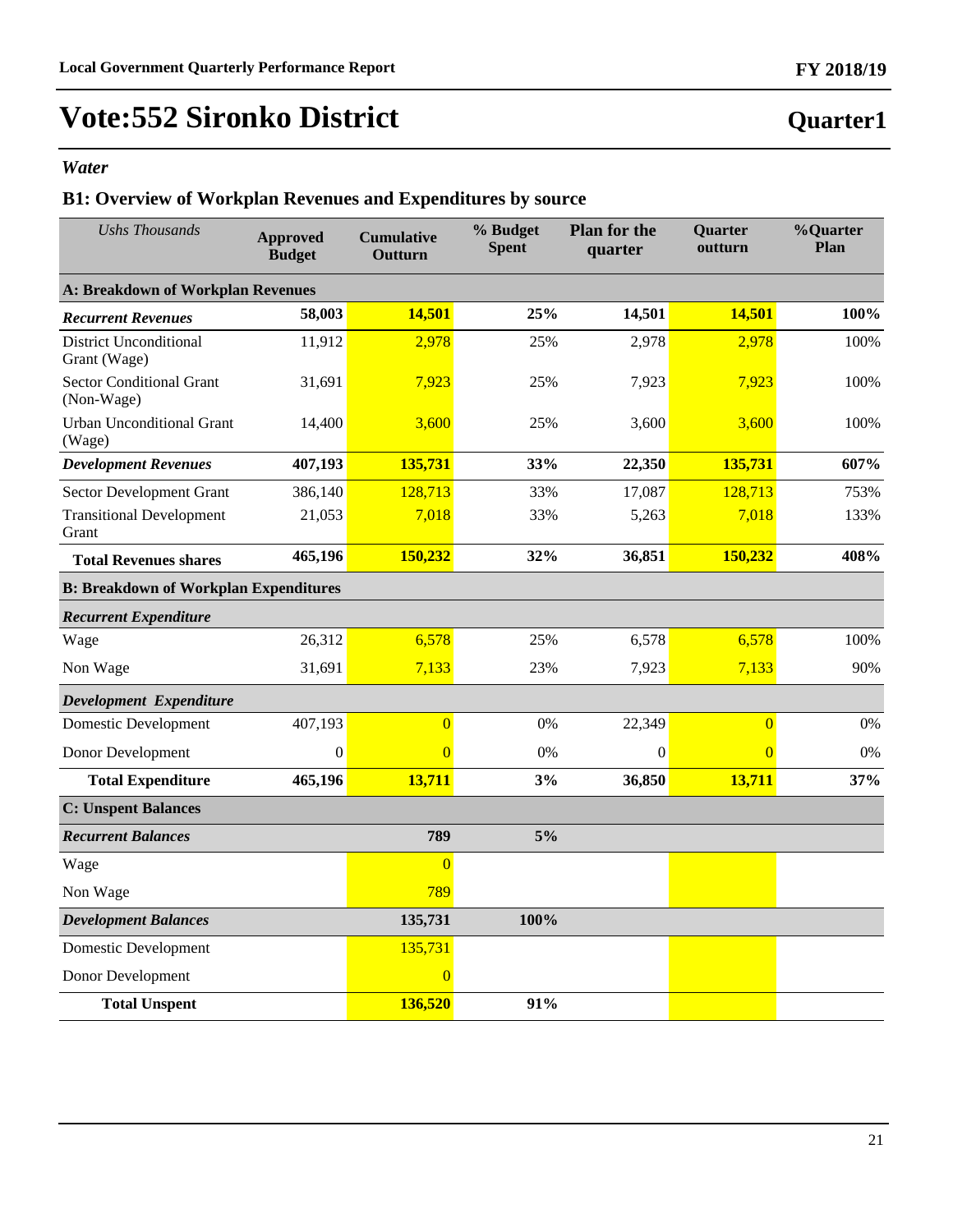#### **Summary of Workplan Revenues and Expenditure by Source**

The cumulative out turn for Q1 was shs. 150,232,000 which was 32% of the approved budget and 80% of the planned budget for Q1. The higher performance was attributed to the release modality for sector development grant, .

The cumulative expenditure as at 30th September was shs.13,711,000 which was 3% of the approved expenditure and 37% of the planned expenditure. bal. on was shs. 136,520,000 which was mainly for water projects which were pending conclusion of the procurement process.

#### **Reasons for unspent balances on the bank account**

Unspent funds were due to procurement process which had not been completed.

#### **Highlights of physical performance by end of the quarter**

The key outputs for the period under review included; payment of salary for water staff and social mobilizer, support to water user committees, establishment of water user committees, water quality testing, inspection of water points and data collection on water projects.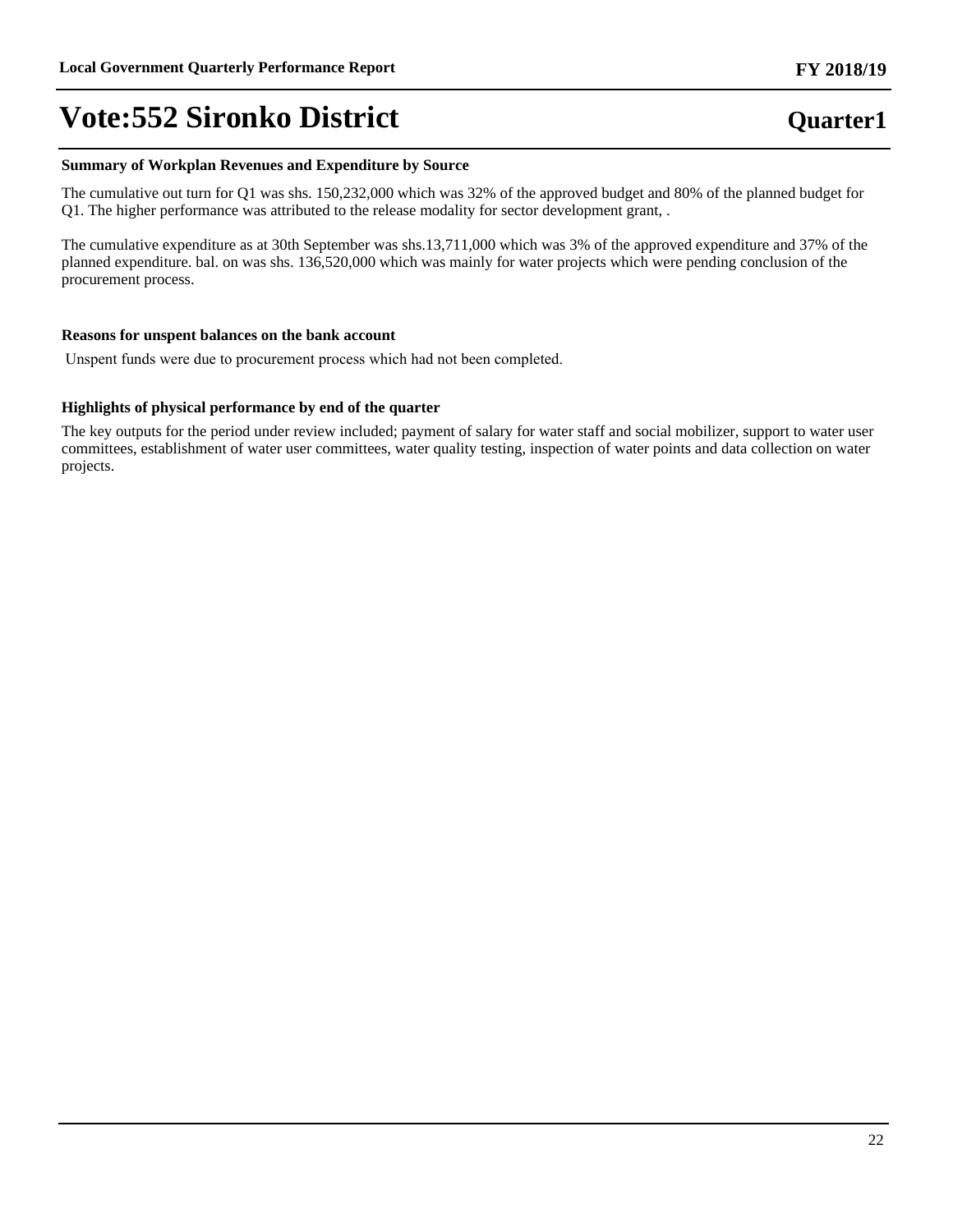### *Natural Resources*

### **B1: Overview of Workplan Revenues and Expenditures by source**

| <b>Ushs Thousands</b>                                                     | <b>Approved</b><br><b>Budget</b>         | <b>Cumulative</b><br>Outturn | % Budget<br><b>Spent</b> | <b>Plan for the</b><br>quarter | Quarter<br>outturn | %Quarter<br>Plan |  |  |  |
|---------------------------------------------------------------------------|------------------------------------------|------------------------------|--------------------------|--------------------------------|--------------------|------------------|--|--|--|
|                                                                           | <b>A: Breakdown of Workplan Revenues</b> |                              |                          |                                |                    |                  |  |  |  |
| <b>Recurrent Revenues</b>                                                 | 203,284                                  | 49,093                       | 24%                      | 50,821                         | 49,093             | 97%              |  |  |  |
| <b>District Unconditional</b><br>Grant (Wage)                             | 137,967                                  | 34,492                       | 25%                      | 34,492                         | 34,492             | 100%             |  |  |  |
| <b>Locally Raised Revenues</b>                                            | 6,910                                    | $\overline{0}$               | 0%                       | 1,728                          | $\Omega$           | 0%               |  |  |  |
| <b>Sector Conditional Grant</b><br>(Non-Wage)                             | 5,550                                    | 1,387                        | 25%                      | 1,387                          | 1,387              | 100%             |  |  |  |
| <b>Urban Unconditional Grant</b><br>(Wage)                                | 52,857                                   | 13,214                       | 25%                      | 13,214                         | 13,214             | 100%             |  |  |  |
| <b>Development Revenues</b>                                               | 175,207                                  | $\overline{\mathbf{0}}$      | 0%                       | 43,802                         | $\boldsymbol{0}$   | $0\%$            |  |  |  |
| <b>District Discretionary</b><br><b>Development Equalization</b><br>Grant | 8,000                                    | $\overline{0}$               | 0%                       | 2,000                          | $\overline{0}$     | $0\%$            |  |  |  |
| Other Transfers from<br><b>Central Government</b>                         | 167,207                                  | $\overline{0}$               | 0%                       | 41,802                         | $\Omega$           | 0%               |  |  |  |
| <b>Total Revenues shares</b>                                              | 378,491                                  | 49,093                       | 13%                      | 94,623                         | 49,093             | 52%              |  |  |  |
| <b>B: Breakdown of Workplan Expenditures</b>                              |                                          |                              |                          |                                |                    |                  |  |  |  |
| <b>Recurrent Expenditure</b>                                              |                                          |                              |                          |                                |                    |                  |  |  |  |
| Wage                                                                      | 190,824                                  | 47,706                       | 25%                      | 47,706                         | 47,706             | 100%             |  |  |  |
| Non Wage                                                                  | 12,460                                   | 1,092                        | 9%                       | 3,115                          | 1,092              | 35%              |  |  |  |
| Development Expenditure                                                   |                                          |                              |                          |                                |                    |                  |  |  |  |
| <b>Domestic Development</b>                                               | 175,207                                  | $\overline{0}$               | 0%                       | 43,802                         | $\overline{0}$     | 0%               |  |  |  |
| Donor Development                                                         | $\boldsymbol{0}$                         | $\overline{0}$               | 0%                       | $\overline{0}$                 | $\overline{0}$     | $0\%$            |  |  |  |
| <b>Total Expenditure</b>                                                  | 378,491                                  | 48,798                       | 13%                      | 94,623                         | 48,798             | 52%              |  |  |  |
| <b>C: Unspent Balances</b>                                                |                                          |                              |                          |                                |                    |                  |  |  |  |
| <b>Recurrent Balances</b>                                                 |                                          | 295                          | $1\%$                    |                                |                    |                  |  |  |  |
| Wage                                                                      |                                          | $\overline{0}$               |                          |                                |                    |                  |  |  |  |
| Non Wage                                                                  |                                          | 295                          |                          |                                |                    |                  |  |  |  |
| <b>Development Balances</b>                                               |                                          | $\boldsymbol{0}$             | $0\%$                    |                                |                    |                  |  |  |  |
| <b>Domestic Development</b>                                               |                                          | $\overline{0}$               |                          |                                |                    |                  |  |  |  |
| Donor Development                                                         |                                          | $\overline{0}$               |                          |                                |                    |                  |  |  |  |
| <b>Total Unspent</b>                                                      |                                          | 295                          | $1\%$                    |                                |                    |                  |  |  |  |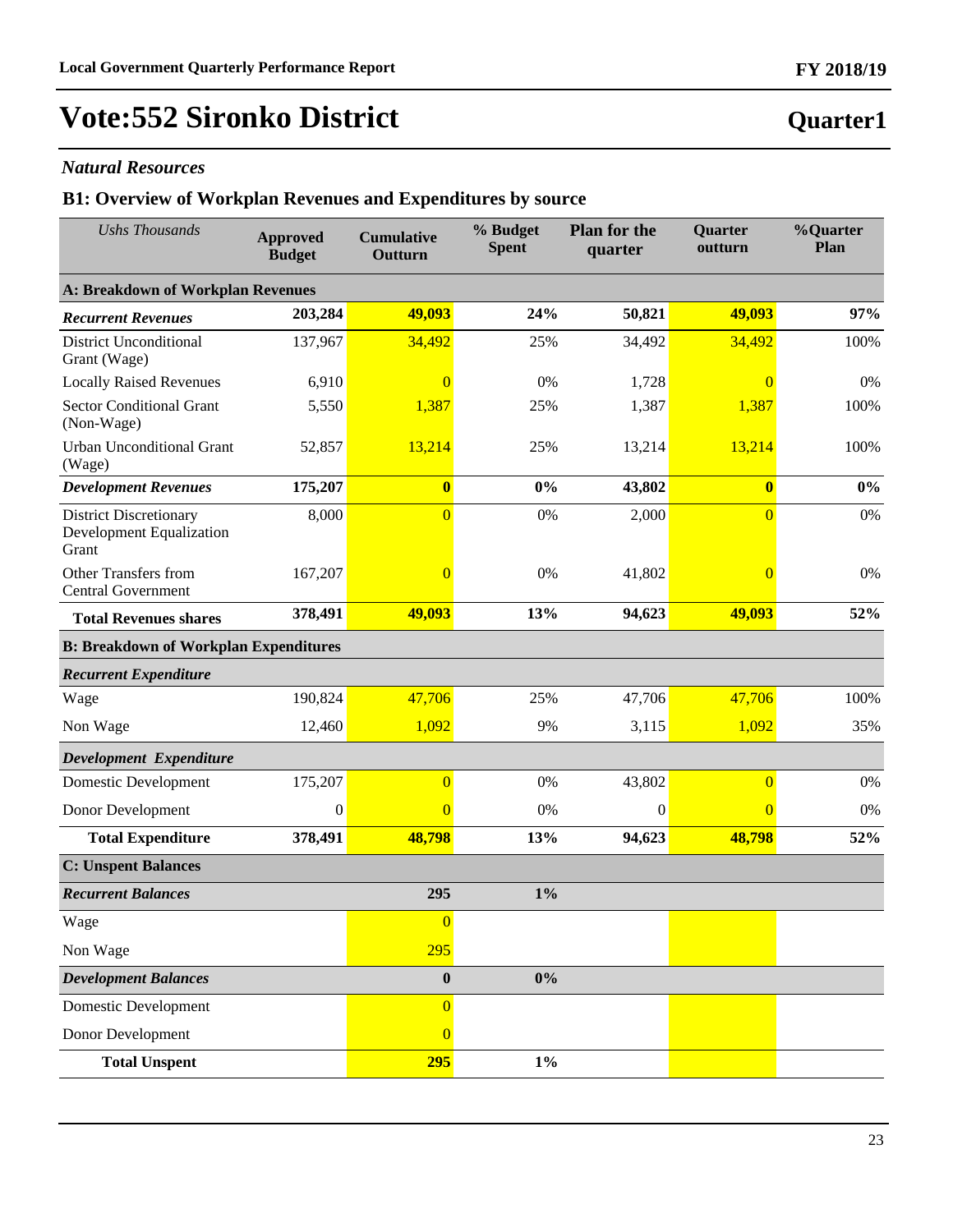#### **Summary of Workplan Revenues and Expenditure by Source**

The cumulative out turn for Q1 was shs. 49,093,000 which was 13% of the approved budget and 52% of the planned budget for Q1. The lower performance was attributed to low out turn sector grant, no out turn for local revenue and other central government transfers mainly under NUSAF3.

The cumulative expenditure as at 30th September was shs48,798,000 which was 13% of the approved expenditure and 52% of the planned expenditure. bal. on was shs. 295,000 which was delayed due to system challenges.

#### **Reasons for unspent balances on the bank account**

Ongoing procurement processes

#### **Highlights of physical performance by end of the quarter**

The key physical outputs for the period under review included: Opened up boundaries for the local forest reserves as backlog work for quarter 4 2017/18, Monitored And Assessed the level of encroachment in local forests for Budadiri and Mutufu, paod salary for natural resource staff. Field appraisal visits to screening and approval projects.

### **FY 2018/19**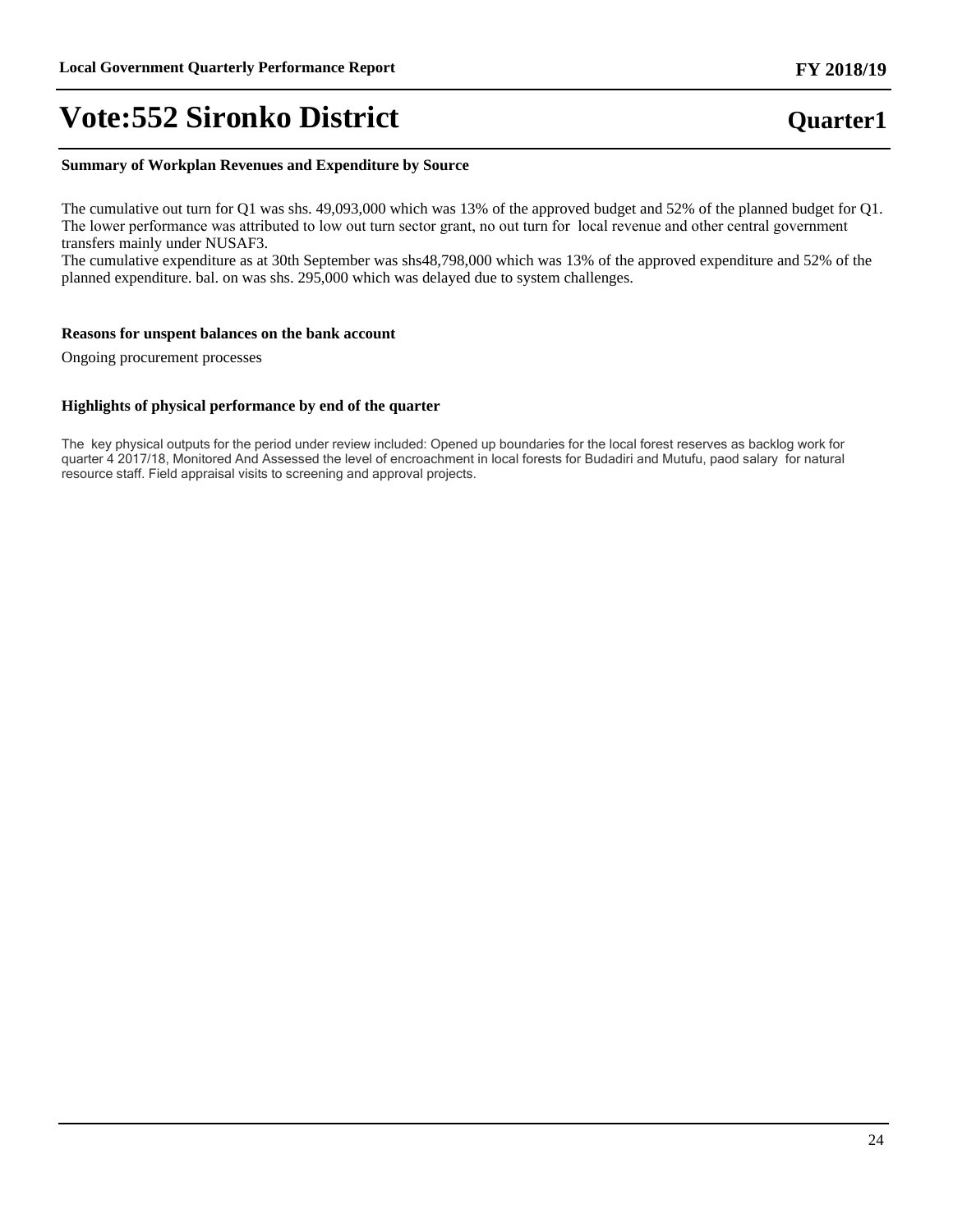### *Community Based Services*

### **B1: Overview of Workplan Revenues and Expenditures by source**

| <b>Ushs Thousands</b>                             | <b>Approved</b><br><b>Budget</b> | <b>Cumulative</b><br>Outturn | % Budget<br><b>Spent</b> | <b>Plan for the</b><br>quarter | Quarter<br>outturn | %Quarter<br>Plan |
|---------------------------------------------------|----------------------------------|------------------------------|--------------------------|--------------------------------|--------------------|------------------|
| A: Breakdown of Workplan Revenues                 |                                  |                              |                          |                                |                    |                  |
| <b>Recurrent Revenues</b>                         | 751,807                          | 268,909                      | 36%                      | 187,952                        | 268,909            | 143%             |
| <b>District Unconditional</b><br>Grant (Non-Wage) | 8,000                            | 2,000                        | 25%                      | 2,000                          | 2,000              | 100%             |
| <b>District Unconditional</b><br>Grant (Wage)     | 166,401                          | 41,600                       | 25%                      | 41,600                         | 41,600             | 100%             |
| <b>Locally Raised Revenues</b>                    | 20,000                           | $\Omega$                     | 0%                       | 5,000                          | $\overline{0}$     | $0\%$            |
| Other Transfers from<br><b>Central Government</b> | 493,596                          | 209,356                      | 42%                      | 123,399                        | 209,356            | 170%             |
| <b>Sector Conditional Grant</b><br>(Non-Wage)     | 49,883                           | 12,471                       | 25%                      | 12,471                         | 12,471             | 100%             |
| <b>Urban Unconditional Grant</b><br>(Wage)        | 13,927                           | 3,482                        | 25%                      | 3,482                          | 3,482              | 100%             |
| <b>Development Revenues</b>                       | $\bf{0}$                         | $\bf{0}$                     | 0%                       | $\bf{0}$                       | $\bf{0}$           | $0\%$            |
| N/A                                               |                                  |                              |                          |                                |                    |                  |
| <b>Total Revenues shares</b>                      | 751,807                          | 268,909                      | 36%                      | 187,952                        | 268,909            | 143%             |
| <b>B: Breakdown of Workplan Expenditures</b>      |                                  |                              |                          |                                |                    |                  |
| <b>Recurrent Expenditure</b>                      |                                  |                              |                          |                                |                    |                  |
| Wage                                              | 180,327                          | 45,082                       | 25%                      | 45,082                         | 45,082             | 100%             |
| Non Wage                                          | 571,479                          | 10,052                       | 2%                       | 142,870                        | 10,052             | 7%               |
| Development Expenditure                           |                                  |                              |                          |                                |                    |                  |
| Domestic Development                              | $\boldsymbol{0}$                 | $\overline{0}$               | 0%                       | $\boldsymbol{0}$               | $\overline{0}$     | 0%               |
| Donor Development                                 | $\boldsymbol{0}$                 | $\Omega$                     | 0%                       | $\mathbf{0}$                   | $\overline{0}$     | 0%               |
| <b>Total Expenditure</b>                          | 751,807                          | 55,133                       | 7%                       | 187,952                        | 55,133             | 29%              |
| <b>C: Unspent Balances</b>                        |                                  |                              |                          |                                |                    |                  |
| <b>Recurrent Balances</b>                         |                                  | 213,775                      | 79%                      |                                |                    |                  |
| Wage                                              |                                  | $\overline{0}$               |                          |                                |                    |                  |
| Non Wage                                          |                                  | 213,775                      |                          |                                |                    |                  |
| <b>Development Balances</b>                       |                                  | $\boldsymbol{0}$             | 0%                       |                                |                    |                  |
| Domestic Development                              |                                  | $\overline{0}$               |                          |                                |                    |                  |
| Donor Development                                 |                                  | $\Omega$                     |                          |                                |                    |                  |
| <b>Total Unspent</b>                              |                                  | 213,775                      | 79%                      |                                |                    |                  |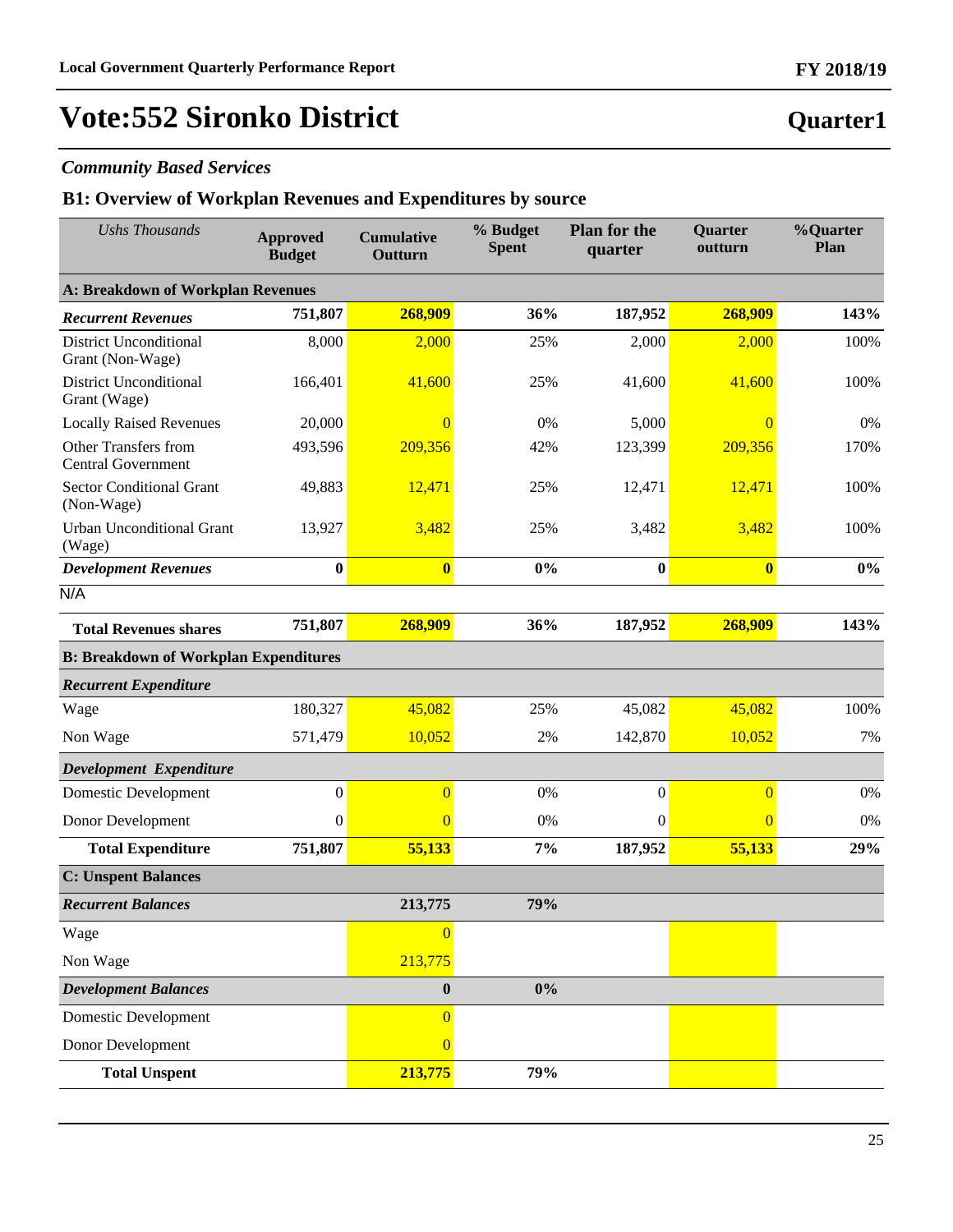#### **Summary of Workplan Revenues and Expenditure by Source**

The cumulative out turn for Q1 was shs. 268,909,000 which was 36% of the approved budget and 143% of the planned budget for Q1. The higher performance was attributed to release modalities for YLP and UWEP projects

The cumulative expenditure as at 30th September was shs.55,133,000 which was 7% of the approved expenditure and 29% of the planned expenditure. bal. on was shs. 213,775,000 which was mainly for YLP and UWEP projects.

#### **Reasons for unspent balances on the bank account**

Failure to create beneficiaries of YLP, UWEP and Special grant for PWds on IFMs

#### **Highlights of physical performance by end of the quarter**

The key physical outputs for Q1 included:paid quarterly staff salaries, generated YLP groups and monitored some groups already implementing,inducted new district women executive and chairpersons of sub county women council,participated in international youth day celebrations in Mpigi,OVC data collected and entered into MIS,facilitated staff in community mobilization and sensitization,FAL activities coordinated and recovered funds from YLP and UWEP groups.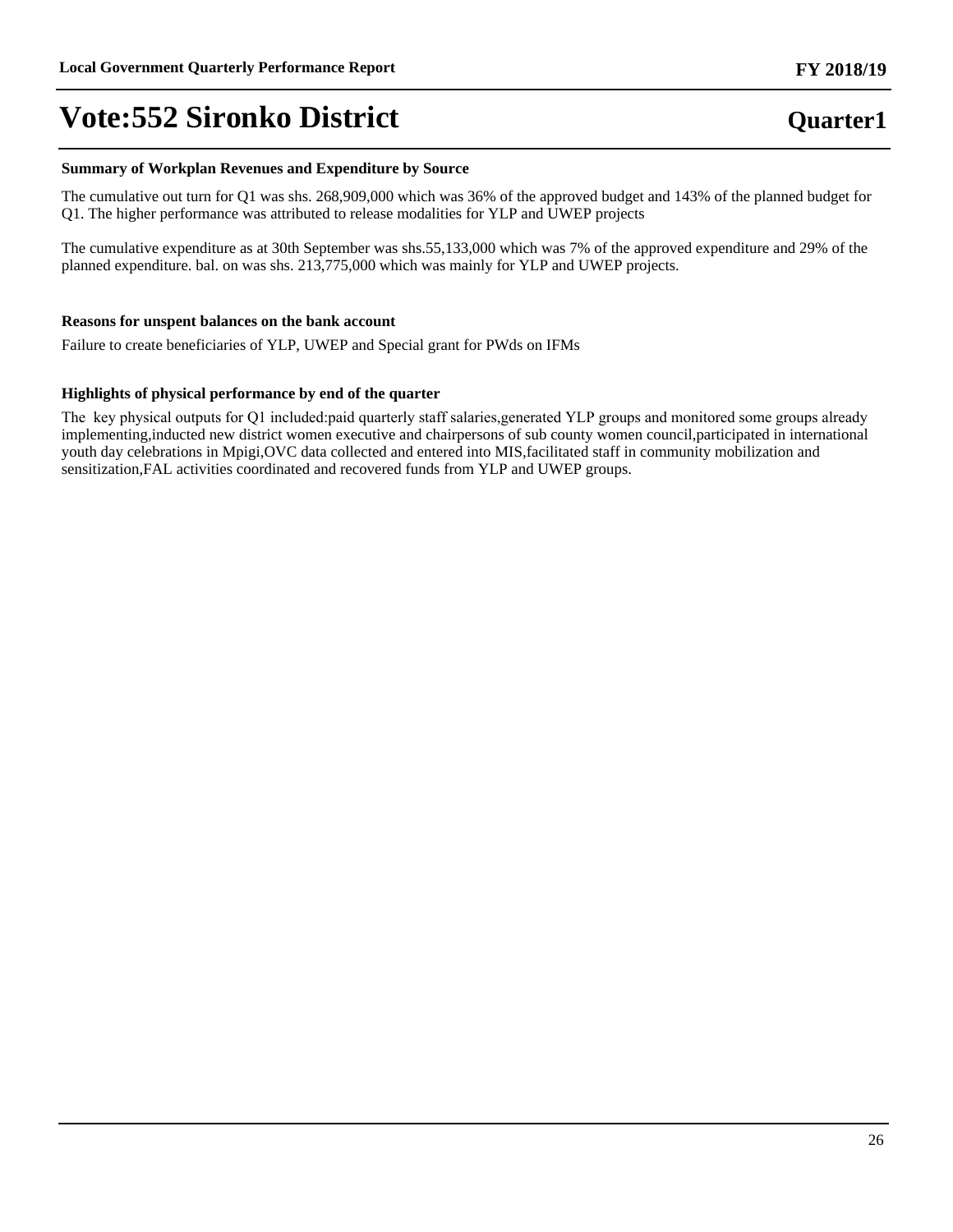## *Planning*

## **B1: Overview of Workplan Revenues and Expenditures by source**

| <b>Ushs Thousands</b>                                              | <b>Approved</b><br><b>Budget</b> | <b>Cumulative</b><br>Outturn | % Budget<br><b>Spent</b> | <b>Plan for the</b><br>quarter | Quarter<br>outturn | %Quarter<br>Plan |
|--------------------------------------------------------------------|----------------------------------|------------------------------|--------------------------|--------------------------------|--------------------|------------------|
| A: Breakdown of Workplan Revenues                                  |                                  |                              |                          |                                |                    |                  |
| <b>Recurrent Revenues</b>                                          | 119,109                          | 28,719                       | 24%                      | 25,753                         | 28,719             | 112%             |
| <b>District Unconditional</b><br>Grant (Non-Wage)                  | 45,095                           | 11,550                       | 26%                      | 11,550                         | 11,550             | 100%             |
| <b>District Unconditional</b><br>Grant (Wage)                      | 47,222                           | 14,730                       | 31%                      | 11,806                         | 14,730             | 125%             |
| <b>Locally Raised Revenues</b>                                     | 17,200                           | $\overline{0}$               | 0%                       | $\boldsymbol{0}$               | $\Omega$           | 0%               |
| <b>Urban Unconditional Grant</b><br>(Wage)                         | 9,592                            | 2,438                        | 25%                      | 2,398                          | 2,438              | 102%             |
| <b>Development Revenues</b>                                        | 127,237                          | 42,412                       | 33%                      | 82,613                         | 42,412             | 51%              |
| <b>District Discretionary</b><br>Development Equalization<br>Grant | 127,237                          | 42,412                       | 33%                      | 82,613                         | 42,412             | 51%              |
| <b>Total Revenues shares</b>                                       | 246,345                          | 71,131                       | 29%                      | 108,367                        | 71,131             | 66%              |
| <b>B: Breakdown of Workplan Expenditures</b>                       |                                  |                              |                          |                                |                    |                  |
| <b>Recurrent Expenditure</b>                                       |                                  |                              |                          |                                |                    |                  |
| Wage                                                               | 56,814                           | 17,169                       | 30%                      | 14,203                         | 17,169             | 121%             |
| Non Wage                                                           | 62,295                           | 8,973                        | 14%                      | 11,550                         | 8,973              | 78%              |
| Development Expenditure                                            |                                  |                              |                          |                                |                    |                  |
| Domestic Development                                               | 127,237                          | 28,100                       | 22%                      | 82,613                         | 28,100             | 34%              |
| Donor Development                                                  | $\mathbf{0}$                     | $\overline{0}$               | 0%                       | $\theta$                       | $\Omega$           | 0%               |
| <b>Total Expenditure</b>                                           | 246,345                          | 54,242                       | 22%                      | 108,367                        | 54,242             | 50%              |
| <b>C: Unspent Balances</b>                                         |                                  |                              |                          |                                |                    |                  |
| <b>Recurrent Balances</b>                                          |                                  | 2,577                        | 9%                       |                                |                    |                  |
| Wage                                                               |                                  | $\Omega$                     |                          |                                |                    |                  |
| Non Wage                                                           |                                  | 2,577                        |                          |                                |                    |                  |
| <b>Development Balances</b>                                        |                                  | 14,312                       | 34%                      |                                |                    |                  |
| <b>Domestic Development</b>                                        |                                  | 14,312                       |                          |                                |                    |                  |
| Donor Development                                                  |                                  | $\overline{0}$               |                          |                                |                    |                  |
| <b>Total Unspent</b>                                               |                                  | 16,889                       | 24%                      |                                |                    |                  |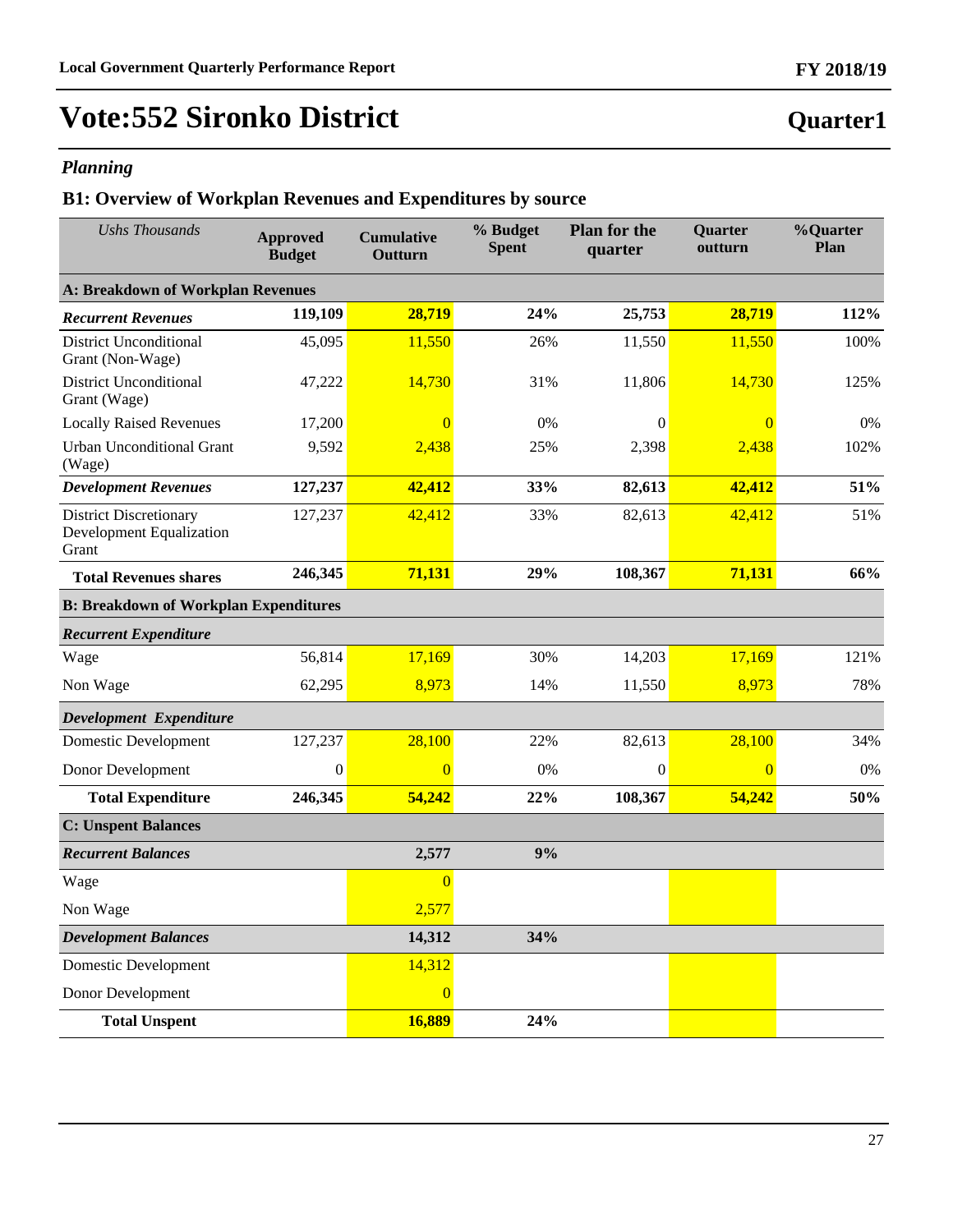#### **Summary of Workplan Revenues and Expenditure by Source**

The cumulative out turn for Q1 was shs. 71,131,000 which was 29% of the approved budget and 66% of the planned budget for Q1. The higher performance was attributed to release modalities for DDEG as development grant of 33%.

The cumulative expenditure as at 30th September was shs.54,242,000 which was 22% of the approved expenditure and 50% of the planned expenditure. bal. on was shs. 31,093,000 which was mainly for DDEG projects which were still under process.

#### **Reasons for unspent balances on the bank account**

Funds which were not spent were for items whose procurement process was not complete.

#### **Highlights of physical performance by end of the quarter**

The key outputs for the period under review included; Payment of staff salaries for the 3 months, payment construction of district stores, Internal assessment based on OPM assessment manual,monitoring of projects, data collection and update of the statistical abstract, 3 DPTC meetings and repairs and servicing of office equipment.

## **Quarter1**

**FY 2018/19**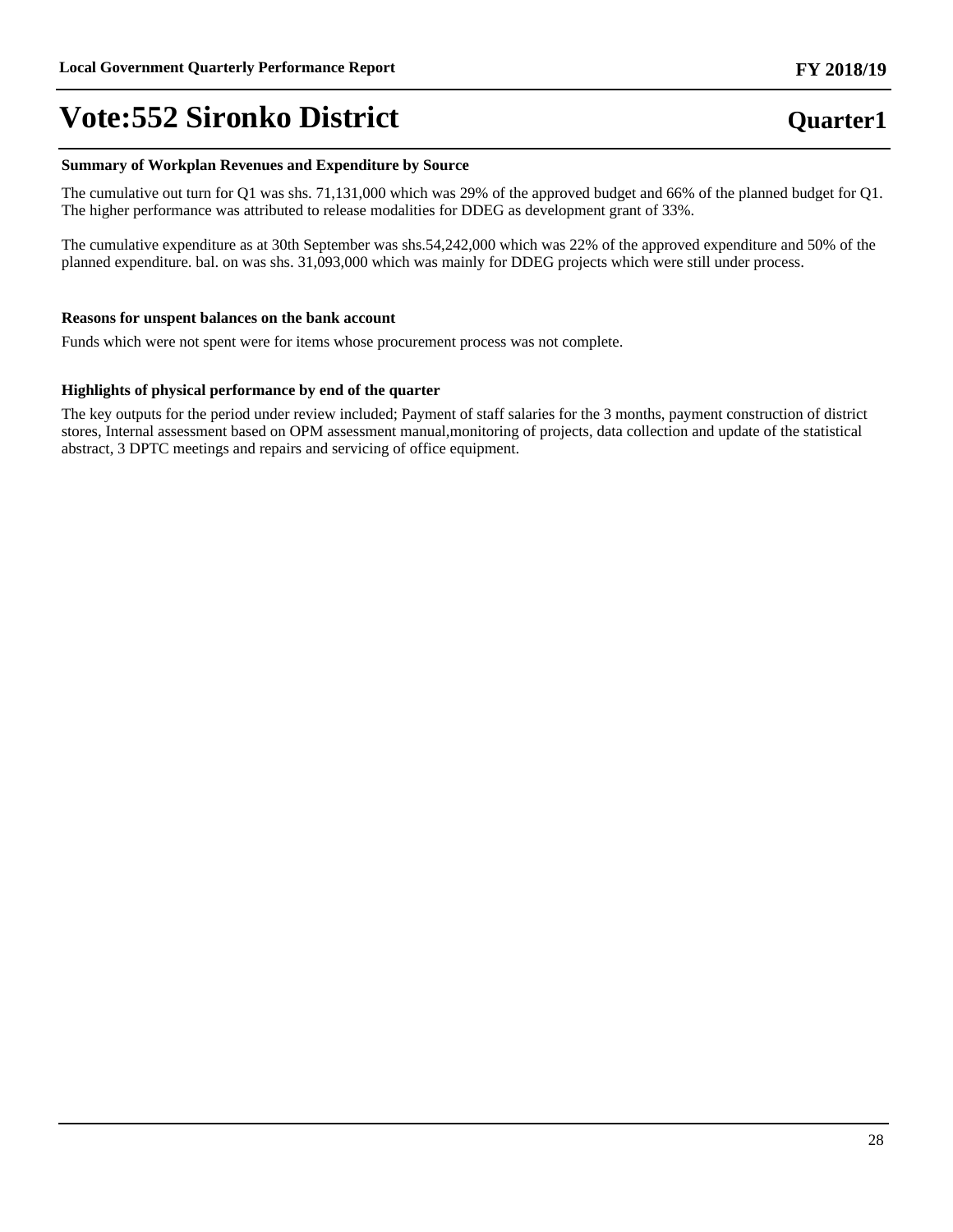### *Internal Audit*

### **B1: Overview of Workplan Revenues and Expenditures by source**

| <b>Ushs Thousands</b>                             | <b>Approved</b><br><b>Budget</b> | <b>Cumulative</b><br>Outturn | % Budget<br><b>Spent</b> | <b>Plan for the</b><br>quarter | Quarter<br>outturn | %Quarter<br>Plan |
|---------------------------------------------------|----------------------------------|------------------------------|--------------------------|--------------------------------|--------------------|------------------|
| <b>A: Breakdown of Workplan Revenues</b>          |                                  |                              |                          |                                |                    |                  |
| <b>Recurrent Revenues</b>                         | 83,413                           | 18,453                       | 22%                      | 20,853                         | 18,453             | 88%              |
| <b>District Unconditional</b><br>Grant (Non-Wage) | 18,000                           | 4,500                        | 25%                      | 4,500                          | 4,500              | 100%             |
| <b>District Unconditional</b><br>Grant (Wage)     | 26,257                           | 6,564                        | 25%                      | 6,564                          | 6,564              | 100%             |
| <b>Locally Raised Revenues</b>                    | 9,600                            | $\Omega$                     | 0%                       | 2,400                          | $\overline{0}$     | 0%               |
| <b>Urban Unconditional Grant</b><br>(Wage)        | 29,556                           | 7,389                        | 25%                      | 7,389                          | 7,389              | 100%             |
| <b>Development Revenues</b>                       | $\bf{0}$                         | $\overline{\mathbf{0}}$      | 0%                       | $\bf{0}$                       | $\bf{0}$           | 0%               |
| N/A                                               |                                  |                              |                          |                                |                    |                  |
| <b>Total Revenues shares</b>                      | 83,413                           | 18,453                       | 22%                      | 20,853                         | 18,453             | 88%              |
| <b>B: Breakdown of Workplan Expenditures</b>      |                                  |                              |                          |                                |                    |                  |
| <b>Recurrent Expenditure</b>                      |                                  |                              |                          |                                |                    |                  |
| Wage                                              | 55,813                           | 13,953                       | 25%                      | 13,953                         | 13,953             | 100%             |
| Non Wage                                          | 27,600                           | 4,500                        | 16%                      | 6,900                          | 4,500              | 65%              |
| Development Expenditure                           |                                  |                              |                          |                                |                    |                  |
| <b>Domestic Development</b>                       | $\overline{0}$                   | $\overline{0}$               | 0%                       | $\boldsymbol{0}$               | $\overline{0}$     | $0\%$            |
| Donor Development                                 | $\boldsymbol{0}$                 | $\overline{0}$               | 0%                       | $\boldsymbol{0}$               | $\overline{0}$     | 0%               |
| <b>Total Expenditure</b>                          | 83,413                           | 18,453                       | 22%                      | 20,853                         | 18,453             | 88%              |
| <b>C: Unspent Balances</b>                        |                                  |                              |                          |                                |                    |                  |
| <b>Recurrent Balances</b>                         |                                  | $\bf{0}$                     | 0%                       |                                |                    |                  |
| Wage                                              |                                  | $\overline{0}$               |                          |                                |                    |                  |
| Non Wage                                          |                                  | $\overline{0}$               |                          |                                |                    |                  |
| <b>Development Balances</b>                       |                                  | $\boldsymbol{0}$             | 0%                       |                                |                    |                  |
| <b>Domestic Development</b>                       |                                  | $\overline{0}$               |                          |                                |                    |                  |
| Donor Development                                 |                                  | $\overline{0}$               |                          |                                |                    |                  |
| <b>Total Unspent</b>                              |                                  | $\mathbf{0}$                 | 0%                       |                                |                    |                  |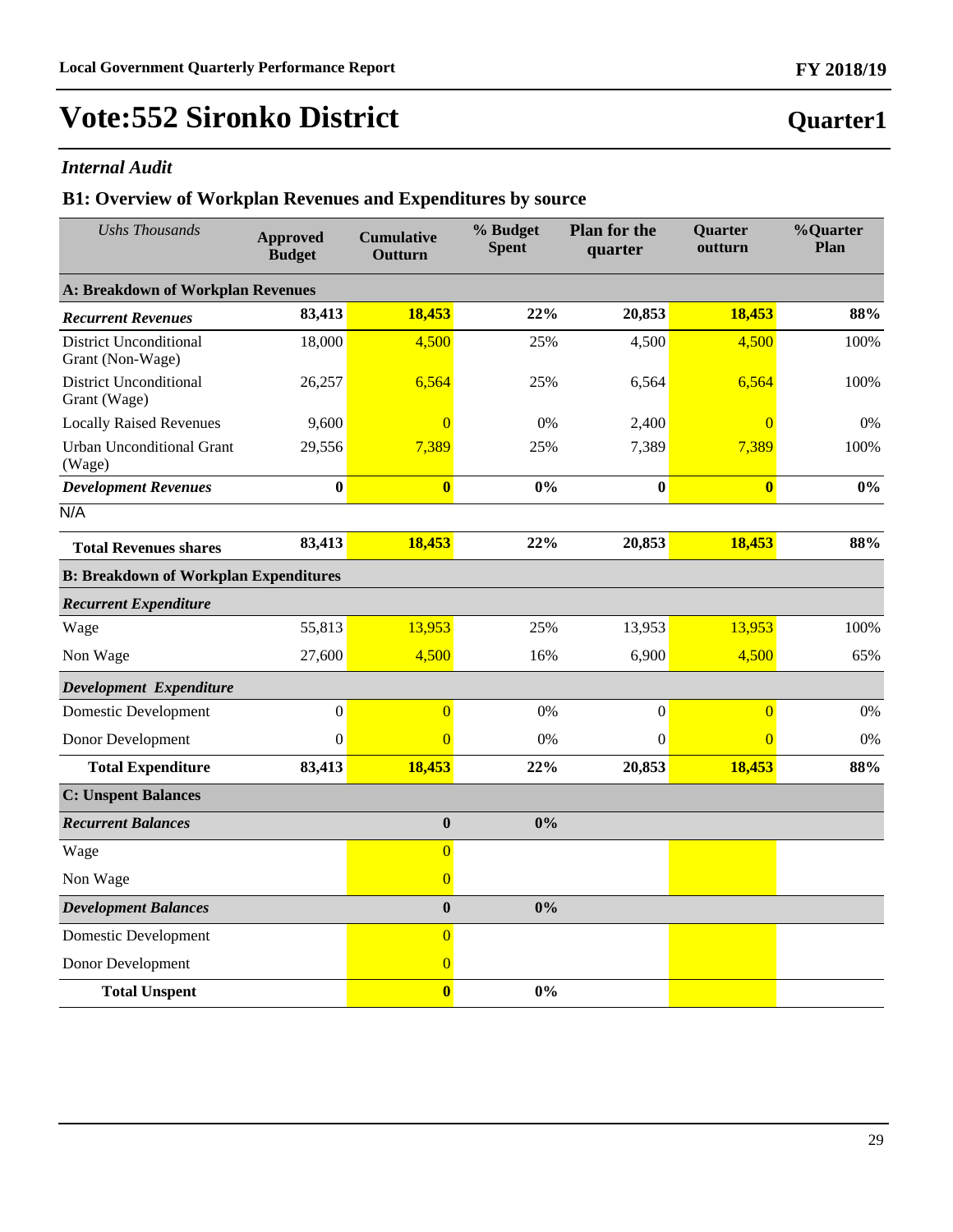### **Summary of Workplan Revenues and Expenditure by Source**

The cumulative out turn for Q1 was shs. 18,453,000 which was 22% of the approved budget and 88% of the planned budget for Q1. The lower performance was attributed to low out turn for local revenue.

The cumulative expenditure as at 30th September was shs.18,453,000 which was 22% of the approved expenditure and 88% of the planned expenditure.No bal. remained.

#### **Reasons for unspent balances on the bank account**

No funds remained unspent

### **Highlights of physical performance by end of the quarter**

The key physical outputs for the period under review included: One special Audit for Bukinyale p/s, Audit of 18 secondary schools, payment of salary for staff both at district and Town councils and submission of Fourth quarter report for FY2017/18 and work plan for FY2018/19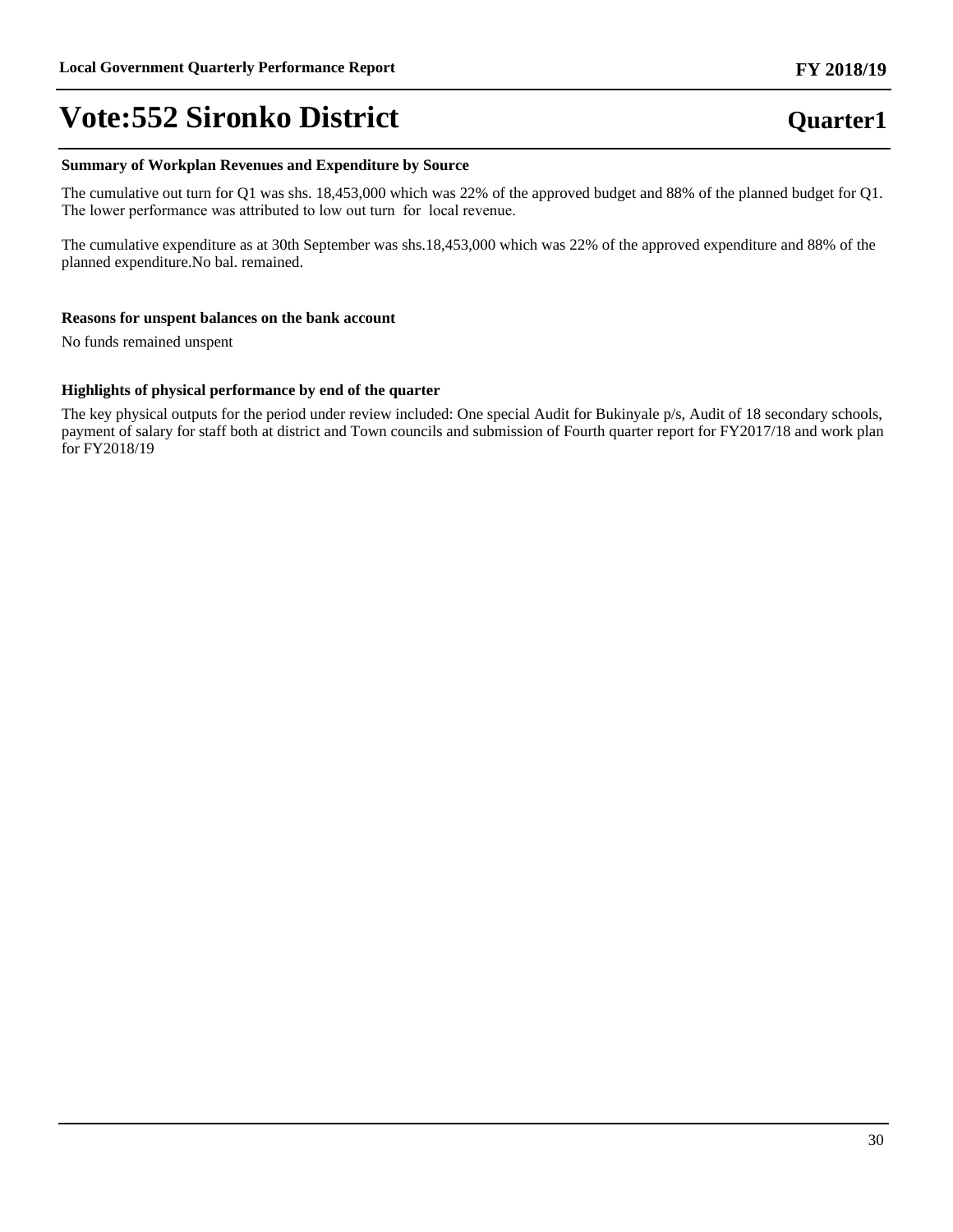**Quarter1**

# **Vote:552 Sironko District**

### **B2: Workplan Outputs and Performance indicators**

## **Workplan : 1a Administration**

| <b>Outputs and Performance Indicators</b><br>(Ushs Thousands)    | <b>Annual</b><br><b>Planned</b><br><b>Outputs</b>                                                                                                                                                                                                                                                                                                                                                                                                                                                                                                                                                                                                                                                                                                                                                                | <b>Cumulative</b><br>Output<br><b>Performance</b>                                                                                                                                                                                                                                                                                                                                                                     | % Peformance | Quarterly<br><b>Planned</b><br><b>Outputs</b>                                                                                                                                                                                   | Quarterly<br>Output<br><b>Performance</b>                                                                                                                                                                                                                                                                                                                                                        |
|------------------------------------------------------------------|------------------------------------------------------------------------------------------------------------------------------------------------------------------------------------------------------------------------------------------------------------------------------------------------------------------------------------------------------------------------------------------------------------------------------------------------------------------------------------------------------------------------------------------------------------------------------------------------------------------------------------------------------------------------------------------------------------------------------------------------------------------------------------------------------------------|-----------------------------------------------------------------------------------------------------------------------------------------------------------------------------------------------------------------------------------------------------------------------------------------------------------------------------------------------------------------------------------------------------------------------|--------------|---------------------------------------------------------------------------------------------------------------------------------------------------------------------------------------------------------------------------------|--------------------------------------------------------------------------------------------------------------------------------------------------------------------------------------------------------------------------------------------------------------------------------------------------------------------------------------------------------------------------------------------------|
| Programme: 1381 District and Urban Administration                |                                                                                                                                                                                                                                                                                                                                                                                                                                                                                                                                                                                                                                                                                                                                                                                                                  |                                                                                                                                                                                                                                                                                                                                                                                                                       |              |                                                                                                                                                                                                                                 |                                                                                                                                                                                                                                                                                                                                                                                                  |
| <b>Higher LG Services</b>                                        |                                                                                                                                                                                                                                                                                                                                                                                                                                                                                                                                                                                                                                                                                                                                                                                                                  |                                                                                                                                                                                                                                                                                                                                                                                                                       |              |                                                                                                                                                                                                                                 |                                                                                                                                                                                                                                                                                                                                                                                                  |
| Output: 138101 Operation of the Administration Department<br>N/A |                                                                                                                                                                                                                                                                                                                                                                                                                                                                                                                                                                                                                                                                                                                                                                                                                  |                                                                                                                                                                                                                                                                                                                                                                                                                       |              |                                                                                                                                                                                                                                 |                                                                                                                                                                                                                                                                                                                                                                                                  |
| Non Standard Outputs:                                            | Payment of staff<br>salaries for the<br>12 months,<br>Facilitation of CAO<br>office, Celebration<br>of National days,<br>Purchase of<br>newspapers for<br>CAO,<br>Procurement of<br>Flags, Contribution<br>to INZU yamasaba,<br>Facilitation of radio<br>talkshows. 10 causal<br>labourers, and lunch<br>staff.<br>Payment of<br>outstanding<br>obligations on<br>vehicle repairs and<br>court cases<br><div>Purchase and<br/>installation of flag<br/><math>\text{posts} \leq \text{div}</math><br/><div>Contributions<br/>to ULGA,<br/>All LLGs support<br/>supervised<br/>Facilitate awareness<br/>creation on<br/>mitigation of<br/>disasters effects in<br/>the district<br/>Support burial<br/>expenses to staff<br/>NUSAF3 operations<br/>facilitated in the<br/>selected<br/>watersheds<br/></div></div> | Paid staff salaries for<br>the 3 months of July,<br>August and<br>September 2018,<br>paid electricity bills<br>Facilitated CAO for<br>inland travels<br>paid causal labourers<br>repaired and<br>serviced computers<br>transfered funds for<br><b>LLGs</b><br>Repaired and<br>serviced CAO,s<br>vehicle<br>facilitated<br>performance<br>allowance to support assessment for LLGs<br>senior Assistant<br>secretaries. |              | Payment of staff<br>salaries for the<br>12months,<br>Facilitation of CAO<br>office, Celebration<br>of National days,<br>Purchase of<br>newspapers for<br>CAO,<br>NUSAF3 operations<br>facilitated in the<br>selected watersheds | Paid staff salaries for<br>the 3 months of July,<br>August and<br>September 2018,<br>paid electricity bills<br>Facilitated CAO for<br>inland travels<br>paid causal labourers<br>repaired and<br>serviced computers<br>transfered funds for<br><b>LLGs</b><br>Repaired and<br>serviced CAO,s<br>vehicle<br>facilitated<br>performance<br>assessment for LLGs<br>senior Assistant<br>secretaries, |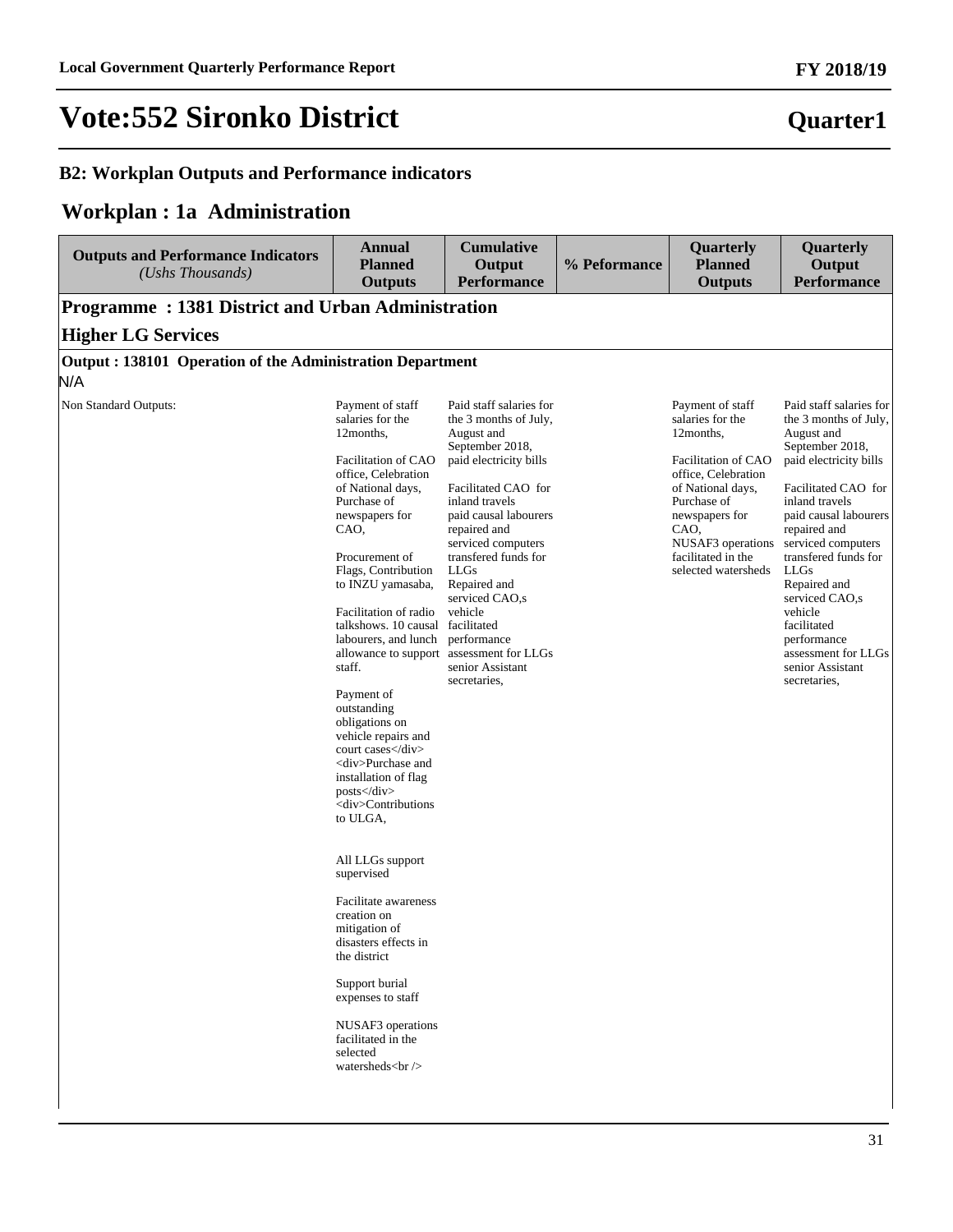## **Quarter1**

| 211101 General Staff Salaries                             | 659,773        | 155,496          | 24 %    | 155,496          |
|-----------------------------------------------------------|----------------|------------------|---------|------------------|
| 211103 Allowances                                         | 14,400         | 3,200            | 22 %    | 3,200            |
| 213002 Incapacity, death benefits and funeral<br>expenses | 10,000         | $\overline{0}$   | $0\%$   | $\mathbf{0}$     |
| 221001 Advertising and Public Relations                   | 1,453          | $\mathbf{0}$     | $0\%$   | $\mathbf{0}$     |
| 221002 Workshops and Seminars                             | 6,000          | 490              | 8 %     | 490              |
| 221007 Books, Periodicals & Newspapers                    | 4,920          | 132              | 3 %     | 132              |
| 221009 Welfare and Entertainment                          | 6,800          | 250              | 4 %     | 250              |
| 221011 Printing, Stationery, Photocopying and<br>Binding  | 2,000          | 500              | 25 %    | 500              |
| 221012 Small Office Equipment                             | 2,000          | 350              | 18 %    | 350              |
| 221017 Subscriptions                                      | 6,000          | $\mathbf{0}$     | $0\%$   | $\boldsymbol{0}$ |
| 223004 Guard and Security services                        | 6,000          | $\overline{0}$   | $0\ \%$ | $\mathbf{0}$     |
| 223005 Electricity                                        | 4,000          | 1,000            | 25 %    | 1,000            |
| 223006 Water                                              | 1,200          | 300              | 25 %    | 300              |
| 227001 Travel inland                                      | 35,446         | 8,784            | 25 %    | 8,784            |
| 227004 Fuel, Lubricants and Oils                          | 30,000         | 7,496            | 25 %    | 7,496            |
| 228002 Maintenance - Vehicles                             | 10,000         | 810              | 8 %     | 810              |
| 228003 Maintenance – Machinery, Equipment &<br>Furniture  | 2,000          | 500              | 25 %    | 500              |
| 282102 Fines and Penalties/ Court wards                   | 10,000         | $\mathbf{0}$     | $0\%$   | $\mathbf{0}$     |
| Wage Rect:                                                | 659,773        | 155,496          | 24 %    | 155,496          |
| Non Wage Rect:                                            | 152,219        | 23,812           | 16 %    | 23,812           |
| Gou Dev:                                                  | $\overline{0}$ | $\overline{0}$   | $0\%$   | $\overline{0}$   |
| Donor Dev:                                                | $\mathbf{0}$   | $\boldsymbol{0}$ | $0\%$   | $\mathbf{0}$     |
| Total:                                                    | 811,992        | 179,308          | 22 %    | 179,308          |
|                                                           |                |                  |         |                  |

Reasons for over/under performance: na

**Output : 138102 Human Resource Management Services** N/A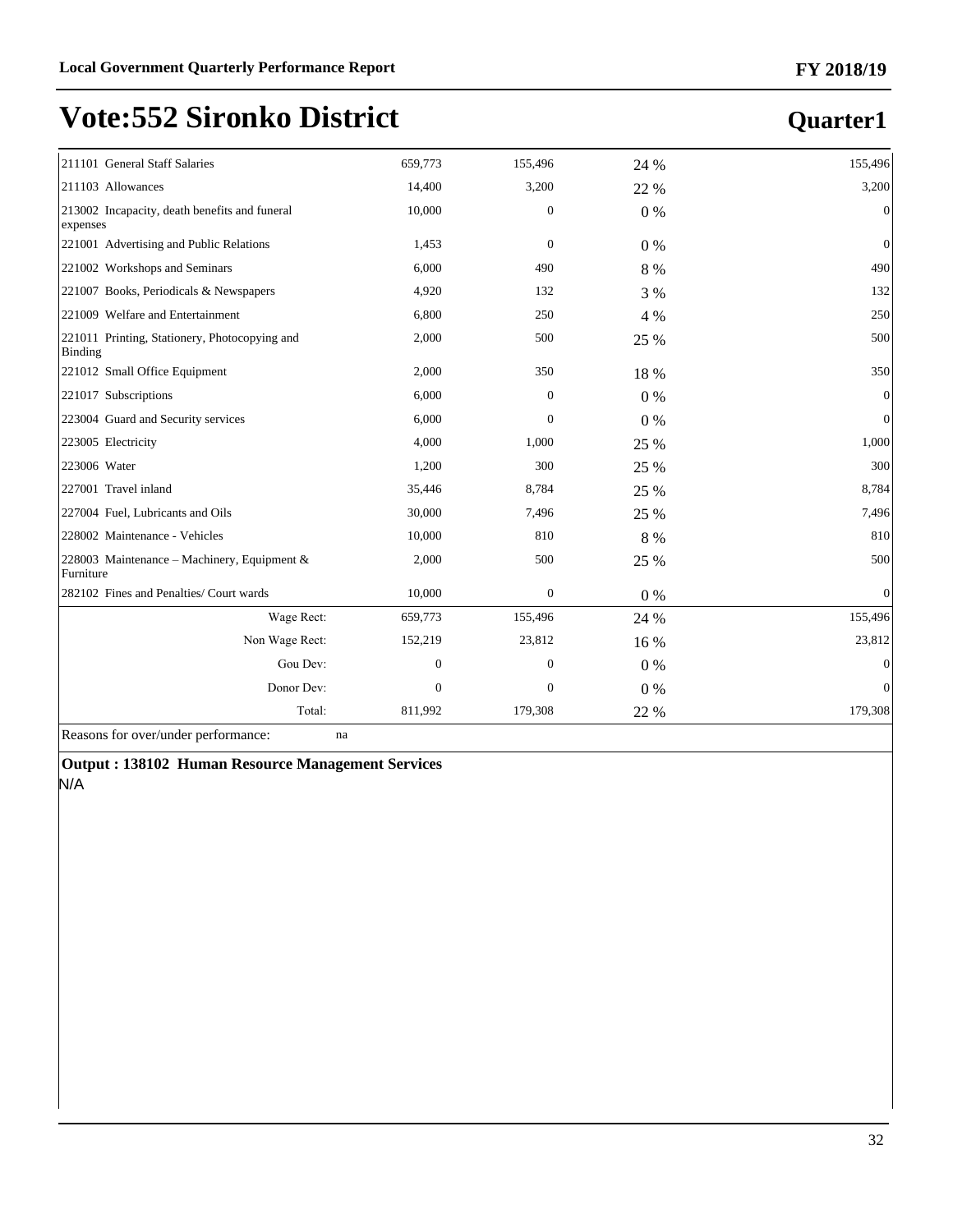| Non Standard Outputs:                                                    | <div>Four rewards<br/>committee meetings<br/>facilitated</div><br><div>One end of<br/>year party held or all and education were<br/>staff</div><br><div>Restructuring<br/>process facilitated<br/>based on the new<br/>structure<br/><br/><math>\langle</math>div&gt;<br/><div>Verification of<br>pensioners<br/>facilitated</br></div><br/>Consultation <br/>to the centre on<br/>human resource<br/>issues facilitate<br<br><math>\rightarrow</math><br/>Submission of<br/>pension files to<br/>MoPS facilitated<br<br>/&gt;</br<br></br<br></div> | One rewards and<br>sanctions committee<br>was conducted and<br>errant staff in health<br>cautioned<br>verification of<br>pensioners was<br>facilitated |         | One rewards<br>committee meeting<br>facilitated<br>Restructuring<br>process facilitated<br>based on the new<br>structure $>$<br>$\langle$ div><br><div>Verification of facilitated<br/>pensioners<br/>facilitated</div><br>Consultation<br>to the centre on<br>human resource<br>issues facilitate <br<br>/&gt;<br/>Submission of<br/>pension files to<br/>MoPS facilitated<br<br><math>\rightarrow</math></br<br></br<br> | One rewards and<br>sanctions committee<br>was conducted and<br>errant staff in health<br>and education were<br>cautioned<br>verification of<br>pensioners was |
|--------------------------------------------------------------------------|------------------------------------------------------------------------------------------------------------------------------------------------------------------------------------------------------------------------------------------------------------------------------------------------------------------------------------------------------------------------------------------------------------------------------------------------------------------------------------------------------------------------------------------------------|--------------------------------------------------------------------------------------------------------------------------------------------------------|---------|----------------------------------------------------------------------------------------------------------------------------------------------------------------------------------------------------------------------------------------------------------------------------------------------------------------------------------------------------------------------------------------------------------------------------|---------------------------------------------------------------------------------------------------------------------------------------------------------------|
| 221002 Workshops and Seminars                                            | 3,000                                                                                                                                                                                                                                                                                                                                                                                                                                                                                                                                                | $\mathbf{0}$                                                                                                                                           | $0\%$   |                                                                                                                                                                                                                                                                                                                                                                                                                            | 0                                                                                                                                                             |
| 221004 Recruitment Expenses                                              | 2,000                                                                                                                                                                                                                                                                                                                                                                                                                                                                                                                                                | $\boldsymbol{0}$                                                                                                                                       | $0\%$   |                                                                                                                                                                                                                                                                                                                                                                                                                            | $\overline{0}$                                                                                                                                                |
| 221009 Welfare and Entertainment                                         | 7,500                                                                                                                                                                                                                                                                                                                                                                                                                                                                                                                                                | $\mathbf{0}$                                                                                                                                           | $0\%$   |                                                                                                                                                                                                                                                                                                                                                                                                                            | $\theta$                                                                                                                                                      |
| 227001 Travel inland                                                     | 4,000                                                                                                                                                                                                                                                                                                                                                                                                                                                                                                                                                | 1,000                                                                                                                                                  | 25 %    |                                                                                                                                                                                                                                                                                                                                                                                                                            | 1,000                                                                                                                                                         |
| Wage Rect:                                                               | $\boldsymbol{0}$                                                                                                                                                                                                                                                                                                                                                                                                                                                                                                                                     | $\overline{0}$                                                                                                                                         | $0\ \%$ |                                                                                                                                                                                                                                                                                                                                                                                                                            | $\theta$                                                                                                                                                      |
| Non Wage Rect:                                                           | 16,500                                                                                                                                                                                                                                                                                                                                                                                                                                                                                                                                               | 1,000                                                                                                                                                  | 6 %     |                                                                                                                                                                                                                                                                                                                                                                                                                            | 1,000                                                                                                                                                         |
| Gou Dev:                                                                 | 0                                                                                                                                                                                                                                                                                                                                                                                                                                                                                                                                                    | $\mathbf{0}$                                                                                                                                           | $0\%$   |                                                                                                                                                                                                                                                                                                                                                                                                                            | $\overline{0}$                                                                                                                                                |
| Donor Dev:                                                               | 0                                                                                                                                                                                                                                                                                                                                                                                                                                                                                                                                                    | $\mathbf{0}$                                                                                                                                           | 0%      |                                                                                                                                                                                                                                                                                                                                                                                                                            | $\overline{0}$                                                                                                                                                |
| Total:                                                                   | 16,500                                                                                                                                                                                                                                                                                                                                                                                                                                                                                                                                               | 1,000                                                                                                                                                  | 6 %     |                                                                                                                                                                                                                                                                                                                                                                                                                            | 1,000                                                                                                                                                         |
| Reasons for over/under performance:                                      |                                                                                                                                                                                                                                                                                                                                                                                                                                                                                                                                                      | Restructuring was scheduled for December 2018 due inadequate funds/cash limit for the quarter                                                          |         |                                                                                                                                                                                                                                                                                                                                                                                                                            |                                                                                                                                                               |
| Output: 138104 Supervision of Sub County programme implementation<br>N/A |                                                                                                                                                                                                                                                                                                                                                                                                                                                                                                                                                      |                                                                                                                                                        |         |                                                                                                                                                                                                                                                                                                                                                                                                                            |                                                                                                                                                               |
| Non Standard Outputs:                                                    | 21 LLGs supervised<br>and monitored on<br>service delivery (4<br>quarter supervision<br>and monitoring<br>$reports$ $\ll$ div<br>21LLGs staff<br>mentored on<br>management and<br>administration<br>br/><br>$\langle$ div>                                                                                                                                                                                                                                                                                                                           |                                                                                                                                                        |         | 21 LLGs supervised<br>and monitored on<br>service delivery (1<br>quarter supervision<br>and monitoring<br>$reports$ $\ll$ div<br>21LLGs staff<br>mentored on<br>management and<br>administration<br><br>$\langle$ div>                                                                                                                                                                                                     |                                                                                                                                                               |
| 227001 Travel inland                                                     | 2,000                                                                                                                                                                                                                                                                                                                                                                                                                                                                                                                                                | $\mathbf{0}$                                                                                                                                           | $0\%$   |                                                                                                                                                                                                                                                                                                                                                                                                                            | 0                                                                                                                                                             |
| Wage Rect:                                                               | $\boldsymbol{0}$                                                                                                                                                                                                                                                                                                                                                                                                                                                                                                                                     | $\overline{0}$                                                                                                                                         | 0%      |                                                                                                                                                                                                                                                                                                                                                                                                                            | $\overline{0}$                                                                                                                                                |
|                                                                          |                                                                                                                                                                                                                                                                                                                                                                                                                                                                                                                                                      |                                                                                                                                                        |         |                                                                                                                                                                                                                                                                                                                                                                                                                            |                                                                                                                                                               |
| Non Wage Rect:                                                           | 2,000                                                                                                                                                                                                                                                                                                                                                                                                                                                                                                                                                | $\boldsymbol{0}$                                                                                                                                       | 0%      |                                                                                                                                                                                                                                                                                                                                                                                                                            | $\mathbf{0}$                                                                                                                                                  |
| Gou Dev:                                                                 | $\boldsymbol{0}$                                                                                                                                                                                                                                                                                                                                                                                                                                                                                                                                     | $\boldsymbol{0}$                                                                                                                                       | 0%      |                                                                                                                                                                                                                                                                                                                                                                                                                            | $\overline{0}$                                                                                                                                                |
| Donor Dev:                                                               | $\boldsymbol{0}$                                                                                                                                                                                                                                                                                                                                                                                                                                                                                                                                     | $\boldsymbol{0}$                                                                                                                                       | $0\ \%$ |                                                                                                                                                                                                                                                                                                                                                                                                                            | $\overline{0}$                                                                                                                                                |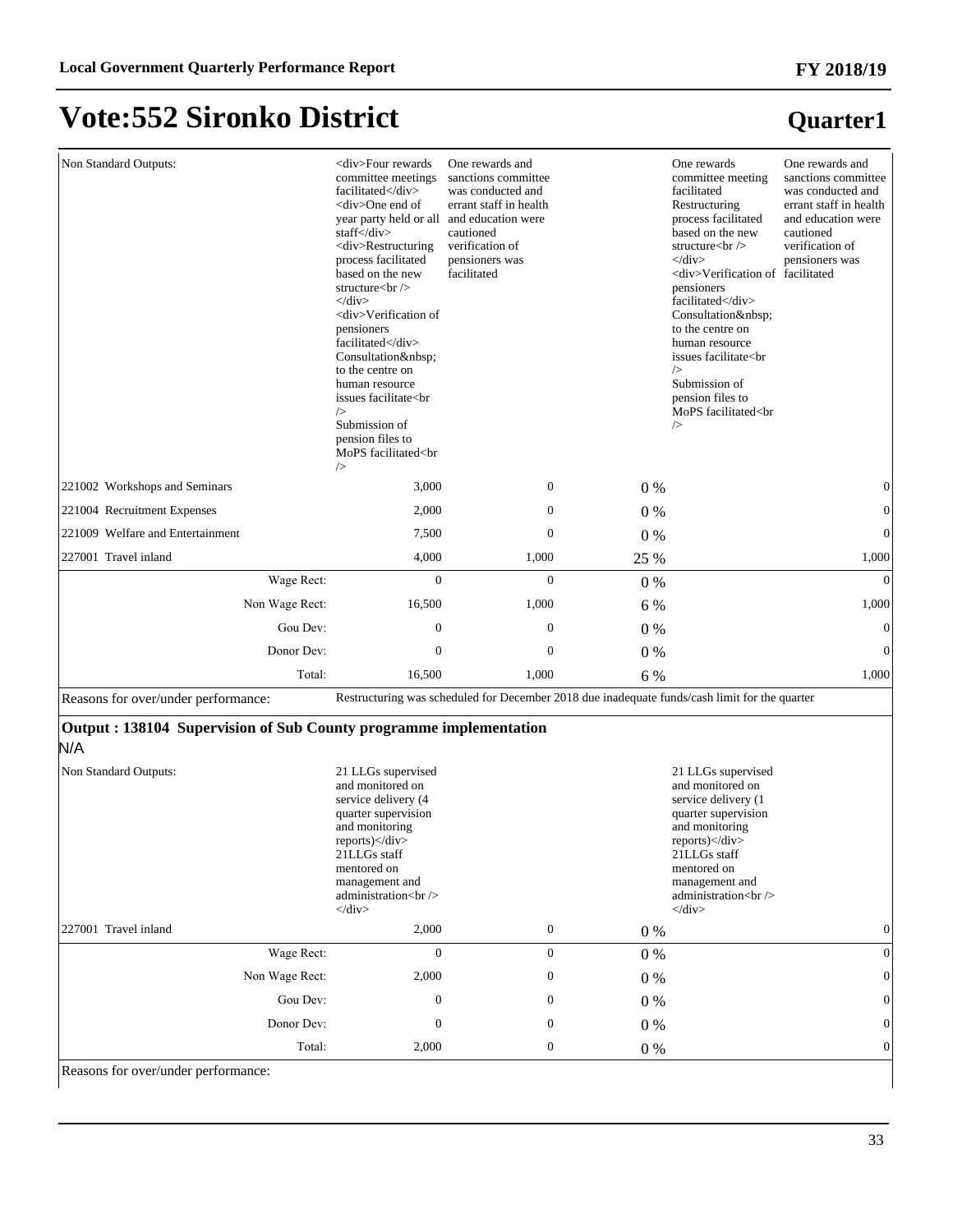## **Quarter1**

## **Workplan : 1a Administration**

| <b>Outputs and Performance Indicators</b><br>(Ushs Thousands) | <b>Annual</b><br><b>Planned</b><br><b>Outputs</b>                        | <b>Cumulative</b><br>Output<br><b>Performance</b>                                                         | % Peformance | Quarterly<br><b>Planned</b><br><b>Outputs</b>                            | Quarterly<br>Output<br><b>Performance</b>                                                                 |
|---------------------------------------------------------------|--------------------------------------------------------------------------|-----------------------------------------------------------------------------------------------------------|--------------|--------------------------------------------------------------------------|-----------------------------------------------------------------------------------------------------------|
| <b>Output : 138106 Office Support services</b>                |                                                                          |                                                                                                           |              |                                                                          |                                                                                                           |
| N/A                                                           |                                                                          |                                                                                                           |              |                                                                          |                                                                                                           |
| Non Standard Outputs:                                         | <b>Retired Pensioners</b><br>monthly pension<br>paid by 20th<br>monthly  | Pension for retired<br>staff was paid for the<br>3 months<br>gratuity was paid for<br>verified pensioners |              | <b>Retired Pensioners</b><br>monthly pension<br>paid by 28th<br>monthly  | Pension for retired<br>staff was paid for the<br>3 months<br>gratuity was paid for<br>verified pensioners |
|                                                               | Verified Pension and<br>Gratuity arrears paid<br>to pensioners           |                                                                                                           |              | Verified Pension and<br>Gratuity arrears paid<br>to pensioners           |                                                                                                           |
|                                                               | Verified salary<br>arrears paid to staff                                 |                                                                                                           |              | Verified salary<br>arrears paid to staff                                 |                                                                                                           |
| 212105 Pension for Local Governments                          | 1,242,993                                                                | 289,438                                                                                                   | 23 %         |                                                                          | 289,438                                                                                                   |
| 212107 Gratuity for Local Governments                         | 923,714                                                                  | 207,401                                                                                                   | 22 %         |                                                                          | 207,401                                                                                                   |
| 321608 General Public Service Pension arrears<br>(Budgeting)  | 288,129                                                                  | $\mathbf{0}$                                                                                              | 0%           |                                                                          | $\overline{0}$                                                                                            |
| 321617 Salary Arrears (Budgeting)                             | 10,047                                                                   | $\boldsymbol{0}$                                                                                          | $0\%$        |                                                                          | $\boldsymbol{0}$                                                                                          |
| Wage Rect:                                                    | $\overline{0}$                                                           | $\Omega$                                                                                                  | $0\%$        |                                                                          | $\overline{0}$                                                                                            |
| Non Wage Rect:                                                | 2,464,883                                                                | 496,839                                                                                                   | 20 %         |                                                                          | 496,839                                                                                                   |
| Gou Dev:                                                      | $\boldsymbol{0}$                                                         | $\boldsymbol{0}$                                                                                          | $0\%$        |                                                                          | $\mathbf{0}$                                                                                              |
| Donor Dev:                                                    | $\overline{0}$                                                           | $\mathbf{0}$                                                                                              | $0\%$        |                                                                          | $\Omega$                                                                                                  |
| Total:                                                        | 2,464,883                                                                | 496,839                                                                                                   | 20 %         |                                                                          | 496,839                                                                                                   |
| Reasons for over/under performance:                           | na                                                                       |                                                                                                           |              |                                                                          |                                                                                                           |
| <b>Output: 138108 Assets and Facilities Management</b><br>N/A |                                                                          |                                                                                                           |              |                                                                          |                                                                                                           |
| Non Standard Outputs:                                         | One board of survey<br>conducted for<br>FY2017/18 for all<br>departments |                                                                                                           |              | One board of survey<br>conducted for<br>FY2017/18 for all<br>departments |                                                                                                           |
|                                                               | <b>Installation of Anti</b><br>virus and servicing<br>of computers       |                                                                                                           |              | <b>Installation of Anti</b><br>virus and servicing<br>of computers       |                                                                                                           |
| 227001 Travel inland                                          | 3,000                                                                    | $\boldsymbol{0}$                                                                                          | 0 %          |                                                                          | $\boldsymbol{0}$                                                                                          |
| Wage Rect:                                                    | $\Omega$                                                                 | $\Omega$                                                                                                  | $0\%$        |                                                                          | $\overline{0}$                                                                                            |
| Non Wage Rect:                                                | 3,000                                                                    | $\mathbf{0}$                                                                                              | $0\%$        |                                                                          | $\overline{0}$                                                                                            |
| Gou Dev:                                                      | $\boldsymbol{0}$                                                         | $\boldsymbol{0}$                                                                                          | $0\%$        |                                                                          | $\mathbf{0}$                                                                                              |
| Donor Dev:                                                    | $\mathbf{0}$                                                             | $\mathbf{0}$                                                                                              | $0\%$        |                                                                          | $\mathbf{0}$                                                                                              |
| Total:                                                        | 3,000                                                                    | $\boldsymbol{0}$                                                                                          | $0\%$        |                                                                          | $\mathbf{0}$                                                                                              |

Reasons for over/under performance:

**Output : 138109 Payroll and Human Resource Management Systems** N/A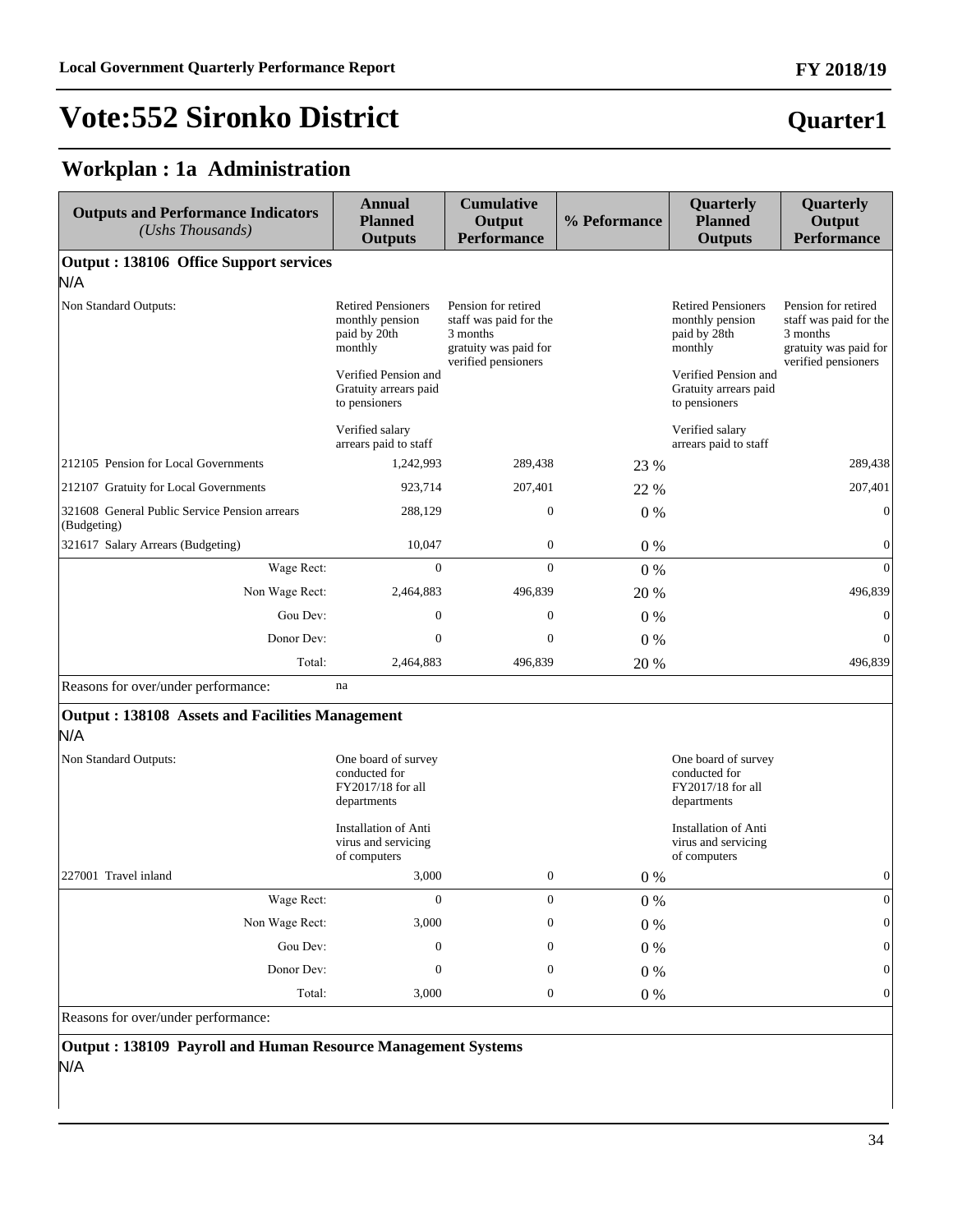### **FY 2018/19**

# **Vote:552 Sironko District**

## **Quarter1**

| Non Standard Outputs:                                           | 12 Monthly printing<br>of payrolls for staff<br>paid salary on<br>monthly basis                                                                                                                                                                                                                                                                                                                                                                                                                                  | 3 Monthly printing<br>and dissemination of<br>payslips were<br>facilitated                                                        |       | 3 Monthly printing<br>of payrolls for staff<br>paid salary on<br>monthly basis                                                                                                                                                                                                                                                                                                                 | 3 Monthly printing<br>and dissemination of<br>payslips were<br>facilitated                         |
|-----------------------------------------------------------------|------------------------------------------------------------------------------------------------------------------------------------------------------------------------------------------------------------------------------------------------------------------------------------------------------------------------------------------------------------------------------------------------------------------------------------------------------------------------------------------------------------------|-----------------------------------------------------------------------------------------------------------------------------------|-------|------------------------------------------------------------------------------------------------------------------------------------------------------------------------------------------------------------------------------------------------------------------------------------------------------------------------------------------------------------------------------------------------|----------------------------------------------------------------------------------------------------|
| 221011 Printing, Stationery, Photocopying and<br><b>Binding</b> | 12,800                                                                                                                                                                                                                                                                                                                                                                                                                                                                                                           | 3,170                                                                                                                             | 25 %  |                                                                                                                                                                                                                                                                                                                                                                                                | 3,170                                                                                              |
| Wage Rect:                                                      | $\mathbf{0}$                                                                                                                                                                                                                                                                                                                                                                                                                                                                                                     | $\mathbf{0}$                                                                                                                      | $0\%$ |                                                                                                                                                                                                                                                                                                                                                                                                | $\Omega$                                                                                           |
| Non Wage Rect:                                                  | 12,800                                                                                                                                                                                                                                                                                                                                                                                                                                                                                                           | 3,170                                                                                                                             | 25 %  |                                                                                                                                                                                                                                                                                                                                                                                                | 3,170                                                                                              |
| Gou Dev:                                                        | $\mathbf{0}$                                                                                                                                                                                                                                                                                                                                                                                                                                                                                                     | $\mathbf{0}$                                                                                                                      | $0\%$ |                                                                                                                                                                                                                                                                                                                                                                                                | $\theta$                                                                                           |
| Donor Dev:                                                      | $\Omega$                                                                                                                                                                                                                                                                                                                                                                                                                                                                                                         | $\Omega$                                                                                                                          | $0\%$ |                                                                                                                                                                                                                                                                                                                                                                                                | $\boldsymbol{0}$                                                                                   |
| Total:                                                          | 12,800                                                                                                                                                                                                                                                                                                                                                                                                                                                                                                           | 3,170                                                                                                                             | 25 %  |                                                                                                                                                                                                                                                                                                                                                                                                | 3,170                                                                                              |
| Reasons for over/under performance:                             | na                                                                                                                                                                                                                                                                                                                                                                                                                                                                                                               |                                                                                                                                   |       |                                                                                                                                                                                                                                                                                                                                                                                                |                                                                                                    |
| <b>Output: 138111 Records Management Services</b><br>N/A        |                                                                                                                                                                                                                                                                                                                                                                                                                                                                                                                  |                                                                                                                                   |       |                                                                                                                                                                                                                                                                                                                                                                                                |                                                                                                    |
| Non Standard Outputs:                                           | district records<br>office (four quarterly<br>facilitation for<br>dispatch<br>$mails$ $\lt$ /div $>$<br><div>Small office<br/>equipment<br/>purchased for<br/>records office</div><br><div>Airtime for<br/>routine<br/>communications<br/>purchased for<br/>records office</div><br><div>Mail box<br/>subscription paid at<br/>mbale and Sironko<br/>post office<br/><br/><math>\langle</math>div&gt;<br/><math>\langle</math>div<math>&gt;</math>br/<math>&gt;</math><br><math>\langle</math>div&gt;</br></div> | <div>Facilitation of Facilitated collection<br/>of mails from the<br/>post office<br/>Purchased small<br/>office equipments</div> |       | Facilitation of<br>district records<br>office (one quarterly<br>facilitation for<br>dispatch<br>mails $\frac{1}{\sqrt{div}}$<br><div>Small office<br/>equipment<br/>purchased for<br/>records office</div><br><div>Airtime for<br/>routine<br/>communications<br/>purchased for<br/>records office</div><br><div>Mail box<br/>subscription paid at<br/>mbale and Sironko<br/>post office</div> | Facilitated collection<br>of mails from the<br>post office<br>Purchased small<br>office equipments |
| 221012 Small Office Equipment                                   | 800                                                                                                                                                                                                                                                                                                                                                                                                                                                                                                              | 200                                                                                                                               | 25 %  |                                                                                                                                                                                                                                                                                                                                                                                                | 200                                                                                                |
| 227001 Travel inland                                            | 3,000                                                                                                                                                                                                                                                                                                                                                                                                                                                                                                            | 750                                                                                                                               | 25 %  |                                                                                                                                                                                                                                                                                                                                                                                                | 750                                                                                                |
| Wage Rect:                                                      | $\Omega$                                                                                                                                                                                                                                                                                                                                                                                                                                                                                                         | $\Omega$                                                                                                                          | $0\%$ |                                                                                                                                                                                                                                                                                                                                                                                                | $\Omega$                                                                                           |
| Non Wage Rect:                                                  | 3,800                                                                                                                                                                                                                                                                                                                                                                                                                                                                                                            | 950                                                                                                                               | 25 %  |                                                                                                                                                                                                                                                                                                                                                                                                | 950                                                                                                |
| Gou Dev:                                                        | $\mathbf{0}$                                                                                                                                                                                                                                                                                                                                                                                                                                                                                                     | $\mathbf{0}$                                                                                                                      | $0\%$ |                                                                                                                                                                                                                                                                                                                                                                                                | $\mathbf{0}$                                                                                       |
|                                                                 | $\mathbf{0}$                                                                                                                                                                                                                                                                                                                                                                                                                                                                                                     | $\mathbf{0}$                                                                                                                      | $0\%$ |                                                                                                                                                                                                                                                                                                                                                                                                | $\mathbf{0}$                                                                                       |
| Donor Dev:                                                      |                                                                                                                                                                                                                                                                                                                                                                                                                                                                                                                  |                                                                                                                                   |       |                                                                                                                                                                                                                                                                                                                                                                                                |                                                                                                    |

**Output : 138112 Information collection and management**  N/A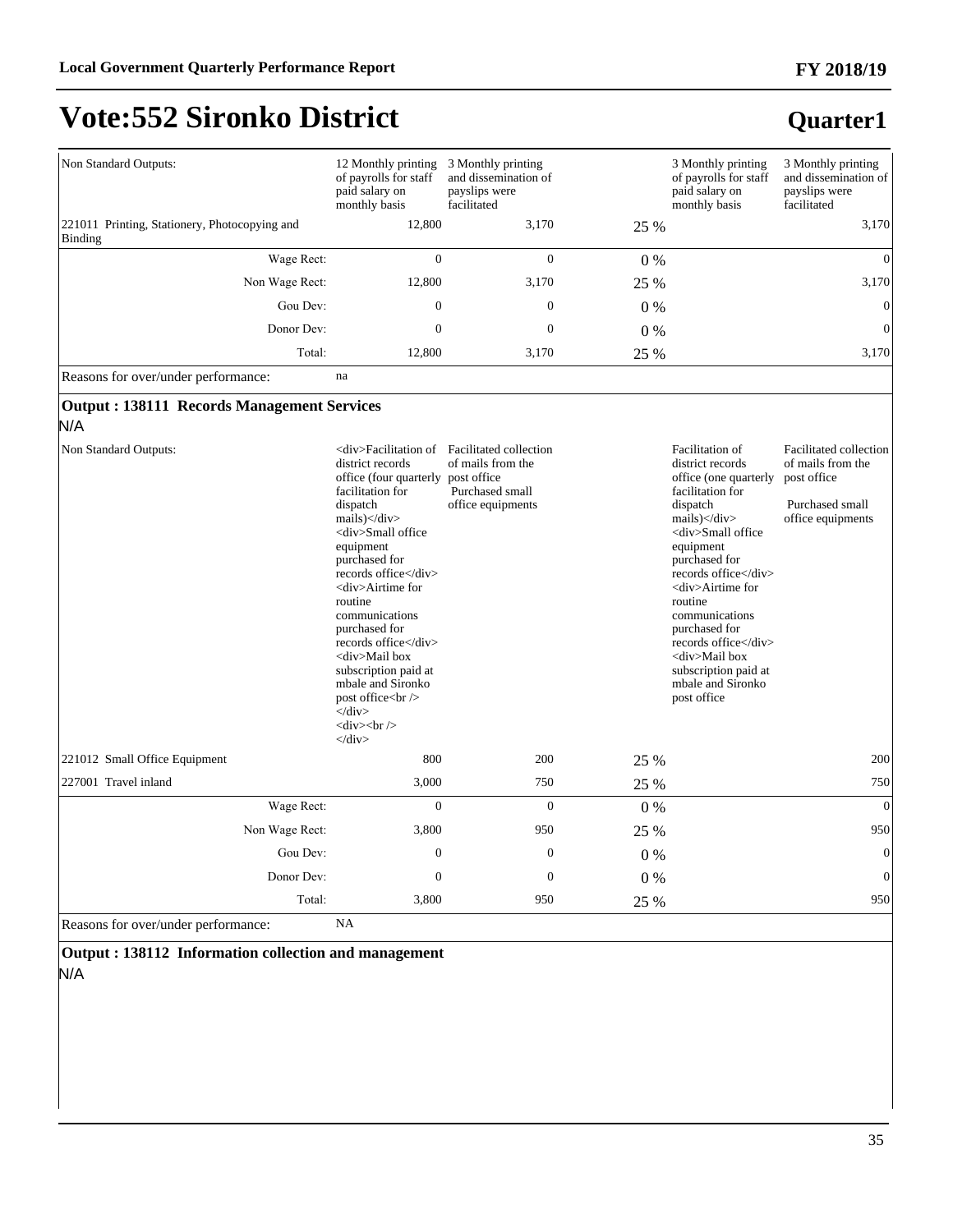### **FY 2018/19**

# **Vote:552 Sironko District**

## **Quarter1**

| Non Standard Outputs:                                                                                                 | <div>Facilitation of<br/>information officer<br/>to disseminate<br/>information on<br/>government<br/>programs through<br/>media<br/>briefings</div><br><div>All district<br/>events<br/>covered</div><br><div>Preparation of<br/>4 quarterly Bulletins<br/>on service<br/>delivery<br/><br/><math>\langle</math>div<math>&gt;</math></div>                                                                                                 |                                                                                                 |         | Facilitation of<br>information officer<br>to disseminate<br>information on<br>government<br>programs through<br>media<br>briefings<br><div>All district<br/>events<br/>covered</div><br><div>Preparation of<br/>1 quarterly Bulletins<br/>on service delivery</div> |                                                                                                                                  |
|-----------------------------------------------------------------------------------------------------------------------|---------------------------------------------------------------------------------------------------------------------------------------------------------------------------------------------------------------------------------------------------------------------------------------------------------------------------------------------------------------------------------------------------------------------------------------------|-------------------------------------------------------------------------------------------------|---------|---------------------------------------------------------------------------------------------------------------------------------------------------------------------------------------------------------------------------------------------------------------------|----------------------------------------------------------------------------------------------------------------------------------|
| 227001 Travel inland                                                                                                  | 4,000                                                                                                                                                                                                                                                                                                                                                                                                                                       | $\boldsymbol{0}$                                                                                | $0\ \%$ |                                                                                                                                                                                                                                                                     | $\boldsymbol{0}$                                                                                                                 |
| Wage Rect:                                                                                                            | $\overline{0}$                                                                                                                                                                                                                                                                                                                                                                                                                              | $\boldsymbol{0}$                                                                                | $0\%$   |                                                                                                                                                                                                                                                                     | $\boldsymbol{0}$                                                                                                                 |
| Non Wage Rect:                                                                                                        | 4,000                                                                                                                                                                                                                                                                                                                                                                                                                                       | $\boldsymbol{0}$                                                                                | $0\%$   |                                                                                                                                                                                                                                                                     | $\boldsymbol{0}$                                                                                                                 |
| Gou Dev:                                                                                                              | $\boldsymbol{0}$                                                                                                                                                                                                                                                                                                                                                                                                                            | $\boldsymbol{0}$                                                                                | $0\%$   |                                                                                                                                                                                                                                                                     | $\boldsymbol{0}$                                                                                                                 |
| Donor Dev:                                                                                                            | $\mathbf{0}$                                                                                                                                                                                                                                                                                                                                                                                                                                | $\boldsymbol{0}$                                                                                | 0%      |                                                                                                                                                                                                                                                                     | $\boldsymbol{0}$                                                                                                                 |
| Total:                                                                                                                | 4,000                                                                                                                                                                                                                                                                                                                                                                                                                                       | $\boldsymbol{0}$                                                                                | $0\%$   |                                                                                                                                                                                                                                                                     | $\boldsymbol{0}$                                                                                                                 |
| Reasons for over/under performance:                                                                                   |                                                                                                                                                                                                                                                                                                                                                                                                                                             |                                                                                                 |         |                                                                                                                                                                                                                                                                     |                                                                                                                                  |
| <b>Output: 138113 Procurement Services</b><br>N/A<br>Non Standard Outputs:<br>221001 Advertising and Public Relations | <div>Two bid<br/>adverts ran for pre-<br/>qualification of<br/>service<br/>providers  and One quarterly report<br/>award of contracts<br/>for projects and<br/>services for<br/>FY2018/19</div><br><div>Four<br/>consultation trips<br/>facilitated to<br/>PPDA</div><br><div>Four Quarterly<br/>performance reports<br/>prepared and<br/>submitted to<br/>PPDA<br/>chr / &gt;<br/><math>\langle</math>div<math>&gt;</math><br/>3,000</div> | One advert for<br>prequalification of<br>bids<br>was prepared and<br>submitted to PPDA<br>1,500 | 50 %    | One bid adverts ran<br>for pre-qualification<br>of service<br>award of contracts<br>for projects and<br>services for<br>FY2018/19 One<br>consultation trip<br>facilitated to PPDA<br>One Quarterly<br>performance report<br>prepared and<br>submitted to PPDA       | One advert for<br>qualification of bids<br>providers  and One quarterly report<br>was prepared and<br>submitted to PPDA<br>1,500 |
| 221011 Printing, Stationery, Photocopying and                                                                         | 3,000                                                                                                                                                                                                                                                                                                                                                                                                                                       | 500                                                                                             | 17 %    |                                                                                                                                                                                                                                                                     | 500                                                                                                                              |
| Binding                                                                                                               |                                                                                                                                                                                                                                                                                                                                                                                                                                             |                                                                                                 |         |                                                                                                                                                                                                                                                                     |                                                                                                                                  |
| 227001 Travel inland<br>Wage Rect:                                                                                    | 2,000<br>$\mathbf{0}$                                                                                                                                                                                                                                                                                                                                                                                                                       | 740                                                                                             | 37 %    |                                                                                                                                                                                                                                                                     | 740<br>$\Omega$                                                                                                                  |
| Non Wage Rect:                                                                                                        |                                                                                                                                                                                                                                                                                                                                                                                                                                             | $\boldsymbol{0}$                                                                                | $0\ \%$ |                                                                                                                                                                                                                                                                     | 2,740                                                                                                                            |
| Gou Dev:                                                                                                              | 8,000                                                                                                                                                                                                                                                                                                                                                                                                                                       | 2,740                                                                                           | 34 %    |                                                                                                                                                                                                                                                                     |                                                                                                                                  |
|                                                                                                                       | $\boldsymbol{0}$                                                                                                                                                                                                                                                                                                                                                                                                                            | $\mathbf{0}$                                                                                    | $0\ \%$ |                                                                                                                                                                                                                                                                     | $\mathbf{0}$                                                                                                                     |
| Donor Dev:<br>Total:                                                                                                  | $\boldsymbol{0}$                                                                                                                                                                                                                                                                                                                                                                                                                            | $\boldsymbol{0}$                                                                                | $0\ \%$ |                                                                                                                                                                                                                                                                     | $\mathbf{0}$                                                                                                                     |
| Reasons for over/under performance:                                                                                   | 8,000<br>NA                                                                                                                                                                                                                                                                                                                                                                                                                                 | 2,740                                                                                           | 34 %    |                                                                                                                                                                                                                                                                     | 2,740                                                                                                                            |

36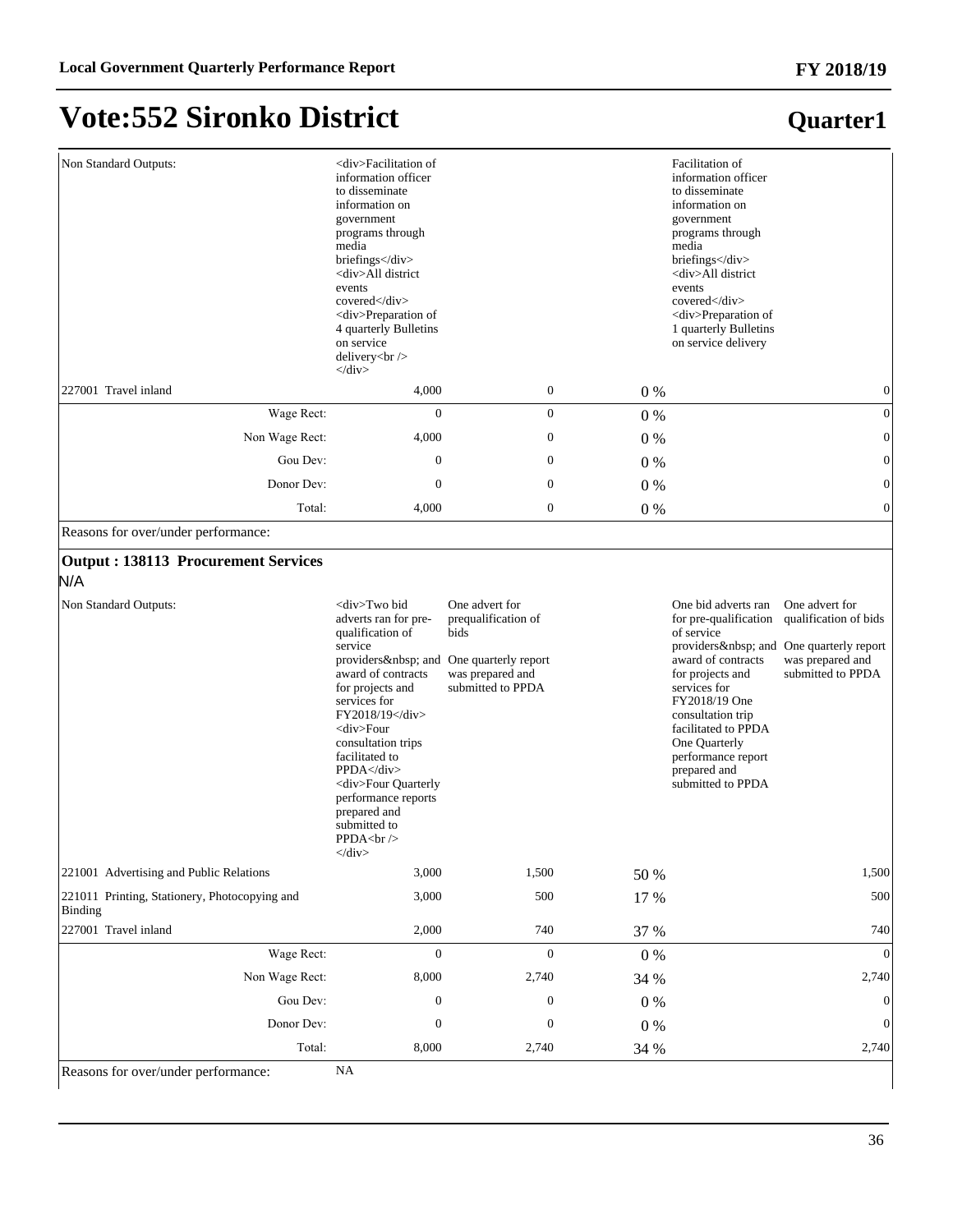### **Quarter1**

### **Workplan : 1a Administration**

| <b>Outputs and Performance Indicators</b><br>(Ushs Thousands)  | <b>Annual</b><br><b>Planned</b><br><b>Outputs</b>                                                                                                                                                                                                                                                                       | <b>Cumulative</b><br>Output<br><b>Performance</b>                                     | % Peformance | Quarterly<br><b>Planned</b><br><b>Outputs</b>                                                                                                                                                                                               | Quarterly<br>Output<br><b>Performance</b>                                             |
|----------------------------------------------------------------|-------------------------------------------------------------------------------------------------------------------------------------------------------------------------------------------------------------------------------------------------------------------------------------------------------------------------|---------------------------------------------------------------------------------------|--------------|---------------------------------------------------------------------------------------------------------------------------------------------------------------------------------------------------------------------------------------------|---------------------------------------------------------------------------------------|
| <b>Capital Purchases</b>                                       |                                                                                                                                                                                                                                                                                                                         |                                                                                       |              |                                                                                                                                                                                                                                             |                                                                                       |
| Output: 138172 Administrative Capital<br>N/A                   |                                                                                                                                                                                                                                                                                                                         |                                                                                       |              |                                                                                                                                                                                                                                             |                                                                                       |
| Non Standard Outputs:                                          | Coordination of<br>NUSAF3 activities<br>in the 6 watershed<br>4 quarterly<br>monitoring trips of<br>NUSAF3 Sub<br>projects by the<br><b>District Planning</b><br><b>Unit Facilitated</b><br>Facilitate staff for<br>career development<br>training<br>Facilitate one study<br>tour for political and<br>technical staff | Facilitated<br>coordination of<br>NUSAF3 activities<br>in the selected<br>watersheds. |              | Coordination of<br>NUSAF3 activities<br>in the 6 watershed<br>4 quarterly<br>monitoring trips of<br>NUSAF3 Sub<br>projects by the<br><b>District Planning</b><br>Unit Facilitated<br>Facilitate staff for<br>career development<br>training | Facilitated<br>coordination of<br>NUSAF3 activities<br>in the selected<br>watersheds. |
| 281504 Monitoring, Supervision & Appraisal of<br>capital works | 142,626                                                                                                                                                                                                                                                                                                                 | 24,511                                                                                | 17 %         |                                                                                                                                                                                                                                             | 24,511                                                                                |
| Wage Rect:                                                     | $\boldsymbol{0}$                                                                                                                                                                                                                                                                                                        | $\boldsymbol{0}$                                                                      | $0\%$        |                                                                                                                                                                                                                                             | $\mathbf{0}$                                                                          |
| Non Wage Rect:                                                 | $\mathbf{0}$                                                                                                                                                                                                                                                                                                            | $\Omega$                                                                              | $0\%$        |                                                                                                                                                                                                                                             | $\mathbf{0}$                                                                          |
| Gou Dev:                                                       | 142,626                                                                                                                                                                                                                                                                                                                 | 24,511                                                                                | 17 %         |                                                                                                                                                                                                                                             | 24,511                                                                                |
| Donor Dev:                                                     | $\boldsymbol{0}$                                                                                                                                                                                                                                                                                                        | $\overline{0}$                                                                        | 0%           |                                                                                                                                                                                                                                             | $\mathbf{0}$                                                                          |
| Total:                                                         | 142,626                                                                                                                                                                                                                                                                                                                 | 24,511                                                                                | 17 %         |                                                                                                                                                                                                                                             | 24,511                                                                                |
| Reasons for over/under performance:                            | na                                                                                                                                                                                                                                                                                                                      |                                                                                       |              |                                                                                                                                                                                                                                             |                                                                                       |
| Total For Administration: Wage Rect:                           | 659,773                                                                                                                                                                                                                                                                                                                 | 155,496                                                                               | 24 %         |                                                                                                                                                                                                                                             | 155,496                                                                               |
| Non-Wage Reccurent:                                            | 2,667,202                                                                                                                                                                                                                                                                                                               | 528,511                                                                               | 20%          |                                                                                                                                                                                                                                             | 528,511                                                                               |
| GoU Dev:                                                       | 142,626                                                                                                                                                                                                                                                                                                                 | 24,511                                                                                | 17%          |                                                                                                                                                                                                                                             | 24,511                                                                                |
| Donor Dev:                                                     | $\theta$                                                                                                                                                                                                                                                                                                                | $\theta$                                                                              | $0\%$        |                                                                                                                                                                                                                                             | $\theta$                                                                              |
| Grand Total:                                                   | 3,469,600                                                                                                                                                                                                                                                                                                               | 708,518                                                                               | 20.4%        |                                                                                                                                                                                                                                             | 708,518                                                                               |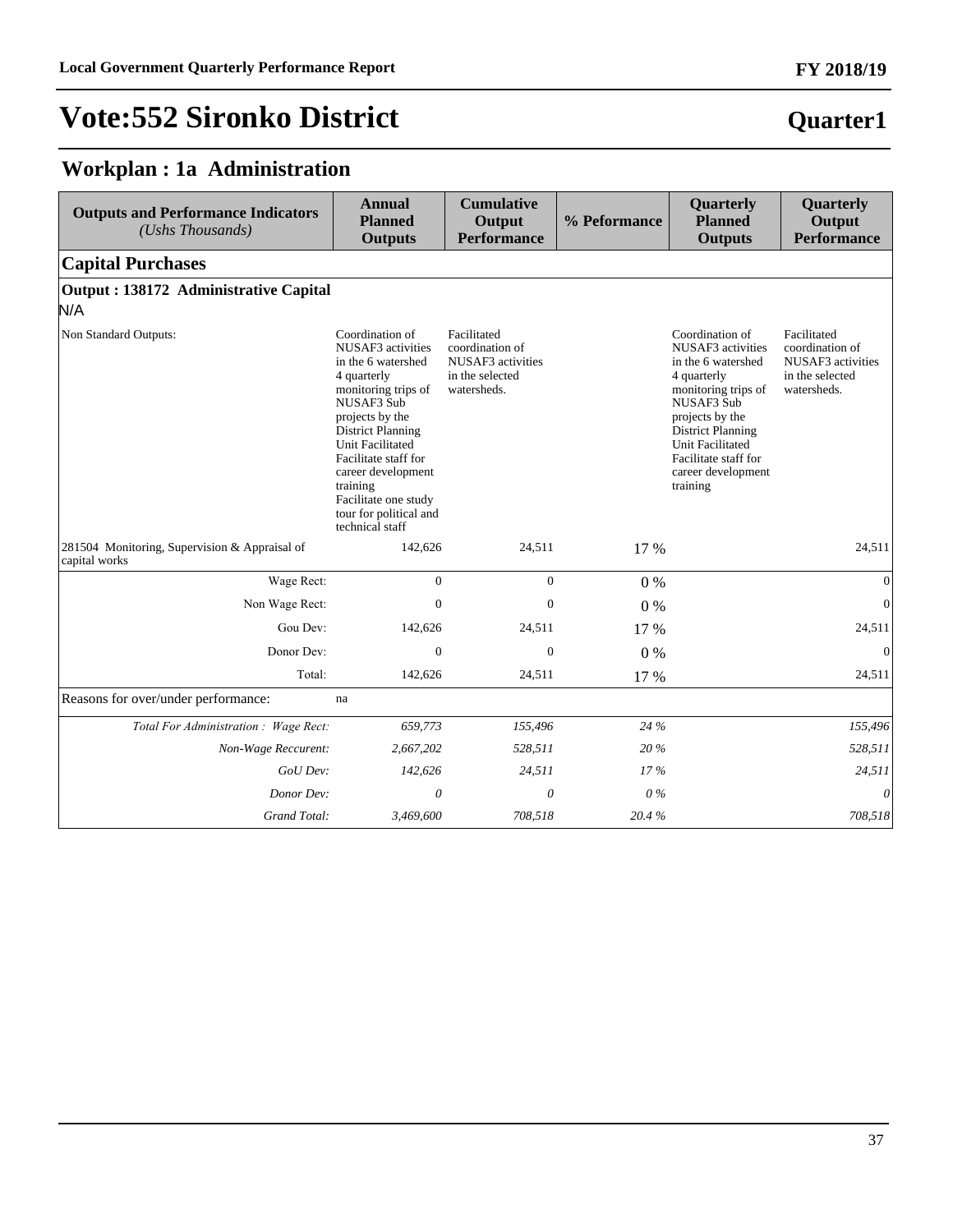#### **Workplan : 2 Finance**

| <b>Outputs and Performance Indicators</b><br>(Ushs Thousands) | Annual<br><b>Planned</b><br><b>Outputs</b>                                                                                                                                                                                                                                                                                                                                                                                                                                                                                                                                                                                                                                                                                                                                                                                                                                                                                                                                                                                                                                                                             | <b>Cumulative</b><br>Output<br><b>Performance</b> | % Peformance | Quarterly<br><b>Planned</b><br><b>Outputs</b> | Quarterly<br>Output<br><b>Performance</b> |
|---------------------------------------------------------------|------------------------------------------------------------------------------------------------------------------------------------------------------------------------------------------------------------------------------------------------------------------------------------------------------------------------------------------------------------------------------------------------------------------------------------------------------------------------------------------------------------------------------------------------------------------------------------------------------------------------------------------------------------------------------------------------------------------------------------------------------------------------------------------------------------------------------------------------------------------------------------------------------------------------------------------------------------------------------------------------------------------------------------------------------------------------------------------------------------------------|---------------------------------------------------|--------------|-----------------------------------------------|-------------------------------------------|
| Programme: 1481 Financial Management and Accountability(LG)   |                                                                                                                                                                                                                                                                                                                                                                                                                                                                                                                                                                                                                                                                                                                                                                                                                                                                                                                                                                                                                                                                                                                        |                                                   |              |                                               |                                           |
| <b>Higher LG Services</b>                                     |                                                                                                                                                                                                                                                                                                                                                                                                                                                                                                                                                                                                                                                                                                                                                                                                                                                                                                                                                                                                                                                                                                                        |                                                   |              |                                               |                                           |
| <b>Output: 148101 LG Financial Management services</b><br>N/A |                                                                                                                                                                                                                                                                                                                                                                                                                                                                                                                                                                                                                                                                                                                                                                                                                                                                                                                                                                                                                                                                                                                        |                                                   |              |                                               |                                           |
| Non Standard Outputs:                                         | <div>All staff<br/>salaries paid for 12<br/>months by 28th<br/>monthly<math>br&gt;</math><br/><math>\langle</math>div&gt;<br/><div>Consultation<br/>trips facilitated for<br/>CFO <sub>br</sub><br/><math>\langle</math>div<math>&gt;</math><br/><div>All Accounts<br/>supervised and<br/>mentored on prudent<br/>financial<br/>management<br/>br/&gt;<br/>Annual financial<br/>reports prepared and<br>submitted to<br/>MOFPED<br/><math>\triangleright</math><br/>General Exit<br/>meeting on Financial<br>statements attended<br/>in Kampala<br/>s<math>\frac{1}{2}</math><br/>Bench<br/>Marking/study tour<br>abroad learning on<br/>recent developments<br/>in financial<br/>management<br/>br/&gt;<br/>Burial contributions<br/>made to staff<math>&lt;</math>br<math>&gt;</math><br>Stationery procured<br/>for production of<br/>reports <math>\langle</math>br<math>\rangle</math><br/><math>\langle</math>div<math>&gt;</math><br/><div><br/><br/><math>\langle</math>div<math>&gt;</math><br/><div><br><br/><math>\langle</math>div<math>&gt;</math></br></div></div></br></br></br></br></div></div></div> |                                                   |              |                                               |                                           |

 All staff were paidmonthly salaries forthe 3 months of July,August andSeptember 2018Facilitated CFO forconsultations atMoLG and AuditorGeneral Mbale andKampalaPurchased |  | All staff salariespaid for 3 months by monthly salaries for28th monthlyConsultation tripsfacilitated for CFO,All Accountssupervised andmentored on prudent MoLG and AuditorfinancialmanagementAnnual financialreports prepared andsubmitted toMOFPED, GeneralExit meeting on**Financial statements**attended inKampala, BenchMarking/study tourabroad learning onrecent developmentsin financialmanagement, Burialcontributions madeto staff, Stationeryprocured forproduction of reports | All staff were paidthe 3 months of July,August andSeptember 2018Facilitated CFO forconsultations atGeneral Mbale andKampalaPurchasednewspapers forCFO's officeF || 211101 General Staff Salaries | 295,111 | 73,728 | 25 % |  | 73,728 |
| 221007 Books, Periodicals & Newspapers | 2,688 | 252 | 9 % |  | 252 |
| 221008 Computer supplies and InformationTechnology (IT) | 2,080 | $\boldsymbol{0}$ | $0\%$ |  | $\mathbf{0}$ |
| 221009 Welfare and Entertainment | 2,424 | 353 | 15 % |  | 353 |
| 221011 Printing, Stationery, Photocopying and**Binding** | 2,840 | 150 | 5 % |  | 150 |
| 221014 Bank Charges and other Bank related costs | 1,000 | $\boldsymbol{0}$ | 0% |  | $\boldsymbol{0}$ |
| 227001 Travel inland | 12,760 | 1,500 | 12 % |  | 1,500 |
| 227002 Travel abroad | 4,000 | $\boldsymbol{0}$ | $0\ \%$ |  | $\mathbf{0}$ |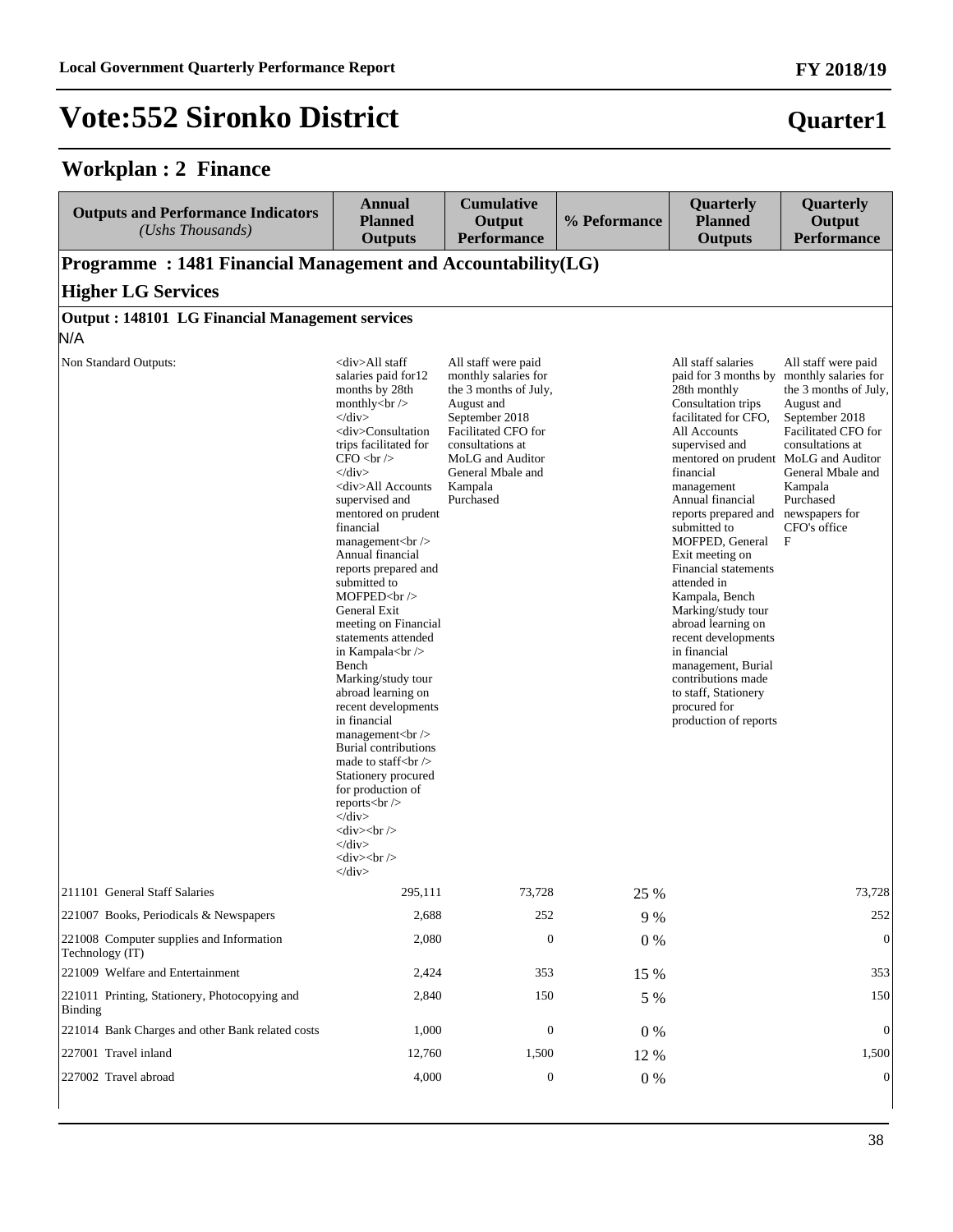**Quarter1**

## **Vote:552 Sironko District**

| 227004 Fuel, Lubricants and Oils                           | 18,000         | 4,499            | 25 %  | 4,499          |
|------------------------------------------------------------|----------------|------------------|-------|----------------|
| 228002 Maintenance - Vehicles                              | 2,344          | $\boldsymbol{0}$ | $0\%$ | $\mathbf{0}$   |
| [273102 Incapacity, death benefits and funeral<br>expenses | 1,640          | $\boldsymbol{0}$ | $0\%$ | $\mathbf{0}$   |
| Wage Rect:                                                 | 295,111        | 73,728           | 25 %  | 73,728         |
| Non Wage Rect:                                             | 49,776         | 6,754            | 14 %  | 6,754          |
| Gou Dev:                                                   | $\overline{0}$ | $\boldsymbol{0}$ | 0 %   | $\overline{0}$ |
| Donor Dev:                                                 | $\mathbf{0}$   | 0                | $0\%$ | $\mathbf{0}$   |
| Total:                                                     | 344,887        | 80,483           | 23 %  | 80,483         |
| $\sim$<br>$\sim$<br>. .<br>$\sim$                          |                |                  |       |                |

Reasons for over/under performance: na

#### **Output : 148102 Revenue Management and Collection Services**

#### N/A

| Non Standard Outputs:                                       | <div>One Local<br/>revenue<br/>enhancement plan<br/>prepared and<br/>shared</div><br><div>Four quarterly<br/>monitoring reports<br/>prepared for all<br/>revenue<br/>sources</div><br><div>Revenue<br/>centres &amp;<br/><b>Business units</b><br/>assessed &amp;:<br/>Registered<br/><br/>Local revenue<br/>centres<br>monitored<br/>br/&gt;<br/><math>\langle</math>div&gt;<br/><math>\langle</math>div<math>&gt;</math>br/<math>&gt;</math><br><math>\langle</math>div&gt;<br/><math>\langle</math>div<math>&gt;</math>br/<math>&gt;</math><br/><math>\langle</math>div&gt;</br></br></div> | Routine supervision<br>of revenue centers<br>was facilitated and<br>report compiled<br>Followed up account<br>abilities for the<br><b>LLGs</b><br>One CPA worksh |       | One Local revenue<br>enhancement plan<br>prepared and shared,<br>One quarterly<br>monitoring report<br>prepared for all<br>revenue sources,<br>Revenue centres &<br><b>Business units</b><br>assessed Registered<br>Local revenue<br>centres monitored | Routine supervision<br>of revenue centers<br>was facilitated and<br>report compiled<br>Followed up account<br>abilities for the<br><b>LLGs</b><br>One CPA workshop<br>was attended. |
|-------------------------------------------------------------|------------------------------------------------------------------------------------------------------------------------------------------------------------------------------------------------------------------------------------------------------------------------------------------------------------------------------------------------------------------------------------------------------------------------------------------------------------------------------------------------------------------------------------------------------------------------------------------------|------------------------------------------------------------------------------------------------------------------------------------------------------------------|-------|--------------------------------------------------------------------------------------------------------------------------------------------------------------------------------------------------------------------------------------------------------|-------------------------------------------------------------------------------------------------------------------------------------------------------------------------------------|
| 221008 Computer supplies and Information<br>Technology (IT) | 3,600                                                                                                                                                                                                                                                                                                                                                                                                                                                                                                                                                                                          | 450                                                                                                                                                              | 13 %  |                                                                                                                                                                                                                                                        | 450                                                                                                                                                                                 |
| 221011 Printing, Stationery, Photocopying and<br>Binding    | 4,762                                                                                                                                                                                                                                                                                                                                                                                                                                                                                                                                                                                          | 320                                                                                                                                                              | 7 %   |                                                                                                                                                                                                                                                        | 320                                                                                                                                                                                 |
| 227001 Travel inland                                        | 7,296                                                                                                                                                                                                                                                                                                                                                                                                                                                                                                                                                                                          | 1,158                                                                                                                                                            | 16 %  |                                                                                                                                                                                                                                                        | 1,158                                                                                                                                                                               |
| 227004 Fuel, Lubricants and Oils                            | 4,800                                                                                                                                                                                                                                                                                                                                                                                                                                                                                                                                                                                          | $\boldsymbol{0}$                                                                                                                                                 | $0\%$ |                                                                                                                                                                                                                                                        | $\overline{0}$                                                                                                                                                                      |
| Wage Rect:                                                  | $\overline{0}$                                                                                                                                                                                                                                                                                                                                                                                                                                                                                                                                                                                 | $\theta$                                                                                                                                                         | $0\%$ |                                                                                                                                                                                                                                                        | $\Omega$                                                                                                                                                                            |
| Non Wage Rect:                                              | 20,458                                                                                                                                                                                                                                                                                                                                                                                                                                                                                                                                                                                         | 1,928                                                                                                                                                            | 9 %   |                                                                                                                                                                                                                                                        | 1,928                                                                                                                                                                               |
| Gou Dev:                                                    | $\overline{0}$                                                                                                                                                                                                                                                                                                                                                                                                                                                                                                                                                                                 | $\mathbf{0}$                                                                                                                                                     | $0\%$ |                                                                                                                                                                                                                                                        | $\overline{0}$                                                                                                                                                                      |
| Donor Dev:                                                  | $\overline{0}$                                                                                                                                                                                                                                                                                                                                                                                                                                                                                                                                                                                 | $\mathbf{0}$                                                                                                                                                     | $0\%$ |                                                                                                                                                                                                                                                        | $\theta$                                                                                                                                                                            |
| Total:                                                      | 20,458                                                                                                                                                                                                                                                                                                                                                                                                                                                                                                                                                                                         | 1,928                                                                                                                                                            | 9 %   |                                                                                                                                                                                                                                                        | 1,928                                                                                                                                                                               |

Reasons for over/under performance: NA

**Output : 148103 Budgeting and Planning Services** N/A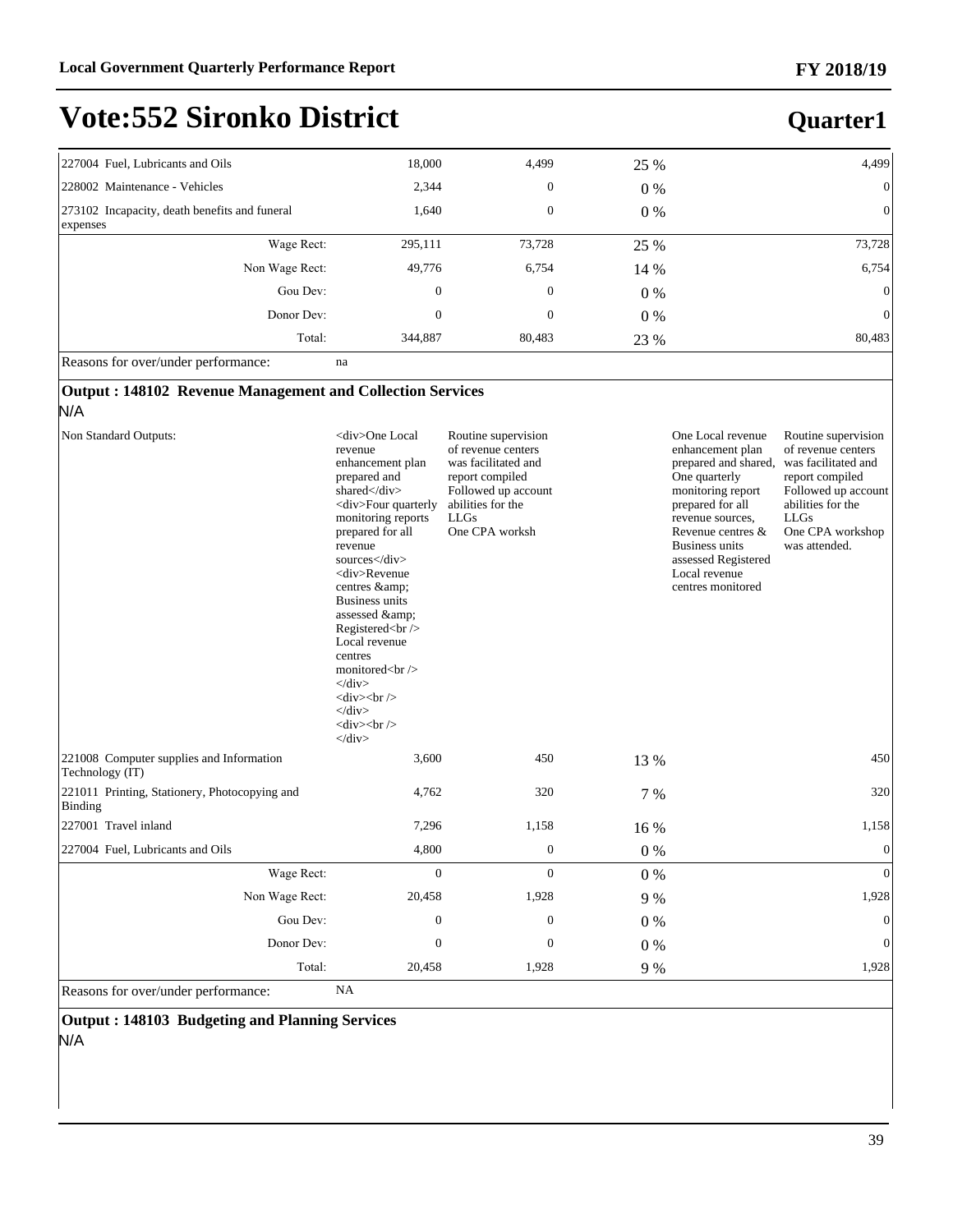**Quarter1**

## **Vote:552 Sironko District**

| Non Standard Outputs:                                    | <b>Budget documents</b><br>prepared $&>$<br><b>Budget Data</b><br>collected from<br>LLGS $br$<br><b>Approved Budget</b><br>submitted to<br>MOFPED &<br><b>MOLG</b> | Photocopied<br>documents for<br>PPAC kampala |       | <b>Budget documents</b><br>prepared<br><b>Budget Data</b><br>collected from<br>LLGS, Approved<br>Budget submitted to<br>MOFPED & MOLG | Photocopied<br>documents for<br>PPAC kampala |
|----------------------------------------------------------|--------------------------------------------------------------------------------------------------------------------------------------------------------------------|----------------------------------------------|-------|---------------------------------------------------------------------------------------------------------------------------------------|----------------------------------------------|
| 221011 Printing, Stationery, Photocopying and<br>Binding | 2,312                                                                                                                                                              | 280                                          | 12 %  |                                                                                                                                       | 280                                          |
| 227001 Travel inland                                     | 6,000                                                                                                                                                              | $\mathbf{0}$                                 | $0\%$ |                                                                                                                                       | $\overline{0}$                               |
| Wage Rect:                                               | $\Omega$                                                                                                                                                           | $\theta$                                     | $0\%$ |                                                                                                                                       | $\theta$                                     |
| Non Wage Rect:                                           | 8,312                                                                                                                                                              | 280                                          | 3 %   |                                                                                                                                       | 280                                          |
| Gou Dev:                                                 | $\theta$                                                                                                                                                           | $\mathbf{0}$                                 | $0\%$ |                                                                                                                                       | $\theta$                                     |
| Donor Dev:                                               | $\Omega$                                                                                                                                                           | $\theta$                                     | $0\%$ |                                                                                                                                       | $\mathbf{0}$                                 |
| Total:                                                   | 8,312                                                                                                                                                              | 280                                          | 3 %   |                                                                                                                                       | 280                                          |

Reasons for over/under performance: na

#### **Output : 148104 LG Expenditure management Services**

#### N/A

| Non Standard Outputs:                                       | <div>Financial<br/>statements for mid<br/>year nine<br/>months  and<br/>annual prepared and<br/>submitted to OAG<br/>br<br/><math>\langle</math>div&gt;<br/><div>Four<br/>backstopping reports<br/>for LLG finance<br/>staff prepared and<br/>shared &lt; /div &gt;<br/><div>4 consultative<br/>trips facilitated<br<br><math>\rightarrow</math><br/>Audit responses<br/>made to Internal<br/>&amp; Auditor<br/>General, s reports<br<br><math>\rightarrow</math><br/>Computers<br/>serviced<br/><br/><math>\langle</math>div&gt;<br/>Salaries paid to LLG<br>staff by 28th<br/>monthly</br></br<br></br<br></div></div></div> | Coordinated the<br>external Audit<br>process<br>Facilitated<br>consultations with<br><b>Accountant General</b><br>kampala |       | <b>Financial statements</b><br>for annual prepared<br>and submitted to<br>OAG One<br>backstopping report<br>for LLG finance<br>staff prepared and<br>shared 1 consultative kampala<br>trip facilitated, Audit<br>responses made to<br>Internal & Auditor<br>General, s reports,<br>Computers serviced,<br>Salaries paid to LLG<br>staff by 28th<br>monthly | Coordinated the<br>external Audit<br>process<br>Facilitated<br>consultations with<br><b>Accountant General</b> |
|-------------------------------------------------------------|--------------------------------------------------------------------------------------------------------------------------------------------------------------------------------------------------------------------------------------------------------------------------------------------------------------------------------------------------------------------------------------------------------------------------------------------------------------------------------------------------------------------------------------------------------------------------------------------------------------------------------|---------------------------------------------------------------------------------------------------------------------------|-------|------------------------------------------------------------------------------------------------------------------------------------------------------------------------------------------------------------------------------------------------------------------------------------------------------------------------------------------------------------|----------------------------------------------------------------------------------------------------------------|
| 221008 Computer supplies and Information<br>Technology (IT) | 2,000                                                                                                                                                                                                                                                                                                                                                                                                                                                                                                                                                                                                                          | $\mathbf{0}$                                                                                                              | $0\%$ |                                                                                                                                                                                                                                                                                                                                                            | $\vert 0 \vert$                                                                                                |
| 221011 Printing, Stationery, Photocopying and<br>Binding    | 4,378                                                                                                                                                                                                                                                                                                                                                                                                                                                                                                                                                                                                                          | 250                                                                                                                       | 6 %   |                                                                                                                                                                                                                                                                                                                                                            | 250                                                                                                            |
| 227001 Travel inland                                        | 10,102                                                                                                                                                                                                                                                                                                                                                                                                                                                                                                                                                                                                                         | 3,935                                                                                                                     | 39 %  |                                                                                                                                                                                                                                                                                                                                                            | 3,935                                                                                                          |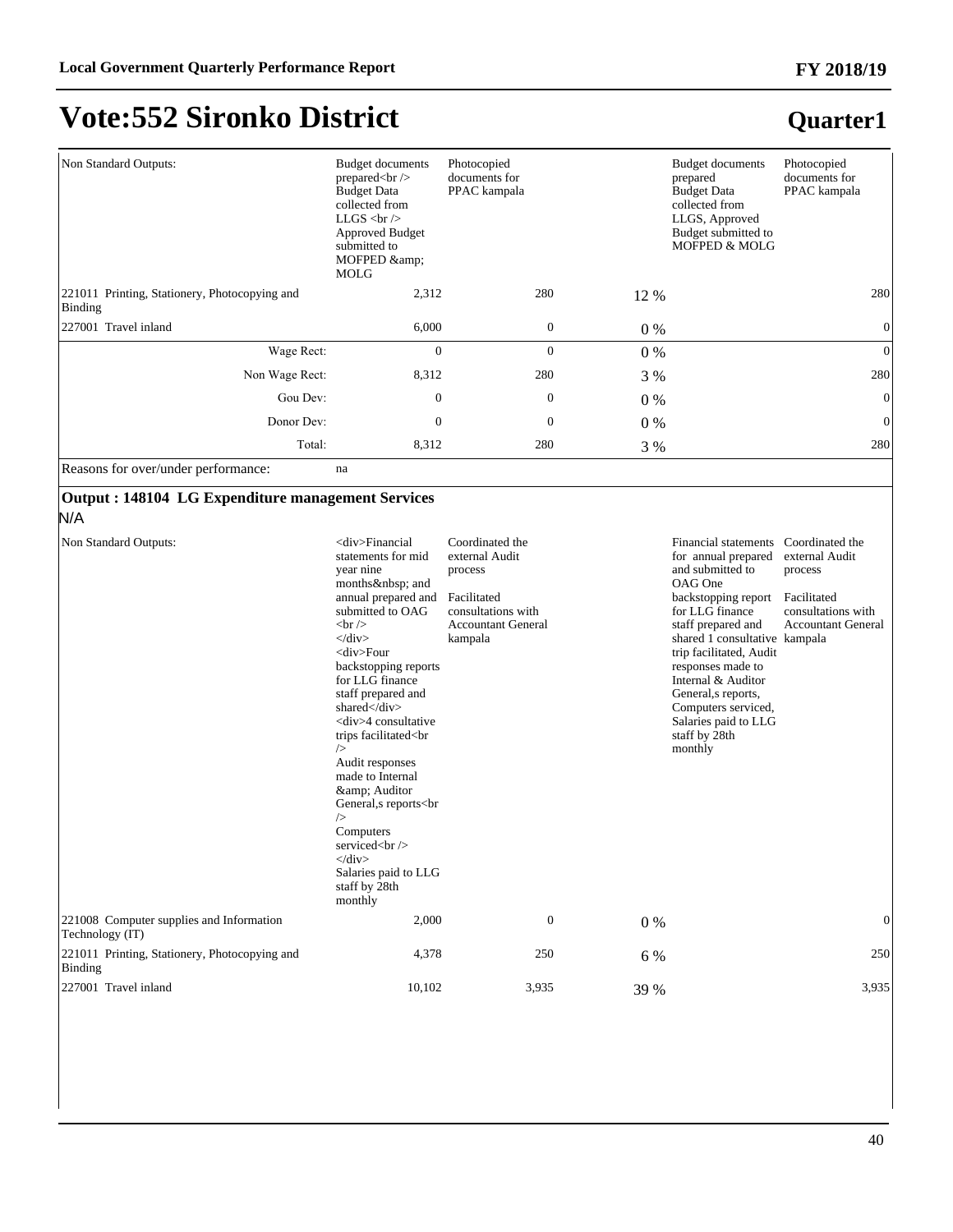**Quarter1**

## **Vote:552 Sironko District**

| 227004 Fuel, Lubricants and Oils                                | 4,800                                                                                                                                                                                                                                                                                                                                                                                                                                                                             | 600                                                                                                                                                                                                                                           | 12 %    | 600                                                                                                                                                                                                                                                                                                                                                                                                                                                                                                                                                                                                                                                                                                                   |
|-----------------------------------------------------------------|-----------------------------------------------------------------------------------------------------------------------------------------------------------------------------------------------------------------------------------------------------------------------------------------------------------------------------------------------------------------------------------------------------------------------------------------------------------------------------------|-----------------------------------------------------------------------------------------------------------------------------------------------------------------------------------------------------------------------------------------------|---------|-----------------------------------------------------------------------------------------------------------------------------------------------------------------------------------------------------------------------------------------------------------------------------------------------------------------------------------------------------------------------------------------------------------------------------------------------------------------------------------------------------------------------------------------------------------------------------------------------------------------------------------------------------------------------------------------------------------------------|
| Wage Rect:                                                      | $\overline{0}$                                                                                                                                                                                                                                                                                                                                                                                                                                                                    | $\overline{0}$                                                                                                                                                                                                                                |         | $\vert 0 \vert$                                                                                                                                                                                                                                                                                                                                                                                                                                                                                                                                                                                                                                                                                                       |
|                                                                 | 21,280                                                                                                                                                                                                                                                                                                                                                                                                                                                                            |                                                                                                                                                                                                                                               | $0\%$   | 4,785                                                                                                                                                                                                                                                                                                                                                                                                                                                                                                                                                                                                                                                                                                                 |
| Non Wage Rect:                                                  |                                                                                                                                                                                                                                                                                                                                                                                                                                                                                   | 4,785                                                                                                                                                                                                                                         | 22 %    |                                                                                                                                                                                                                                                                                                                                                                                                                                                                                                                                                                                                                                                                                                                       |
| Gou Dev:                                                        | $\overline{0}$                                                                                                                                                                                                                                                                                                                                                                                                                                                                    | $\boldsymbol{0}$                                                                                                                                                                                                                              | $0\%$   | $\vert 0 \vert$                                                                                                                                                                                                                                                                                                                                                                                                                                                                                                                                                                                                                                                                                                       |
| Donor Dev:                                                      | $\mathbf{0}$                                                                                                                                                                                                                                                                                                                                                                                                                                                                      | $\mathbf{0}$                                                                                                                                                                                                                                  | $0\%$   | $\vert 0 \vert$                                                                                                                                                                                                                                                                                                                                                                                                                                                                                                                                                                                                                                                                                                       |
| Total:                                                          | 21,280                                                                                                                                                                                                                                                                                                                                                                                                                                                                            | 4,785                                                                                                                                                                                                                                         | 22 %    | 4,785                                                                                                                                                                                                                                                                                                                                                                                                                                                                                                                                                                                                                                                                                                                 |
| Reasons for over/under performance:                             | na                                                                                                                                                                                                                                                                                                                                                                                                                                                                                |                                                                                                                                                                                                                                               |         |                                                                                                                                                                                                                                                                                                                                                                                                                                                                                                                                                                                                                                                                                                                       |
| <b>Output: 148105 LG Accounting Services</b><br>N/A             |                                                                                                                                                                                                                                                                                                                                                                                                                                                                                   |                                                                                                                                                                                                                                               |         |                                                                                                                                                                                                                                                                                                                                                                                                                                                                                                                                                                                                                                                                                                                       |
| Non Standard Outputs:                                           | Computers & amp;<br>Laptops services<br>$\rightarrow$<br>Half year, nine<br>months & amp;<br>Annual financial<br>reports prepared and<br>submitted to<br><b>Accountant General</b><br>& Auditor<br>General $\langle$ br $\rangle$<br>Lower Local<br>Governments<br>monitored<br>Supervised &<br>Mentored on<br>preparation of<br>financial statements,<br>book keeping &<br>Budgeting<br><br>br /><br>Data collection on<br>stores $br$<br>Financial<br>transactions in banks<br> | purchase a modem<br>prepared draft final<br>accounts for<br>FY2017/18<br>Facilitated data<br>collection for sector<br><b>Accountants</b><br>Facilitated re-<br>submission of final<br>accounts<br>Facilitated filing of<br><b>URA</b> returns |         | Computers and<br>purchase a modem<br>Laptops services,<br>for internet<br>Annual financial<br>prepared draft final<br>reports prepared and<br>accounts for<br>FY2017/18<br>submitted to<br><b>Accountant General</b><br>Facilitated data<br>and Auditor General, collection for sector<br>Lower Local<br>Accountants<br>Governments<br>Facilitated re-<br>monitored<br>submission of final<br>Supervised & amp;<br>accounts<br>Facilitated filing of<br>Mentored on<br>preparation of<br>URA returns<br>financial statements,<br>book keeping and<br>Budgeting, Data<br>collection on stores,<br>Financial<br>transactions in banks<br>carried out by the<br>Cashier, Salary for<br>all staff paid by 28th<br>monthly |
| 221008 Computer supplies and Information<br>Technology (IT)     | 2,000                                                                                                                                                                                                                                                                                                                                                                                                                                                                             | 100                                                                                                                                                                                                                                           | 5 %     | 100                                                                                                                                                                                                                                                                                                                                                                                                                                                                                                                                                                                                                                                                                                                   |
| 221011 Printing, Stationery, Photocopying and<br><b>Binding</b> | 17,220                                                                                                                                                                                                                                                                                                                                                                                                                                                                            | 2,150                                                                                                                                                                                                                                         | 12 %    | 2,150                                                                                                                                                                                                                                                                                                                                                                                                                                                                                                                                                                                                                                                                                                                 |
| 227001 Travel inland                                            | 20,013                                                                                                                                                                                                                                                                                                                                                                                                                                                                            | 3,146                                                                                                                                                                                                                                         | 16 %    | 3,146                                                                                                                                                                                                                                                                                                                                                                                                                                                                                                                                                                                                                                                                                                                 |
| Wage Rect:                                                      | $\boldsymbol{0}$                                                                                                                                                                                                                                                                                                                                                                                                                                                                  | $\boldsymbol{0}$                                                                                                                                                                                                                              | $0\ \%$ | $\vert 0 \vert$                                                                                                                                                                                                                                                                                                                                                                                                                                                                                                                                                                                                                                                                                                       |
| Non Wage Rect:                                                  | 39,233                                                                                                                                                                                                                                                                                                                                                                                                                                                                            | 5,396                                                                                                                                                                                                                                         | 14 %    | 5,396                                                                                                                                                                                                                                                                                                                                                                                                                                                                                                                                                                                                                                                                                                                 |
| Gou Dev:                                                        | $\boldsymbol{0}$                                                                                                                                                                                                                                                                                                                                                                                                                                                                  | $\boldsymbol{0}$                                                                                                                                                                                                                              | $0\%$   | $\vert 0 \vert$                                                                                                                                                                                                                                                                                                                                                                                                                                                                                                                                                                                                                                                                                                       |
| Donor Dev:                                                      | $\boldsymbol{0}$                                                                                                                                                                                                                                                                                                                                                                                                                                                                  | $\boldsymbol{0}$                                                                                                                                                                                                                              | $0\%$   | $\vert 0 \vert$                                                                                                                                                                                                                                                                                                                                                                                                                                                                                                                                                                                                                                                                                                       |
| Total:                                                          | 39,233                                                                                                                                                                                                                                                                                                                                                                                                                                                                            | 5,396                                                                                                                                                                                                                                         | 14 %    | 5,396                                                                                                                                                                                                                                                                                                                                                                                                                                                                                                                                                                                                                                                                                                                 |

Reasons for over/under performance: na

**Output : 148106 Integrated Financial Management System** N/A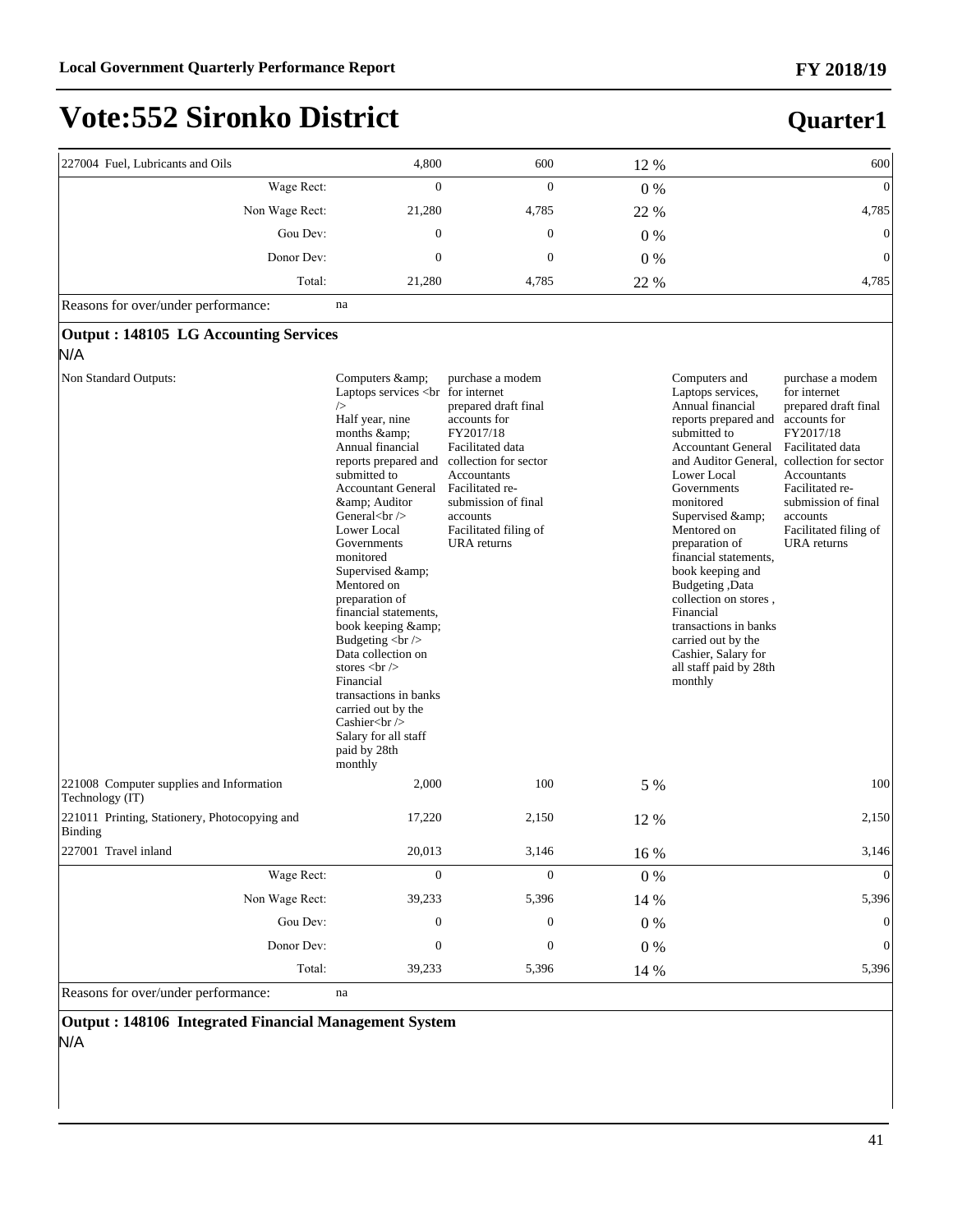# **Vote:552 Sironko District**

| Non Standard Outputs:                                           | Computers and<br>printers serviced <br<br>Payment vouchers<br/>printed<br/>ln /&gt;<br/>Backup support on<br/>IFMS issues done by for the central<br>MOLG support<br/>team<br/>shout&gt;<br/>Generator fuel<br/>procured</br></br<br> | <b>Facilitated Superuser</b><br>to pick passwords,<br>Cash limits, set up of<br>new users on tiers 1<br>for all users of IFMS<br>Procured stationery<br>printer |        | Computers and<br>printers serviced,<br>Payment vouchers<br>printed, Backup<br>support on IFMS<br>issues done by<br><b>MOLG</b> support<br>team, Generator fuel<br>procured | <b>Facilitated Superuser</b><br>to pick passwords,<br>Cash limits, set up of<br>new users on tiers 1<br>for all users of IFMS<br>Procured stationery<br>for the central<br>printer |
|-----------------------------------------------------------------|---------------------------------------------------------------------------------------------------------------------------------------------------------------------------------------------------------------------------------------|-----------------------------------------------------------------------------------------------------------------------------------------------------------------|--------|----------------------------------------------------------------------------------------------------------------------------------------------------------------------------|------------------------------------------------------------------------------------------------------------------------------------------------------------------------------------|
| 221008 Computer supplies and Information<br>Technology (IT)     | 2,000                                                                                                                                                                                                                                 | $\boldsymbol{0}$                                                                                                                                                | $0\%$  |                                                                                                                                                                            | $\overline{0}$                                                                                                                                                                     |
| 221011 Printing, Stationery, Photocopying and<br><b>Binding</b> | 5,400                                                                                                                                                                                                                                 | 1,500                                                                                                                                                           | 28 %   |                                                                                                                                                                            | 1,500                                                                                                                                                                              |
| 227001 Travel inland                                            | 4,200                                                                                                                                                                                                                                 | 1,340                                                                                                                                                           | 32 %   |                                                                                                                                                                            | 1,340                                                                                                                                                                              |
| 227004 Fuel, Lubricants and Oils                                | 18,400                                                                                                                                                                                                                                | 4,628                                                                                                                                                           | 25 %   |                                                                                                                                                                            | 4,628                                                                                                                                                                              |
| Wage Rect:                                                      | $\mathbf{0}$                                                                                                                                                                                                                          | $\overline{0}$                                                                                                                                                  | $0\%$  |                                                                                                                                                                            | $\vert 0 \vert$                                                                                                                                                                    |
| Non Wage Rect:                                                  | 30,000                                                                                                                                                                                                                                | 7,468                                                                                                                                                           | 25 %   |                                                                                                                                                                            | 7,468                                                                                                                                                                              |
| Gou Dev:                                                        | 0                                                                                                                                                                                                                                     | 0                                                                                                                                                               | $0\%$  |                                                                                                                                                                            | $\vert 0 \vert$                                                                                                                                                                    |
| Donor Dev:                                                      | $\overline{0}$                                                                                                                                                                                                                        | $\overline{0}$                                                                                                                                                  | $0\%$  |                                                                                                                                                                            | $\vert 0 \vert$                                                                                                                                                                    |
| Total:                                                          | 30,000                                                                                                                                                                                                                                | 7,468                                                                                                                                                           | 25 %   |                                                                                                                                                                            | 7,468                                                                                                                                                                              |
| Reasons for over/under performance:                             | na                                                                                                                                                                                                                                    |                                                                                                                                                                 |        |                                                                                                                                                                            |                                                                                                                                                                                    |
| Total For Finance: Wage Rect:                                   | 295,111                                                                                                                                                                                                                               | 73,728                                                                                                                                                          | 25 %   |                                                                                                                                                                            | 73,728                                                                                                                                                                             |
| Non-Wage Reccurent:                                             | 169,059                                                                                                                                                                                                                               | 26,611                                                                                                                                                          | $16\%$ |                                                                                                                                                                            | 26,611                                                                                                                                                                             |
| GoU Dev:                                                        | 0                                                                                                                                                                                                                                     | 0                                                                                                                                                               | $0\%$  |                                                                                                                                                                            | $\boldsymbol{\theta}$                                                                                                                                                              |
| Donor Dev:                                                      | 0                                                                                                                                                                                                                                     | $\theta$                                                                                                                                                        | $0\%$  |                                                                                                                                                                            | $\overline{0}$                                                                                                                                                                     |
| Grand Total:                                                    | 464,170                                                                                                                                                                                                                               | 100,339                                                                                                                                                         | 21.6%  |                                                                                                                                                                            | 100,339                                                                                                                                                                            |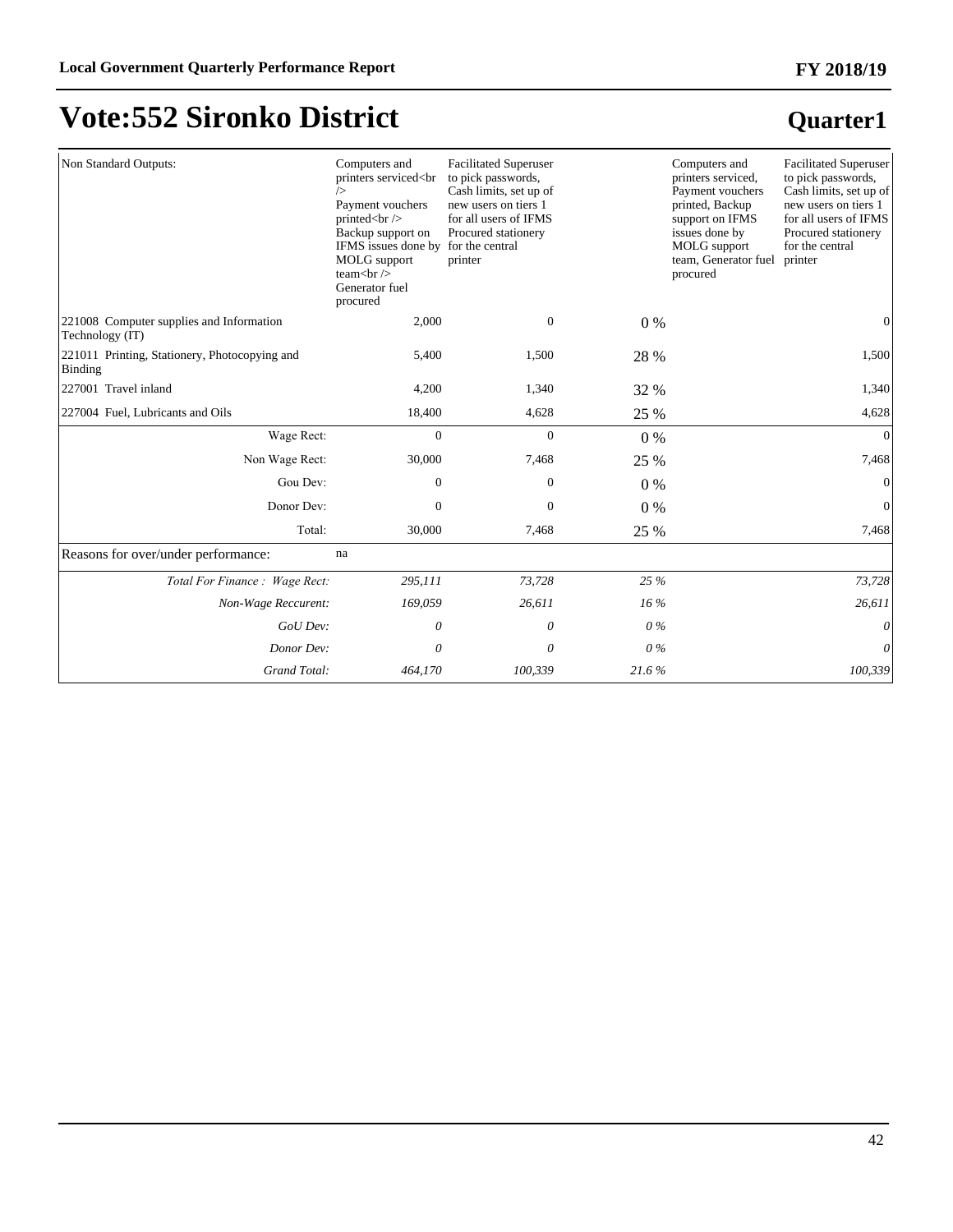### **Workplan : 3 Statutory Bodies**

| <b>Outputs and Performance Indicators</b><br>(Ushs Thousands)   | <b>Annual</b><br><b>Planned</b><br><b>Outputs</b>                                                                                                                                                                                                                                     | <b>Cumulative</b><br>Output<br><b>Performance</b>                                                                                                                                                              | % Peformance | Quarterly<br><b>Planned</b><br><b>Outputs</b>                                                                                                                                                                                                                                         | Quarterly<br>Output<br><b>Performance</b>                                                                                                                                                                      |
|-----------------------------------------------------------------|---------------------------------------------------------------------------------------------------------------------------------------------------------------------------------------------------------------------------------------------------------------------------------------|----------------------------------------------------------------------------------------------------------------------------------------------------------------------------------------------------------------|--------------|---------------------------------------------------------------------------------------------------------------------------------------------------------------------------------------------------------------------------------------------------------------------------------------|----------------------------------------------------------------------------------------------------------------------------------------------------------------------------------------------------------------|
| <b>Programme: 1382 Local Statutory Bodies</b>                   |                                                                                                                                                                                                                                                                                       |                                                                                                                                                                                                                |              |                                                                                                                                                                                                                                                                                       |                                                                                                                                                                                                                |
| <b>Higher LG Services</b>                                       |                                                                                                                                                                                                                                                                                       |                                                                                                                                                                                                                |              |                                                                                                                                                                                                                                                                                       |                                                                                                                                                                                                                |
| <b>Output : 138201 LG Council Adminstration services</b><br>N/A |                                                                                                                                                                                                                                                                                       |                                                                                                                                                                                                                |              |                                                                                                                                                                                                                                                                                       |                                                                                                                                                                                                                |
| Non Standard Outputs:                                           | 4 council meetings<br>convened<br>Political leaders<br>paid salary both<br>District and 21 LLG FY2017/18<br>3 meetings attended<br>monthly<br>Venue hired for<br>council meetings<br>$\braket{\text{br}}$<br>2 news papers<br>bought daily<br>>br /><br>Meals and<br>refreshments<br> | 1 Council meeting<br>was held to review<br>the state of affairs<br>report for<br>Salary for both<br>political and<br>technical staff was<br>paid for the 3<br>months of July,<br>August and<br>September 2018. |              | 1 council meetings<br>convened<br>Political leaders<br>paid salary both<br>District and 21 LLG FY2017/18<br>1 meetings attended<br>monthly<br>Venue hired for<br>council meetings<br>$\braket{\text{br}}$<br>2 news papers<br>bought daily<br>>br /><br>Meals and<br>refreshments<br> | 1 Council meeting<br>was held to review<br>the state of affairs<br>report for<br>Salary for both<br>political and<br>technical staff was<br>paid for the 3<br>months of July,<br>August and<br>September 2018. |
|                                                                 | sessions<br>br/><br>Fuels lubricants and<br>oils provided                                                                                                                                                                                                                             |                                                                                                                                                                                                                |              | sessions<br>>br /><br>Fuels lubricants and<br>oils provided                                                                                                                                                                                                                           |                                                                                                                                                                                                                |
| 211101 General Staff Salaries                                   | 280,914                                                                                                                                                                                                                                                                               | 70,228                                                                                                                                                                                                         | 25 %         |                                                                                                                                                                                                                                                                                       | 70.228                                                                                                                                                                                                         |
| 211103 Allowances                                               | 18,000                                                                                                                                                                                                                                                                                | $\boldsymbol{0}$                                                                                                                                                                                               | $0\%$        |                                                                                                                                                                                                                                                                                       | $\mathbf{0}$                                                                                                                                                                                                   |
| 221005 Hire of Venue (chairs, projector, etc)                   | 2,000                                                                                                                                                                                                                                                                                 | $\mathbf{0}$                                                                                                                                                                                                   | 0%           |                                                                                                                                                                                                                                                                                       | $\overline{0}$                                                                                                                                                                                                 |
| 221007 Books, Periodicals & Newspapers                          | 1,600                                                                                                                                                                                                                                                                                 | 268                                                                                                                                                                                                            | 17 %         |                                                                                                                                                                                                                                                                                       | 268                                                                                                                                                                                                            |
| 221009 Welfare and Entertainment                                | 5,600                                                                                                                                                                                                                                                                                 | 670                                                                                                                                                                                                            | 12 %         |                                                                                                                                                                                                                                                                                       | 670                                                                                                                                                                                                            |
| 227001 Travel inland                                            | 32,640                                                                                                                                                                                                                                                                                | 11,970                                                                                                                                                                                                         | 37 %         |                                                                                                                                                                                                                                                                                       | 11,970                                                                                                                                                                                                         |
| Wage Rect:                                                      | 280,914                                                                                                                                                                                                                                                                               | 70,228                                                                                                                                                                                                         | 25 %         |                                                                                                                                                                                                                                                                                       | 70,228                                                                                                                                                                                                         |
| Non Wage Rect:                                                  | 59,840                                                                                                                                                                                                                                                                                | 12,908                                                                                                                                                                                                         | 22 %         |                                                                                                                                                                                                                                                                                       | 12,908                                                                                                                                                                                                         |
| Gou Dev:                                                        | $\boldsymbol{0}$                                                                                                                                                                                                                                                                      | $\boldsymbol{0}$                                                                                                                                                                                               | $0\ \%$      |                                                                                                                                                                                                                                                                                       | $\mathbf{0}$                                                                                                                                                                                                   |
| Donor Dev:                                                      | $\boldsymbol{0}$                                                                                                                                                                                                                                                                      | $\boldsymbol{0}$                                                                                                                                                                                               | $0\ \%$      |                                                                                                                                                                                                                                                                                       | $\mathbf{0}$                                                                                                                                                                                                   |
| Total:                                                          | 340,754                                                                                                                                                                                                                                                                               | 83,136                                                                                                                                                                                                         | 24 %         |                                                                                                                                                                                                                                                                                       | 83,136                                                                                                                                                                                                         |
| Reasons for over/under performance:                             | No deviation.                                                                                                                                                                                                                                                                         |                                                                                                                                                                                                                |              |                                                                                                                                                                                                                                                                                       |                                                                                                                                                                                                                |

**Output : 138202 LG procurement management services** N/A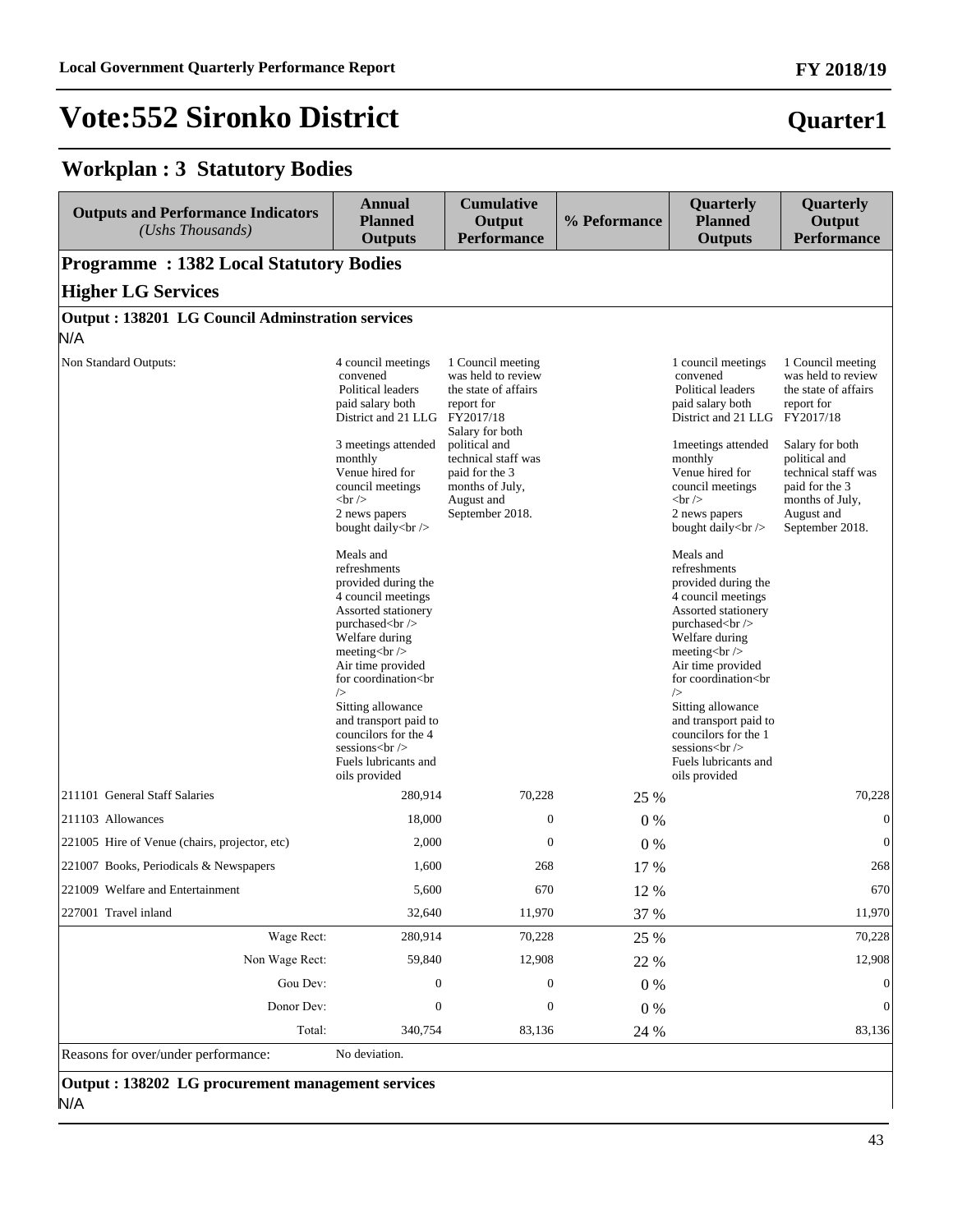## **Vote:552 Sironko District**

### **Quarter1**

| $\sim$ $\sim$ $\sim$                                            |                                                                                                                                                                                                                                                                                                      |                                                                                                                                          |         |                                                                                                                                                                                                                                                                                                      |                                                                                                                                          |
|-----------------------------------------------------------------|------------------------------------------------------------------------------------------------------------------------------------------------------------------------------------------------------------------------------------------------------------------------------------------------------|------------------------------------------------------------------------------------------------------------------------------------------|---------|------------------------------------------------------------------------------------------------------------------------------------------------------------------------------------------------------------------------------------------------------------------------------------------------------|------------------------------------------------------------------------------------------------------------------------------------------|
| Non Standard Outputs:                                           | 12 contracts<br>committee meetings<br>facilitated<br>br/><br><b>Bids</b> documents<br>prepared and<br>                                                                                                                                                                                               | <b>Facilitated Senior</b><br>procurement officer<br>consultations to<br><b>PPDA</b><br>Facilitated one<br>contracts committee<br>meeting |         | 3 contracts<br>committee meetings<br>facilitated<br><b>Bids</b> documents<br>prepared and<br>facilitated<br>Special meals and<br>refreshments<br>provided                                                                                                                                            | <b>Facilitated Senior</b><br>procurement officer<br>consultations to<br><b>PPDA</b><br>Facilitated one<br>contracts committee<br>meeting |
| 211103 Allowances                                               | 6,000                                                                                                                                                                                                                                                                                                | $\mathbf{0}$                                                                                                                             | $0\%$   |                                                                                                                                                                                                                                                                                                      | $\mathbf{0}$                                                                                                                             |
| 221002 Workshops and Seminars                                   | 2,400                                                                                                                                                                                                                                                                                                | 1,490                                                                                                                                    | 62 %    |                                                                                                                                                                                                                                                                                                      | 1,490                                                                                                                                    |
| 227001 Travel inland                                            | 3,000                                                                                                                                                                                                                                                                                                | 740                                                                                                                                      | 25 %    |                                                                                                                                                                                                                                                                                                      | 740                                                                                                                                      |
| Wage Rect:                                                      | $\boldsymbol{0}$                                                                                                                                                                                                                                                                                     | $\mathbf{0}$                                                                                                                             | 0 %     |                                                                                                                                                                                                                                                                                                      | $\overline{0}$                                                                                                                           |
| Non Wage Rect:                                                  | 11,400                                                                                                                                                                                                                                                                                               | 2,230                                                                                                                                    | 20 %    |                                                                                                                                                                                                                                                                                                      | 2,230                                                                                                                                    |
| Gou Dev:                                                        | $\overline{0}$                                                                                                                                                                                                                                                                                       | $\overline{0}$                                                                                                                           | $0\%$   |                                                                                                                                                                                                                                                                                                      | $\boldsymbol{0}$                                                                                                                         |
| Donor Dev:                                                      | $\boldsymbol{0}$                                                                                                                                                                                                                                                                                     | $\boldsymbol{0}$                                                                                                                         | $0\%$   |                                                                                                                                                                                                                                                                                                      | $\boldsymbol{0}$                                                                                                                         |
| Total:                                                          | 11,400                                                                                                                                                                                                                                                                                               | 2,230                                                                                                                                    | 20 %    |                                                                                                                                                                                                                                                                                                      | 2,230                                                                                                                                    |
| Reasons for over/under performance:                             | NA                                                                                                                                                                                                                                                                                                   |                                                                                                                                          |         |                                                                                                                                                                                                                                                                                                      |                                                                                                                                          |
| Output: 138203 LG staff recruitment services<br>N/A             |                                                                                                                                                                                                                                                                                                      |                                                                                                                                          |         |                                                                                                                                                                                                                                                                                                      |                                                                                                                                          |
| Non Standard Outputs:                                           | 8 DSC meetings<br>facilitated to<br>appoint, grant study<br>leave, disciplinary<br>action, promote and<br>confirm staff<br>Retainer fees paid<br>for all members of<br>the DSC<br>Adverts for<br>recruitment of new<br>staff ran in new<br>vision<br>Computers for DSC<br>serviced and<br>maintained | One DSC meeting<br>was facilitated<br>purchased small<br>office equipment<br>Facilitated technical<br>staff for<br>consultations         |         | 2 DSC meetings<br>facilitated to<br>appoint, grant study<br>leave, disciplinary<br>action, promote and<br>confirm staff<br>Retainer fees paid<br>for all members of<br>the DSC<br>Adverts for<br>recruitment of new<br>staff ran in new<br>vision<br>Computers for DSC<br>serviced and<br>maintained | One DSC meeting<br>was facilitated<br>purchased small<br>office equipment<br>Facilitated technical<br>staff for<br>consultations         |
| 211103 Allowances                                               | 6,400                                                                                                                                                                                                                                                                                                | $\boldsymbol{0}$                                                                                                                         | $0\%$   |                                                                                                                                                                                                                                                                                                      | $\mathbf{0}$                                                                                                                             |
| 221001 Advertising and Public Relations                         | 4,000                                                                                                                                                                                                                                                                                                | $\boldsymbol{0}$                                                                                                                         | $0\%$   |                                                                                                                                                                                                                                                                                                      | $\boldsymbol{0}$                                                                                                                         |
| 221009 Welfare and Entertainment                                | 2,000                                                                                                                                                                                                                                                                                                | $\boldsymbol{0}$                                                                                                                         | $0\ \%$ |                                                                                                                                                                                                                                                                                                      | $\boldsymbol{0}$                                                                                                                         |
| 221011 Printing, Stationery, Photocopying and<br><b>Binding</b> | 2,000                                                                                                                                                                                                                                                                                                | 0                                                                                                                                        | $0\%$   |                                                                                                                                                                                                                                                                                                      | $\boldsymbol{0}$                                                                                                                         |
| 221012 Small Office Equipment                                   | 812                                                                                                                                                                                                                                                                                                  | 140                                                                                                                                      | 17 %    |                                                                                                                                                                                                                                                                                                      | 140                                                                                                                                      |
| 227001 Travel inland                                            | 6,000                                                                                                                                                                                                                                                                                                | 2,890                                                                                                                                    | 48 %    |                                                                                                                                                                                                                                                                                                      | 2,890                                                                                                                                    |
| Wage Rect:                                                      | $\boldsymbol{0}$                                                                                                                                                                                                                                                                                     | $\boldsymbol{0}$                                                                                                                         | $0\%$   |                                                                                                                                                                                                                                                                                                      | $\mathbf{0}$                                                                                                                             |
| Non Wage Rect:                                                  | 21,212                                                                                                                                                                                                                                                                                               | 3,030                                                                                                                                    | 14 %    |                                                                                                                                                                                                                                                                                                      | 3,030                                                                                                                                    |
| Gou Dev:                                                        | 0                                                                                                                                                                                                                                                                                                    | $\boldsymbol{0}$                                                                                                                         | $0\%$   |                                                                                                                                                                                                                                                                                                      | $\overline{0}$                                                                                                                           |
| Donor Dev:                                                      | 0                                                                                                                                                                                                                                                                                                    | 0                                                                                                                                        | $0\%$   |                                                                                                                                                                                                                                                                                                      | 0                                                                                                                                        |
| Total:                                                          | 21,212                                                                                                                                                                                                                                                                                               | 3,030                                                                                                                                    | 14 %    |                                                                                                                                                                                                                                                                                                      | 3,030                                                                                                                                    |

Reasons for over/under performance: NA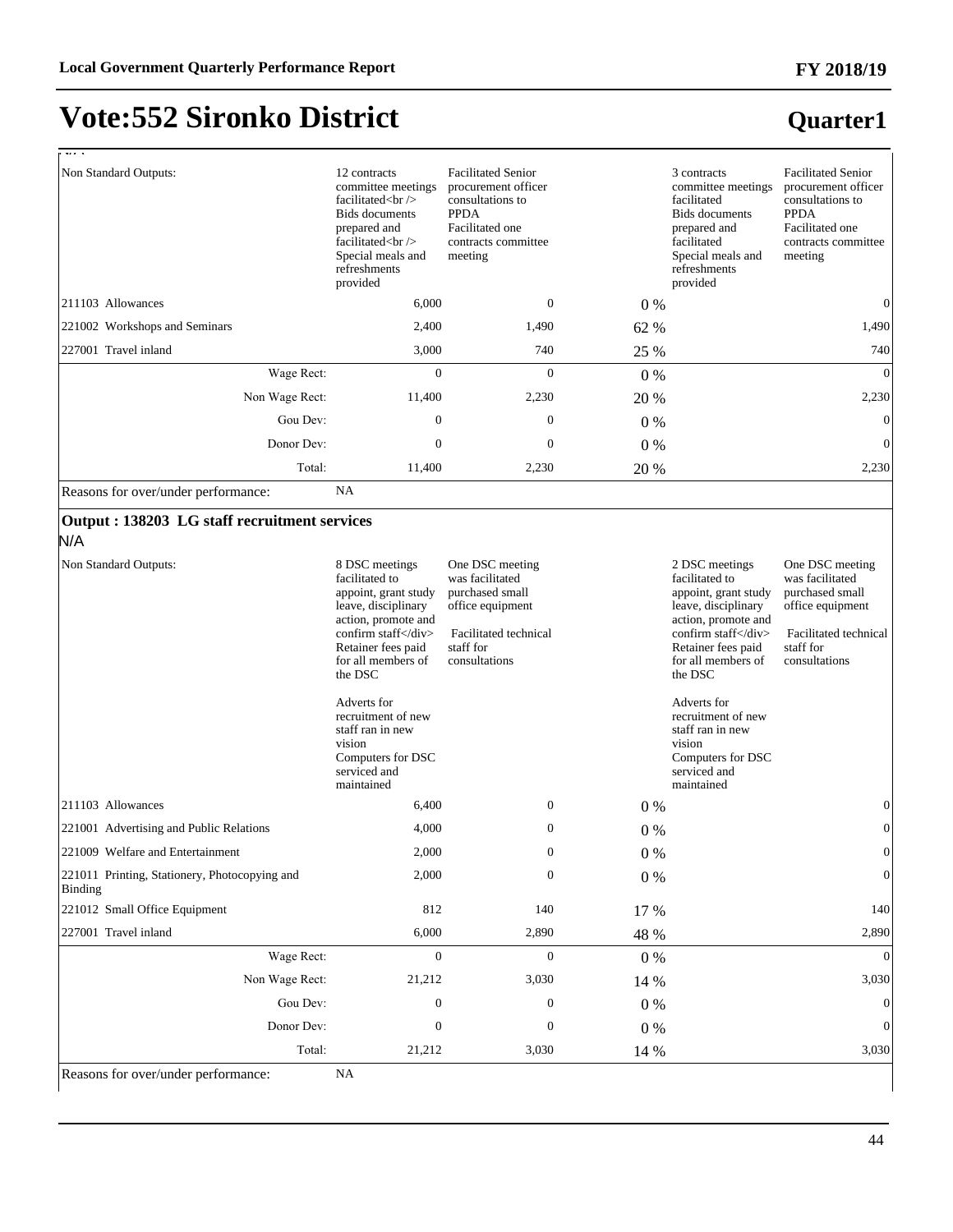### **Quarter1**

#### **Workplan : 3 Statutory Bodies**

221011 Printing, Stationery, Photocopying and

Binding

| <b>Outputs and Performance Indicators</b><br>(Ushs Thousands) | <b>Annual</b><br><b>Planned</b><br><b>Outputs</b>                                                                                                                          | <b>Cumulative</b><br>Output<br><b>Performance</b>                                         | % Peformance | Quarterly<br><b>Planned</b><br><b>Outputs</b>                                                                                                                                  | Quarterly<br>Output<br><b>Performance</b>                                                 |
|---------------------------------------------------------------|----------------------------------------------------------------------------------------------------------------------------------------------------------------------------|-------------------------------------------------------------------------------------------|--------------|--------------------------------------------------------------------------------------------------------------------------------------------------------------------------------|-------------------------------------------------------------------------------------------|
| Output: 138204 LG Land management services<br>N/A             |                                                                                                                                                                            |                                                                                           |              |                                                                                                                                                                                |                                                                                           |
| Non Standard Outputs:                                         | 8 land board<br>meetings conducted<br>to approve land<br>sites $\text{str}$ /><br>4field visits and<br>inspection<br>conducted<br><br>Special meals and<br>refreshment<br> | One land board<br>meeting was<br>conducted to receive<br>and approve land<br>applications |              | 2 land board<br>meetings conducted<br>to approve land<br>sites <sub>cr</sub><br>1 field visit and<br>inspection<br>conducted<br><br>Special meals and<br>refreshment<br>       | One land board<br>meeting was<br>conducted to receive<br>and approve land<br>applications |
| 211103 Allowances                                             | 4.000                                                                                                                                                                      | 814                                                                                       | 20 %         |                                                                                                                                                                                | 814                                                                                       |
| 221009 Welfare and Entertainment                              | 1,600                                                                                                                                                                      | 200                                                                                       | 13 %         |                                                                                                                                                                                | 200                                                                                       |
| 221011 Printing, Stationery, Photocopying and<br>Binding      | 800                                                                                                                                                                        | 200                                                                                       | 25 %         |                                                                                                                                                                                | 200                                                                                       |
| 227001 Travel inland                                          | 6,000                                                                                                                                                                      | 1,500                                                                                     | 25 %         |                                                                                                                                                                                | 1,500                                                                                     |
| Wage Rect:                                                    | $\overline{0}$                                                                                                                                                             | $\overline{0}$                                                                            | $0\%$        |                                                                                                                                                                                | $\vert 0 \vert$                                                                           |
| Non Wage Rect:                                                | 12,400                                                                                                                                                                     | 2,714                                                                                     | 22 %         |                                                                                                                                                                                | 2,714                                                                                     |
| Gou Dev:                                                      | $\theta$                                                                                                                                                                   | $\Omega$                                                                                  | $0\%$        |                                                                                                                                                                                | $\vert 0 \vert$                                                                           |
| Donor Dev:                                                    | $\boldsymbol{0}$                                                                                                                                                           | $\boldsymbol{0}$                                                                          | $0\%$        |                                                                                                                                                                                | $\vert 0 \vert$                                                                           |
| Total:                                                        | 12,400                                                                                                                                                                     | 2,714                                                                                     | 22 %         |                                                                                                                                                                                | 2,714                                                                                     |
| Reasons for over/under performance:                           | na                                                                                                                                                                         |                                                                                           |              |                                                                                                                                                                                |                                                                                           |
| Output: 138205 LG Financial Accountability<br>N/A             |                                                                                                                                                                            |                                                                                           |              |                                                                                                                                                                                |                                                                                           |
| Non Standard Outputs:                                         | 4 D PAC<br>meeting held to<br>review internal audit<br>reports $\langle$ br $\rangle$<br>Meals and<br>refreshments<br>provided<br><br>Stationery procured<br>$br$ /><br>   |                                                                                           |              | 1 D PAC<br>meeting held to<br>review internal audit<br>reports $\langle$ br $\rangle$<br>Meals and<br>refreshments<br>provided<br><br>Stationery procured<br>$str \rangle$<br> |                                                                                           |
| 211103 Allowances                                             | 6,000                                                                                                                                                                      | $\boldsymbol{0}$                                                                          | $0\%$        |                                                                                                                                                                                | $\vert 0 \vert$                                                                           |
| 221009 Welfare and Entertainment                              | 1,600                                                                                                                                                                      | $\overline{0}$                                                                            | $0\%$        |                                                                                                                                                                                | $\vert 0 \vert$                                                                           |

 $1,440$  0 0 % 0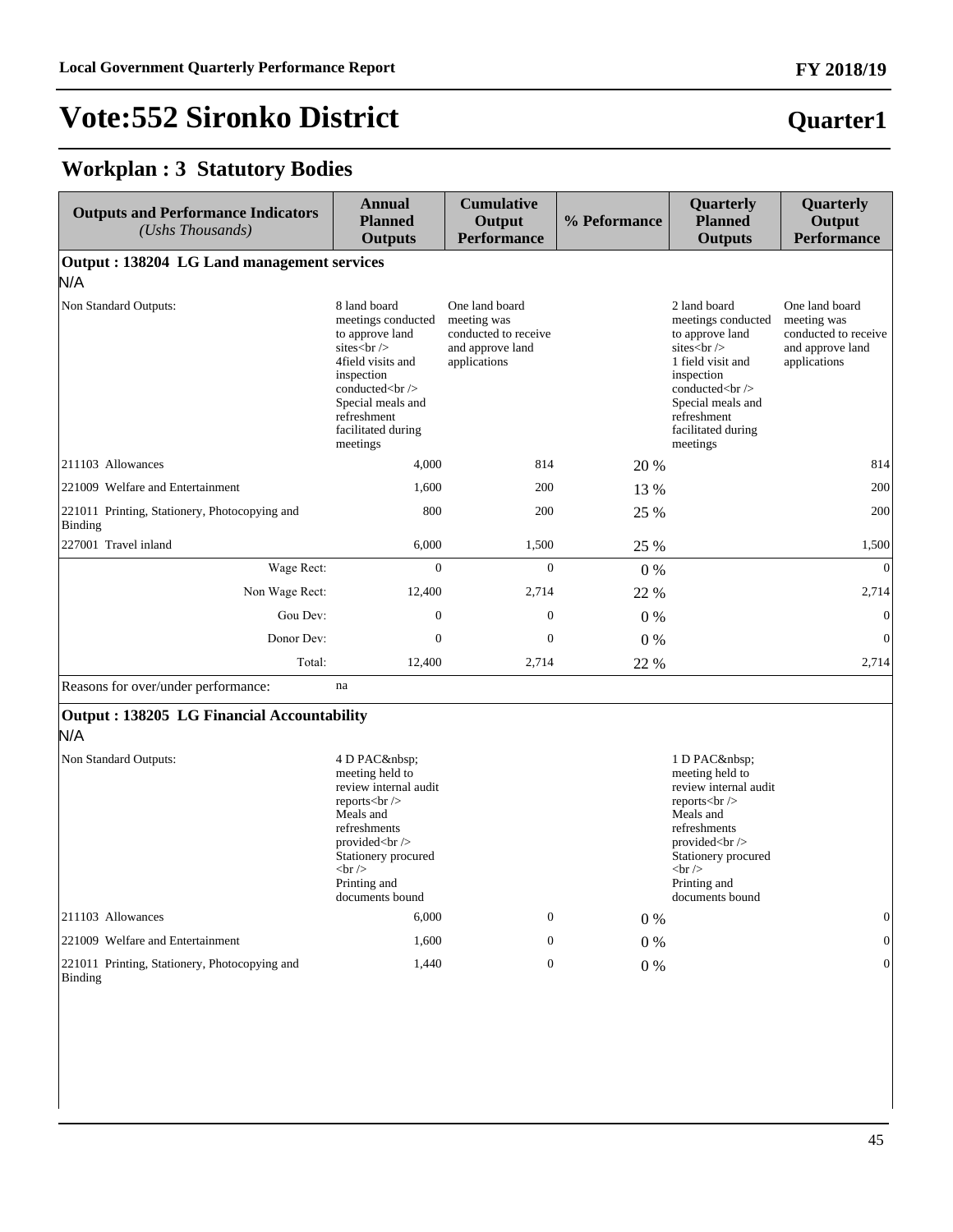| 227001 Travel inland                                       | 6,000                                                                                                                                                                                                                                                                       | $\mathbf{0}$                                                                                                                                    | $0\%$ |                                                                                                                                                                                                                                                                             | $\theta$                                                                                                                                 |
|------------------------------------------------------------|-----------------------------------------------------------------------------------------------------------------------------------------------------------------------------------------------------------------------------------------------------------------------------|-------------------------------------------------------------------------------------------------------------------------------------------------|-------|-----------------------------------------------------------------------------------------------------------------------------------------------------------------------------------------------------------------------------------------------------------------------------|------------------------------------------------------------------------------------------------------------------------------------------|
| Wage Rect:                                                 | $\mathbf{0}$                                                                                                                                                                                                                                                                | $\boldsymbol{0}$                                                                                                                                | $0\%$ |                                                                                                                                                                                                                                                                             | $\theta$                                                                                                                                 |
| Non Wage Rect:                                             | 15,040                                                                                                                                                                                                                                                                      | $\boldsymbol{0}$                                                                                                                                | $0\%$ |                                                                                                                                                                                                                                                                             | $\Omega$                                                                                                                                 |
| Gou Dev:                                                   | $\mathbf{0}$                                                                                                                                                                                                                                                                | $\mathbf{0}$                                                                                                                                    | $0\%$ |                                                                                                                                                                                                                                                                             |                                                                                                                                          |
| Donor Dev:                                                 | $\mathbf{0}$                                                                                                                                                                                                                                                                | $\boldsymbol{0}$                                                                                                                                | $0\%$ |                                                                                                                                                                                                                                                                             | 0                                                                                                                                        |
| Total:                                                     | 15,040                                                                                                                                                                                                                                                                      | $\mathbf{0}$                                                                                                                                    | $0\%$ |                                                                                                                                                                                                                                                                             | 0                                                                                                                                        |
| Reasons for over/under performance:                        |                                                                                                                                                                                                                                                                             |                                                                                                                                                 |       |                                                                                                                                                                                                                                                                             |                                                                                                                                          |
| Output: 138206 LG Political and executive oversight<br>N/A |                                                                                                                                                                                                                                                                             |                                                                                                                                                 |       |                                                                                                                                                                                                                                                                             |                                                                                                                                          |
| Non Standard Outputs:                                      | Payment of Exgratia Paid Ex gratia to<br>and Honoraria to<br>LLG councilor<br>Fuel facilitation for<br>LCV, VICE, DEC,<br>Members, Speaker<br>and Deputy speaker,<br>Facilitation for Clerk processed<br>to council<br>4 Business<br>committee meetings facilitated<br>held | district councilors<br><b>Monthly Fuel</b><br>facilitation for LCV,<br>DEC members and<br>Speaker's office was<br>One business<br>committee was |       | Payment of Exgratia Paid Ex gratia to<br>and Honoraria to<br>LLG councilor<br>Fuel facilitation for<br>LCV, VICE, DEC,<br>Members, Speaker<br>and Deputy speaker,<br>Facilitation for Clerk processed<br>to council<br>1 Business<br>committee meetings facilitated<br>held | district councilors<br>Monthly Fuel<br>facilitation for LCV,<br>DEC members and<br>Speaker's office was<br>One business<br>committee was |
| 211103 Allowances                                          | 404,266                                                                                                                                                                                                                                                                     | 25,950                                                                                                                                          | 6 %   |                                                                                                                                                                                                                                                                             | 25,950                                                                                                                                   |
| 221002 Workshops and Seminars                              | 5,160                                                                                                                                                                                                                                                                       | $\theta$                                                                                                                                        | $0\%$ |                                                                                                                                                                                                                                                                             | $\Omega$                                                                                                                                 |
| 227004 Fuel, Lubricants and Oils                           | 60,600                                                                                                                                                                                                                                                                      | 13,036                                                                                                                                          | 22 %  |                                                                                                                                                                                                                                                                             | 13,036                                                                                                                                   |
| 228002 Maintenance - Vehicles                              | 4,833                                                                                                                                                                                                                                                                       | $\mathbf{0}$                                                                                                                                    | $0\%$ |                                                                                                                                                                                                                                                                             | $\theta$                                                                                                                                 |
| Wage Rect:                                                 | $\mathbf{0}$                                                                                                                                                                                                                                                                | $\overline{0}$                                                                                                                                  | 0 %   |                                                                                                                                                                                                                                                                             | $\overline{0}$                                                                                                                           |
| Non Wage Rect:                                             | 474,858                                                                                                                                                                                                                                                                     | 38,986                                                                                                                                          | 8 %   |                                                                                                                                                                                                                                                                             | 38,986                                                                                                                                   |
| Gou Dev:                                                   | $\boldsymbol{0}$                                                                                                                                                                                                                                                            | $\mathbf{0}$                                                                                                                                    | $0\%$ |                                                                                                                                                                                                                                                                             | $\theta$                                                                                                                                 |
| Donor Dev:                                                 | $\mathbf{0}$                                                                                                                                                                                                                                                                | $\overline{0}$                                                                                                                                  | $0\%$ |                                                                                                                                                                                                                                                                             | $\Omega$                                                                                                                                 |
| Total:                                                     | 474,858                                                                                                                                                                                                                                                                     | 38,986                                                                                                                                          | 8 %   |                                                                                                                                                                                                                                                                             | 38,986                                                                                                                                   |
|                                                            |                                                                                                                                                                                                                                                                             |                                                                                                                                                 |       |                                                                                                                                                                                                                                                                             |                                                                                                                                          |

Reasons for over/under performance: NA

#### **Output : 138207 Standing Committees Services** N/A Non Standard Outputs: Four standing committees conducted and minutes filed on review of reports and budgets. One standing committee conducted and minutes filed on review of reports and budgets. 211103 Allowances **18,000** 0 0 0  $\%$  0 221009 Welfare and Entertainment 3,600 0 0 % 0 221011 Printing, Stationery, Photocopying and Binding 2,000 0 0 % 0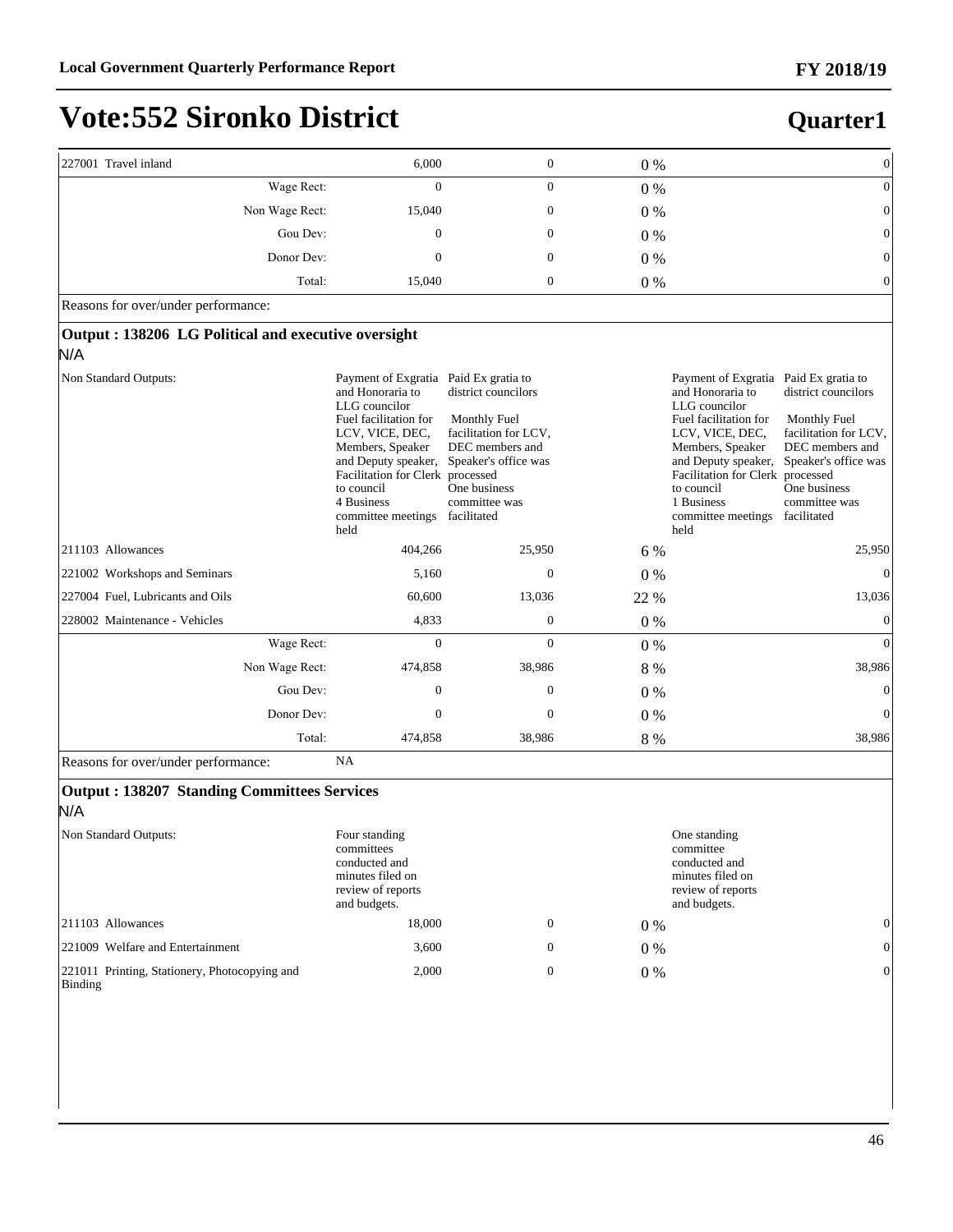| 227001 Travel inland                    | 36,240       | $\boldsymbol{0}$ | 0 %   | 0            |
|-----------------------------------------|--------------|------------------|-------|--------------|
| Wage Rect:                              | $\mathbf{0}$ | $\mathbf{0}$     | 0 %   | $\mathbf{0}$ |
| Non Wage Rect:                          | 59,840       | 0                | $0\%$ | 0            |
| Gou Dev:                                | 0            | $\mathbf{0}$     | 0 %   | 0            |
| Donor Dev:                              |              | $\mathbf{0}$     | 0 %   | $\theta$     |
| Total:                                  | 59,840       | 0                | 0 %   | 0            |
| Reasons for over/under performance:     |              |                  |       |              |
| Total For Statutory Bodies : Wage Rect: | 280,914      | 70,228           | 25 %  | 70,228       |
| Non-Wage Reccurent:                     | 654,591      | 59,868           | 9%    | 59,868       |
| GoU Dev:                                | 0            | 0                | 0%    |              |
| Donor Dev:                              | 0            | $\theta$         | 0%    | 0            |
| Grand Total:                            | 935,505      | 130,096          | 13.9% | 130,096      |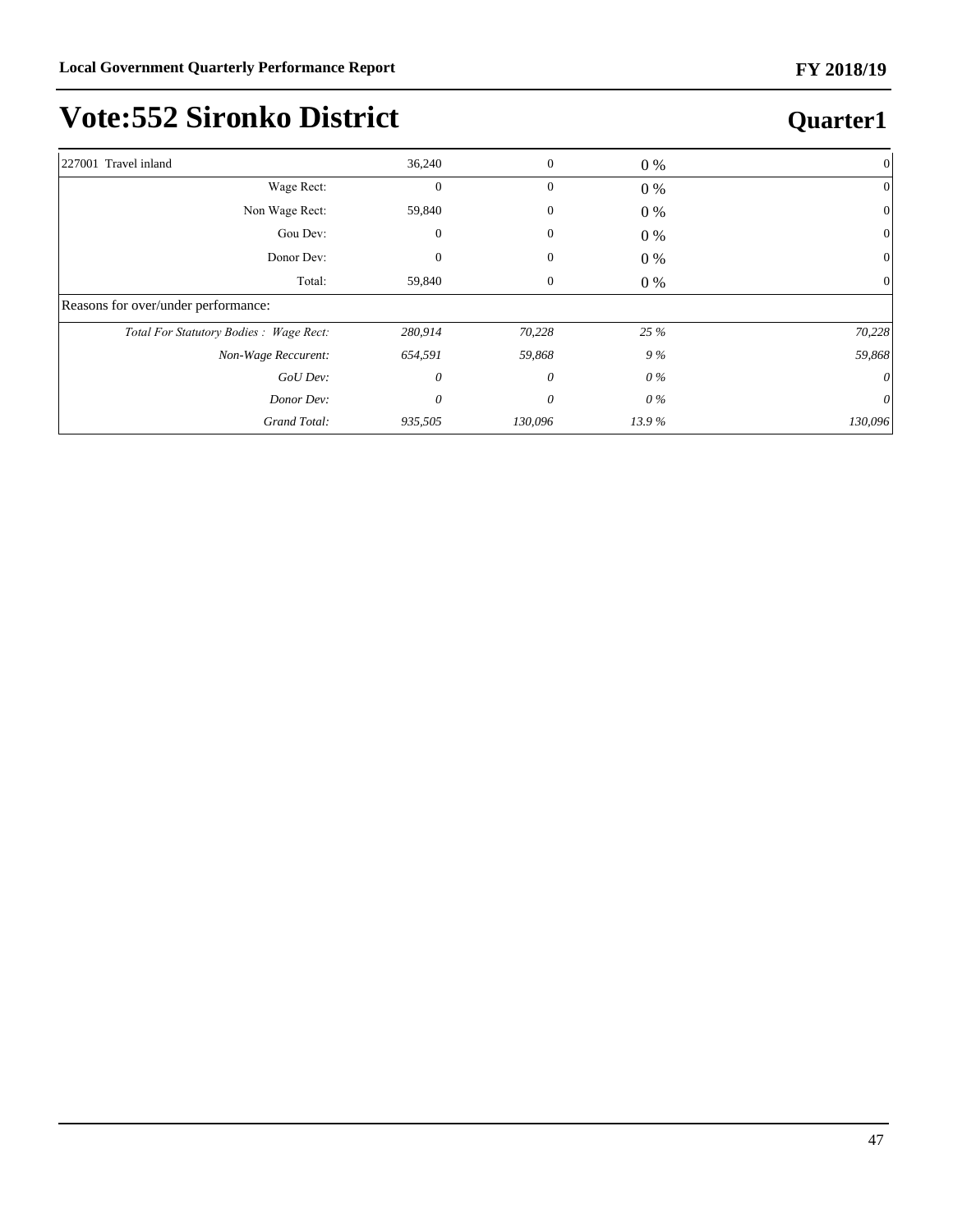### **Quarter1**

**FY 2018/19**

#### **Workplan : 4 Production and Marketing**

| <b>Outputs and Performance Indicators</b><br>(Ushs Thousands) | Annual<br><b>Planned</b><br><b>Outputs</b>                                                                                                                                                                                                                                                                              | <b>Cumulative</b><br>Output<br><b>Performance</b>                                                                                                                                                  | % Peformance | Quarterly<br><b>Planned</b><br><b>Outputs</b>                                         | Quarterly<br>Output<br><b>Performance</b>                                                                                                                                                          |  |  |  |
|---------------------------------------------------------------|-------------------------------------------------------------------------------------------------------------------------------------------------------------------------------------------------------------------------------------------------------------------------------------------------------------------------|----------------------------------------------------------------------------------------------------------------------------------------------------------------------------------------------------|--------------|---------------------------------------------------------------------------------------|----------------------------------------------------------------------------------------------------------------------------------------------------------------------------------------------------|--|--|--|
| <b>Programme: 0181 Agricultural Extension Services</b>        |                                                                                                                                                                                                                                                                                                                         |                                                                                                                                                                                                    |              |                                                                                       |                                                                                                                                                                                                    |  |  |  |
| <b>Higher LG Services</b>                                     |                                                                                                                                                                                                                                                                                                                         |                                                                                                                                                                                                    |              |                                                                                       |                                                                                                                                                                                                    |  |  |  |
| <b>Output: 018101 Extension Worker Services</b><br>N/A        |                                                                                                                                                                                                                                                                                                                         |                                                                                                                                                                                                    |              |                                                                                       |                                                                                                                                                                                                    |  |  |  |
| Non Standard Outputs:                                         | Payment of salary to<br>all Extension staff<br>for 12 months both<br>district and LLGs<br>Agric extension<br>Demos established<br><b>Extension staff</b><br>facilitated for field<br>extension services<br>Production vehicle<br>serviced to support<br>extension services<br>Internal<br>Communications<br>facilitated | All extension staff<br>were paid their<br>monthly salaries for<br>the months July,<br>August and<br>September 2018.<br>Facilitated<br>operations of the<br>extension staff at<br>district and LLGs |              | Payment of salary to<br>all Extension staff<br>for 3 months both<br>district and LLGs | All extension staff<br>were paid their<br>monthly salaries for<br>the months July,<br>August and<br>September 2018.<br>Facilitated<br>operations of the<br>extension staff at<br>district and LLGs |  |  |  |
| 211101 General Staff Salaries                                 | 629,819                                                                                                                                                                                                                                                                                                                 | 157,455                                                                                                                                                                                            | 25 %         |                                                                                       | 157,455                                                                                                                                                                                            |  |  |  |
| 221002 Workshops and Seminars                                 | 8,800                                                                                                                                                                                                                                                                                                                   | 75                                                                                                                                                                                                 | $1\%$        |                                                                                       | 75                                                                                                                                                                                                 |  |  |  |
| 221011 Printing, Stationery, Photocopying and<br>Binding      | 9,400                                                                                                                                                                                                                                                                                                                   | 468                                                                                                                                                                                                | 5 %          |                                                                                       | 468                                                                                                                                                                                                |  |  |  |
| 222001 Telecommunications                                     | 4,000                                                                                                                                                                                                                                                                                                                   | 1,000                                                                                                                                                                                              | 25 %         |                                                                                       | 1,000                                                                                                                                                                                              |  |  |  |
| 224006 Agricultural Supplies                                  | 25,107                                                                                                                                                                                                                                                                                                                  | 4,653                                                                                                                                                                                              | 19 %         |                                                                                       | 4,653                                                                                                                                                                                              |  |  |  |
| 227001 Travel inland                                          | 50,320                                                                                                                                                                                                                                                                                                                  | 10,820                                                                                                                                                                                             | 22 %         |                                                                                       | 10,820                                                                                                                                                                                             |  |  |  |
| 227004 Fuel, Lubricants and Oils                              | 70,400                                                                                                                                                                                                                                                                                                                  | 16,051                                                                                                                                                                                             | 23 %         |                                                                                       | 16,051                                                                                                                                                                                             |  |  |  |
| 228002 Maintenance - Vehicles                                 | 11,495                                                                                                                                                                                                                                                                                                                  | $\mathbf{0}$                                                                                                                                                                                       | $0\%$        |                                                                                       | $\theta$                                                                                                                                                                                           |  |  |  |
| Wage Rect:                                                    | 629,819                                                                                                                                                                                                                                                                                                                 | 157,455                                                                                                                                                                                            | 25 %         |                                                                                       | 157,455                                                                                                                                                                                            |  |  |  |
| Non Wage Rect:                                                | 179,522                                                                                                                                                                                                                                                                                                                 | 33,066                                                                                                                                                                                             | 18 %         |                                                                                       | 33,066                                                                                                                                                                                             |  |  |  |
| Gou Dev:                                                      | $\boldsymbol{0}$                                                                                                                                                                                                                                                                                                        | $\boldsymbol{0}$                                                                                                                                                                                   | $0\%$        |                                                                                       | $\theta$                                                                                                                                                                                           |  |  |  |
| Donor Dev:                                                    | $\mathbf{0}$                                                                                                                                                                                                                                                                                                            | $\mathbf{0}$                                                                                                                                                                                       | 0%           |                                                                                       | $\mathbf{0}$                                                                                                                                                                                       |  |  |  |
| Total:                                                        | 809,341                                                                                                                                                                                                                                                                                                                 | 190,521                                                                                                                                                                                            | 24 %         |                                                                                       | 190,521                                                                                                                                                                                            |  |  |  |

Reasons for over/under performance: na

#### **Programme : 0182 District Production Services**

#### **Higher LG Services**

**Output : 018203 Livestock Vaccination and Treatment** N/A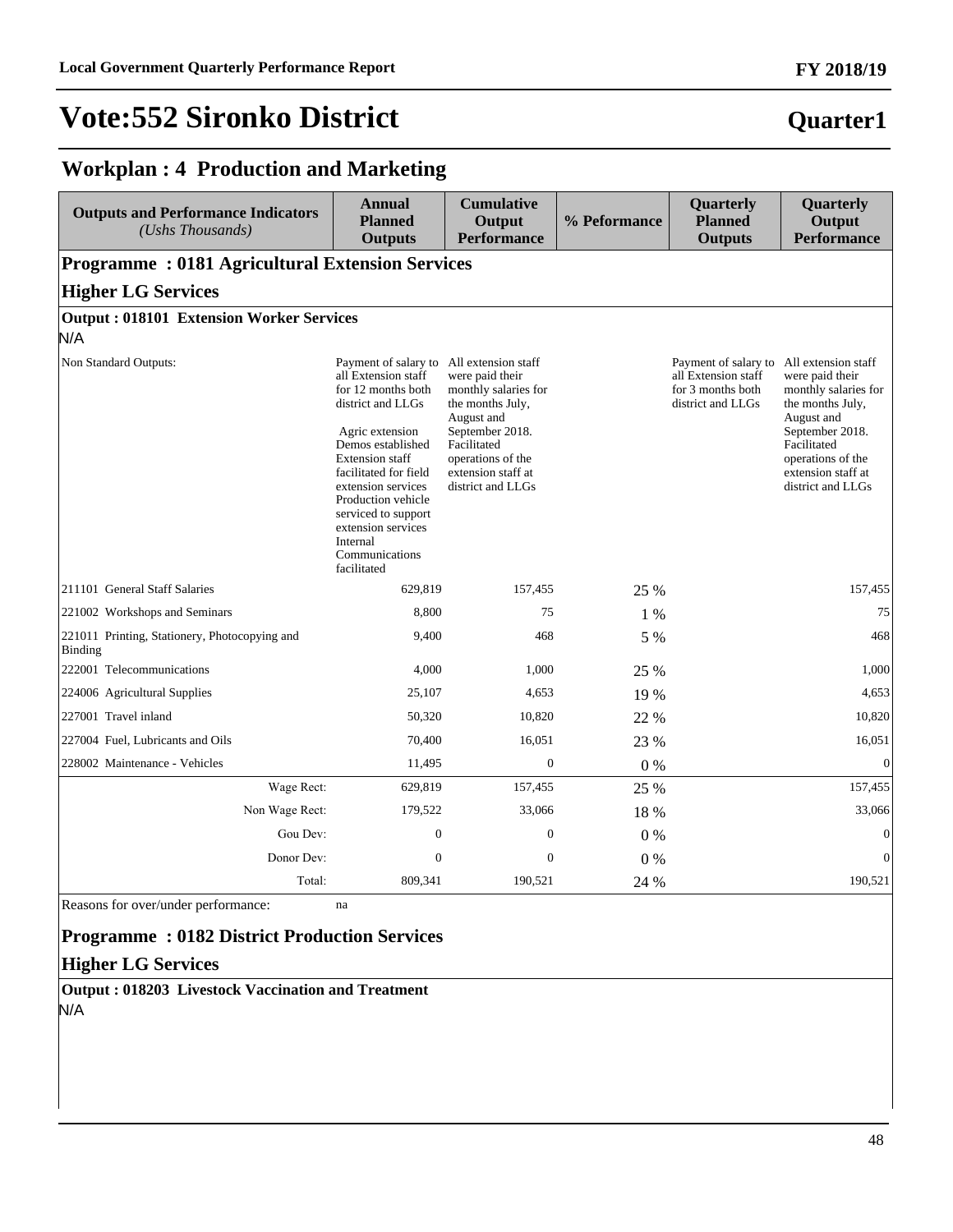#### Non Standard Outputs: Four quarterly supervision and technical backstopping and disease surveillance reports prepared Four quarterly reports and collection of vaccines from MAAIF facilitated One Vet Staff review and planning conducted One quarterly supervision and technical backstopping on disease surveillance was conducted. One quarterly supervision and technical backstopping and disease surveillance reports prepared One quarterly supervision and technical backstopping on disease surveillance was conducted. 227001 Travel inland  $2,576$  410  $16\%$  410  $16\%$  410 :DJH5HFW 0 0 0 % 0 Non Wage Rect: 2,576 410 16 % 410 Gou Dev:  $0 \t 0 \t 0 \t 0 \t 0$ Donor Dev:  $0 \t 0 \t 0 \t 0 \t 0$ Total: 2,576 410 16 % 410 Reasons for over/under performance: na **Output : 018204 Fisheries regulation** N/A Non Standard Outputs: MAAIF- FIsheries directorate 4 Technical backstopping and spot checks on fish markets 1 Collection of fish market statistics 2 staff review and planning meeting 2 Consultations with One field supervision was conducted and report compiled on fish farming. Staff performance review meeting was conducted 1 Consultations with One field MAAIF- Fisheries directorate 1 Technical backstopping and spot checks on fish markets 1 Collection of fish market statistics 1 staff review and planning meeting supervision was conducted and report compiled on fish farming. Staff performance review meeting was conducted 227001 Travel inland 2,385 596 25 % 596 :DJH5HFW 0 0 0 % 0 Non Wage Rect: 2,385 596 25 % 596 Gou Dev:  $0 \t 0 \t 0 \t 0 \t 0$ Donor Dev:  $0 \t 0 \t 0 \t 0 \t 0$ Total: 2,385 596 25 % 596

Reasons for over/under performance: na

**Output : 018205 Crop disease control and regulation** N/A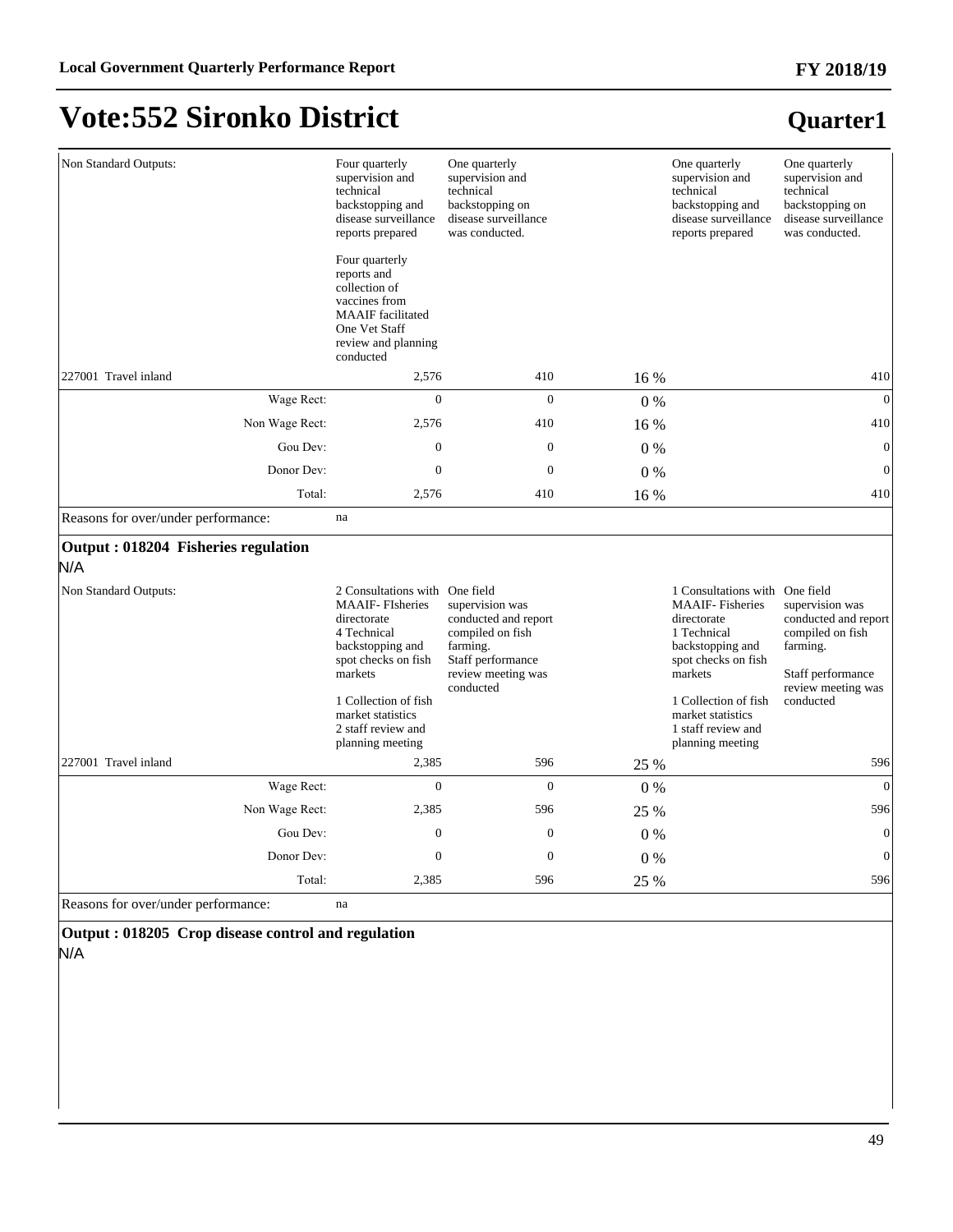### **Quarter1**

| Non Standard Outputs:                                                              | 4 pest and disease<br>surveillance<br>conducted<br>One planning and<br>review meeting<br>conducted for Crop<br>staff<br>Mutufu banana<br>garden at Mutufu<br>maintained on<br>quarterly basis<br>Establishment of oil<br>crop demos and<br>farmer trainingg on<br>agronomy on<br>quarterly basis | One reveiw planning<br>meeting was<br>conducted<br>supervision and and<br>backstopping on<br>disease surveillance<br>was conducted |       | 1 pest and disease<br>surveillance<br>conducted<br>One planning and<br>review meeting<br>conducted for Crop<br>staff<br>Mutufu banana<br>garden at Mutufu<br>maintained on<br>quarterly basis<br>Establishment of oil<br>crop demos and<br>farmer trainingg on<br>agronomy on<br>quarterly basis | One reveiw planning<br>meeting was<br>conducted<br>supervision and and<br>backstopping on<br>disease surveillance<br>was conducted |
|------------------------------------------------------------------------------------|--------------------------------------------------------------------------------------------------------------------------------------------------------------------------------------------------------------------------------------------------------------------------------------------------|------------------------------------------------------------------------------------------------------------------------------------|-------|--------------------------------------------------------------------------------------------------------------------------------------------------------------------------------------------------------------------------------------------------------------------------------------------------|------------------------------------------------------------------------------------------------------------------------------------|
| 224006 Agricultural Supplies                                                       | 4,000                                                                                                                                                                                                                                                                                            | $\overline{0}$                                                                                                                     | $0\%$ |                                                                                                                                                                                                                                                                                                  | $\vert 0 \vert$                                                                                                                    |
| 227001 Travel inland                                                               | 4.954                                                                                                                                                                                                                                                                                            | 1,051                                                                                                                              | 21 %  |                                                                                                                                                                                                                                                                                                  | 1,051                                                                                                                              |
| Wage Rect:                                                                         | $\Omega$                                                                                                                                                                                                                                                                                         | $\Omega$                                                                                                                           | 0 %   |                                                                                                                                                                                                                                                                                                  | $\vert 0 \vert$                                                                                                                    |
| Non Wage Rect:                                                                     | 8.954                                                                                                                                                                                                                                                                                            | 1,051                                                                                                                              | 12 %  |                                                                                                                                                                                                                                                                                                  | 1,051                                                                                                                              |
| Gou Dev:                                                                           | $\overline{0}$                                                                                                                                                                                                                                                                                   | $\overline{0}$                                                                                                                     | $0\%$ |                                                                                                                                                                                                                                                                                                  | $\vert 0 \vert$                                                                                                                    |
| Donor Dev:                                                                         | $\boldsymbol{0}$                                                                                                                                                                                                                                                                                 | $\boldsymbol{0}$                                                                                                                   | $0\%$ |                                                                                                                                                                                                                                                                                                  | $\vert 0 \vert$                                                                                                                    |
| Total:                                                                             | 8,954                                                                                                                                                                                                                                                                                            | 1,051                                                                                                                              | 12 %  |                                                                                                                                                                                                                                                                                                  | 1,051                                                                                                                              |
| Reasons for over/under performance:                                                | na                                                                                                                                                                                                                                                                                               |                                                                                                                                    |       |                                                                                                                                                                                                                                                                                                  |                                                                                                                                    |
| Output : 018207 Tsetse vector control and commercial insects farm promotion<br>N/A |                                                                                                                                                                                                                                                                                                  |                                                                                                                                    |       |                                                                                                                                                                                                                                                                                                  |                                                                                                                                    |
| Non Standard Outputs:                                                              | 2 Field supervision<br>and technical<br>backstopping of<br>apiary activities<br>2 spot checks for<br>quality assurance on<br>honey collecting<br>centers and shops<br>Tsetse surveillance<br>conducted to detect<br>invesive species                                                             | <b>Conducted Tsetse</b><br>fly surveillance in<br>the cattle corridor                                                              |       | 1 Field supervision<br>and technical<br>backstopping of<br>apiary activities<br>1spot checks for<br>quality assurance on<br>honey collecting<br>centers and shops<br>Tsetse surveillance<br>conducted to detect<br>invasive species                                                              | <b>Conducted Tsetse</b><br>fly surveillance in<br>the cattle corridor                                                              |
| 227001 Travel inland                                                               | 2,313                                                                                                                                                                                                                                                                                            | 578                                                                                                                                | 25 %  |                                                                                                                                                                                                                                                                                                  | 578                                                                                                                                |
| Wage Rect:                                                                         | $\overline{0}$                                                                                                                                                                                                                                                                                   | $\overline{0}$                                                                                                                     | 0%    |                                                                                                                                                                                                                                                                                                  | $\vert 0 \vert$                                                                                                                    |
| Non Wage Rect:                                                                     | 2,313                                                                                                                                                                                                                                                                                            | 578                                                                                                                                | 25 %  |                                                                                                                                                                                                                                                                                                  | 578                                                                                                                                |
| Gou Dev:                                                                           | $\overline{0}$                                                                                                                                                                                                                                                                                   | $\mathbf{0}$                                                                                                                       | $0\%$ |                                                                                                                                                                                                                                                                                                  | $\vert 0 \vert$                                                                                                                    |
| Donor Dev:                                                                         | $\boldsymbol{0}$                                                                                                                                                                                                                                                                                 | $\boldsymbol{0}$                                                                                                                   | $0\%$ |                                                                                                                                                                                                                                                                                                  | $\vert 0 \vert$                                                                                                                    |
| Total:                                                                             | 2,313                                                                                                                                                                                                                                                                                            | 578                                                                                                                                | 25 %  |                                                                                                                                                                                                                                                                                                  | 578                                                                                                                                |
| Reasons for over/under performance:                                                | na                                                                                                                                                                                                                                                                                               |                                                                                                                                    |       |                                                                                                                                                                                                                                                                                                  |                                                                                                                                    |

**Output : 018208 Sector Capacity Development**

N/A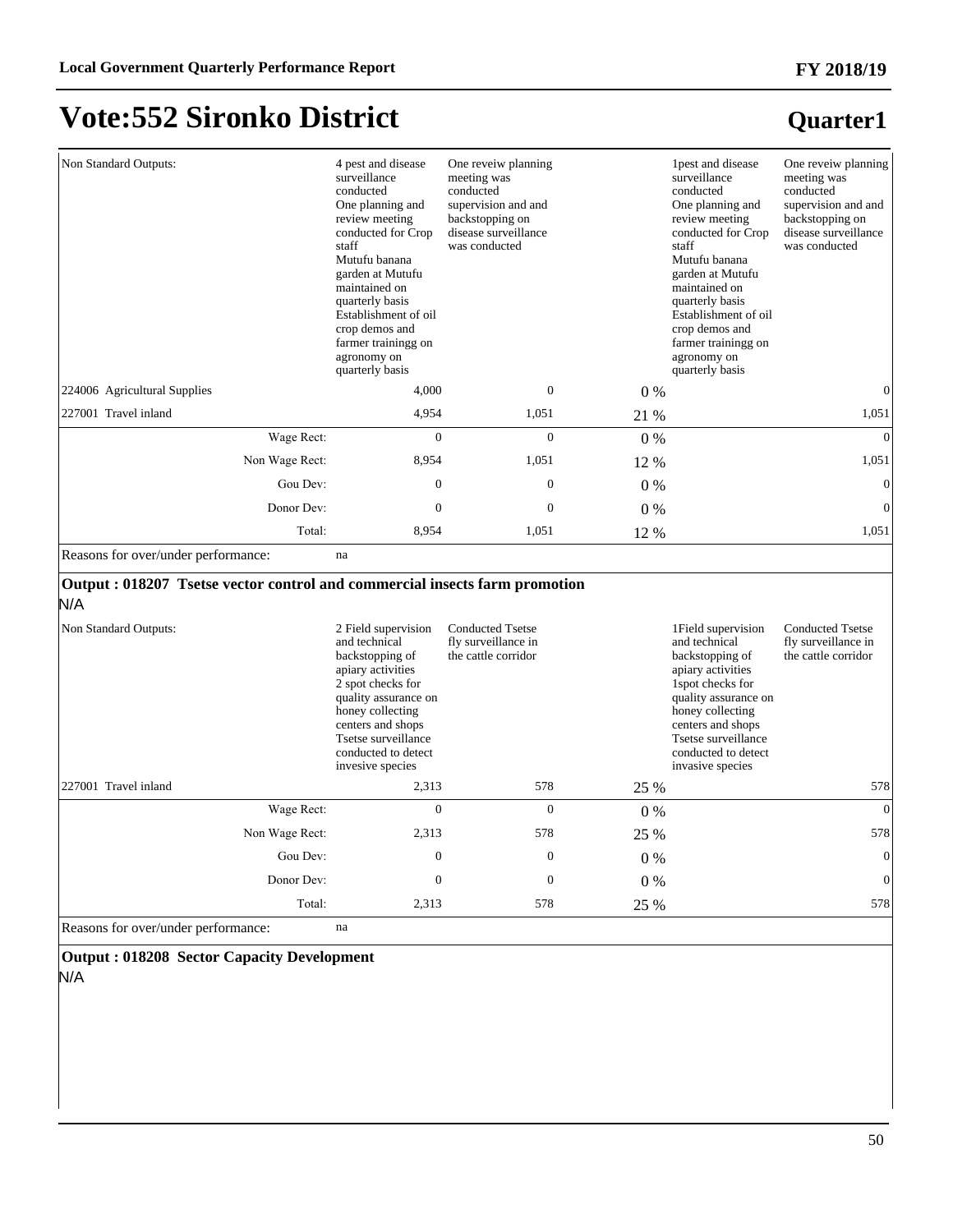## **Vote:552 Sironko District**

### **Quarter1**

| Non Standard Outputs: | One exchange visit<br>na<br>conducted involving<br>Production and<br>natural resources<br>committee and<br>technical staff for<br>crop and livestock to<br>best performing<br>district or ZARDI |                  |       |                 |
|-----------------------|-------------------------------------------------------------------------------------------------------------------------------------------------------------------------------------------------|------------------|-------|-----------------|
| 227001 Travel inland  | 9,500                                                                                                                                                                                           | $\mathbf{0}$     | 0 %   | 0               |
| Wage Rect:            | $\overline{0}$                                                                                                                                                                                  | $\mathbf{0}$     | $0\%$ | $\overline{0}$  |
| Non Wage Rect:        | 9,500                                                                                                                                                                                           | $\boldsymbol{0}$ | $0\%$ | $\vert 0 \vert$ |
| Gou Dev:              | $\boldsymbol{0}$                                                                                                                                                                                | $\boldsymbol{0}$ | $0\%$ | 0               |
| Donor Dev:            | $\mathbf{0}$                                                                                                                                                                                    | $\mathbf{0}$     | $0\%$ | $\overline{0}$  |
| Total:                | 9,500                                                                                                                                                                                           | $\boldsymbol{0}$ | 0 %   | $\overline{0}$  |

Reasons for over/under performance:

#### **Output : 018212 District Production Management Services**

N/A

| Non Standard Outputs:                                       | Payment of salary<br>-Production vehicle<br>serviced (7,879,770)<br>-One planning and<br>review meeting<br>conducted<br>1,264,230)<br>Technical and<br>political monitoring<br>facilitated)<br>Staff welfare and<br>office maintenance<br>(700,000)<br>Payment for utility<br>bills electricity and<br>water, 1,250,000<br>(water 250,000)<br>Procurement of<br>assorted stationery<br>(700,000)<br>Servicing of<br>computers and<br>fridges $(505,000)$<br>Department reports<br>and work plans<br>delivered to MAAIF<br>and MoFPED<br>quarterly<br>4 Planning and<br>review meetings<br>conducted<br>(1,000,000)<br>Payment salaries for<br>ext staff | Paid staff salaries for<br>the months of July,<br>August and<br>September 2018<br>prepared and<br>submitted a report to<br><b>MAAIF</b><br>Serviced department<br>computers<br>paid electricity bills<br>serviced production<br>vehicle |       | Payment of salary<br>for 3 months<br>-One planning and<br>review meeting<br>conducted<br>1,264,230)<br>Technical and<br>political monitoring<br>facilitated)<br>Staff welfare and<br>office maintenance<br>(700,000)<br>Payment for utility<br>bills electricity and<br>water, 1,250,000<br>(water 250,000)<br>Procurement of<br>assorted stationery<br>(700,000)<br>Servicing of<br>computers and<br>fridges $(505,000)$<br>Department reports<br>and work plans<br>delivered to MAAIF<br>and MoFPED<br>quarterly<br>1Planning and<br>review meetings<br>conducted<br>Payment salaries for<br>ext staff | Paid extension staff<br>salaries for the<br>months of July,<br>August and<br>September 2018<br>prepared and<br>submitted a report to<br><b>MAAIF</b><br>Serviced department<br>computers<br>paid electricity bills<br>serviced production<br>vehicle |
|-------------------------------------------------------------|---------------------------------------------------------------------------------------------------------------------------------------------------------------------------------------------------------------------------------------------------------------------------------------------------------------------------------------------------------------------------------------------------------------------------------------------------------------------------------------------------------------------------------------------------------------------------------------------------------------------------------------------------------|-----------------------------------------------------------------------------------------------------------------------------------------------------------------------------------------------------------------------------------------|-------|----------------------------------------------------------------------------------------------------------------------------------------------------------------------------------------------------------------------------------------------------------------------------------------------------------------------------------------------------------------------------------------------------------------------------------------------------------------------------------------------------------------------------------------------------------------------------------------------------------|------------------------------------------------------------------------------------------------------------------------------------------------------------------------------------------------------------------------------------------------------|
| 211101 General Staff Salaries                               | 126,187                                                                                                                                                                                                                                                                                                                                                                                                                                                                                                                                                                                                                                                 | $\boldsymbol{0}$                                                                                                                                                                                                                        | $0\%$ |                                                                                                                                                                                                                                                                                                                                                                                                                                                                                                                                                                                                          | 0                                                                                                                                                                                                                                                    |
| 221002 Workshops and Seminars                               | 1,264                                                                                                                                                                                                                                                                                                                                                                                                                                                                                                                                                                                                                                                   | 250                                                                                                                                                                                                                                     | 20 %  |                                                                                                                                                                                                                                                                                                                                                                                                                                                                                                                                                                                                          | 250                                                                                                                                                                                                                                                  |
| 221008 Computer supplies and Information<br>Technology (IT) | 505                                                                                                                                                                                                                                                                                                                                                                                                                                                                                                                                                                                                                                                     | 126                                                                                                                                                                                                                                     | 25 %  |                                                                                                                                                                                                                                                                                                                                                                                                                                                                                                                                                                                                          | 126                                                                                                                                                                                                                                                  |
| 221009 Welfare and Entertainment                            | 700                                                                                                                                                                                                                                                                                                                                                                                                                                                                                                                                                                                                                                                     | 175                                                                                                                                                                                                                                     | 25 %  |                                                                                                                                                                                                                                                                                                                                                                                                                                                                                                                                                                                                          | 175                                                                                                                                                                                                                                                  |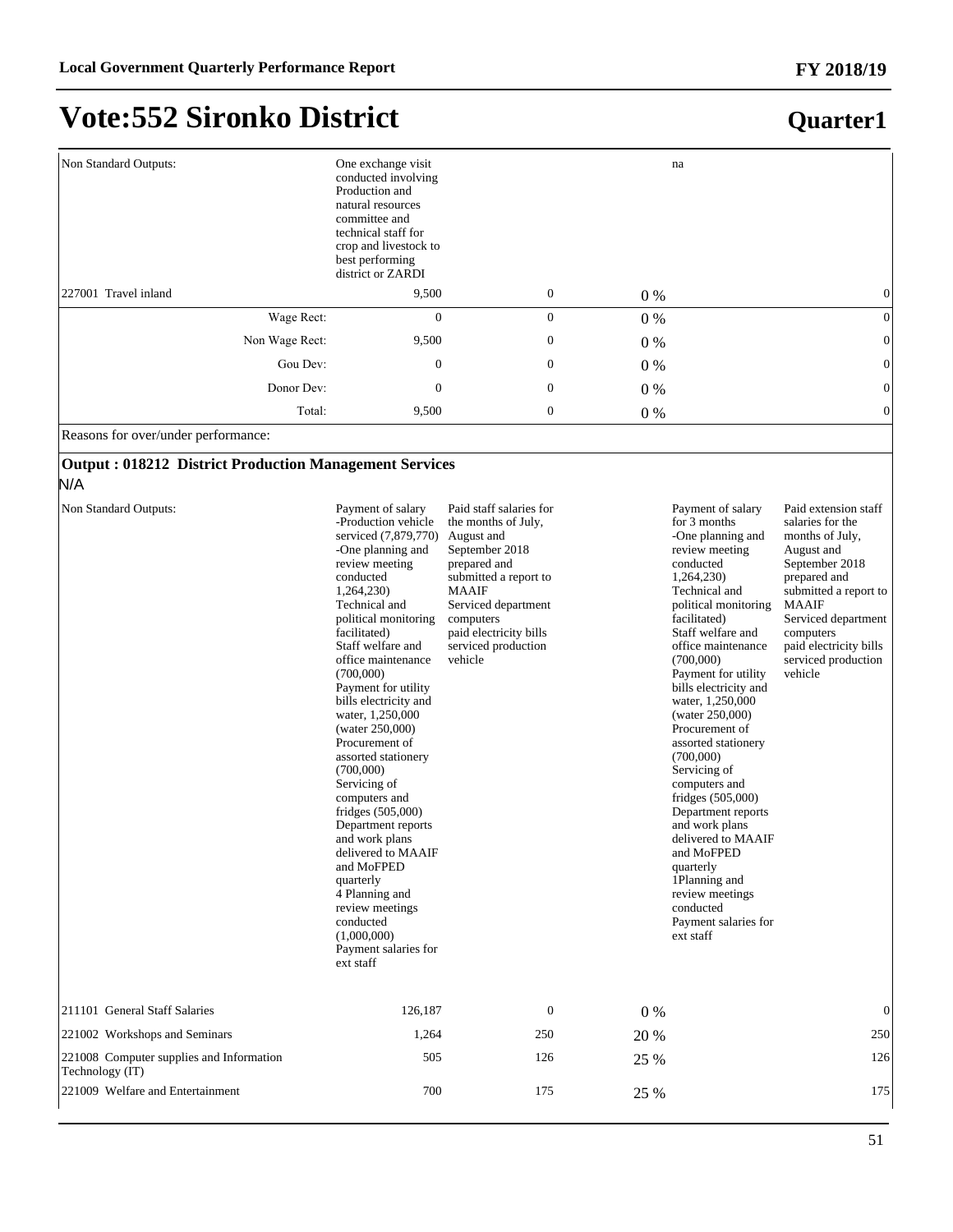#### 221011 Printing, Stationery, Photocopying and Binding 700 175 25 % 175 223005 Electricity **1,000** 316 32 % 316 223006 Water 250 0 0 % 0 227001 Travel inland 3,838 500 13 % 500 228002 Maintenance - Vehicles 7,880 1,970 25 % 1,970 1,970 1,970 Wage Rect: 126,187 0 0 % 0 % Non Wage Rect: 16,137 3,512 22 % 3,512 Gou Dev:  $0 \t 0 \t 0 \t 0 \t 0$ Donor Dev:  $0 \t 0 \t 0 \t 0 \t 0$ Total: 142,324 3,512 2 % 3,512 **Quarter1**

Reasons for over/under performance: na

#### **Capital Purchases**

#### **Output : 018272 Administrative Capital**

N/A

|                                                                | 4 incalf heifers pure<br>breed procured for<br>Demos<br>Four Quarterly<br>project monitoring<br>reports prepared on<br>projects<br>implemented. |              |       |              |
|----------------------------------------------------------------|-------------------------------------------------------------------------------------------------------------------------------------------------|--------------|-------|--------------|
| 281504 Monitoring, Supervision & Appraisal of<br>capital works | 6,423                                                                                                                                           | $\theta$     | $0\%$ | $\mathbf{0}$ |
| 312101 Non-Residential Buildings                               | 32,000                                                                                                                                          | $\mathbf{0}$ | $0\%$ | $\Omega$     |
| 312104 Other Structures                                        | 107,000                                                                                                                                         | 10,195       | 10 %  | 10,195       |
| Wage Rect:                                                     | $\Omega$                                                                                                                                        | $\mathbf{0}$ | $0\%$ | $\mathbf{0}$ |
| Non Wage Rect:                                                 | 0                                                                                                                                               | $\Omega$     | $0\%$ | $\Omega$     |
| Gou Dev:                                                       | 145,423                                                                                                                                         | 10,195       | 7 %   | 10,195       |
| Donor Dev:                                                     | $\mathbf{0}$                                                                                                                                    | $\mathbf{0}$ | $0\%$ | $\Omega$     |
| Total:                                                         | 145,423                                                                                                                                         | 10,195       | 7 %   | 10,195       |

Reasons for over/under performance:

**Output : 018282 Slaughter slab construction**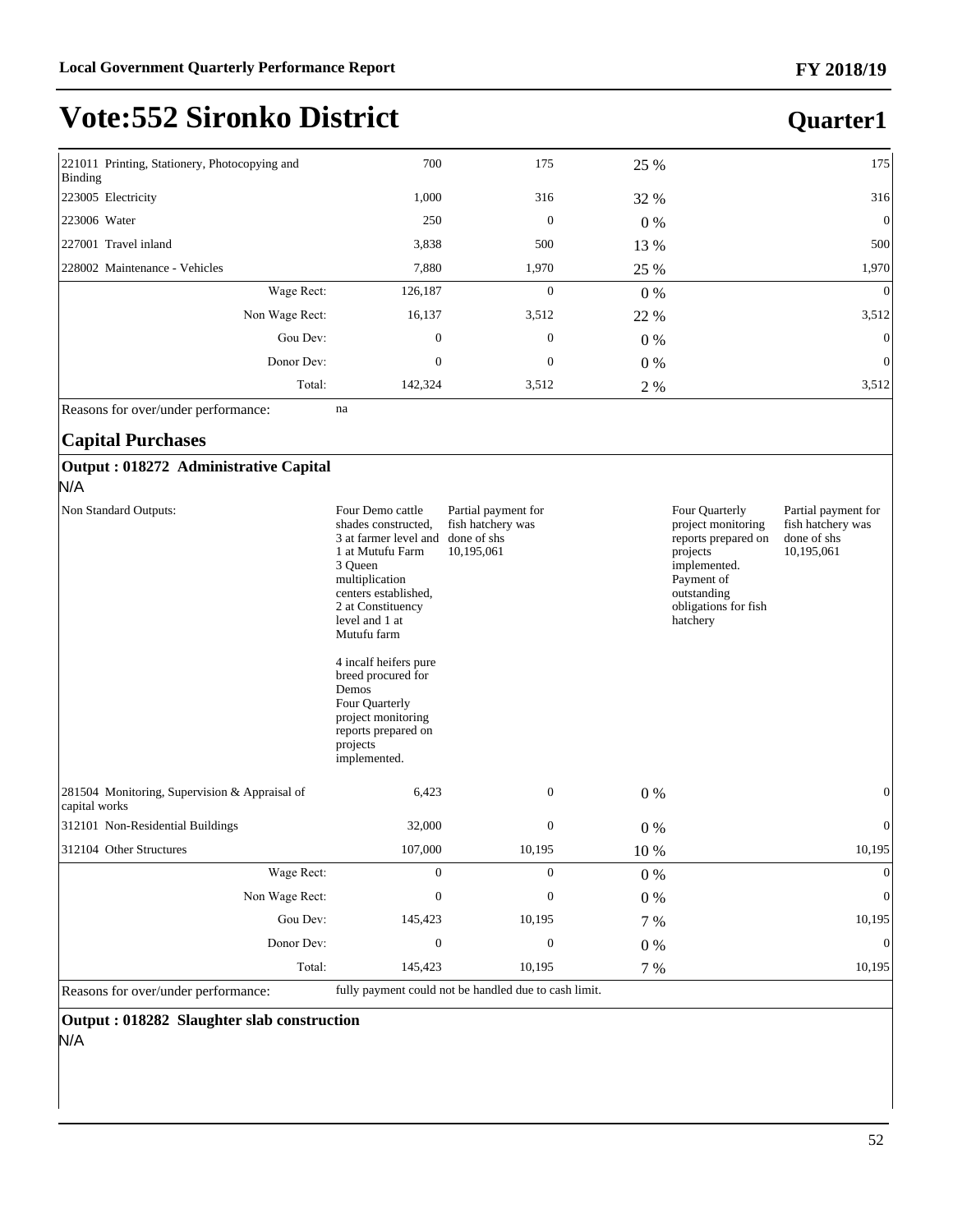## **Vote:552 Sironko District**

### **Quarter1**

| Non Standard Outputs:                                      | One slaughter shade<br>constructed at<br>Busulani - Market<br>in Busulani sub<br>county<br>Environmental<br>Impact assessment<br>report prepared<br>Payment for                |                  |       | Payment for<br>construction of a<br>slaughter shade in<br>Buteza (rolled over).                                                                                                |
|------------------------------------------------------------|--------------------------------------------------------------------------------------------------------------------------------------------------------------------------------|------------------|-------|--------------------------------------------------------------------------------------------------------------------------------------------------------------------------------|
|                                                            | construction of a<br>slaughter shade in<br>Buteza (rolled over).                                                                                                               |                  |       |                                                                                                                                                                                |
| 281501 Environment Impact Assessment for Capital<br>Works  | 8,000                                                                                                                                                                          | $\boldsymbol{0}$ | $0\%$ | $\boldsymbol{0}$                                                                                                                                                               |
| 312101 Non-Residential Buildings                           | 115,097                                                                                                                                                                        | $\boldsymbol{0}$ | $0\%$ | $\boldsymbol{0}$                                                                                                                                                               |
| Wage Rect:                                                 | $\boldsymbol{0}$                                                                                                                                                               | $\boldsymbol{0}$ | $0\%$ | $\vert 0 \vert$                                                                                                                                                                |
| Non Wage Rect:                                             | $\boldsymbol{0}$                                                                                                                                                               | $\boldsymbol{0}$ | $0\%$ | $\boldsymbol{0}$                                                                                                                                                               |
| Gou Dev:                                                   | 123,097                                                                                                                                                                        | $\mathbf{0}$     | $0\%$ | $\vert 0 \vert$                                                                                                                                                                |
| Donor Dev:                                                 | $\boldsymbol{0}$                                                                                                                                                               | $\mathbf{0}$     | $0\%$ | 0                                                                                                                                                                              |
| Total:                                                     | 123,097                                                                                                                                                                        | $\boldsymbol{0}$ | $0\%$ | $\boldsymbol{0}$                                                                                                                                                               |
| Reasons for over/under performance:                        |                                                                                                                                                                                |                  |       |                                                                                                                                                                                |
| Output: 018285 Crop marketing facility construction<br>N/A |                                                                                                                                                                                |                  |       |                                                                                                                                                                                |
| Non Standard Outputs:                                      | Support NUSAF3<br>projects in the<br>selected water<br>shades in the<br>selected sub counties<br>of Buteza, Buyobo,<br>Buhugu, Nalugugu,<br>Bunyafwa, Bukhulo,<br>and Busulani |                  |       | Support NUSAF3<br>projects in the<br>selected water<br>shades in the<br>selected sub counties<br>of Buteza, Buyobo,<br>Buhugu, Nalugugu,<br>Bunyafwa, Bukhulo,<br>and Busulani |
|                                                            | VODP project<br>activities facilitated                                                                                                                                         |                  |       | VODP project<br>activities facilitated                                                                                                                                         |
| 312104 Other Structures                                    | 740,935                                                                                                                                                                        | $\boldsymbol{0}$ | $0\%$ | $\mathbf{0}$                                                                                                                                                                   |
| Wage Rect:                                                 | $\boldsymbol{0}$                                                                                                                                                               | $\boldsymbol{0}$ | $0\%$ | $\vert 0 \vert$                                                                                                                                                                |
| Non Wage Rect:                                             | $\boldsymbol{0}$                                                                                                                                                               | $\boldsymbol{0}$ | $0\%$ | $\boldsymbol{0}$                                                                                                                                                               |
| Gou Dev:                                                   | 740,935                                                                                                                                                                        | $\boldsymbol{0}$ | $0\%$ | $\vert 0 \vert$                                                                                                                                                                |
| Donor Dev:                                                 | $\boldsymbol{0}$                                                                                                                                                               | $\boldsymbol{0}$ | $0\%$ | $\vert 0 \vert$                                                                                                                                                                |
| Total:                                                     | 740,935                                                                                                                                                                        | $\boldsymbol{0}$ | $0\%$ | $\vert 0 \vert$                                                                                                                                                                |

Reasons for over/under performance:

#### **Programme : 0183 District Commercial Services**

#### **Higher LG Services**

#### **Output : 018301 Trade Development and Promotion Services** N/A

Non Standard Outputs: 10 Farmer groups

trained on Business Development Skills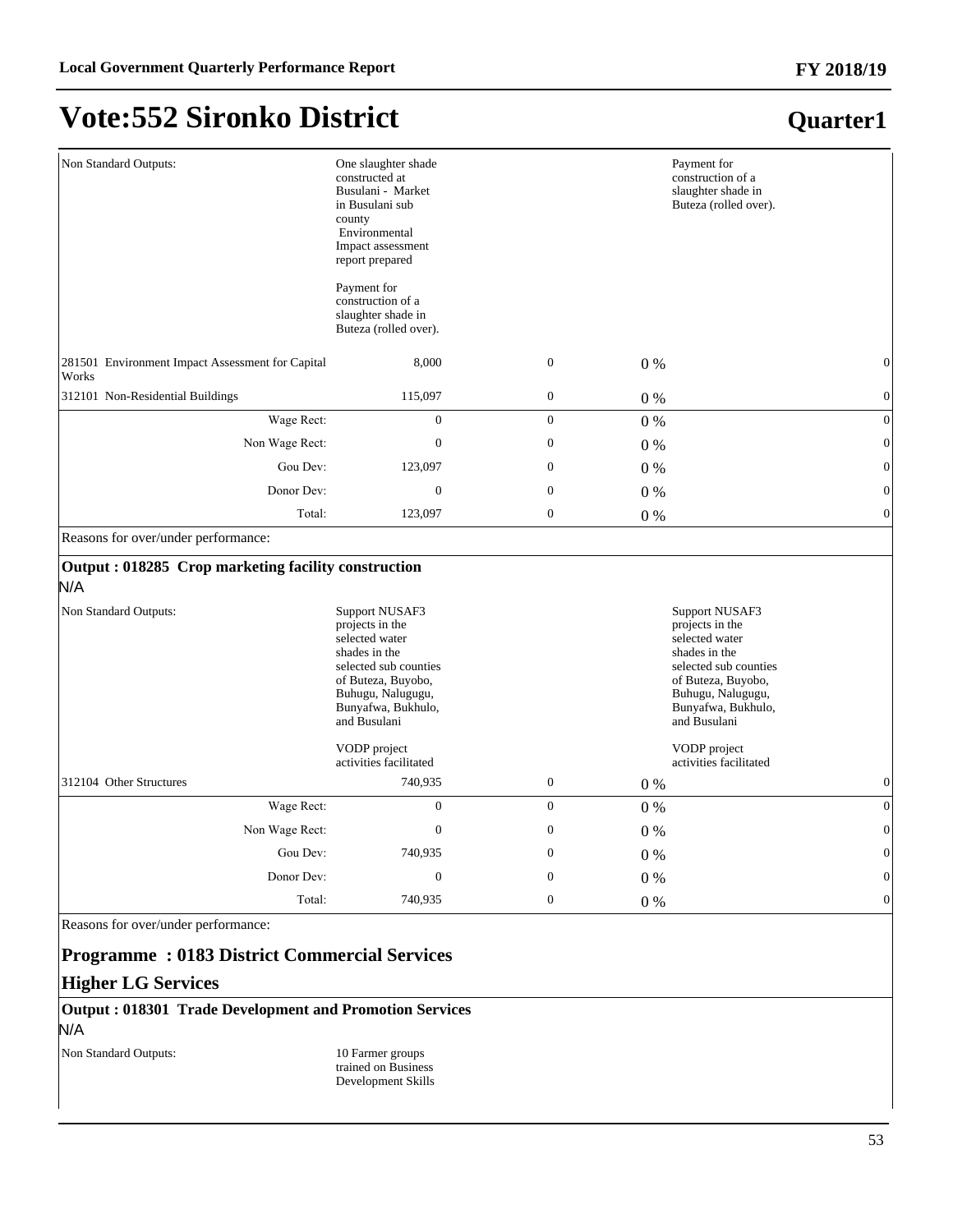### **Quarter1**

| 227001 Travel inland                                         | 1,290                                                                                                                | $\boldsymbol{0}$                          | 0%      | $\boldsymbol{0}$                                            |
|--------------------------------------------------------------|----------------------------------------------------------------------------------------------------------------------|-------------------------------------------|---------|-------------------------------------------------------------|
| Wage Rect:                                                   | $\Omega$                                                                                                             | $\mathbf{0}$                              | $0\ \%$ | $\boldsymbol{0}$                                            |
| Non Wage Rect:                                               | 1,290                                                                                                                | $\boldsymbol{0}$                          | $0\ \%$ | $\boldsymbol{0}$                                            |
| Gou Dev:                                                     | $\boldsymbol{0}$                                                                                                     | $\boldsymbol{0}$                          | 0%      | $\boldsymbol{0}$                                            |
| Donor Dev:                                                   | $\boldsymbol{0}$                                                                                                     | $\boldsymbol{0}$                          | 0%      | $\boldsymbol{0}$                                            |
| Total:                                                       | 1,290                                                                                                                | $\boldsymbol{0}$                          | $0\ \%$ | $\boldsymbol{0}$                                            |
| Reasons for over/under performance:                          |                                                                                                                      |                                           |         |                                                             |
| <b>Output: 018302 Enterprise Development Services</b><br>N/A |                                                                                                                      |                                           |         |                                                             |
| Non Standard Outputs:                                        | -Registration of 5<br><b>Business</b><br>enterprises  in enterprises in<br>Kampala facilitated<br><br>2 <sub>r</sub> | facilitated<br>registration of<br>Kampala |         | facilitated<br>registration of<br>enterprises in<br>kampala |
| 227001 Travel inland                                         | 573                                                                                                                  | 143                                       | 25 %    | 143                                                         |
| Wage Rect:                                                   | $\boldsymbol{0}$                                                                                                     | $\boldsymbol{0}$                          | $0\ \%$ | $\boldsymbol{0}$                                            |
| Non Wage Rect:                                               | 573                                                                                                                  | 143                                       | 25 %    | 143                                                         |
| Gou Dev:                                                     | $\mathbf{0}$                                                                                                         | $\boldsymbol{0}$                          | $0\%$   | $\boldsymbol{0}$                                            |
| Donor Dev:                                                   | $\mathbf{0}$                                                                                                         | $\mathbf{0}$                              | $0\%$   | $\mathbf{0}$                                                |
| Total:                                                       | 573                                                                                                                  | 143                                       | 25 %    | 143                                                         |
| Reasons for over/under performance:                          | na                                                                                                                   |                                           |         |                                                             |
| <b>Output: 018303 Market Linkage Services</b><br>N/A         |                                                                                                                      |                                           |         |                                                             |
| Non Standard Outputs:                                        | -One Stakeholder<br>Sensitisation<br>meeting  and<br>Groups executive<br>meeting conducted<br>on Market Linkages,    |                                           |         |                                                             |
| 227001 Travel inland                                         | 878                                                                                                                  | $\boldsymbol{0}$                          | $0\%$   | $\boldsymbol{0}$                                            |
| Wage Rect:                                                   | $\overline{0}$                                                                                                       | $\boldsymbol{0}$                          | $0\ \%$ | $\boldsymbol{0}$                                            |
| Non Wage Rect:                                               | 878                                                                                                                  | $\boldsymbol{0}$                          | 0%      | $\boldsymbol{0}$                                            |
| Gou Dev:                                                     | $\boldsymbol{0}$                                                                                                     | $\boldsymbol{0}$                          | $0\ \%$ | $\mathbf{0}$                                                |
| Donor Dev:                                                   | $\boldsymbol{0}$                                                                                                     | $\boldsymbol{0}$                          | 0%      | $\boldsymbol{0}$                                            |
|                                                              |                                                                                                                      |                                           |         |                                                             |

**Output : 018304 Cooperatives Mobilisation and Outreach Services** N/A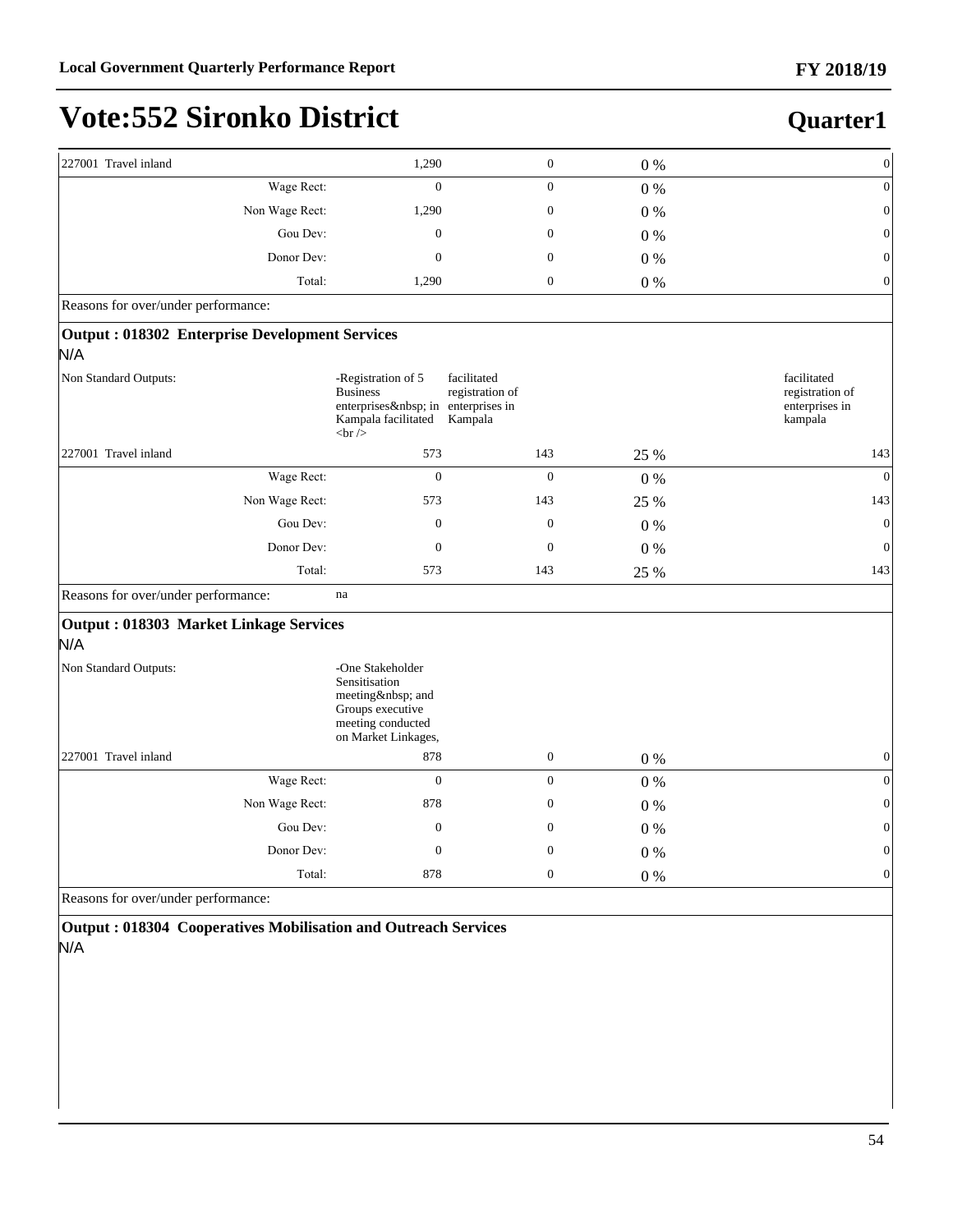## **Vote:552 Sironko District**

| Non Standard Outputs:                                     | Two $(2)$<br>Cooperatives trained<br>in  Bulking<br>and Value Addition<br>conducted<br>Eight $(8)$<br>Cooperative<br>societies mobilized,<br>revived and<br>strengthened<br>Five (5) Farmer<br>groups assessed to<br>register there<br>enterprises<br>Two staff review<br>and planning<br>meetings conducted<br>Two workshops and<br>seminars for high<br>level farmer<br>organizations<br>conducted on Bulky<br>marketing of<br>produce based East<br>African grain<br>standard | One training was<br>conducted for<br>cooperative on value<br>addition<br>technologies |            | One training was<br>conducted for<br>cooperative on value<br>addition<br>technologies |
|-----------------------------------------------------------|----------------------------------------------------------------------------------------------------------------------------------------------------------------------------------------------------------------------------------------------------------------------------------------------------------------------------------------------------------------------------------------------------------------------------------------------------------------------------------|---------------------------------------------------------------------------------------|------------|---------------------------------------------------------------------------------------|
| 227001 Travel inland                                      | 7,377                                                                                                                                                                                                                                                                                                                                                                                                                                                                            | 1,844                                                                                 | 25 %       | 1,844                                                                                 |
| Wage Rect:                                                | $\mathbf{0}$                                                                                                                                                                                                                                                                                                                                                                                                                                                                     | $\mathbf{0}$                                                                          | $0\%$      | $\Omega$                                                                              |
| Non Wage Rect:                                            | 7,377                                                                                                                                                                                                                                                                                                                                                                                                                                                                            | 1,844                                                                                 | 25 %       | 1,844                                                                                 |
| Gou Dev:                                                  | $\mathbf{0}$                                                                                                                                                                                                                                                                                                                                                                                                                                                                     | $\mathbf{0}$                                                                          | $0\ \%$    | $\boldsymbol{0}$                                                                      |
| Donor Dev:                                                | $\boldsymbol{0}$                                                                                                                                                                                                                                                                                                                                                                                                                                                                 | $\mathbf{0}$                                                                          | $0\%$      | $\mathbf{0}$                                                                          |
| Total:                                                    | 7,377                                                                                                                                                                                                                                                                                                                                                                                                                                                                            | 1,844                                                                                 | 25 %       | 1,844                                                                                 |
| Reasons for over/under performance:                       | na                                                                                                                                                                                                                                                                                                                                                                                                                                                                               |                                                                                       |            |                                                                                       |
| <b>Output: 018305 Tourism Promotional Services</b><br>N/A |                                                                                                                                                                                                                                                                                                                                                                                                                                                                                  |                                                                                       |            |                                                                                       |
| Non Standard Outputs:                                     | Mobilization and<br>sensitization of<br>communities at<br>cultural sites for<br>investment                                                                                                                                                                                                                                                                                                                                                                                       |                                                                                       |            |                                                                                       |
| 227001 Travel inland                                      | 1,925                                                                                                                                                                                                                                                                                                                                                                                                                                                                            | $\boldsymbol{0}$                                                                      | $0\%$      | $\boldsymbol{0}$                                                                      |
| Wage Rect:                                                | $\boldsymbol{0}$                                                                                                                                                                                                                                                                                                                                                                                                                                                                 | $\boldsymbol{0}$                                                                      | $0\ \%$    | $\boldsymbol{0}$                                                                      |
| Non Wage Rect:                                            | 1,925                                                                                                                                                                                                                                                                                                                                                                                                                                                                            | $\boldsymbol{0}$                                                                      | $0\ \%$    | $\boldsymbol{0}$                                                                      |
| Gou Dev:                                                  | $\boldsymbol{0}$                                                                                                                                                                                                                                                                                                                                                                                                                                                                 | $\boldsymbol{0}$                                                                      | $0\ \%$    | $\mathbf{0}$                                                                          |
| Donor Dev:                                                | $\boldsymbol{0}$                                                                                                                                                                                                                                                                                                                                                                                                                                                                 | $\boldsymbol{0}$                                                                      | $0\ \%$    | $\boldsymbol{0}$                                                                      |
| Total:                                                    | 1,925                                                                                                                                                                                                                                                                                                                                                                                                                                                                            | $\boldsymbol{0}$                                                                      | $0\ \%$    | $\boldsymbol{0}$                                                                      |
| Reasons for over/under performance:                       |                                                                                                                                                                                                                                                                                                                                                                                                                                                                                  |                                                                                       |            |                                                                                       |
| Total For Production and Marketing: Wage Rect:            | 756,006                                                                                                                                                                                                                                                                                                                                                                                                                                                                          | 157,455                                                                               | $21\,\%$   | 157,455                                                                               |
| Non-Wage Reccurent:                                       | 233,429                                                                                                                                                                                                                                                                                                                                                                                                                                                                          | 41,201                                                                                | $18\,\%$   | 41,201                                                                                |
| GoU Dev:                                                  | 1,009,455                                                                                                                                                                                                                                                                                                                                                                                                                                                                        | 10,195                                                                                | $1\,\%$    | 10,195                                                                                |
| Donor Dev:                                                | $\theta$                                                                                                                                                                                                                                                                                                                                                                                                                                                                         | $\theta$                                                                              | $0\,\%$    | $\theta$                                                                              |
| Grand Total:                                              | 1,998,890                                                                                                                                                                                                                                                                                                                                                                                                                                                                        | 208,851                                                                               | $10.4\ \%$ | 208,851                                                                               |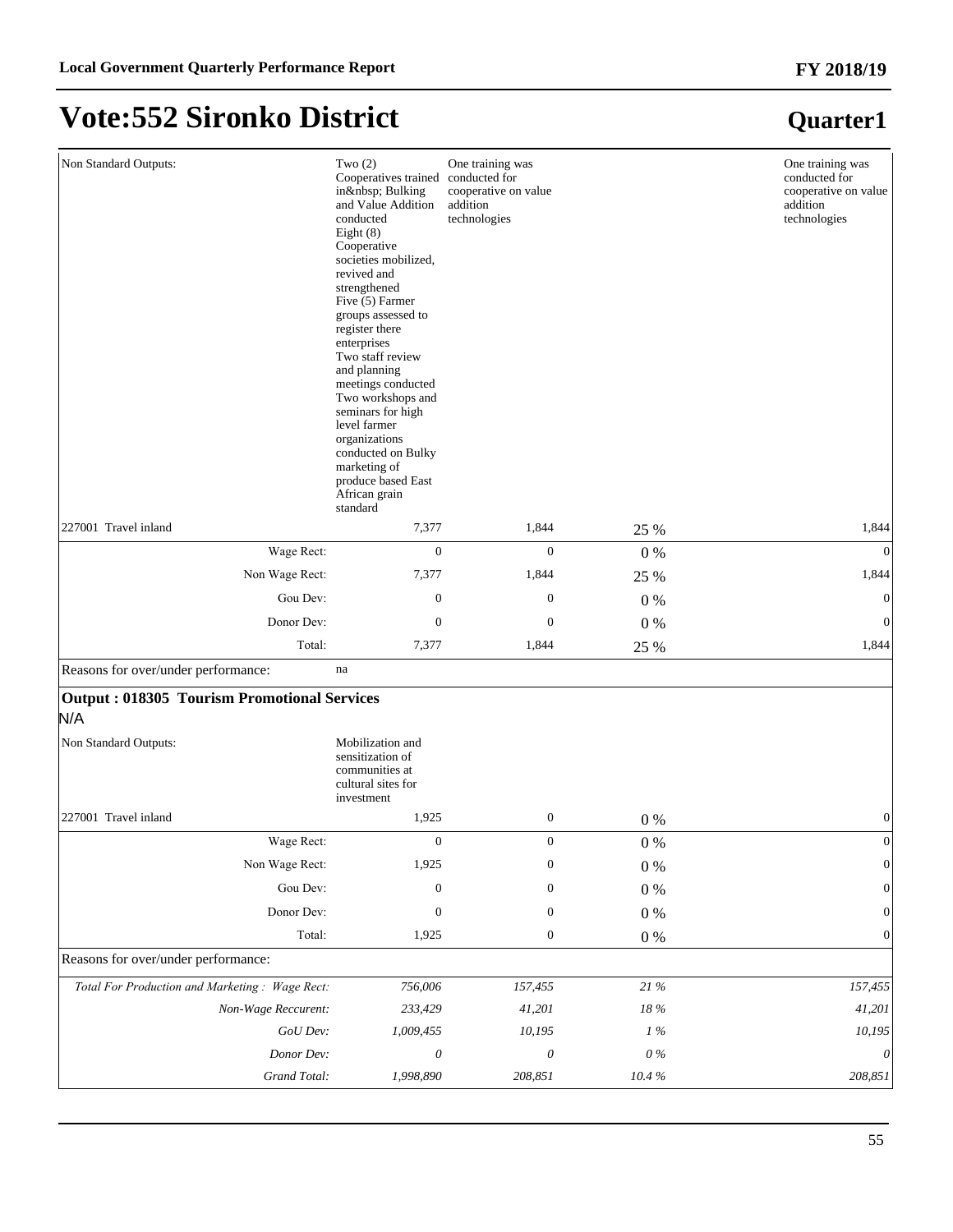### **Workplan : 5 Health**

| <b>Outputs and Performance Indicators</b><br>$(Ushs$ Thousands) | Annual<br><b>Planned</b><br><b>Outputs</b> | <b>Cumulative</b><br>Output<br><b>Performance</b> | % Peformance | <b>Ouarterly</b><br><b>Planned</b><br><b>Outputs</b> | Quarterly<br>Output<br><b>Performance</b> |  |
|-----------------------------------------------------------------|--------------------------------------------|---------------------------------------------------|--------------|------------------------------------------------------|-------------------------------------------|--|
| <b>Programme: 0881 Primary Healthcare</b>                       |                                            |                                                   |              |                                                      |                                           |  |
| <b>Higher LG Services</b>                                       |                                            |                                                   |              |                                                      |                                           |  |
| Output: 088101 Public Health Promotion                          |                                            |                                                   |              |                                                      |                                           |  |
| N/A                                                             |                                            |                                                   |              |                                                      |                                           |  |
|                                                                 |                                            |                                                   |              |                                                      |                                           |  |
|                                                                 |                                            |                                                   |              |                                                      |                                           |  |

## **Quarter1**

**FY 2018/19**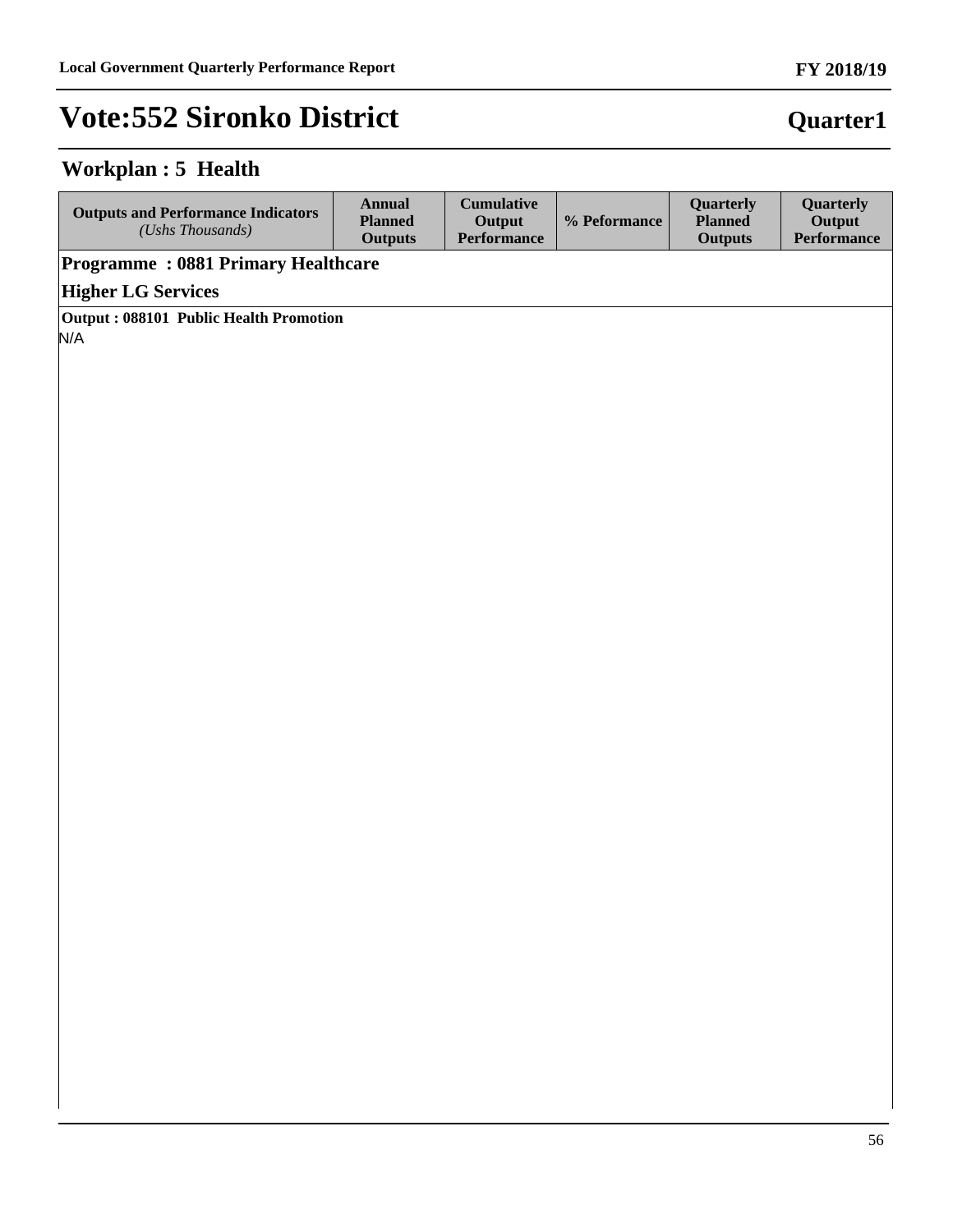## **Vote:552 Sironko District**

| Non Standard Outputs:<br>213002 Incapacity, death benefits and funeral | 3 Reports submitted<br>on Monthly and<br>quarterly basis, <br<br>/&gt;<br/>4 EPI support<br/>supervisions<br/>conducted,  <br/><math>str <math>\rangle</math></math><br/>4 Integrated support<br/>supervisions<br/>conducted, Planning<br/>Visits to 2 HSDs<br/>conducted, 1<br/><b>Planning Retreat</b><br/>conducted, 2 Radio<br/>talk shows and 3<br/>meetings on<br/>Epidemic<br/>Preparedness<br/>conducted, <br/>br /&gt;<br/>4 Meetings with<br/>PFPs conducted, 1<br>printer Procured, 12<br/>monthly DHT<br/>meetings<br/>conducted<br/><br/>Drug outlets<br/>inspected, Burial<br>Expences met.<br/>Utility Bills paid,<br/><math>str <math>\rangle</math></math><br/>4 DQAs conducted,<br/>3 conferences<br/>attended by ADHO-<br/>MCH, DHO, VCO,<br/>  Airtime and<br/>internet Bundle<br/>procured, Expenes<br/>towards staff welfare<br/>met, <math>\langle</math>br <math>\rangle</math><br/> 2 Vehicles<br/>Maintained, Office<br/>equipment<br/>maintained, <math>kr</math><br/>Salaries and wages<br/>for 341 staff paid,<br/>Mass Polio and<br/>Measles activities<br/>conducted,<br/>Integrated<br/>management of<br/>malaria training<br/>conducted,<br/>Sanitation activities<br/>implemented.</br></br></br<br> | Transfers to Lower<br>level Health<br>facilities<br>1 Integrated support<br>supervision<br>conducted<br>1 Quarterly meeting<br>held<br>1 EPI support<br>supervision<br>conducted<br>1 Special audit<br>carried out<br>1 quarterly HMIS<br>reports delivered<br>1 Data quality audit<br>conducted<br>1 Vector control<br>meeting held<br>1 Workplan<br>submitted |       | Transfers to Lower<br>level Health<br>facilities<br>1 Integrated support<br>supervision<br>conducted<br>1 Quarterly meeting<br>held<br>1 EPI support<br>supervision<br>conducted<br>1 Special audit<br>carried out<br>1 quarterly HMIS<br>reports delivered<br>1 Data quality audit<br>conducted<br>1 Vector control<br>meeting held<br>1 Workplan<br>submitted |
|------------------------------------------------------------------------|----------------------------------------------------------------------------------------------------------------------------------------------------------------------------------------------------------------------------------------------------------------------------------------------------------------------------------------------------------------------------------------------------------------------------------------------------------------------------------------------------------------------------------------------------------------------------------------------------------------------------------------------------------------------------------------------------------------------------------------------------------------------------------------------------------------------------------------------------------------------------------------------------------------------------------------------------------------------------------------------------------------------------------------------------------------------------------------------------------------------------------------------------------------------------------------------------------------------------------------|-----------------------------------------------------------------------------------------------------------------------------------------------------------------------------------------------------------------------------------------------------------------------------------------------------------------------------------------------------------------|-------|-----------------------------------------------------------------------------------------------------------------------------------------------------------------------------------------------------------------------------------------------------------------------------------------------------------------------------------------------------------------|
| expenses                                                               | 2,000                                                                                                                                                                                                                                                                                                                                                                                                                                                                                                                                                                                                                                                                                                                                                                                                                                                                                                                                                                                                                                                                                                                                                                                                                                  | 500                                                                                                                                                                                                                                                                                                                                                             | 25 %  | 500                                                                                                                                                                                                                                                                                                                                                             |
| 221002 Workshops and Seminars                                          | 5,000                                                                                                                                                                                                                                                                                                                                                                                                                                                                                                                                                                                                                                                                                                                                                                                                                                                                                                                                                                                                                                                                                                                                                                                                                                  | $\mathbf{0}$                                                                                                                                                                                                                                                                                                                                                    | $0\%$ | $\mathbf{0}$                                                                                                                                                                                                                                                                                                                                                    |
| 221009 Welfare and Entertainment                                       | 1,200                                                                                                                                                                                                                                                                                                                                                                                                                                                                                                                                                                                                                                                                                                                                                                                                                                                                                                                                                                                                                                                                                                                                                                                                                                  | 300                                                                                                                                                                                                                                                                                                                                                             | 25 %  | 300                                                                                                                                                                                                                                                                                                                                                             |
| 221011 Printing, Stationery, Photocopying and<br>Binding               | 2,000                                                                                                                                                                                                                                                                                                                                                                                                                                                                                                                                                                                                                                                                                                                                                                                                                                                                                                                                                                                                                                                                                                                                                                                                                                  | 500                                                                                                                                                                                                                                                                                                                                                             | 25 %  | 500                                                                                                                                                                                                                                                                                                                                                             |
| 223005 Electricity<br>223006 Water                                     | 1,200                                                                                                                                                                                                                                                                                                                                                                                                                                                                                                                                                                                                                                                                                                                                                                                                                                                                                                                                                                                                                                                                                                                                                                                                                                  | 300                                                                                                                                                                                                                                                                                                                                                             | 25 %  | 300                                                                                                                                                                                                                                                                                                                                                             |
|                                                                        | 2,000                                                                                                                                                                                                                                                                                                                                                                                                                                                                                                                                                                                                                                                                                                                                                                                                                                                                                                                                                                                                                                                                                                                                                                                                                                  | 500                                                                                                                                                                                                                                                                                                                                                             | 25 %  | 500                                                                                                                                                                                                                                                                                                                                                             |
| 227001 Travel inland                                                   | 16,000                                                                                                                                                                                                                                                                                                                                                                                                                                                                                                                                                                                                                                                                                                                                                                                                                                                                                                                                                                                                                                                                                                                                                                                                                                 | 3,903                                                                                                                                                                                                                                                                                                                                                           | 24 %  | 3,903                                                                                                                                                                                                                                                                                                                                                           |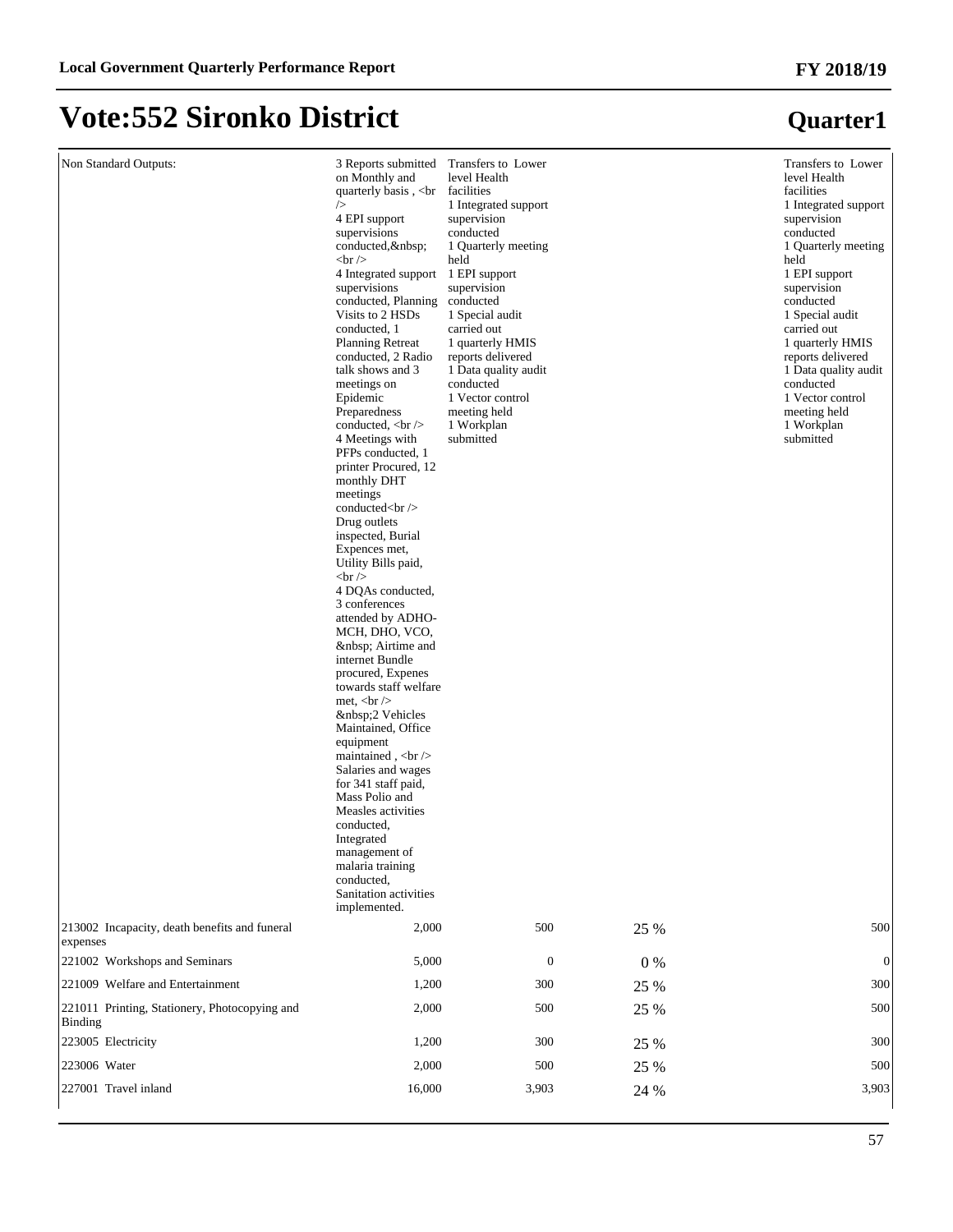| ko District |        |       |      | <b>Quarter1</b> |
|-------------|--------|-------|------|-----------------|
|             | 12,072 | 3,018 | 25 % | 3,018           |
|             | 10,000 | 2,500 | 25 % | 2,500           |
| Wage Rect:  |        |       | 0 %  |                 |

| $$ who recover                             | $\sim$ | $\sim$ | $U$ /0 | $\sim$ 1       |  |  |  |
|--------------------------------------------|--------|--------|--------|----------------|--|--|--|
| Non Wage Rect:                             | 51,472 | 11,520 | 22 %   | 11,520         |  |  |  |
| Gou Dev:                                   |        |        | 0 %    | $\overline{0}$ |  |  |  |
| Donor Dev:                                 |        |        | $0\%$  | $\overline{0}$ |  |  |  |
| Total:                                     | 51,472 | 11,520 | 22 %   | 11,520         |  |  |  |
| Reasons for over/under performance:<br>n/a |        |        |        |                |  |  |  |

Reasons for over/under performance: n/a

227004 Fuel, Lubricants and Oils 228002 Maintenance - Vehicles

| Output: 088106 District healthcare management services<br>N/A                                   |                                                                                         |                                                                                                                                                                                |       |                                                                                        |                                                                   |
|-------------------------------------------------------------------------------------------------|-----------------------------------------------------------------------------------------|--------------------------------------------------------------------------------------------------------------------------------------------------------------------------------|-------|----------------------------------------------------------------------------------------|-------------------------------------------------------------------|
| Non Standard Outputs:                                                                           | Payment of salary to staff salaries paid<br>all health department<br>staff for 12months |                                                                                                                                                                                |       | Payment of salary to staff salaries paid<br>all health department<br>staff for 3months |                                                                   |
| 211101 General Staff Salaries                                                                   | 3,537,230                                                                               | 882,137                                                                                                                                                                        | 25 %  |                                                                                        | 882,137                                                           |
| Wage Rect:                                                                                      | 3,537,230                                                                               | 882,137                                                                                                                                                                        | 25 %  |                                                                                        | 882,137                                                           |
| Non Wage Rect:                                                                                  | $\overline{0}$                                                                          | $\overline{0}$                                                                                                                                                                 | $0\%$ |                                                                                        | $\vert 0 \vert$                                                   |
| Gou Dev:                                                                                        | $\overline{0}$                                                                          | $\Omega$                                                                                                                                                                       | $0\%$ |                                                                                        | $\vert 0 \vert$                                                   |
| Donor Dev:                                                                                      | $\overline{0}$                                                                          | $\overline{0}$                                                                                                                                                                 | $0\%$ |                                                                                        | $\vert 0 \vert$                                                   |
| Total:                                                                                          | 3,537,230                                                                               | 882,137                                                                                                                                                                        | 25 %  |                                                                                        | 882,137                                                           |
| <b>Lower Local Services</b><br><b>Output: 088153 NGO Basic Healthcare Services (LLS)</b><br>N/A |                                                                                         |                                                                                                                                                                                |       |                                                                                        |                                                                   |
| Non Standard Outputs:                                                                           | <b>Funds Transfered</b><br>Buhugu NGO HC III 1,682,226/=                                | Amount of USHS.<br>transferred to NGO<br>Health facilities                                                                                                                     |       | <b>Funds Transfered</b><br>Buhugu NGO HC III 1,682,226/=                               | Amount of USHS.<br>transferred to NGO<br><b>Health facilities</b> |
| 291003 Transfers to Other Private Entities                                                      | 7,134                                                                                   | 959                                                                                                                                                                            | 13 %  |                                                                                        | 959                                                               |
| Wage Rect:                                                                                      | $\mathbf{0}$                                                                            | $\mathbf{0}$                                                                                                                                                                   | $0\%$ |                                                                                        | $\Omega$                                                          |
| Non Wage Rect:                                                                                  | 7,134                                                                                   | 959                                                                                                                                                                            | 13 %  |                                                                                        | 959                                                               |
| Gou Dev:                                                                                        | $\Omega$                                                                                | $\mathbf{0}$                                                                                                                                                                   | $0\%$ |                                                                                        | $\vert 0 \vert$                                                   |
| Donor Dev:                                                                                      | $\mathbf{0}$                                                                            | $\mathbf{0}$                                                                                                                                                                   | $0\%$ |                                                                                        | $\vert 0 \vert$                                                   |
| Total:                                                                                          | 7,134                                                                                   | 959                                                                                                                                                                            | 13 %  |                                                                                        | 959                                                               |
| Reasons for over/under performance:                                                             |                                                                                         | An amount of USHS. 723,500 from the NGO fund was transferred to Bugusege HC II a government HC.<br>bugusege hc was missed on the government funds during the budgeting process |       |                                                                                        |                                                                   |

**Output : 088154 Basic Healthcare Services (HCIV-HCII-LLS)** N/A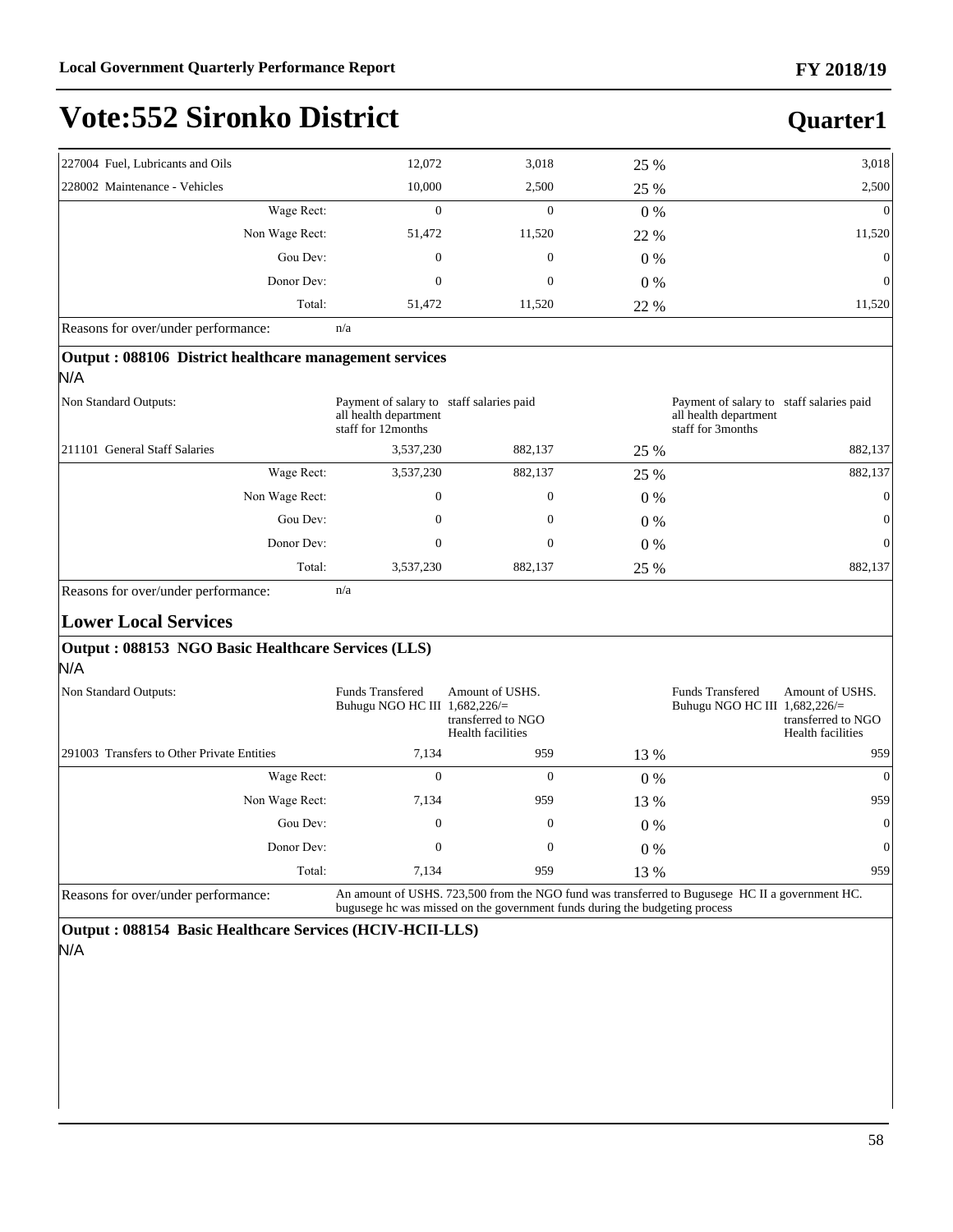## **Vote:552 Sironko District**

| Non Standard Outputs:                                          | Funds Transfered to<br>Budadiri HC IV,<br>Bugitimwa HC III,<br>Mutufu HC II,<br>Bumulisya HC III,<br>Bulwala HC III,<br>Butandiga HC<br>III, Mbaya HC III,<br>Buteza HC III,<br>Bubbeza HC<br>II,   Buwalasi<br>HC III, Buwasa HC<br>IV, Simu Pondo HC<br>II, Bunagami HC III,<br>Bunaseke HC III,<br>Bundege HC II,<br>Buboolo HC II,<br>Bugusege HC II,<br>Buyaya HC II,<br>Sironko HC III,<br>Bulujewa HC III,<br>Kyesha HC II,<br>Bumumulo HC III | Transfered funds to<br>all Lower health unit |         | Funds Transfered to<br>Budadiri HC IV,<br>Bugitimwa HC III,<br>Mutufu HC II,<br>Bumulisya HC III,<br>Bulwala HC III,<br>Butandiga HC<br>III, Mbaya HC III,<br>Buteza HC III,<br>Bubbeza HC<br>II,   Buwalasi<br>HC III, Buwasa HC<br>IV, Simu Pondo HC<br>II, Bunagami HC III,<br>Bunaseke HC III,<br>Bundege HC II,<br>Buboolo HC II,<br>Bugusege HC II,<br>Buyaya HC II,<br>Sironko HC III,<br>Bulujewa HC III,<br>Kyesha HC II,<br>Bumumulo HC III | Transfered funds to<br>all Lower health unit |
|----------------------------------------------------------------|-------------------------------------------------------------------------------------------------------------------------------------------------------------------------------------------------------------------------------------------------------------------------------------------------------------------------------------------------------------------------------------------------------------------------------------------------------|----------------------------------------------|---------|-------------------------------------------------------------------------------------------------------------------------------------------------------------------------------------------------------------------------------------------------------------------------------------------------------------------------------------------------------------------------------------------------------------------------------------------------------|----------------------------------------------|
| 291001 Transfers to Government Institutions                    | 159,918                                                                                                                                                                                                                                                                                                                                                                                                                                               | 40,006                                       | 25 %    |                                                                                                                                                                                                                                                                                                                                                                                                                                                       | 40,006                                       |
| Wage Rect:                                                     | $\mathbf{0}$                                                                                                                                                                                                                                                                                                                                                                                                                                          | $\mathbf{0}$                                 | $0\ \%$ |                                                                                                                                                                                                                                                                                                                                                                                                                                                       | $\theta$                                     |
| Non Wage Rect:                                                 | 159,918                                                                                                                                                                                                                                                                                                                                                                                                                                               | 40,006                                       | 25 %    |                                                                                                                                                                                                                                                                                                                                                                                                                                                       | 40,006                                       |
| Gou Dev:                                                       | $\boldsymbol{0}$                                                                                                                                                                                                                                                                                                                                                                                                                                      | $\boldsymbol{0}$                             | $0\%$   |                                                                                                                                                                                                                                                                                                                                                                                                                                                       | $\mathbf{0}$                                 |
| Donor Dev:                                                     | $\boldsymbol{0}$                                                                                                                                                                                                                                                                                                                                                                                                                                      | $\boldsymbol{0}$                             | 0%      |                                                                                                                                                                                                                                                                                                                                                                                                                                                       | $\boldsymbol{0}$                             |
| Total:                                                         | 159,918                                                                                                                                                                                                                                                                                                                                                                                                                                               | 40,006                                       | 25 %    |                                                                                                                                                                                                                                                                                                                                                                                                                                                       | 40,006                                       |
| Reasons for over/under performance:                            | na                                                                                                                                                                                                                                                                                                                                                                                                                                                    |                                              |         |                                                                                                                                                                                                                                                                                                                                                                                                                                                       |                                              |
| Output: 088155 Standard Pit Latrine Construction (LLS.)<br>N/A |                                                                                                                                                                                                                                                                                                                                                                                                                                                       |                                              |         |                                                                                                                                                                                                                                                                                                                                                                                                                                                       |                                              |
| Non Standard Outputs:                                          | 5 Stance pit latrine<br>constructed at<br>Budadiri HCIV<br>5 Stance pit latrine<br>constructed at<br>Bundege HCII for<br>patients<br>Two stance pit<br>latrine constructed<br>at Bundege for staff<br>Four stance pit<br>latrine constructed at<br>Buyaya HCII<br><b>Bathrooms</b><br>constructed at<br>Bundege Hcii for<br>mothers                                                                                                                   | No output                                    |         | Initiation of the<br>procurement process<br>for 5 Stance pit<br>latrine constructed at<br>Budadiri HCIV and<br><b>Bubbeza</b><br>5 Stance pit latrine<br>constructed at<br>Bundege HCII fo                                                                                                                                                                                                                                                            | No out put                                   |
| 263370 Sector Development Grant                                | 61,000                                                                                                                                                                                                                                                                                                                                                                                                                                                | $\boldsymbol{0}$                             | $0\ \%$ |                                                                                                                                                                                                                                                                                                                                                                                                                                                       | $\mathbf{0}$                                 |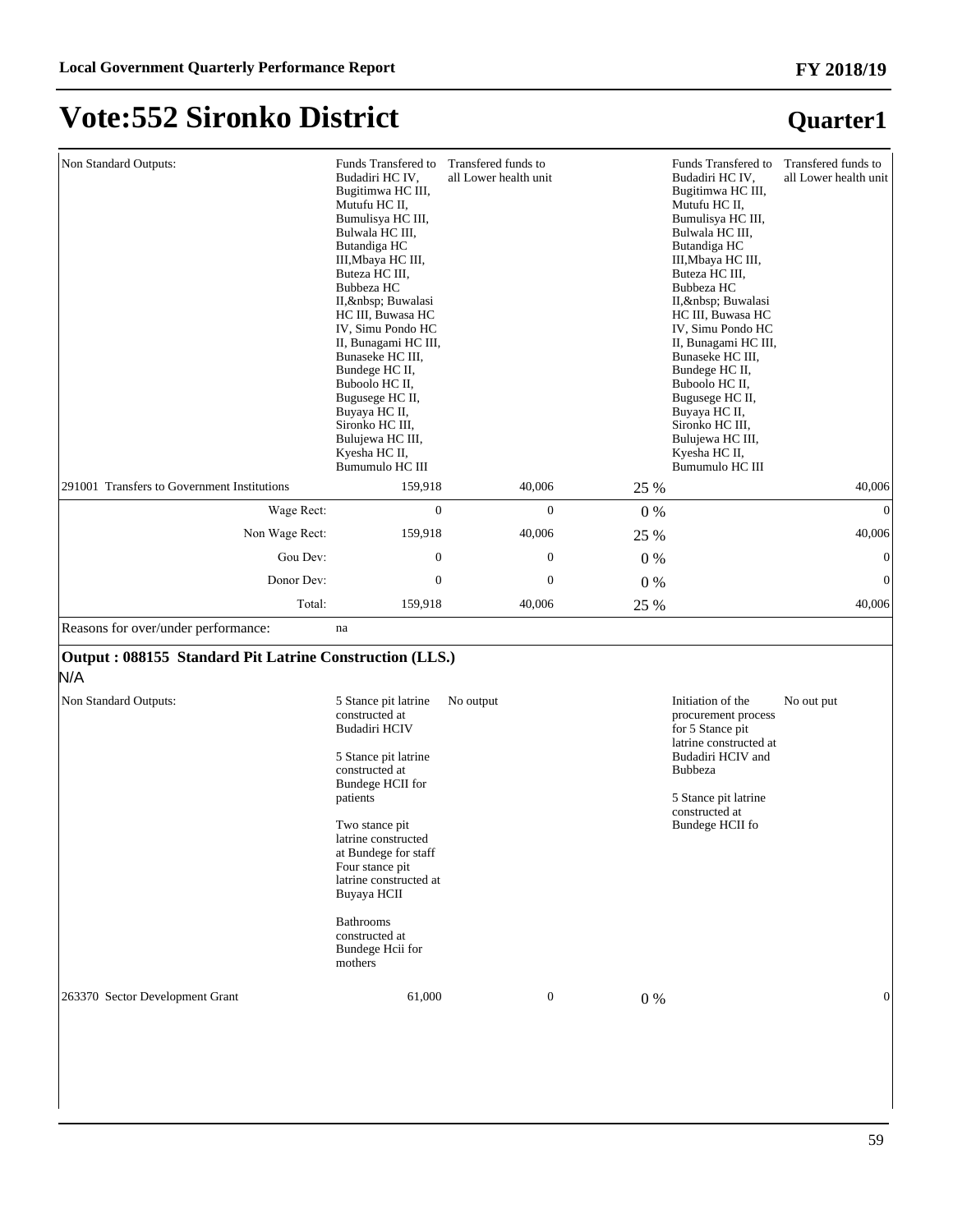| Wage Rect:                                                         | $\boldsymbol{0}$                                                                                                                                                                                                                                                                                                                            | $\boldsymbol{0}$                                     | $0\%$ |                                                                                                                                                                                                                                                                                                                                             | $\boldsymbol{0}$             |
|--------------------------------------------------------------------|---------------------------------------------------------------------------------------------------------------------------------------------------------------------------------------------------------------------------------------------------------------------------------------------------------------------------------------------|------------------------------------------------------|-------|---------------------------------------------------------------------------------------------------------------------------------------------------------------------------------------------------------------------------------------------------------------------------------------------------------------------------------------------|------------------------------|
| Non Wage Rect:                                                     | $\boldsymbol{0}$                                                                                                                                                                                                                                                                                                                            | $\boldsymbol{0}$                                     | $0\%$ |                                                                                                                                                                                                                                                                                                                                             | $\boldsymbol{0}$             |
| Gou Dev:                                                           | 61,000                                                                                                                                                                                                                                                                                                                                      | $\boldsymbol{0}$                                     | $0\%$ |                                                                                                                                                                                                                                                                                                                                             | $\boldsymbol{0}$             |
| Donor Dev:                                                         | $\boldsymbol{0}$                                                                                                                                                                                                                                                                                                                            | $\boldsymbol{0}$                                     | $0\%$ |                                                                                                                                                                                                                                                                                                                                             | $\boldsymbol{0}$             |
| Total:                                                             | 61,000                                                                                                                                                                                                                                                                                                                                      | $\boldsymbol{0}$                                     | $0\%$ |                                                                                                                                                                                                                                                                                                                                             | $\boldsymbol{0}$             |
| Reasons for over/under performance:                                |                                                                                                                                                                                                                                                                                                                                             | No out put to capital development during the quarter |       |                                                                                                                                                                                                                                                                                                                                             |                              |
| <b>Capital Purchases</b>                                           |                                                                                                                                                                                                                                                                                                                                             |                                                      |       |                                                                                                                                                                                                                                                                                                                                             |                              |
| Output: 088172 Administrative Capital                              |                                                                                                                                                                                                                                                                                                                                             |                                                      |       |                                                                                                                                                                                                                                                                                                                                             |                              |
| N/A                                                                |                                                                                                                                                                                                                                                                                                                                             |                                                      |       |                                                                                                                                                                                                                                                                                                                                             |                              |
| Non Standard Outputs:                                              | <b>Bundege HCII</b><br>fenced                                                                                                                                                                                                                                                                                                               | n/a                                                  |       | <b>Bundege HCII</b><br>fenced                                                                                                                                                                                                                                                                                                               | No out put during<br>quarter |
|                                                                    | Payment of<br>outstanding<br>obligations for<br>fy2017/18<br>One placenta pit and<br>waste pit constructed<br>at Bundege HCII<br>Facilitate<br>preparation of BOQs<br>4 Quarterly<br>monitoring and<br>supervision of<br>projects undertaken<br>Refurbishment of<br>Private wing<br><b>Budadiri HCIV</b><br>Procurement of gas<br>cylinders |                                                      |       | Payment of<br>outstanding<br>obligations for<br>fy2017/18<br>One placenta pit and<br>waste pit constructed<br>at Bundege HCII<br>Facilitate<br>preparation of BOQs<br>4 Quarterly<br>monitoring and<br>supervision of<br>projects undertaken<br>Refurbishment of<br>Private wing<br><b>Budadiri HCIV</b><br>Procurement of gas<br>cylinders |                              |
| 312104 Other Structures                                            | 88,903                                                                                                                                                                                                                                                                                                                                      | $\boldsymbol{0}$                                     | $0\%$ |                                                                                                                                                                                                                                                                                                                                             | $\boldsymbol{0}$             |
| 312212 Medical Equipment                                           | 10,273                                                                                                                                                                                                                                                                                                                                      | $\boldsymbol{0}$                                     | $0\%$ |                                                                                                                                                                                                                                                                                                                                             | $\boldsymbol{0}$             |
| Wage Rect:                                                         | $\boldsymbol{0}$                                                                                                                                                                                                                                                                                                                            | $\boldsymbol{0}$                                     | $0\%$ |                                                                                                                                                                                                                                                                                                                                             | $\boldsymbol{0}$             |
| Non Wage Rect:                                                     | $\mathbf{0}$                                                                                                                                                                                                                                                                                                                                | $\boldsymbol{0}$                                     | $0\%$ |                                                                                                                                                                                                                                                                                                                                             | $\boldsymbol{0}$             |
| Gou Dev:                                                           | 99,176                                                                                                                                                                                                                                                                                                                                      | $\boldsymbol{0}$                                     |       |                                                                                                                                                                                                                                                                                                                                             | $\boldsymbol{0}$             |
| Donor Dev:                                                         | $\boldsymbol{0}$                                                                                                                                                                                                                                                                                                                            | $\mathbf{0}$                                         | $0\%$ |                                                                                                                                                                                                                                                                                                                                             | $\boldsymbol{0}$             |
| Total:                                                             |                                                                                                                                                                                                                                                                                                                                             | $\boldsymbol{0}$                                     | $0\%$ |                                                                                                                                                                                                                                                                                                                                             |                              |
| Reasons for over/under performance:                                | 99,176<br>n/a                                                                                                                                                                                                                                                                                                                               |                                                      | $0\%$ |                                                                                                                                                                                                                                                                                                                                             | $\boldsymbol{0}$             |
|                                                                    |                                                                                                                                                                                                                                                                                                                                             |                                                      |       |                                                                                                                                                                                                                                                                                                                                             |                              |
| Output: 088181 Staff Houses Construction and Rehabilitation<br>N/A |                                                                                                                                                                                                                                                                                                                                             |                                                      |       |                                                                                                                                                                                                                                                                                                                                             |                              |
| Non Standard Outputs:                                              | Construction of two<br>twin staff houses at<br>Bundege HCII for<br>upgrade to HCIII<br>status<br>Rehabilitation of a<br>staff at Buyaya HCII                                                                                                                                                                                                | n/a                                                  |       | Initiation of<br>procurement for<br>Construction of two<br>twin staff houses at<br>Bundege HCII for<br>upgrade to HCIII<br>status<br>Rehabilitation of a<br>staff at Buyaya HCII                                                                                                                                                            | n/a                          |
| 312102 Residential Buildings                                       | 224,000                                                                                                                                                                                                                                                                                                                                     | $\boldsymbol{0}$                                     | $0\%$ |                                                                                                                                                                                                                                                                                                                                             | $\boldsymbol{0}$             |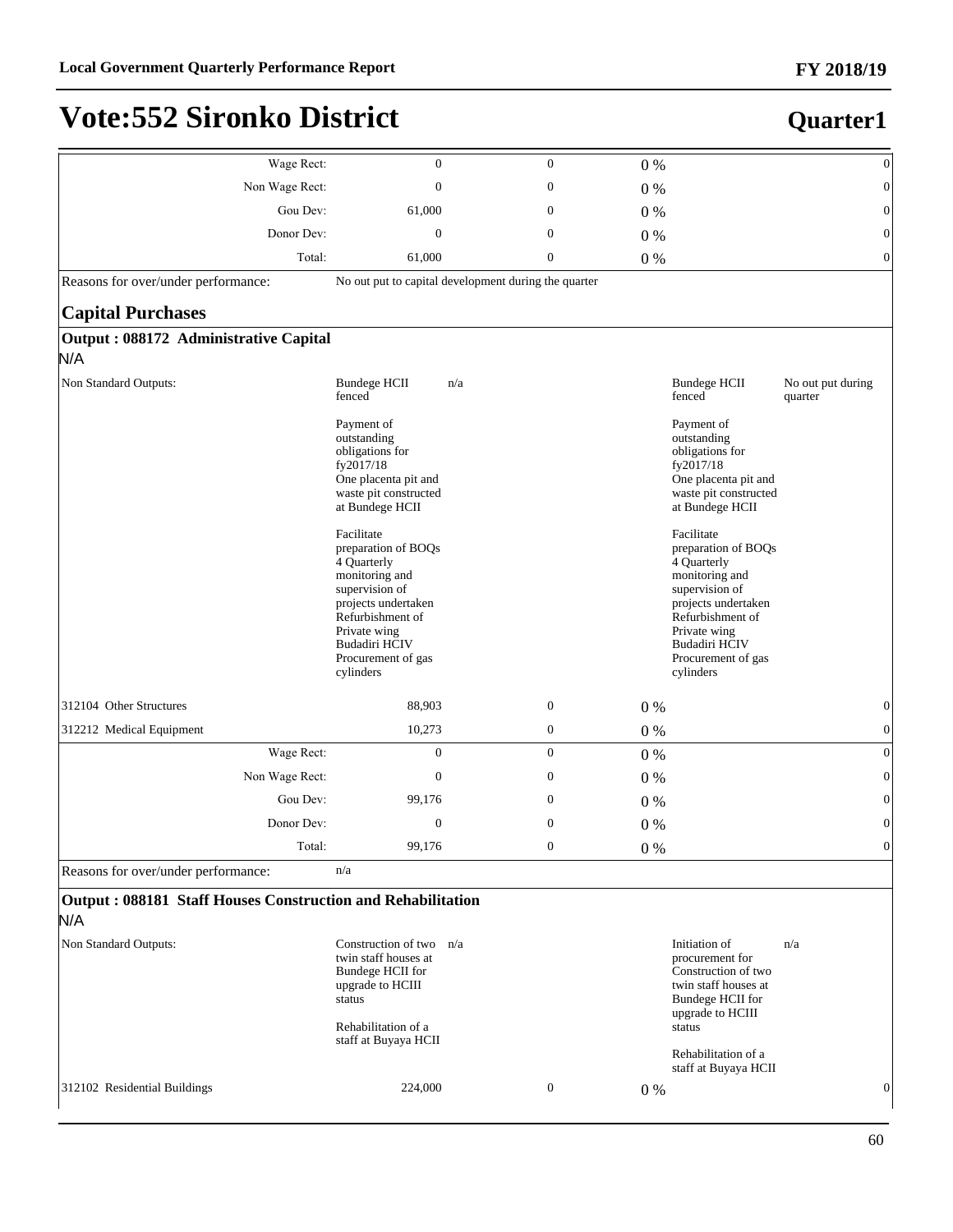| Wage Rect:                                                           | $\overline{0}$                                                                                                                                                                                            | $\mathbf{0}$     | 0%                                                                                                                                                                                                                                                          | $\mathbf{0}$   |
|----------------------------------------------------------------------|-----------------------------------------------------------------------------------------------------------------------------------------------------------------------------------------------------------|------------------|-------------------------------------------------------------------------------------------------------------------------------------------------------------------------------------------------------------------------------------------------------------|----------------|
| Non Wage Rect:                                                       | $\theta$                                                                                                                                                                                                  | $\mathbf{0}$     | 0%                                                                                                                                                                                                                                                          | $\theta$       |
| Gou Dev:                                                             | 224,000                                                                                                                                                                                                   | $\mathbf{0}$     | $0\%$                                                                                                                                                                                                                                                       | $\Omega$       |
| Donor Dev:                                                           | $\overline{0}$                                                                                                                                                                                            | $\mathbf{0}$     | $0\%$                                                                                                                                                                                                                                                       | $\Omega$       |
| Total:                                                               | 224,000                                                                                                                                                                                                   | $\boldsymbol{0}$ | $0\%$                                                                                                                                                                                                                                                       | $\theta$       |
| Reasons for over/under performance:                                  | n/a                                                                                                                                                                                                       |                  |                                                                                                                                                                                                                                                             |                |
| Output: 088182 Maternity Ward Construction and Rehabilitation<br>N/A |                                                                                                                                                                                                           |                  |                                                                                                                                                                                                                                                             |                |
| Non Standard Outputs:                                                | One Maternirty ward n/a<br>constructed at<br>Bundege HCII for<br>upgrading to HCIII.<br>Private wing at<br>Budadiri HCIV<br>rehabilitated.<br>Maternity ward at<br><b>Bumumulo HCIII</b><br>rehabilitated |                  | Initiation of the<br>n/a<br>procurement process<br>forOne Maternirty<br>ward constructed at<br>Bundege HCII for<br>upgrading to HCIII.<br>Private wing at<br>Budadiri HCIV<br>rehabilitated.<br>Maternity ward at<br><b>Bumumulo HCIII</b><br>rehabilitated |                |
| 312101 Non-Residential Buildings                                     | 230,000                                                                                                                                                                                                   | $\boldsymbol{0}$ | $0\%$                                                                                                                                                                                                                                                       | $\overline{0}$ |
| Wage Rect:                                                           | $\Omega$                                                                                                                                                                                                  | $\mathbf{0}$     | $0\%$                                                                                                                                                                                                                                                       | $\Omega$       |
| Non Wage Rect:                                                       | $\overline{0}$                                                                                                                                                                                            | $\mathbf{0}$     | $0\%$                                                                                                                                                                                                                                                       | $\theta$       |
| Gou Dev:                                                             | 230,000                                                                                                                                                                                                   | $\mathbf{0}$     | $0\%$                                                                                                                                                                                                                                                       | $\theta$       |
| Donor Dev:                                                           | $\Omega$                                                                                                                                                                                                  | $\mathbf{0}$     | $0\%$                                                                                                                                                                                                                                                       | $\Omega$       |
| Total:                                                               | 230,000                                                                                                                                                                                                   | $\boldsymbol{0}$ | $0\%$                                                                                                                                                                                                                                                       | $\Omega$       |
| Reasons for over/under performance:                                  | n/a                                                                                                                                                                                                       |                  |                                                                                                                                                                                                                                                             |                |
| <b>Programme: 0883 Health Management and Supervision</b>             |                                                                                                                                                                                                           |                  |                                                                                                                                                                                                                                                             |                |
| <b>Capital Purchases</b>                                             |                                                                                                                                                                                                           |                  |                                                                                                                                                                                                                                                             |                |
| Output: 088372 Administrative Capital                                |                                                                                                                                                                                                           |                  |                                                                                                                                                                                                                                                             |                |
| N/A                                                                  |                                                                                                                                                                                                           |                  |                                                                                                                                                                                                                                                             |                |

| Non Standard Outputs:                                          | Facilitation EPI in<br>the district | N/A              | na    | N/A                   |
|----------------------------------------------------------------|-------------------------------------|------------------|-------|-----------------------|
| 281504 Monitoring, Supervision & Appraisal of<br>capital works | 300,000                             | $\mathbf{0}$     | 0 %   | $\overline{0}$        |
| Wage Rect:                                                     | $\mathbf{0}$                        | $\boldsymbol{0}$ | $0\%$ | $\vert 0 \vert$       |
| Non Wage Rect:                                                 | $\overline{0}$                      | $\mathbf{0}$     | 0 %   | $\vert 0 \vert$       |
| Gou Dev:                                                       | 0                                   | $\overline{0}$   | 0 %   | $\vert 0 \vert$       |
| Donor Dev:                                                     | 300,000                             | $\overline{0}$   | 0 %   | $\vert 0 \vert$       |
| Total:                                                         | 300,000                             | 0                | 0 %   | $\vert 0 \vert$       |
| Reasons for over/under performance:                            | N/A                                 |                  |       |                       |
| Total For Health : Wage Rect:                                  | 3,537,230                           | 882,137          | 25 %  | 882,137               |
| Non-Wage Reccurent:                                            | 218,524                             | 52,485           | 24 %  | 52,485                |
| GoU Dev:                                                       | 614,176                             | 0                | 0 %   | $\theta$              |
| Donor Dev:                                                     | 300,000                             | 0                | 0 %   | $\boldsymbol{\theta}$ |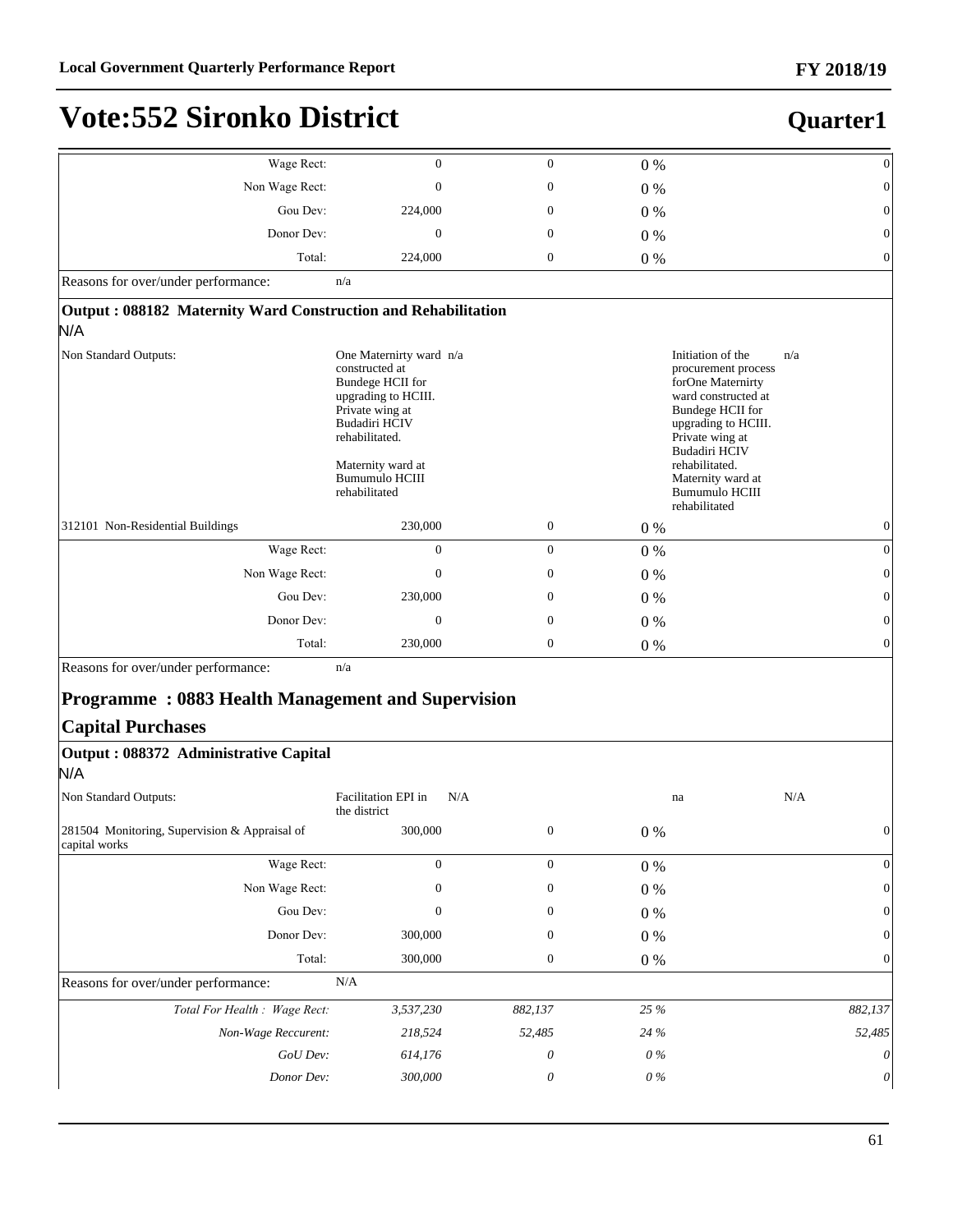#### *Grand Total: 4,669,929 934,622 20.0 % 934,622* **Quarter1 Vote:552 Sironko District**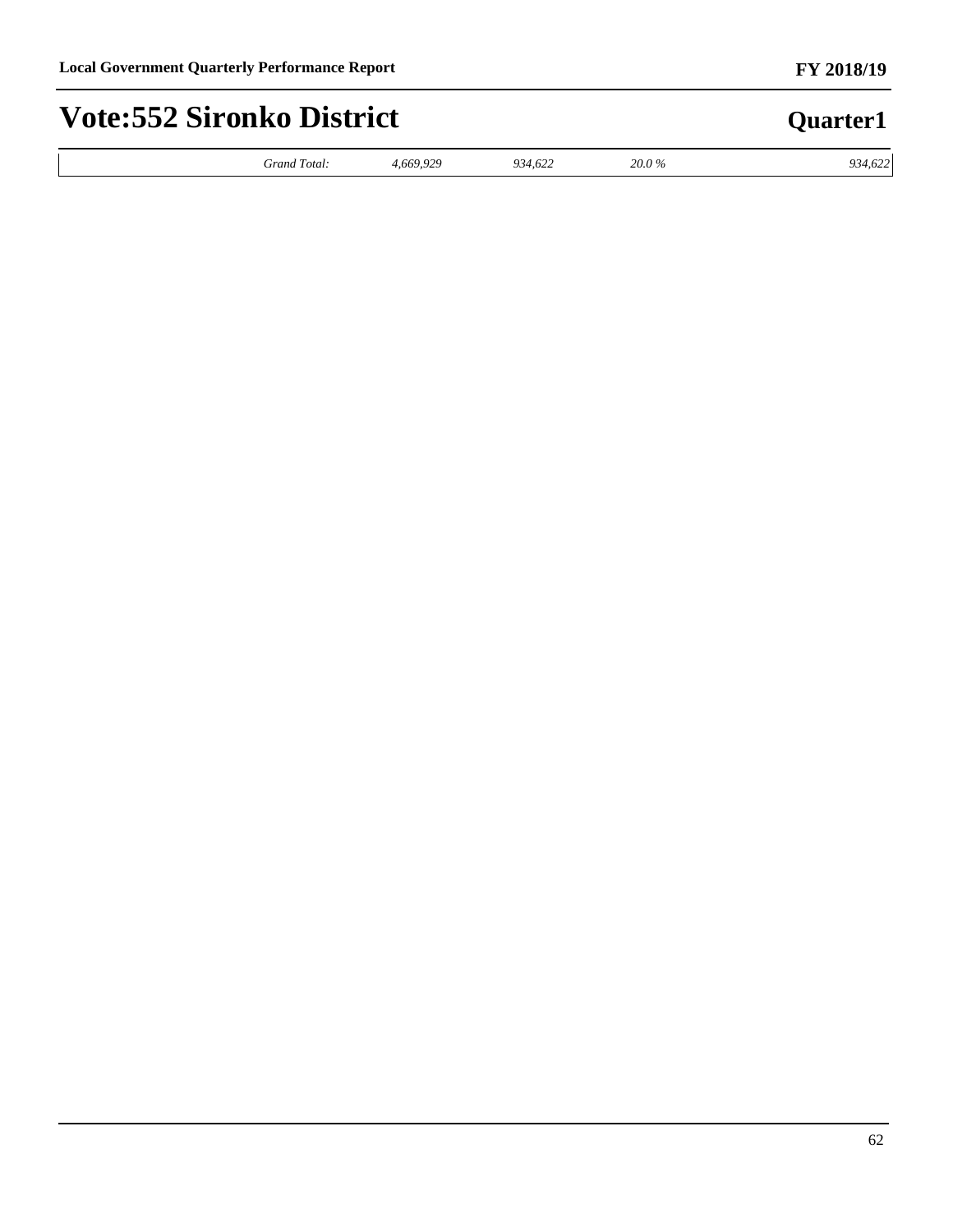#### **Workplan : 6 Education**

| <b>Outputs and Performance Indicators</b><br>(Ushs Thousands)                           | <b>Annual</b><br><b>Planned</b><br><b>Outputs</b>                                                                   | <b>Cumulative</b><br>Output<br><b>Performance</b>                                                      | % Peformance | Quarterly<br><b>Planned</b><br><b>Outputs</b>                                                    | Quarterly<br>Output<br><b>Performance</b>                      |  |  |  |  |  |
|-----------------------------------------------------------------------------------------|---------------------------------------------------------------------------------------------------------------------|--------------------------------------------------------------------------------------------------------|--------------|--------------------------------------------------------------------------------------------------|----------------------------------------------------------------|--|--|--|--|--|
| <b>Programme: 0781 Pre-Primary and Primary Education</b>                                |                                                                                                                     |                                                                                                        |              |                                                                                                  |                                                                |  |  |  |  |  |
| <b>Higher LG Services</b>                                                               |                                                                                                                     |                                                                                                        |              |                                                                                                  |                                                                |  |  |  |  |  |
| <b>Output: 078102 Primary Teaching Services</b>                                         |                                                                                                                     |                                                                                                        |              |                                                                                                  |                                                                |  |  |  |  |  |
| N/A                                                                                     |                                                                                                                     |                                                                                                        |              |                                                                                                  |                                                                |  |  |  |  |  |
| Non Standard Outputs:                                                                   | Payment of teachers<br>salary for 110<br>primary                                                                    |                                                                                                        |              |                                                                                                  |                                                                |  |  |  |  |  |
| 211101 General Staff Salaries                                                           | 7,834,598                                                                                                           | 2,009,364                                                                                              | 26 %         |                                                                                                  | 2,009,364                                                      |  |  |  |  |  |
| Wage Rect:                                                                              | 7,834,598                                                                                                           | 2,009,364                                                                                              | 26 %         |                                                                                                  | 2,009,364                                                      |  |  |  |  |  |
| Non Wage Rect:                                                                          | $\overline{0}$                                                                                                      | $\mathbf{0}$                                                                                           | $0\%$        |                                                                                                  | $\overline{0}$                                                 |  |  |  |  |  |
| Gou Dev:                                                                                | $\theta$                                                                                                            | $\mathbf{0}$                                                                                           | $0\%$        |                                                                                                  | $\mathbf{0}$                                                   |  |  |  |  |  |
| Donor Dev:                                                                              | $\theta$                                                                                                            | $\mathbf{0}$                                                                                           | 0%           |                                                                                                  | $\overline{0}$                                                 |  |  |  |  |  |
| Total:                                                                                  | 7,834,598                                                                                                           | 2,009,364                                                                                              | 26 %         |                                                                                                  | 2,009,364                                                      |  |  |  |  |  |
| <b>Lower Local Services</b><br>Output: 078151 Primary Schools Services UPE (LLS)<br>N/A |                                                                                                                     |                                                                                                        |              |                                                                                                  |                                                                |  |  |  |  |  |
| Non Standard Outputs:                                                                   | Disbursement UPE<br>funds totaling to<br>$675.460,000 =$<br>to 110 government<br>primary schools on<br>termly basis | Disbursed UPE<br>funds to 108<br>government primary<br>schools                                         |              | Disbursement UPE<br>funds totaling to to<br>110 government<br>primary schools on<br>termly basis | Disbursed UPE<br>funds to 108<br>government primary<br>schools |  |  |  |  |  |
| 263104 Transfers to other govt. units (Current)                                         | 678,797                                                                                                             | 222,393                                                                                                | 33 %         |                                                                                                  | 222,393                                                        |  |  |  |  |  |
| Wage Rect:                                                                              | $\boldsymbol{0}$                                                                                                    | $\boldsymbol{0}$                                                                                       | $0\%$        |                                                                                                  | $\theta$                                                       |  |  |  |  |  |
| Non Wage Rect:                                                                          | 678,797                                                                                                             | 222,393                                                                                                | 33 %         |                                                                                                  | 222,393                                                        |  |  |  |  |  |
| Gou Dev:                                                                                | $\overline{0}$                                                                                                      | $\mathbf{0}$                                                                                           | $0\%$        |                                                                                                  | $\mathbf{0}$                                                   |  |  |  |  |  |
| Donor Dev:                                                                              | $\Omega$                                                                                                            | $\Omega$                                                                                               | 0%           |                                                                                                  | $\Omega$                                                       |  |  |  |  |  |
| Total:                                                                                  | 678,797                                                                                                             | 222,393                                                                                                | 33 %         |                                                                                                  | 222,393                                                        |  |  |  |  |  |
| Reasons for over/under performance:<br><b>Capital Purchases</b>                         | system                                                                                                              | Some government primary schools were not paid, because their account numbers were not activated in the |              |                                                                                                  |                                                                |  |  |  |  |  |

**Output : 078180 Classroom construction and rehabilitation** N/A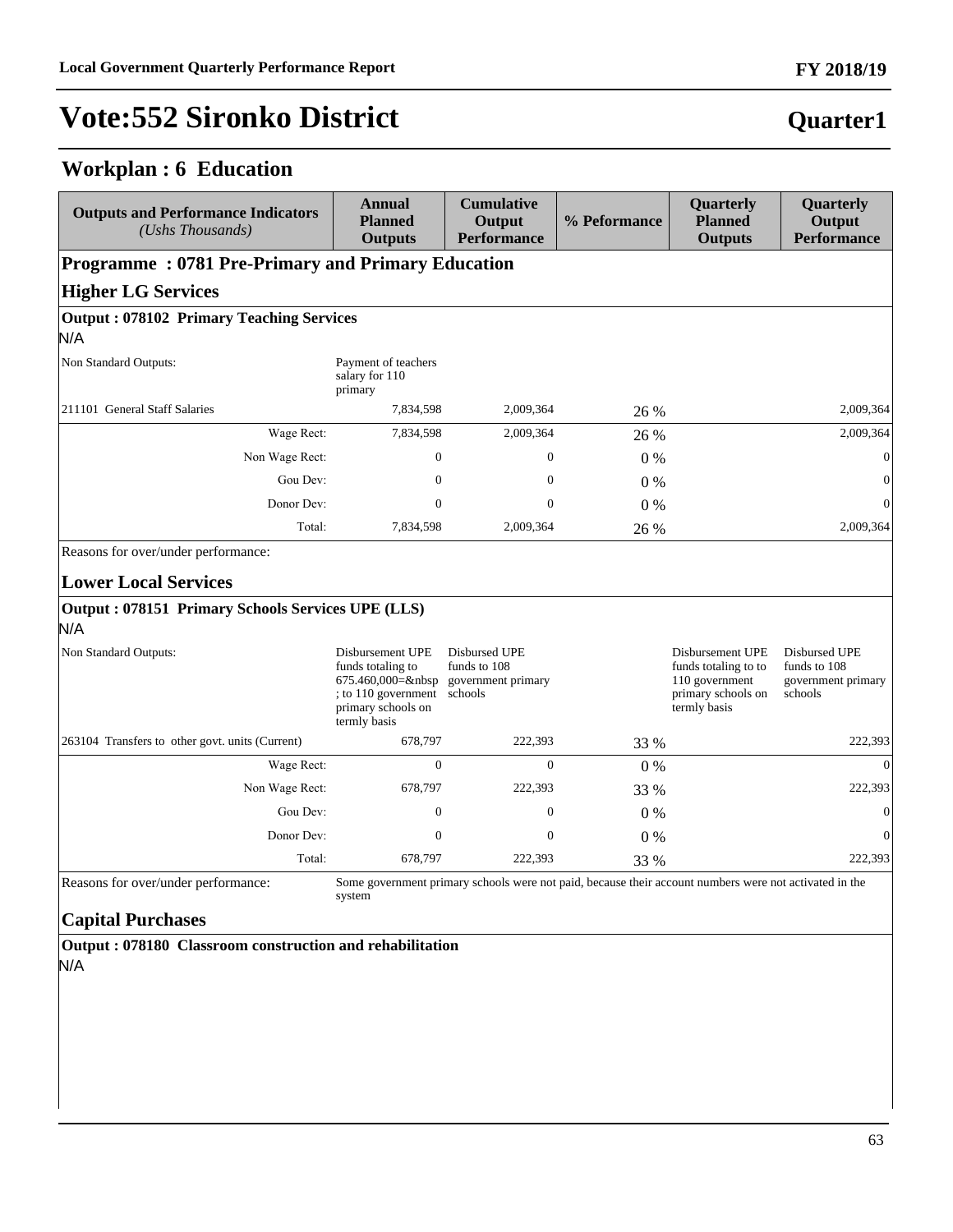| Non Standard Outputs:                                               | 2 classroom block<br>constructed at<br>Nabodi p/s with<br>Office and store                                                                                                                                              |                  | Initiation of the<br>procurement process           |              |
|---------------------------------------------------------------------|-------------------------------------------------------------------------------------------------------------------------------------------------------------------------------------------------------------------------|------------------|----------------------------------------------------|--------------|
|                                                                     | 2classroom block<br>constructed at<br>Buzelobi p/s                                                                                                                                                                      |                  |                                                    |              |
| 312101 Non-Residential Buildings                                    | 133,300                                                                                                                                                                                                                 | $\mathbf{0}$     | $0\%$                                              | $\mathbf{0}$ |
| Wage Rect:                                                          | $\boldsymbol{0}$                                                                                                                                                                                                        | $\mathbf{0}$     | $0\%$                                              | $\mathbf{0}$ |
| Non Wage Rect:                                                      | $\boldsymbol{0}$                                                                                                                                                                                                        | $\mathbf{0}$     | $0\%$                                              | $\theta$     |
| Gou Dev:                                                            | 133,300                                                                                                                                                                                                                 | $\boldsymbol{0}$ | $0\%$                                              | $\theta$     |
| Donor Dev:                                                          | $\boldsymbol{0}$                                                                                                                                                                                                        | $\mathbf{0}$     | $0\%$                                              | $\theta$     |
| Total:                                                              | 133,300                                                                                                                                                                                                                 | $\mathbf{0}$     | $0\%$                                              | $\theta$     |
| Reasons for over/under performance:                                 |                                                                                                                                                                                                                         |                  |                                                    |              |
| Output: 078181 Latrine construction and rehabilitation<br>N/A       |                                                                                                                                                                                                                         |                  |                                                    |              |
| Non Standard Outputs:                                               | 5 Stance pit latrines<br>constructed at,<br>Bumusi, Nabodi,<br>Bugalabi, , Kibira,<br>Bukinyale, Lusagali<br>Emptying and<br>rehabilitation of 5<br>stance pit latrines at<br>Bubikoote,<br>and payment of<br>Retention |                  | Payment of<br>outstanding<br>obligation/retentions |              |
| 312101 Non-Residential Buildings                                    | 175,588                                                                                                                                                                                                                 | $\mathbf{0}$     | $0\%$                                              | $\mathbf{0}$ |
| Wage Rect:                                                          | $\boldsymbol{0}$                                                                                                                                                                                                        | $\mathbf{0}$     | $0\%$                                              | $\mathbf{0}$ |
| Non Wage Rect:                                                      | $\boldsymbol{0}$                                                                                                                                                                                                        | $\mathbf{0}$     | $0\%$                                              | $\theta$     |
| Gou Dev:                                                            | 175,588                                                                                                                                                                                                                 | $\boldsymbol{0}$ | $0\%$                                              | $\mathbf{0}$ |
| Donor Dev:                                                          | $\mathbf{0}$                                                                                                                                                                                                            | $\mathbf{0}$     | $0\%$                                              | $\theta$     |
| Total:                                                              | 175,588                                                                                                                                                                                                                 | $\mathbf{0}$     | $0\%$                                              | $\mathbf{0}$ |
| Reasons for over/under performance:                                 |                                                                                                                                                                                                                         |                  |                                                    |              |
| Output: 078182 Teacher house construction and rehabilitation<br>N/A |                                                                                                                                                                                                                         |                  |                                                    |              |
| Non Standard Outputs:                                               | A twin staff house<br>constructed at<br><b>Bukiiti Primary</b><br>school in Bunyafwa<br>sub county                                                                                                                      |                  | Procurement process<br>initiation                  |              |
| 312102 Residential Buildings                                        | 80,000                                                                                                                                                                                                                  | $\boldsymbol{0}$ | $0\ \%$                                            | $\mathbf{0}$ |
| Wage Rect:                                                          | $\boldsymbol{0}$                                                                                                                                                                                                        | $\mathbf{0}$     | $0\%$                                              | $\mathbf{0}$ |
| Non Wage Rect:                                                      | $\boldsymbol{0}$                                                                                                                                                                                                        | $\mathbf{0}$     | $0\ \%$                                            | $\theta$     |
| Gou Dev:                                                            | 80,000                                                                                                                                                                                                                  | $\mathbf{0}$     | $0\%$                                              | $\mathbf{0}$ |
| Donor Dev:                                                          | $\boldsymbol{0}$                                                                                                                                                                                                        | $\mathbf{0}$     | $0\%$                                              | $\mathbf{0}$ |
| Total:                                                              | 80,000                                                                                                                                                                                                                  | $\mathbf{0}$     | $0\%$                                              | $\mathbf{0}$ |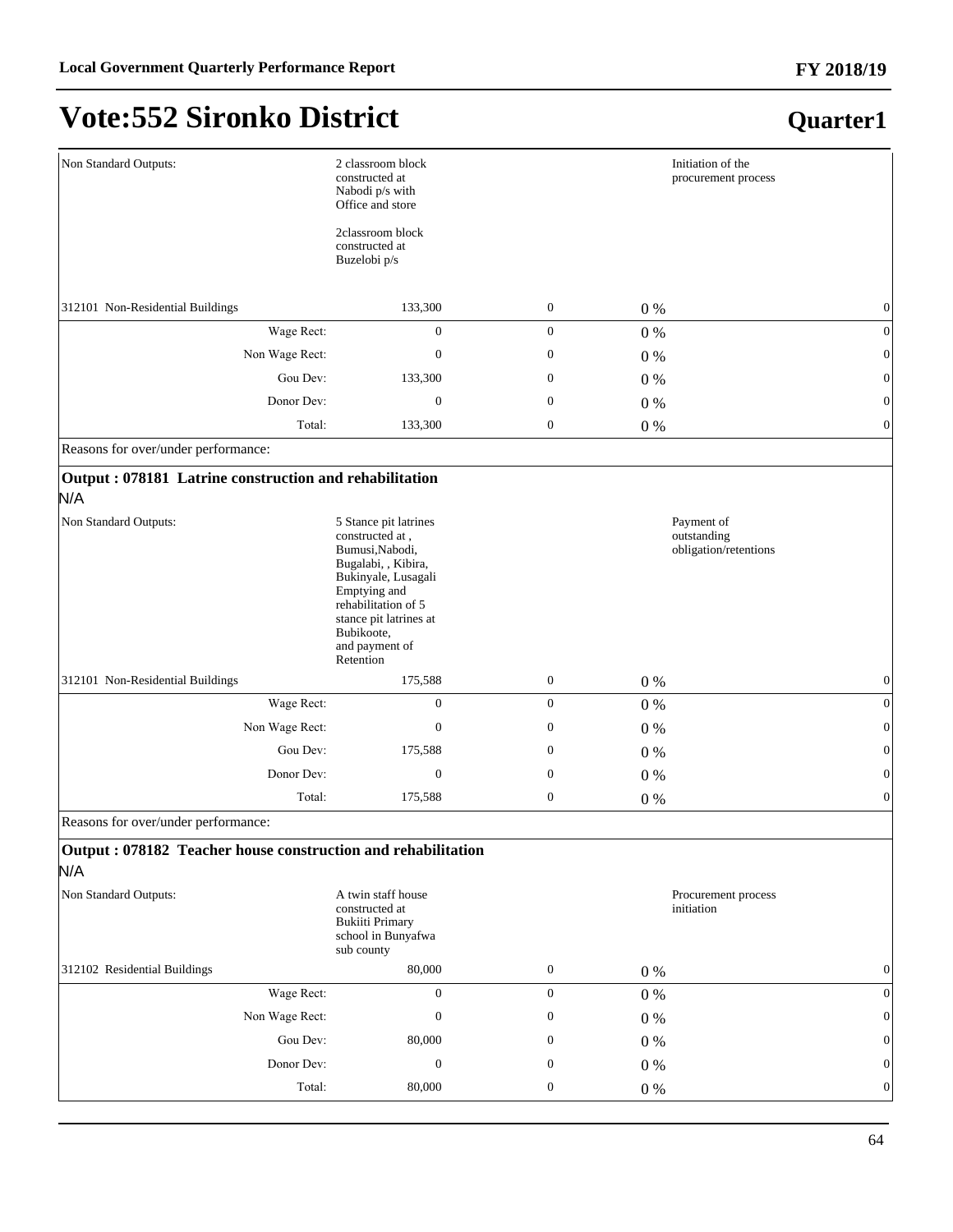### **Workplan : 6 Education**

| <b>Outputs and Performance Indicators</b><br>(Ushs Thousands)                                                | <b>Annual</b><br><b>Planned</b><br><b>Outputs</b>                                                                                                                                                                                                                                                                                                                       | <b>Cumulative</b><br>Output<br><b>Performance</b> | % Peformance    | Quarterly<br><b>Planned</b><br><b>Outputs</b>                                                                                                                                                                                                                                                                                                                           | Quarterly<br>Output<br><b>Performance</b> |
|--------------------------------------------------------------------------------------------------------------|-------------------------------------------------------------------------------------------------------------------------------------------------------------------------------------------------------------------------------------------------------------------------------------------------------------------------------------------------------------------------|---------------------------------------------------|-----------------|-------------------------------------------------------------------------------------------------------------------------------------------------------------------------------------------------------------------------------------------------------------------------------------------------------------------------------------------------------------------------|-------------------------------------------|
| Reasons for over/under performance:                                                                          |                                                                                                                                                                                                                                                                                                                                                                         |                                                   |                 |                                                                                                                                                                                                                                                                                                                                                                         |                                           |
| <b>Programme: 0782 Secondary Education</b>                                                                   |                                                                                                                                                                                                                                                                                                                                                                         |                                                   |                 |                                                                                                                                                                                                                                                                                                                                                                         |                                           |
| <b>Higher LG Services</b>                                                                                    |                                                                                                                                                                                                                                                                                                                                                                         |                                                   |                 |                                                                                                                                                                                                                                                                                                                                                                         |                                           |
| Output: 078201 Secondary Teaching Services<br>N/A<br>N/A                                                     |                                                                                                                                                                                                                                                                                                                                                                         |                                                   |                 |                                                                                                                                                                                                                                                                                                                                                                         |                                           |
| 211101 General Staff Salaries                                                                                | 2,100,390                                                                                                                                                                                                                                                                                                                                                               | 400,812                                           | 19 %            |                                                                                                                                                                                                                                                                                                                                                                         | 400,812                                   |
| Wage Rect:                                                                                                   | 2,100,390                                                                                                                                                                                                                                                                                                                                                               | 400,812                                           | 19 %            |                                                                                                                                                                                                                                                                                                                                                                         | 400,812                                   |
| Non Wage Rect:                                                                                               | 0                                                                                                                                                                                                                                                                                                                                                                       | $\boldsymbol{0}$                                  | $0\%$           |                                                                                                                                                                                                                                                                                                                                                                         | $\mathbf{0}$                              |
| Gou Dev:                                                                                                     | $\boldsymbol{0}$                                                                                                                                                                                                                                                                                                                                                        | $\boldsymbol{0}$                                  | $0\%$           |                                                                                                                                                                                                                                                                                                                                                                         | $\boldsymbol{0}$                          |
| Donor Dev:                                                                                                   | $\boldsymbol{0}$                                                                                                                                                                                                                                                                                                                                                        | $\boldsymbol{0}$                                  | $0\%$           |                                                                                                                                                                                                                                                                                                                                                                         | $\boldsymbol{0}$                          |
| Total:                                                                                                       | 2,100,390                                                                                                                                                                                                                                                                                                                                                               | 400,812                                           | 19 %            |                                                                                                                                                                                                                                                                                                                                                                         | 400,812                                   |
| <b>Lower Local Services</b><br>Output: 078251 Secondary Capitation(USE)(LLS)<br>N/A<br>Non Standard Outputs: | USE transferred to<br>Masaba, Buboolo,<br>Bugobbiro, Budadiri<br>girls, Bugunzu seed,<br>Nalusala Seed,<br>Buhugu, St.<br>Mathew, Bugambi,<br>Nambulu,<br>Bumasifwa Seed,<br>Mt. Elgon, Sironko<br>Standard, Sironko<br>Progressive, Sironko<br>Parents, Highway,<br>St. Paul Nampanga,<br>Busamaga and<br>payment of salaries<br>to 250 staff in<br>secondary schools. | USE paid to 19<br>secondary schools               |                 | USE transferred to<br>Masaba, Buboolo,<br>Bugobbiro, Budadiri<br>girls, Bugunzu seed,<br>Nalusala Seed,<br>Buhugu, St.<br>Mathew, Bugambi,<br>Nambulu,<br>Bumasifwa Seed,<br>Mt. Elgon, Sironko<br>Standard, Sironko<br>Progressive, Sironko<br>Parents, Highway,<br>St. Paul Nampanga,<br>Busamaga and<br>payment of salaries<br>to 250 staff in<br>secondary schools. | USE paid to 19<br>secondary schools       |
| 263104 Transfers to other govt. units (Current)                                                              | 1,397,684                                                                                                                                                                                                                                                                                                                                                               | 465,895                                           | 33 %            |                                                                                                                                                                                                                                                                                                                                                                         | 465,895                                   |
| Wage Rect:                                                                                                   | $\boldsymbol{0}$                                                                                                                                                                                                                                                                                                                                                        | $\boldsymbol{0}$                                  | $0\%$           |                                                                                                                                                                                                                                                                                                                                                                         | $\boldsymbol{0}$                          |
| Non Wage Rect:<br>Gou Dev:                                                                                   | 1,397,684<br>$\boldsymbol{0}$                                                                                                                                                                                                                                                                                                                                           | 465,895<br>$\boldsymbol{0}$                       | 33 %            |                                                                                                                                                                                                                                                                                                                                                                         | 465,895<br>$\boldsymbol{0}$               |
| Donor Dev:                                                                                                   | $\boldsymbol{0}$                                                                                                                                                                                                                                                                                                                                                        | $\boldsymbol{0}$                                  | $0\%$           |                                                                                                                                                                                                                                                                                                                                                                         | $\boldsymbol{0}$                          |
| Total:                                                                                                       | 1,397,684                                                                                                                                                                                                                                                                                                                                                               | 465,895                                           | $0\ \%$<br>33 % |                                                                                                                                                                                                                                                                                                                                                                         | 465,895                                   |
|                                                                                                              |                                                                                                                                                                                                                                                                                                                                                                         |                                                   |                 |                                                                                                                                                                                                                                                                                                                                                                         |                                           |

Reasons for over/under performance: N/A

#### **Capital Purchases**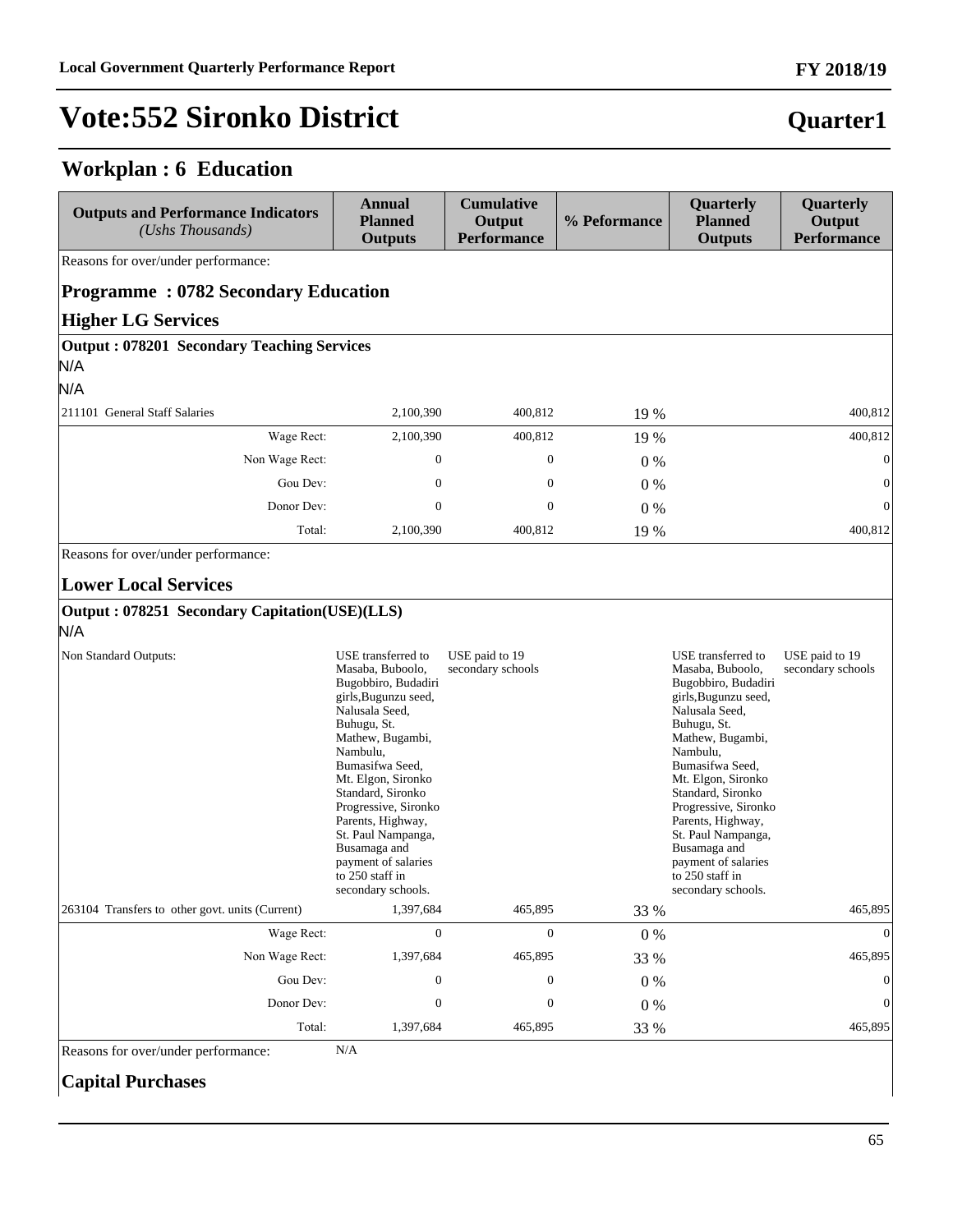#### **Workplan : 6 Education**

| <b>Outputs and Performance Indicators</b><br>(Ushs Thousands)    | <b>Annual</b><br><b>Planned</b><br><b>Outputs</b>                                                                                                                          | <b>Cumulative</b><br>Output<br><b>Performance</b> | % Peformance                             | Quarterly<br><b>Planned</b><br><b>Outputs</b> | Quarterly<br>Output<br><b>Performance</b> |
|------------------------------------------------------------------|----------------------------------------------------------------------------------------------------------------------------------------------------------------------------|---------------------------------------------------|------------------------------------------|-----------------------------------------------|-------------------------------------------|
| Output: 078280 Secondary School Construction and Rehabilitation  |                                                                                                                                                                            |                                                   |                                          |                                               |                                           |
| N/A                                                              |                                                                                                                                                                            |                                                   |                                          |                                               |                                           |
| Non Standard Outputs:                                            | 2 blocks of Two<br>classroom block<br>constructed at<br>Bumirisa seed<br>school<br>2Blocks of 5 stance<br>pit latrine<br>constructed at<br><b>Bumirisa</b> Seed<br>school. |                                                   |                                          | Initiation of the<br>procurement process      |                                           |
| 312101 Non-Residential Buildings                                 | 282,159                                                                                                                                                                    | $\boldsymbol{0}$                                  | $0\%$                                    |                                               | $\boldsymbol{0}$                          |
| Wage Rect:                                                       | $\Omega$                                                                                                                                                                   | $\mathbf{0}$                                      | $0\%$                                    |                                               | $\vert 0 \vert$                           |
| Non Wage Rect:                                                   | $\Omega$                                                                                                                                                                   | $\mathbf{0}$                                      | $0\%$                                    |                                               | $\vert 0 \vert$                           |
| Gou Dev:                                                         | 282,159                                                                                                                                                                    | $\mathbf{0}$                                      | $0\%$                                    |                                               | $\vert 0 \vert$                           |
| Donor Dev:                                                       | $\boldsymbol{0}$                                                                                                                                                           | $\boldsymbol{0}$                                  | $0\%$                                    |                                               | $\boldsymbol{0}$                          |
| Total:                                                           | 282,159                                                                                                                                                                    | $\boldsymbol{0}$                                  | $0\%$                                    |                                               | $\boldsymbol{0}$                          |
| Reasons for over/under performance:                              |                                                                                                                                                                            |                                                   |                                          |                                               |                                           |
| Output: 078283 Laboratories and Science Room Construction<br>N/A |                                                                                                                                                                            |                                                   |                                          |                                               |                                           |
| Non Standard Outputs:                                            | Construction of<br>multipurpose science<br>Block (Lab) for<br>Bumirisa seed<br>school                                                                                      |                                                   | Initiation of the<br>procurement process |                                               |                                           |
| 281501 Environment Impact Assessment for Capital<br>Works        | 10,000                                                                                                                                                                     | $\boldsymbol{0}$                                  | $0\%$                                    |                                               | $\boldsymbol{0}$                          |
| 312101 Non-Residential Buildings                                 | 238,005                                                                                                                                                                    | $\boldsymbol{0}$                                  | $0\%$                                    |                                               | $\boldsymbol{0}$                          |
| Wage Rect:                                                       | $\mathbf{0}$                                                                                                                                                               | $\mathbf{0}$                                      | $0\%$                                    |                                               | $\vert 0 \vert$                           |
| Non Wage Rect:                                                   | $\mathbf{0}$                                                                                                                                                               | $\mathbf{0}$                                      | $0\%$                                    |                                               | $\boldsymbol{0}$                          |
| Gou Dev:                                                         | 248,005                                                                                                                                                                    | $\mathbf{0}$                                      | $0\%$                                    |                                               | $\vert 0 \vert$                           |
| Donor Dev:                                                       | $\mathbf{0}$                                                                                                                                                               | $\mathbf{0}$                                      | $0\%$                                    |                                               | $\vert 0 \vert$                           |
| Total:                                                           | 248,005                                                                                                                                                                    | $\boldsymbol{0}$                                  | 0%                                       |                                               | $\boldsymbol{0}$                          |
| Reasons for over/under performance:                              |                                                                                                                                                                            |                                                   |                                          |                                               |                                           |

#### **Programme : 0784 Education & Sports Management and Inspection**

#### **Higher LG Services**

**Output : 078401 Monitoring and Supervision of Primary and Secondary Education** N/A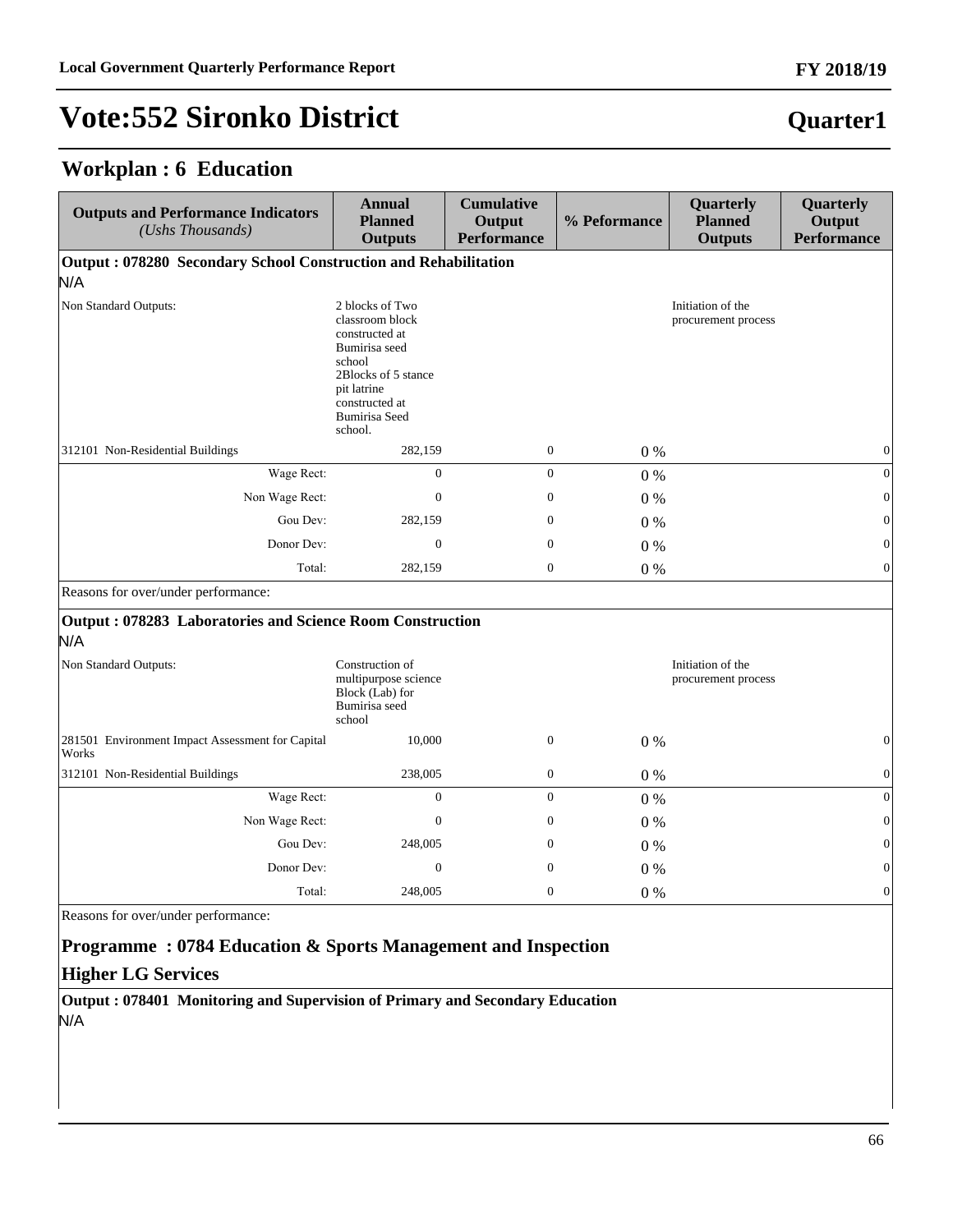**Quarter1**

## **Vote:552 Sironko District**

| Salary paid to 4 staff<br>in education<br>department for<br>12 months<br>200 primary schools<br>inspected, music<br>dance and Drama<br>activities facilitated<br>and PLE 2018 |                  |                  | Salary paid to 4 staff<br>in education<br>department for<br>12 months<br>200 primary schools<br>inspected, music<br>dance and Drama<br>activities facilitated<br>and PLE 2018<br>facilitated |                                                     |
|-------------------------------------------------------------------------------------------------------------------------------------------------------------------------------|------------------|------------------|----------------------------------------------------------------------------------------------------------------------------------------------------------------------------------------------|-----------------------------------------------------|
|                                                                                                                                                                               | 2,000            | 662              |                                                                                                                                                                                              | 662                                                 |
|                                                                                                                                                                               | 45,344           | 16,842           |                                                                                                                                                                                              | 16,842                                              |
| Wage Rect:                                                                                                                                                                    | $\mathbf{0}$     | $\mathbf{0}$     |                                                                                                                                                                                              | $\Omega$                                            |
| Non Wage Rect:                                                                                                                                                                | 47,344           | 17,504           |                                                                                                                                                                                              | 17,504                                              |
| Gou Dev:                                                                                                                                                                      | $\boldsymbol{0}$ | $\boldsymbol{0}$ |                                                                                                                                                                                              | $\mathbf{0}$                                        |
| Donor Dev:                                                                                                                                                                    | $\mathbf{0}$     | $\mathbf{0}$     |                                                                                                                                                                                              | $\theta$                                            |
| Total:                                                                                                                                                                        | 47,344           | 17,504           |                                                                                                                                                                                              | 17,504                                              |
|                                                                                                                                                                               |                  | facilitated      |                                                                                                                                                                                              | 33 %<br>37 %<br>$0\%$<br>37 %<br>0 %<br>0 %<br>37 % |

Reasons for over/under performance:

#### **Output : 078402 Monitoring and Supervision Secondary Education**

#### N/A

| Non Standard Outputs: | All 19 secondary<br>All 19 secondary<br>schools inspected<br>schools inspected<br>and reports prepared<br>and reports prepared<br>on Quartertly basis<br>on Quartertly basis |                |                  |       |                 |
|-----------------------|------------------------------------------------------------------------------------------------------------------------------------------------------------------------------|----------------|------------------|-------|-----------------|
| 227001 Travel inland  |                                                                                                                                                                              | 6,384          | $\overline{0}$   | $0\%$ | $\Omega$        |
|                       | Wage Rect:                                                                                                                                                                   | $\overline{0}$ | $\boldsymbol{0}$ | 0 %   | 0               |
|                       | Non Wage Rect:                                                                                                                                                               | 6,384          | $\overline{0}$   | 0 %   | $\vert 0 \vert$ |
|                       | Gou Dev:                                                                                                                                                                     | 0              | $\overline{0}$   | 0 %   | $\vert 0 \vert$ |
|                       | Donor Dev:                                                                                                                                                                   | 0              | $\boldsymbol{0}$ | 0 %   | $\vert 0 \vert$ |
|                       | Total:                                                                                                                                                                       | 6,384          | $\overline{0}$   | $0\%$ | $\vert 0 \vert$ |

Reasons for over/under performance:

| Output: 078403 Sports Development services<br>N/A |                                                                       |                  |       |                                                                       |              |
|---------------------------------------------------|-----------------------------------------------------------------------|------------------|-------|-----------------------------------------------------------------------|--------------|
| Non Standard Outputs:                             | Co cirricular<br>Activities<br>competitions<br>facilitated in schools |                  |       | Co cirricular<br>Activities<br>competitions<br>facilitated in schools |              |
| 227001 Travel inland                              | 4,814                                                                 | $\mathbf{0}$     | $0\%$ |                                                                       | $\mathbf{0}$ |
| Wage Rect:                                        | $\mathbf{0}$                                                          | $\boldsymbol{0}$ | $0\%$ |                                                                       | $\mathbf{0}$ |
| Non Wage Rect:                                    | 4,814                                                                 | $\boldsymbol{0}$ | $0\%$ |                                                                       | $\mathbf{0}$ |
| Gou Dev:                                          | $\mathbf{0}$                                                          | $\boldsymbol{0}$ | $0\%$ |                                                                       | $\mathbf{0}$ |
| Donor Dev:                                        | $\mathbf{0}$                                                          | $\boldsymbol{0}$ | $0\%$ |                                                                       | $\mathbf{0}$ |
| Total:                                            | 4,814                                                                 | $\boldsymbol{0}$ | $0\%$ |                                                                       | $\mathbf{0}$ |
|                                                   |                                                                       |                  |       |                                                                       |              |

Reasons for over/under performance:

**Output : 078405 Education Management Services** N/A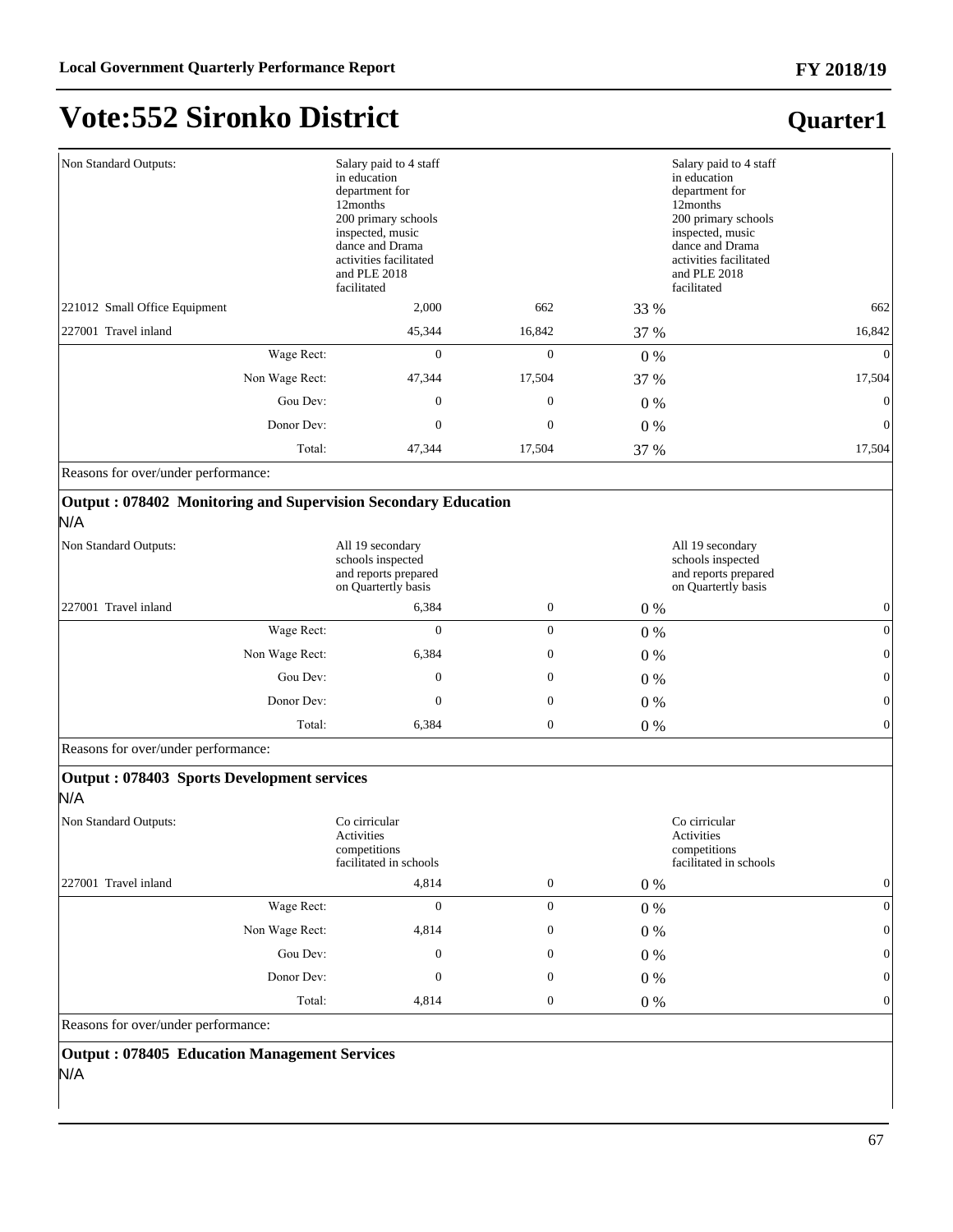**Quarter1**

## **Vote:552 Sironko District**

#### Non Standard Outputs: Distrcit education office salaries paid for 12 months Facilitation of DEO for monitoring schools facilitate exchange study tour for social services committee Facilitation UNEB/PLE Facilitation of DEO's monitoring of schools and inspection of government primary schools and Secondary schools District education office salaries paid for 3 months Facilitation of DEO for monitoring schools facilitate exchange study tour for social services committee Facilitation UNEB/PLE Facilitation of DEO's monitoring of schools and inspection of government primary schools and Secondary schools 211101 General Staff Salaries 61,757 11,649 23 % 11,649 11,649 221011 Printing, Stationery, Photocopying and Binding 1,500 450 30 % 450 221017 Subscriptions 100 0 0 % 0 222001 Telecommunications 6 100 100 25 % 100 227001 Travel inland 3,904 5,904 41 % 3,904 5,904 5,904 3,904 227004 Fuel, Lubricants and Oils 6,900 2,300 33 % 2,300 33 % 2,300 Wage Rect: 51,757 11,649 23 % 11,649 Non Wage Rect: 18,516 6,754 36 % 6,754 6,754 \*RX'HY 0 0 0 % 0 Donor Dev:  $0 \t 0 \t 0 \t 0 \t 0$ Total: 70,273 18,403 26 % 18,403

Reasons for over/under performance: N/A

#### **Capital Purchases**

#### **Output : 078472 Administrative Capital**

N/A

| Non Standard Outputs:                                          | One education<br>conference<br>facilitated<br>One study tour for<br>social services<br>committee<br>facilitated.<br>One education<br>vehicle serviced and<br>maintained<br>Training of School<br>management<br>committees and<br>headteachers<br>conducted | Facilitated the<br>servicing of one<br><b>Education</b> vehicle<br>and conducting of<br>training for school<br>management<br>committees and<br>Head teachers of 111<br>government primary<br>schools |       | One education<br>conference<br>facilitated<br>One education<br>vehicle serviced and<br>maintained<br>Training of School<br>management<br>committees and<br>headteachers<br>conducted | Facilitated the<br>servicing of one<br><b>Education</b> vehicle<br>and conducting of<br>training for school<br>management<br>committees and<br>Head teachers of 111<br>government primary<br>schools |
|----------------------------------------------------------------|------------------------------------------------------------------------------------------------------------------------------------------------------------------------------------------------------------------------------------------------------------|------------------------------------------------------------------------------------------------------------------------------------------------------------------------------------------------------|-------|--------------------------------------------------------------------------------------------------------------------------------------------------------------------------------------|------------------------------------------------------------------------------------------------------------------------------------------------------------------------------------------------------|
| 281504 Monitoring, Supervision & Appraisal of<br>capital works | 60,429                                                                                                                                                                                                                                                     | 20,582                                                                                                                                                                                               | 34 %  |                                                                                                                                                                                      | 20,582                                                                                                                                                                                               |
| Wage Rect:                                                     | $\mathbf{0}$                                                                                                                                                                                                                                               | $\mathbf{0}$                                                                                                                                                                                         | $0\%$ |                                                                                                                                                                                      | $\Omega$                                                                                                                                                                                             |
| Non Wage Rect:                                                 | $\Omega$                                                                                                                                                                                                                                                   | $\Omega$                                                                                                                                                                                             | $0\%$ |                                                                                                                                                                                      | $\theta$                                                                                                                                                                                             |
| Gou Dev:                                                       | 60,429                                                                                                                                                                                                                                                     | 20,582                                                                                                                                                                                               | 34 %  |                                                                                                                                                                                      | 20,582                                                                                                                                                                                               |
| Donor Dev:                                                     | $\theta$                                                                                                                                                                                                                                                   | $\theta$                                                                                                                                                                                             | $0\%$ |                                                                                                                                                                                      | $\Omega$                                                                                                                                                                                             |
| Total:                                                         | 60,429                                                                                                                                                                                                                                                     | 20,582                                                                                                                                                                                               | 34 %  |                                                                                                                                                                                      | 20,582                                                                                                                                                                                               |
| N/A<br>Reasons for over/under performance:                     |                                                                                                                                                                                                                                                            |                                                                                                                                                                                                      |       |                                                                                                                                                                                      |                                                                                                                                                                                                      |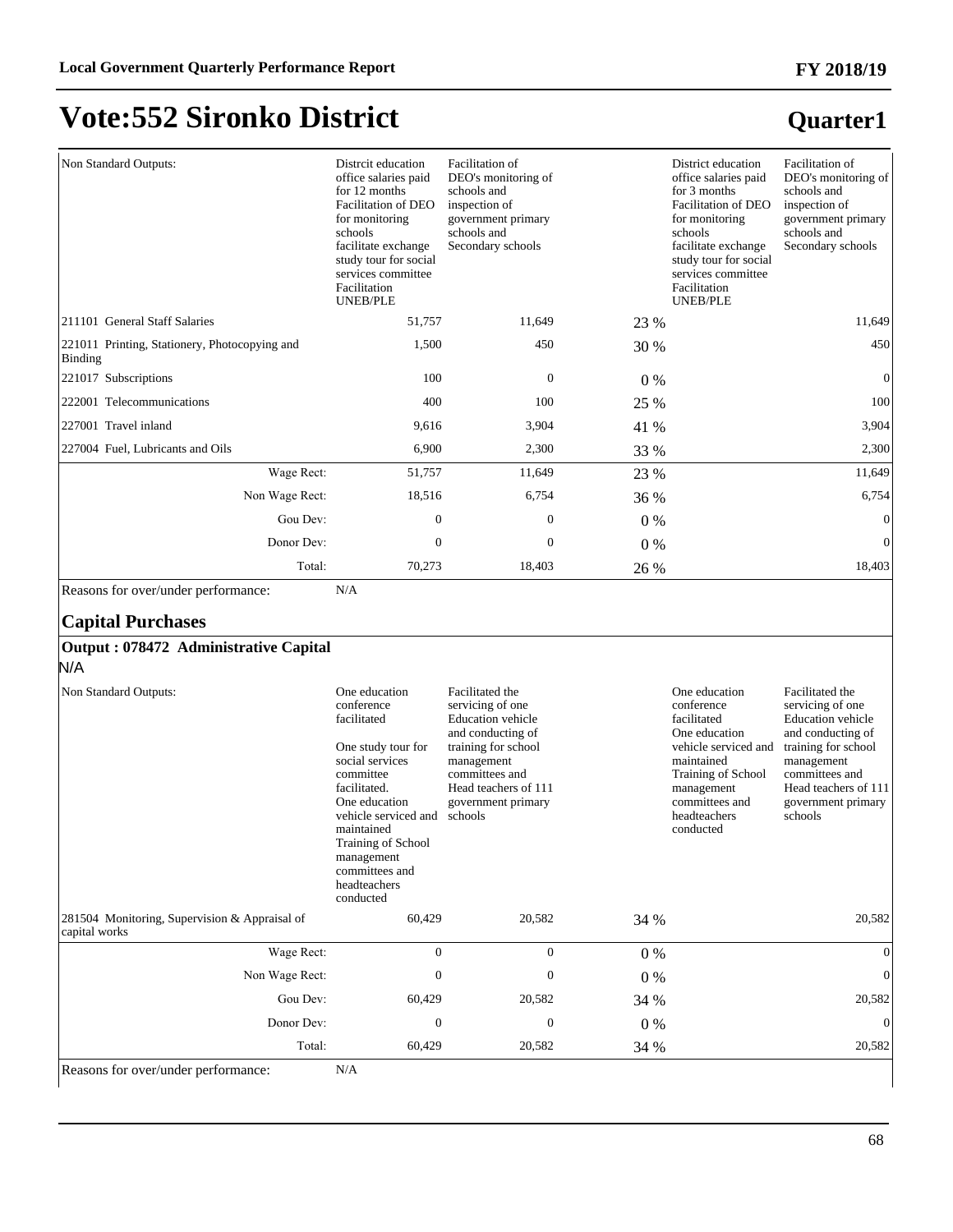### **Workplan : 6 Education**

| <b>Outputs and Performance Indicators</b><br>(Ushs Thousands) | <b>Annual</b><br><b>Planned</b><br><b>Outputs</b>                                              | <b>Cumulative</b><br>Output<br><b>Performance</b> | % Peformance | Quarterly<br><b>Planned</b><br><b>Outputs</b>                                                  | Quarterly<br>Output<br><b>Performance</b> |  |  |  |
|---------------------------------------------------------------|------------------------------------------------------------------------------------------------|---------------------------------------------------|--------------|------------------------------------------------------------------------------------------------|-------------------------------------------|--|--|--|
| <b>Programme: 0785 Special Needs Education</b>                |                                                                                                |                                                   |              |                                                                                                |                                           |  |  |  |
| <b>Higher LG Services</b>                                     |                                                                                                |                                                   |              |                                                                                                |                                           |  |  |  |
| <b>Output: 078501 Special Needs Education Services</b><br>N/A |                                                                                                |                                                   |              |                                                                                                |                                           |  |  |  |
| Non Standard Outputs:                                         | Follow up SNE<br>children in schools<br>and support to<br>teachers to handle<br>children well. |                                                   |              | Follow up SNE<br>children in schools<br>and support to<br>teachers to handle<br>children well. |                                           |  |  |  |
| 227001 Travel inland                                          | 2,500                                                                                          | $\mathbf{0}$                                      | $0\%$        |                                                                                                | $\overline{0}$                            |  |  |  |
| Wage Rect:                                                    | $\Omega$                                                                                       | $\overline{0}$                                    | $0\%$        |                                                                                                | 0                                         |  |  |  |
| Non Wage Rect:                                                | 2,500                                                                                          | $\overline{0}$                                    | $0\%$        |                                                                                                | $\vert 0 \vert$                           |  |  |  |
| Gou Dev:                                                      | $\Omega$                                                                                       | $\overline{0}$                                    | $0\%$        |                                                                                                | $\vert 0 \vert$                           |  |  |  |
| Donor Dev:                                                    | $\Omega$                                                                                       | $\overline{0}$                                    | $0\%$        |                                                                                                | $\vert 0 \vert$                           |  |  |  |
| Total:                                                        | 2,500                                                                                          | $\overline{0}$                                    | $0\%$        |                                                                                                | $\Omega$                                  |  |  |  |
| Reasons for over/under performance:                           |                                                                                                |                                                   |              |                                                                                                |                                           |  |  |  |
| Total For Education : Wage Rect:                              | 9,986,745                                                                                      | 2,421,825                                         | 24 %         |                                                                                                | 2,421,825                                 |  |  |  |
| Non-Wage Reccurent:                                           | 2,156,039                                                                                      | 712,545                                           | 33 %         |                                                                                                | 712,545                                   |  |  |  |
| GoU Dev:                                                      | 979,482                                                                                        | 20,582                                            | $2\%$        |                                                                                                | 20,582                                    |  |  |  |
| Donor Dev:                                                    | 0                                                                                              | 0                                                 | $0\%$        |                                                                                                | 0                                         |  |  |  |
| Grand Total:                                                  | 13,122,266                                                                                     | 3,154,952                                         | 24.0%        |                                                                                                | 3,154,952                                 |  |  |  |

# **Quarter1**

**FY 2018/19**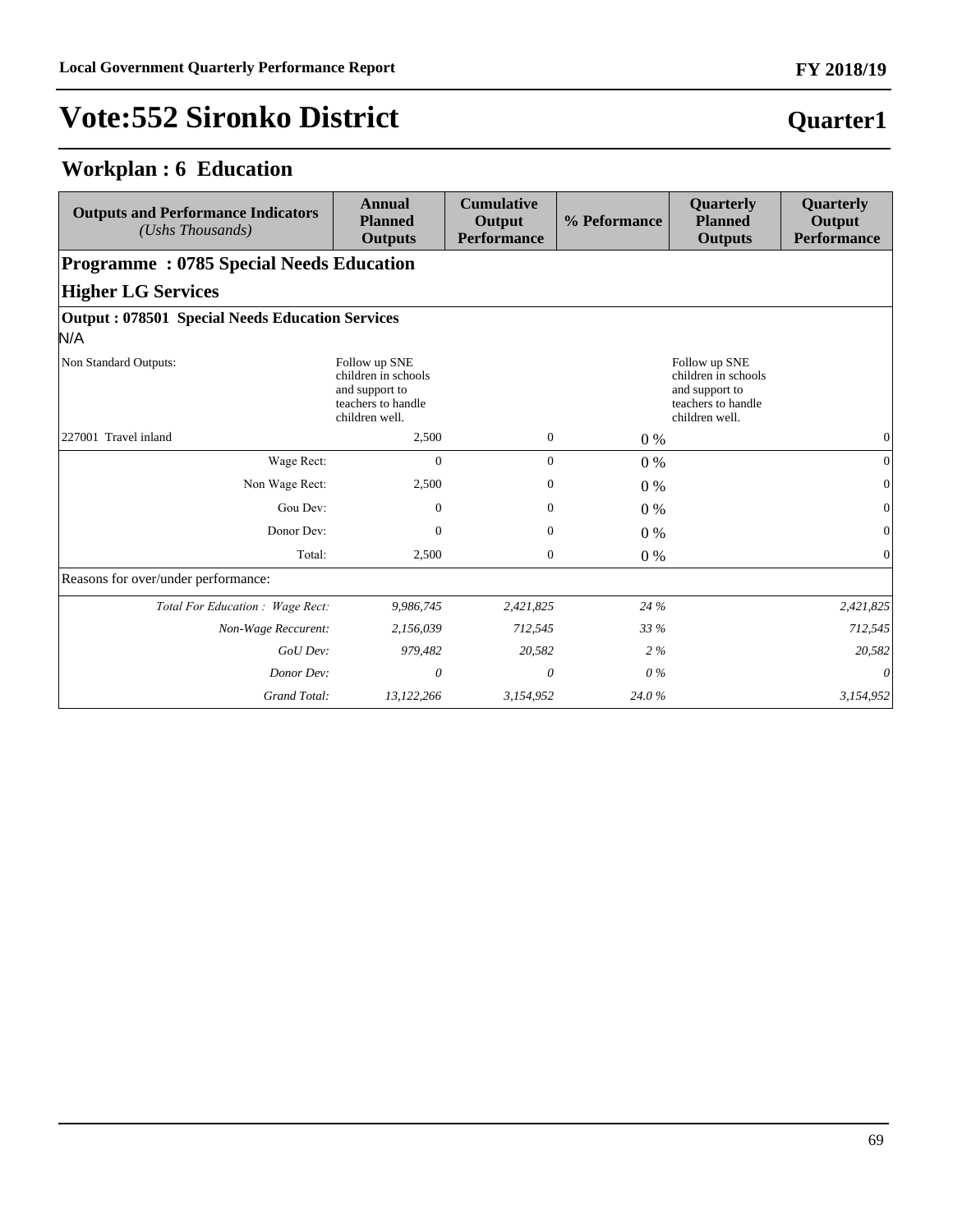#### **FY 2018/19**

### **Quarter1**

### **Workplan : 7a Roads and Engineering**

| <b>Outputs and Performance Indicators</b><br>(Ushs Thousands)        | <b>Annual</b><br><b>Planned</b><br><b>Outputs</b>                                                                                                                                                                                                                                            | <b>Cumulative</b><br>Output<br><b>Performance</b>                                                      | % Peformance | Quarterly<br><b>Planned</b><br><b>Outputs</b>                                                                                                                                                                                                                         | Quarterly<br>Output<br><b>Performance</b>                                                             |
|----------------------------------------------------------------------|----------------------------------------------------------------------------------------------------------------------------------------------------------------------------------------------------------------------------------------------------------------------------------------------|--------------------------------------------------------------------------------------------------------|--------------|-----------------------------------------------------------------------------------------------------------------------------------------------------------------------------------------------------------------------------------------------------------------------|-------------------------------------------------------------------------------------------------------|
| <b>Programme: 0481 District, Urban and Community Access Roads</b>    |                                                                                                                                                                                                                                                                                              |                                                                                                        |              |                                                                                                                                                                                                                                                                       |                                                                                                       |
| <b>Higher LG Services</b>                                            |                                                                                                                                                                                                                                                                                              |                                                                                                        |              |                                                                                                                                                                                                                                                                       |                                                                                                       |
| <b>Output: 048104 Community Access Roads maintenance</b>             |                                                                                                                                                                                                                                                                                              |                                                                                                        |              |                                                                                                                                                                                                                                                                       |                                                                                                       |
| N/A                                                                  |                                                                                                                                                                                                                                                                                              |                                                                                                        |              |                                                                                                                                                                                                                                                                       |                                                                                                       |
| Non Standard Outputs:                                                | $230 \text{ km of}$<br>community access<br>roads routinely<br>maintained by the<br>road gangs<br>59 KM of<br>community access<br>roads<br>maintained using a<br>mechanized<br>approach<br>18.2km of District<br>roads periodically<br>maintained including<br>graveling<br>$\langle$ div $>$ | 230 kms of district<br>roads net work<br>maintained, 12kms<br>reshaped, and road<br>equipment serviced |              | $230 \text{ km of}$<br>community access<br>roads routinely<br>maintained by the<br>road gangs<br>59 KM of<br>community access<br>roads& maintained<br>using a mechanized<br>approach<br>18.2km of District<br>roads periodically<br>maintained including<br>graveling | 230kms of district<br>roads net work<br>maintained, 12kms<br>reshaped, and road<br>equipment serviced |
| 228001 Maintenance - Civil                                           | 140,000                                                                                                                                                                                                                                                                                      | 33,241                                                                                                 | 24 %         |                                                                                                                                                                                                                                                                       | 33,241                                                                                                |
| Wage Rect:                                                           | $\overline{0}$                                                                                                                                                                                                                                                                               | $\overline{0}$                                                                                         | $0\%$        |                                                                                                                                                                                                                                                                       | $\mathbf{0}$                                                                                          |
| Non Wage Rect:                                                       | 140,000                                                                                                                                                                                                                                                                                      | 33,241                                                                                                 | 24 %         |                                                                                                                                                                                                                                                                       | 33,241                                                                                                |
| Gou Dev:                                                             | $\boldsymbol{0}$                                                                                                                                                                                                                                                                             | $\boldsymbol{0}$                                                                                       | 0%           |                                                                                                                                                                                                                                                                       | $\mathbf{0}$                                                                                          |
| Donor Dev:                                                           | $\mathbf{0}$                                                                                                                                                                                                                                                                                 | $\boldsymbol{0}$                                                                                       | 0%           |                                                                                                                                                                                                                                                                       | $\theta$                                                                                              |
| Total:                                                               | 140,000                                                                                                                                                                                                                                                                                      | 33,241                                                                                                 | 24 %         |                                                                                                                                                                                                                                                                       | 33,241                                                                                                |
| Reasons for over/under performance:                                  | Bad weather<br>Expensive repairs<br>Delayed releases<br>Frequent break downs of road equipment                                                                                                                                                                                               |                                                                                                        |              |                                                                                                                                                                                                                                                                       |                                                                                                       |
| Output: 048105 District Road equipment and machinery repaired<br>N/A |                                                                                                                                                                                                                                                                                              |                                                                                                        |              |                                                                                                                                                                                                                                                                       |                                                                                                       |
| Non Standard Outputs:                                                | Repair, Maintenance Repaired and<br>and Servicing of<br>roads equipment (2)<br>Motor graders, 1<br>wheel loader, 1<br>Vibro Roller, 1<br>water Bowser, 4<br>Dumper trucks, 1<br>Double cabin pick<br>up.                                                                                     | serviced Road<br>Equipment <i>i.e</i> One<br>Grader, 1Pick up,<br>Wheel Loader, 2<br>tippers           |              | Repair, Maintenance Repaired and<br>and Servicing of<br>roads equipment (2)<br>Motor graders, 1<br>wheel loader, 1<br>Vibro Roller, 1<br>water Bowser, 4<br>Dumper trucks, 1<br>Double cabin pick<br>up.                                                              | serviced Road<br>Equipment <i>i.e</i> One<br>Grader, 1Pick up,<br>Wheel Loader, 2<br>tippers          |
| 228002 Maintenance - Vehicles                                        | 74,431                                                                                                                                                                                                                                                                                       | 4,683                                                                                                  | 6 %          |                                                                                                                                                                                                                                                                       | 4,683                                                                                                 |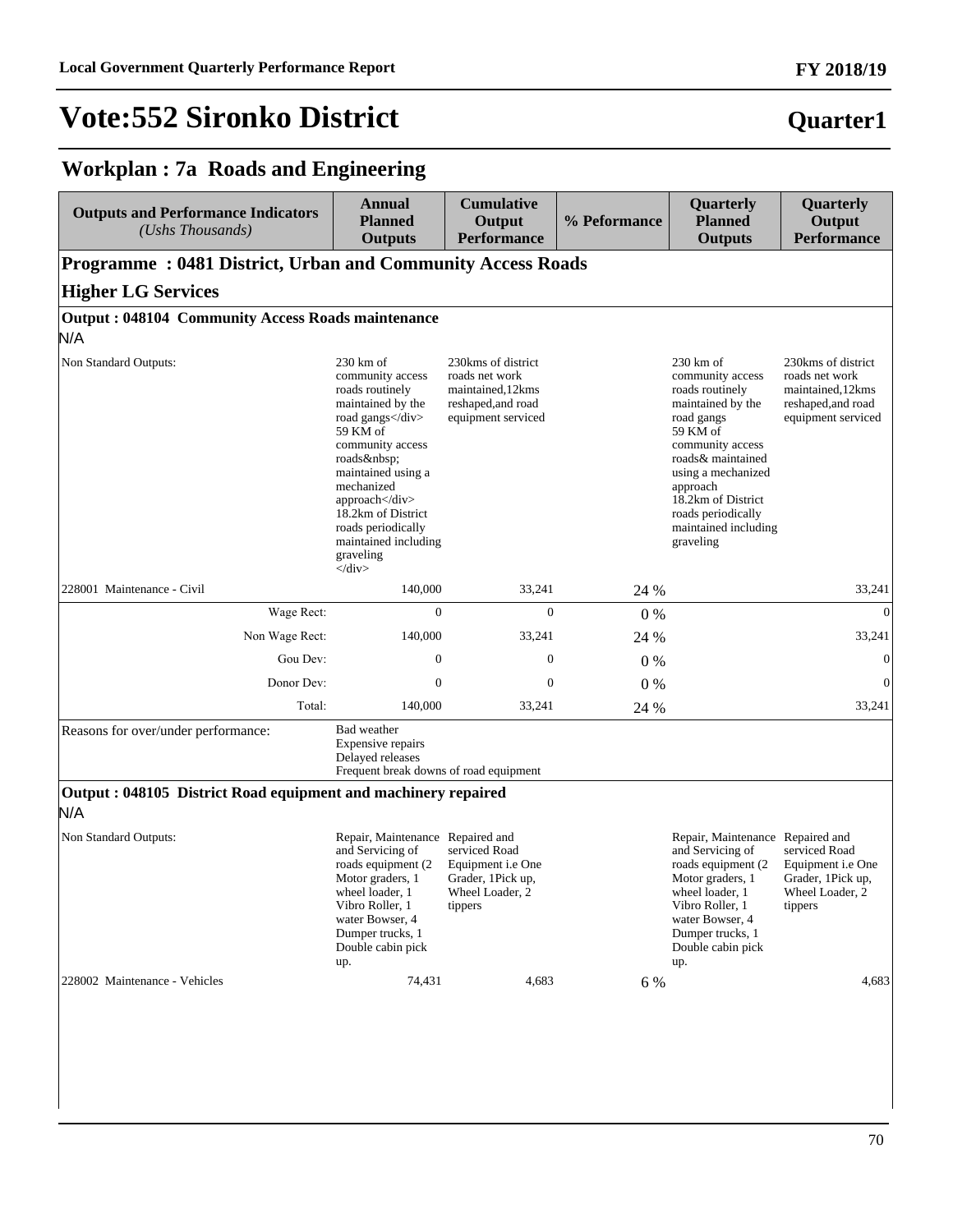**Quarter1**

### **Vote:552 Sironko District**

#### :DJH5HFW 0 0 0 % 0 Non Wage Rect: 274,431 4,683 6 % 4,683 4,683 Gou Dev:  $0 \t 0 \t 0 \t 0 \t 0$ Donor Dev:  $0 \t 0 \t 0 \t 0 \t 0$ Total: 74,431 4,683 6 % 4,683 Reasons for over/under performance: No deviation **Output : 048106 Urban Roads Maintenance** N/A Non Standard Outputs: Transfers of road fund to Budadiri and 34,570,209 to Sironko Town Councils Transferred shs. Budadri TC and shs 40,931,420 totaling to shs.75,501,629 Transfers of road fund to Budadiri and Sironko Town Councils Transferred shs. 34,570,209 to Budadri TC and shs 40,931,420 totaling to shs.75,501,629 228004 Maintenance – Other 309,224 75,502 24 % 75,502 75,502 75,502 :DJH5HFW 0 0 0 % 0 Non Wage Rect: 309,224 75,502 24 % 75,502 75,502 \*RX'HY 0 0 0 % 0 Donor Dev:  $0 \t 0 \t 0 \t 0 \t 0$ Total: 309,224 75,502 24 % 75,502 75,502 Reasons for over/under performance: No deviation **Output : 048108 Operation of District Roads Office** N/A Non Standard Outputs: Works staff at district and Town councils paid salary for 12 months water and electricity bills,staff welfare, printing,small office Facilitated equipment and travel submission of report in land Paid staff salaries for the 3months of July, August and September 2018 Paid water bills for 3months to the center and signing of performance agreements. Works staff at district and Town councils paid salary for 3 months water and electricity bills,staff welfare, printing,small office Facilitated equipment and travel in land Paid staff salaries for the 3months of July, August and September 2018 Paid water bills for 3months submission of report to the center and signing of performance agreements. 211101 General Staff Salaries 125,781 31,445 25 % 31,445 31,445 221008 Computer supplies and Information Technology (IT) 2,000 0 0 % 0 221009 Welfare and Entertainment 2,000 0 0 % 0 221011 Printing, Stationery, Photocopying and Binding 2,000 100 5 % 100 221012 Small Office Equipment 2,000 0 0 % 0 223005 Electricity **1,000** 0 0 0 % 0 0 0 0 0 0 0 0 0 0 m 223006 Water 1,000 200 20 % 200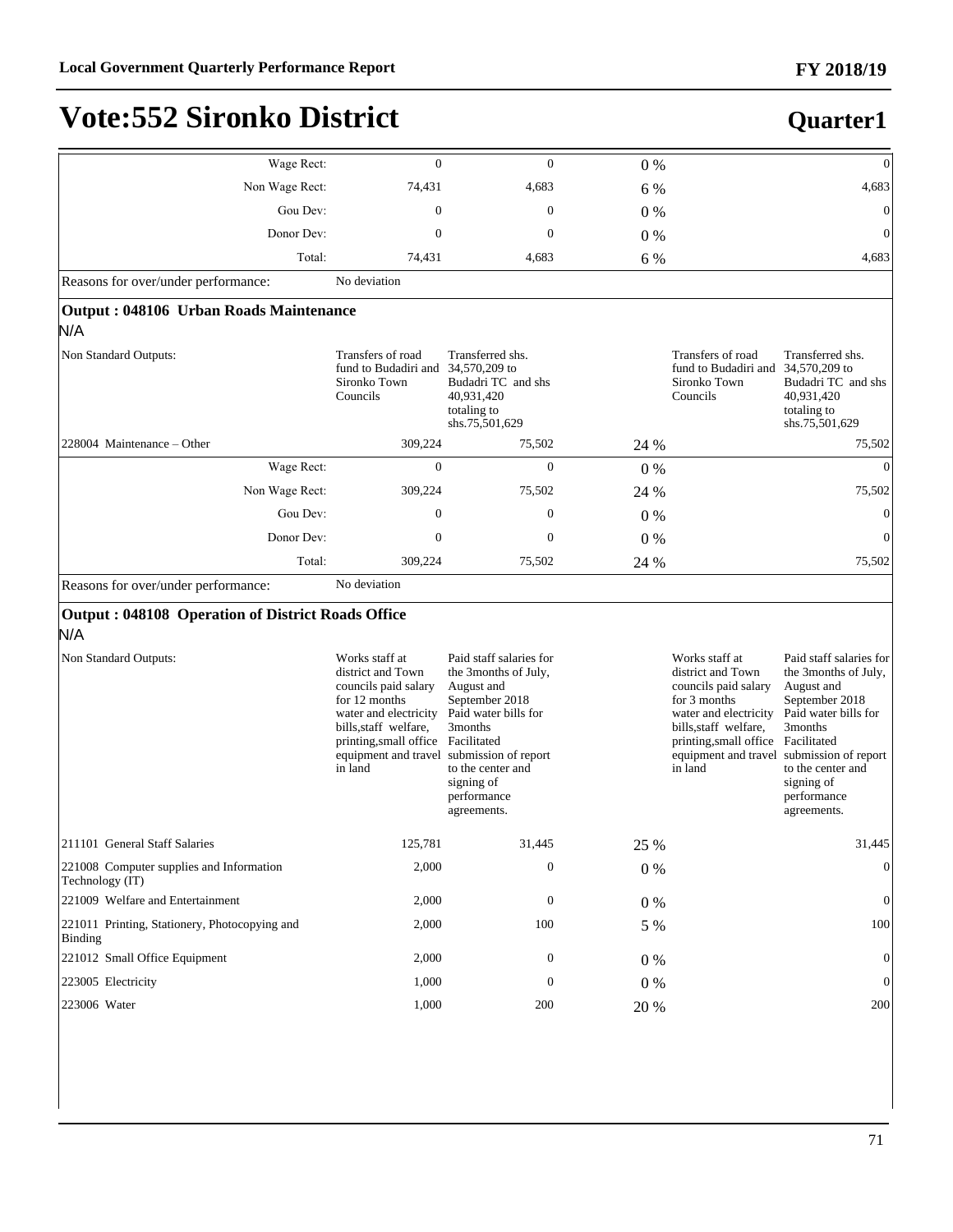**Quarter1**

## **Vote:552 Sironko District**

| 227001 Travel inland                                                 | 21,562                                                                                                                              | 4,509            | 21 %    | 4,509                                                                                                                                                                                                                                                                                                                                                 |
|----------------------------------------------------------------------|-------------------------------------------------------------------------------------------------------------------------------------|------------------|---------|-------------------------------------------------------------------------------------------------------------------------------------------------------------------------------------------------------------------------------------------------------------------------------------------------------------------------------------------------------|
| Wage Rect:                                                           | 125,781                                                                                                                             | 31,445           | 25 %    | 31,445                                                                                                                                                                                                                                                                                                                                                |
| Non Wage Rect:                                                       | 31,562                                                                                                                              | 4,809            | 15 %    | 4,809                                                                                                                                                                                                                                                                                                                                                 |
| Gou Dev:                                                             | $\mathbf{0}$                                                                                                                        | $\theta$         | $0\%$   | $\mathbf{0}$                                                                                                                                                                                                                                                                                                                                          |
| Donor Dev:                                                           | $\mathbf{0}$                                                                                                                        | $\mathbf{0}$     | $0\%$   | $\overline{0}$                                                                                                                                                                                                                                                                                                                                        |
| Total:                                                               | 157,343                                                                                                                             | 36,254           | 23 %    | 36,254                                                                                                                                                                                                                                                                                                                                                |
| Reasons for over/under performance:                                  | No devaition                                                                                                                        |                  |         |                                                                                                                                                                                                                                                                                                                                                       |
| <b>Lower Local Services</b>                                          |                                                                                                                                     |                  |         |                                                                                                                                                                                                                                                                                                                                                       |
| <b>Output: 048151 Community Access Road Maintenance (LLS)</b><br>N/A |                                                                                                                                     |                  |         |                                                                                                                                                                                                                                                                                                                                                       |
| Non Standard Outputs:                                                | Shs. 171,788,923<br>transferred to 19<br>LLGs for<br>maintenance of<br>community access<br>roads.                                   | Na               |         | Shs. 38,292,756<br>No funds were<br>transferred to 19<br>released<br>LLGs for<br>maintenance of<br>community access<br>roads.                                                                                                                                                                                                                         |
| 291001 Transfers to Government Institutions                          | 153,171                                                                                                                             | $\boldsymbol{0}$ | 0%      | $\mathbf{0}$                                                                                                                                                                                                                                                                                                                                          |
| Wage Rect:                                                           | $\mathbf{0}$                                                                                                                        | $\mathbf{0}$     | 0%      | $\overline{0}$                                                                                                                                                                                                                                                                                                                                        |
| Non Wage Rect:                                                       | 153,171                                                                                                                             | $\mathbf{0}$     | 0%      |                                                                                                                                                                                                                                                                                                                                                       |
| Gou Dev:                                                             | $\mathbf{0}$                                                                                                                        | $\boldsymbol{0}$ | $0\%$   |                                                                                                                                                                                                                                                                                                                                                       |
| Donor Dev:                                                           | $\mathbf{0}$                                                                                                                        | $\boldsymbol{0}$ | 0%      | 0                                                                                                                                                                                                                                                                                                                                                     |
| Total:                                                               | 153,171                                                                                                                             | $\mathbf{0}$     | 0%      | $\overline{0}$                                                                                                                                                                                                                                                                                                                                        |
| Reasons for over/under performance:                                  | Funds are released in second quarter                                                                                                |                  |         |                                                                                                                                                                                                                                                                                                                                                       |
| Output: 048157 Bottle necks Clearance on Community Access Roads      |                                                                                                                                     |                  |         |                                                                                                                                                                                                                                                                                                                                                       |
| N/A                                                                  |                                                                                                                                     |                  |         |                                                                                                                                                                                                                                                                                                                                                       |
| Non Standard Outputs:                                                | Culvert installation<br>on Nalusala stream<br>along Sironko -<br>Bugusege road<br><br><b>Culvert Installation</b><br>of Buweri-<br> | NA               |         | Culvert installation<br>No output<br>on Nalusala stream<br>along Sironko -<br>Bugusege road<br><b>Culvert Installation</b><br>of Buweri-<br>Bumumulo Road in<br>Buyi<br><b>Culvert Installation</b><br>of Buweri-<br>Bumumulo road in<br>Kipande &<br>Nalwanda<br><b>Culvert Installation</b><br>of Kibembe -<br>Bunatanyo Road in<br>Seven crossings |
| 263106 Other Current grants                                          | 37,000                                                                                                                              | $\mathbf{0}$     | 0%      | $\Omega$                                                                                                                                                                                                                                                                                                                                              |
| Wage Rect:                                                           | $\boldsymbol{0}$                                                                                                                    | $\overline{0}$   | $0\ \%$ | $\mathbf{0}$                                                                                                                                                                                                                                                                                                                                          |
| Non Wage Rect:                                                       | 37,000                                                                                                                              | $\boldsymbol{0}$ | $0\ \%$ | ∩                                                                                                                                                                                                                                                                                                                                                     |
| Gou Dev:                                                             | $\mathbf{0}$                                                                                                                        | $\boldsymbol{0}$ | $0\ \%$ |                                                                                                                                                                                                                                                                                                                                                       |
| Donor Dev:                                                           | $\mathbf{0}$                                                                                                                        | $\mathbf{0}$     | $0\ \%$ |                                                                                                                                                                                                                                                                                                                                                       |
| Total:                                                               | 37,000                                                                                                                              | $\boldsymbol{0}$ | $0\ \%$ | $\mathbf{0}$                                                                                                                                                                                                                                                                                                                                          |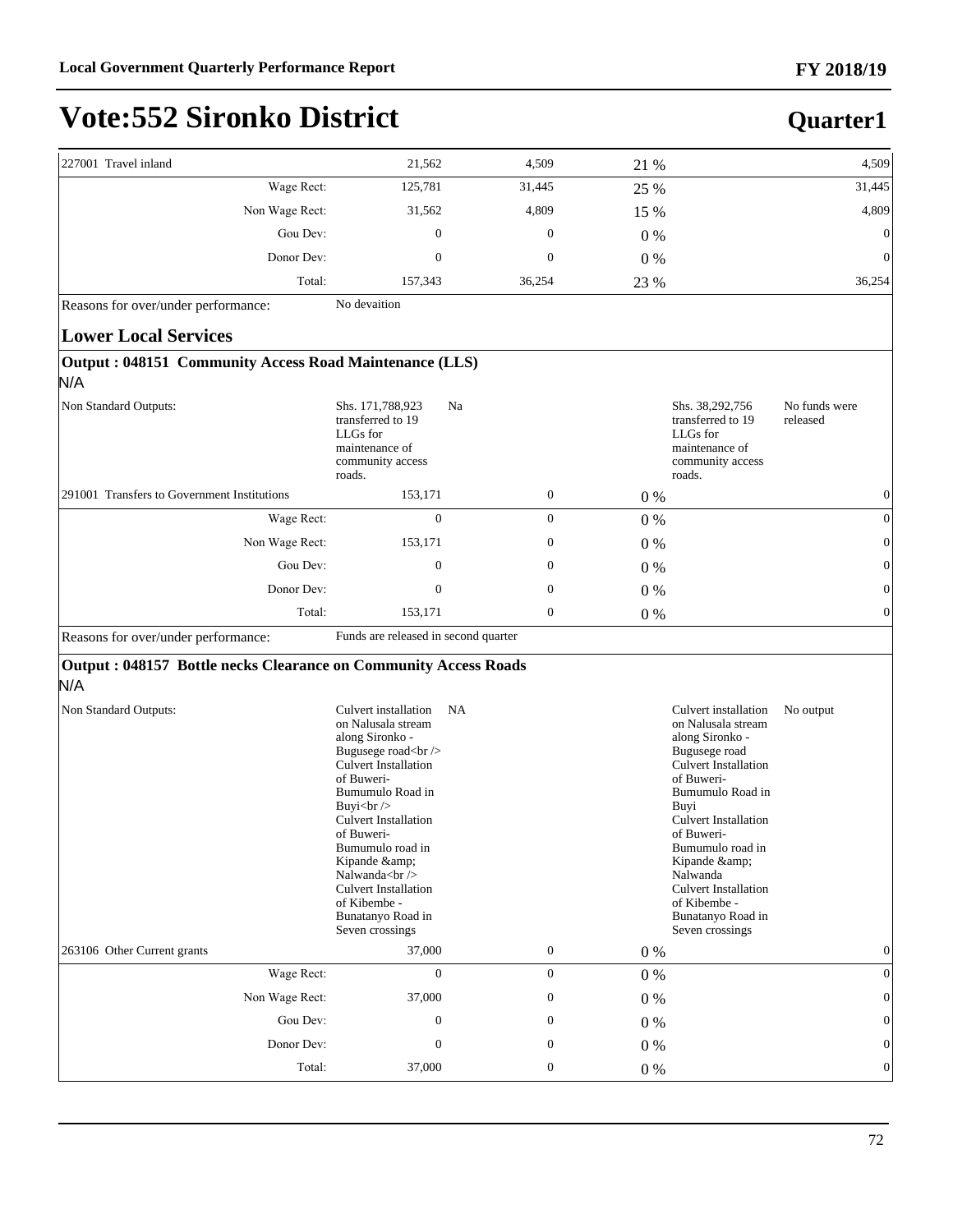# **FY 2018/19**

#### **Workplan : 7a Roads and Engineering**

| <b>Outputs and Performance Indicators</b><br>(Ushs Thousands)                | <b>Annual</b><br><b>Planned</b><br><b>Outputs</b>                                                                                                    | <b>Cumulative</b><br>Output<br><b>Performance</b>                                                                                                     | % Peformance | Quarterly<br><b>Planned</b><br><b>Outputs</b>                                                                                                        | Quarterly<br>Output<br><b>Performance</b>                                                                                                              |
|------------------------------------------------------------------------------|------------------------------------------------------------------------------------------------------------------------------------------------------|-------------------------------------------------------------------------------------------------------------------------------------------------------|--------------|------------------------------------------------------------------------------------------------------------------------------------------------------|--------------------------------------------------------------------------------------------------------------------------------------------------------|
| Reasons for over/under performance:                                          | Activities were planned for third quarter                                                                                                            |                                                                                                                                                       |              |                                                                                                                                                      |                                                                                                                                                        |
| Output: 048158 District Roads Maintainence (URF)                             |                                                                                                                                                      |                                                                                                                                                       |              |                                                                                                                                                      |                                                                                                                                                        |
| N/A                                                                          |                                                                                                                                                      |                                                                                                                                                       |              |                                                                                                                                                      |                                                                                                                                                        |
| Non Standard Outputs:                                                        | Periodic<br>maintenance of 18.2<br>km of the district<br>roads                                                                                       | Periodic<br>maintenance of<br>Buhugu Nambalenze<br>roads                                                                                              |              | Periodic<br>maintenance of 3 km maintenance of<br>of the district roads                                                                              | Periodic<br>Buhugu Nambalenze<br>roads                                                                                                                 |
| 242003 Other                                                                 | 236,764                                                                                                                                              | 39,000                                                                                                                                                | 16 %         |                                                                                                                                                      | 39,000                                                                                                                                                 |
| Wage Rect:                                                                   | $\mathbf{0}$                                                                                                                                         | $\overline{0}$                                                                                                                                        | $0\%$        |                                                                                                                                                      | $\Omega$                                                                                                                                               |
| Non Wage Rect:                                                               | 236,764                                                                                                                                              | 39,000                                                                                                                                                | 16 %         |                                                                                                                                                      | 39,000                                                                                                                                                 |
| Gou Dev:                                                                     | $\boldsymbol{0}$                                                                                                                                     | $\boldsymbol{0}$                                                                                                                                      | $0\%$        |                                                                                                                                                      | 0                                                                                                                                                      |
| Donor Dev:                                                                   | $\mathbf{0}$                                                                                                                                         | $\mathbf{0}$                                                                                                                                          | $0\%$        |                                                                                                                                                      | $\mathbf{0}$                                                                                                                                           |
| Total:                                                                       | 236,764                                                                                                                                              | 39,000                                                                                                                                                | 16 %         |                                                                                                                                                      | 39,000                                                                                                                                                 |
| Reasons for over/under performance:                                          | Works are still ongoing                                                                                                                              |                                                                                                                                                       |              |                                                                                                                                                      |                                                                                                                                                        |
| <b>Output: 048159 District and Community Access Roads Maintenance</b><br>N/A |                                                                                                                                                      |                                                                                                                                                       |              |                                                                                                                                                      |                                                                                                                                                        |
| Non Standard Outputs:                                                        | Reshaping and<br>grading 61km of<br>road net work<br>Completion of<br>Mahapa Birdge                                                                  | 12 KM of road<br>network was<br>reshaped<br>(Bugusege<br>Bunazami, 6km,<br>Kiguli muluti 2km,<br>Kigeda Bugiboni<br>2km and Buboolo -<br>Wopulusi 2km |              | Completion of<br>Mahapa Birdge<br>Reshaping and<br>grading 6km of road<br>net work                                                                   | 12 KM of road<br>network was<br>reshaped<br>(Bugusege)<br>Bunazami, 6km,<br>Kiguli muluti 2km,<br>Kigeda Bugiboni<br>2km and Buboolo -<br>Wopulusi 2km |
| 263106 Other Current grants                                                  | 100,500                                                                                                                                              | 20,245                                                                                                                                                | 20 %         |                                                                                                                                                      | 20,245                                                                                                                                                 |
| Wage Rect:                                                                   | $\overline{0}$                                                                                                                                       | $\boldsymbol{0}$                                                                                                                                      | $0\%$        |                                                                                                                                                      | $\theta$                                                                                                                                               |
| Non Wage Rect:                                                               | 100,500                                                                                                                                              | 20,245                                                                                                                                                | 20 %         |                                                                                                                                                      | 20,245                                                                                                                                                 |
| Gou Dev:                                                                     | $\mathbf{0}$                                                                                                                                         | $\boldsymbol{0}$                                                                                                                                      | $0\%$        |                                                                                                                                                      | $\mathbf{0}$                                                                                                                                           |
| Donor Dev:                                                                   | $\mathbf{0}$                                                                                                                                         | $\mathbf{0}$                                                                                                                                          | $0\%$        |                                                                                                                                                      | $\mathbf{0}$                                                                                                                                           |
| Total:                                                                       | 100,500                                                                                                                                              | 20,245                                                                                                                                                | 20 %         |                                                                                                                                                      | 20,245                                                                                                                                                 |
| Reasons for over/under performance:                                          | Works are ongoing                                                                                                                                    |                                                                                                                                                       |              |                                                                                                                                                      |                                                                                                                                                        |
| <b>Capital Purchases</b>                                                     |                                                                                                                                                      |                                                                                                                                                       |              |                                                                                                                                                      |                                                                                                                                                        |
| Output: 048172 Administrative Capital<br>N/A                                 |                                                                                                                                                      |                                                                                                                                                       |              |                                                                                                                                                      |                                                                                                                                                        |
| Non Standard Outputs:                                                        | <b>NUSAF3 CARs</b><br>rehabilitated in the<br>selected watersheds<br>in Bumirisa- Wosiita<br>watershed, miwu<br>watershed,<br>Nalugugu<br>watershed, |                                                                                                                                                       |              | <b>NUSAF3 CARs</b><br>rehabilitated in the<br>selected watersheds<br>in Bumirisa- Wosiita<br>watershed, miwu<br>watershed,<br>Nalugugu<br>watershed, |                                                                                                                                                        |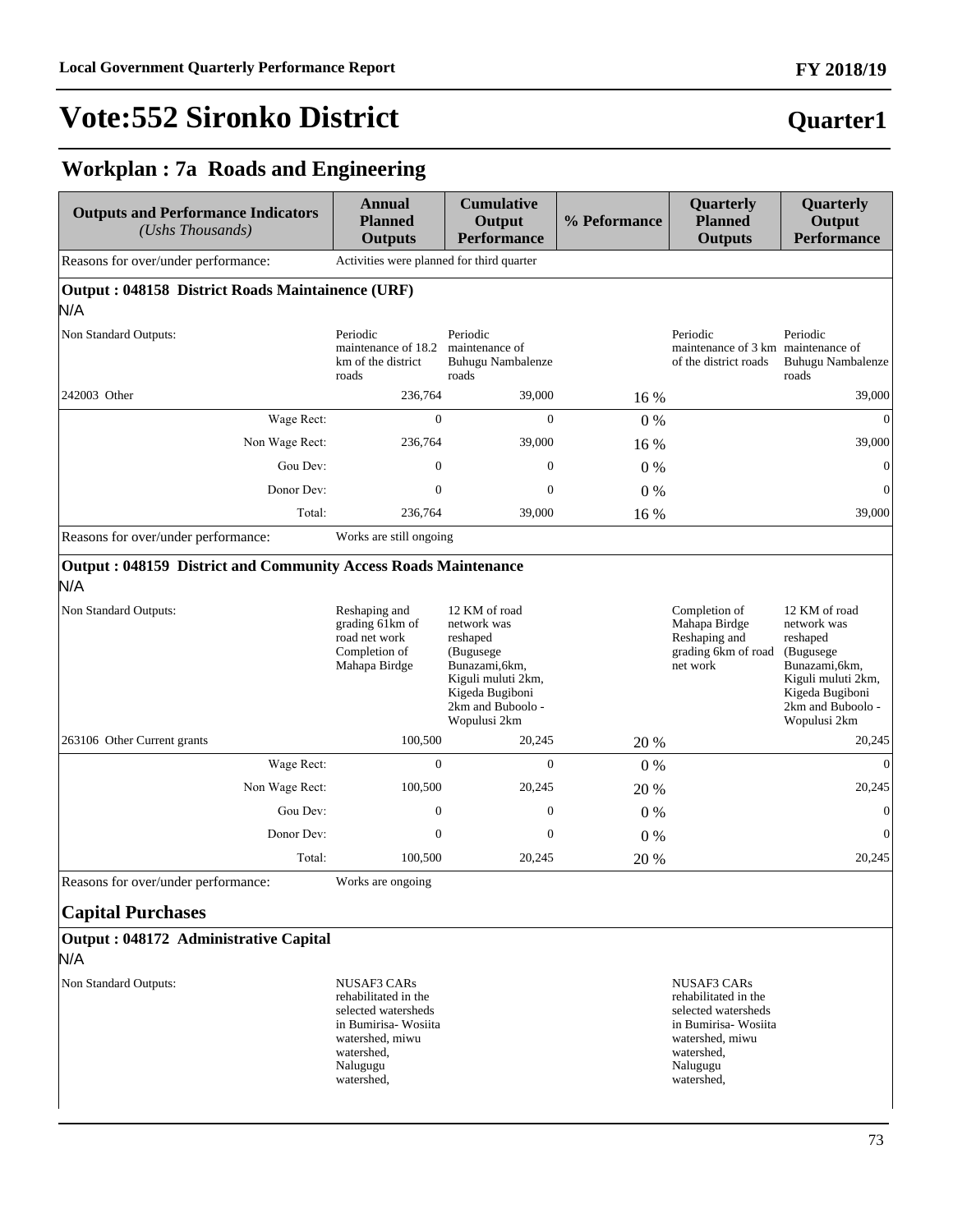# **Quarter1**

| 281502 Feasibility Studies for Capital Works                   | 10,000   | $\boldsymbol{0}$ | 0 %   | $\overline{0}$ |  |  |  |  |
|----------------------------------------------------------------|----------|------------------|-------|----------------|--|--|--|--|
| 281504 Monitoring, Supervision & Appraisal of<br>capital works | 100,000  | $\boldsymbol{0}$ | $0\%$ | $\mathbf{0}$   |  |  |  |  |
| 312103 Roads and Bridges                                       | 174,447  | $\boldsymbol{0}$ | $0\%$ | $\mathbf{0}$   |  |  |  |  |
| Wage Rect:                                                     | $\theta$ | $\boldsymbol{0}$ | $0\%$ | $\mathbf{0}$   |  |  |  |  |
| Non Wage Rect:                                                 | $\theta$ | $\boldsymbol{0}$ | $0\%$ | $\overline{0}$ |  |  |  |  |
| Gou Dev:                                                       | 284,447  | $\boldsymbol{0}$ | $0\%$ | $\theta$       |  |  |  |  |
| Donor Dev:                                                     | $\theta$ | $\boldsymbol{0}$ | $0\%$ | $\overline{0}$ |  |  |  |  |
| Total:                                                         | 284,447  | $\boldsymbol{0}$ | 0 %   | $\theta$       |  |  |  |  |
| Reasons for over/under performance:                            |          |                  |       |                |  |  |  |  |

#### **Output : 048180 Rural roads construction and rehabilitation** N/A

| Rehabilitation with<br>Non Standard Outputs:<br>murram of 3.3KM<br>on Busirima-<br>Birinda-Bugizaza<br>Rehabilitation of<br>3.0km of Gangai-<br>Kama road 3.0km in<br>Buwalasi s/county<br>Rehabilitation of<br>4.4km of Buwalasi<br>sc HQrs - Buwalasi<br><b>TTC</b> |                  |                  |        | Rehabilitation with<br>murram of 3.3KM<br>on Busirima-<br>Birinda- Bugizaza<br>Rehabilitation of<br>3.0km of Gangai-<br>Kama road 3.0km in<br>Buwalasi s/county<br>Rehabilitation of<br>4.4km of Buwalasi<br>sc HQrs - Buwalasi<br><b>TTC</b> |
|-----------------------------------------------------------------------------------------------------------------------------------------------------------------------------------------------------------------------------------------------------------------------|------------------|------------------|--------|-----------------------------------------------------------------------------------------------------------------------------------------------------------------------------------------------------------------------------------------------|
| 312103 Roads and Bridges                                                                                                                                                                                                                                              | 58,000           | 0                | $0\%$  | $\vert 0 \vert$                                                                                                                                                                                                                               |
| Wage Rect:                                                                                                                                                                                                                                                            | $\overline{0}$   | $\overline{0}$   | $0\%$  | $\vert 0 \vert$                                                                                                                                                                                                                               |
| Non Wage Rect:                                                                                                                                                                                                                                                        | $\boldsymbol{0}$ | $\overline{0}$   | $0\%$  | $\vert 0 \vert$                                                                                                                                                                                                                               |
| Gou Dev:                                                                                                                                                                                                                                                              | 58,000           | 0                | $0\%$  | $\vert 0 \vert$                                                                                                                                                                                                                               |
| Donor Dev:                                                                                                                                                                                                                                                            | 0                | $\boldsymbol{0}$ | $0\%$  | $\vert 0 \vert$                                                                                                                                                                                                                               |
| Total:                                                                                                                                                                                                                                                                | 58,000           | $\boldsymbol{0}$ | $0\%$  | $\Omega$                                                                                                                                                                                                                                      |
| Reasons for over/under performance:                                                                                                                                                                                                                                   |                  |                  |        |                                                                                                                                                                                                                                               |
| Total For Roads and Engineering: Wage Rect:                                                                                                                                                                                                                           | 125,781          | 31,445           | 25 %   | 31,445                                                                                                                                                                                                                                        |
| Non-Wage Reccurent:                                                                                                                                                                                                                                                   | 1,082,653        | 177,480          | $16\%$ | 177,480                                                                                                                                                                                                                                       |
| GoU Dev:                                                                                                                                                                                                                                                              | 342,447          | 0                | $0\%$  | $\theta$                                                                                                                                                                                                                                      |
| Donor Dev:                                                                                                                                                                                                                                                            | 0                | $\theta$         | $0\%$  | $\theta$                                                                                                                                                                                                                                      |
| Grand Total:                                                                                                                                                                                                                                                          | 1,550,880        | 208,925          | 13.5%  | 208,925                                                                                                                                                                                                                                       |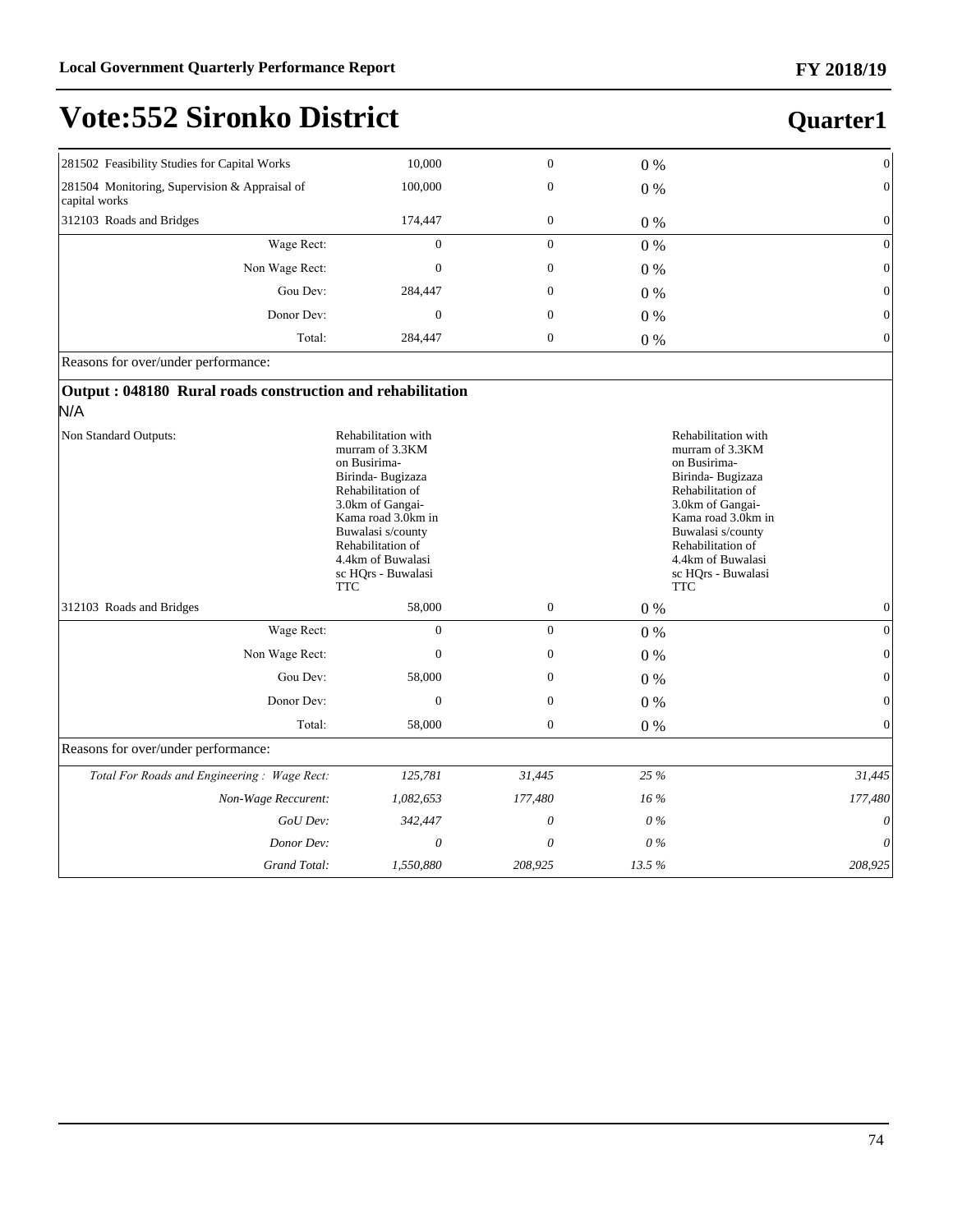#### **Workplan : 7b Water**

| <b>Outputs and Performance Indicators</b><br>(Ushs Thousands) | <b>Annual</b><br><b>Planned</b><br><b>Outputs</b>                                                                                                                                                                                                                      | <b>Cumulative</b><br>Output<br><b>Performance</b>                                                                                                                                                                                                                        | % Peformance | Quarterly<br><b>Planned</b><br><b>Outputs</b>                                                                                                                                                                                                                          | Quarterly<br>Output<br><b>Performance</b>                                                                                                                                                                                                             |
|---------------------------------------------------------------|------------------------------------------------------------------------------------------------------------------------------------------------------------------------------------------------------------------------------------------------------------------------|--------------------------------------------------------------------------------------------------------------------------------------------------------------------------------------------------------------------------------------------------------------------------|--------------|------------------------------------------------------------------------------------------------------------------------------------------------------------------------------------------------------------------------------------------------------------------------|-------------------------------------------------------------------------------------------------------------------------------------------------------------------------------------------------------------------------------------------------------|
| <b>Programme: 0981 Rural Water Supply and Sanitation</b>      |                                                                                                                                                                                                                                                                        |                                                                                                                                                                                                                                                                          |              |                                                                                                                                                                                                                                                                        |                                                                                                                                                                                                                                                       |
| <b>Higher LG Services</b>                                     |                                                                                                                                                                                                                                                                        |                                                                                                                                                                                                                                                                          |              |                                                                                                                                                                                                                                                                        |                                                                                                                                                                                                                                                       |
| Output: 098101 Operation of the District Water Office         |                                                                                                                                                                                                                                                                        |                                                                                                                                                                                                                                                                          |              |                                                                                                                                                                                                                                                                        |                                                                                                                                                                                                                                                       |
| N/A                                                           |                                                                                                                                                                                                                                                                        |                                                                                                                                                                                                                                                                          |              |                                                                                                                                                                                                                                                                        |                                                                                                                                                                                                                                                       |
| Non Standard Outputs:                                         | Water sector staff<br>paid salary for 12<br>months                                                                                                                                                                                                                     | Water sector staff<br>paid salary for 3<br>months                                                                                                                                                                                                                        |              | Water sector staff<br>paid salary for 3<br>months                                                                                                                                                                                                                      | Water sector staff<br>paid salary for 3<br>months                                                                                                                                                                                                     |
| 211101 General Staff Salaries                                 | 26,312                                                                                                                                                                                                                                                                 | 6,578                                                                                                                                                                                                                                                                    | 25 %         |                                                                                                                                                                                                                                                                        | 6,578                                                                                                                                                                                                                                                 |
| Wage Rect:                                                    | 26,312                                                                                                                                                                                                                                                                 | 6,578                                                                                                                                                                                                                                                                    | 25 %         |                                                                                                                                                                                                                                                                        | 6,578                                                                                                                                                                                                                                                 |
| Non Wage Rect:                                                | $\boldsymbol{0}$                                                                                                                                                                                                                                                       | $\mathbf{0}$                                                                                                                                                                                                                                                             | 0%           |                                                                                                                                                                                                                                                                        | $\vert 0 \vert$                                                                                                                                                                                                                                       |
| Gou Dev:                                                      | $\theta$                                                                                                                                                                                                                                                               | $\theta$                                                                                                                                                                                                                                                                 | $0\%$        |                                                                                                                                                                                                                                                                        | $\boldsymbol{0}$                                                                                                                                                                                                                                      |
| Donor Dev:                                                    | $\theta$                                                                                                                                                                                                                                                               | $\boldsymbol{0}$                                                                                                                                                                                                                                                         | 0%           |                                                                                                                                                                                                                                                                        | $\overline{0}$                                                                                                                                                                                                                                        |
| Total:                                                        | 26,312                                                                                                                                                                                                                                                                 | 6,578                                                                                                                                                                                                                                                                    | 25 %         |                                                                                                                                                                                                                                                                        | 6,578                                                                                                                                                                                                                                                 |
| Reasons for over/under performance:                           | n/a                                                                                                                                                                                                                                                                    |                                                                                                                                                                                                                                                                          |              |                                                                                                                                                                                                                                                                        |                                                                                                                                                                                                                                                       |
| Output: 098105 Promotion of Sanitation and Hygiene<br>N/A     |                                                                                                                                                                                                                                                                        |                                                                                                                                                                                                                                                                          |              |                                                                                                                                                                                                                                                                        |                                                                                                                                                                                                                                                       |
| Non Standard Outputs:                                         | Community led total Social Mobilization<br>sanitation in the<br>district facilitated<br>Creating rapport<br>with village leaders<br>on HYSAN<br>Triggering of<br>identified villages<br>for ODF<br>Follow up visits on<br><b>ODFOne</b> sanitation<br>week facilitated | meeting<br>Support to user<br>committees.<br>Data collection<br>Submission of<br>annual work plan<br>Data collection<br>fuel deposits for<br>water activities<br>Inspection of water<br>points<br>Establishments of<br>water user<br>committees<br>water Quality testing |              | Community led total Social Mobilization<br>sanitation in the<br>district facilitated<br>Creating rapport<br>with village leaders<br>on HYSAN<br>Triggering of<br>identified villages<br>for ODF<br>Follow up visits on<br><b>ODFOne</b> sanitation<br>week facilitated | meeting<br>Support to user<br>committees.<br>Data collection<br>Submission of<br>annual work plan<br>fuel deposits for<br>water activities<br>Inspection of water<br>points<br>Establishments of<br>water user<br>committees<br>water Quality testing |
| 211103 Allowances                                             | 11,181                                                                                                                                                                                                                                                                 | 2,396                                                                                                                                                                                                                                                                    | 21 %         |                                                                                                                                                                                                                                                                        | 2,396                                                                                                                                                                                                                                                 |
| 227001 Travel inland                                          | 20,510                                                                                                                                                                                                                                                                 | 4,737                                                                                                                                                                                                                                                                    | 23 %         |                                                                                                                                                                                                                                                                        | 4,737                                                                                                                                                                                                                                                 |
| Wage Rect:                                                    | $\boldsymbol{0}$                                                                                                                                                                                                                                                       | $\boldsymbol{0}$                                                                                                                                                                                                                                                         | $0\%$        |                                                                                                                                                                                                                                                                        | $\boldsymbol{0}$                                                                                                                                                                                                                                      |
| Non Wage Rect:                                                | 31,691                                                                                                                                                                                                                                                                 | 7,133                                                                                                                                                                                                                                                                    | 23 %         |                                                                                                                                                                                                                                                                        | 7,133                                                                                                                                                                                                                                                 |
| Gou Dev:                                                      | $\boldsymbol{0}$                                                                                                                                                                                                                                                       | $\boldsymbol{0}$                                                                                                                                                                                                                                                         | 0%           |                                                                                                                                                                                                                                                                        | $\mathbf{0}$                                                                                                                                                                                                                                          |
| Donor Dev:                                                    | $\boldsymbol{0}$                                                                                                                                                                                                                                                       | $\boldsymbol{0}$                                                                                                                                                                                                                                                         | $0\ \%$      |                                                                                                                                                                                                                                                                        | $\mathbf{0}$                                                                                                                                                                                                                                          |
| Total:                                                        | 31,691                                                                                                                                                                                                                                                                 | 7,133                                                                                                                                                                                                                                                                    | 23 %         |                                                                                                                                                                                                                                                                        | 7,133                                                                                                                                                                                                                                                 |

Reasons for over/under performance: n/a

#### **Capital Purchases**

**Output : 098172 Administrative Capital** N/A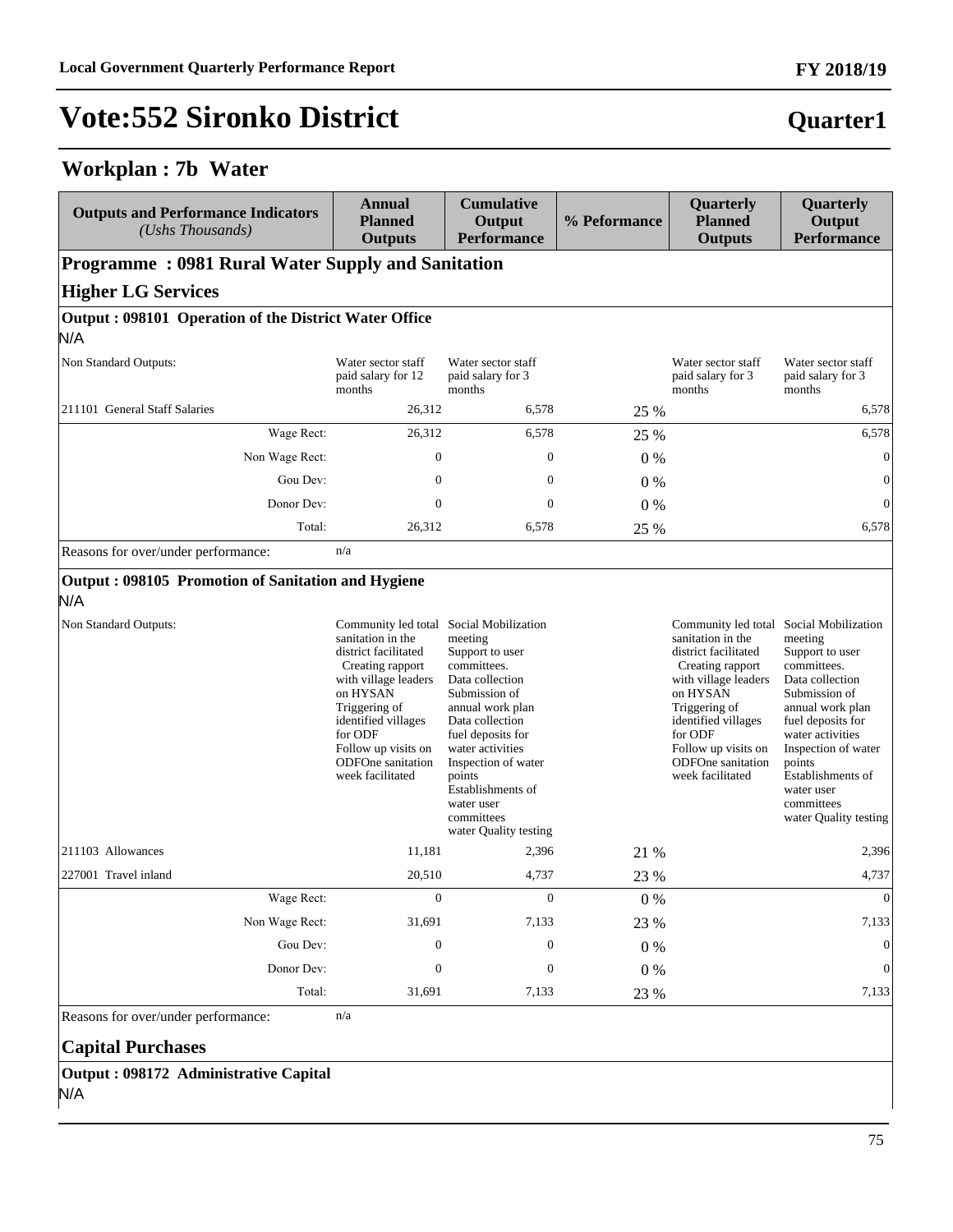#### **FY 2018/19**

## **Vote:552 Sironko District**

### **Quarter1**

| Non Standard Outputs:                                          | <b>Conduct HYSAN</b><br>campaigns in<br>selected<br>communities                          | n/a              |       | n/a              |
|----------------------------------------------------------------|------------------------------------------------------------------------------------------|------------------|-------|------------------|
| 281504 Monitoring, Supervision & Appraisal of<br>capital works | 21,053                                                                                   | $\boldsymbol{0}$ | $0\%$ | $\boldsymbol{0}$ |
| Wage Rect:                                                     | $\boldsymbol{0}$                                                                         | $\boldsymbol{0}$ | $0\%$ | $\boldsymbol{0}$ |
| Non Wage Rect:                                                 | $\mathbf{0}$                                                                             | $\mathbf{0}$     | $0\%$ | $\boldsymbol{0}$ |
| Gou Dev:                                                       | 21,053                                                                                   | $\mathbf{0}$     | $0\%$ | $\boldsymbol{0}$ |
| Donor Dev:                                                     | $\boldsymbol{0}$                                                                         | $\mathbf{0}$     | $0\%$ | $\boldsymbol{0}$ |
| Total:                                                         | 21,053                                                                                   | $\boldsymbol{0}$ | $0\%$ | $\boldsymbol{0}$ |
| Reasons for over/under performance:                            | n/a                                                                                      |                  |       |                  |
| Output: 098175 Non Standard Service Delivery Capital<br>N/A    |                                                                                          |                  |       |                  |
| Non Standard Outputs:                                          | One double cabin<br>pickup procured for<br>water office                                  | n/a              |       | n/a              |
| 312201 Transport Equipment                                     | 160,000                                                                                  | $\boldsymbol{0}$ | $0\%$ | $\boldsymbol{0}$ |
| Wage Rect:                                                     | $\overline{0}$                                                                           | $\overline{0}$   | $0\%$ | $\boldsymbol{0}$ |
| Non Wage Rect:                                                 | $\boldsymbol{0}$                                                                         | $\mathbf{0}$     | $0\%$ | $\boldsymbol{0}$ |
| Gou Dev:                                                       | 160,000                                                                                  | $\mathbf{0}$     | $0\%$ | $\mathbf{0}$     |
| Donor Dev:                                                     | $\mathbf{0}$                                                                             | $\mathbf{0}$     | $0\%$ | $\boldsymbol{0}$ |
| Total:                                                         | 160,000                                                                                  | $\boldsymbol{0}$ | $0\%$ | $\boldsymbol{0}$ |
| Reasons for over/under performance:                            | n/a                                                                                      |                  |       |                  |
| Output: 098180 Construction of public latrines in RGCs<br>N/A  |                                                                                          |                  |       |                  |
| Non Standard Outputs:                                          | 3 Stance drain-able<br>latrine constructed at<br>munjini market in<br>Bukiyi sub county. | n/a              | na    | n/a              |
| 312104 Other Structures                                        | 14,000                                                                                   | $\boldsymbol{0}$ | $0\%$ | $\mathbf{0}$     |
| Wage Rect:                                                     | $\boldsymbol{0}$                                                                         | $\boldsymbol{0}$ | $0\%$ | $\boldsymbol{0}$ |
| Non Wage Rect:                                                 | $\boldsymbol{0}$                                                                         | $\mathbf{0}$     | $0\%$ | $\boldsymbol{0}$ |
| Gou Dev:                                                       | 14,000                                                                                   | $\mathbf{0}$     | $0\%$ | $\boldsymbol{0}$ |
| Donor Dev:                                                     | $\mathbf{0}$                                                                             | $\mathbf{0}$     | $0\%$ | $\boldsymbol{0}$ |
| Total:                                                         | 14,000                                                                                   | $\boldsymbol{0}$ | $0\%$ | $\boldsymbol{0}$ |
| Reasons for over/under performance:                            | n/a                                                                                      |                  |       |                  |

**Output : 098181 Spring protection** N/A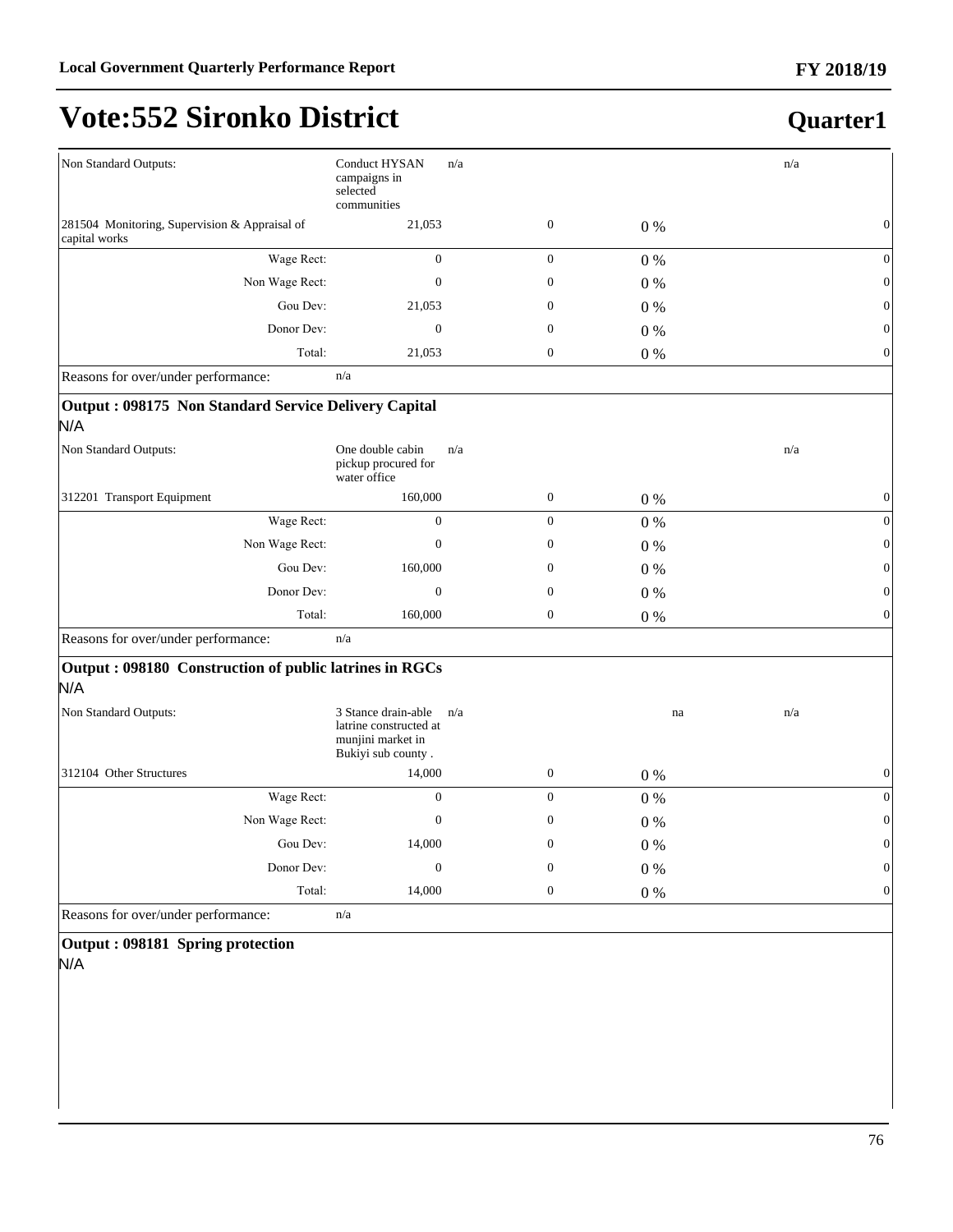#### **Quarter1**

| Non Standard Outputs:                                                                                                               | 8 spring protected in no out put<br>.the potential sites in<br>the district at Suguta<br>in Bukyambi.<br>Wagamala in<br>Masaba, Namabangu<br>in Bussiita, Ggideon<br>in Bumalimba,<br>Naimeni in Bukiise,<br>Makuyu in<br>Kikobbero and<br>Nakidibo in<br>Bunyafwa<br><br>$\langle$ div> |           |                  | Initiation of the<br>no out put<br>procurement process                                                                                                                                                                       |                  |
|-------------------------------------------------------------------------------------------------------------------------------------|------------------------------------------------------------------------------------------------------------------------------------------------------------------------------------------------------------------------------------------------------------------------------------------|-----------|------------------|------------------------------------------------------------------------------------------------------------------------------------------------------------------------------------------------------------------------------|------------------|
| 311101 Land                                                                                                                         | 19,994                                                                                                                                                                                                                                                                                   |           | $\boldsymbol{0}$ | $0\%$                                                                                                                                                                                                                        | $\boldsymbol{0}$ |
| Wage Rect:                                                                                                                          | $\boldsymbol{0}$                                                                                                                                                                                                                                                                         |           | $\boldsymbol{0}$ | $0\%$                                                                                                                                                                                                                        | $\vert 0 \vert$  |
| Non Wage Rect:                                                                                                                      | $\overline{0}$                                                                                                                                                                                                                                                                           |           | $\mathbf{0}$     | $0\%$                                                                                                                                                                                                                        | $\boldsymbol{0}$ |
| Gou Dev:                                                                                                                            | 19,994                                                                                                                                                                                                                                                                                   |           | $\mathbf{0}$     | $0\%$                                                                                                                                                                                                                        | $\vert 0 \vert$  |
| Donor Dev:                                                                                                                          | $\boldsymbol{0}$                                                                                                                                                                                                                                                                         |           | $\mathbf{0}$     | $0\%$                                                                                                                                                                                                                        | $\vert 0 \vert$  |
| Total:                                                                                                                              | 19,994                                                                                                                                                                                                                                                                                   |           | $\boldsymbol{0}$ | $0\%$                                                                                                                                                                                                                        | $\vert 0 \vert$  |
| Reasons for over/under performance:                                                                                                 | n/a                                                                                                                                                                                                                                                                                      |           |                  |                                                                                                                                                                                                                              |                  |
| Output: 098183 Borehole drilling and rehabilitation<br>N/A<br>Non Standard Outputs:<br>281502 Feasibility Studies for Capital Works | 4 Boreholes drilled<br>in 4 Sub counties of<br>1 Bukiise, 1<br>Bukiyi,1 Bukhulo<br>and 1 Nalusala<br>Payment of retention<br>for outstanding<br>obligations<br>Non functional<br>boreholes<br>rehabilitated<br>14,000                                                                    | No output | $\mathbf{0}$     | Initation of the<br>No out put<br>procurement process<br>for 4 Boreholes<br>drilled in 4 Sub<br>counties of 1<br>Bukiise, 1 Bukiyi, 1<br>Bukhulo and 1<br>Nalusala<br>Payment of retention<br>for outstanding<br>obligations | $\mathbf{0}$     |
|                                                                                                                                     |                                                                                                                                                                                                                                                                                          |           |                  | 0 %                                                                                                                                                                                                                          |                  |
| 281504 Monitoring, Supervision & Appraisal of<br>capital works                                                                      | 4,000                                                                                                                                                                                                                                                                                    |           | $\boldsymbol{0}$ | $0\%$                                                                                                                                                                                                                        | $\boldsymbol{0}$ |
| 312104 Other Structures                                                                                                             | 82,347                                                                                                                                                                                                                                                                                   |           | $\boldsymbol{0}$ | $0\%$                                                                                                                                                                                                                        | $\boldsymbol{0}$ |
| Wage Rect:                                                                                                                          | $\overline{0}$                                                                                                                                                                                                                                                                           |           | $\overline{0}$   | 0%                                                                                                                                                                                                                           | $\boldsymbol{0}$ |
| Non Wage Rect:                                                                                                                      | $\boldsymbol{0}$                                                                                                                                                                                                                                                                         |           | $\mathbf{0}$     | $0\%$                                                                                                                                                                                                                        | $\vert 0 \vert$  |
| Gou Dev:                                                                                                                            | 100,347                                                                                                                                                                                                                                                                                  |           | $\overline{0}$   | $0\%$                                                                                                                                                                                                                        | $\overline{0}$   |
| Donor Dev:                                                                                                                          | $\boldsymbol{0}$                                                                                                                                                                                                                                                                         |           | $\mathbf{0}$     | $0\%$                                                                                                                                                                                                                        | $\boldsymbol{0}$ |
| Total:                                                                                                                              | 100,347                                                                                                                                                                                                                                                                                  |           | $\boldsymbol{0}$ | $0\%$                                                                                                                                                                                                                        | $\boldsymbol{0}$ |
| Reasons for over/under performance:                                                                                                 | N/A                                                                                                                                                                                                                                                                                      |           |                  |                                                                                                                                                                                                                              |                  |

**Output : 098184 Construction of piped water supply system** N/A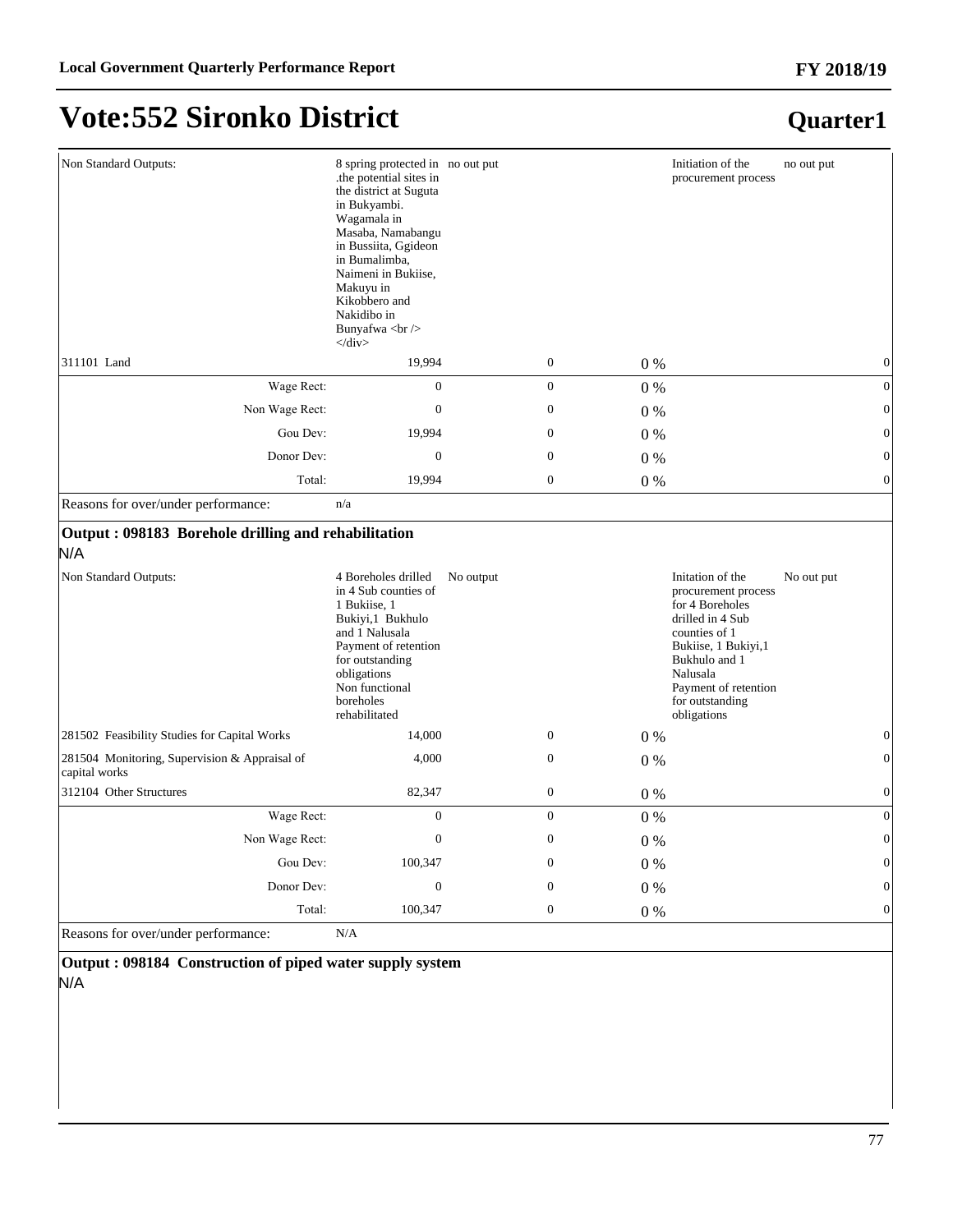#### **FY 2018/19**

## **Vote:552 Sironko District**

| Non Standard Outputs:                                          | Completion of<br>Masha GFS<br>GFS extension to<br>Lubanga village in<br>Nabudisiru parish -<br>Bukiyi s/county | No out put       |       | Completion of<br>No out put<br>Masha GFS<br>Initiation of the<br>procurement process<br>for GFS extension to<br>Lubanga village in<br>Nabudisiru parish -<br>Bukiyi s/county |                  |
|----------------------------------------------------------------|----------------------------------------------------------------------------------------------------------------|------------------|-------|------------------------------------------------------------------------------------------------------------------------------------------------------------------------------|------------------|
| 281501 Environment Impact Assessment for Capital<br>Works      | 14,089                                                                                                         | $\boldsymbol{0}$ | $0\%$ |                                                                                                                                                                              | 0                |
| 281504 Monitoring, Supervision & Appraisal of<br>capital works | 4,000                                                                                                          | $\mathbf{0}$     | $0\%$ |                                                                                                                                                                              | $\mathbf{0}$     |
| 311101 Land                                                    | 73,710                                                                                                         | $\mathbf{0}$     | $0\%$ |                                                                                                                                                                              | $\mathbf{0}$     |
| Wage Rect:                                                     | $\overline{0}$                                                                                                 | $\mathbf{0}$     | $0\%$ |                                                                                                                                                                              | $\boldsymbol{0}$ |
| Non Wage Rect:                                                 | 0                                                                                                              | $\boldsymbol{0}$ | $0\%$ |                                                                                                                                                                              | $\boldsymbol{0}$ |
| Gou Dev:                                                       | 91,800                                                                                                         | $\mathbf{0}$     | $0\%$ |                                                                                                                                                                              | $\mathbf{0}$     |
| Donor Dev:                                                     | $\mathbf{0}$                                                                                                   | $\overline{0}$   | $0\%$ |                                                                                                                                                                              | $\overline{0}$   |
| Total:                                                         | 91,800                                                                                                         | $\overline{0}$   | $0\%$ |                                                                                                                                                                              | $\mathbf{0}$     |
| Reasons for over/under performance:                            | N/A                                                                                                            |                  |       |                                                                                                                                                                              |                  |
| Total For Water: Wage Rect:                                    | 26,312                                                                                                         | 6,578            | 25 %  |                                                                                                                                                                              | 6,578            |
| Non-Wage Reccurent:                                            | 31,691                                                                                                         | 7,133            | 23 %  |                                                                                                                                                                              | 7,133            |
| GoU Dev:                                                       | 407,193                                                                                                        | $\theta$         | $0\%$ |                                                                                                                                                                              | 0                |
| Donor Dev:                                                     | 0                                                                                                              | $\theta$         | $0\%$ |                                                                                                                                                                              | 0                |
| Grand Total:                                                   | 465,196                                                                                                        | 13,711           | 2.9%  |                                                                                                                                                                              | 13,711           |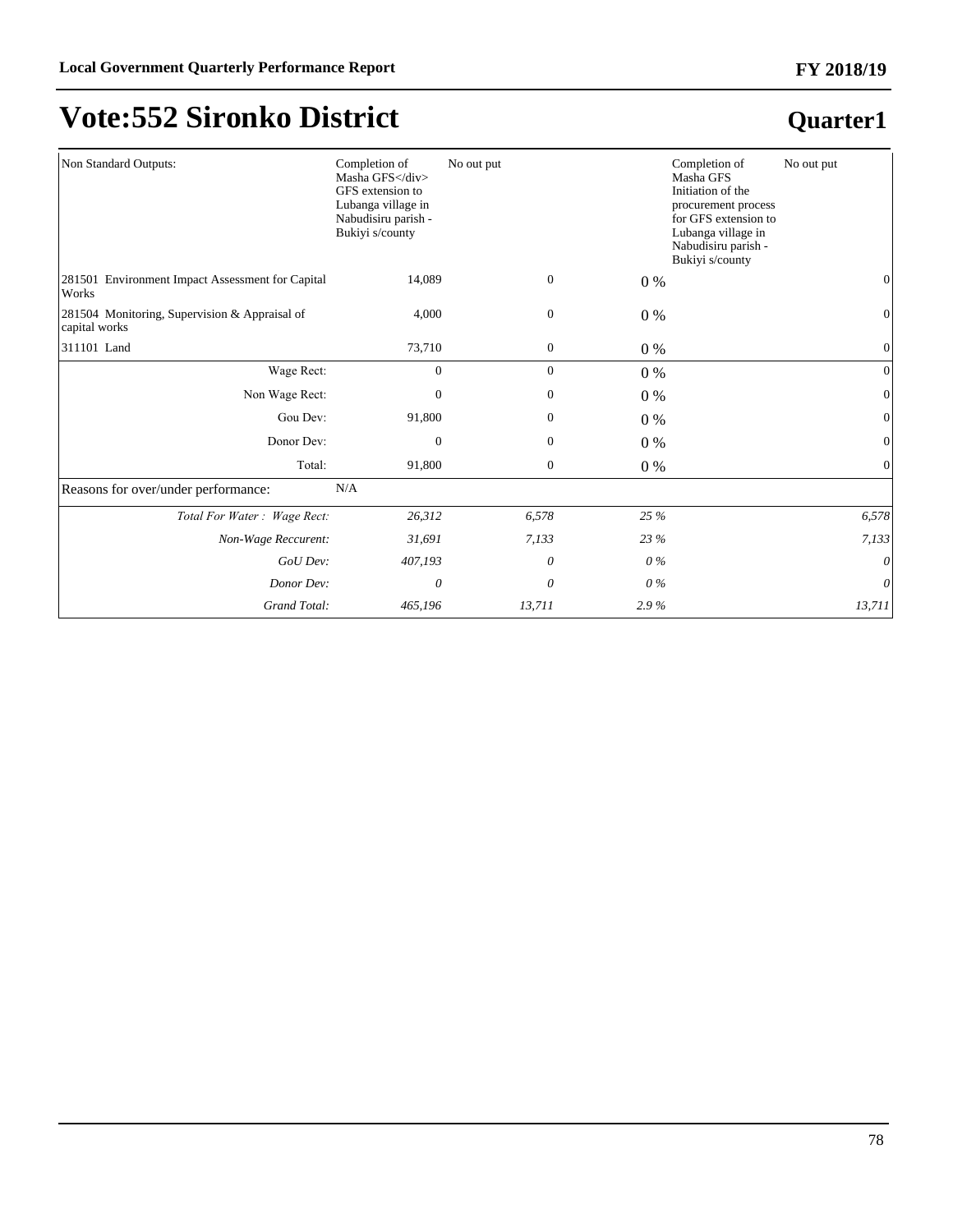#### **FY 2018/19**

#### **Quarter1**

#### **Workplan : 8 Natural Resources**

| <b>Outputs and Performance Indicators</b><br>(Ushs Thousands)       | <b>Annual</b><br><b>Planned</b><br><b>Outputs</b>                                                                                                               | <b>Cumulative</b><br>Output<br><b>Performance</b>     | % Peformance | Quarterly<br><b>Planned</b><br><b>Outputs</b>                                                                                | Quarterly<br>Output<br><b>Performance</b>             |
|---------------------------------------------------------------------|-----------------------------------------------------------------------------------------------------------------------------------------------------------------|-------------------------------------------------------|--------------|------------------------------------------------------------------------------------------------------------------------------|-------------------------------------------------------|
| <b>Programme: 0983 Natural Resources Management</b>                 |                                                                                                                                                                 |                                                       |              |                                                                                                                              |                                                       |
| <b>Higher LG Services</b>                                           |                                                                                                                                                                 |                                                       |              |                                                                                                                              |                                                       |
| Output: 098301 Districts Wetland Planning, Regulation and Promotion |                                                                                                                                                                 |                                                       |              |                                                                                                                              |                                                       |
| N/A                                                                 |                                                                                                                                                                 |                                                       |              |                                                                                                                              |                                                       |
| Non Standard Outputs:                                               | Staff salary paid<br>timely for 12<br>months.<br>Monthly utility bills<br>paid timely.<br>Office stationery<br>provided.                                        | water bills paid<br>Staff salary paid for<br>3 months |              | Staff salary paid<br>timely for 3months.<br>3Months utility bills 3 months<br>paid timely.<br>Office stationery<br>provided. | water bills paid<br>Staff salary paid for             |
| 211101 General Staff Salaries                                       | 190,824                                                                                                                                                         | 47,706                                                | 25 %         |                                                                                                                              | 47,706                                                |
| 221011 Printing, Stationery, Photocopying and<br>Binding            | 1,910                                                                                                                                                           | 0                                                     | $0\%$        |                                                                                                                              | $\boldsymbol{0}$                                      |
| 223005 Electricity                                                  | 1,200                                                                                                                                                           | $\boldsymbol{0}$                                      | $0\%$        |                                                                                                                              | $\boldsymbol{0}$                                      |
| 223006 Water                                                        | 800                                                                                                                                                             | 260                                                   | 33 %         |                                                                                                                              | 260                                                   |
| Wage Rect:                                                          | 190,824                                                                                                                                                         | 47,706                                                | 25 %         |                                                                                                                              | 47,706                                                |
| Non Wage Rect:                                                      | 3,910                                                                                                                                                           | 260                                                   | 7 %          |                                                                                                                              | 260                                                   |
| Gou Dev:                                                            | $\mathbf{0}$                                                                                                                                                    | $\boldsymbol{0}$                                      | $0\%$        |                                                                                                                              | $\mathbf{0}$                                          |
| Donor Dev:                                                          | $\boldsymbol{0}$                                                                                                                                                | 0                                                     | $0\%$        |                                                                                                                              | $\boldsymbol{0}$                                      |
| Total:                                                              | 194,734                                                                                                                                                         | 47,966                                                | 25 %         |                                                                                                                              | 47,966                                                |
| Reasons for over/under performance:                                 | N/a                                                                                                                                                             |                                                       |              |                                                                                                                              |                                                       |
| Output: 098306 Community Training in Wetland management<br>N/A      |                                                                                                                                                                 |                                                       |              |                                                                                                                              |                                                       |
| Non Standard Outputs:                                               | <span style="font-&lt;br&gt;size:&lt;br&gt;13px;">Community<br/>sensitized in wise<br/>use of wetlands.<br/><math>\langle</math>span<math>\rangle</math></span> | Assessment of<br>survival rate of<br>Bamboo seedlings |              | Community<br>sensitized in wise<br>use of wetlands.                                                                          | Assessment of<br>survival rate of<br>Bamboo seedlings |
| 221002 Workshops and Seminars                                       | 3,400                                                                                                                                                           | 832                                                   | 24 %         |                                                                                                                              | 832                                                   |
| Wage Rect:                                                          | 0                                                                                                                                                               | $\boldsymbol{0}$                                      | 0%           |                                                                                                                              | $\boldsymbol{0}$                                      |
| Non Wage Rect:                                                      | 3,400                                                                                                                                                           | 832                                                   | 24 %         |                                                                                                                              | 832                                                   |
| Gou Dev:                                                            | $\boldsymbol{0}$                                                                                                                                                | $\boldsymbol{0}$                                      | $0\%$        |                                                                                                                              | $\boldsymbol{0}$                                      |
| Donor Dev:                                                          | $\boldsymbol{0}$                                                                                                                                                | $\boldsymbol{0}$                                      | $0\%$        |                                                                                                                              | $\boldsymbol{0}$                                      |
| Total:                                                              | 3,400                                                                                                                                                           | 832                                                   | 24 %         |                                                                                                                              | 832                                                   |
| Reasons for over/under performance:                                 | N/A                                                                                                                                                             |                                                       |              |                                                                                                                              |                                                       |

**Output : 098307 River Bank and Wetland Restoration**  N/A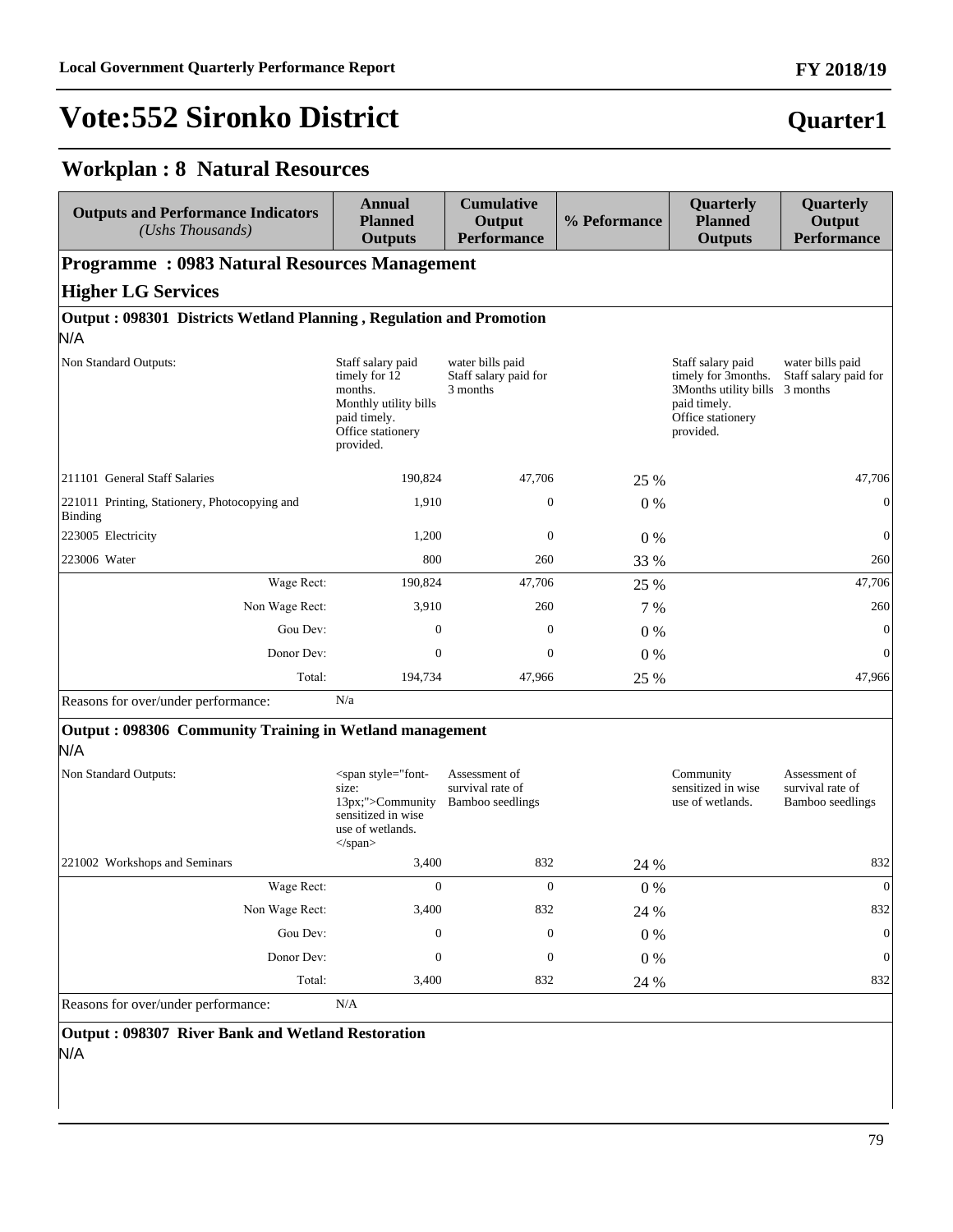| Non Standard Outputs:                                                                               | Community member N/A<br>mobilised to restore<br>and conserve<br>wetlands.<br>Ensure compliance<br>with wetlands<br>policies and<br>legislation.<br>Watershed and<br>Riverbank<br>restoration activities<br>promoted. |     |                  | Community member N/A<br>mobilized to restore<br>and conserve<br>wetlands |                  |
|-----------------------------------------------------------------------------------------------------|----------------------------------------------------------------------------------------------------------------------------------------------------------------------------------------------------------------------|-----|------------------|--------------------------------------------------------------------------|------------------|
| 224006 Agricultural Supplies                                                                        | 2,150                                                                                                                                                                                                                |     | $\boldsymbol{0}$ | $0\%$                                                                    | $\boldsymbol{0}$ |
| Wage Rect:                                                                                          | $\mathbf{0}$                                                                                                                                                                                                         |     | $\overline{0}$   | $0\%$                                                                    | $\mathbf{0}$     |
| Non Wage Rect:                                                                                      | 2,150                                                                                                                                                                                                                |     | $\theta$         | $0\%$                                                                    | $\boldsymbol{0}$ |
| Gou Dev:                                                                                            | $\boldsymbol{0}$                                                                                                                                                                                                     |     | $\mathbf{0}$     | $0\%$                                                                    | $\boldsymbol{0}$ |
| Donor Dev:                                                                                          | $\mathbf{0}$                                                                                                                                                                                                         |     | $\mathbf{0}$     | $0\%$                                                                    | $\boldsymbol{0}$ |
| Total:                                                                                              | 2,150                                                                                                                                                                                                                |     | $\boldsymbol{0}$ | $0\%$                                                                    | $\boldsymbol{0}$ |
| Reasons for over/under performance:                                                                 | N/A                                                                                                                                                                                                                  |     |                  |                                                                          |                  |
| Output: 098308 Stakeholder Environmental Training and Sensitisation<br>N/A<br>Non Standard Outputs: | Lower Local<br>Governments<br>mentored in sound<br>environment                                                                                                                                                       | N/A |                  | Lower Local<br>Governments<br>mentored in sound<br>environment           | N/a              |
|                                                                                                     | management.<br>br/>                                                                                                                                                                                                  |     |                  | management.                                                              |                  |
| 221002 Workshops and Seminars                                                                       | 1,500                                                                                                                                                                                                                |     | $\boldsymbol{0}$ | $0\%$                                                                    | $\boldsymbol{0}$ |
| Wage Rect:                                                                                          | $\mathbf{0}$                                                                                                                                                                                                         |     | $\mathbf{0}$     | $0\%$                                                                    | $\boldsymbol{0}$ |
| Non Wage Rect:                                                                                      | 1,500                                                                                                                                                                                                                |     | $\mathbf{0}$     | $0\%$                                                                    | $\boldsymbol{0}$ |
| Gou Dev:                                                                                            | $\mathbf{0}$                                                                                                                                                                                                         |     | $\boldsymbol{0}$ | $0\%$                                                                    | $\boldsymbol{0}$ |
| Donor Dev:                                                                                          | $\mathbf{0}$                                                                                                                                                                                                         |     | $\mathbf{0}$     | $0\%$                                                                    | $\mathbf{0}$     |
| Total:                                                                                              | 1,500                                                                                                                                                                                                                |     | $\boldsymbol{0}$ | $0\%$                                                                    | $\boldsymbol{0}$ |
| Reasons for over/under performance:                                                                 | N/A                                                                                                                                                                                                                  |     |                  |                                                                          |                  |
| Output: 098309 Monitoring and Evaluation of Environmental Compliance<br>N/A                         |                                                                                                                                                                                                                      |     |                  |                                                                          |                  |
| Non Standard Outputs:                                                                               | Monitoring and<br>Compliance visits<br>conducted.<br>All planned projects<br>screened and<br>mitigation measures<br>integrated.<br>Improvement<br>Notices issued and<br>enforced.                                    | N/a |                  | 1Monitoring and<br>Compliance visits<br>conducted                        | N/a              |
| 227001 Travel inland                                                                                | 1,500                                                                                                                                                                                                                |     | $\boldsymbol{0}$ | $0\ \%$                                                                  | $\boldsymbol{0}$ |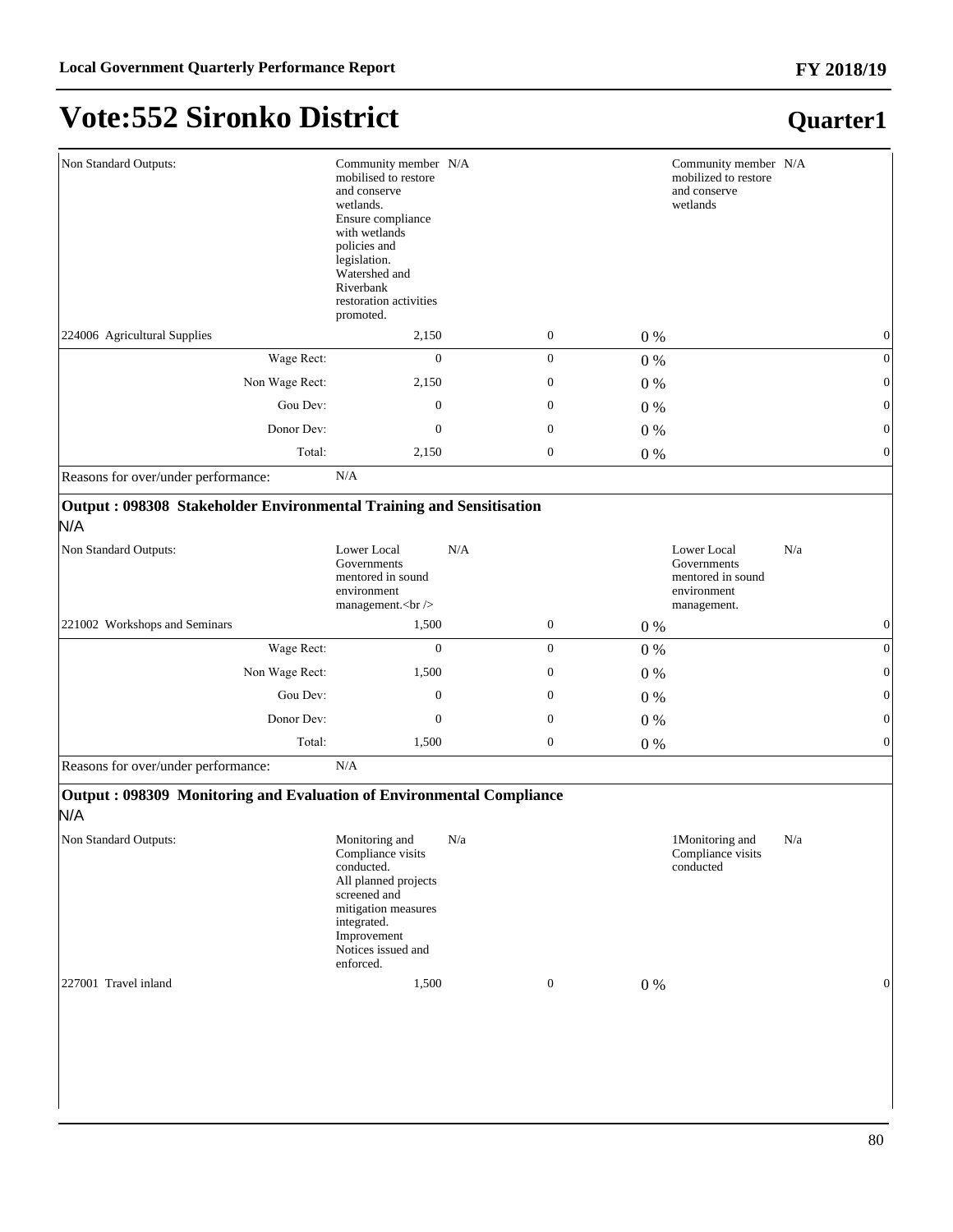| Wage Rect:                                                     | $\mathbf{0}$                                                                                                                     | $\boldsymbol{0}$                                                                                                                                | $0\%$ |                                                                                                                             | $\boldsymbol{0}$                                                                                                                                |
|----------------------------------------------------------------|----------------------------------------------------------------------------------------------------------------------------------|-------------------------------------------------------------------------------------------------------------------------------------------------|-------|-----------------------------------------------------------------------------------------------------------------------------|-------------------------------------------------------------------------------------------------------------------------------------------------|
| Non Wage Rect:                                                 | 1,500                                                                                                                            | $\boldsymbol{0}$                                                                                                                                | $0\%$ |                                                                                                                             | $\boldsymbol{0}$                                                                                                                                |
| Gou Dev:                                                       | $\mathbf{0}$                                                                                                                     | $\mathbf{0}$                                                                                                                                    | $0\%$ |                                                                                                                             | $\mathbf{0}$                                                                                                                                    |
| Donor Dev:                                                     | $\Omega$                                                                                                                         | $\mathbf{0}$                                                                                                                                    | $0\%$ |                                                                                                                             | $\mathbf{0}$                                                                                                                                    |
| Total:                                                         | 1,500                                                                                                                            | $\boldsymbol{0}$                                                                                                                                | $0\%$ |                                                                                                                             | $\boldsymbol{0}$                                                                                                                                |
| Reasons for over/under performance:                            | N/A                                                                                                                              |                                                                                                                                                 |       |                                                                                                                             |                                                                                                                                                 |
| <b>Capital Purchases</b>                                       |                                                                                                                                  |                                                                                                                                                 |       |                                                                                                                             |                                                                                                                                                 |
| Output: 098372 Administrative Capital                          |                                                                                                                                  |                                                                                                                                                 |       |                                                                                                                             |                                                                                                                                                 |
| N/A                                                            |                                                                                                                                  |                                                                                                                                                 |       |                                                                                                                             |                                                                                                                                                 |
| Non Standard Outputs:                                          | Conducting<br>Environment safe<br>guards<br>Nusaf3 projects<br>established in the<br>watersheds<br>FIEFOC project<br>established | <b>Monitor</b> and Asses<br>the level of<br>encroachment in<br>local forests.<br>Field appraisal visits<br>to screening of<br>approved projects |       | Training of Area<br>land committees<br>Nusaf3 projects<br>established in the<br>watersheds<br>FIEFOC project<br>established | <b>Monitor and Asses</b><br>the level of<br>encroachment in<br>local forests.<br>Field appraisal visits<br>to screening of<br>approved projects |
|                                                                |                                                                                                                                  | Facilitation to attend<br>exit meetings                                                                                                         |       |                                                                                                                             | Facilitation to attend<br>exit meetings                                                                                                         |
| 281504 Monitoring, Supervision & Appraisal of<br>capital works | 8,000                                                                                                                            | $\mathbf{0}$                                                                                                                                    | $0\%$ |                                                                                                                             | $\boldsymbol{0}$                                                                                                                                |
| 312104 Other Structures                                        | 167,207                                                                                                                          | $\boldsymbol{0}$                                                                                                                                | $0\%$ |                                                                                                                             | $\boldsymbol{0}$                                                                                                                                |
| Wage Rect:                                                     | $\overline{0}$                                                                                                                   | $\overline{0}$                                                                                                                                  | $0\%$ |                                                                                                                             | $\overline{0}$                                                                                                                                  |
| Non Wage Rect:                                                 | $\mathbf{0}$                                                                                                                     | $\mathbf{0}$                                                                                                                                    | $0\%$ |                                                                                                                             | $\mathbf{0}$                                                                                                                                    |
| Gou Dev:                                                       | 175,207                                                                                                                          | $\mathbf{0}$                                                                                                                                    | $0\%$ |                                                                                                                             | $\Omega$                                                                                                                                        |
| Donor Dev:                                                     | $\boldsymbol{0}$                                                                                                                 | $\boldsymbol{0}$                                                                                                                                | $0\%$ |                                                                                                                             | $\boldsymbol{0}$                                                                                                                                |
| Total:                                                         | 175,207                                                                                                                          | $\boldsymbol{0}$                                                                                                                                | $0\%$ |                                                                                                                             | $\boldsymbol{0}$                                                                                                                                |
| Reasons for over/under performance:                            | N/A                                                                                                                              |                                                                                                                                                 |       |                                                                                                                             |                                                                                                                                                 |
| Total For Natural Resources : Wage Rect:                       | 190,824                                                                                                                          | 47,706                                                                                                                                          | 25 %  |                                                                                                                             | 47,706                                                                                                                                          |
| Non-Wage Reccurent:                                            | 12,460                                                                                                                           | 1,092                                                                                                                                           | 9%    |                                                                                                                             | 1,092                                                                                                                                           |
| GoU Dev:                                                       | 175,207                                                                                                                          | $\theta$                                                                                                                                        | $0\%$ |                                                                                                                             | $\theta$                                                                                                                                        |
| Donor Dev:                                                     | $\theta$                                                                                                                         | $\theta$                                                                                                                                        | $0\%$ |                                                                                                                             | $\theta$                                                                                                                                        |
| Grand Total:                                                   | 378,491                                                                                                                          | 48,798                                                                                                                                          | 12.9% |                                                                                                                             | 48,798                                                                                                                                          |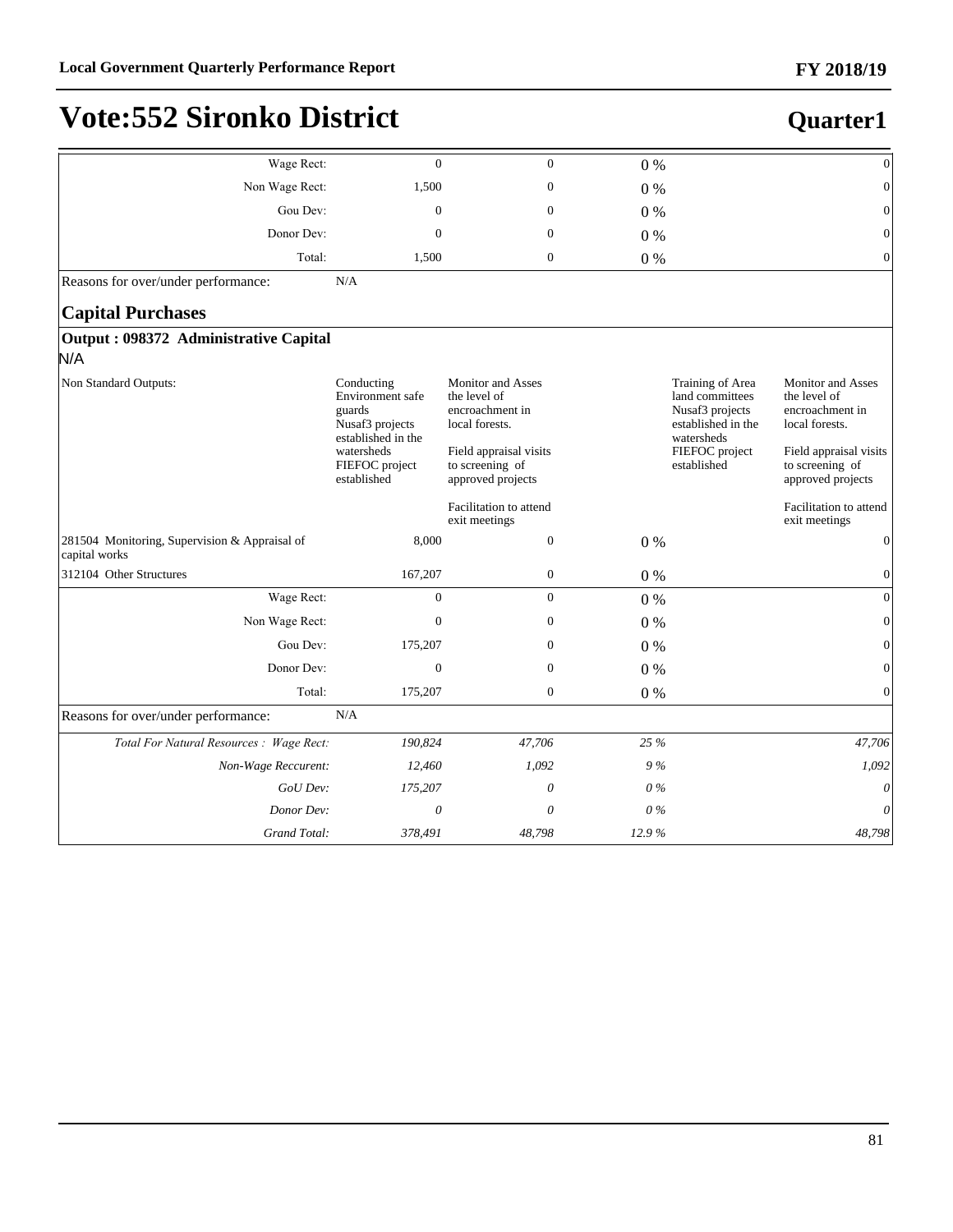#### **FY 2018/19**

#### **Quarter1**

### **Workplan : 9 Community Based Services**

| <b>Outputs and Performance Indicators</b><br>(Ushs Thousands) | <b>Annual</b><br><b>Planned</b><br><b>Outputs</b>                                                                                                                                                                                                                                                                                                                                                                                                                                                                                                         | <b>Cumulative</b><br>Output<br><b>Performance</b>                                                         | % Peformance | Quarterly<br><b>Planned</b><br><b>Outputs</b>                                                                                                                                                                                                                                                                                              | Quarterly<br>Output<br><b>Performance</b>                        |
|---------------------------------------------------------------|-----------------------------------------------------------------------------------------------------------------------------------------------------------------------------------------------------------------------------------------------------------------------------------------------------------------------------------------------------------------------------------------------------------------------------------------------------------------------------------------------------------------------------------------------------------|-----------------------------------------------------------------------------------------------------------|--------------|--------------------------------------------------------------------------------------------------------------------------------------------------------------------------------------------------------------------------------------------------------------------------------------------------------------------------------------------|------------------------------------------------------------------|
| Programme: 1081 Community Mobilisation and Empowerment        |                                                                                                                                                                                                                                                                                                                                                                                                                                                                                                                                                           |                                                                                                           |              |                                                                                                                                                                                                                                                                                                                                            |                                                                  |
| <b>Higher LG Services</b>                                     |                                                                                                                                                                                                                                                                                                                                                                                                                                                                                                                                                           |                                                                                                           |              |                                                                                                                                                                                                                                                                                                                                            |                                                                  |
| Output: 108104 Facilitation of Community Development Workers  |                                                                                                                                                                                                                                                                                                                                                                                                                                                                                                                                                           |                                                                                                           |              |                                                                                                                                                                                                                                                                                                                                            |                                                                  |
| N/A                                                           |                                                                                                                                                                                                                                                                                                                                                                                                                                                                                                                                                           |                                                                                                           |              |                                                                                                                                                                                                                                                                                                                                            |                                                                  |
| Non Standard Outputs:                                         | staff salaries paid by<br>28th  of every<br>month $tr$<br>staff supervised <br<br><math>\rightarrow</math><br/>quarterly reports<br/>developed <br/> <br/>br /&gt;<br/>sub county staff<br/>supported in<br/>community<br/>mobilization and<br>sensitization<br><br/>computer supplies<br/>and repairs made<br>&gt;br<br/><math>\rightarrow</math><br/>quarterly staff<br>meetings held<br/> <math display="inline">\llap/</math><br/>CSO<sub>s</sub> <br/>activities monitored<br><math>\braket{\text{br}}</math><br/> </br></br></br></br></br></br<br> | Staff salary paid<br>Quarterly report<br>generated<br>Quaterly staff<br>meeting held<br>4 CSOs registered |              | Staff salaries paid by Staff salary paid<br>28th; of every month Quarterly report<br>staff supervised<br>quarterly reports<br>developed<br>sub county staff<br>supported in<br>community<br>mobilization and<br>sensitization<br>computer supplies<br>and repairs made<br>quarterly staff<br>meetings held<br>CSOs&activities<br>monitored | generated<br>Quaterly staff<br>meeting held<br>4 CSOs registered |
| 211101 General Staff Salaries                                 | 180,327                                                                                                                                                                                                                                                                                                                                                                                                                                                                                                                                                   | 45,082                                                                                                    | 25 %         |                                                                                                                                                                                                                                                                                                                                            | 45,082                                                           |
| 227001 Travel inland                                          | 5,416                                                                                                                                                                                                                                                                                                                                                                                                                                                                                                                                                     | $\mathbf{0}$                                                                                              | $0\ \%$      |                                                                                                                                                                                                                                                                                                                                            | $\mathbf{0}$                                                     |
| Wage Rect:                                                    | 180,327                                                                                                                                                                                                                                                                                                                                                                                                                                                                                                                                                   | 45,082                                                                                                    | 25 %         |                                                                                                                                                                                                                                                                                                                                            | 45,082                                                           |
| Non Wage Rect:                                                | 5,416                                                                                                                                                                                                                                                                                                                                                                                                                                                                                                                                                     | $\boldsymbol{0}$                                                                                          | $0\%$        |                                                                                                                                                                                                                                                                                                                                            | $\boldsymbol{0}$                                                 |
| Gou Dev:                                                      | $\mathbf{0}$                                                                                                                                                                                                                                                                                                                                                                                                                                                                                                                                              | $\boldsymbol{0}$                                                                                          | $0\%$        |                                                                                                                                                                                                                                                                                                                                            | $\boldsymbol{0}$                                                 |
| Donor Dev:                                                    | $\mathbf{0}$                                                                                                                                                                                                                                                                                                                                                                                                                                                                                                                                              | $\overline{0}$                                                                                            | $0\%$        |                                                                                                                                                                                                                                                                                                                                            | $\mathbf{0}$                                                     |
| Total:                                                        | 185,743                                                                                                                                                                                                                                                                                                                                                                                                                                                                                                                                                   | 45,082                                                                                                    | 24 %         |                                                                                                                                                                                                                                                                                                                                            | 45,082                                                           |
| Reasons for over/under performance:                           | na                                                                                                                                                                                                                                                                                                                                                                                                                                                                                                                                                        |                                                                                                           |              |                                                                                                                                                                                                                                                                                                                                            |                                                                  |
| Output: 108105 Adult Learning<br>N/A                          |                                                                                                                                                                                                                                                                                                                                                                                                                                                                                                                                                           |                                                                                                           |              |                                                                                                                                                                                                                                                                                                                                            |                                                                  |
| Non Standard Outputs:                                         | 54 instructors<br>facilitated<br>br/><br>54 FAL Classes<br>supervised<br>                                                                                                                                                                                                                                                                                                                                                                                                                                                                                 | 79 Instructors<br>facilitated<br>FAL classes<br>supervised                                                |              | 54 instructors<br>facilitated<br>54 FAL Classes<br>supervised                                                                                                                                                                                                                                                                              | 79 Instructors<br>facilitated<br>FAL classes<br>supervised       |
| 227001 Travel inland                                          | 9,353                                                                                                                                                                                                                                                                                                                                                                                                                                                                                                                                                     | 1,781                                                                                                     | 19 %         |                                                                                                                                                                                                                                                                                                                                            | 1,781                                                            |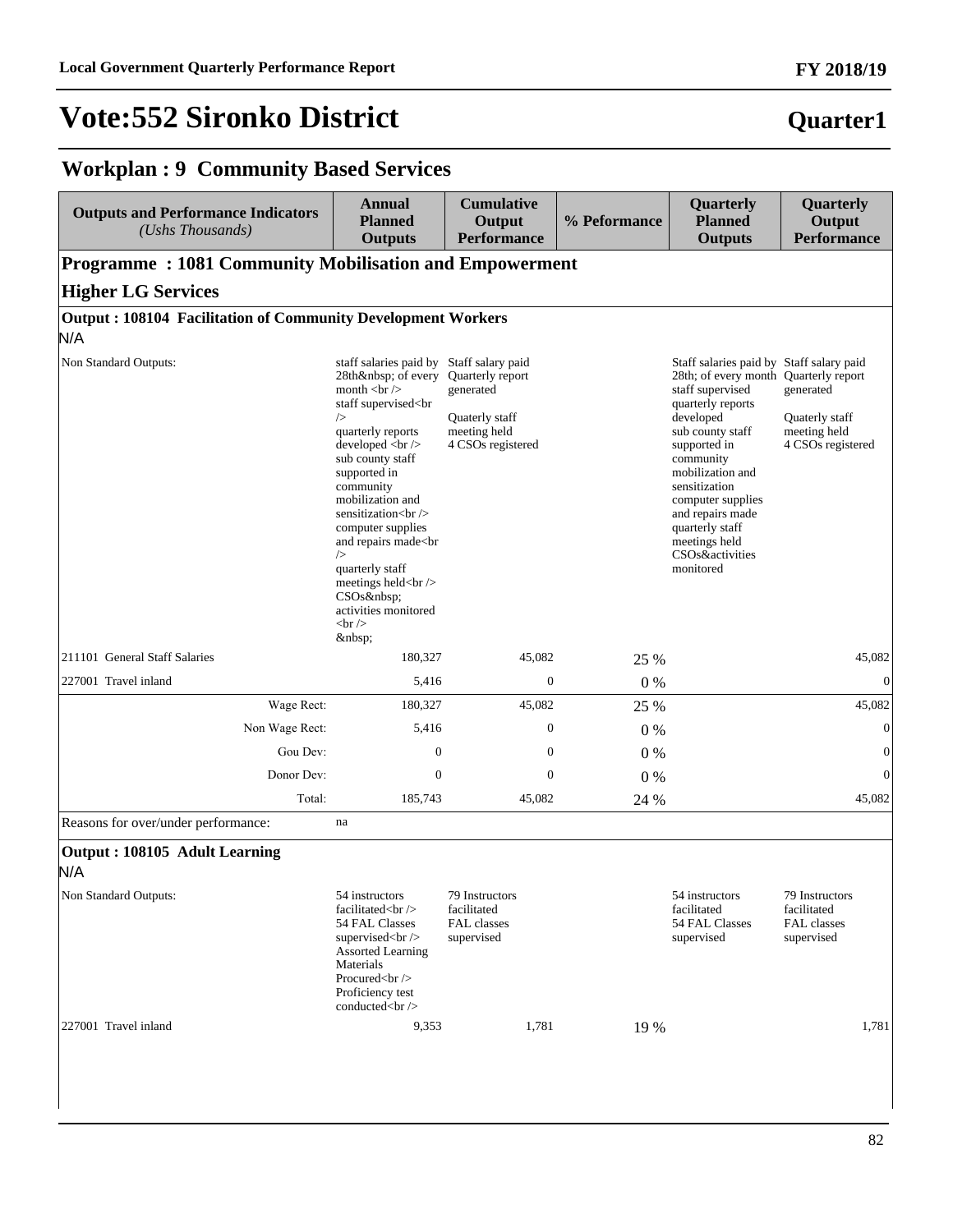#### **FY 2018/19**

### **Vote:552 Sironko District**

#### **Quarter1**

| Wage Rect:                                                      | $\Omega$                                                                                                                                   | $\Omega$                                                                                                                                                      | $0\%$ |                                                                                                                                                                                                                                                 | $\boldsymbol{0}$                                                                                                                                              |
|-----------------------------------------------------------------|--------------------------------------------------------------------------------------------------------------------------------------------|---------------------------------------------------------------------------------------------------------------------------------------------------------------|-------|-------------------------------------------------------------------------------------------------------------------------------------------------------------------------------------------------------------------------------------------------|---------------------------------------------------------------------------------------------------------------------------------------------------------------|
| Non Wage Rect:                                                  | 9.353                                                                                                                                      | 1,781                                                                                                                                                         | 19 %  |                                                                                                                                                                                                                                                 | 1,781                                                                                                                                                         |
| Gou Dev:                                                        | $\mathbf{0}$                                                                                                                               | $\boldsymbol{0}$                                                                                                                                              | $0\%$ |                                                                                                                                                                                                                                                 | $\boldsymbol{0}$                                                                                                                                              |
| Donor Dev:                                                      | $\overline{0}$                                                                                                                             | $\overline{0}$                                                                                                                                                | $0\%$ |                                                                                                                                                                                                                                                 | $\overline{0}$                                                                                                                                                |
| Total:                                                          | 9,353                                                                                                                                      | 1,781                                                                                                                                                         | 19 %  |                                                                                                                                                                                                                                                 | 1,781                                                                                                                                                         |
| Reasons for over/under performance:                             |                                                                                                                                            | Some funds for FAL were reflected under gender Mainstreaming                                                                                                  |       |                                                                                                                                                                                                                                                 |                                                                                                                                                               |
| <b>Output: 108107 Gender Mainstreaming</b><br>N/A               |                                                                                                                                            |                                                                                                                                                               |       |                                                                                                                                                                                                                                                 |                                                                                                                                                               |
| Non Standard Outputs:                                           | gender issues<br>mainstreamed across<br>departments and<br>projects $br$<br>women day<br>celebrated<br><br>women groups<br>accessed to<br> | 4 LLGs mentored in<br>gender<br>maintreaming<br>27 LLg faciltated to<br>generate livelihood<br>groups under UWEP<br>Gender based<br>violence case<br>mediated |       | gender issues<br>mainstreamed across<br>departments and<br>projects<br>livelihood<br>beneficiary groups<br>trained on<br>implementation<br>modalities<br>monitoring and<br>evaluation<br>conducted<br>gender based<br>violence cases<br>handled | 4 LLGs mentored in<br>gender<br>maintreaming<br>27 LLg faciltated to<br>generate livelihood<br>groups under UWEP<br>Gender based<br>violence case<br>mediated |
| 221002 Workshops and Seminars                                   | 5,000                                                                                                                                      | 1,250                                                                                                                                                         | 25 %  |                                                                                                                                                                                                                                                 | 1,250                                                                                                                                                         |
| 221011 Printing, Stationery, Photocopying and<br><b>Binding</b> | 1,039                                                                                                                                      | 259                                                                                                                                                           | 25 %  |                                                                                                                                                                                                                                                 | 259                                                                                                                                                           |
| 227001 Travel inland                                            | 23,943                                                                                                                                     | 2,543                                                                                                                                                         | 11 %  |                                                                                                                                                                                                                                                 | 2,543                                                                                                                                                         |
| 282101 Donations                                                | 147,473                                                                                                                                    | $\boldsymbol{0}$                                                                                                                                              | $0\%$ |                                                                                                                                                                                                                                                 | $\boldsymbol{0}$                                                                                                                                              |
| Wage Rect:                                                      | $\mathbf{0}$                                                                                                                               | $\mathbf{0}$                                                                                                                                                  | $0\%$ |                                                                                                                                                                                                                                                 | $\overline{0}$                                                                                                                                                |
| Non Wage Rect:                                                  | 177,455                                                                                                                                    | 4,051                                                                                                                                                         | 2%    |                                                                                                                                                                                                                                                 | 4,051                                                                                                                                                         |
| Gou Dev:                                                        | $\boldsymbol{0}$                                                                                                                           | $\boldsymbol{0}$                                                                                                                                              | $0\%$ |                                                                                                                                                                                                                                                 | $\boldsymbol{0}$                                                                                                                                              |
| Donor Dev:                                                      | $\overline{0}$                                                                                                                             | $\overline{0}$                                                                                                                                                | $0\%$ |                                                                                                                                                                                                                                                 | $\overline{0}$                                                                                                                                                |
| Total:                                                          | 177,455                                                                                                                                    | 4,051                                                                                                                                                         | 2 %   |                                                                                                                                                                                                                                                 | 4,051                                                                                                                                                         |

Reasons for over/under performance:<br>The funds disbursed late june and early in the quarter for groups generated 2016/2017 and 2017/2018<br>remainun disbursed to groups due to delays in creating groups on IFMs and adjusting bu

**Output : 108108 Children and Youth Services** N/A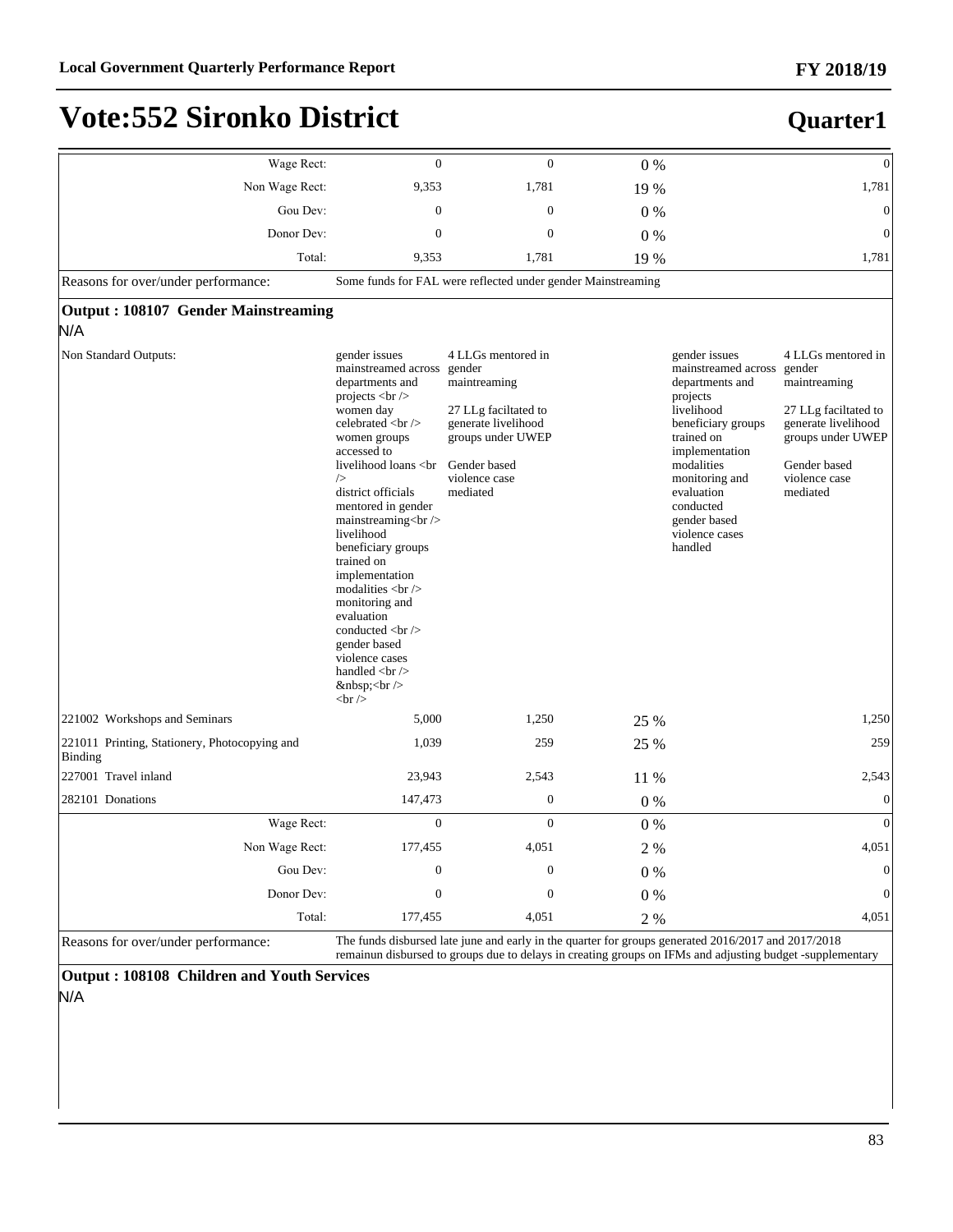| Non Standard Outputs:                           | OVC data collected<br>and utilized $\langle$ br $\rangle$<br>OVC traced and<br>resettled $\langle$ br $\rangle$<br>youth groups<br>accessed to<br>livelihood<br>programs $kr$<br>youth groups<br>mobilized and<br>sensitized<br><br>monitoring and<br>evaluation<br> | OVC data collected<br>and entered into<br><b>OVC MIS</b><br>43 youth groups<br>generated and<br>evaluated from<br>LLGs under YLP<br>Monitoring done by<br>5 members of<br>DTPC,81 LLG<br>staff,3 district youth<br>executive members |       | OVC data collected<br>and utilized<br>OVC traced and<br>resettled<br>youth groups<br>accessed to<br>livelihood programs<br>youth groups<br>mobilized and<br>sensitized<br>monitoring and<br>evaluation<br>conducted<br>communities<br>mobilized and<br>sensitized on early<br>childhood<br>development and<br>nutrition<br>domestic violence<br>cases arbitrated<br>day of the African<br>child marked | OVC data collected<br>and entered into<br><b>OVC MIS</b><br>43 youth groups<br>generated and<br>evaluated from<br>LLGs under YLP<br>Monitoring done by<br>5 members of<br>DTPC,81 LLG<br>staff,3 district youth<br>executive members |
|-------------------------------------------------|----------------------------------------------------------------------------------------------------------------------------------------------------------------------------------------------------------------------------------------------------------------------|--------------------------------------------------------------------------------------------------------------------------------------------------------------------------------------------------------------------------------------|-------|--------------------------------------------------------------------------------------------------------------------------------------------------------------------------------------------------------------------------------------------------------------------------------------------------------------------------------------------------------------------------------------------------------|--------------------------------------------------------------------------------------------------------------------------------------------------------------------------------------------------------------------------------------|
| 227001 Travel inland                            | $\langle$ br $\rangle$<br>21,358                                                                                                                                                                                                                                     | 7,498                                                                                                                                                                                                                                | 35 %  |                                                                                                                                                                                                                                                                                                                                                                                                        | 7,498                                                                                                                                                                                                                                |
| 282101 Donations                                | 305,322                                                                                                                                                                                                                                                              | $\boldsymbol{0}$                                                                                                                                                                                                                     | 0%    |                                                                                                                                                                                                                                                                                                                                                                                                        | $\boldsymbol{0}$                                                                                                                                                                                                                     |
| Wage Rect:                                      | $\overline{0}$                                                                                                                                                                                                                                                       | $\overline{0}$                                                                                                                                                                                                                       | $0\%$ |                                                                                                                                                                                                                                                                                                                                                                                                        | $\overline{0}$                                                                                                                                                                                                                       |
| Non Wage Rect:                                  | 326,680                                                                                                                                                                                                                                                              | 7,498                                                                                                                                                                                                                                | 2 %   |                                                                                                                                                                                                                                                                                                                                                                                                        | 7,498                                                                                                                                                                                                                                |
| Gou Dev:                                        | $\mathbf{0}$                                                                                                                                                                                                                                                         | $\mathbf{0}$                                                                                                                                                                                                                         | $0\%$ |                                                                                                                                                                                                                                                                                                                                                                                                        | $\mathbf{0}$                                                                                                                                                                                                                         |
| Donor Dev:                                      | $\mathbf{0}$                                                                                                                                                                                                                                                         | $\mathbf{0}$                                                                                                                                                                                                                         | 0%    |                                                                                                                                                                                                                                                                                                                                                                                                        | $\theta$                                                                                                                                                                                                                             |
| Total:                                          | 326,680                                                                                                                                                                                                                                                              | 7,498                                                                                                                                                                                                                                | 2 %   |                                                                                                                                                                                                                                                                                                                                                                                                        | 7,498                                                                                                                                                                                                                                |
| Reasons for over/under performance:             |                                                                                                                                                                                                                                                                      | Delays to create livelihood groups on IFMS by MFPED affects timely disbursement of the fund eg funds<br>received late june remain disbursed to groups to date                                                                        |       |                                                                                                                                                                                                                                                                                                                                                                                                        |                                                                                                                                                                                                                                      |
| Output: 108109 Support to Youth Councils<br>N/A |                                                                                                                                                                                                                                                                      |                                                                                                                                                                                                                                      |       |                                                                                                                                                                                                                                                                                                                                                                                                        |                                                                                                                                                                                                                                      |
| Non Standard Outputs:                           | Quarterly youth<br>council meetings<br>held $\langle$ br $\rangle$<br>International youth<br>day celebrated<br>celebrations<br>Office equipment<br>procured                                                                                                          | 5 youth and 1<br>Technical officer<br>attended National<br>Youth day                                                                                                                                                                 |       |                                                                                                                                                                                                                                                                                                                                                                                                        | 5 youth and 1<br>Technical officer<br>attended National<br>Youth day<br>celebrations                                                                                                                                                 |
| 221002 Workshops and Seminars                   | 2,000                                                                                                                                                                                                                                                                | $\boldsymbol{0}$                                                                                                                                                                                                                     | $0\%$ |                                                                                                                                                                                                                                                                                                                                                                                                        | 0                                                                                                                                                                                                                                    |
| 227001 Travel inland                            | 4,773                                                                                                                                                                                                                                                                | $\boldsymbol{0}$                                                                                                                                                                                                                     | $0\%$ |                                                                                                                                                                                                                                                                                                                                                                                                        | $\mathbf{0}$                                                                                                                                                                                                                         |
| Wage Rect:                                      | $\mathbf{0}$                                                                                                                                                                                                                                                         | $\boldsymbol{0}$                                                                                                                                                                                                                     | $0\%$ |                                                                                                                                                                                                                                                                                                                                                                                                        | $\Omega$                                                                                                                                                                                                                             |
| Non Wage Rect:                                  | 6,773                                                                                                                                                                                                                                                                | 0                                                                                                                                                                                                                                    | $0\%$ |                                                                                                                                                                                                                                                                                                                                                                                                        | $\theta$                                                                                                                                                                                                                             |
| Gou Dev:                                        | 0                                                                                                                                                                                                                                                                    | 0                                                                                                                                                                                                                                    | $0\%$ |                                                                                                                                                                                                                                                                                                                                                                                                        | $\mathbf{0}$                                                                                                                                                                                                                         |
| Donor Dev:                                      | $\mathbf{0}$                                                                                                                                                                                                                                                         | 0                                                                                                                                                                                                                                    | $0\%$ |                                                                                                                                                                                                                                                                                                                                                                                                        | $\mathbf{0}$                                                                                                                                                                                                                         |
| Total:                                          | 6,773                                                                                                                                                                                                                                                                | $\boldsymbol{0}$                                                                                                                                                                                                                     | $0\%$ |                                                                                                                                                                                                                                                                                                                                                                                                        | $\boldsymbol{0}$                                                                                                                                                                                                                     |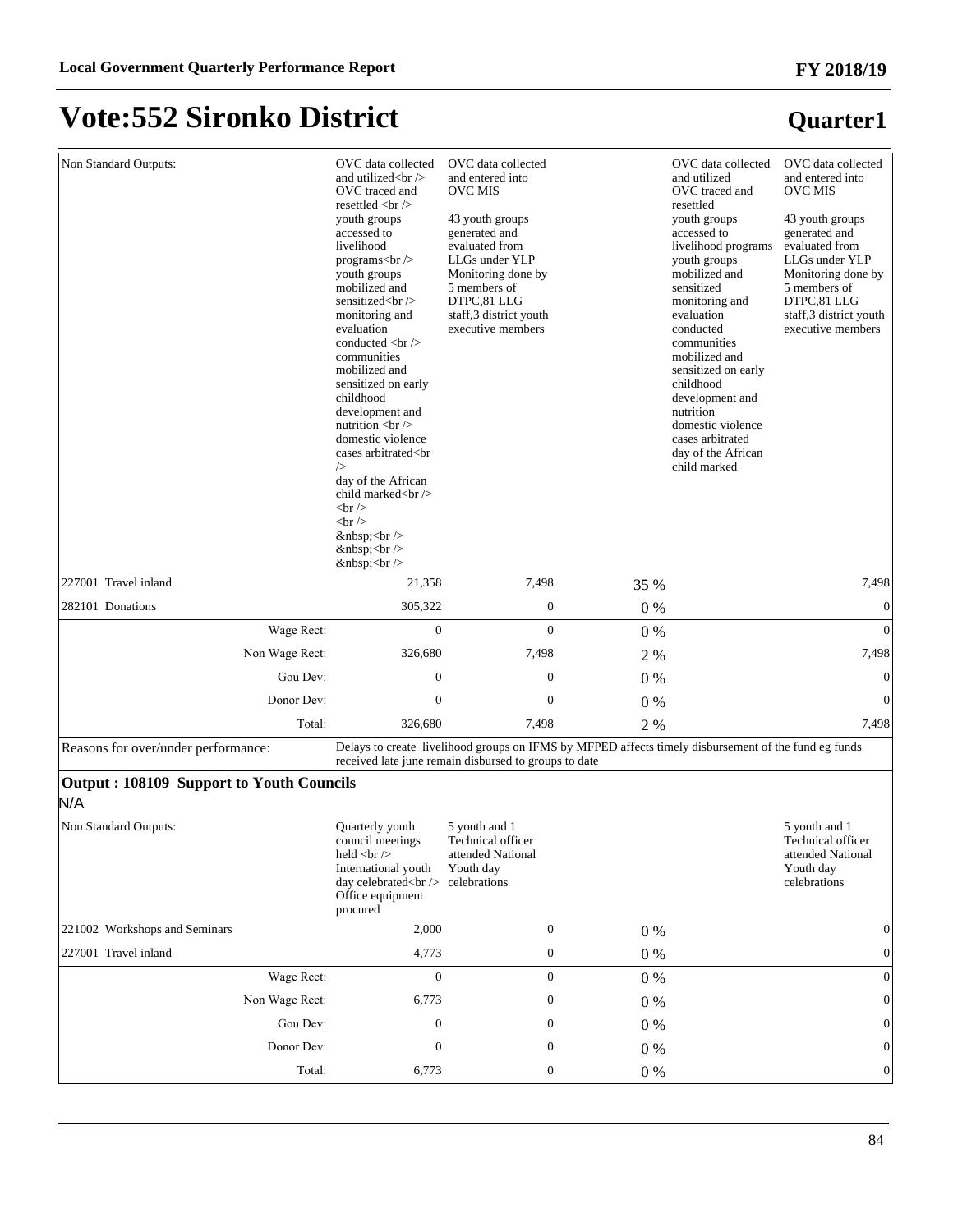# **Quarter1**

### **Workplan : 9 Community Based Services**

| Output: 108110 Support to Disabled and the Elderly<br>Quarterly Disability<br>council meetings |                                                                               |         |                                                               |                                                                                                                  |
|------------------------------------------------------------------------------------------------|-------------------------------------------------------------------------------|---------|---------------------------------------------------------------|------------------------------------------------------------------------------------------------------------------|
|                                                                                                |                                                                               |         |                                                               |                                                                                                                  |
|                                                                                                |                                                                               |         |                                                               |                                                                                                                  |
|                                                                                                |                                                                               |         |                                                               |                                                                                                                  |
| held<br><br>International day of                                                               | Disability Council<br>meeting held<br>3 groups evaluated<br>for special grant |         |                                                               | <b>Disability Council</b><br>meeting held<br>3 groups evaluated<br>for special grant                             |
| 7,076                                                                                          | $\boldsymbol{0}$                                                              | $0\%$   |                                                               | $\mathbf{0}$                                                                                                     |
| 1,500                                                                                          | $\boldsymbol{0}$                                                              | 0%      |                                                               | $\boldsymbol{0}$                                                                                                 |
| 16,000                                                                                         | $\boldsymbol{0}$                                                              | $0\%$   |                                                               | $\boldsymbol{0}$                                                                                                 |
| $\mathbf{0}$                                                                                   | $\mathbf{0}$                                                                  | 0%      |                                                               | $\boldsymbol{0}$                                                                                                 |
| 24,576                                                                                         | $\mathbf{0}$                                                                  | $0\%$   |                                                               | $\boldsymbol{0}$                                                                                                 |
| $\mathbf{0}$                                                                                   | $\boldsymbol{0}$                                                              | $0\%$   |                                                               | $\mathbf{0}$                                                                                                     |
| $\theta$                                                                                       | $\mathbf{0}$                                                                  | 0%      |                                                               | $\boldsymbol{0}$                                                                                                 |
| 24,576                                                                                         | $\mathbf{0}$                                                                  | $0\%$   |                                                               | $\mathbf{0}$                                                                                                     |
|                                                                                                |                                                                               |         |                                                               |                                                                                                                  |
|                                                                                                |                                                                               |         |                                                               |                                                                                                                  |
|                                                                                                | Circumcision<br>(Imbalu) launched at<br>mutoto ground in<br>Mbale             |         |                                                               | Circumcision<br>(Imbalu) launched at<br>mutoto ground in<br>Mbale                                                |
| 7,271                                                                                          | $\boldsymbol{0}$                                                              | 0%      |                                                               | $\boldsymbol{0}$                                                                                                 |
| $\boldsymbol{0}$                                                                               | $\boldsymbol{0}$                                                              | $0\ \%$ |                                                               | $\mathbf{0}$                                                                                                     |
| 7,271                                                                                          | $\mathbf{0}$                                                                  | $0\ \%$ |                                                               | $\mathbf{0}$                                                                                                     |
| $\mathbf{0}$                                                                                   | $\boldsymbol{0}$                                                              | $0\ \%$ |                                                               | $\boldsymbol{0}$                                                                                                 |
| $\mathbf{0}$                                                                                   | $\mathbf{0}$                                                                  | $0\ \%$ |                                                               | $\mathbf{0}$                                                                                                     |
| 7,271                                                                                          | $\boldsymbol{0}$                                                              | $0\%$   |                                                               | $\boldsymbol{0}$                                                                                                 |
|                                                                                                | PWDs celebrated<br>>br<br>Bi-annual meetings<br>of older persons<br>          |         | Cash limit approval delayed for function scheduled for august | 3 groups evaluated to utilise the special grant are yet to receive funds due to delays to create them on IFMS by |

#### **FY 2018/19**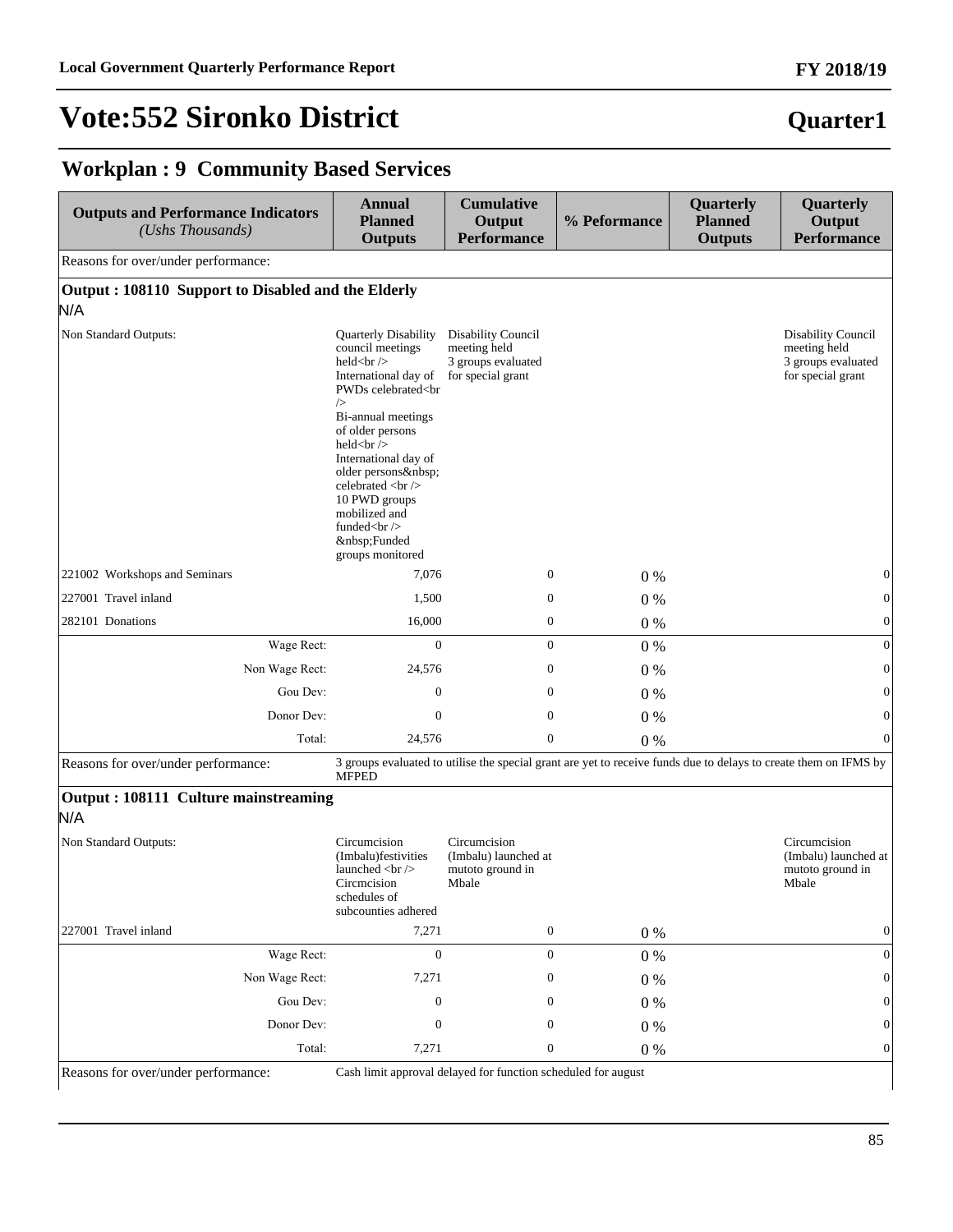### **Quarter1**

### **Workplan : 9 Community Based Services**

| <b>Outputs and Performance Indicators</b><br>(Ushs Thousands)   | <b>Annual</b><br><b>Planned</b><br><b>Outputs</b>                            | <b>Cumulative</b><br>Output<br><b>Performance</b>                                   | % Peformance | Quarterly<br><b>Planned</b><br><b>Outputs</b> | Quarterly<br>Output<br>Performance                                                  |
|-----------------------------------------------------------------|------------------------------------------------------------------------------|-------------------------------------------------------------------------------------|--------------|-----------------------------------------------|-------------------------------------------------------------------------------------|
| Output: 108113 Labour dispute settlement                        |                                                                              |                                                                                     |              |                                               |                                                                                     |
| N/A                                                             |                                                                              |                                                                                     |              |                                               |                                                                                     |
| Non Standard Outputs:                                           | labour  related<br>concerns<br>addressed<br><br>labour day<br>celebrated<br> |                                                                                     |              |                                               | Nil                                                                                 |
| 227001 Travel inland                                            | 3,000                                                                        | 125                                                                                 | 4 %          |                                               | 125                                                                                 |
| Wage Rect:                                                      | $\mathbf{0}$                                                                 | $\mathbf{0}$                                                                        | $0\%$        |                                               | $\mathbf{0}$                                                                        |
| Non Wage Rect:                                                  | 3,000                                                                        | 125                                                                                 | 4 %          |                                               | 125                                                                                 |
| Gou Dev:                                                        | $\mathbf{0}$                                                                 | $\mathbf{0}$                                                                        | $0\%$        |                                               | $\mathbf{0}$                                                                        |
| Donor Dev:                                                      | $\theta$                                                                     | $\theta$                                                                            | $0\%$        |                                               | 0                                                                                   |
| Total:                                                          | 3,000                                                                        | 125                                                                                 | 4 %          |                                               | 125                                                                                 |
| Reasons for over/under performance:                             | Lack of Labour officer                                                       |                                                                                     |              |                                               |                                                                                     |
| <b>Output: 108114 Representation on Women's Councils</b><br>N/A |                                                                              |                                                                                     |              |                                               |                                                                                     |
| Non Standard Outputs:                                           | Women council<br>activities<br>coordinated                                   | New district women<br>executive and sub<br>county women<br>chairpersons<br>inducted |              |                                               | New district women<br>executive and sub<br>county women<br>chairpersons<br>inducted |
| 227001 Travel inland                                            | 4,773                                                                        | $\boldsymbol{0}$                                                                    | $0\%$        |                                               | 0                                                                                   |
| Wage Rect:                                                      | $\mathbf{0}$                                                                 | $\overline{0}$                                                                      | $0\%$        |                                               | $\vert 0 \vert$                                                                     |
| Non Wage Rect:                                                  | 4,773                                                                        | 0                                                                                   | $0\%$        |                                               | 0                                                                                   |
| Gou Dev:                                                        | $\mathbf{0}$                                                                 | 0                                                                                   | $0\%$        |                                               | $\vert 0 \vert$                                                                     |
| Donor Dev:                                                      | $\mathbf{0}$                                                                 | $\boldsymbol{0}$                                                                    | $0\%$        |                                               | 0                                                                                   |
| Total:                                                          | 4,773                                                                        | $\mathbf{0}$                                                                        | $0\%$        |                                               | $\boldsymbol{0}$                                                                    |
| Reasons for over/under performance:                             |                                                                              |                                                                                     |              |                                               |                                                                                     |
| <b>Output: 108116 Social Rehabilitation Services</b><br>N/A     |                                                                              |                                                                                     |              |                                               |                                                                                     |
| Non Standard Outputs:                                           |                                                                              | Nil                                                                                 |              | N/A                                           | Nil                                                                                 |
| 228003 Maintenance - Machinery, Equipment &<br>Furniture        | 590                                                                          | 148                                                                                 | 25 %         |                                               | 148                                                                                 |
| Wage Rect:                                                      | $\mathbf{0}$                                                                 | $\mathbf{0}$                                                                        | $0\ \%$      |                                               | $\boldsymbol{0}$                                                                    |
| Non Wage Rect:                                                  | 590                                                                          | 148                                                                                 | 25 %         |                                               | 148                                                                                 |
| Gou Dev:                                                        | $\boldsymbol{0}$                                                             | $\boldsymbol{0}$                                                                    | $0\ \%$      |                                               | $\vert 0 \vert$                                                                     |
| Donor Dev:                                                      | $\boldsymbol{0}$                                                             | $\boldsymbol{0}$                                                                    | 0%           |                                               | $\boldsymbol{0}$                                                                    |
| Total:                                                          | 590                                                                          | 148                                                                                 | 25 %         |                                               | 148                                                                                 |

#### **FY 2018/19**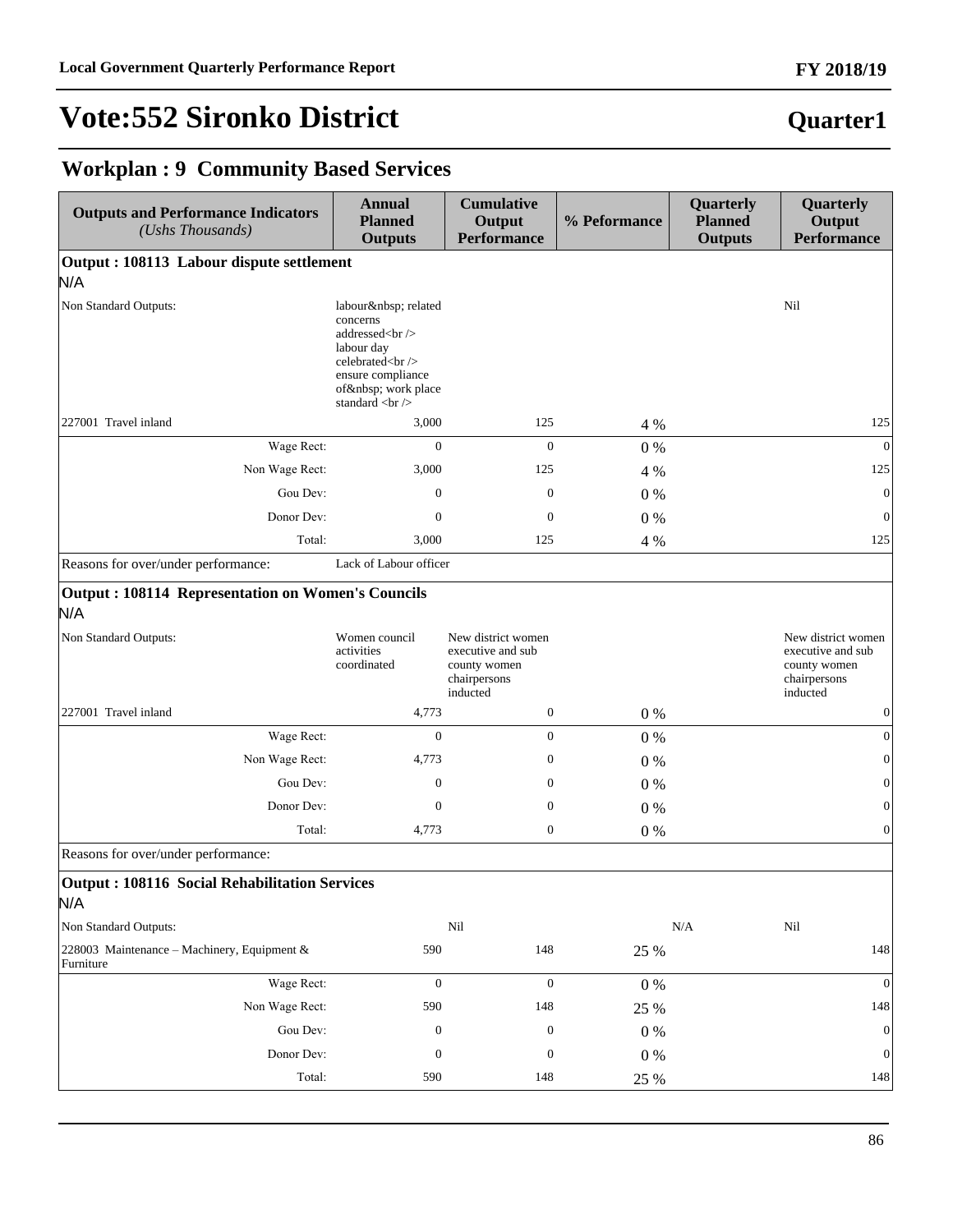### **Quarter1**

### **Workplan : 9 Community Based Services**

| <b>Outputs and Performance Indicators</b><br>(Ushs Thousands)              | <b>Annual</b><br><b>Planned</b><br><b>Outputs</b> | <b>Cumulative</b><br>Output<br><b>Performance</b>                            | % Peformance | Quarterly<br><b>Planned</b><br><b>Outputs</b> | Quarterly<br>Output<br><b>Performance</b>                                    |
|----------------------------------------------------------------------------|---------------------------------------------------|------------------------------------------------------------------------------|--------------|-----------------------------------------------|------------------------------------------------------------------------------|
| Reasons for over/under performance:                                        | N/A                                               |                                                                              |              |                                               |                                                                              |
| Output: 108117 Operation of the Community Based Services Department<br>N/A |                                                   |                                                                              |              |                                               |                                                                              |
| Non Standard Outputs:                                                      |                                                   | Power bills paid<br>Stationary procured<br>Fuel procured for<br>coordination |              | N/A                                           | Power bills paid<br>Stationary procured<br>Fuel procured for<br>coordination |
| 221009 Welfare and Entertainment                                           | 1,000                                             | $\mathbf{0}$                                                                 | $0\%$        |                                               | 0                                                                            |
| 221011 Printing, Stationery, Photocopying and<br><b>Binding</b>            | 200                                               | 50                                                                           | 25 %         |                                               | 50                                                                           |
| 223005 Electricity                                                         | 200                                               | 50                                                                           | 25 %         |                                               | 50                                                                           |
| 227001 Travel inland                                                       | 1,600                                             | 400                                                                          | 25 %         |                                               | 400                                                                          |
| Wage Rect:                                                                 | $\mathbf{0}$                                      | $\mathbf{0}$                                                                 | $0\%$        |                                               | $\theta$                                                                     |
| Non Wage Rect:                                                             | 3,000                                             | 500                                                                          | 17 %         |                                               | 500                                                                          |
| Gou Dev:                                                                   | $\mathbf{0}$                                      | $\boldsymbol{0}$                                                             | $0\%$        |                                               | $\mathbf{0}$                                                                 |
| Donor Dev:                                                                 | $\mathbf{0}$                                      | $\mathbf{0}$                                                                 | $0\%$        |                                               | 0                                                                            |
| Total:                                                                     | 3,000                                             | 500                                                                          | 17 %         |                                               | 500                                                                          |
| Reasons for over/under performance:                                        | Local revenue not received                        |                                                                              |              |                                               |                                                                              |
| <b>Lower Local Services</b>                                                |                                                   |                                                                              |              |                                               |                                                                              |
| Output: 108151 Community Development Services for LLGs (LLS)<br>N/A        |                                                   |                                                                              |              |                                               |                                                                              |
| N/A                                                                        |                                                   |                                                                              |              |                                               |                                                                              |
| 263204 Transfers to other govt. units (Capital)                            | 2,592                                             | $\boldsymbol{0}$                                                             | $0\%$        |                                               | 0                                                                            |
| Wage Rect:                                                                 | $\mathbf{0}$                                      | $\theta$                                                                     | $0\ \%$      |                                               | 0                                                                            |
| Non Wage Rect:                                                             | 2,592                                             | $\boldsymbol{0}$                                                             | 0%           |                                               | 0                                                                            |
| Gou Dev:                                                                   | $\mathbf{0}$                                      | $\boldsymbol{0}$                                                             | $0\%$        |                                               | 0                                                                            |
| Donor Dev:                                                                 | $\theta$                                          | $\boldsymbol{0}$                                                             | $0\%$        |                                               | $\vert 0 \vert$                                                              |
| Total:                                                                     | 2,592                                             | $\boldsymbol{0}$                                                             | $0\%$        |                                               | $\mathbf{0}$                                                                 |
| Reasons for over/under performance:                                        |                                                   |                                                                              |              |                                               |                                                                              |
| Total For Community Based Services : Wage Rect:                            | 180,327                                           | 45,082                                                                       | 25 %         |                                               | 45,082                                                                       |
| Non-Wage Reccurent:                                                        | 571,479                                           | 14,103                                                                       | $2\ \%$      |                                               | 14,103                                                                       |
| GoU Dev:                                                                   | $\theta$                                          | $\boldsymbol{\theta}$                                                        | 0%           |                                               | $\theta$                                                                     |
| Donor Dev:                                                                 | 0                                                 | 0                                                                            | $0\,\%$      |                                               | 0                                                                            |
| Grand Total:                                                               | 751,807                                           | 59,185                                                                       | 7.9%         |                                               | 59,185                                                                       |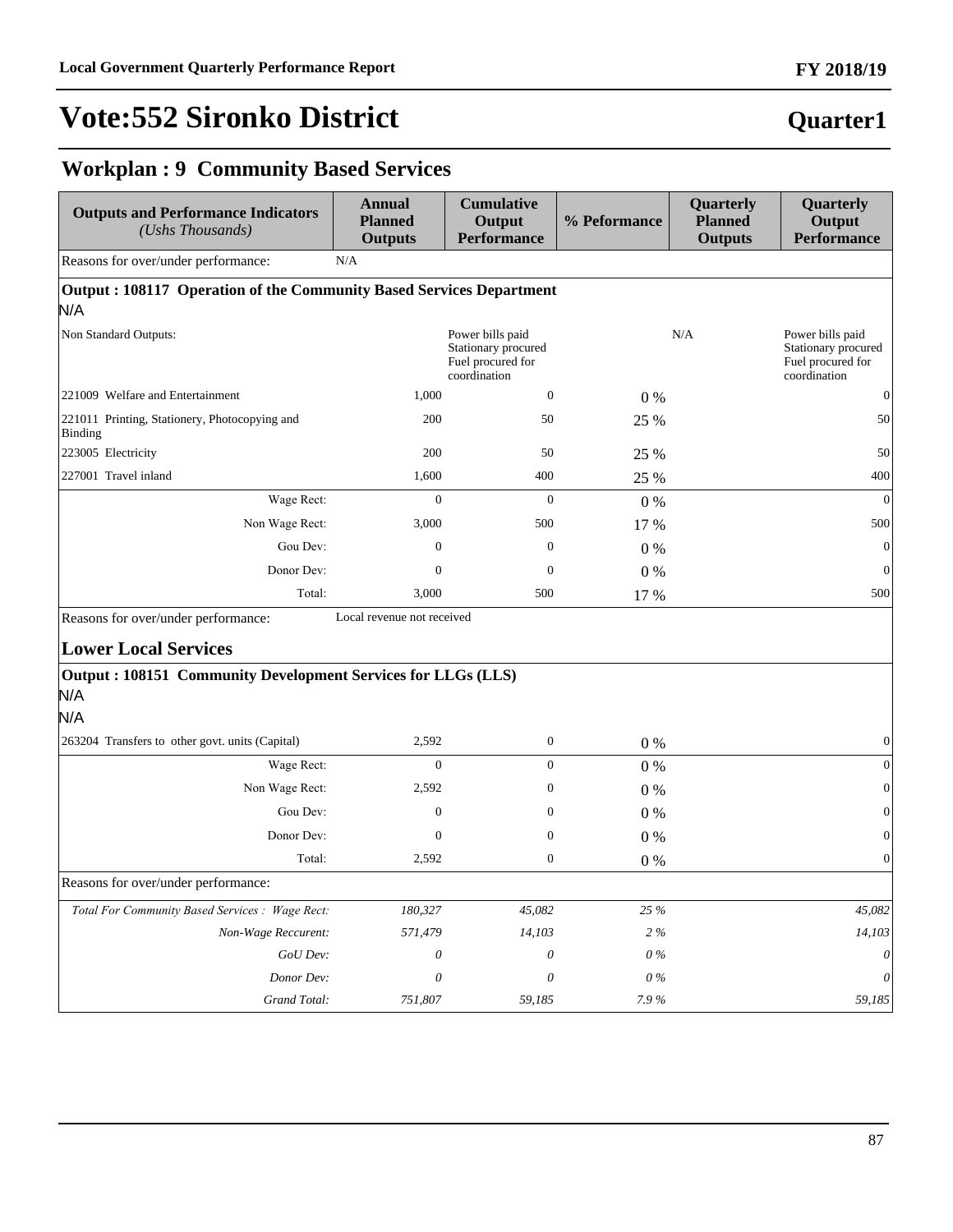#### **Workplan : 10 Planning**

| <b>Outputs and Performance Indicators</b><br>(Ushs Thousands)    | <b>Annual</b><br><b>Planned</b><br><b>Outputs</b>                                                                                                                                                                                                                                                                                                                                                | <b>Cumulative</b><br>Output<br><b>Performance</b>                                                 | % Peformance | Quarterly<br><b>Planned</b><br><b>Outputs</b>                                                                                                                                                                                      | Quarterly<br>Output<br><b>Performance</b>                                                                       |
|------------------------------------------------------------------|--------------------------------------------------------------------------------------------------------------------------------------------------------------------------------------------------------------------------------------------------------------------------------------------------------------------------------------------------------------------------------------------------|---------------------------------------------------------------------------------------------------|--------------|------------------------------------------------------------------------------------------------------------------------------------------------------------------------------------------------------------------------------------|-----------------------------------------------------------------------------------------------------------------|
| <b>Programme: 1383 Local Government Planning Services</b>        |                                                                                                                                                                                                                                                                                                                                                                                                  |                                                                                                   |              |                                                                                                                                                                                                                                    |                                                                                                                 |
| <b>Higher LG Services</b>                                        |                                                                                                                                                                                                                                                                                                                                                                                                  |                                                                                                   |              |                                                                                                                                                                                                                                    |                                                                                                                 |
| Output: 138301 Management of the District Planning Office<br>N/A |                                                                                                                                                                                                                                                                                                                                                                                                  |                                                                                                   |              |                                                                                                                                                                                                                                    |                                                                                                                 |
| Non Standard Outputs:                                            | $\langle \text{div} \rangle$ Laptops.<br>Two desktop<br>computers, and 2<br>printers serviced and maintained<br>maintained<br><div>Office tea<br/>provided to staff and<br/>visitors in Planning<br/><math>unit &lt;</math>/div&gt;<br/><div>Monthly fuel<br/>for routine activities<br/>provided to Planning<br/>unit<br/>s<math>\frac{1}{2}</math><br/><math>\langle</math>div&gt;</div></div> | 2 Laptops and 3<br>desktop computers<br>were serviced and<br>Office tea was<br>provided to office |              | 3 Laptops, Two<br>desktop computers,<br>and 2 printers<br>serviced and<br>maintained<br>Office tea provided<br>to staff and visitors<br>in Planning unit<br>Monthly fuel for<br>routine activities<br>provided to Planning<br>unit | 2 Laptops and 3<br>desktop computers<br>were serviced and<br>maintained<br>Office tea was<br>provided to office |
| 221009 Welfare and Entertainment                                 | 1,200                                                                                                                                                                                                                                                                                                                                                                                            | 300                                                                                               | 25 %         |                                                                                                                                                                                                                                    | 300                                                                                                             |
| 227004 Fuel, Lubricants and Oils                                 | 8,400                                                                                                                                                                                                                                                                                                                                                                                            | $\mathbf{0}$                                                                                      | 0%           |                                                                                                                                                                                                                                    | $\mathbf{0}$                                                                                                    |
| 228003 Maintenance – Machinery, Equipment &<br>Furniture         | 2,000                                                                                                                                                                                                                                                                                                                                                                                            | 500                                                                                               | 25 %         |                                                                                                                                                                                                                                    | 500                                                                                                             |
| Wage Rect:                                                       | $\overline{0}$                                                                                                                                                                                                                                                                                                                                                                                   | $\overline{0}$                                                                                    | $0\%$        |                                                                                                                                                                                                                                    | $\mathbf{0}$                                                                                                    |
| Non Wage Rect:                                                   | 11,600                                                                                                                                                                                                                                                                                                                                                                                           | 800                                                                                               | 7 %          |                                                                                                                                                                                                                                    | 800                                                                                                             |
| Gou Dev:                                                         | $\overline{0}$                                                                                                                                                                                                                                                                                                                                                                                   | $\overline{0}$                                                                                    | $0\%$        |                                                                                                                                                                                                                                    | $\mathbf{0}$                                                                                                    |
| Donor Dev:                                                       | $\mathbf{0}$                                                                                                                                                                                                                                                                                                                                                                                     | $\mathbf{0}$                                                                                      | 0%           |                                                                                                                                                                                                                                    | $\mathbf{0}$                                                                                                    |
| Total:                                                           | 11,600                                                                                                                                                                                                                                                                                                                                                                                           | 800                                                                                               | 7 %          |                                                                                                                                                                                                                                    | 800                                                                                                             |

Reasons for over/under performance: One laptop was stolen from the office

**Output : 138302 District Planning**

N/A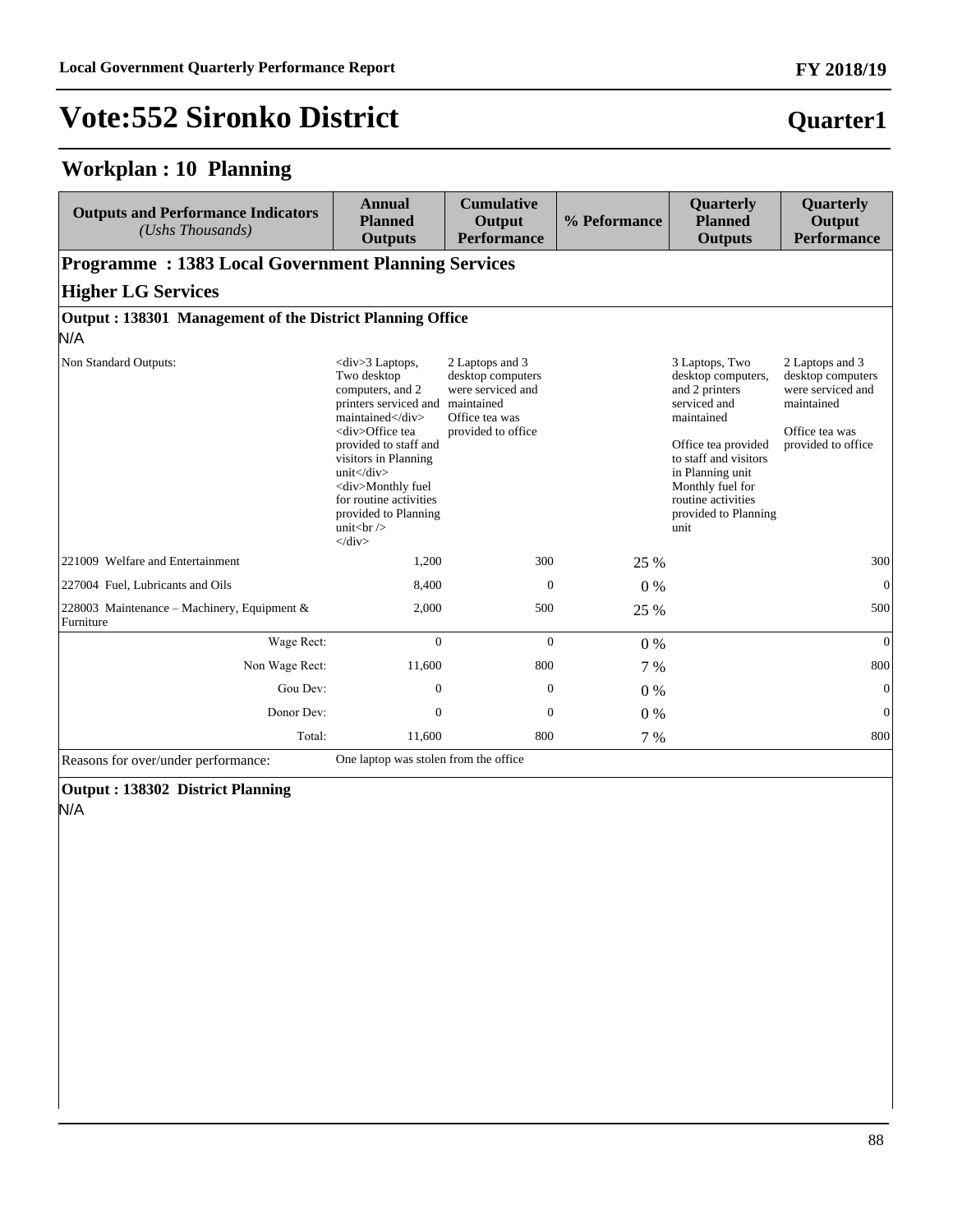#### **FY 2018/19**

## **Vote:552 Sironko District**

| Non Standard Outputs:                                                       | Payment of monthly<br>salary for 4 planning<br>unit staff and One<br>Economists in Town<br>councils for 12<br>months $<$ br $>$<br>12 DTPC meetings<br>conducted and 12<br>sets of minutes with<br>action points<br>filed $\langle$ br $\rangle$<br>Consultation with<br>MoFPED facilitated<br>Orientation of LLGs<br>staff on planning<br>and budgeting<br>Office supplies and<br>stationery procured<br>for 4 quarters | Payment of salary<br>for planning unit<br>staff for 3 months of<br>July August,<br>September 2018<br>3DTPC meetings<br>were held and<br>minutes compiled<br>with action points |       | Payment of monthly<br>salary for planning<br>unit staff and<br>Economists in in<br>Town councils for 3<br>months<br>3 DTPC meetings<br>conducted and 3 sets minutes compiled<br>of minutes with<br>action points filed | Payment of salary<br>for planning unit and<br>Town council staff<br>for 3 months of July<br>August, September<br>2018<br>3DTPC meetings<br>were held and<br>with action points |
|-----------------------------------------------------------------------------|--------------------------------------------------------------------------------------------------------------------------------------------------------------------------------------------------------------------------------------------------------------------------------------------------------------------------------------------------------------------------------------------------------------------------|--------------------------------------------------------------------------------------------------------------------------------------------------------------------------------|-------|------------------------------------------------------------------------------------------------------------------------------------------------------------------------------------------------------------------------|--------------------------------------------------------------------------------------------------------------------------------------------------------------------------------|
| 211101 General Staff Salaries                                               | 56,814                                                                                                                                                                                                                                                                                                                                                                                                                   | 17.169                                                                                                                                                                         | 30 %  |                                                                                                                                                                                                                        | 17,169                                                                                                                                                                         |
| 221002 Workshops and Seminars                                               | 8,400                                                                                                                                                                                                                                                                                                                                                                                                                    | 2,700                                                                                                                                                                          | 32 %  |                                                                                                                                                                                                                        | 2,700                                                                                                                                                                          |
| 221011 Printing, Stationery, Photocopying and<br>Binding                    | 3,000                                                                                                                                                                                                                                                                                                                                                                                                                    | 750                                                                                                                                                                            | 25 %  |                                                                                                                                                                                                                        | 750                                                                                                                                                                            |
| 227001 Travel inland                                                        | 5,200                                                                                                                                                                                                                                                                                                                                                                                                                    | 873                                                                                                                                                                            | 17 %  |                                                                                                                                                                                                                        | 873                                                                                                                                                                            |
| Wage Rect:                                                                  | 56,814                                                                                                                                                                                                                                                                                                                                                                                                                   | 17,169                                                                                                                                                                         | 30 %  |                                                                                                                                                                                                                        | 17,169                                                                                                                                                                         |
| Non Wage Rect:                                                              | 16,600                                                                                                                                                                                                                                                                                                                                                                                                                   | 4,323                                                                                                                                                                          | 26 %  |                                                                                                                                                                                                                        | 4,323                                                                                                                                                                          |
| Gou Dev:                                                                    | $\boldsymbol{0}$                                                                                                                                                                                                                                                                                                                                                                                                         | $\boldsymbol{0}$                                                                                                                                                               | $0\%$ |                                                                                                                                                                                                                        | $\mathbf{0}$                                                                                                                                                                   |
| Donor Dev:                                                                  | $\boldsymbol{0}$                                                                                                                                                                                                                                                                                                                                                                                                         | $\boldsymbol{0}$                                                                                                                                                               | 0%    |                                                                                                                                                                                                                        | $\mathbf{0}$                                                                                                                                                                   |
| Total:                                                                      | 73,414                                                                                                                                                                                                                                                                                                                                                                                                                   | 21,492                                                                                                                                                                         | 29 %  |                                                                                                                                                                                                                        | 21,492                                                                                                                                                                         |
| Reasons for over/under performance:                                         | No deviation                                                                                                                                                                                                                                                                                                                                                                                                             |                                                                                                                                                                                |       |                                                                                                                                                                                                                        |                                                                                                                                                                                |
| Output : 138303 Statistical data collection<br>N/A<br>Non Standard Outputs: | <div>District<br/>Annual statistical<br/>Abstract prepared<br/>and updated</div><br><div>District<br/>projects data bank<br/>maintained and<br/>updated on annual<br/>basis<math>r</math><br/><math>\langle</math>div&gt;</div>                                                                                                                                                                                          | Collected data and<br>updated the<br>statistical abstract                                                                                                                      |       | Data collection for<br>update of the District updated the<br>statistical Abstract<br>prepared<br>Data collection for<br>update of the District<br>projects data bank<br>maintained on<br>Quarterly basis               | Collected data and<br>statistical abstract                                                                                                                                     |
| 227001 Travel inland                                                        | 3,000                                                                                                                                                                                                                                                                                                                                                                                                                    | 500                                                                                                                                                                            | 17 %  |                                                                                                                                                                                                                        | 500                                                                                                                                                                            |
| Wage Rect:                                                                  | $\overline{0}$                                                                                                                                                                                                                                                                                                                                                                                                           | $\mathbf{0}$                                                                                                                                                                   | $0\%$ |                                                                                                                                                                                                                        | $\theta$                                                                                                                                                                       |
| Non Wage Rect:                                                              | 3,000                                                                                                                                                                                                                                                                                                                                                                                                                    | 500                                                                                                                                                                            | 17 %  |                                                                                                                                                                                                                        | 500                                                                                                                                                                            |
| Gou Dev:                                                                    | $\boldsymbol{0}$                                                                                                                                                                                                                                                                                                                                                                                                         | $\boldsymbol{0}$                                                                                                                                                               | $0\%$ |                                                                                                                                                                                                                        | $\mathbf{0}$                                                                                                                                                                   |
| Donor Dev:                                                                  | $\boldsymbol{0}$                                                                                                                                                                                                                                                                                                                                                                                                         | $\boldsymbol{0}$                                                                                                                                                               | $0\%$ |                                                                                                                                                                                                                        | $\mathbf{0}$                                                                                                                                                                   |
| Total:                                                                      | 3,000                                                                                                                                                                                                                                                                                                                                                                                                                    | 500                                                                                                                                                                            | 17 %  |                                                                                                                                                                                                                        | 500                                                                                                                                                                            |
| Reasons for over/under performance:                                         | NA                                                                                                                                                                                                                                                                                                                                                                                                                       |                                                                                                                                                                                |       |                                                                                                                                                                                                                        |                                                                                                                                                                                |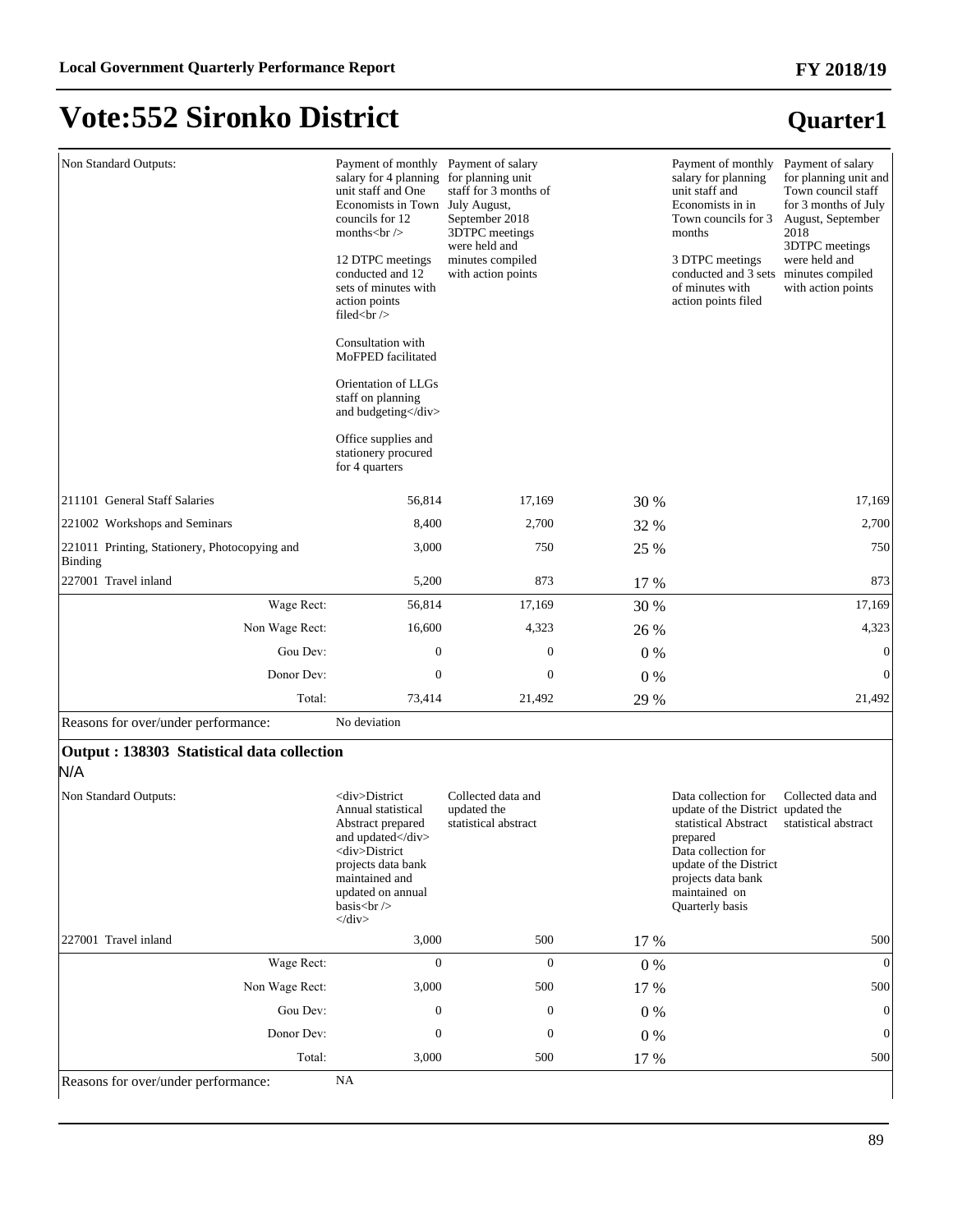**Quarter1**

## **Vote:552 Sironko District**

#### **Workplan : 10 Planning**

| <b>Outputs and Performance Indicators</b><br>(Ushs Thousands) | <b>Annual</b><br><b>Planned</b><br><b>Outputs</b>                                                                                                                                                                    | <b>Cumulative</b><br>Output<br><b>Performance</b> | % Peformance | Quarterly<br><b>Planned</b><br><b>Outputs</b>                                                                                                                                                           | Quarterly<br>Output<br><b>Performance</b> |
|---------------------------------------------------------------|----------------------------------------------------------------------------------------------------------------------------------------------------------------------------------------------------------------------|---------------------------------------------------|--------------|---------------------------------------------------------------------------------------------------------------------------------------------------------------------------------------------------------|-------------------------------------------|
| Output : 138304 Demographic data collection                   |                                                                                                                                                                                                                      |                                                   |              |                                                                                                                                                                                                         |                                           |
| N/A<br>Non Standard Outputs:                                  | <div>Demographic<br/>data collected and<br/>updated on quarterly<br/>basis</div><br><div>Collection on<br/>key performance<br/>indicator across all<br/>departments<br/><br/><math>\langle</math>div&gt;</div>       | Demographic data<br>was collected                 |              | Demographic data<br>collected and<br>updated on quarterly<br>basis<br>Collection on key<br>performance<br>indicator across all<br>departments and<br>update a data bank<br>on performance<br>indicators | Demographic data<br>was collected         |
| 227001 Travel inland                                          | 3,000                                                                                                                                                                                                                | 750                                               | 25 %         |                                                                                                                                                                                                         | 750                                       |
| Wage Rect:                                                    | $\boldsymbol{0}$                                                                                                                                                                                                     | $\mathbf{0}$                                      | $0\%$        |                                                                                                                                                                                                         | $\mathbf{0}$                              |
| Non Wage Rect:                                                | 3,000                                                                                                                                                                                                                | 750                                               | 25 %         |                                                                                                                                                                                                         | 750                                       |
| Gou Dev:                                                      | $\boldsymbol{0}$                                                                                                                                                                                                     | $\mathbf{0}$                                      | $0\%$        |                                                                                                                                                                                                         | $\mathbf{0}$                              |
| Donor Dev:                                                    | $\boldsymbol{0}$                                                                                                                                                                                                     | $\mathbf{0}$                                      | $0\%$        |                                                                                                                                                                                                         | $\mathbf{0}$                              |
| Total:                                                        | 3,000                                                                                                                                                                                                                | 750                                               | 25 %         |                                                                                                                                                                                                         | 750                                       |
| Reasons for over/under performance:                           | No deviation                                                                                                                                                                                                         |                                                   |              |                                                                                                                                                                                                         |                                           |
| Output: 138306 Development Planning<br>N/A                    |                                                                                                                                                                                                                      |                                                   |              |                                                                                                                                                                                                         |                                           |
| Non Standard Outputs:                                         | One Budget<br>conference held to<br>determine priorities<br>for FY2019/20<br>70 Copies of draft<br>and 70 of final<br>budget documents<br>prepared and<br>reproduced for both<br>technical and<br>political leaders. |                                                   |              | <b>NA</b>                                                                                                                                                                                               |                                           |
| 221002 Workshops and Seminars                                 | 8,800                                                                                                                                                                                                                | $\mathbf{0}$                                      | 0%           |                                                                                                                                                                                                         | $\theta$                                  |
| 221011 Printing, Stationery, Photocopying and<br>  Binding    | 8,500                                                                                                                                                                                                                | $\boldsymbol{0}$                                  | $0\%$        |                                                                                                                                                                                                         | $\mathbf{0}$                              |
| Wage Rect:                                                    | $\mathbf{0}$                                                                                                                                                                                                         | $\boldsymbol{0}$                                  | $0\%$        |                                                                                                                                                                                                         | $\mathbf{0}$                              |
| Non Wage Rect:                                                | 17,300                                                                                                                                                                                                               | $\boldsymbol{0}$                                  | $0\%$        |                                                                                                                                                                                                         | $\theta$                                  |
| Gou Dev:                                                      | $\boldsymbol{0}$                                                                                                                                                                                                     | 0                                                 | $0\%$        |                                                                                                                                                                                                         |                                           |
| Donor Dev:                                                    | $\boldsymbol{0}$                                                                                                                                                                                                     | $\boldsymbol{0}$                                  | $0\%$        |                                                                                                                                                                                                         | $\Omega$                                  |
| Total:                                                        | 17,300                                                                                                                                                                                                               | $\boldsymbol{0}$                                  | $0\ \%$      |                                                                                                                                                                                                         | $\boldsymbol{0}$                          |
| Reasons for over/under performance:                           |                                                                                                                                                                                                                      |                                                   |              |                                                                                                                                                                                                         |                                           |

**Output : 138307 Management Information Systems** N/A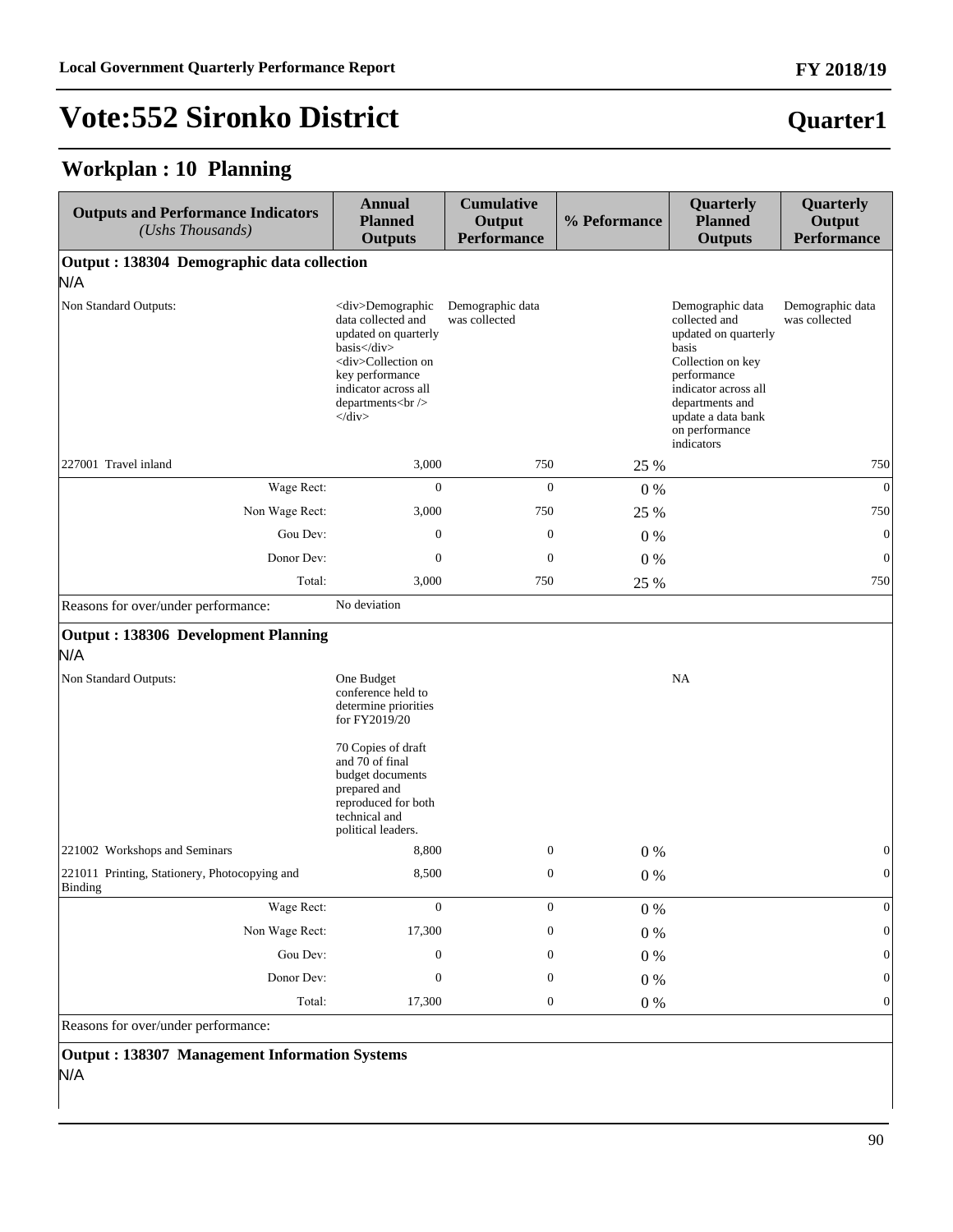#### **FY 2018/19**

## **Vote:552 Sironko District**

#### **Quarter1**

| Non Standard Outputs:                                     | Internet connectivity<br>supplies and<br>subscriptions paid<br>for the 4 quarters | Paid for internet for<br>UTL |       | Paid for internet for<br><b>UTL</b> |
|-----------------------------------------------------------|-----------------------------------------------------------------------------------|------------------------------|-------|-------------------------------------|
| 222003 Information and communications<br>technology (ICT) | 4,000                                                                             | 1,000                        | 25 %  | 1,000                               |
| Wage Rect:                                                | $\Omega$                                                                          | 0                            | $0\%$ | $\Omega$                            |
| Non Wage Rect:                                            | 4,000                                                                             | 1,000                        | 25 %  | 1,000                               |
| Gou Dev:                                                  | $\mathbf{0}$                                                                      | $\mathbf{0}$                 | $0\%$ | $\overline{0}$                      |
| Donor Dev:                                                | $\mathbf{0}$                                                                      | $\mathbf{0}$                 | $0\%$ | $\vert 0 \vert$                     |
| Total:                                                    | 4,000<br>Mc Davistica                                                             | 1,000                        | 25 %  | 1,000                               |

Reasons for over/under performance: No Deviation

#### **Output : 138309 Monitoring and Evaluation of Sector plans**

N/A

| Non Standard Outputs: | Handover and<br>commissioning of<br>government projects<br>conducted involving<br>RDC, CAO,LCV<br>&DEC<br>Members, DISO and<br>technical staff<br>$\langle$ div $>$ br/ $>$<br>$\langle$ div $\rangle$<br><div>Internal<br/>Assessment<br/>conducted on<br/>compliance to<br/>government laws<br/>and guidelines</div><br><div>Performance<br/>review of DDPII<br/>conducted to<br/>evaluate progress for<br/>the medium term<br/>achievements to<br/>guide the<br/>preparation of<br/>DDPIII<math>br/&gt;</math><br/><math>\langle</math>div&gt;</div> | Internal assessment<br>was conducted on<br>compliance to OPM<br>requirements and a<br>report |       | One internal<br>assessment report<br>compiled on<br>compliance to laws<br>and guidelines | Internal assessment<br>was conducted on<br>compliance to OPM<br>requirements and a<br>report |
|-----------------------|---------------------------------------------------------------------------------------------------------------------------------------------------------------------------------------------------------------------------------------------------------------------------------------------------------------------------------------------------------------------------------------------------------------------------------------------------------------------------------------------------------------------------------------------------------|----------------------------------------------------------------------------------------------|-------|------------------------------------------------------------------------------------------|----------------------------------------------------------------------------------------------|
| 227001 Travel inland  | 6,795                                                                                                                                                                                                                                                                                                                                                                                                                                                                                                                                                   | 1,600                                                                                        | 24 %  |                                                                                          | 1,600                                                                                        |
| Wage Rect:            | $\mathbf{0}$                                                                                                                                                                                                                                                                                                                                                                                                                                                                                                                                            | $\mathbf{0}$                                                                                 | $0\%$ |                                                                                          | $\Omega$                                                                                     |
| Non Wage Rect:        | 6,795                                                                                                                                                                                                                                                                                                                                                                                                                                                                                                                                                   | 1,600                                                                                        | 24 %  |                                                                                          | 1,600                                                                                        |
| Gou Dev:              | $\boldsymbol{0}$                                                                                                                                                                                                                                                                                                                                                                                                                                                                                                                                        | $\mathbf{0}$                                                                                 | $0\%$ |                                                                                          | $\Omega$                                                                                     |
| Donor Dev:            | $\mathbf{0}$                                                                                                                                                                                                                                                                                                                                                                                                                                                                                                                                            | $\mathbf{0}$                                                                                 | $0\%$ |                                                                                          | $\theta$                                                                                     |
| Total:                | 6,795                                                                                                                                                                                                                                                                                                                                                                                                                                                                                                                                                   | 1,600                                                                                        | 24 %  |                                                                                          | 1,600                                                                                        |

Reasons for over/under performance: NA

#### **Capital Purchases**

**Output : 138372 Administrative Capital** N/A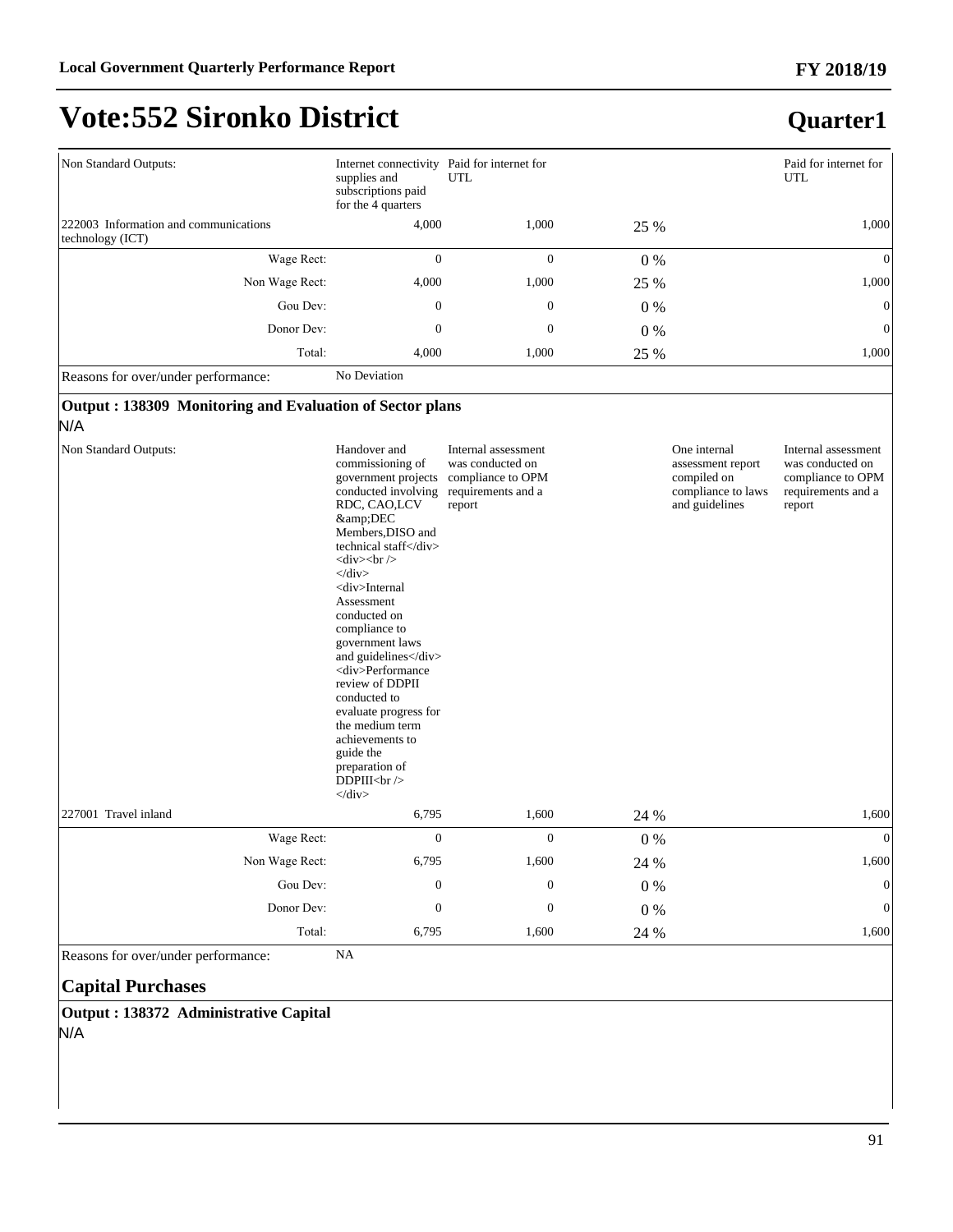| Non Standard Outputs:                                              | Payment of<br>outstanding<br>obligations<br>for the store<br>Office equipment<br>procured<br>4 monitoring report | One quarter<br>monitoring exercise<br>was conducted |       | One quarter<br>monitoring exercise<br>was conducted |
|--------------------------------------------------------------------|------------------------------------------------------------------------------------------------------------------|-----------------------------------------------------|-------|-----------------------------------------------------|
| 281503 Engineering and Design Studies & Plans for<br>capital works | 9,000                                                                                                            | $\boldsymbol{0}$                                    | $0\%$ | 0                                                   |
| 281504 Monitoring, Supervision & Appraisal of<br>capital works     | 10,454                                                                                                           | 2,600                                               | 25 %  | 2,600                                               |
| 312101 Non-Residential Buildings                                   | 76,500                                                                                                           | 25,500                                              | 33 %  | 25,500                                              |
| 312104 Other Structures                                            | 16,483                                                                                                           | $\boldsymbol{0}$                                    | $0\%$ | $\mathbf{0}$                                        |
| 312202 Machinery and Equipment                                     | 6,000                                                                                                            | $\mathbf{0}$                                        | $0\%$ | $\mathbf{0}$                                        |
| 312203 Furniture & Fixtures                                        | 5,300                                                                                                            | $\mathbf{0}$                                        | $0\%$ | $\overline{0}$                                      |
| 312213 ICT Equipment                                               | 3,500                                                                                                            | $\mathbf{0}$                                        | $0\%$ | $\boldsymbol{0}$                                    |
| Wage Rect:                                                         | $\overline{0}$                                                                                                   | $\overline{0}$                                      | $0\%$ | $\mathbf{0}$                                        |
| Non Wage Rect:                                                     | $\theta$                                                                                                         | $\overline{0}$                                      | $0\%$ | $\mathbf{0}$                                        |
| Gou Dev:                                                           | 127,237                                                                                                          | 28,100                                              | 22 %  | 28,100                                              |
| Donor Dev:                                                         | $\overline{0}$                                                                                                   | $\overline{0}$                                      | $0\%$ | $\Omega$                                            |
| Total:                                                             | 127,237                                                                                                          | 28,100                                              | 22 %  | 28,100                                              |
| Reasons for over/under performance:                                | No deviation                                                                                                     |                                                     |       |                                                     |
| Total For Planning: Wage Rect:                                     | 56,814                                                                                                           | 17,169                                              | 30 %  | 17,169                                              |
| Non-Wage Reccurent:                                                | 62,295                                                                                                           | 8,973                                               | 14 %  | 8,973                                               |
| GoU Dev:                                                           | 127,237                                                                                                          | 28,100                                              | 22 %  | 28,100                                              |
| Donor Dev:                                                         | 0                                                                                                                | 0                                                   | $0\%$ | 0                                                   |
| Grand Total:                                                       | 246,345                                                                                                          | 54,242                                              | 22.0% | 54,242                                              |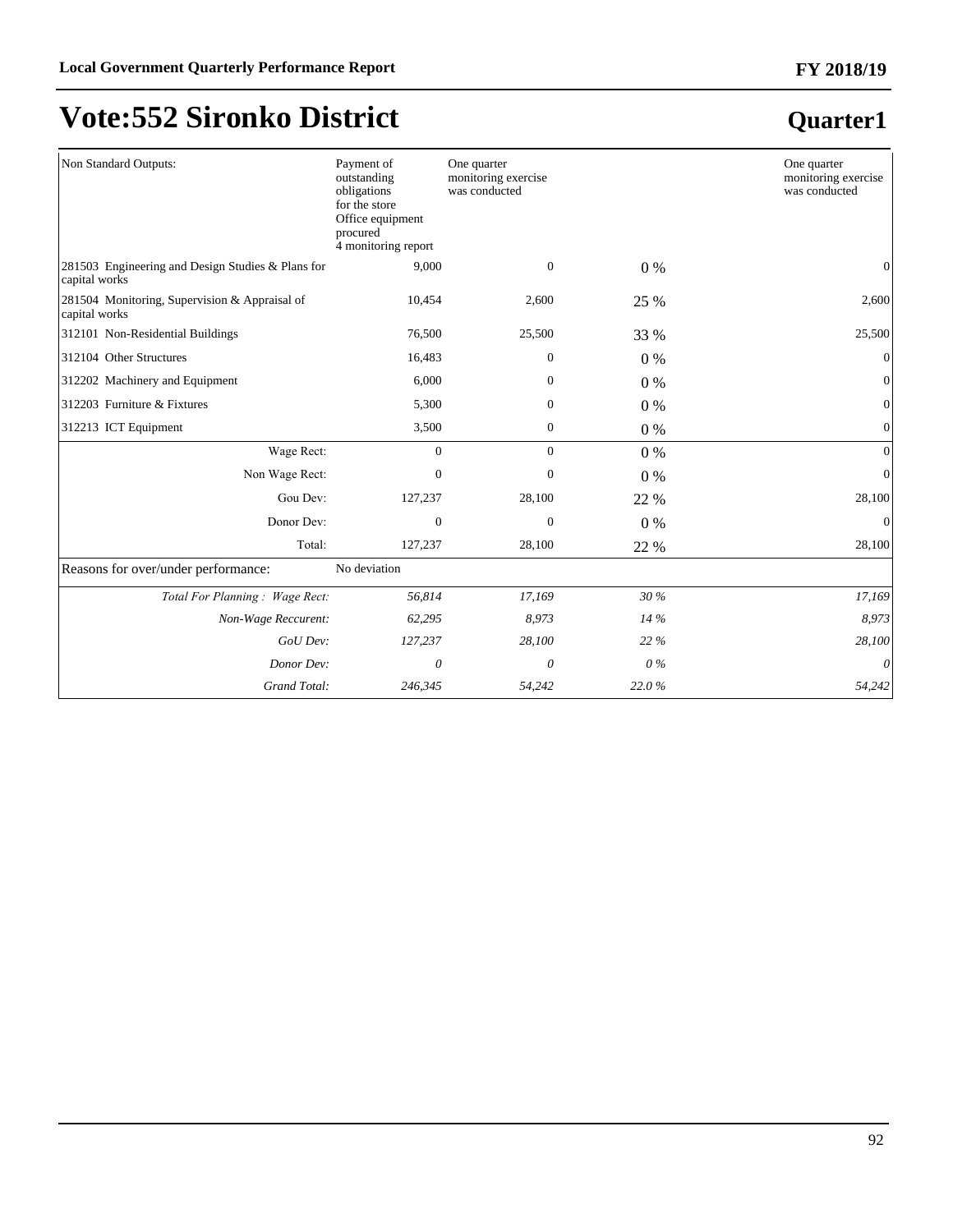#### **Workplan : 11 Internal Audit**

| <b>Outputs and Performance Indicators</b><br>(Ushs Thousands) | <b>Annual</b><br><b>Planned</b><br><b>Outputs</b>                                                                                                                                                                                                                                                                                                                                                                                                                             | <b>Cumulative</b><br>Output<br><b>Performance</b>                                                                           | % Peformance | Quarterly<br><b>Planned</b><br><b>Outputs</b>                                                                                                                                                                                                                                                                        | Quarterly<br>Output<br><b>Performance</b>                                                                           |
|---------------------------------------------------------------|-------------------------------------------------------------------------------------------------------------------------------------------------------------------------------------------------------------------------------------------------------------------------------------------------------------------------------------------------------------------------------------------------------------------------------------------------------------------------------|-----------------------------------------------------------------------------------------------------------------------------|--------------|----------------------------------------------------------------------------------------------------------------------------------------------------------------------------------------------------------------------------------------------------------------------------------------------------------------------|---------------------------------------------------------------------------------------------------------------------|
| <b>Programme: 1482 Internal Audit Services</b>                |                                                                                                                                                                                                                                                                                                                                                                                                                                                                               |                                                                                                                             |              |                                                                                                                                                                                                                                                                                                                      |                                                                                                                     |
| <b>Higher LG Services</b>                                     |                                                                                                                                                                                                                                                                                                                                                                                                                                                                               |                                                                                                                             |              |                                                                                                                                                                                                                                                                                                                      |                                                                                                                     |
| Output: 148201 Management of Internal Audit Office            |                                                                                                                                                                                                                                                                                                                                                                                                                                                                               |                                                                                                                             |              |                                                                                                                                                                                                                                                                                                                      |                                                                                                                     |
| N/A                                                           |                                                                                                                                                                                                                                                                                                                                                                                                                                                                               |                                                                                                                             |              |                                                                                                                                                                                                                                                                                                                      |                                                                                                                     |
| Non Standard Outputs:                                         | Four Internal Audit<br>reports prepared and<br>submitted to Internal months<br>Auditor general<br><br>br<br>$\rightarrow$<br>Services and goods<br>delivered in the<br>district verified <br<br><math>\rightarrow</math><br><math>&lt;</math>div<math>&gt;</math><br>Three staff salaries<br/>paid for the 12<br/>months both at the<br/>district and Town<br/>councils of Budadiri<br/>and Sironko<br/>Capacity buildling<br/>for internal audit<br/>staff</br></br></br<br> | Staff salaries were<br>paid for the 3<br>Internal Audit report<br>and work plan<br>submitted to Internal<br>Auditor general |              | Three staff salaries<br>paid for the 3months paid for the 3<br>both at the district<br>and Town councils<br>of Budadiri and<br>Sironko<br>One internal Audit<br>report prepared and<br>submitted to Internal<br>Auditor general<br>Goods supplied<br>verified<br>support internal staff<br>for Capacity<br>building. | Staff salaries were<br>months<br>Internal Audit report<br>and work plan<br>submitted to Internal<br>Auditor general |
| 211101 General Staff Salaries                                 | 26,257                                                                                                                                                                                                                                                                                                                                                                                                                                                                        | 6,564                                                                                                                       | 25 %         |                                                                                                                                                                                                                                                                                                                      | 6,564                                                                                                               |
| 227001 Travel inland                                          | 13,900                                                                                                                                                                                                                                                                                                                                                                                                                                                                        | 1,990                                                                                                                       | 14 %         |                                                                                                                                                                                                                                                                                                                      | 1,990                                                                                                               |
| Wage Rect:                                                    | 26,257                                                                                                                                                                                                                                                                                                                                                                                                                                                                        | 6,564                                                                                                                       | 25 %         |                                                                                                                                                                                                                                                                                                                      | 6,564                                                                                                               |
| Non Wage Rect:                                                | 13,900                                                                                                                                                                                                                                                                                                                                                                                                                                                                        | 1,990                                                                                                                       | 14 %         |                                                                                                                                                                                                                                                                                                                      | 1,990                                                                                                               |
| Gou Dev:                                                      | $\overline{0}$                                                                                                                                                                                                                                                                                                                                                                                                                                                                | $\mathbf{0}$                                                                                                                | 0%           |                                                                                                                                                                                                                                                                                                                      | $\mathbf{0}$                                                                                                        |
| Donor Dev:                                                    | $\Omega$                                                                                                                                                                                                                                                                                                                                                                                                                                                                      | $\mathbf{0}$                                                                                                                | 0%           |                                                                                                                                                                                                                                                                                                                      | $\Omega$                                                                                                            |
| Total:                                                        | 40.157                                                                                                                                                                                                                                                                                                                                                                                                                                                                        | 8,554                                                                                                                       | 21 %         |                                                                                                                                                                                                                                                                                                                      | 8.554                                                                                                               |

Reasons for over/under performance: No deviation

**Output : 148202 Internal Audit**

N/A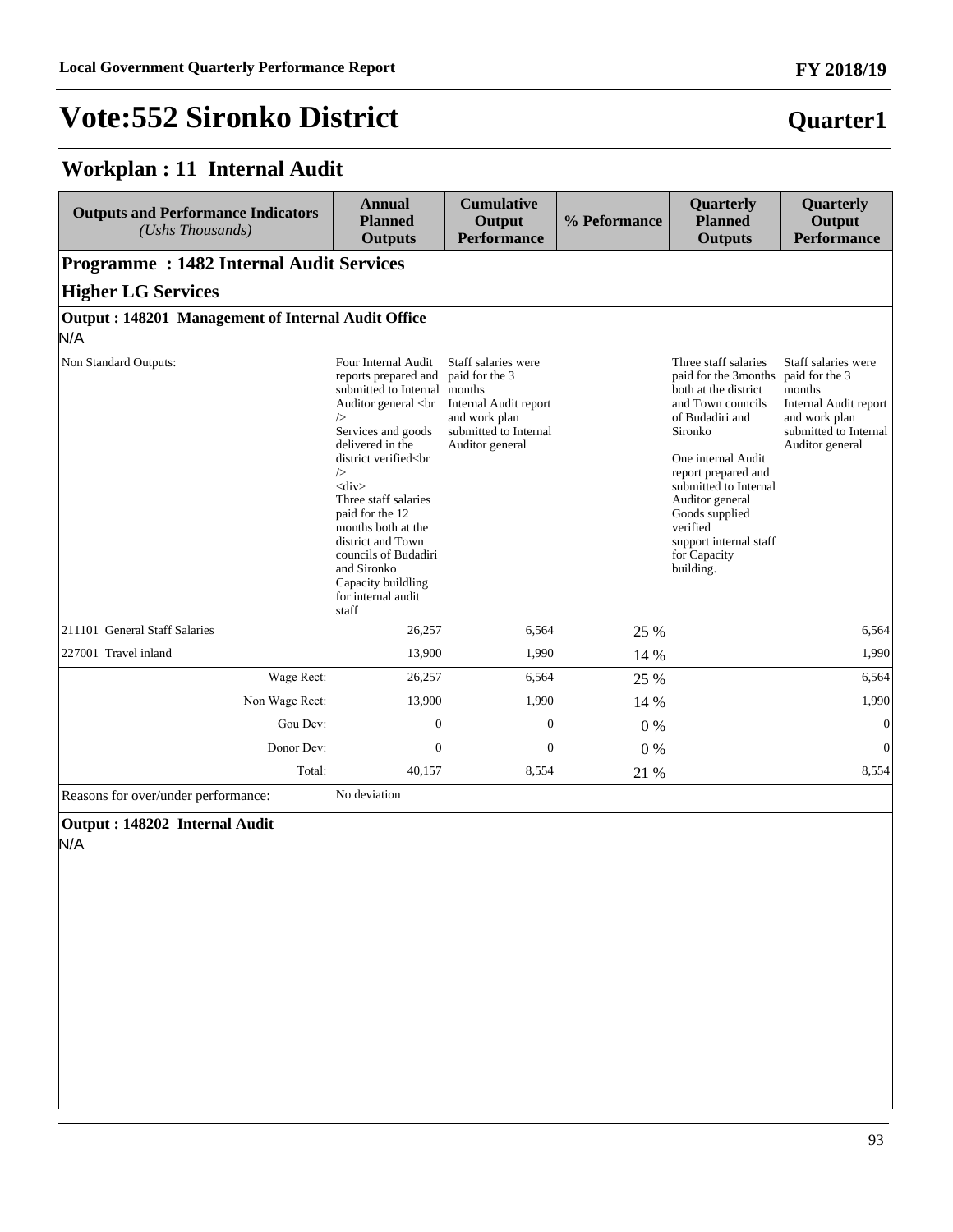| Non Standard Outputs:                                    | 110 Primary Schools 18 secondary<br>Audited<br><br>18 Secondary<br>Schools Audited <br<br><math>\rightarrow</math><br>19 Rural Sub<br/>Counties Audited<br bukinyale="" primary<br=""/><math>\rightarrow</math><br/>29 Health Centers<br/>Audited<br/><br/>11 District<br/>Departments<br>Audited<br/><br/>Office Equipment<br/>Serviced<br>maintained<br/><br/>Continuous<br/>Professional<br>Development <br/>Facilitated<br/><br/> 3 Staff<br/>Training<br>Conducted<br/><br/>Small Office<br/>Equipments, Statione<br>ry Procured<br/><br/><b>Staff Welfare</b><br/>Facilitated<br><br/><math>str <math>\rangle</math></math></br></br></br></br></br></br></br></br<br> | schools were audited<br>and a report<br>compiled<br>One special Audit<br>was conducted for<br>school and report<br>compiled |       | 110 Primary Schools 18 secondary<br>Audited<br>18 Secondary<br>Schools Audited<br>25 Rural Sub<br><b>Counties Audited</b><br>29 Health Centers<br>Audited<br>11 District<br>Departments<br>Audited | schools were audited<br>and a report<br>compiled<br>One special Audit<br>was conducted for<br>Bukinyale primary<br>school and report<br>compiled |
|----------------------------------------------------------|------------------------------------------------------------------------------------------------------------------------------------------------------------------------------------------------------------------------------------------------------------------------------------------------------------------------------------------------------------------------------------------------------------------------------------------------------------------------------------------------------------------------------------------------------------------------------------------------------------------------------------------------------------------------------|-----------------------------------------------------------------------------------------------------------------------------|-------|----------------------------------------------------------------------------------------------------------------------------------------------------------------------------------------------------|--------------------------------------------------------------------------------------------------------------------------------------------------|
| 211101 General Staff Salaries                            | 29,556                                                                                                                                                                                                                                                                                                                                                                                                                                                                                                                                                                                                                                                                       | 7,389                                                                                                                       | 25 %  |                                                                                                                                                                                                    | 7,389                                                                                                                                            |
| 221011 Printing, Stationery, Photocopying and<br>Binding | 2,000                                                                                                                                                                                                                                                                                                                                                                                                                                                                                                                                                                                                                                                                        | 465                                                                                                                         | 23 %  |                                                                                                                                                                                                    | 465                                                                                                                                              |
| 221012 Small Office Equipment                            | 1,000                                                                                                                                                                                                                                                                                                                                                                                                                                                                                                                                                                                                                                                                        | 300                                                                                                                         | 30 %  |                                                                                                                                                                                                    | 300                                                                                                                                              |
| 227001 Travel inland                                     | 9,600                                                                                                                                                                                                                                                                                                                                                                                                                                                                                                                                                                                                                                                                        | 1,745                                                                                                                       | 18 %  |                                                                                                                                                                                                    | 1,745                                                                                                                                            |
| 228003 Maintenance - Machinery, Equipment &<br>Furniture | 1,100                                                                                                                                                                                                                                                                                                                                                                                                                                                                                                                                                                                                                                                                        | $\boldsymbol{0}$                                                                                                            | $0\%$ |                                                                                                                                                                                                    | $\boldsymbol{0}$                                                                                                                                 |
| Wage Rect:                                               | 29,556                                                                                                                                                                                                                                                                                                                                                                                                                                                                                                                                                                                                                                                                       | 7,389                                                                                                                       | 25 %  |                                                                                                                                                                                                    | 7,389                                                                                                                                            |
| Non Wage Rect:                                           | 13,700                                                                                                                                                                                                                                                                                                                                                                                                                                                                                                                                                                                                                                                                       | 2,510                                                                                                                       | 18 %  |                                                                                                                                                                                                    | 2,510                                                                                                                                            |
| Gou Dev:                                                 | $\boldsymbol{0}$                                                                                                                                                                                                                                                                                                                                                                                                                                                                                                                                                                                                                                                             | $\boldsymbol{0}$                                                                                                            | $0\%$ |                                                                                                                                                                                                    | $\overline{0}$                                                                                                                                   |
| Donor Dev:                                               | $\boldsymbol{0}$                                                                                                                                                                                                                                                                                                                                                                                                                                                                                                                                                                                                                                                             | $\boldsymbol{0}$                                                                                                            | $0\%$ |                                                                                                                                                                                                    | $\boldsymbol{0}$                                                                                                                                 |
| Total:                                                   | 43,256                                                                                                                                                                                                                                                                                                                                                                                                                                                                                                                                                                                                                                                                       | 9,899                                                                                                                       | 23 %  |                                                                                                                                                                                                    | 9,899                                                                                                                                            |
| Reasons for over/under performance:                      | No deviations.                                                                                                                                                                                                                                                                                                                                                                                                                                                                                                                                                                                                                                                               |                                                                                                                             |       |                                                                                                                                                                                                    |                                                                                                                                                  |
| Total For Internal Audit: Wage Rect:                     | 55,813                                                                                                                                                                                                                                                                                                                                                                                                                                                                                                                                                                                                                                                                       | 13,953                                                                                                                      | 25 %  |                                                                                                                                                                                                    | 13,953                                                                                                                                           |
| Non-Wage Reccurent:                                      | 27,600                                                                                                                                                                                                                                                                                                                                                                                                                                                                                                                                                                                                                                                                       | 4,500                                                                                                                       | 16 %  |                                                                                                                                                                                                    | 4,500                                                                                                                                            |
| GoU Dev:                                                 | $\theta$                                                                                                                                                                                                                                                                                                                                                                                                                                                                                                                                                                                                                                                                     | $\theta$                                                                                                                    | $0\%$ |                                                                                                                                                                                                    | $\theta$                                                                                                                                         |
| Donor Dev:                                               | 0                                                                                                                                                                                                                                                                                                                                                                                                                                                                                                                                                                                                                                                                            | $\theta$                                                                                                                    | $0\%$ |                                                                                                                                                                                                    | $\theta$                                                                                                                                         |
| Grand Total:                                             | 83,413                                                                                                                                                                                                                                                                                                                                                                                                                                                                                                                                                                                                                                                                       | 18,453                                                                                                                      | 22.1% |                                                                                                                                                                                                    | 18,453                                                                                                                                           |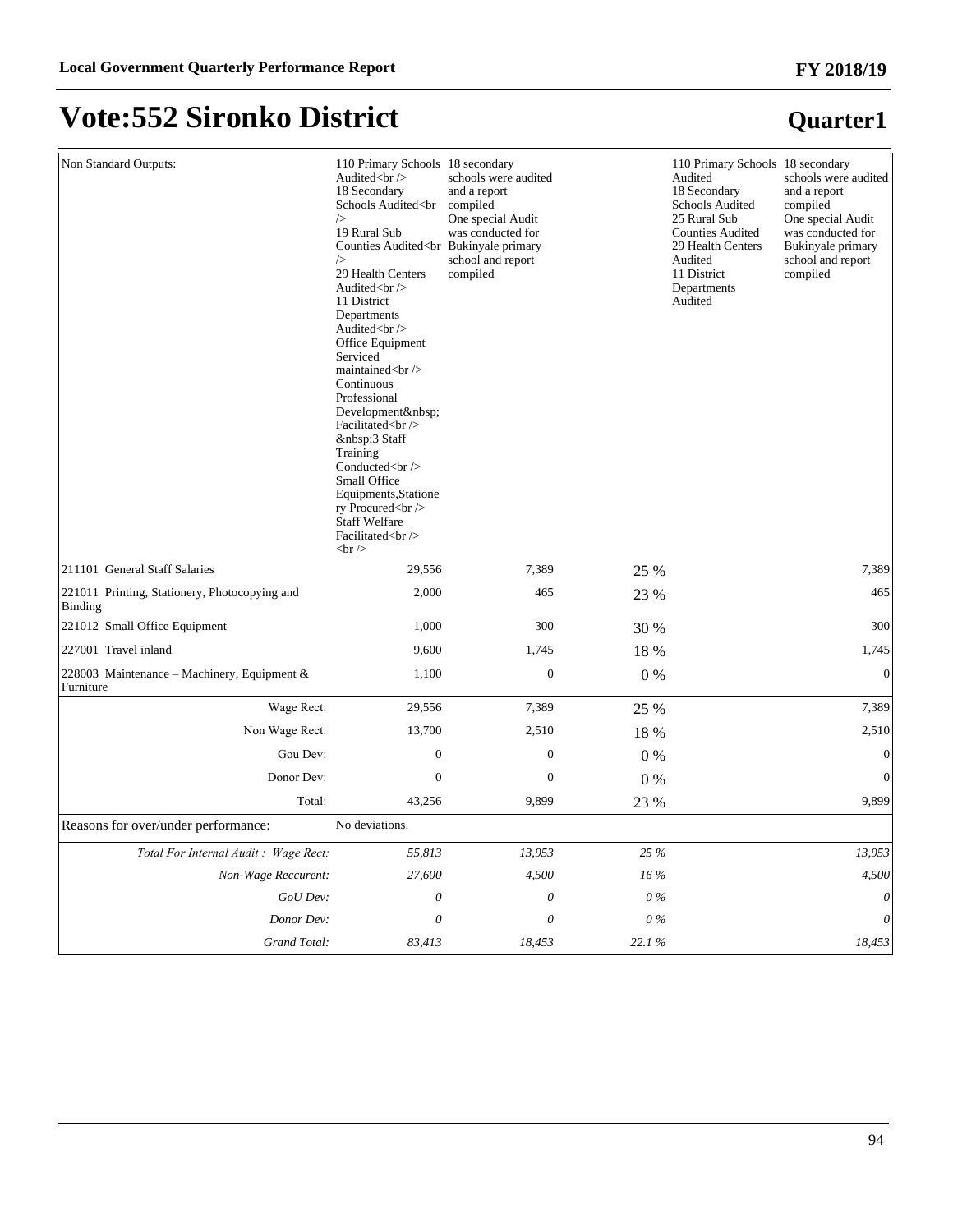#### **Quarter1**

#### **SECTION C: Details of Transfers to Lower Level Services and Capital Investments by LCIII**

| <b>Description</b>                                           | <b>Specific</b><br><b>Location</b> | Source of<br><b>Funding</b>                          | <b>Status / Level</b> | <b>Budget</b> | <b>Spent</b>     |
|--------------------------------------------------------------|------------------------------------|------------------------------------------------------|-----------------------|---------------|------------------|
| <b>LCIII : Zesui</b>                                         |                                    |                                                      |                       | 193,982       | 29,961           |
| <b>Sector: Works and Transport</b>                           |                                    |                                                      |                       | 8,598         | $\bf{0}$         |
| <b>Programme: District, Urban and Community Access Roads</b> |                                    |                                                      |                       | 8,598         | $\bf{0}$         |
| <b>Lower Local Services</b>                                  |                                    |                                                      |                       |               |                  |
| <b>Output: Community Access Road Maintenance (LLS)</b>       |                                    |                                                      |                       | 8,598         | $\bf{0}$         |
| Item: 291001 Transfers to Government Institutions            |                                    |                                                      |                       |               |                  |
| Zesui s/c                                                    | Shimuma<br>Zesui s/c               | <b>Other Transfers</b><br>from Central<br>Government |                       | 8,598         | $\boldsymbol{0}$ |
| <b>Sector: Education</b>                                     |                                    |                                                      |                       | 157,120       | 26,395           |
| <b>Programme: Pre-Primary and Primary Education</b>          |                                    |                                                      |                       | 111,141       | 12,091           |
| <b>Lower Local Services</b>                                  |                                    |                                                      |                       |               |                  |
| <b>Output : Primary Schools Services UPE (LLS)</b>           |                                    |                                                      |                       | 37,141        | 12,091           |
| Item : 263104 Transfers to other govt. units (Current)       |                                    |                                                      |                       |               |                  |
| Bugimagu p/s                                                 | Bukibooli<br>Bugimagu              | <b>Sector Conditional</b><br>Grant (Non-Wage)        |                       | 4,483         | 1,676            |
| Bugobbiro p/s                                                | Bulujewa<br>Bugobbiro              | <b>Sector Conditional</b><br>Grant (Non-Wage)        |                       | 6,367         | 2,256            |
| Bumumulo p/s                                                 | Bumumulo<br>Bumumulo               | <b>Sector Conditional</b><br>Grant (Non-Wage)        |                       | 6,431         | 2,276            |
| Bumuniasi p/s                                                | Bulujewa<br>Bumuniasi              | <b>Sector Conditional</b><br>Grant (Non-Wage)        |                       | 4,204         | $\boldsymbol{0}$ |
| Kyesha p/s                                                   | Bukibooli<br>Kyesha                | <b>Sector Conditional</b><br>Grant (Non-Wage)        |                       | 4,499         | 1,658            |
| Nabodi p/s                                                   | Bumumulo<br>Nabodi                 | <b>Sector Conditional</b><br>Grant (Non-Wage)        |                       | 2,948         | 1,162            |
| Nabweya p/s                                                  | Nabweya<br>Nabweya                 | <b>Sector Conditional</b><br>Grant (Non-Wage)        |                       | 4,435         | 1,637            |
| Nazalazala p/s                                               | Bulujewa<br>Nazalazala             | <b>Sector Conditional</b><br>Grant (Non-Wage)        |                       | 3,775         | 1,426            |
| <b>Capital Purchases</b>                                     |                                    |                                                      |                       |               |                  |
| <b>Output: Classroom construction and rehabilitation</b>     |                                    |                                                      |                       | 51,300        | $\bf{0}$         |
| Item: 312101 Non-Residential Buildings                       |                                    |                                                      |                       |               |                  |
| Building Construction - Schools-256                          | Bukibooli<br>Nabodi p/s            | Sector Development<br>Grant                          |                       | 51,300        | $\mathbf{0}$     |
| <b>Output</b> : Latrine construction and rehabilitation      |                                    |                                                      |                       | 22,700        | $\bf{0}$         |
| Item: 312101 Non-Residential Buildings                       |                                    |                                                      |                       |               |                  |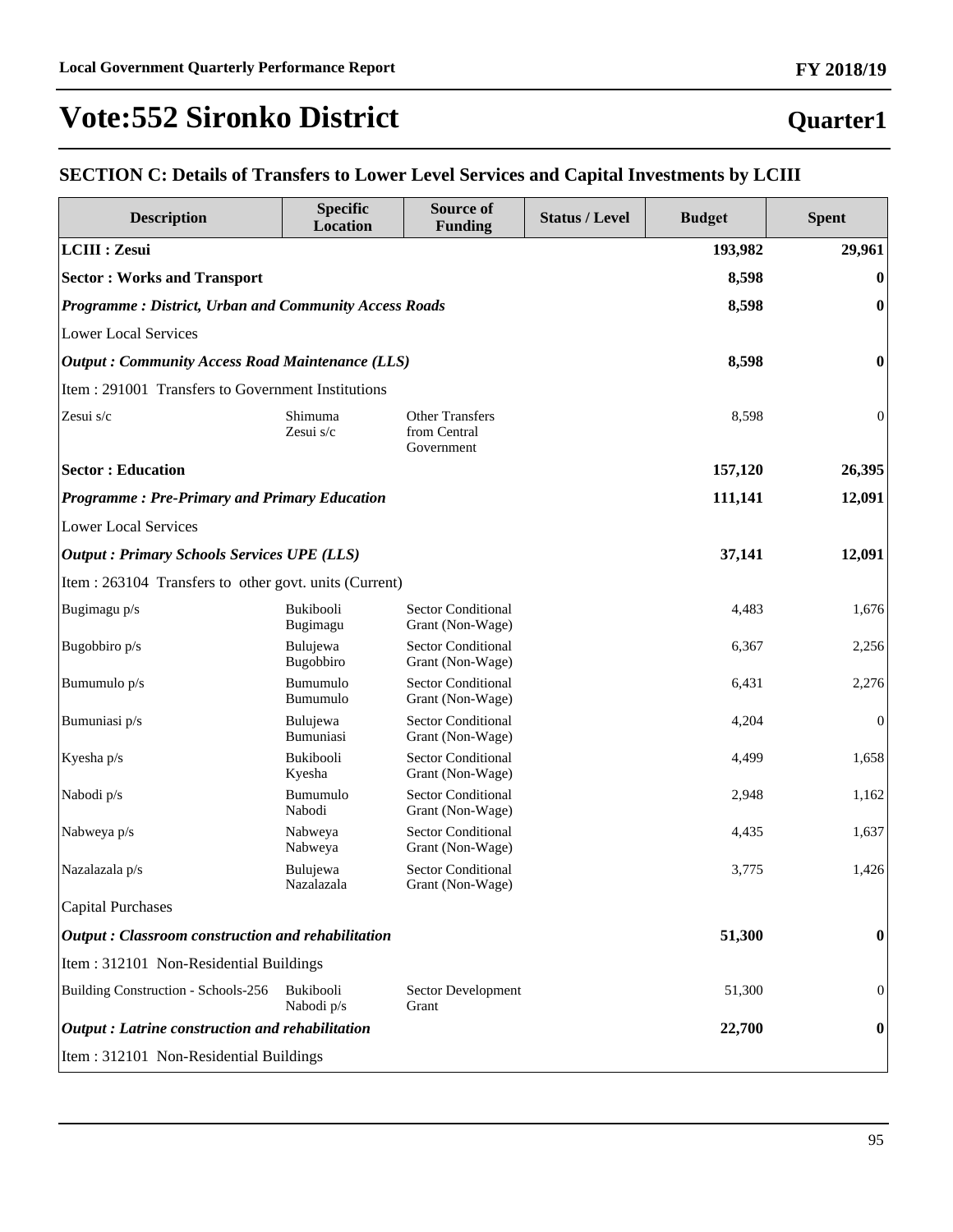| Building Construction - Latrines-237                          | <b>Bukibooli</b><br>Nabodi p/s       | Sector Development<br>Grant                                           | 22,700    | $\theta$         |
|---------------------------------------------------------------|--------------------------------------|-----------------------------------------------------------------------|-----------|------------------|
| <b>Programme: Secondary Education</b>                         |                                      |                                                                       | 45,979    | 14,305           |
| <b>Lower Local Services</b>                                   |                                      |                                                                       |           |                  |
| <b>Output: Secondary Capitation(USE)(LLS)</b>                 |                                      |                                                                       | 45,979    | 14,305           |
| Item : 263104 Transfers to other govt. units (Current)        |                                      |                                                                       |           |                  |
| <b>BUGOBBIRO SS</b>                                           | Bulujewa<br><b>BUGOBBIRO SS</b>      | <b>Sector Conditional</b><br>Grant (Non-Wage)                         | 45,979    | 14,305           |
| <b>Sector: Health</b>                                         |                                      |                                                                       | 28,264    | 3,566            |
| <b>Programme: Primary Healthcare</b>                          |                                      |                                                                       | 28,264    | 3,566            |
| Lower Local Services                                          |                                      |                                                                       |           |                  |
| <b>Output: Basic Healthcare Services (HCIV-HCII-LLS)</b>      |                                      |                                                                       | 14,264    | 3,566            |
| Item : 291001 Transfers to Government Institutions            |                                      |                                                                       |           |                  |
| Bulujewa HC III                                               | Bulujewa<br>Bulujewa HC III          | <b>Sector Conditional</b><br>Grant (Non-Wage)                         | 5,685     | 1,421            |
| Bumumulo HC III                                               | Shimuma<br>Bumumulo HC III           | <b>Sector Conditional</b><br>Grant (Non-Wage)                         | 5,685     | 1,421            |
| Kyesha HC II                                                  | Nabweya<br>Kyesha HC II              | <b>Sector Conditional</b><br>Grant (Non-Wage)                         | 2,894     | 724              |
| Capital Purchases                                             |                                      |                                                                       |           |                  |
| <b>Output: Maternity Ward Construction and Rehabilitation</b> |                                      |                                                                       | 14,000    | $\boldsymbol{0}$ |
| Item : 312101 Non-Residential Buildings                       |                                      |                                                                       |           |                  |
| <b>Building Construction - Maintenance</b><br>and Repair-240  | Shimuma<br>Bumumulo Health<br>Ш      | Sector Development<br>Grant                                           | 14,000    | $\boldsymbol{0}$ |
| <b>LCIII</b> : Buteza                                         |                                      |                                                                       | 1,656,149 | 14,346           |
| <b>Sector : Agriculture</b>                                   |                                      |                                                                       | 769,032   | $\boldsymbol{0}$ |
| <b>Programme: District Production Services</b>                |                                      |                                                                       | 769,032   | $\boldsymbol{0}$ |
| Capital Purchases                                             |                                      |                                                                       |           |                  |
| Output : Slaughter slab construction                          |                                      |                                                                       | 58,097    | $\boldsymbol{0}$ |
| Item: 312101 Non-Residential Buildings                        |                                      |                                                                       |           |                  |
| Building Construction - General<br>Construction Works-227     | Bugwimbi<br><b>Buteza Market</b>     | District<br>Discretionary<br>Development<br><b>Equalization Grant</b> | 58,097    | $\boldsymbol{0}$ |
| $\vert$ Output : Crop marketing facility construction         |                                      |                                                                       | 710,935   | $\boldsymbol{0}$ |
| Item: 312104 Other Structures                                 |                                      |                                                                       |           |                  |
| Materials and supplies - Assorted<br>Materials-1163           | Bukahengere<br>NUSAF3<br>watershades | <b>Other Transfers</b><br>from Central<br>Government                  | 710,935   | $\boldsymbol{0}$ |
| <b>Sector: Works and Transport</b>                            |                                      |                                                                       | 312,453   | $\boldsymbol{0}$ |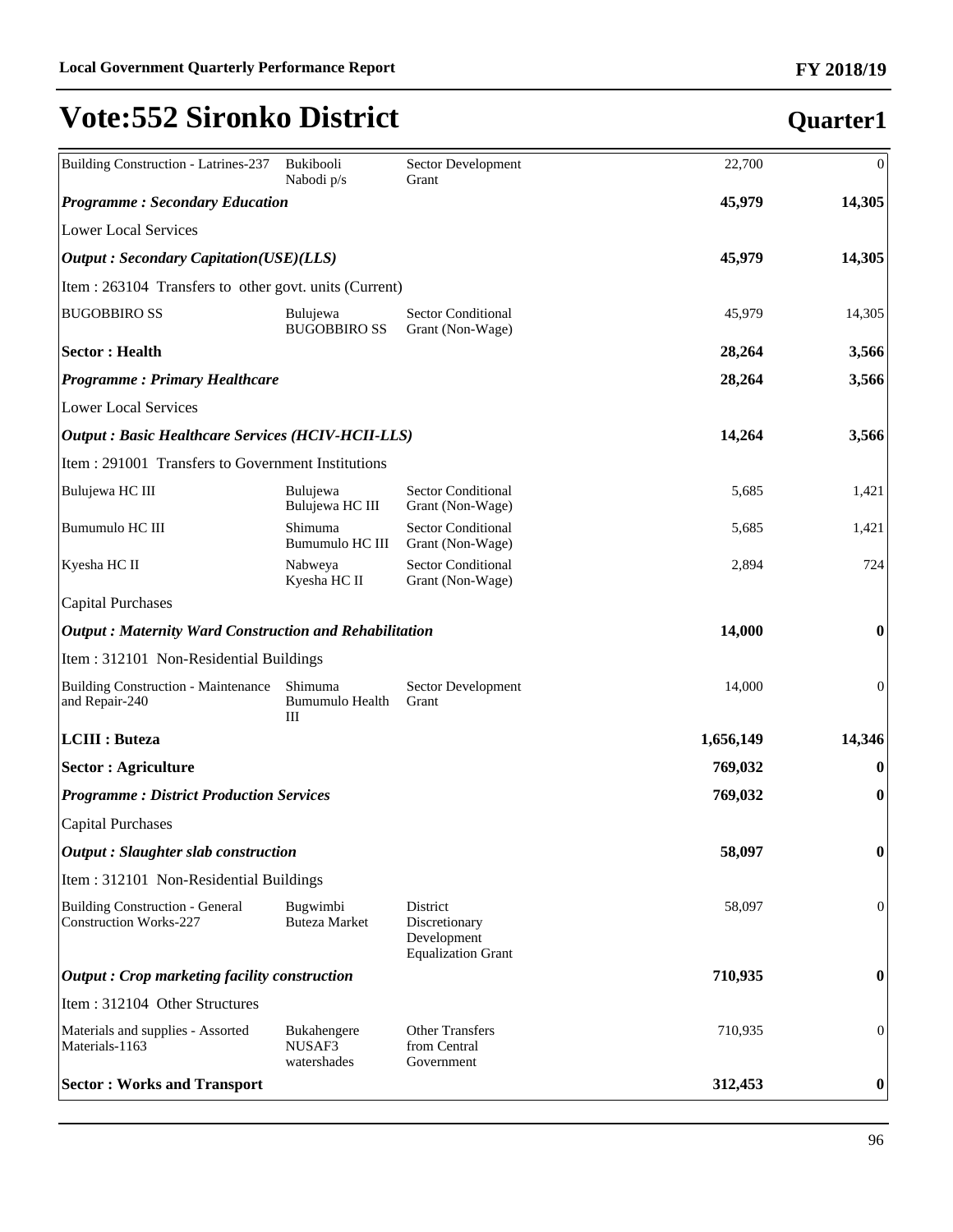#### *Programme : District, Urban and Community Access Roads* **312,453 0** Lower Local Services *Output : Community Access Road Maintenance (LLS)* **8,006 0** Item : 291001 Transfers to Government Institutions TRANSFER OF URF TOButeza S/c Bugwimbi Buteza s/c Other Transfers from Central Government 8,006 0 Capital Purchases *Output : Administrative Capital* **284,447 0** Item : 281502 Feasibility Studies for Capital Works Feasibility Studies - Capital Works-566 Bumirisa bumirisa bumateba road Other Transfers from Central Government 10,000 0 Item : 281504 Monitoring, Supervision & Appraisal of capital works Monitoring, Supervision and Appraisal - Allowances and Facilitation-1255 Bumirisa Bumirisa-Bumateba road Other Transfers from Central Government 100,000 0 Item : 312103 Roads and Bridges Roads and Bridges - Road Projects-1571 Bukahengere Busirima -Bugizaza from Central road Other Transfers Government 174,447 0 *Output : Rural roads construction and rehabilitation* **20,000 0** Item : 312103 Roads and Bridges Roads and Bridges - Gravelling-1565 Bukahengere Busirima - Bugizaza Discretionary Road District Development Equalization Grant 4,000 0 Roads and Bridges - Construction Materials-1559 Bukahengere Busirima -Bugizaza Discretionary road District Development Equalization Grant 10,000 0 Roads and Bridges - Fuel and Oils-1564 Bukahengere Busirima Bugizaza road District Discretionary Development Equalization Grant 6,000 0 **Sector : Education 566,028 12,187** *Programme : Pre-Primary and Primary Education* **35,864 12,187** Lower Local Services *Output : Primary Schools Services UPE (LLS)* **35,864 12,187** Item : 263104 Transfers to other govt. units (Current) Bukahengere p/s Bukahengere Bukahengere Sector Conditional Grant (Non-Wage) 6,184 1,997 Bumirisa p/s Bumirisa Bumirisa Sector Conditional Grant (Non-Wage) 6,908 2,229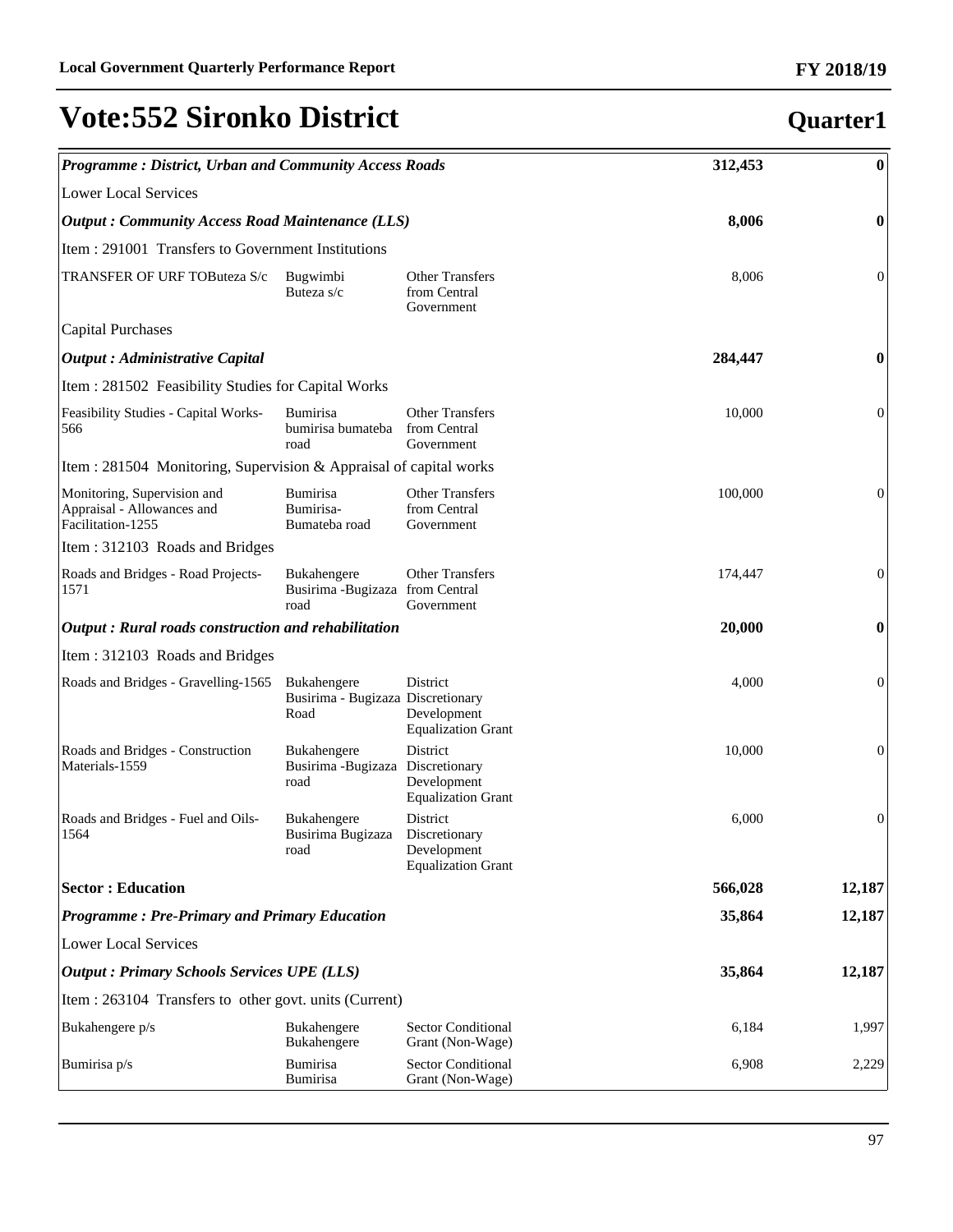# **Quarter1**

**FY 2018/19**

| Bumukone p/s                                                    | Bumukone<br>Bumukone                                 | <b>Sector Conditional</b><br>Grant (Non-Wage)        | 6,343   | 2,248            |
|-----------------------------------------------------------------|------------------------------------------------------|------------------------------------------------------|---------|------------------|
| Buboola p/s                                                     | <b>Bumukone</b><br>Bumukone Buboola Grant (Non-Wage) | <b>Sector Conditional</b>                            | 4,594   | 1,488            |
| Buwangolo p/s                                                   | Bugwimbi<br>Buwangolo p/s                            | <b>Sector Conditional</b><br>Grant (Non-Wage)        | 3,274   | 1,266            |
| Namadogoda p/s                                                  | Bugwimbi<br>Namadogoda                               | <b>Sector Conditional</b><br>Grant (Non-Wage)        | 8,561   | 2,958            |
| <b>Programme: Secondary Education</b>                           |                                                      |                                                      | 530,164 | $\bf{0}$         |
| Capital Purchases                                               |                                                      |                                                      |         |                  |
| <b>Output: Secondary School Construction and Rehabilitation</b> |                                                      |                                                      | 282,159 | $\boldsymbol{0}$ |
| Item : 312101 Non-Residential Buildings                         |                                                      |                                                      |         |                  |
| Building Construction - Latrines-237                            | <b>Bumirisa</b><br>Bumirisa seed                     | Sector Development<br>Grant                          | 50,000  | $\boldsymbol{0}$ |
| Building Construction - Schools-256                             | Bumirisa<br>Bumirisa seed                            | Sector Development<br>Grant                          | 232,159 | $\boldsymbol{0}$ |
| <b>Output: Laboratories and Science Room Construction</b>       |                                                      |                                                      | 248,005 | $\boldsymbol{0}$ |
| Item : 281501 Environment Impact Assessment for Capital Works   |                                                      |                                                      |         |                  |
| Environmental Impact Assessment -<br>Field Expenses-498         | <b>Bumirisa</b><br>Bumirisa seed                     | Sector Development<br>Grant                          | 10,000  | $\boldsymbol{0}$ |
| Item : 312101 Non-Residential Buildings                         |                                                      |                                                      |         |                  |
| Building Construction - Laboratories-<br>236                    | Bumirisa<br><b>Bumirisa SEED</b>                     | Sector Development<br>Grant                          | 238,005 | $\boldsymbol{0}$ |
| <b>Sector: Health</b>                                           |                                                      |                                                      | 8,636   | 2,159            |
| <b>Programme: Primary Healthcare</b>                            |                                                      |                                                      | 8,636   | 2,159            |
| Lower Local Services                                            |                                                      |                                                      |         |                  |
| <b>Output: Basic Healthcare Services (HCIV-HCII-LLS)</b>        |                                                      |                                                      | 8,636   | 2,159            |
| Item : 291001 Transfers to Government Institutions              |                                                      |                                                      |         |                  |
| Buteza HC III                                                   | Bugwimbi<br>Buteza HC III                            | <b>Sector Conditional</b><br>Grant (Non-Wage)        | 8,636   | 2,159            |
| <b>LCIII</b> : Bukiise                                          |                                                      |                                                      | 487,798 | 54,417           |
| <b>Sector: Works and Transport</b>                              |                                                      |                                                      | 15,147  | $\boldsymbol{0}$ |
| <b>Programme: District, Urban and Community Access Roads</b>    |                                                      |                                                      | 15,147  | 0                |
| Lower Local Services                                            |                                                      |                                                      |         |                  |
| <b>Output: Community Access Road Maintenance (LLS)</b>          |                                                      |                                                      | 15,147  | 0                |
| Item : 291001 Transfers to Government Institutions              |                                                      |                                                      |         |                  |
| Bukiise s/c                                                     | Nalugugu<br>Bukkiise s/c                             | <b>Other Transfers</b><br>from Central<br>Government | 15,147  | $\boldsymbol{0}$ |
| <b>Sector: Education</b>                                        |                                                      |                                                      | 128,493 | 53,693           |
| <b>Programme: Pre-Primary and Primary Education</b>             |                                                      |                                                      | 58,495  | 18,885           |
|                                                                 |                                                      |                                                      |         |                  |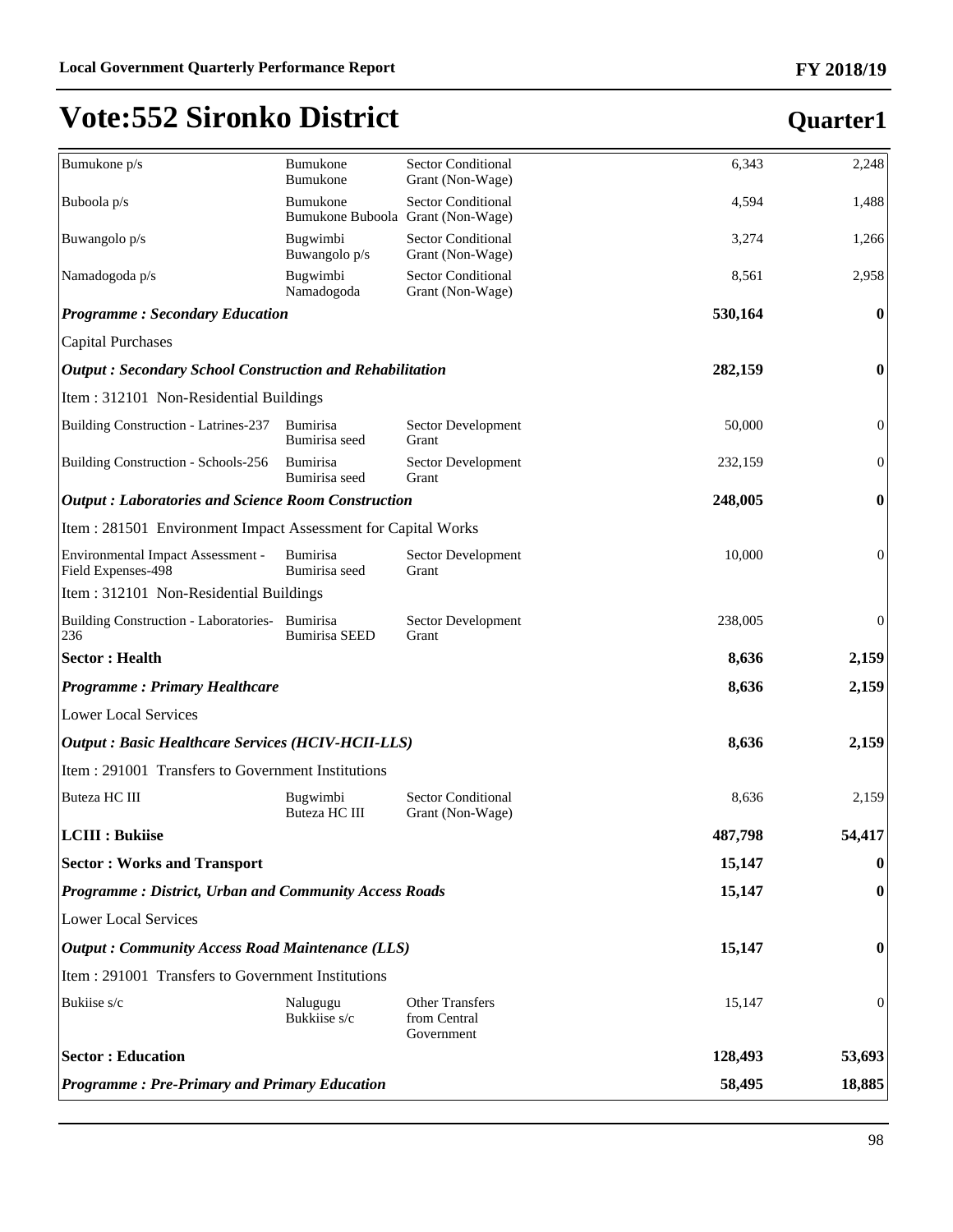#### **FY 2018/19**

**Quarter1**

## **Vote:552 Sironko District**

#### Lower Local Services

| <b>Output: Primary Schools Services UPE (LLS)</b> | 58,495 | 18,885 |
|---------------------------------------------------|--------|--------|
|---------------------------------------------------|--------|--------|

| Item : 263104 Transfers to other govt. units (Current)    |                                                       |                                               |         |          |
|-----------------------------------------------------------|-------------------------------------------------------|-----------------------------------------------|---------|----------|
| Bukiise p/s                                               | <b>Bukiise</b><br><b>Bukiise</b>                      | <b>Sector Conditional</b><br>Grant (Non-Wage) | 3,807   | 1,236    |
| Bukirindya p/s                                            | Bukilindya<br>Bukirindya                              | <b>Sector Conditional</b><br>Grant (Non-Wage) | 3,974   | 1,290    |
| Kikobero p/s                                              | Kikobero<br>Kikobero                                  | <b>Sector Conditional</b><br>Grant (Non-Wage) | 7,186   | 2,318    |
| Nalugugu p/s                                              | Nalugugu<br>Nalugugu                                  | <b>Sector Conditional</b><br>Grant (Non-Wage) | 6,955   | 2,244    |
| Sironko p/s                                               | <b>Busiu</b><br>Nalugugu                              | <b>Sector Conditional</b><br>Grant (Non-Wage) | 6,868   | 2,216    |
| Namwenje p/s                                              | Namwenje<br>Namwenje                                  | <b>Sector Conditional</b><br>Grant (Non-Wage) | 3,592   | 1,168    |
| Nandago p/s                                               | Nandago<br>Nandago                                    | <b>Sector Conditional</b><br>Grant (Non-Wage) | 7,806   | 2,516    |
| Salalira p/s                                              | <b>Busatte</b><br>Salalira                            | <b>Sector Conditional</b><br>Grant (Non-Wage) | 9,333   | 3,005    |
| Simu Pondo p/s                                            | Simu pondo<br>Simu Pondo                              | <b>Sector Conditional</b><br>Grant (Non-Wage) | 8,975   | 2,891    |
| <b>Programme: Secondary Education</b>                     |                                                       |                                               | 69,997  | 34,809   |
| <b>Lower Local Services</b>                               |                                                       |                                               |         |          |
| <b>Output: Secondary Capitation(USE)(LLS)</b>             |                                                       |                                               | 69,997  | 34,809   |
| Item : 263104 Transfers to other govt. units (Current)    |                                                       |                                               |         |          |
| <b>BUHUGU SS</b>                                          | <b>Busatte</b><br><b>BUHUGU SS</b>                    | <b>Sector Conditional</b><br>Grant (Non-Wage) | 69,997  | 34,809   |
| <b>Sector: Health</b>                                     |                                                       |                                               | 2,894   | 724      |
| <b>Programme: Primary Healthcare</b>                      |                                                       |                                               | 2,894   | 724      |
| <b>Lower Local Services</b>                               |                                                       |                                               |         |          |
| <b>Output : Basic Healthcare Services (HCIV-HCII-LLS)</b> |                                                       |                                               | 2,894   | 724      |
| Item : 291001 Transfers to Government Institutions        |                                                       |                                               |         |          |
| Simu Pondo HC II                                          | Simu pondo<br>Simu Pondo HC II                        | <b>Sector Conditional</b><br>Grant (Non-Wage) | 2,894   | 724      |
| <b>Sector: Water and Environment</b>                      |                                                       |                                               | 341,264 | $\bf{0}$ |
| Programme: Rural Water Supply and Sanitation              |                                                       |                                               | 174,057 | 0        |
| <b>Capital Purchases</b>                                  |                                                       |                                               |         |          |
| Output: Borehole drilling and rehabilitation              |                                                       |                                               | 100,347 | 0        |
| Item: 281502 Feasibility Studies for Capital Works        |                                                       |                                               |         |          |
| Feasibility Studies - Consultancy-567                     | <b>Busiu</b><br>Bukiise, Bukhulo,<br>Nalusala, Bukiyi | Sector Development<br>Grant                   | 14,000  | 0        |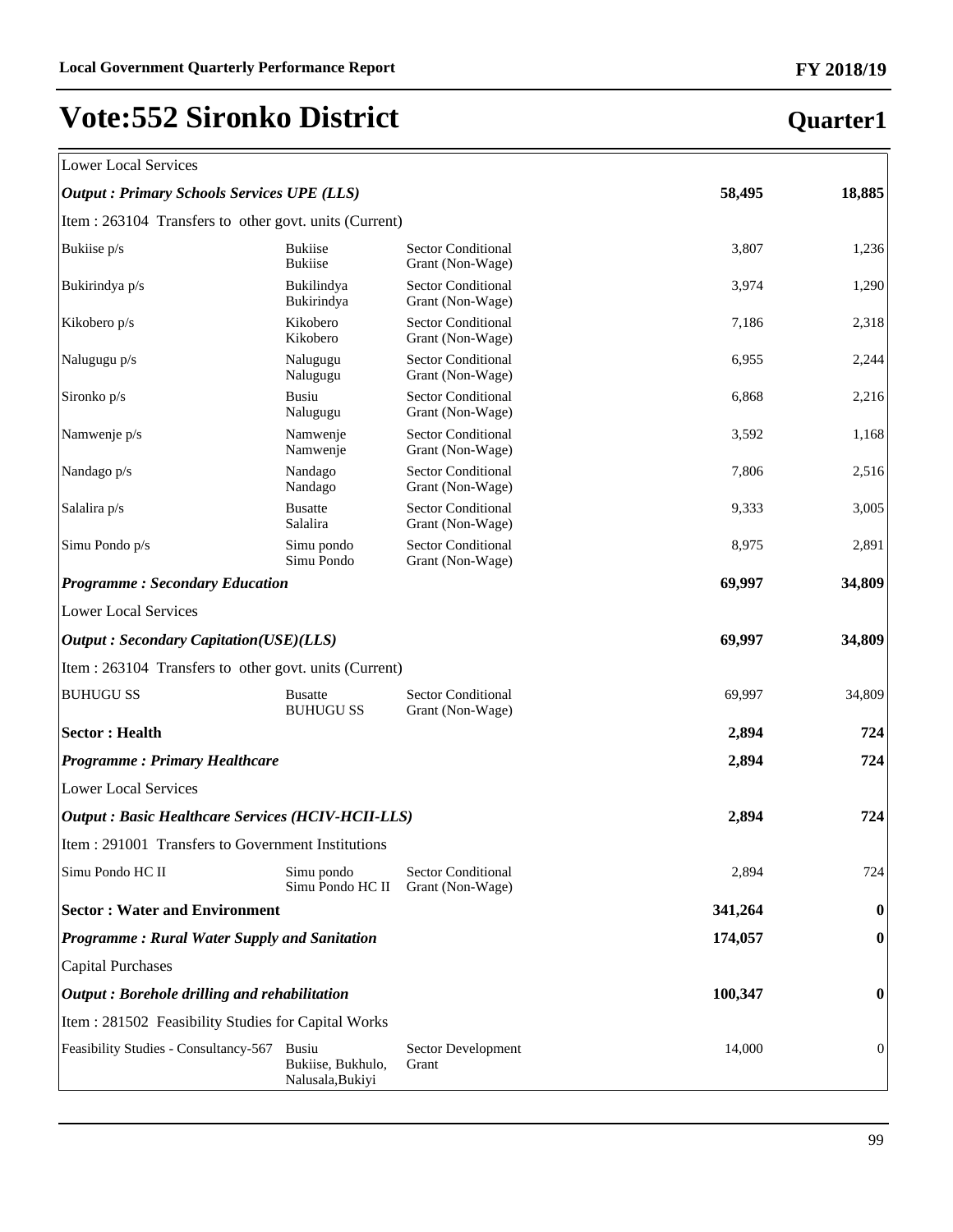## **Quarter1**

**FY 2018/19**

| Item : 281504 Monitoring, Supervision & Appraisal of capital works       |                                                            |                                                                       |           |                  |
|--------------------------------------------------------------------------|------------------------------------------------------------|-----------------------------------------------------------------------|-----------|------------------|
| Monitoring, Supervision and<br>Appraisal - Supervision of Works-<br>1265 | <b>Busiu</b><br>Bukiise, Bukiy,<br>Bukhulo and<br>Nalusala | Sector Development<br>Grant                                           | 4,000     | $\overline{0}$   |
| Item: 312104 Other Structures                                            |                                                            |                                                                       |           |                  |
| <b>Construction Services - Maintenance</b><br>and Repair-400             | <b>Bukiise</b><br><b>Borehole</b><br>nonfunctional         | Sector Development<br>Grant                                           | 4,347     | $\boldsymbol{0}$ |
| <b>Construction Services - Civil Works-</b><br>392                       | Nalugugu<br>Nalusala, Bukiise,<br>Nukiyi, Bukhulo          | Sector Development<br>Grant                                           | 78,000    | $\overline{0}$   |
| Output: Construction of piped water supply system                        |                                                            |                                                                       | 73,710    | $\boldsymbol{0}$ |
| Item: 311101 Land                                                        |                                                            |                                                                       |           |                  |
| Real estate services - Land<br>Compesation-1515                          | Busiu<br>Masaba, Nalusal,<br>Buwasa Busulani               | Sector Development<br>Grant                                           | 73,710    | $\boldsymbol{0}$ |
| <b>Programme: Natural Resources Management</b>                           |                                                            |                                                                       | 167,207   | $\boldsymbol{0}$ |
| <b>Capital Purchases</b>                                                 |                                                            |                                                                       |           |                  |
| <b>Output</b> : Administrative Capital                                   |                                                            |                                                                       | 167,207   | $\boldsymbol{0}$ |
| Item: 312104 Other Structures                                            |                                                            |                                                                       |           |                  |
| Materials and supplies - Assorted<br>Materials-1163                      | Nalugugu<br>Watershed                                      | <b>Other Transfers</b><br>from Central<br>Government                  | 100,000   | $\boldsymbol{0}$ |
| Materials and supplies - Assorted<br>Materials-1163                      | Nalugugu<br>Watersheds                                     | <b>Other Transfers</b><br>,<br>from Central<br>Government             | 67,207    | $\boldsymbol{0}$ |
| <b>LCIII : Sironko Town Council</b>                                      |                                                            |                                                                       | 1,479,757 | 256,865          |
| <b>Sector : Agriculture</b>                                              |                                                            |                                                                       | 74,423    | 10,195           |
| <b>Programme: District Production Services</b>                           |                                                            |                                                                       | 74,423    | 10,195           |
| <b>Capital Purchases</b>                                                 |                                                            |                                                                       |           |                  |
| <b>Output</b> : Administrative Capital                                   |                                                            |                                                                       | 44,423    | 10,195           |
| Item : 281504 Monitoring, Supervision & Appraisal of capital works       |                                                            |                                                                       |           |                  |
| Monitoring, Supervision and<br>Appraisal - General Works -1260           | Southern Ward<br>Buteza market                             | Sector Development<br>Grant                                           | 6,423     | $\boldsymbol{0}$ |
| Item: 312104 Other Structures                                            |                                                            |                                                                       |           |                  |
| <b>Construction Services - Other</b><br><b>Construction Works-405</b>    | Southern Ward<br>Headquarters-fish<br>hatchery             | District<br>Discretionary<br>Development<br><b>Equalization Grant</b> | 38,000    | 10,195           |
| Output: Crop marketing facility construction                             |                                                            |                                                                       | 30,000    | $\boldsymbol{0}$ |
| Item: 312104 Other Structures                                            |                                                            |                                                                       |           |                  |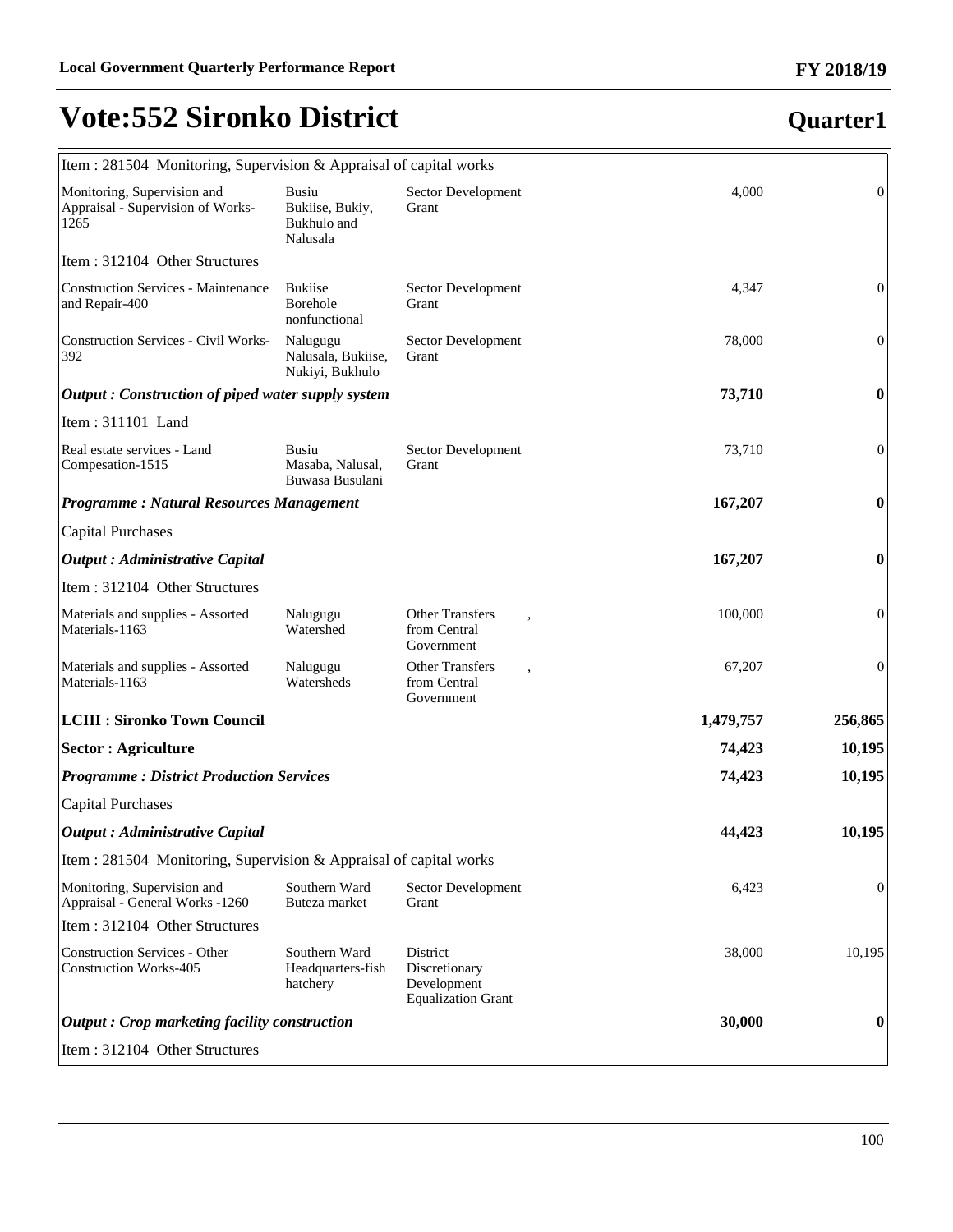| Materials and supplies - Assorted<br>Materials-1163                | Southern Ward<br>Selected project<br>sites           | <b>Other Transfers</b><br>from Central<br>Government | 30,000  | $\boldsymbol{0}$ |
|--------------------------------------------------------------------|------------------------------------------------------|------------------------------------------------------|---------|------------------|
| <b>Sector : Education</b>                                          |                                                      |                                                      | 585,408 | 191,874          |
| <b>Programme: Pre-Primary and Primary Education</b>                |                                                      |                                                      | 64,151  | 9,898            |
| <b>Lower Local Services</b>                                        |                                                      |                                                      |         |                  |
| <b>Output : Primary Schools Services UPE (LLS)</b>                 |                                                      |                                                      | 30,757  | 9,898            |
| Item : 263104 Transfers to other govt. units (Current)             |                                                      |                                                      |         |                  |
| Kibira p/s                                                         | Kibira<br>Kibira                                     | <b>Sector Conditional</b><br>Grant (Non-Wage)        | 7,393   | 2,384            |
| Sironko Township p/s                                               | Central Ward<br>Sironko Town                         | <b>Sector Conditional</b><br>Grant (Non-Wage)        | 8,538   | 2,751            |
| Salikwa p/s                                                        | Central Ward<br>Sironko Town<br>Council              | <b>Sector Conditional</b><br>Grant (Non-Wage)        | 14,827  | 4,764            |
| Capital Purchases                                                  |                                                      |                                                      |         |                  |
| $\vert$ Output : Latrine construction and rehabilitation           |                                                      |                                                      | 33,394  | $\bf{0}$         |
| Item : 312101 Non-Residential Buildings                            |                                                      |                                                      |         |                  |
| Building Construction - Latrines-237                               | Kibira<br>Kibira p/s                                 | Sector Development<br>Grant                          | 22,700  | $\boldsymbol{0}$ |
| Building Construction - Construction<br>Expenses-213               | Southern Ward<br>Retentions for<br>fy2017 18         | Sector Development<br>Grant                          | 10,694  | $\boldsymbol{0}$ |
| <b>Programme: Secondary Education</b>                              |                                                      |                                                      | 460,828 | 161,393          |
| Lower Local Services                                               |                                                      |                                                      |         |                  |
| <b>Output: Secondary Capitation(USE)(LLS)</b>                      |                                                      |                                                      | 460,828 | 161,393          |
| Item : 263104 Transfers to other govt. units (Current)             |                                                      |                                                      |         |                  |
| <b>SIRONKO HIGH SCHOOL</b>                                         | Central Ward<br><b>SIRONKO HIGH</b><br><b>SCHOOL</b> | <b>Sector Conditional</b><br>Grant (Non-Wage)        | 149,493 | 64,532           |
| <b>SIRONKO PARENTS SSS</b>                                         | Central Ward<br><b>SIRONKO</b><br>PARENTS SSS        | <b>Sector Conditional</b><br>Grant (Non-Wage)        | 142,594 | 44,363           |
| <b>SIRONKO PROG SSS</b>                                            | Central Ward<br>SIRONKO PROG<br>SSS                  | <b>Sector Conditional</b><br>Grant (Non-Wage)        | 115,892 | 36,056           |
| <b>SIRONKO STANDARD SS</b>                                         | Central Ward<br><b>SIRONKO</b><br><b>STANDARD SS</b> | <b>Sector Conditional</b><br>Grant (Non-Wage)        | 52,849  | 16,442           |
| <b>Programme: Education &amp; Sports Management and Inspection</b> |                                                      |                                                      | 60,429  | 20,582           |
| Capital Purchases                                                  |                                                      |                                                      |         |                  |
| Output : Administrative Capital                                    |                                                      |                                                      | 60,429  | 20,582           |
| Item : 281504 Monitoring, Supervision & Appraisal of capital works |                                                      |                                                      |         |                  |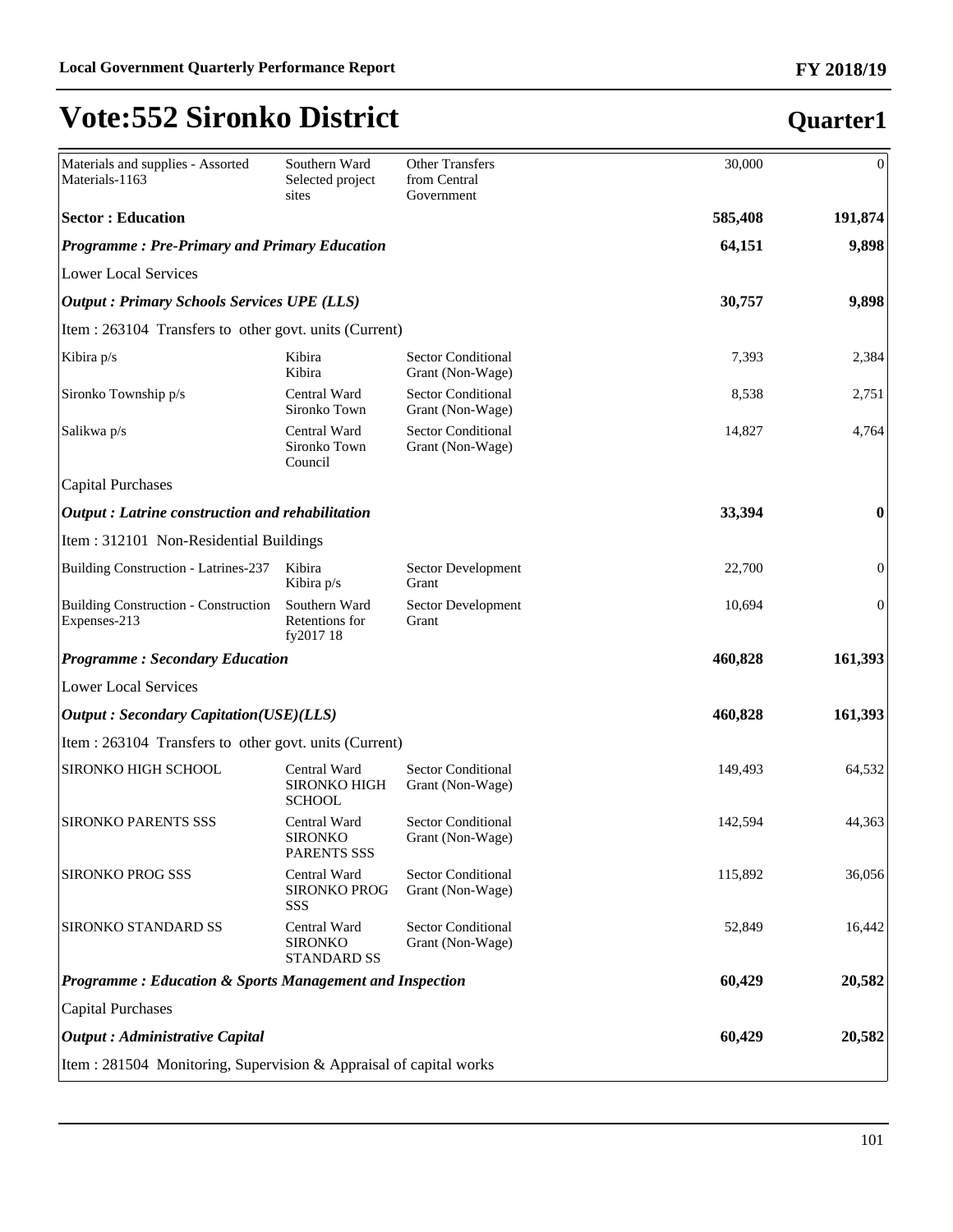| Monitoring, Supervision and<br>Appraisal - Inspections-1261                    | Southern Ward<br>Tour and educ<br>conferecne                   | Sector Development<br>Grant                                           | 47,429  | 20,582           |
|--------------------------------------------------------------------------------|----------------------------------------------------------------|-----------------------------------------------------------------------|---------|------------------|
| Monitoring, Supervision and<br>Appraisal - Allowances and<br>Facilitation-1255 | Southern Ward<br><b>UNEB</b> Facilitation                      | <b>Other Transfers</b><br>from Central<br>Government                  | 13,000  | $\boldsymbol{0}$ |
| <b>Sector: Health</b>                                                          |                                                                |                                                                       | 360,812 | 2,185            |
| <b>Programme: Primary Healthcare</b>                                           |                                                                |                                                                       | 60,812  | 2,185            |
| <b>Lower Local Services</b>                                                    |                                                                |                                                                       |         |                  |
| <b>Output : Basic Healthcare Services (HCIV-HCII-LLS)</b>                      |                                                                |                                                                       | 8,636   | 2,185            |
| Item: 291001 Transfers to Government Institutions                              |                                                                |                                                                       |         |                  |
| Sironko HC III                                                                 | Southern Ward<br>Sironko HC III                                | <b>Sector Conditional</b><br>Grant (Non-Wage)                         | 8,636   | 2,185            |
| <b>Capital Purchases</b>                                                       |                                                                |                                                                       |         |                  |
| <b>Output : Administrative Capital</b>                                         |                                                                |                                                                       | 52,176  | $\bf{0}$         |
| Item: 312104 Other Structures                                                  |                                                                |                                                                       |         |                  |
| <b>Construction Services - Operational</b><br>Activities -404                  | Southern Ward<br>Monitoring projects Grant                     | Sector Development                                                    | 12,000  | $\boldsymbol{0}$ |
| <b>Construction Services - Contractors-</b><br>393                             | Southern Ward<br>outstanding<br>obligations latrines<br>buteza | District<br>Discretionary<br>Development<br><b>Equalization Grant</b> | 29,903  | $\boldsymbol{0}$ |
| Item: 312212 Medical Equipment                                                 |                                                                |                                                                       |         |                  |
| Equipment - Cylinders-516                                                      | Southern Ward<br>All facilities                                | Sector Development<br>Grant                                           | 10,273  | $\mathbf{0}$     |
| <b>Programme: Health Management and Supervision</b>                            |                                                                |                                                                       | 300,000 | $\bf{0}$         |
| <b>Capital Purchases</b>                                                       |                                                                |                                                                       |         |                  |
| <b>Output</b> : Administrative Capital                                         |                                                                |                                                                       | 300,000 | $\bf{0}$         |
| Item: 281504 Monitoring, Supervision & Appraisal of capital works              |                                                                |                                                                       |         |                  |
| Monitoring, Supervision and<br>Appraisal - Allowances and<br>Facilitation-1255 | Southern Ward<br>distrcit                                      | Donor Funding                                                         | 300,000 | $\boldsymbol{0}$ |
| <b>Sector: Water and Environment</b>                                           |                                                                |                                                                       | 203,142 | $\boldsymbol{0}$ |
| Programme: Rural Water Supply and Sanitation                                   |                                                                |                                                                       | 195,142 | $\bf{0}$         |
| <b>Capital Purchases</b>                                                       |                                                                |                                                                       |         |                  |
| <b>Output : Administrative Capital</b>                                         |                                                                |                                                                       | 21,053  | $\bf{0}$         |
| Item : 281504 Monitoring, Supervision & Appraisal of capital works             |                                                                |                                                                       |         |                  |
| Monitoring, Supervision and<br>Appraisal - Allowances and<br>Facilitation-1255 | Southern Ward<br>Butandiga and<br>Buwasa                       | Transitional<br>Development Grant                                     | 21,053  | $\boldsymbol{0}$ |
| <b>Output : Non Standard Service Delivery Capital</b>                          |                                                                |                                                                       | 160,000 | $\bf{0}$         |
| Item: 312201 Transport Equipment                                               |                                                                |                                                                       |         |                  |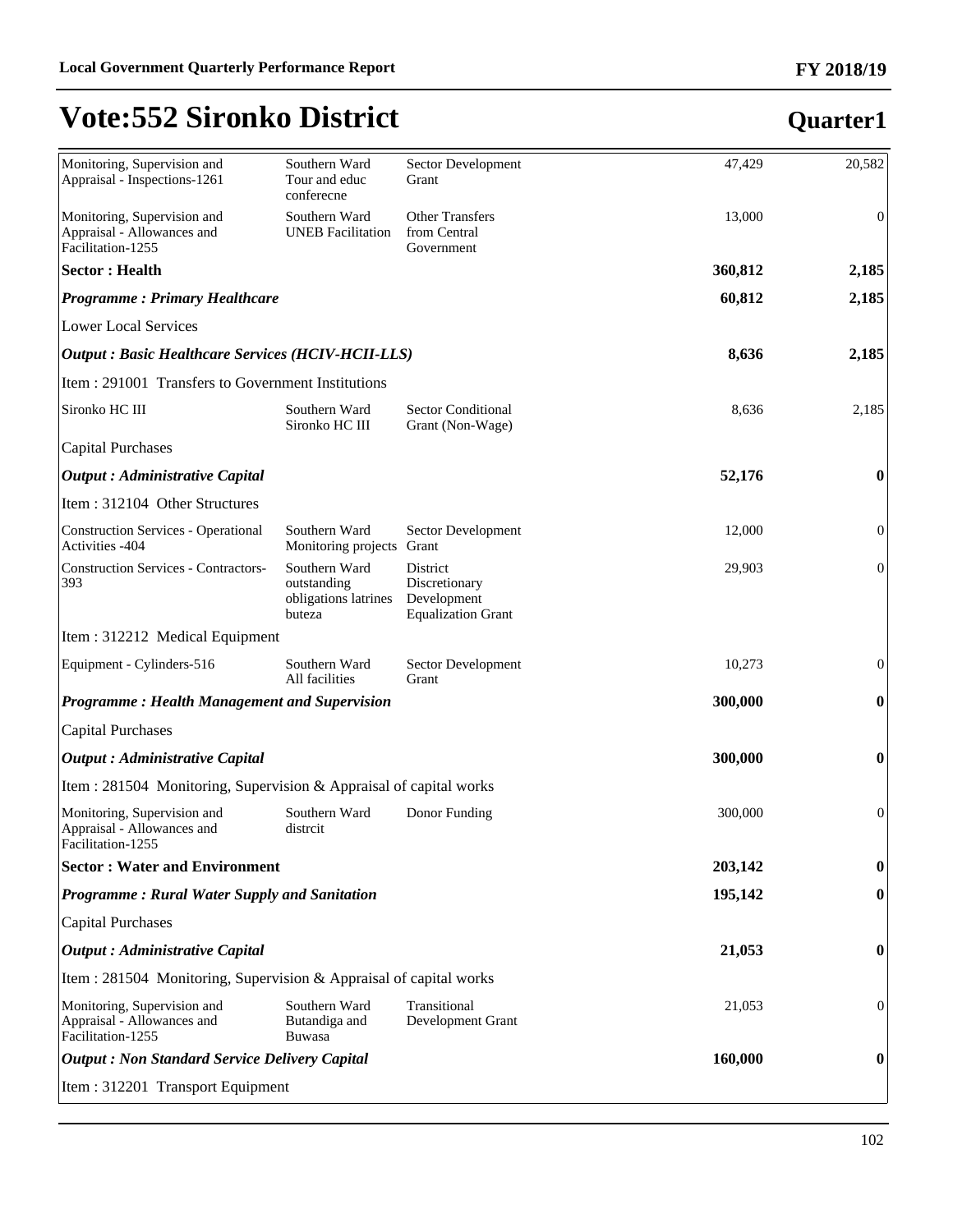| Transport Equipment - Administrative Southern Ward<br>Vehicles-1899            | Water office                                         | Sector Development<br>Grant                                           | 160,000 | $\boldsymbol{0}$ |
|--------------------------------------------------------------------------------|------------------------------------------------------|-----------------------------------------------------------------------|---------|------------------|
| Output: Construction of piped water supply system                              |                                                      |                                                                       | 14,089  | $\boldsymbol{0}$ |
| Item: 281501 Environment Impact Assessment for Capital Works                   |                                                      |                                                                       |         |                  |
| Environmental Impact Assessment -<br>Consultancy-497                           | Southern Ward<br>GFS-Masha                           | Sector Development<br>Grant                                           | 14,089  | $\boldsymbol{0}$ |
| <b>Programme: Natural Resources Management</b>                                 |                                                      |                                                                       | 8,000   | $\boldsymbol{0}$ |
| <b>Capital Purchases</b>                                                       |                                                      |                                                                       |         |                  |
| <b>Output</b> : Administrative Capital                                         |                                                      |                                                                       | 8,000   | $\bf{0}$         |
| Item : 281504 Monitoring, Supervision & Appraisal of capital works             |                                                      |                                                                       |         |                  |
| Monitoring, Supervision and<br>Appraisal - Allowances and<br>Facilitation-1255 | Southern Ward<br>Selected sub<br>counties            | District<br>Discretionary<br>Development<br><b>Equalization Grant</b> | 8,000   | $\boldsymbol{0}$ |
| <b>Sector : Social Development</b>                                             |                                                      |                                                                       | 2,592   | $\boldsymbol{0}$ |
| <b>Programme: Community Mobilisation and Empowerment</b>                       |                                                      |                                                                       | 2,592   | $\bf{0}$         |
| <b>Lower Local Services</b>                                                    |                                                      |                                                                       |         |                  |
| <b>Output: Community Development Services for LLGs (LLS)</b>                   |                                                      |                                                                       | 2,592   | $\bf{0}$         |
| Item : 263204 Transfers to other govt. units (Capital)                         |                                                      |                                                                       |         |                  |
| LLG Social sector facilitation                                                 | Southern Ward<br><b>LLG</b>                          | <b>Sector Conditional</b><br>Grant (Non-Wage)                         | 2,592   | $\boldsymbol{0}$ |
| <b>Sector: Public Sector Management</b>                                        |                                                      |                                                                       | 253,380 | 52,611           |
| <b>Programme: District and Urban Administration</b>                            |                                                      |                                                                       | 142,626 | 24,511           |
| <b>Capital Purchases</b>                                                       |                                                      |                                                                       |         |                  |
| <b>Output</b> : Administrative Capital                                         |                                                      |                                                                       | 142,626 | 24,511           |
| Item : 281504 Monitoring, Supervision & Appraisal of capital works             |                                                      |                                                                       |         |                  |
| Monitoring, Supervision and<br>Appraisal - General Works -1260                 | Southern Ward<br><b>Dsitrict HOter</b>               | District<br>Discretionary<br>Development<br><b>Equalization Grant</b> | 41,815  | $\boldsymbol{0}$ |
| Monitoring, Supervision and<br>Appraisal - Allowances and<br>Facilitation-1255 | Southern Ward<br>NUSAF3<br>Watershed                 | <b>Other Transfers</b><br>from Central<br>Government                  | 100,810 | 24,511           |
| <b>Programme: Local Government Planning Services</b>                           |                                                      |                                                                       | 110,754 | 28,100           |
| <b>Capital Purchases</b>                                                       |                                                      |                                                                       |         |                  |
| <b>Output</b> : Administrative Capital                                         |                                                      |                                                                       | 110,754 | 28,100           |
| Item: 281503 Engineering and Design Studies & Plans for capital works          |                                                      |                                                                       |         |                  |
| Engineering and Design studies and<br>Plans - Bill of Quantities-475           | Southern Ward<br>District hqters and<br>Bukyambi s/c | District<br>Discretionary<br>Development<br><b>Equalization Grant</b> | 9,000   | $\mathbf{0}$     |
|                                                                                |                                                      |                                                                       |         |                  |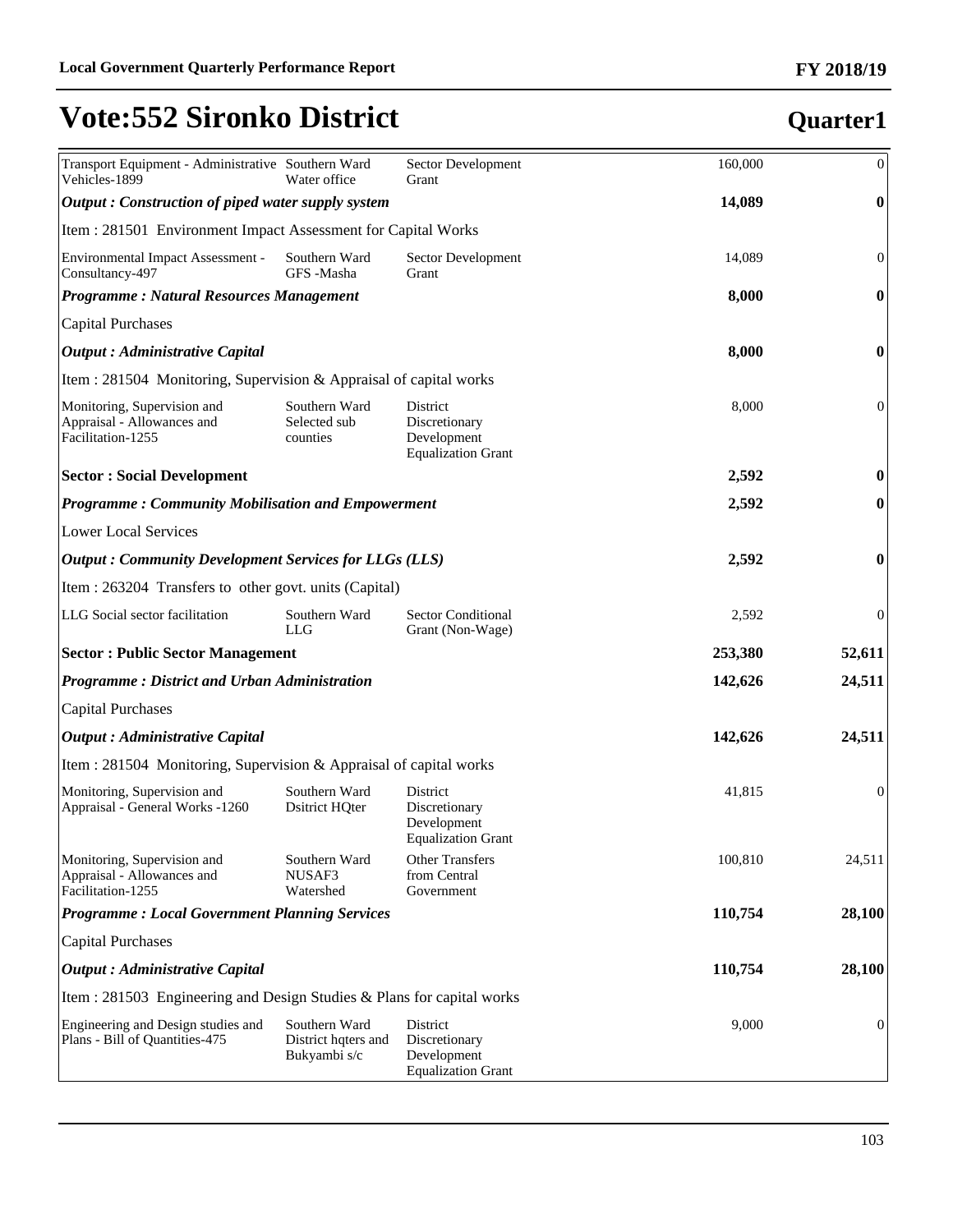# **Quarter1**

| Item : 281504 Monitoring, Supervision & Appraisal of capital works          |                                           |                                                                       |         |                  |
|-----------------------------------------------------------------------------|-------------------------------------------|-----------------------------------------------------------------------|---------|------------------|
| Monitoring, Supervision and<br>Appraisal - General Works -1260              | Southern Ward<br>All projects             | District<br>Discretionary<br>Development<br><b>Equalization Grant</b> | 10,454  | 2,600            |
| Item: 312101 Non-Residential Buildings                                      |                                           |                                                                       |         |                  |
| Building Construction - Stores-264                                          | Southern Ward<br>District<br>Headquarters | District<br>Discretionary<br>Development<br><b>Equalization Grant</b> | 76,500  | 25,500           |
| Item: 312202 Machinery and Equipment                                        |                                           |                                                                       |         |                  |
| Machinery and Equipment - Computer Southern Ward<br>Equipment Expenses-1025 | CAO and DPU for<br><b>PBS</b>             | District<br>Discretionary<br>Development<br><b>Equalization Grant</b> | 6,000   | $\overline{0}$   |
| Item: 312203 Furniture & Fixtures                                           |                                           |                                                                       |         |                  |
| Furniture and Fixtures - Executive<br>Chairs-638                            | Southern Ward<br>DCAO office              | District<br>Discretionary<br>Development<br><b>Equalization Grant</b> | 5,300   | 0                |
| Item: 312213 ICT Equipment                                                  |                                           |                                                                       |         |                  |
| ICT - Computers-733                                                         | Southern Ward<br>CAO office               | District<br>Discretionary<br>Development<br><b>Equalization Grant</b> | 3,500   | $\boldsymbol{0}$ |
|                                                                             |                                           |                                                                       |         |                  |
| <b>LCIII : Budadiri Town Council</b>                                        |                                           |                                                                       | 162,777 | 32,589           |
| <b>Sector: Education</b>                                                    |                                           |                                                                       | 77,553  | 24,404           |
| <b>Programme: Pre-Primary and Primary Education</b>                         |                                           |                                                                       | 24,786  | 7,987            |
| <b>Lower Local Services</b>                                                 |                                           |                                                                       |         |                  |
| <b>Output: Primary Schools Services UPE (LLS)</b>                           |                                           |                                                                       | 24,786  | 7,987            |
| Item : 263104 Transfers to other govt. units (Current)                      |                                           |                                                                       |         |                  |
| Kalawa p/s                                                                  | Kalawa<br><b>Budadiri Town</b>            | <b>Sector Conditional</b><br>Grant (Non-Wage)                         | 6,924   | 2,234            |
| Budadiri Girls p/s                                                          | Kalawa<br><b>Budadiri Town</b><br>Council | Sector Conditional<br>Grant (Non-Wage)                                | 8,506   | 2,740            |
| Budadiri Boys p/s                                                           | Kalawa<br>Kalawa                          | Sector Conditional<br>Grant (Non-Wage)                                | 9,356   | 3,013            |
| <b>Programme: Secondary Education</b>                                       |                                           |                                                                       | 52,768  | 16,417           |
| <b>Lower Local Services</b>                                                 |                                           |                                                                       |         |                  |
| <b>Output: Secondary Capitation(USE)(LLS)</b>                               |                                           |                                                                       | 52,768  | 16,417           |
| Item : 263104 Transfers to other govt. units (Current)                      |                                           |                                                                       |         |                  |
| Budadiri Girls SSS                                                          | Nakiwondwe<br>Budadiri Girls SSS          | <b>Sector Conditional</b><br>Grant (Non-Wage)                         | 52,768  | 16,417           |

#### **FY 2018/19**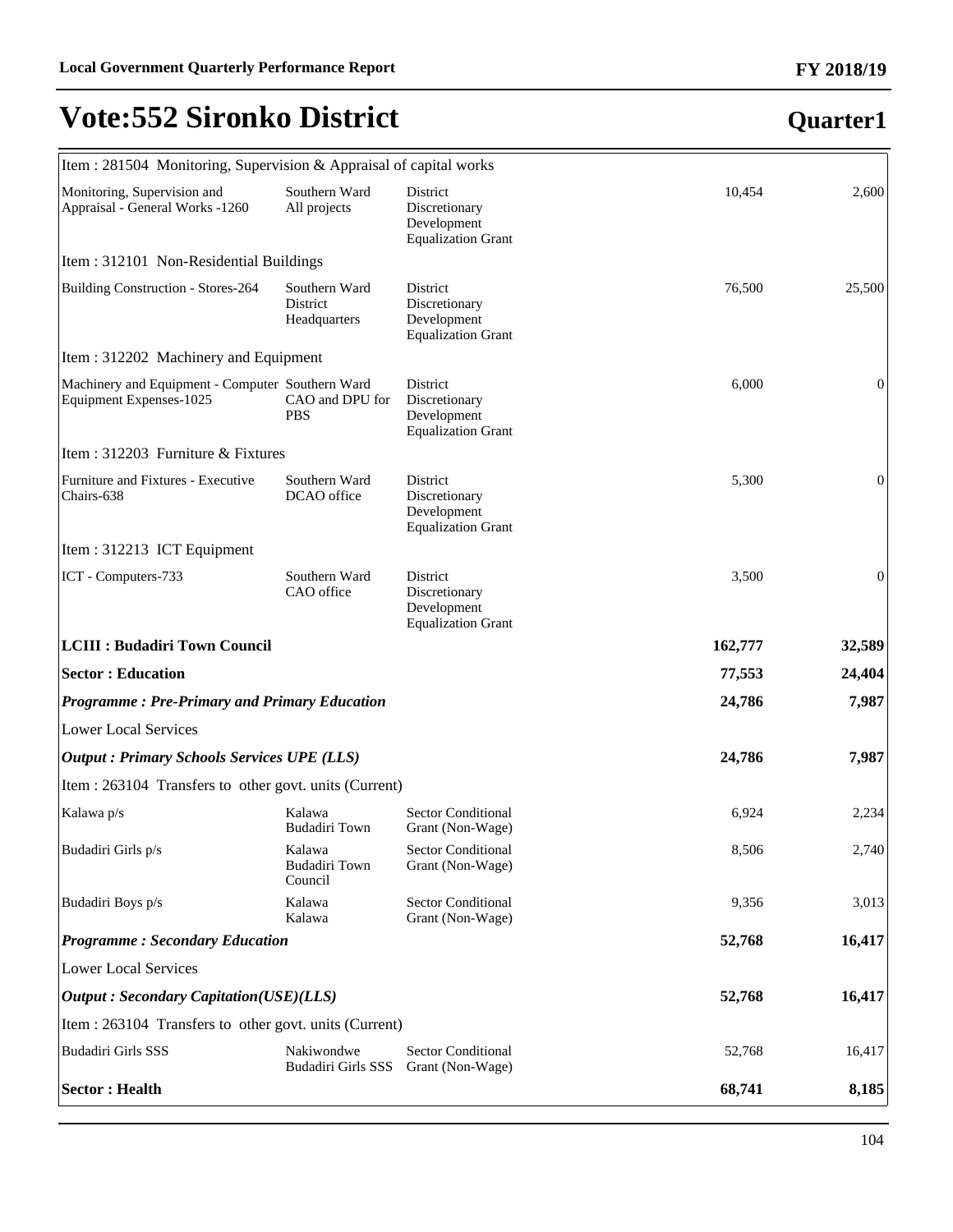| <b>Programme: Primary Healthcare</b>                          |                                                    |                                                                       | 68,741  | 8,185            |
|---------------------------------------------------------------|----------------------------------------------------|-----------------------------------------------------------------------|---------|------------------|
| <b>Lower Local Services</b>                                   |                                                    |                                                                       |         |                  |
| <b>Output : Basic Healthcare Services (HCIV-HCII-LLS)</b>     |                                                    | 32,741                                                                | 8,185   |                  |
|                                                               | Item : 291001 Transfers to Government Institutions |                                                                       |         |                  |
| Budadiri HC IV                                                | Nakiwondwe<br>Budadiri HC IV                       | <b>Sector Conditional</b><br>Grant (Non-Wage)                         | 32,741  | 8,185            |
| Output: Standard Pit Latrine Construction (LLS.)              |                                                    |                                                                       | 20,000  | $\bf{0}$         |
| Item: 263370 Sector Development Grant                         |                                                    |                                                                       |         |                  |
| 5 stance pit latrine at Buidadiri HCIV                        | Nakiwondwe<br><b>Budadiri HCIV</b>                 | Sector Development<br>Grant                                           | 20,000  | $\boldsymbol{0}$ |
| <b>Capital Purchases</b>                                      |                                                    |                                                                       |         |                  |
| <b>Output: Maternity Ward Construction and Rehabilitation</b> |                                                    |                                                                       | 16,000  | $\bf{0}$         |
| Item: 312101 Non-Residential Buildings                        |                                                    |                                                                       |         |                  |
| <b>Building Construction - Maintenance</b><br>and Repair-240  | Nakiwondwe<br>Private wing<br><b>Budadiri HCIV</b> | Sector Development<br>Grant                                           | 16,000  | $\boldsymbol{0}$ |
| <b>Sector: Public Sector Management</b>                       |                                                    |                                                                       | 16,483  | $\bf{0}$         |
| <b>Programme: Local Government Planning Services</b>          |                                                    |                                                                       | 16,483  | $\bf{0}$         |
| <b>Capital Purchases</b>                                      |                                                    |                                                                       |         |                  |
| <b>Output</b> : Administrative Capital                        |                                                    |                                                                       | 16,483  | $\bf{0}$         |
| Item: 312104 Other Structures                                 |                                                    |                                                                       |         |                  |
| <b>Construction Services - Energy</b><br>Installations-394    | Nakiwondwe<br>Budadiri TC                          | District<br>Discretionary<br>Development<br><b>Equalization Grant</b> | 16,483  | $\boldsymbol{0}$ |
| LCIII : Bukhulo                                               |                                                    |                                                                       | 672,894 | 49,188           |
| <b>Sector: Works and Transport</b>                            |                                                    |                                                                       | 12,873  | $\bf{0}$         |
| <b>Programme: District, Urban and Community Access Roads</b>  |                                                    |                                                                       | 12,873  | $\boldsymbol{0}$ |
| <b>Lower Local Services</b>                                   |                                                    |                                                                       |         |                  |
| <b>Output: Community Access Road Maintenance (LLS)</b>        |                                                    |                                                                       | 12,873  | $\boldsymbol{0}$ |
| Item : 291001 Transfers to Government Institutions            |                                                    |                                                                       |         |                  |
| Bukhulo s/c                                                   | Bukhulo<br>Bukhulo s/c                             | <b>Other Transfers</b><br>from Central<br>Government                  | 12,873  | $\boldsymbol{0}$ |
| <b>Sector: Education</b>                                      |                                                    |                                                                       | 169,127 | 48,465           |
| <b>Programme: Pre-Primary and Primary Education</b>           |                                                    |                                                                       | 54,692  | 12,862           |
| <b>Lower Local Services</b>                                   |                                                    |                                                                       |         |                  |
| <b>Output : Primary Schools Services UPE (LLS)</b>            |                                                    |                                                                       | 54,692  | 12,862           |
| Item : 263104 Transfers to other govt. units (Current)        |                                                    |                                                                       |         |                  |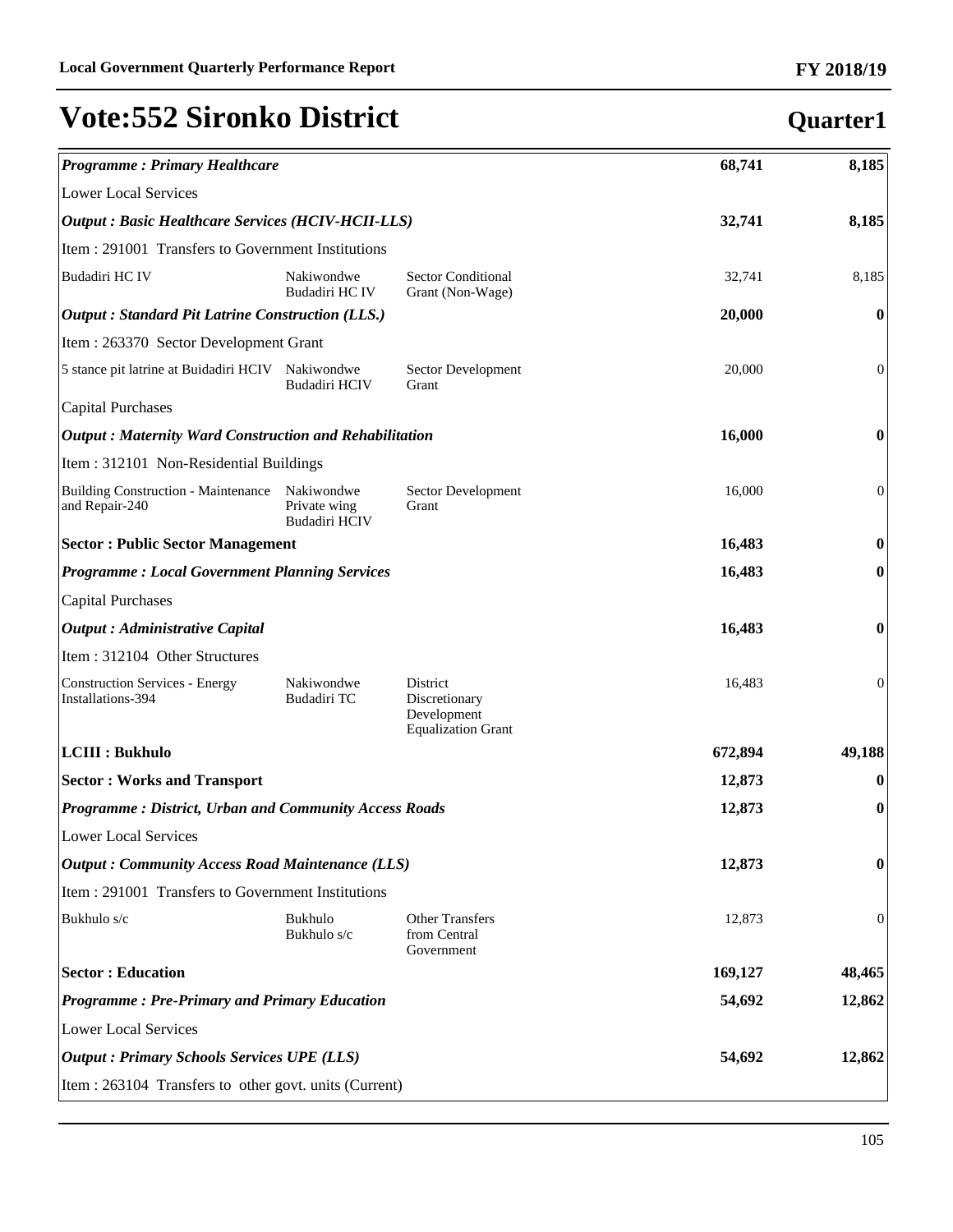| Bukhulo p/s                                                           | Bukhulo<br>Bukhulo                             | <b>Sector Conditional</b><br>Grant (Non-Wage) | 7,862   | $\boldsymbol{0}$ |
|-----------------------------------------------------------------------|------------------------------------------------|-----------------------------------------------|---------|------------------|
| St Jude Nalukhuba p/s                                                 | Kirombe<br>Bukhulo                             | <b>Sector Conditional</b><br>Grant (Non-Wage) | 4,856   | 1,572            |
| Mafudu p/s                                                            | Mafudu<br>Mafudu                               | <b>Sector Conditional</b><br>Grant (Non-Wage) | 5,620   | 1,817            |
| Mahempe p/s                                                           | Sironko<br>Mahempe                             | <b>Sector Conditional</b><br>Grant (Non-Wage) | 9,023   | 2,906            |
| Mpogo $p/s$                                                           | Mpogo<br>Mpogo                                 | <b>Sector Conditional</b><br>Grant (Non-Wage) | 16,290  | 3,015            |
| Nampanga p/s                                                          | Mafudu<br>Nampanga                             | <b>Sector Conditional</b><br>Grant (Non-Wage) | 11,042  | 3,552            |
| <b>Programme: Secondary Education</b>                                 |                                                |                                               | 114,435 | 35,602           |
| <b>Lower Local Services</b>                                           |                                                |                                               |         |                  |
| <b>Output: Secondary Capitation(USE)(LLS)</b>                         |                                                |                                               | 114,435 | 35,602           |
| Item : 263104 Transfers to other govt. units (Current)                |                                                |                                               |         |                  |
| Highway sss                                                           | Soola<br>High way SS                           | <b>Sector Conditional</b><br>Grant (Non-Wage) | 49,889  | 15,521           |
| ST PAUL SS NAMPANGA                                                   | Mafudu<br><b>ST PAUL SS</b><br><b>NAMPANGA</b> | <b>Sector Conditional</b><br>Grant (Non-Wage) | 64,546  | 20,081           |
| <b>Sector: Health</b>                                                 |                                                |                                               | 486,894 | 724              |
| <b>Programme: Primary Healthcare</b>                                  |                                                |                                               | 486,894 | 724              |
| <b>Lower Local Services</b>                                           |                                                |                                               |         |                  |
| <b>Output: Basic Healthcare Services (HCIV-HCII-LLS)</b>              |                                                |                                               | 2,894   | 724              |
| Item : 291001 Transfers to Government Institutions                    |                                                |                                               |         |                  |
| Bundege HC II                                                         | Soola<br>Bundege HC II                         | <b>Sector Conditional</b><br>Grant (Non-Wage) | 2,894   | 724              |
| <b>Output: Standard Pit Latrine Construction (LLS.)</b>               |                                                |                                               | 25,000  | $\boldsymbol{0}$ |
| Item: 263370 Sector Development Grant                                 |                                                |                                               |         |                  |
| Three stance pit latrine at Bundege<br>HCII                           | Bukhulo<br><b>Bundege HCII</b>                 | Sector Development<br>Grant                   | 25,000  | $\boldsymbol{0}$ |
| <b>Capital Purchases</b>                                              |                                                |                                               |         |                  |
| <b>Output: Administrative Capital</b>                                 |                                                |                                               | 47,000  | 0                |
| Item: 312104 Other Structures                                         |                                                |                                               |         |                  |
| <b>Construction Services - Other</b><br><b>Construction Works-405</b> | Bukhulo<br><b>Bundege HCII</b>                 | Sector Development<br>Grant                   | 40,000  | $\boldsymbol{0}$ |
| <b>Construction Services - Waste</b><br>Disposal Facility-416         | Bukhulo<br>Bundege waste pits<br>and placenta  | Sector Development<br>Grant                   | 7,000   | $\boldsymbol{0}$ |
| <b>Output: Staff Houses Construction and Rehabilitation</b>           |                                                |                                               | 212,000 | 0                |
| Item: 312102 Residential Buildings                                    |                                                |                                               |         |                  |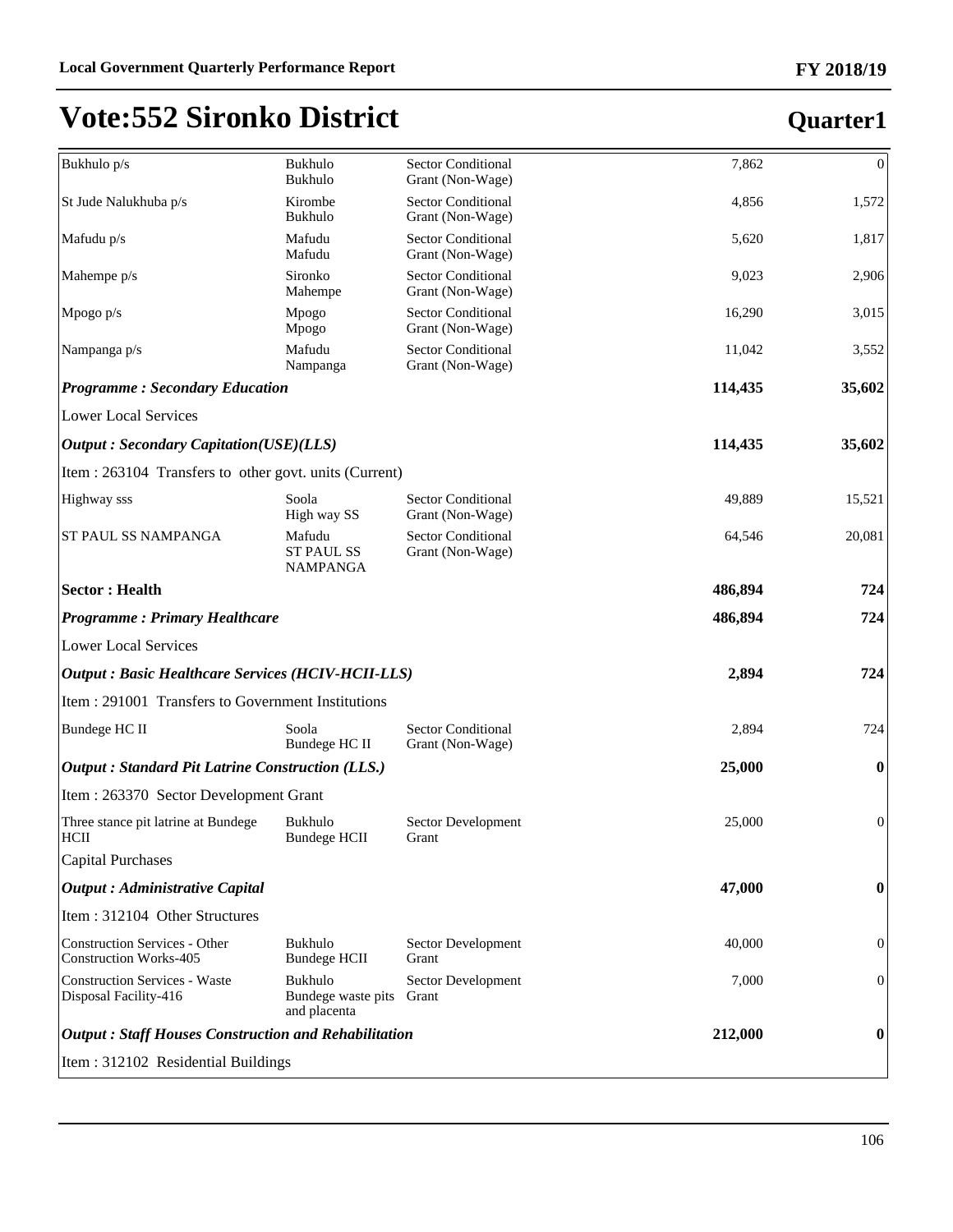| Building Construction - Staff Houses- Bukhulo<br>263                    | Bundege HCII                                     | Sector Development<br>Grant                          | 212,000 | $\boldsymbol{0}$ |
|-------------------------------------------------------------------------|--------------------------------------------------|------------------------------------------------------|---------|------------------|
| <b>Output: Maternity Ward Construction and Rehabilitation</b>           | 200,000                                          | $\boldsymbol{0}$                                     |         |                  |
| Item: 312101 Non-Residential Buildings                                  |                                                  |                                                      |         |                  |
| <b>Building Construction - General</b><br><b>Construction Works-227</b> | Bukhulo<br><b>Bundege HCII</b><br>Maternity ward | Sector Development<br>Grant                          | 200,000 | $\boldsymbol{0}$ |
| <b>Sector: Water and Environment</b>                                    |                                                  |                                                      | 4,000   | $\boldsymbol{0}$ |
| <b>Programme: Rural Water Supply and Sanitation</b>                     | 4,000                                            | $\boldsymbol{0}$                                     |         |                  |
| <b>Capital Purchases</b>                                                |                                                  |                                                      |         |                  |
| Output: Construction of piped water supply system                       |                                                  |                                                      | 4,000   | 0                |
| Item : 281504 Monitoring, Supervision & Appraisal of capital works      |                                                  |                                                      |         |                  |
| Monitoring, Supervision and<br>Appraisal - General Works -1260          | Bukhulo<br>All project sites                     | Sector Development<br>Grant                          | 4,000   | $\boldsymbol{0}$ |
| <b>LCIII : Bumalimba</b>                                                |                                                  |                                                      | 146,040 | 10,356           |
| <b>Sector : Agriculture</b>                                             |                                                  |                                                      | 101,000 | $\boldsymbol{0}$ |
| <b>Programme: District Production Services</b>                          |                                                  |                                                      | 101,000 | $\boldsymbol{0}$ |
| <b>Capital Purchases</b>                                                |                                                  |                                                      |         |                  |
| <b>Output : Administrative Capital</b>                                  |                                                  |                                                      | 101,000 | $\boldsymbol{0}$ |
| Item: 312101 Non-Residential Buildings                                  |                                                  |                                                      |         |                  |
| <b>Building Construction - Building</b><br>$Costs-209$                  | Bumalimba<br>Mutufu Farm                         | Sector Development<br>Grant                          | 32,000  | $\mathbf{0}$     |
| Item: 312104 Other Structures                                           |                                                  |                                                      |         |                  |
| Materials and supplies - Fencing<br>Materials-1164                      | Mutufu<br>Mutufu farm                            | Sector Development<br>Grant                          | 47,000  | $\mathbf{0}$     |
| Materials and supplies - Assorted<br>Materials-1163                     | Mutufu<br>Mutufu farmer and<br>Demos             | Sector Development<br>Grant                          | 22,000  | $\mathbf{0}$     |
| <b>Sector: Works and Transport</b>                                      |                                                  |                                                      | 10,975  | $\bf{0}$         |
| <b>Programme: District, Urban and Community Access Roads</b>            |                                                  |                                                      | 10,975  | $\boldsymbol{0}$ |
| <b>Lower Local Services</b>                                             |                                                  |                                                      |         |                  |
| <b>Output: Community Access Road Maintenance (LLS)</b>                  | 10,975                                           | $\bf{0}$                                             |         |                  |
| Item: 291001 Transfers to Government Institutions                       |                                                  |                                                      |         |                  |
| Bumalimba s/c                                                           | Musense<br>Bumalimba s/c                         | <b>Other Transfers</b><br>from Central<br>Government | 10,975  | $\mathbf{0}$     |
| <b>Sector: Education</b>                                                | 25,485                                           | 8,211                                                |         |                  |
| <b>Programme: Pre-Primary and Primary Education</b>                     | 25,485                                           | 8,211                                                |         |                  |
| <b>Lower Local Services</b>                                             |                                                  |                                                      |         |                  |
| <b>Output : Primary Schools Services UPE (LLS)</b>                      | 25,485                                           | 8,211                                                |         |                  |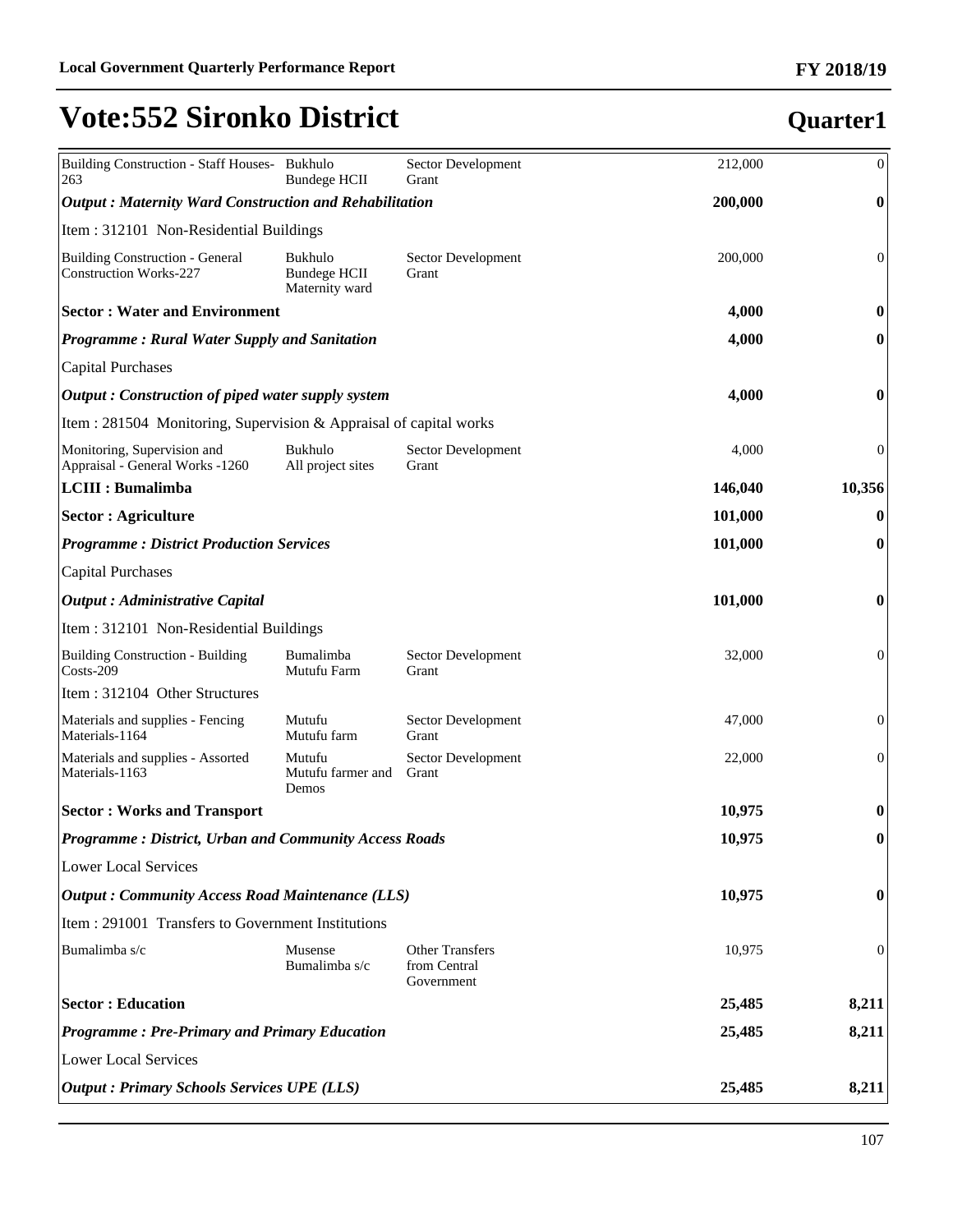#### **FY 2018/19**

### **Quarter1**

 $\overline{1}$ 

| Item : 263104 Transfers to other govt. units (Current)       |                                                  |                                                                              |         |                  |
|--------------------------------------------------------------|--------------------------------------------------|------------------------------------------------------------------------------|---------|------------------|
| Buhugu p/s                                                   | Bumalimba<br>Bumalimba                           | <b>Sector Conditional</b><br>Grant (Non-Wage)                                | 10,971  | 3,529            |
| Bumulisya p/s                                                | Bumulisya<br>Bumulisya                           | <b>Sector Conditional</b><br>Grant (Non-Wage)                                | 7,051   | 2,275            |
| Mutufu $p/s$                                                 | Mutufu<br>Mutufu                                 | <b>Sector Conditional</b><br>Grant (Non-Wage)                                | 7,464   | 2,407            |
| <b>Sector: Health</b>                                        |                                                  |                                                                              | 8,579   | 2,145            |
| <b>Programme: Primary Healthcare</b>                         |                                                  |                                                                              | 8,579   | 2,145            |
| <b>Lower Local Services</b>                                  |                                                  |                                                                              |         |                  |
| <b>Output: Basic Healthcare Services (HCIV-HCII-LLS)</b>     |                                                  |                                                                              | 8,579   | 2,145            |
| Item: 291001 Transfers to Government Institutions            |                                                  |                                                                              |         |                  |
| Bumulisha HC III                                             | Bumulisya<br>Bumulisha HC III                    | <b>Sector Conditional</b><br>Grant (Non-Wage)                                | 5,685   | 1,421            |
| Mutufu HC II                                                 | Mutufu<br>Mutufu HC II                           | <b>Sector Conditional</b><br>Grant (Non-Wage)                                | 2,894   | 724              |
| <b>LCIII : Buwalasi</b>                                      |                                                  |                                                                              | 225,864 | 37,494           |
| <b>Sector : Agriculture</b>                                  |                                                  |                                                                              | 8,000   | $\bf{0}$         |
| <b>Programme: District Production Services</b>               |                                                  |                                                                              | 8,000   | $\boldsymbol{0}$ |
| <b>Capital Purchases</b>                                     |                                                  |                                                                              |         |                  |
| <b>Output</b> : Slaughter slab construction                  |                                                  |                                                                              | 8,000   | $\boldsymbol{0}$ |
| Item: 281501 Environment Impact Assessment for Capital Works |                                                  |                                                                              |         |                  |
| Environmental Impact Assessment -<br>Capital Works-495       | Nagudi<br>Patto Market                           | Sector Development<br>Grant                                                  | 8,000   | $\boldsymbol{0}$ |
| <b>Sector: Works and Transport</b>                           |                                                  |                                                                              | 47,753  | $\bf{0}$         |
| <b>Programme: District, Urban and Community Access Roads</b> |                                                  |                                                                              | 47,753  | $\boldsymbol{0}$ |
| <b>Lower Local Services</b>                                  |                                                  |                                                                              |         |                  |
| <b>Output: Community Access Road Maintenance (LLS)</b>       |                                                  |                                                                              | 9,753   | $\boldsymbol{0}$ |
| Item : 291001 Transfers to Government Institutions           |                                                  |                                                                              |         |                  |
| Buwalasi s/c                                                 | Nagudi<br>Buwalasi s/c                           | <b>Other Transfers</b><br>from Central<br>Government                         | 9,753   | $\boldsymbol{0}$ |
| <b>Capital Purchases</b>                                     |                                                  |                                                                              |         |                  |
| Output: Rural roads construction and rehabilitation          |                                                  |                                                                              | 38,000  | $\bf{0}$         |
| Item: 312103 Roads and Bridges                               |                                                  |                                                                              |         |                  |
| Roads and Bridges - Construction<br>Services-1560            | Nagudi<br>Buwalsai S/c<br>Hqters-Buwalasi<br>TTC | <b>District</b><br>Discretionary<br>Development<br><b>Equalization Grant</b> | 20,000  | $\boldsymbol{0}$ |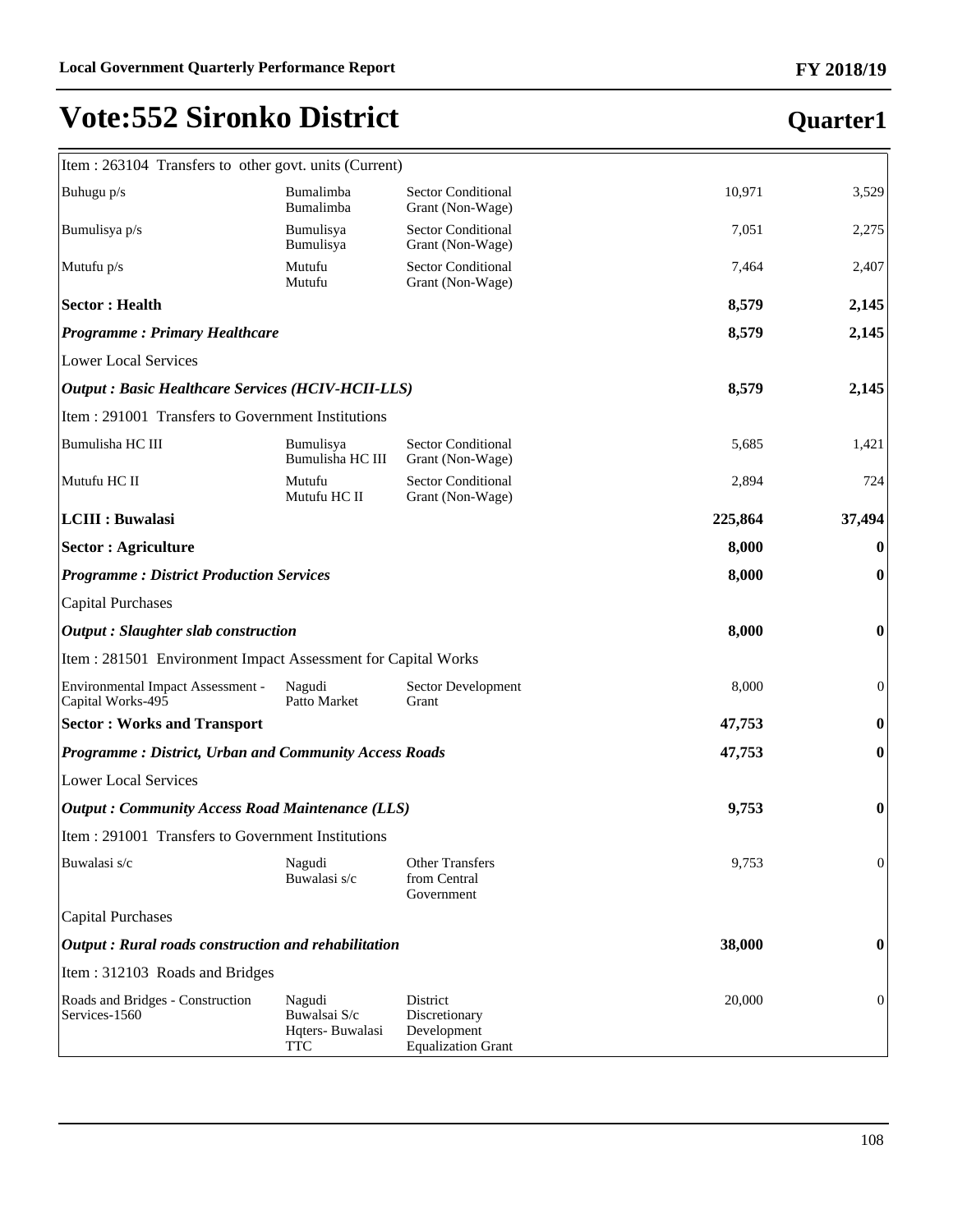#### Roads and Bridges - Maintenance and Busamaga Repair-1567 Gangai - kama road District Discretionary Development Equalization Grant 18,000 0 **Sector : Education 108,587 34,612** *Programme : Pre-Primary and Primary Education* **42,923 14,182** Lower Local Services *Output : Primary Schools Services UPE (LLS)* **42,923 14,182** Item : 263104 Transfers to other govt. units (Current) Musunga p/s Bugusege Bugusege Sector Conditional Grant (Non-Wage) 7,870 2,537 Bumudu p/s Bumudu Bumudu Sector Conditional Grant (Non-Wage) 5,119 1,656 Bunabbuka p/s Bunabuka Bunabuka Sector Conditional Grant (Non-Wage) 3,107 1,012 Busamaga p/s Busamaga Busamaga Sector Conditional Grant (Non-Wage) 5,699 1,842 Kirongo p/s Busamaga Kirongo Sector Conditional Grant (Non-Wage) 4,999 1,936 Nambulu p/s Bunabuka Nambulu Sector Conditional Grant (Non-Wage) 8,832 2,845 Patto p/s Bumudu Patto Sector Conditional Grant (Non-Wage) 7,297 2,354 *Programme : Secondary Education* **65,664 20,429** Lower Local Services *Output : Secondary Capitation(USE)(LLS)* **65,664 20,429** Item : 263104 Transfers to other govt. units (Current) BUSAMAGA SS Busamaga BUSAMAGA SS Sector Conditional Grant (Non-Wage) 39,601 12,321 NAMBULU SS Bubbeza NAMBULU SSS Sector Conditional Grant (Non-Wage) 26,063 8,109 **Sector : Health 27,530 2,883** *Programme : Primary Healthcare* **27,530 2,883** Lower Local Services *Output : Basic Healthcare Services (HCIV-HCII-LLS)* **11,530 2,883** Item : 291001 Transfers to Government Institutions Bubbeza HC II Bunabuka Bubbeza HC II Sector Conditional Grant (Non-Wage) 2,894 724 Buwalasi HC III Nagudi Buwalasi HC III Sector Conditional Grant (Non-Wage) 8,636 2,159 *Output : Standard Pit Latrine Construction (LLS.)* **16,000 0** Item : 263370 Sector Development Grant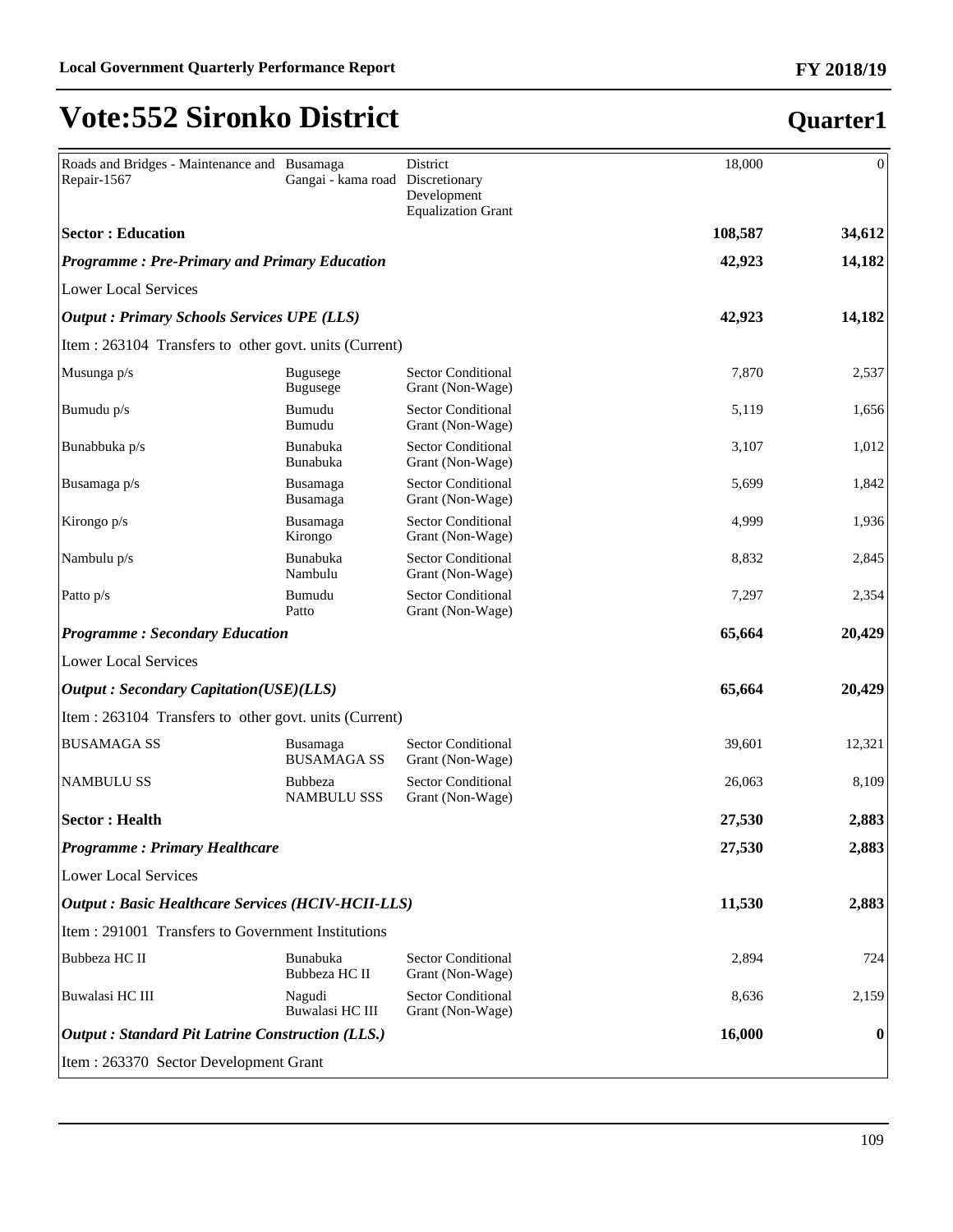| Bubbeza pit Latrine 3stance                                  | <b>Bubbeza</b><br>Bubbeza HCII                                                               | Sector Development<br>Grant                          | 16,000 | $\boldsymbol{0}$ |
|--------------------------------------------------------------|----------------------------------------------------------------------------------------------|------------------------------------------------------|--------|------------------|
| <b>Sector: Water and Environment</b>                         |                                                                                              |                                                      | 33,994 | $\boldsymbol{0}$ |
| <b>Programme: Rural Water Supply and Sanitation</b>          |                                                                                              |                                                      | 33,994 | $\boldsymbol{0}$ |
| Capital Purchases                                            |                                                                                              |                                                      |        |                  |
| <b>Output</b> : Construction of public latrines in RGCs      |                                                                                              |                                                      | 14,000 | $\bf{0}$         |
| Item: 312104 Other Structures                                |                                                                                              |                                                      |        |                  |
| Construction Services - Water<br>Schemes-418                 | Bubbeza<br>Mugini market                                                                     | Sector Development<br>Grant                          | 14,000 | $\mathbf{0}$     |
| $\vert$ <i>Output</i> : Spring protection                    |                                                                                              |                                                      | 19,994 | $\boldsymbol{0}$ |
| Item: 311101 Land                                            |                                                                                              |                                                      |        |                  |
| Real estate services - Land<br>Compesation-1515              | <b>Bugusege</b><br>Masaba, Buwasa, Bu Grant<br>nyafwa,<br><b>BusulaniBukiise</b><br>Buwalasi | Sector Development                                   | 19,994 | $\boldsymbol{0}$ |
| LCIII : Bukiyi                                               |                                                                                              |                                                      | 46,219 | 10,412           |
| <b>Sector: Works and Transport</b>                           |                                                                                              |                                                      | 9,504  | $\boldsymbol{0}$ |
| <b>Programme: District, Urban and Community Access Roads</b> |                                                                                              |                                                      | 9,504  | $\boldsymbol{0}$ |
| Lower Local Services                                         |                                                                                              |                                                      |        |                  |
| <b>Output: Community Access Road Maintenance (LLS)</b>       |                                                                                              |                                                      | 9,504  | $\boldsymbol{0}$ |
| Item : 291001 Transfers to Government Institutions           |                                                                                              |                                                      |        |                  |
| Bukiyi s/c                                                   | <b>Bukiyi</b><br>Bukiyi s/c                                                                  | <b>Other Transfers</b><br>from Central<br>Government | 9,504  | $\mathbf{0}$     |
| <b>Sector: Education</b>                                     |                                                                                              |                                                      | 36,715 | 10,412           |
| <b>Programme: Pre-Primary and Primary Education</b>          |                                                                                              |                                                      | 36,715 | 10,412           |
| Lower Local Services                                         |                                                                                              |                                                      |        |                  |
| <b>Output: Primary Schools Services UPE (LLS)</b>            |                                                                                              |                                                      | 36,715 | 10,412           |
| Item : 263104 Transfers to other govt. units (Current)       |                                                                                              |                                                      |        |                  |
| Bukigalabo p/s                                               | Bukigalabo<br>Bukigalabo                                                                     | Sector Conditional<br>Grant (Non-Wage)               | 4,467  | $\boldsymbol{0}$ |
| Bukiyi p/s                                                   | Bukiyi<br>Bukiyi                                                                             | Sector Conditional<br>Grant (Non-Wage)               | 5,484  | 1,773            |
| Kalasa p/s                                                   | Bukigalabo<br>Kalasa                                                                         | Sector Conditional<br>Grant (Non-Wage)               | 4,093  | 1,328            |
| Kiyanja p/s                                                  | Bukiyi<br>Kiyanja                                                                            | Sector Conditional<br>Grant (Non-Wage)               | 6,152  | 1,987            |
| Nabenekwa p/s                                                | Nampanga<br>Nampanga                                                                         | Sector Conditional<br>Grant (Non-Wage)               | 7,878  | 2,539            |
| Soola p/s                                                    | Bukiyi<br>Soola                                                                              | <b>Sector Conditional</b><br>Grant (Non-Wage)        | 8,641  | 2,784            |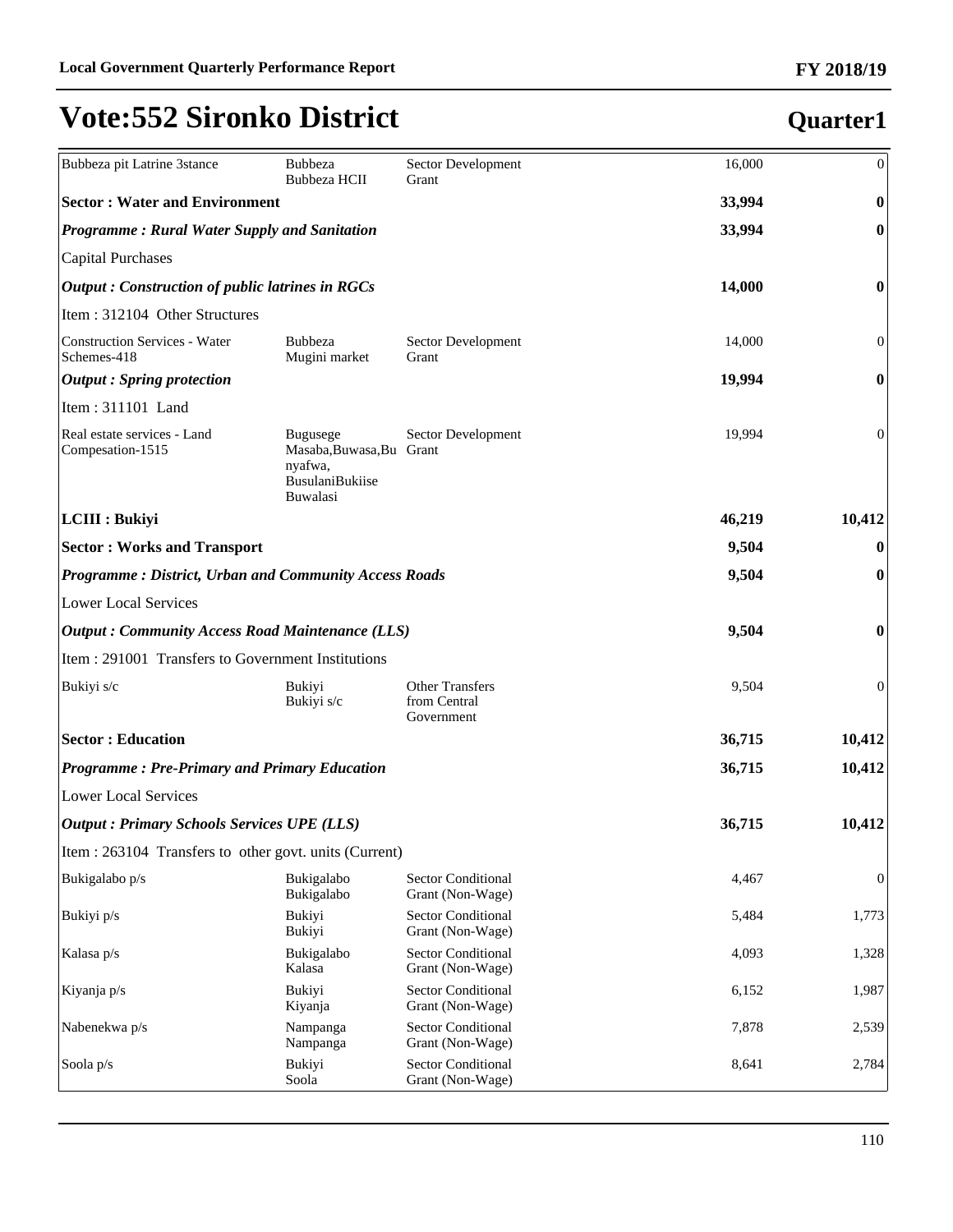| LCIII : Bukyambi                                               |                                                              |                                                      | 6,505   | 1,315            |
|----------------------------------------------------------------|--------------------------------------------------------------|------------------------------------------------------|---------|------------------|
| <b>Sector: Works and Transport</b>                             |                                                              |                                                      |         | $\bf{0}$         |
|                                                                | <b>Programme: District, Urban and Community Access Roads</b> |                                                      |         | $\bf{0}$         |
| <b>Lower Local Services</b>                                    |                                                              |                                                      |         |                  |
| <b>Output: Community Access Road Maintenance (LLS)</b>         |                                                              |                                                      | 2,452   | $\boldsymbol{0}$ |
| Item : 291001 Transfers to Government Institutions             |                                                              |                                                      |         |                  |
| Bukyambi s/c                                                   | Bukyambi<br>Bukyabo sc                                       | <b>Other Transfers</b><br>from Central<br>Government | 2,452   | $\boldsymbol{0}$ |
| <b>Sector: Education</b>                                       |                                                              |                                                      | 4,053   | 1,315            |
| <b>Programme: Pre-Primary and Primary Education</b>            |                                                              |                                                      | 4,053   | 1,315            |
| <b>Lower Local Services</b>                                    |                                                              |                                                      |         |                  |
| <b>Output: Primary Schools Services UPE (LLS)</b>              |                                                              |                                                      | 4,053   | 1,315            |
| Item : 263104 Transfers to other govt. units (Current)         |                                                              |                                                      |         |                  |
| Bukyambi p/s                                                   | Bukyambi<br>Bukyambi                                         | Sector Conditional<br>Grant (Non-Wage)               | 4,053   | 1,315            |
| <b>LCIII : Bumasifwa</b>                                       |                                                              |                                                      | 243,141 | 45,459           |
| <b>Sector: Works and Transport</b>                             |                                                              |                                                      | 16,525  | $\bf{0}$         |
| <b>Programme: District, Urban and Community Access Roads</b>   |                                                              |                                                      | 16,525  | $\bf{0}$         |
| <b>Lower Local Services</b>                                    |                                                              |                                                      |         |                  |
| <b>Output: Community Access Road Maintenance (LLS)</b>         |                                                              |                                                      | 7,525   | $\boldsymbol{0}$ |
| Item : 291001 Transfers to Government Institutions             |                                                              |                                                      |         |                  |
| Bumasifwa s/c                                                  | Bumasifwa<br>Bumasifwa s/c                                   | <b>Other Transfers</b><br>from Central<br>Government | 7,525   | $\mathbf{0}$     |
| <b>Output: District and Community Access Roads Maintenance</b> |                                                              |                                                      | 9,000   | $\boldsymbol{0}$ |
| Item: 263106 Other Current grants                              |                                                              |                                                      |         |                  |
| Mahapa Bridge-Bumasifwa                                        | Bulwala<br>Mahapa Bridge-<br>Bumasifwa                       | <b>Other Transfers</b><br>from Central<br>Government | 9,000   | $\boldsymbol{0}$ |
| <b>Sector: Education</b>                                       |                                                              |                                                      | 209,561 | 41,195           |
| <b>Programme: Pre-Primary and Primary Education</b>            |                                                              |                                                      | 122,791 | 14,200           |
| <b>Lower Local Services</b>                                    |                                                              |                                                      |         |                  |
| <b>Output : Primary Schools Services UPE (LLS)</b>             |                                                              |                                                      | 40,791  | 14,200           |
| Item : 263104 Transfers to other govt. units (Current)         |                                                              |                                                      |         |                  |
| Bulwala p/s                                                    | Bulwala<br>Bulwala                                           | <b>Sector Conditional</b><br>Grant (Non-Wage)        | 6,542   | 2,112            |
| Bumaguze p/s                                                   | Bumaguze<br><b>Bumaguze</b>                                  | <b>Sector Conditional</b><br>Grant (Non-Wage)        | 3,385   | 1,302            |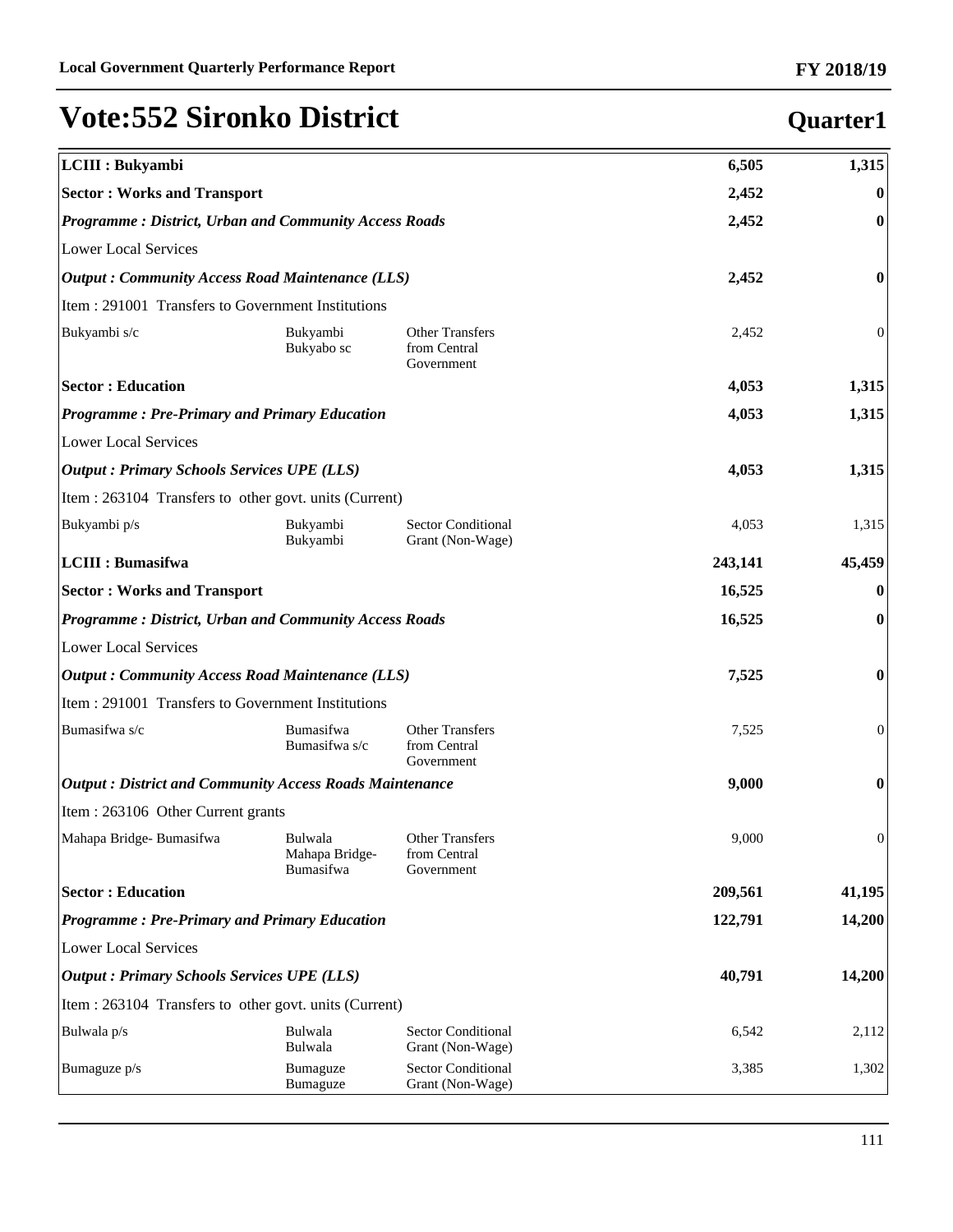#### **FY 2018/19**

| Bumasifwa p/s                                                | Bumasifwa                                                  | <b>Sector Conditional</b>                                             | 4,928  | 1,595            |
|--------------------------------------------------------------|------------------------------------------------------------|-----------------------------------------------------------------------|--------|------------------|
| Bumasobo p/s                                                 | <b>Bumasifwa</b><br>Bumasobo                               | Grant (Non-Wage)<br><b>Sector Conditional</b>                         | 5,580  | 2,004            |
|                                                              | Bumasobo                                                   | Grant (Non-Wage)                                                      |        |                  |
| Bunagami p/s                                                 | Bunagame<br>Bunagami                                       | Sector Conditional<br>Grant (Non-Wage)                                | 4,689  | 1,719            |
| Bundagala p/s                                                | Bundagala<br>Bundagala                                     | <b>Sector Conditional</b><br>Grant (Non-Wage)                         | 4,586  | 1,486            |
| Buzelobi p/s                                                 | Bumasobo<br><b>Buzelobi</b>                                | <b>Sector Conditional</b><br>Grant (Non-Wage)                         | 8,068  | 2,800            |
| Gabende p/s                                                  | Bumasobo<br>Gabende                                        | <b>Sector Conditional</b><br>Grant (Non-Wage)                         | 3,012  | 1,182            |
| <b>Capital Purchases</b>                                     |                                                            |                                                                       |        |                  |
| Output: Classroom construction and rehabilitation            |                                                            |                                                                       | 82,000 | $\bf{0}$         |
| Item: 312101 Non-Residential Buildings                       |                                                            |                                                                       |        |                  |
| Building Construction - Schools-256                          | Bumasifwa<br>Buzelobi p/s                                  | District<br>Discretionary<br>Development<br><b>Equalization Grant</b> | 82,000 | $\boldsymbol{0}$ |
| <b>Programme: Secondary Education</b>                        |                                                            |                                                                       | 86,771 | 26,996           |
| <b>Lower Local Services</b>                                  |                                                            |                                                                       |        |                  |
| <b>Output : Secondary Capitation(USE)(LLS)</b>               |                                                            |                                                                       | 86,771 | 26,996           |
| Item : 263104 Transfers to other govt. units (Current)       |                                                            |                                                                       |        |                  |
| <b>BUMASIFA SEED SCHOOL</b>                                  | Bulwala<br>BUMASIFA SEED Grant (Non-Wage)<br><b>SCHOOL</b> | <b>Sector Conditional</b>                                             | 86,771 | 26,996           |
| <b>Sector: Health</b>                                        |                                                            |                                                                       | 17,055 | 4,264            |
| <b>Programme: Primary Healthcare</b>                         |                                                            |                                                                       | 17,055 | 4,264            |
| <b>Lower Local Services</b>                                  |                                                            |                                                                       |        |                  |
| <b>Output : Basic Healthcare Services (HCIV-HCII-LLS)</b>    |                                                            |                                                                       | 17,055 | 4,264            |
| Item: 291001 Transfers to Government Institutions            |                                                            |                                                                       |        |                  |
| Bulwala HC III                                               | Bulwala<br>Bulwala HC III                                  | <b>Sector Conditional</b><br>Grant (Non-Wage)                         | 5,685  | 1,421            |
| Bunagami HC III                                              | Bunagame<br>Bunagami HC III                                | <b>Sector Conditional</b><br>Grant (Non-Wage)                         | 5,685  | 1,421            |
| Bunaseke HC III                                              | Bumasifwa<br><b>Bunaseke HC III</b>                        | Sector Conditional<br>Grant (Non-Wage)                                | 5,685  | 1,421            |
| <b>LCIII</b> : Masaba                                        |                                                            |                                                                       | 74,172 | 14,495           |
| <b>Sector: Works and Transport</b>                           |                                                            |                                                                       | 7,724  | $\bf{0}$         |
| <b>Programme: District, Urban and Community Access Roads</b> |                                                            |                                                                       | 7,724  | $\boldsymbol{0}$ |
| <b>Lower Local Services</b>                                  |                                                            |                                                                       |        |                  |
| <b>Output: Community Access Road Maintenance (LLS)</b>       |                                                            |                                                                       | 7,724  | $\bf{0}$         |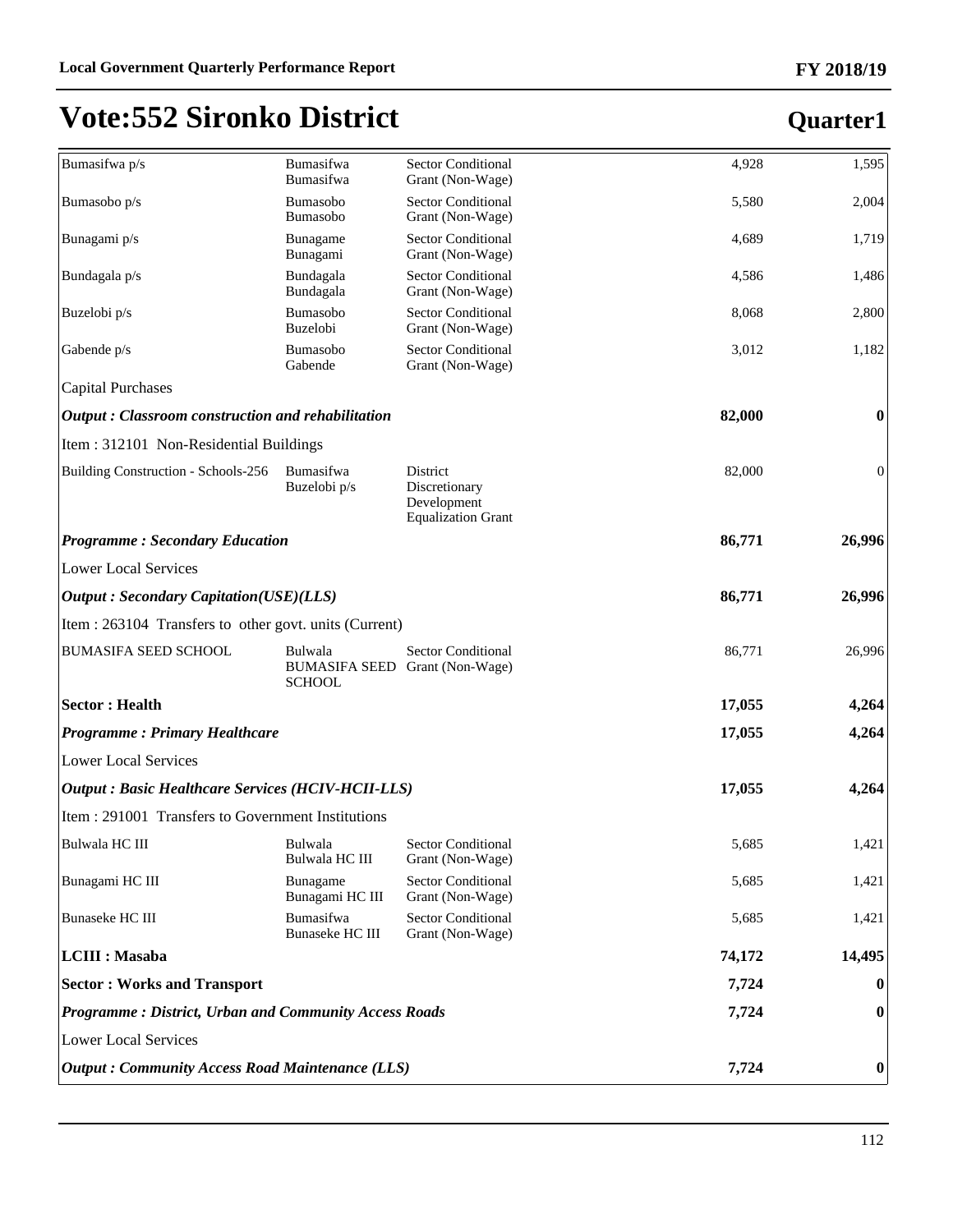| Item: 291001 Transfers to Government Institutions            |                                        |                                                      |         |                  |
|--------------------------------------------------------------|----------------------------------------|------------------------------------------------------|---------|------------------|
| Masaba s/c                                                   | Bukinyale<br>Masaba s/c                | <b>Other Transfers</b><br>from Central<br>Government | 7,724   | $\mathbf{0}$     |
| <b>Sector: Education</b>                                     |                                        |                                                      | 63,554  | 13,771           |
| <b>Programme: Pre-Primary and Primary Education</b>          |                                        |                                                      | 44,106  | 7,720            |
| <b>Lower Local Services</b>                                  |                                        |                                                      |         |                  |
| <b>Output: Primary Schools Services UPE (LLS)</b>            |                                        |                                                      | 21,406  | 7,720            |
| Item : 263104 Transfers to other govt. units (Current)       |                                        |                                                      |         |                  |
| Bufupa p/s                                                   | Bufupa<br>Bufupa                       | <b>Sector Conditional</b><br>Grant (Non-Wage)        | 4,738   | 1,732            |
| Bukinyale p/s                                                | Bukinyale<br>Bukinyale                 | <b>Sector Conditional</b><br>Grant (Non-Wage)        | 7,218   | 2,528            |
| Bumuluwe p/s                                                 | Bumuluwe<br>Bumuluwe                   | <b>Sector Conditional</b><br>Grant (Non-Wage)        | 4,308   | 1,597            |
| Zesui p/s                                                    | Zesui<br>Zesui                         | <b>Sector Conditional</b><br>Grant (Non-Wage)        | 5,143   | 1,864            |
| <b>Capital Purchases</b>                                     |                                        |                                                      |         |                  |
| Output: Latrine construction and rehabilitation              |                                        |                                                      | 22,700  | $\bf{0}$         |
| Item: 312101 Non-Residential Buildings                       |                                        |                                                      |         |                  |
| Building Construction - Latrines-237                         | Bukinyale<br>Bukinyale p/s             | Sector Development<br>Grant                          | 22,700  | $\boldsymbol{0}$ |
| <b>Programme: Secondary Education</b>                        |                                        |                                                      | 19,448  | 6,051            |
| <b>Lower Local Services</b>                                  |                                        |                                                      |         |                  |
| <b>Output: Secondary Capitation(USE)(LLS)</b>                |                                        |                                                      | 19,448  | 6,051            |
| Item : 263104 Transfers to other govt. units (Current)       |                                        |                                                      |         |                  |
| <b>Buboolo SSS</b>                                           | Bukinyale<br>Masaba s/c                | <b>Sector Conditional</b><br>Grant (Non-Wage)        | 19,448  | 6,051            |
| <b>Sector: Health</b>                                        |                                        |                                                      | 2,894   | 724              |
| <b>Programme: Primary Healthcare</b>                         |                                        |                                                      | 2,894   | 724              |
| <b>Lower Local Services</b>                                  |                                        |                                                      |         |                  |
| <b>Output: Basic Healthcare Services (HCIV-HCII-LLS)</b>     |                                        |                                                      | 2,894   | 724              |
| Item: 291001 Transfers to Government Institutions            |                                        |                                                      |         |                  |
| <b>Buboolo HC II</b>                                         | <b>Buboolo</b><br><b>Buboolo HC II</b> | <b>Sector Conditional</b><br>Grant (Non-Wage)        | 2,894   | 724              |
| <b>LCIII : Nalusala</b>                                      |                                        |                                                      | 116,566 | 24,113           |
| <b>Sector: Works and Transport</b>                           |                                        |                                                      | 7,254   | $\bf{0}$         |
| <b>Programme: District, Urban and Community Access Roads</b> |                                        |                                                      | 7,254   | $\bf{0}$         |
| <b>Lower Local Services</b>                                  |                                        |                                                      |         |                  |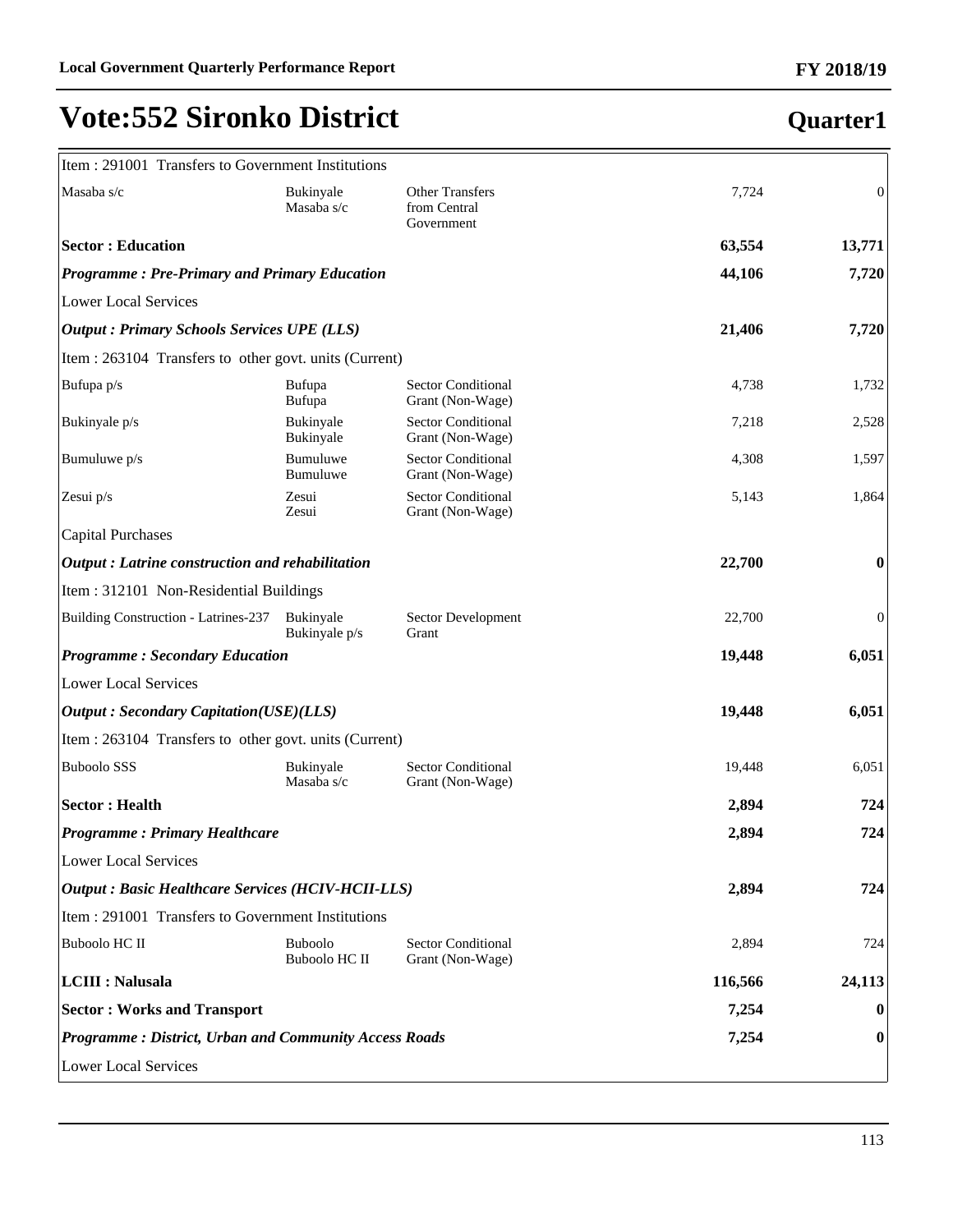| <b>Output: Community Access Road Maintenance (LLS)</b>   |                                  |                                                             | 7,254  | $\boldsymbol{0}$ |
|----------------------------------------------------------|----------------------------------|-------------------------------------------------------------|--------|------------------|
| Item : 291001 Transfers to Government Institutions       |                                  |                                                             |        |                  |
| Nalusala s/c                                             | <b>Bumausi</b><br>Nalusala s/c   | <b>Other Transfers</b><br>from Central<br>Government        | 7,254  | $\mathbf{0}$     |
| <b>Sector: Education</b>                                 |                                  |                                                             | 94,418 | 23,389           |
| <b>Programme: Pre-Primary and Primary Education</b>      |                                  |                                                             | 57,413 | 11,877           |
| Lower Local Services                                     |                                  |                                                             |        |                  |
| <b>Output: Primary Schools Services UPE (LLS)</b>        |                                  |                                                             | 36,713 | 11,877           |
| Item : 263104 Transfers to other govt. units (Current)   |                                  |                                                             |        |                  |
| Bukirya p/s                                              | Bugwagi<br>Bukirya               | <b>Sector Conditional</b><br>Grant (Non-Wage)               | 4,793  | 1,552            |
| Bukumbale p/s                                            | Bukumbale<br>Bukumbale           | <b>Sector Conditional</b><br>Grant (Non-Wage)               | 6,677  | 2,155            |
| Bumausi p/s                                              | <b>Bumausi</b><br><b>Bumausi</b> | <b>Sector Conditional</b><br>Grant (Non-Wage)               | 7,027  | 2,267            |
| Bumongoti p/s                                            | Nabubolo<br>Bumongoti            | <b>Sector Conditional</b><br>Grant (Non-Wage)               | 4,491  | 1,455            |
| Buyaya p/s                                               | Buyaya<br>Buyaya                 | <b>Sector Conditional</b><br>Grant (Non-Wage)               | 3,107  | 1,012            |
| Kibembe p/s                                              | Nalusala<br>Kibembe              | <b>Sector Conditional</b><br>Grant (Non-Wage)               | 4,936  | 1,598            |
| Manganga p/s                                             | Buyaya<br>Manganga               | <b>Sector Conditional</b><br>Grant (Non-Wage)               | 5,683  | 1,837            |
| Capital Purchases                                        |                                  |                                                             |        |                  |
| $\vert$ Output : Latrine construction and rehabilitation |                                  |                                                             | 20,700 | $\boldsymbol{0}$ |
| Item : 312101 Non-Residential Buildings                  |                                  |                                                             |        |                  |
| Building Construction - Latrines-237                     | Buyaya<br>Buyaya p/s             | Sector Development<br>Grant                                 | 20,700 | $\mathbf{0}$     |
| <b>Programme: Secondary Education</b>                    |                                  |                                                             | 37,005 | 11,513           |
| Lower Local Services                                     |                                  |                                                             |        |                  |
| <b>Output</b> : Secondary Capitation(USE)(LLS)           |                                  |                                                             | 37,005 | 11,513           |
| Item : 263104 Transfers to other govt. units (Current)   |                                  |                                                             |        |                  |
| NALUSALA SEED SS                                         | <b>Bumausi</b><br>SS             | <b>Sector Conditional</b><br>NALUSALA SEED Grant (Non-Wage) | 37,005 | 11,513           |
| <b>Sector: Health</b>                                    |                                  |                                                             | 14,894 | 724              |
| <b>Programme: Primary Healthcare</b>                     |                                  |                                                             | 14,894 | 724              |
| Lower Local Services                                     |                                  |                                                             |        |                  |
| <b>Output: Basic Healthcare Services (HCIV-HCII-LLS)</b> |                                  |                                                             | 2,894  | 724              |
| Item : 291001 Transfers to Government Institutions       |                                  |                                                             |        |                  |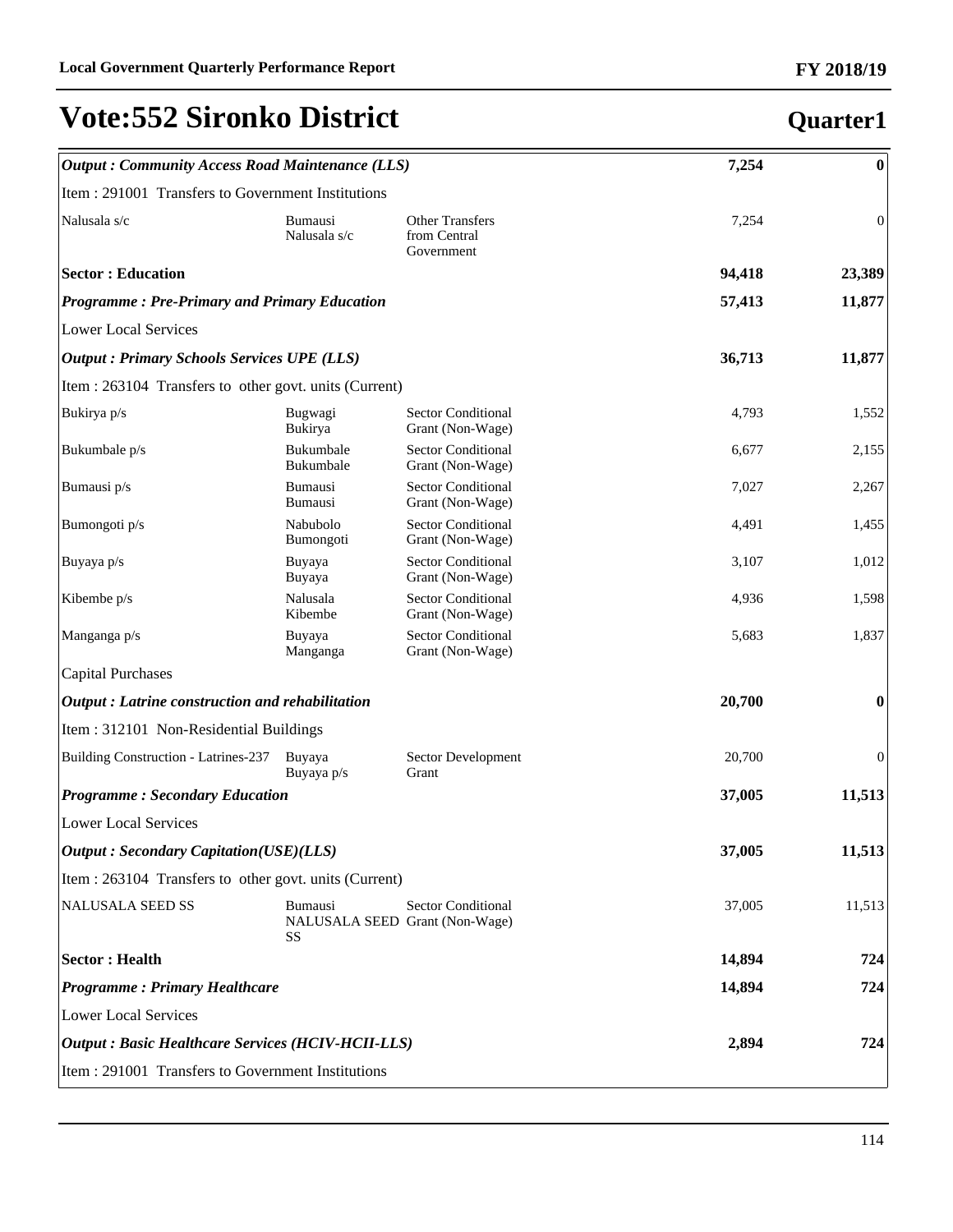| Buyaya HC II                                                 | Buyaya<br>Buyaya HC III                             | <b>Sector Conditional</b><br>Grant (Non-Wage) | 2,894   | 724              |
|--------------------------------------------------------------|-----------------------------------------------------|-----------------------------------------------|---------|------------------|
| <b>Capital Purchases</b>                                     |                                                     |                                               |         |                  |
| <b>Output: Staff Houses Construction and Rehabilitation</b>  |                                                     |                                               | 12,000  | $\boldsymbol{0}$ |
| Item: 312102 Residential Buildings                           |                                                     |                                               |         |                  |
| Building Construction - Staff Houses- Buyaya<br>263          | <b>Buyayay HCII</b>                                 | Sector Development<br>Grant                   | 12,000  | $\overline{0}$   |
| <b>LCIII</b> : Buwasa                                        |                                                     |                                               | 174,068 | 50,864           |
| <b>Sector: Works and Transport</b>                           |                                                     |                                               | 6,173   | $\bf{0}$         |
| <b>Programme: District, Urban and Community Access Roads</b> |                                                     |                                               | 6,173   | $\boldsymbol{0}$ |
| <b>Lower Local Services</b>                                  |                                                     |                                               |         |                  |
| <b>Output: Community Access Road Maintenance (LLS)</b>       |                                                     |                                               | 6,173   | $\boldsymbol{0}$ |
| Item: 291001 Transfers to Government Institutions            |                                                     |                                               |         |                  |
| Buwasa s/c                                                   | Bukimali<br>Buwasa s/c                              | Other Transfers<br>from Central<br>Government | 6,173   | $\boldsymbol{0}$ |
| <b>Sector: Education</b>                                     |                                                     |                                               | 138,049 | 43,402           |
|                                                              | <b>Programme: Pre-Primary and Primary Education</b> |                                               |         | 12,437           |
| <b>Lower Local Services</b>                                  |                                                     |                                               |         |                  |
| <b>Output : Primary Schools Services UPE (LLS)</b>           |                                                     |                                               | 38,520  | 12,437           |
| Item : 263104 Transfers to other govt. units (Current)       |                                                     |                                               |         |                  |
| Bugunzu p/s                                                  | <b>Bugusege</b><br>Bugunzu                          | <b>Sector Conditional</b><br>Grant (Non-Wage) | 7,870   | 2,537            |
| Bugusege p/s                                                 | <b>Bugusege</b><br><b>Bugusege</b>                  | <b>Sector Conditional</b><br>Grant (Non-Wage) | 5,103   | 1,651            |
| Bugwagi p/s                                                  | Bugwagi<br>Bugwagi                                  | <b>Sector Conditional</b><br>Grant (Non-Wage) | 9,126   | 2,939            |
| Bumutale p/s                                                 | Bugwagi<br>Bumutale                                 | <b>Sector Conditional</b><br>Grant (Non-Wage) | 4,268   | 1,384            |
| Buwasa p/s                                                   | Buwasa<br>Buwasa                                    | Sector Conditional<br>Grant (Non-Wage)        | 7,218   | 2,328            |
| Bwikasa p/s                                                  | Bukimali<br>Bwikasa                                 | Sector Conditional<br>Grant (Non-Wage)        | 4,936   | 1,598            |
| <b>Programme: Secondary Education</b>                        |                                                     |                                               | 99,529  | 30,965           |
| <b>Lower Local Services</b>                                  |                                                     |                                               |         |                  |
| <b>Output: Secondary Capitation(USE)(LLS)</b>                |                                                     |                                               | 99,529  | 30,965           |
| Item : 263104 Transfers to other govt. units (Current)       |                                                     |                                               |         |                  |
| <b>BUGUNZU SEED SS</b>                                       | <b>Bugusege</b><br><b>BUGUNZU SEED</b><br>SS        | <b>Sector Conditional</b><br>Grant (Non-Wage) | 99,529  | 30,965           |
| <b>Sector: Health</b>                                        |                                                     |                                               | 29,847  | 7,462            |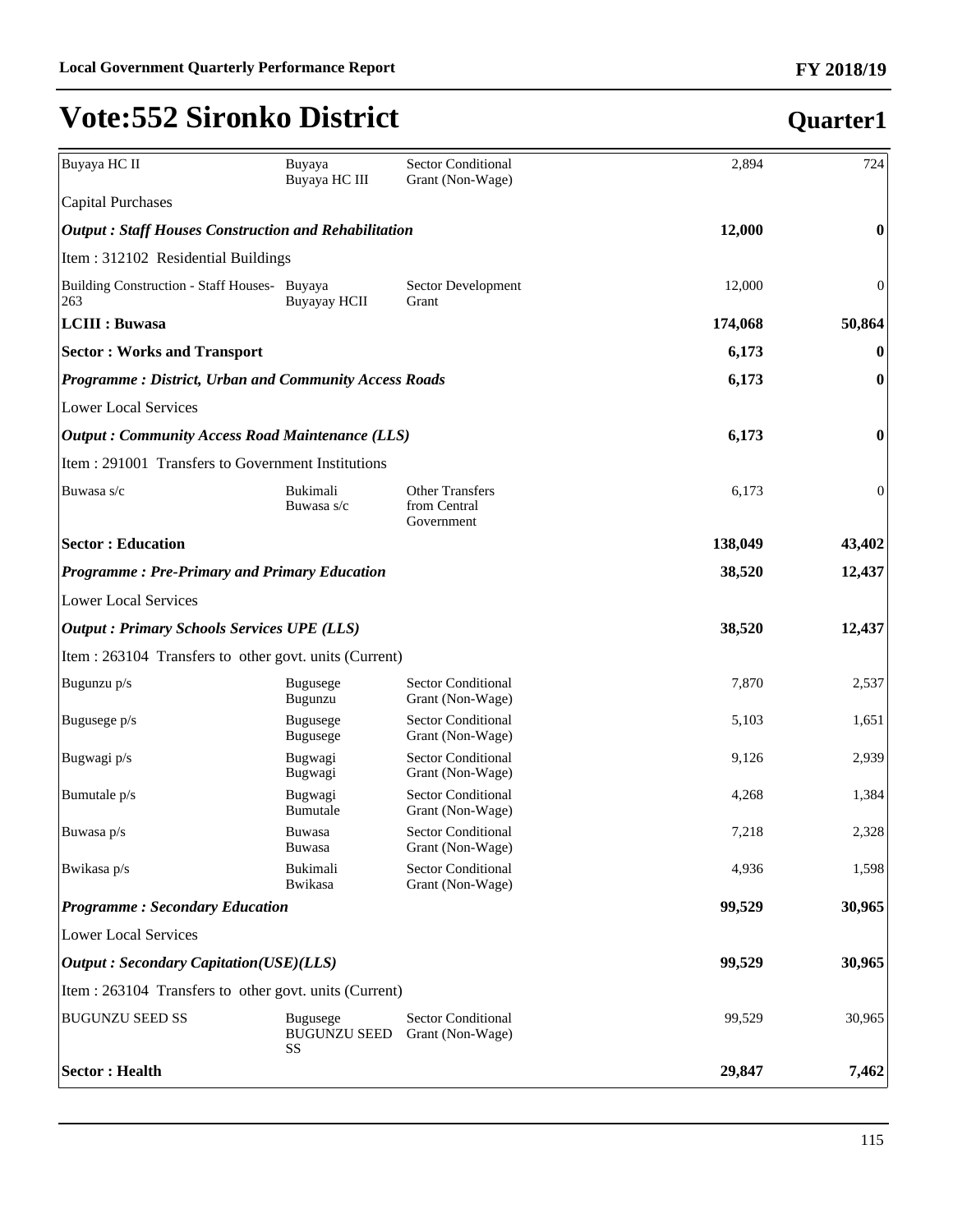**Quarter1**

# **Vote:552 Sironko District**

| <b>Programme: Primary Healthcare</b>                         |                                                          |                                                      | 29,847  | 7,462            |
|--------------------------------------------------------------|----------------------------------------------------------|------------------------------------------------------|---------|------------------|
| <b>Lower Local Services</b>                                  |                                                          |                                                      |         |                  |
|                                                              | <b>Output: Basic Healthcare Services (HCIV-HCII-LLS)</b> |                                                      |         | 7,462            |
| Item: 291001 Transfers to Government Institutions            |                                                          |                                                      |         |                  |
| Buwasa HC IV                                                 | Buwasa<br>Buwasa HC IV                                   | Sector Conditional<br>Grant (Non-Wage)               | 29,847  | 7,462            |
| LCIII : Bugitimwa                                            |                                                          |                                                      | 102,144 | 10,509           |
| <b>Sector: Works and Transport</b>                           |                                                          |                                                      | 47,175  | $\bf{0}$         |
| <b>Programme: District, Urban and Community Access Roads</b> |                                                          |                                                      | 47,175  | $\bf{0}$         |
| <b>Lower Local Services</b>                                  |                                                          |                                                      |         |                  |
| <b>Output: Community Access Road Maintenance (LLS)</b>       |                                                          |                                                      | 8,175   | $\bf{0}$         |
| Item : 291001 Transfers to Government Institutions           |                                                          |                                                      |         |                  |
| Bugitimwa s/c                                                | Bugitimwa<br><b>BUGITIMWA SC</b>                         | <b>Other Transfers</b><br>from Central<br>Government | 8,175   | $\theta$         |
| <b>Output : District Roads Maintainence (URF)</b>            |                                                          |                                                      | 39,000  | $\boldsymbol{0}$ |
| Item: 242003 Other                                           |                                                          |                                                      |         |                  |
| Nakiwondwe-Bugitimwa 3KM                                     | <b>Buwetye</b><br>Bugitimwa s/c                          | <b>Other Transfers</b><br>from Central<br>Government | 39,000  | 0                |
| <b>Sector: Education</b>                                     |                                                          |                                                      | 49,284  | 9,088            |
| <b>Programme: Pre-Primary and Primary Education</b>          |                                                          |                                                      | 49,284  | 9,088            |
| <b>Lower Local Services</b>                                  |                                                          |                                                      |         |                  |
| <b>Output : Primary Schools Services UPE (LLS)</b>           |                                                          |                                                      | 23,584  | 9,088            |
| Item : 263104 Transfers to other govt. units (Current)       |                                                          |                                                      |         |                  |
| Bugiboni p/s                                                 | Bugiboni<br>Bugiboni                                     | <b>Sector Conditional</b><br>Grant (Non-Wage)        | 4,801   | 1,884            |
| Bugitimwa p/s                                                | Bugitimwa<br>Bugitimwa                                   | <b>Sector Conditional</b><br>Grant (Non-Wage)        | 6,526   | 2,307            |
| Bumagabula p/s                                               | Bumagabula<br>Bumagabula                                 | <b>Sector Conditional</b><br>Grant (Non-Wage)        | 3,568   | 1,360            |
| Bumulegi p/s                                                 | Bumulegi<br>Bumulegi                                     | <b>Sector Conditional</b><br>Grant (Non-Wage)        | 4,308   | 1,597            |
| Lusagali p/s                                                 | Lusagali<br>Lusagali                                     | <b>Sector Conditional</b><br>Grant (Non-Wage)        | 4,381   | 1,940            |
| <b>Capital Purchases</b>                                     |                                                          |                                                      |         |                  |
| Output: Latrine construction and rehabilitation              |                                                          |                                                      | 25,700  | $\boldsymbol{0}$ |
| Item: 312101 Non-Residential Buildings                       |                                                          |                                                      |         |                  |
| Building Construction - Latrines-237                         | Bugitimwa<br>Lusagali p/s                                | Sector Development<br>Grant                          | 25,700  | $\boldsymbol{0}$ |
| <b>Sector: Health</b>                                        |                                                          |                                                      | 5,685   | 1,421            |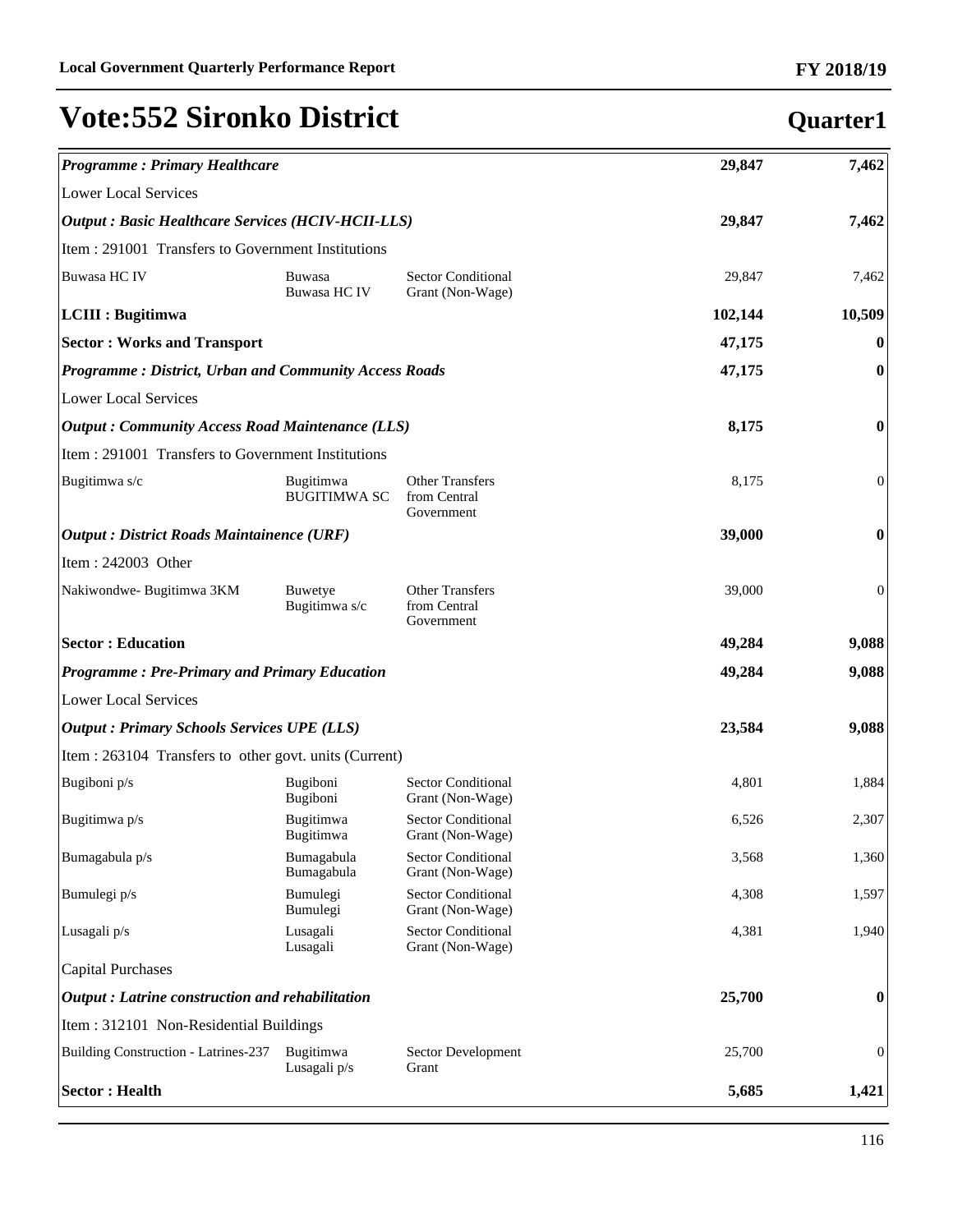| <b>Programme: Primary Healthcare</b>                         |                                              |                                                      | 5,685   | 1,421            |
|--------------------------------------------------------------|----------------------------------------------|------------------------------------------------------|---------|------------------|
| <b>Lower Local Services</b>                                  |                                              |                                                      |         |                  |
| <b>Output : Basic Healthcare Services (HCIV-HCII-LLS)</b>    |                                              |                                                      | 5,685   | 1,421            |
| Item : 291001 Transfers to Government Institutions           |                                              |                                                      |         |                  |
| Bugitimwa HC III                                             | Bugitimwa<br>Bugitimwa HC III                | <b>Sector Conditional</b><br>Grant (Non-Wage)        | 5,685   | 1,421            |
| <b>LCIII : Busulani</b>                                      |                                              |                                                      | 254,225 | 59,976           |
| <b>Sector : Agriculture</b>                                  |                                              |                                                      | 57,000  | $\bf{0}$         |
| <b>Programme: District Production Services</b>               |                                              |                                                      | 57,000  | $\boldsymbol{0}$ |
| <b>Capital Purchases</b>                                     |                                              |                                                      |         |                  |
| <b>Output</b> : Slaughter slab construction                  |                                              |                                                      | 57,000  | $\boldsymbol{0}$ |
| Item: 312101 Non-Residential Buildings                       |                                              |                                                      |         |                  |
| Building Construction - Markets-242                          | <b>Bumawosa</b><br>Busulani s/c market Grant | Sector Development                                   | 57,000  | $\boldsymbol{0}$ |
| <b>Sector: Works and Transport</b>                           |                                              |                                                      | 5,361   | 0                |
| <b>Programme: District, Urban and Community Access Roads</b> |                                              |                                                      | 5,361   | 0                |
| <b>Lower Local Services</b>                                  |                                              |                                                      |         |                  |
| <b>Output: Community Access Road Maintenance (LLS)</b>       |                                              |                                                      | 5,361   | $\bf{0}$         |
| Item : 291001 Transfers to Government Institutions           |                                              |                                                      |         |                  |
| Busulani s/c                                                 | <b>Bumawosa</b><br>Busulani s/c              | <b>Other Transfers</b><br>from Central<br>Government | 5,361   | 0                |
| <b>Sector: Education</b>                                     |                                              |                                                      | 191,864 | 59,976           |
| <b>Programme: Pre-Primary and Primary Education</b>          |                                              |                                                      | 23,711  | 7,661            |
| <b>Lower Local Services</b>                                  |                                              |                                                      |         |                  |
| <b>Output : Primary Schools Services UPE (LLS)</b>           |                                              |                                                      | 23,711  | 7,661            |
| Item : 263104 Transfers to other govt. units (Current)       |                                              |                                                      |         |                  |
| Budeda p/s                                                   | <b>Bumawosa</b><br>Busulani                  | Sector Conditional<br>Grant (Non-Wage)               | 5,476   | 1,771            |
| Makuyu p/s                                                   | Bugimunye<br>Makuyu                          | Sector Conditional<br>Grant (Non-Wage)               | 5,325   | 3,445            |
| Makuyu p/s                                                   | Bumawosa<br>Makuyu                           | Sector Conditional<br>Grant (Non-Wage)               | 5,325   | 3,445            |
| Nakirungu p/s                                                | Bugimunye<br>Nakirungu                       | Sector Conditional<br>Grant (Non-Wage)               | 7,583   | 2,445            |
| <b>Programme: Secondary Education</b>                        |                                              |                                                      | 168,153 | 52,315           |
| <b>Lower Local Services</b>                                  |                                              |                                                      |         |                  |
| <b>Output: Secondary Capitation(USE)(LLS)</b>                |                                              |                                                      | 168,153 | 52,315           |
| Item : 263104 Transfers to other govt. units (Current)       |                                              |                                                      |         |                  |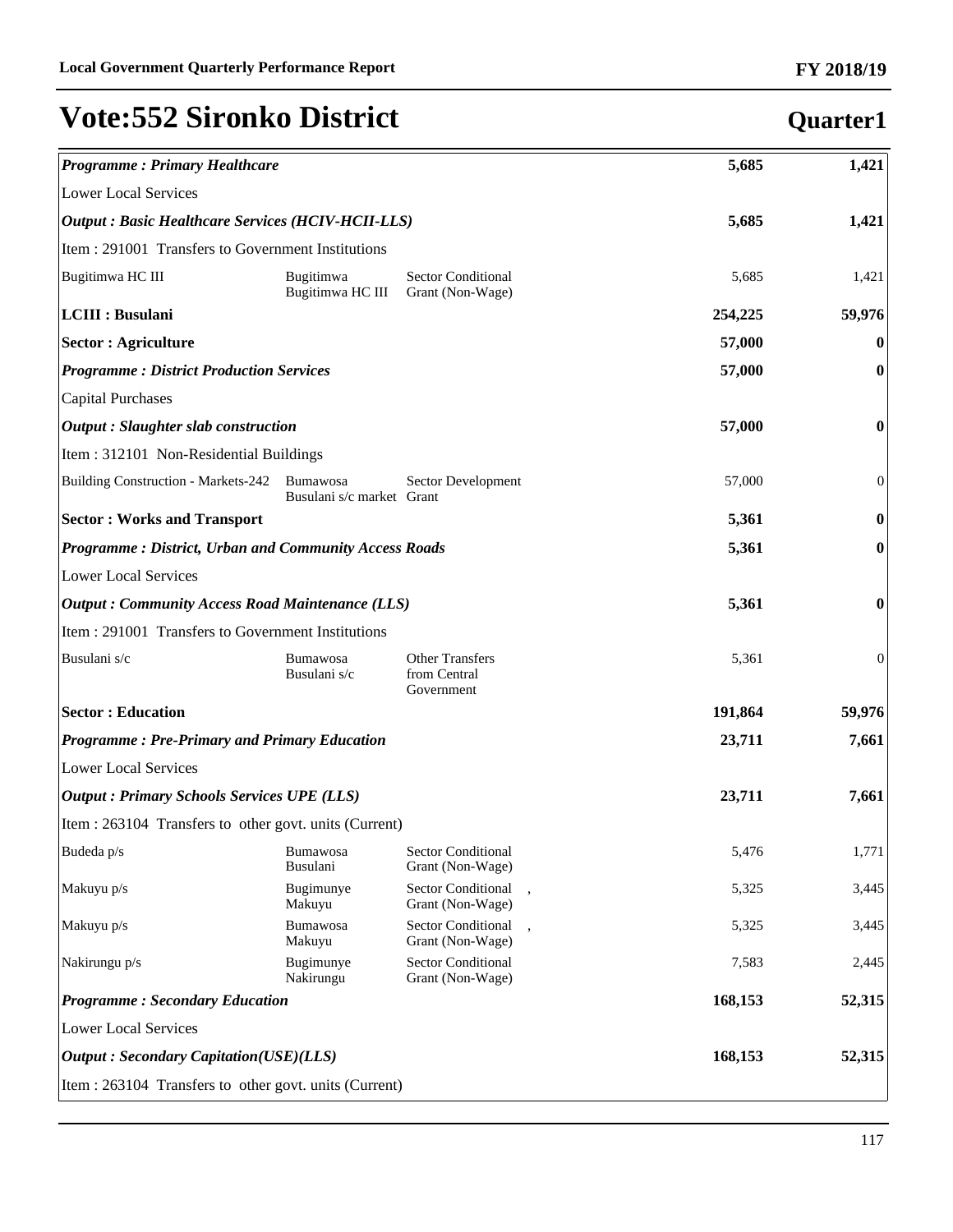| <b>MASABA SS</b>                                             | Bugimunye<br><b>MASABA SS</b>                                 | Sector Conditional<br>Grant (Non-Wage)               | 168,153 | 52,315   |
|--------------------------------------------------------------|---------------------------------------------------------------|------------------------------------------------------|---------|----------|
| LCIII : Buhugu                                               |                                                               |                                                      | 149,483 | 58,072   |
| <b>Sector: Works and Transport</b>                           |                                                               |                                                      | 85,060  | 39,000   |
| <b>Programme: District, Urban and Community Access Roads</b> |                                                               |                                                      | 85,060  | 39,000   |
| <b>Lower Local Services</b>                                  |                                                               |                                                      |         |          |
| <b>Output: Community Access Road Maintenance (LLS)</b>       |                                                               |                                                      | 6,060   | $\bf{0}$ |
| Item : 291001 Transfers to Government Institutions           |                                                               |                                                      |         |          |
| Buhugu s/c                                                   | Bugwa<br>Buhugu s/c                                           | <b>Other Transfers</b><br>from Central<br>Government | 6,060   | 0        |
| <b>Output : District Roads Maintainence (URF)</b>            |                                                               |                                                      | 79,000  | 39,000   |
| Item: 242003 Other                                           |                                                               |                                                      |         |          |
| Buhugu- Bukyabo 1km road                                     | Bumadyemu<br>Buhugu                                           | <b>Other Transfers</b><br>from Central<br>Government | 13,000  | 0        |
| Buhugu - Nambalenzi 3km                                      | Bugwa<br>Buhugu s/                                            | <b>Other Transfers</b><br>from Central<br>Government | 39,000  | 39,000   |
| Buhugu s/c- Nandere 2.2km                                    | Bugwa<br>Buhugu s/c                                           | <b>Other Transfers</b><br>from Central<br>Government | 27,000  | 0        |
| <b>Sector: Education</b>                                     |                                                               |                                                      | 57,289  | 18,114   |
| <b>Programme: Pre-Primary and Primary Education</b>          |                                                               |                                                      | 14,998  | 4,956    |
| <b>Lower Local Services</b>                                  |                                                               |                                                      |         |          |
| <b>Output : Primary Schools Services UPE (LLS)</b>           |                                                               |                                                      | 14,998  | 4,956    |
| Item : 263104 Transfers to other govt. units (Current)       |                                                               |                                                      |         |          |
| Bumatofu p/s                                                 | Bumatofu<br>Bumatofu                                          | <b>Sector Conditional</b><br>Grant (Non-Wage)        | 5,031   | 1,730    |
| Busiita p/s                                                  | <b>Busiita</b><br><b>Busiita</b>                              | Sector Conditional<br>Grant (Non-Wage)               | 6,375   | 2,058    |
| Kirali p/s                                                   | Kirali<br>Kirali                                              | Sector Conditional<br>Grant (Non-Wage)               | 3,592   | 1,168    |
| <b>Programme: Secondary Education</b>                        |                                                               |                                                      | 42,291  | 13,157   |
| <b>Lower Local Services</b>                                  |                                                               |                                                      |         |          |
| <b>Output</b> : Secondary Capitation(USE)(LLS)               |                                                               |                                                      | 42,291  | 13,157   |
| Item : 263104 Transfers to other govt. units (Current)       |                                                               |                                                      |         |          |
| ST MATHEWS COLLEGE<br><b>BUHUGU</b>                          | Bugwa<br><b>ST MATHEWS</b><br><b>COLLEGE</b><br><b>BUHUGU</b> | <b>Sector Conditional</b><br>Grant (Non-Wage)        | 42,291  | 13,157   |
| <b>Sector: Health</b>                                        |                                                               |                                                      | 7,134   | 959      |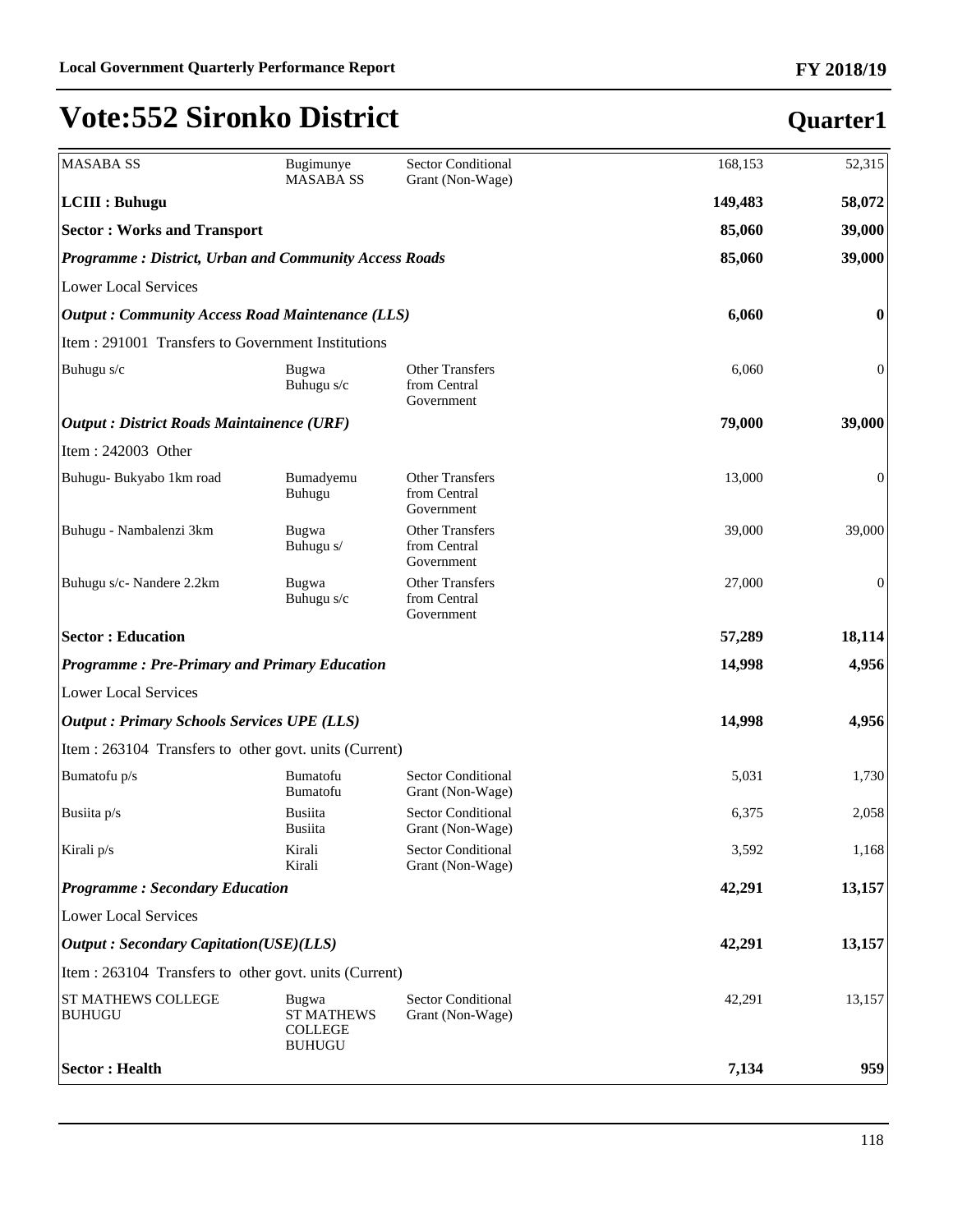| <b>Programme: Primary Healthcare</b>                         |                              |                                                      | 7,134   | 959              |
|--------------------------------------------------------------|------------------------------|------------------------------------------------------|---------|------------------|
| <b>Lower Local Services</b>                                  |                              |                                                      |         |                  |
| <b>Output : NGO Basic Healthcare Services (LLS)</b>          |                              |                                                      | 7,134   | 959              |
| Item: 291003 Transfers to Other Private Entities             |                              |                                                      |         |                  |
| Buhugu NGO HC                                                | Bugwa<br>Buhugu sub county   | <b>Sector Conditional</b><br>Grant (Non-Wage)        | 7,134   | 959              |
| <b>LCIII</b> : Bukyabo                                       |                              |                                                      | 121,732 | 25,338           |
| <b>Sector: Works and Transport</b>                           |                              |                                                      | 44,029  | $\bf{0}$         |
| <b>Programme: District, Urban and Community Access Roads</b> |                              |                                                      | 44,029  | $\bf{0}$         |
| <b>Lower Local Services</b>                                  |                              |                                                      |         |                  |
| <b>Output: Community Access Road Maintenance (LLS)</b>       |                              |                                                      | 5,029   | $\bf{0}$         |
| Item : 291001 Transfers to Government Institutions           |                              |                                                      |         |                  |
| Bukyabo s/c                                                  | <b>Busahe</b><br>Bukyabo s/c | <b>Other Transfers</b><br>from Central<br>Government | 5,029   | $\boldsymbol{0}$ |
| <b>Output : District Roads Maintainence (URF)</b>            |                              |                                                      | 39,000  | $\bf{0}$         |
| Item: $242003$ Other                                         |                              |                                                      |         |                  |
| Kisanja- Kisumu- Nasusi 3km                                  | <b>Busahe</b><br>Bukyabo s/c | <b>Other Transfers</b><br>from Central<br>Government | 39,000  | $\mathbf{0}$     |
| <b>Sector: Education</b>                                     |                              |                                                      | 77,703  | 25,338           |
| <b>Programme: Pre-Primary and Primary Education</b>          |                              |                                                      | 17,808  | 6,704            |
| <b>Lower Local Services</b>                                  |                              |                                                      |         |                  |
| <b>Output : Primary Schools Services UPE (LLS)</b>           |                              |                                                      | 17,808  | 6,704            |
| Item : 263104 Transfers to other govt. units (Current)       |                              |                                                      |         |                  |
| Bukyabo p/s                                                  | Bukyabo<br>Bukyabo           | <b>Sector Conditional</b><br>Grant (Non-Wage)        | 5,961   | 1,926            |
| Kisikisi p/s                                                 | Kyambogo<br>Bukyabo          | <b>Sector Conditional</b><br>Grant (Non-Wage)        | 5,534   | 2,219            |
| Zebugubusi p/s                                               | Zebigi<br>Bukyabo            | Sector Conditional<br>Grant (Non-Wage)               | 6,313   | 2,559            |
| <b>Programme: Secondary Education</b>                        |                              |                                                      | 59,895  | 18,634           |
| <b>Lower Local Services</b>                                  |                              |                                                      |         |                  |
| <b>Output: Secondary Capitation(USE)(LLS)</b>                |                              |                                                      | 59,895  | 18,634           |
| Item : 263104 Transfers to other govt. units (Current)       |                              |                                                      |         |                  |
| MT ELGON SS                                                  | Zebigi<br>MT ELGON SS        | <b>Sector Conditional</b><br>Grant (Non-Wage)        | 59,895  | 18,634           |
| <b>LCIII</b> : Butandiga                                     |                              |                                                      | 66,567  | 12,629           |
| <b>Sector: Works and Transport</b>                           |                              |                                                      | 19,401  | $\bf{0}$         |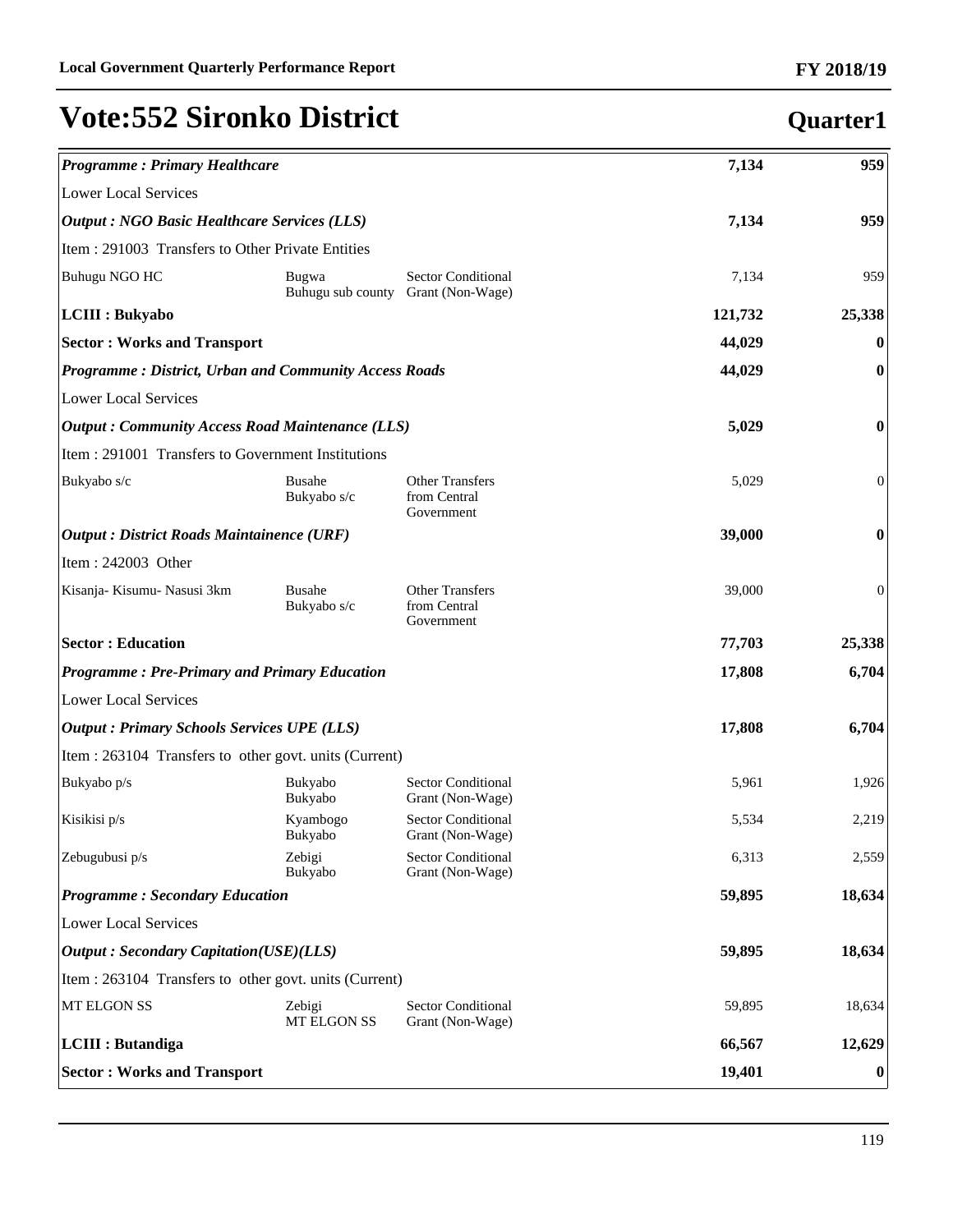| <b>Programme: District, Urban and Community Access Roads</b> |                                                   |                                                      | 19,401 | $\bf{0}$         |
|--------------------------------------------------------------|---------------------------------------------------|------------------------------------------------------|--------|------------------|
| <b>Lower Local Services</b>                                  |                                                   |                                                      |        |                  |
| <b>Output: Community Access Road Maintenance (LLS)</b>       |                                                   |                                                      | 4,401  | $\bf{0}$         |
| Item: 291001 Transfers to Government Institutions            |                                                   |                                                      |        |                  |
| Butandiga s/c                                                | Butandiga<br>Butandiga s/c                        | <b>Other Transfers</b><br>from Central<br>Government | 4,401  | $\boldsymbol{0}$ |
|                                                              | <b>Output : District Roads Maintainence (URF)</b> |                                                      |        | $\bf{0}$         |
| Item: 242003 Other                                           |                                                   |                                                      |        |                  |
| Nangoli -Butandiga 1km                                       | Kikolo<br>Butandiga lower                         | <b>Other Transfers</b><br>from Central<br>Government | 15,000 | $\mathbf{0}$     |
| <b>Sector: Education</b>                                     |                                                   |                                                      | 35,796 | 9,786            |
| <b>Programme: Pre-Primary and Primary Education</b>          |                                                   |                                                      | 35,796 | 9,786            |
| <b>Lower Local Services</b>                                  |                                                   |                                                      |        |                  |
| <b>Output : Primary Schools Services UPE (LLS)</b>           |                                                   |                                                      | 27,796 | 9,786            |
| Item : 263104 Transfers to other govt. units (Current)       |                                                   |                                                      |        |                  |
| Butandiga p/s                                                | Butandiga<br>Butandiga                            | <b>Sector Conditional</b><br>Grant (Non-Wage)        | 6,534  | 2,309            |
| Bubikoote p/s                                                | Kikolo<br>Kikolo                                  | <b>Sector Conditional</b><br>Grant (Non-Wage)        | 4,006  | 1,300            |
| Mbata $p/s$                                                  | Mbaya<br>Mbaya                                    | <b>Sector Conditional</b><br>Grant (Non-Wage)        | 4,578  | 1,683            |
| Mbaya $p/s$                                                  | Sigwa<br>Mbaya                                    | <b>Sector Conditional</b><br>Grant (Non-Wage)        | 5,938  | 2,118            |
| Siigwa p/s                                                   | Sigwa<br>Siigwa                                   | <b>Sector Conditional</b><br>Grant (Non-Wage)        | 6,741  | 2,375            |
| <b>Capital Purchases</b>                                     |                                                   |                                                      |        |                  |
| Output: Latrine construction and rehabilitation              |                                                   |                                                      | 8,000  | $\bf{0}$         |
| Item: 312101 Non-Residential Buildings                       |                                                   |                                                      |        |                  |
| Building Construction - Maintenance Kikolo<br>and Repair-240 | Bubikoote p/s                                     | Sector Development<br>Grant                          | 8,000  | $\mathbf{0}$     |
| <b>Sector: Health</b>                                        |                                                   |                                                      | 11,370 | 2,843            |
| <b>Programme: Primary Healthcare</b>                         |                                                   |                                                      | 11,370 | 2,843            |
| <b>Lower Local Services</b>                                  |                                                   |                                                      |        |                  |
| <b>Output : Basic Healthcare Services (HCIV-HCII-LLS)</b>    |                                                   | 11,370                                               | 2,843  |                  |
| Item : 291001 Transfers to Government Institutions           |                                                   |                                                      |        |                  |
| Butandiga HC III                                             | Butandiga<br>Butandiga HC III                     | <b>Sector Conditional</b><br>Grant (Non-Wage)        | 5,685  | 1,421            |
| Mbaya HC III                                                 | Mbaya<br>Mbaya HC III                             | Sector Conditional<br>Grant (Non-Wage)               | 5,685  | 1,421            |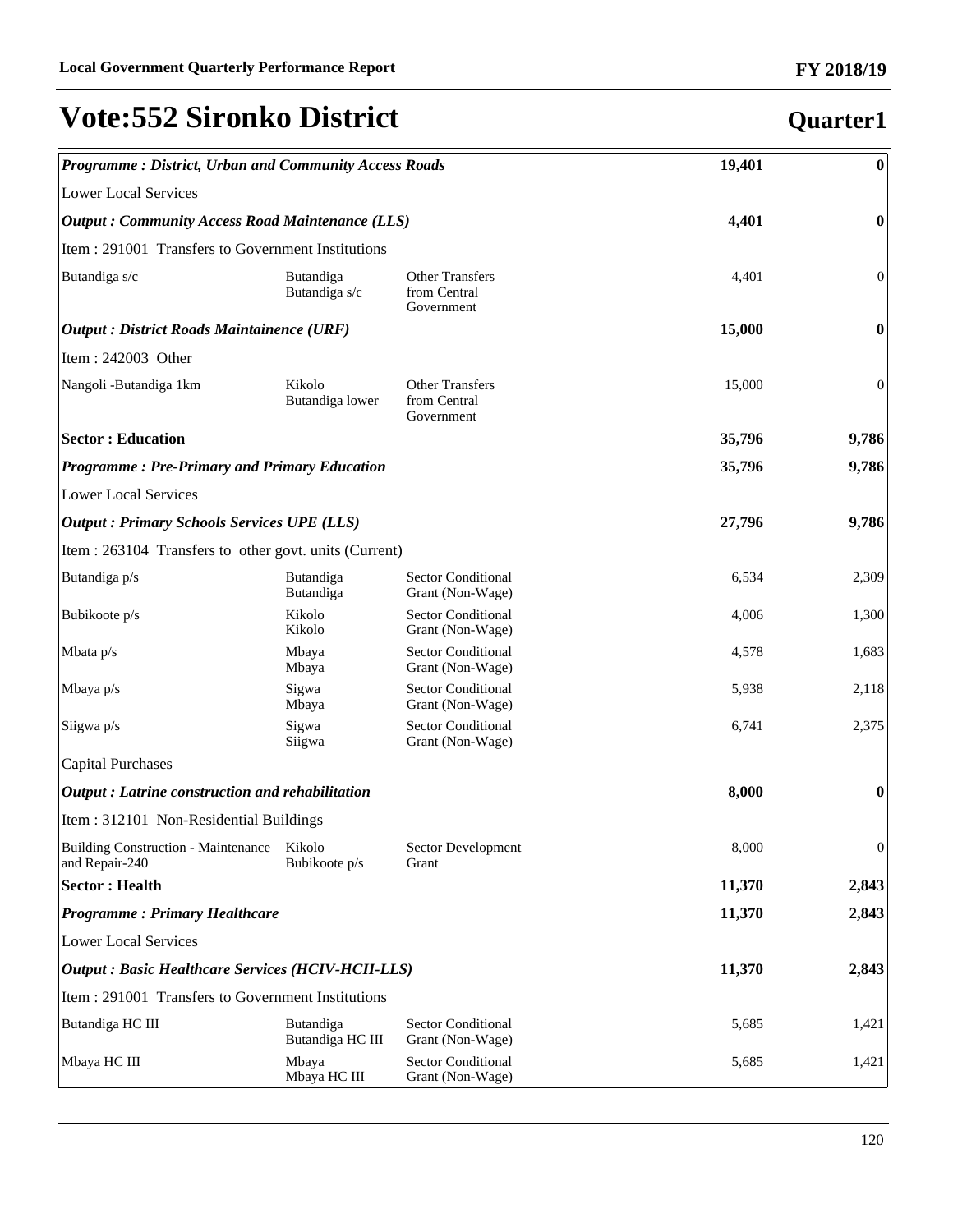| <b>LCIII</b> : Bunyafwa                                |                                                              |                                                                       | 259,259 | 36,074           |
|--------------------------------------------------------|--------------------------------------------------------------|-----------------------------------------------------------------------|---------|------------------|
| <b>Sector: Works and Transport</b>                     |                                                              |                                                                       |         | $\bf{0}$         |
|                                                        | <b>Programme: District, Urban and Community Access Roads</b> |                                                                       |         | $\boldsymbol{0}$ |
| <b>Lower Local Services</b>                            |                                                              |                                                                       |         |                  |
|                                                        | <b>Output: Community Access Road Maintenance (LLS)</b>       |                                                                       |         | $\boldsymbol{0}$ |
| Item: 291001 Transfers to Government Institutions      |                                                              |                                                                       |         |                  |
| Bunyafwa s/c                                           | Bugambi<br>Bunyafwa s/c                                      | <b>Other Transfers</b><br>from Central<br>Government                  | 8,329   | $\boldsymbol{0}$ |
| <b>Output : District Roads Maintainence (URF)</b>      |                                                              |                                                                       | 34,764  | $\boldsymbol{0}$ |
| Item: 242003 Other                                     |                                                              |                                                                       |         |                  |
| Busamaga -Bukiyiti 3km                                 | <b>Bukiyiti</b><br>Bunyafwa                                  | <b>Other Transfers</b><br>from Central<br>Government                  | 34,764  | $\boldsymbol{0}$ |
| <b>Sector: Education</b>                               |                                                              |                                                                       | 216,166 | 36,074           |
| <b>Programme: Pre-Primary and Primary Education</b>    |                                                              |                                                                       | 141,246 | 12,765           |
| <b>Lower Local Services</b>                            |                                                              |                                                                       |         |                  |
| <b>Output : Primary Schools Services UPE (LLS)</b>     |                                                              |                                                                       | 39,546  | 12,765           |
| Item : 263104 Transfers to other govt. units (Current) |                                                              |                                                                       |         |                  |
| Bugambi p/s                                            | Bugambi<br>Bugambi                                           | <b>Sector Conditional</b><br>Grant (Non-Wage)                         | 7,472   | 2,410            |
| Bukiiti p/s                                            | Bukiyiti<br>Bukiyiti                                         | <b>Sector Conditional</b><br>Grant (Non-Wage)                         | 4,721   | 1,529            |
| Bumadibira p/s                                         | <b>Bukiyiti</b><br>Bumadibira                                | <b>Sector Conditional</b><br>Grant (Non-Wage)                         | 6,121   | 1,977            |
| Bunandalo p/s                                          | Kigulya<br>Bunandalo                                         | <b>Sector Conditional</b><br>Grant (Non-Wage)                         | 8,259   | 2,662            |
| Bugalabi p/s                                           | Bunazami<br>Bunazami                                         | <b>Sector Conditional</b><br>Grant (Non-Wage)                         | 7,655   | 2,468            |
| Buteza p/s                                             | Bugambi<br><b>Buteza</b>                                     | <b>Sector Conditional</b><br>Grant (Non-Wage)                         | 5,317   | 1,720            |
| <b>Capital Purchases</b>                               |                                                              |                                                                       |         |                  |
| Output: Latrine construction and rehabilitation        |                                                              |                                                                       | 21,700  | $\bf{0}$         |
| Item: 312101 Non-Residential Buildings                 |                                                              |                                                                       |         |                  |
| Building Construction - Latrines-237                   | Bunazami<br>Bugalabi p/s                                     | Sector Development<br>Grant                                           | 21,700  | 0                |
| Output: Teacher house construction and rehabilitation  |                                                              | 80,000                                                                | 0       |                  |
| Item: 312102 Residential Buildings                     |                                                              |                                                                       |         |                  |
| Building Construction - Staff Houses- Bukiyiti<br>263  | Bukiiti p/s                                                  | District<br>Discretionary<br>Development<br><b>Equalization Grant</b> | 80,000  | 0                |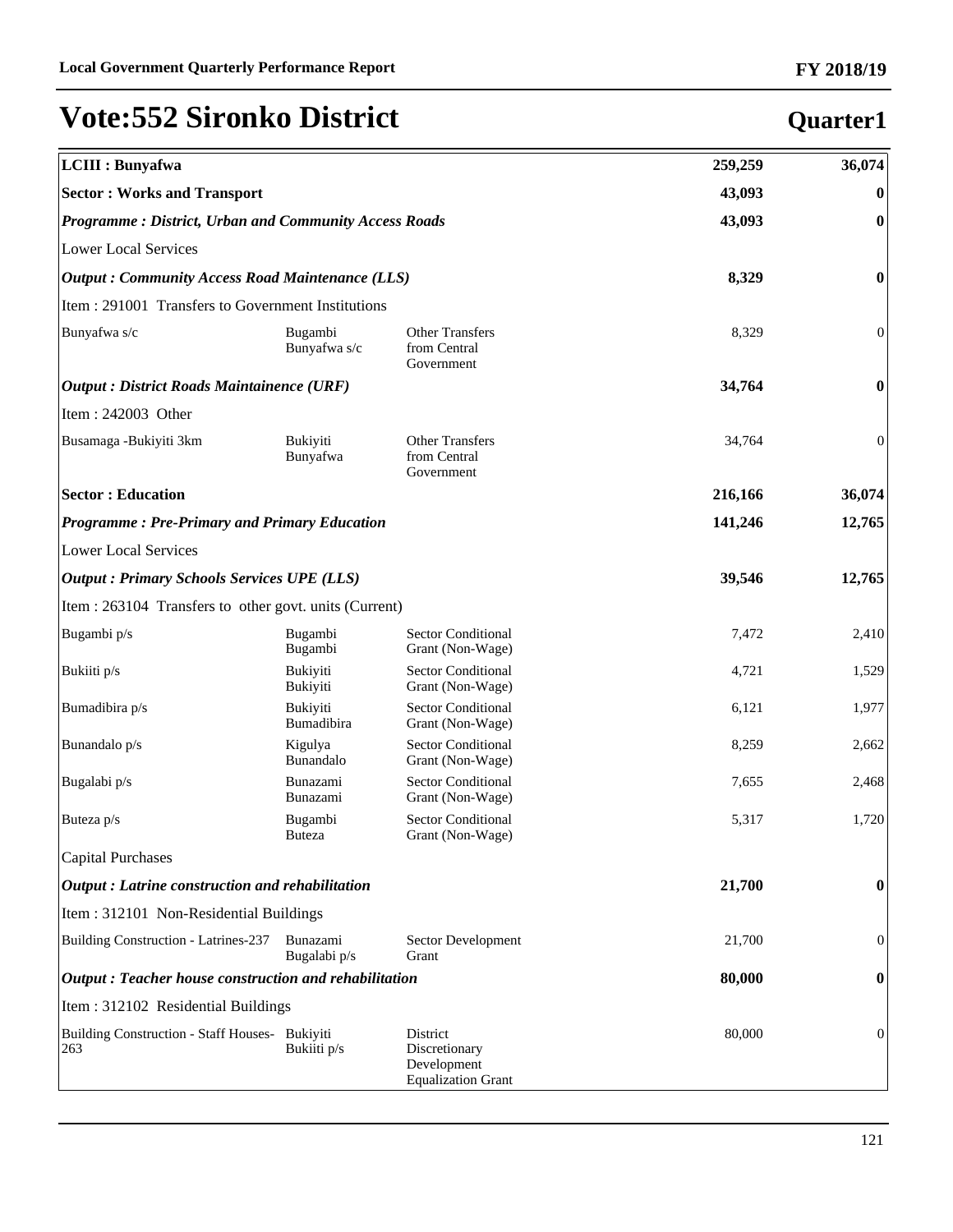| <b>Programme: Secondary Education</b>                           | 74,921                                               | 23,309                                               |         |                  |
|-----------------------------------------------------------------|------------------------------------------------------|------------------------------------------------------|---------|------------------|
| <b>Lower Local Services</b>                                     |                                                      |                                                      |         |                  |
| <b>Output: Secondary Capitation(USE)(LLS)</b>                   | 74,921                                               | 23,309                                               |         |                  |
| Item : 263104 Transfers to other govt. units (Current)          |                                                      |                                                      |         |                  |
| Bugambi SSS                                                     | Bugambi<br>Bugambi SSS                               | <b>Sector Conditional</b><br>Grant (Non-Wage)        | 74,921  | 23,309           |
| <b>LCIII</b> : Buyobo                                           |                                                      |                                                      | 232,040 | 34,746           |
| <b>Sector: Works and Transport</b>                              | 168,333                                              | 20,245                                               |         |                  |
| <b>Programme: District, Urban and Community Access Roads</b>    | 168,333                                              | 20,245                                               |         |                  |
| <b>Lower Local Services</b>                                     |                                                      |                                                      |         |                  |
| <b>Output: Community Access Road Maintenance (LLS)</b>          | 9,833                                                | 0                                                    |         |                  |
| Item: 291001 Transfers to Government Institutions               |                                                      |                                                      |         |                  |
| Buyobo s/c                                                      | Bumayamba<br>Buyobo s/c                              | <b>Other Transfers</b><br>from Central<br>Government | 9,833   | 0                |
| <b>Output: Bottle necks Clearance on Community Access Roads</b> | 37,000                                               | $\bf{0}$                                             |         |                  |
| Item: 263106 Other Current grants                               |                                                      |                                                      |         |                  |
| Culvert supply and installations                                | Buweri<br>Selected 4 roads                           | <b>Other Transfers</b><br>from Central<br>Government | 37,000  | $\boldsymbol{0}$ |
| <b>Output : District Roads Maintainence (URF)</b>               | 30,000                                               | 0                                                    |         |                  |
| Item: 242003 Other                                              |                                                      |                                                      |         |                  |
| Buweri - Bumumulo 2km                                           | Buweri<br><b>Buyobo</b>                              | <b>Other Transfers</b><br>from Central<br>Government | 30,000  | $\boldsymbol{0}$ |
| <b>Output: District and Community Access Roads Maintenance</b>  | 91,500                                               | 20,245                                               |         |                  |
| Item: 263106 Other Current grants                               |                                                      |                                                      |         |                  |
| Mechanized maintenance of 61km of<br>roads                      | Buweri<br>Wopulusi,<br>kiguli, bugusege-<br>Bunazami | <b>Other Transfers</b><br>from Central<br>Government | 91,500  | 20,245           |
| <b>Sector: Education</b>                                        |                                                      |                                                      | 63,707  | 14,501           |
| <b>Programme: Pre-Primary and Primary Education</b>             | 63,707                                               | 14,501                                               |         |                  |
| <b>Lower Local Services</b>                                     |                                                      |                                                      |         |                  |
| <b>Output: Primary Schools Services UPE (LLS)</b>               | 43,012                                               | 14,501                                               |         |                  |
| Item : 263104 Transfers to other govt. units (Current)          |                                                      |                                                      |         |                  |
| Bukimenya p/s                                                   | Bukimenya<br>Bukimenya                               | <b>Sector Conditional</b><br>Grant (Non-Wage)        | 4,340   | 1,407            |
| Bukwaga p/s                                                     | Busedani<br>Bukwaga                                  | <b>Sector Conditional</b><br>Grant (Non-Wage)        | 6,057   | 1,957            |